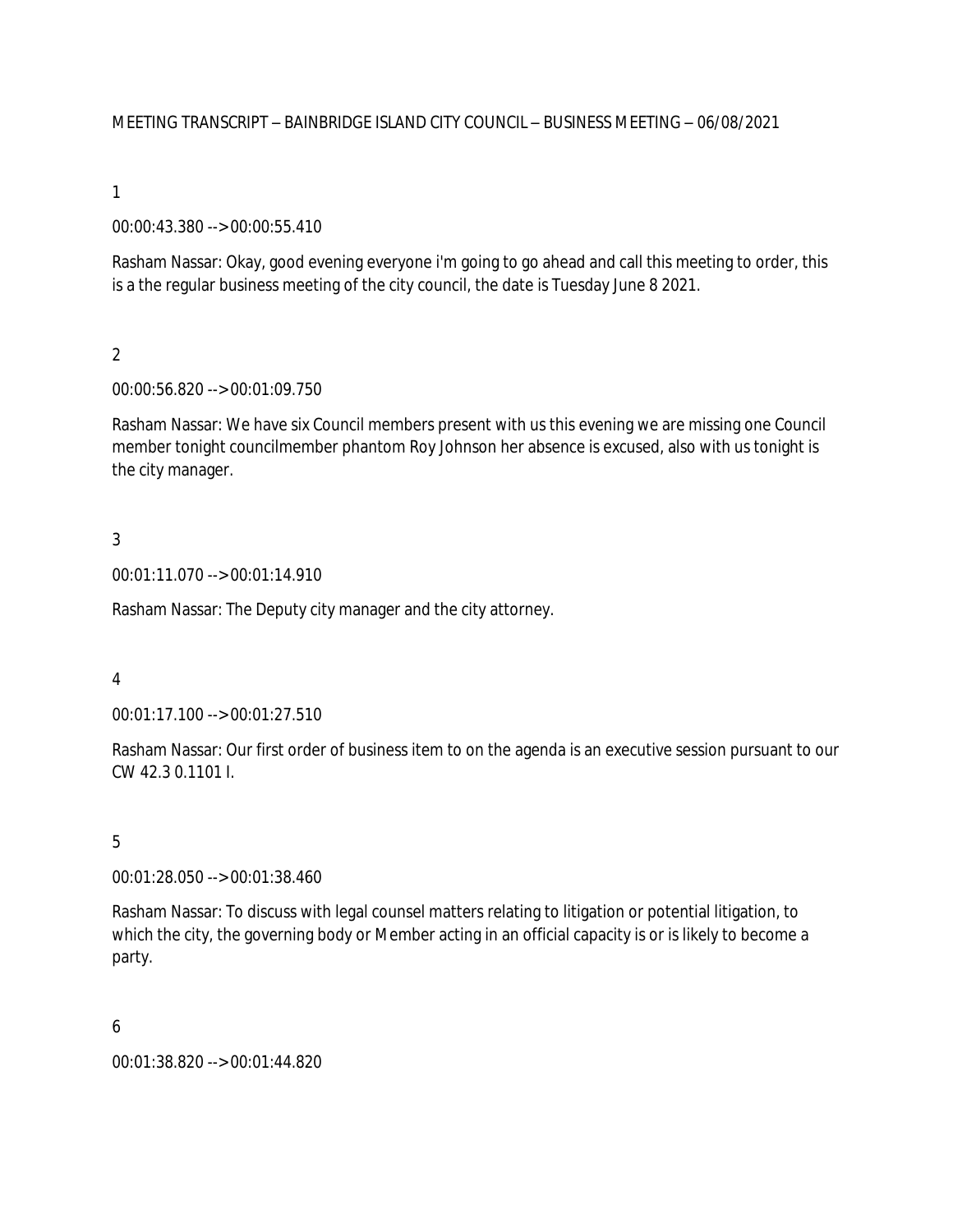Rasham Nassar: When public knowledge regarding the discussion is likely to result in an adverse legal or financial consequence to the Agency.

7

00:01:45.540 --> 00:01:59.940

Rasham Nassar: the scheduled time for that executive session Council is 30 minutes, the time is now 6:01pm we expect to return to open session from executive session at approximately 6:31pm city attorney.

8

00:02:00.420 --> 00:02:05.730

Joe Levan: that's in Council, you will leave this meeting, and I will send you a link to the exact session you'll join through that link.

9

00:02:07.050 --> 00:02:07.710

Joe Levan: See you soon.

10

00:33:39.030 --> 00:33:40.080

Rasham Nassar: I think we're all back now.

11

00:33:43.380 --> 00:33:44.010

Rasham Nassar: Okay, great.

12

00:33:46.950 --> 00:34:02.640

Rasham Nassar: Council has returned from its executive session, time is 6:33pm and we will now reconvene this regular business meeting of the city council, we are on item three, and our agenda approval of the agenda, how does the agenda look tonight Council.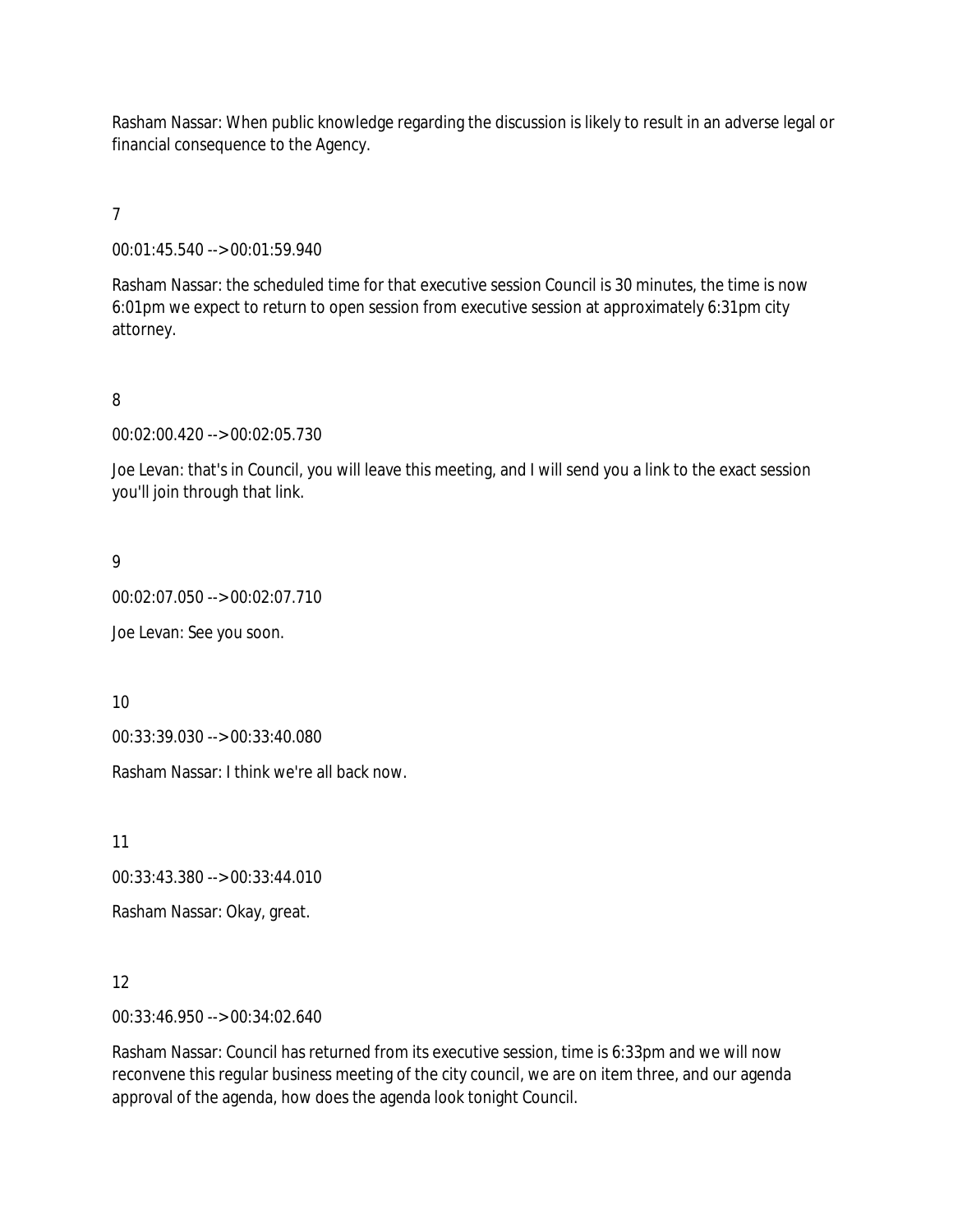00:34:04.710 --> 00:34:06.090

Rasham Nassar: Long Council member do.

#### 14

00:34:07.560 --> 00:34:11.010

Joe Deets: I thank you mayor, I moved to approve the agenda as presented.

15

00:34:13.980 --> 00:34:17.790

Rasham Nassar: Council member car second step is there any discussion on the motion.

### 16

00:34:19.140 --> 00:34:20.850

Rasham Nassar: All those in favor please say Aye.

## 17

00:34:21.300 --> 00:34:22.650 Christy Carr: Aye Aye.

18

00:34:23.880 --> 00:34:24.960

Rasham Nassar: Any opposed.

### 19

00:34:27.000 --> 00:34:34.560

Rasham Nassar: The agenda is approved unanimously conflict of interest disclosure is next Center any conflicts of interest to disclose this evening Council.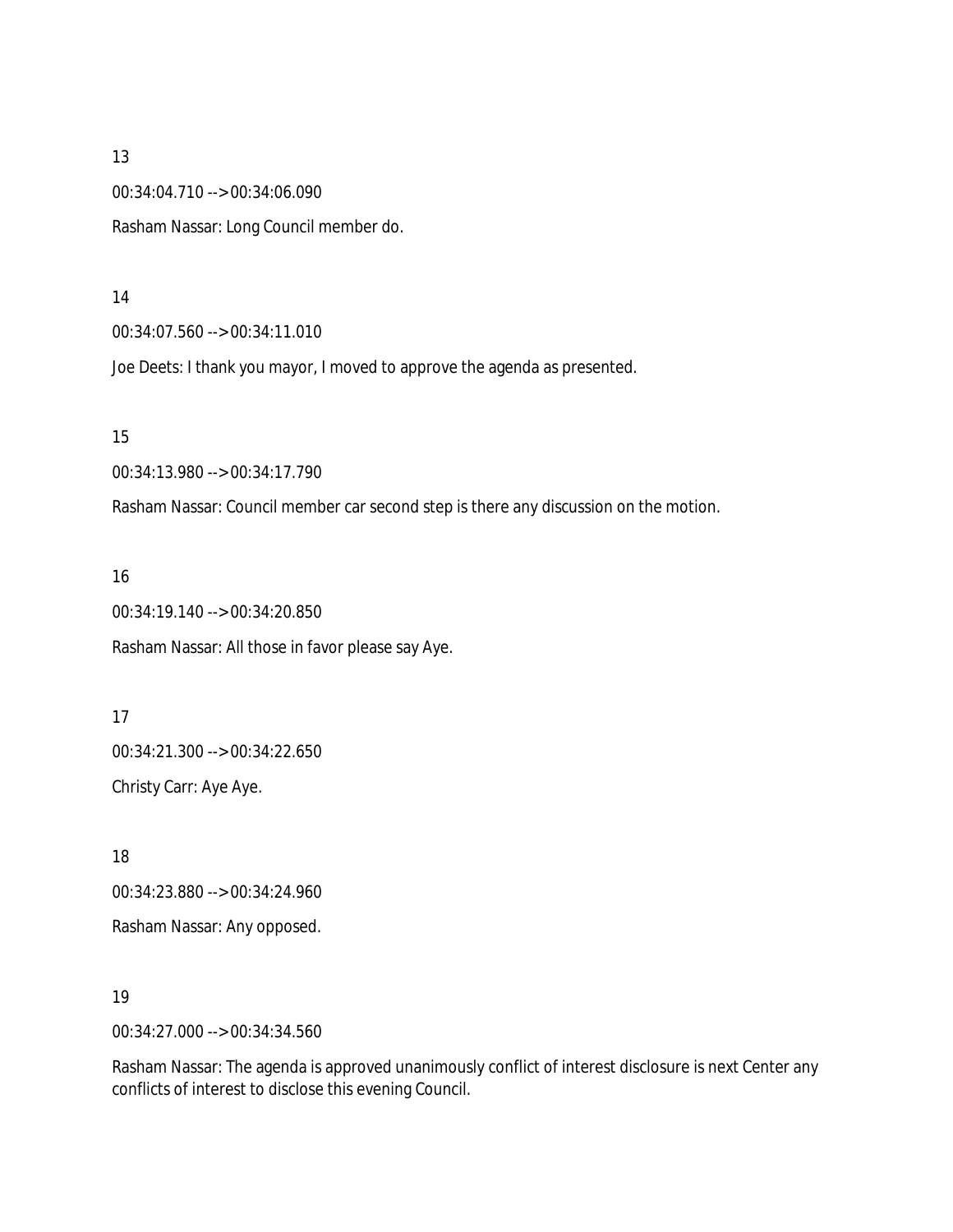00:34:36.540 --> 00:34:37.560

Rasham Nassar: Council member deeds.

21

00:34:39.870 --> 00:34:57.570

Joe Deets: yeah Thank you mayor, yes, on items 11 be let them see 11 D, some of the candidates for these committee assignments have endorsed me for my reelection and to avoid the parents of there being a conflict of interest i'm going to be abstaining from the voting.

22

00:35:01.890 --> 00:35:07.440

Rasham Nassar: Thank you for saying that disclosure councilmember deeds any anything else Council.

23

00:35:10.140 --> 00:35:15.480

Rasham Nassar: Okay, seeing none, we will now on to item for in our agenda, which is public comment.

# 24

00:35:15.990 --> 00:35:22.530

Rasham Nassar: members of the public, if you would like to give public comment tonight you can find instructions and guidelines for providing public comment.

# 25

00:35:23.070 --> 00:35:33.210

Rasham Nassar: attached in the agenda packet accompanying this item, he would like to speak this evening, please use the raise hand feature on zoom it appears route in the middle of the box.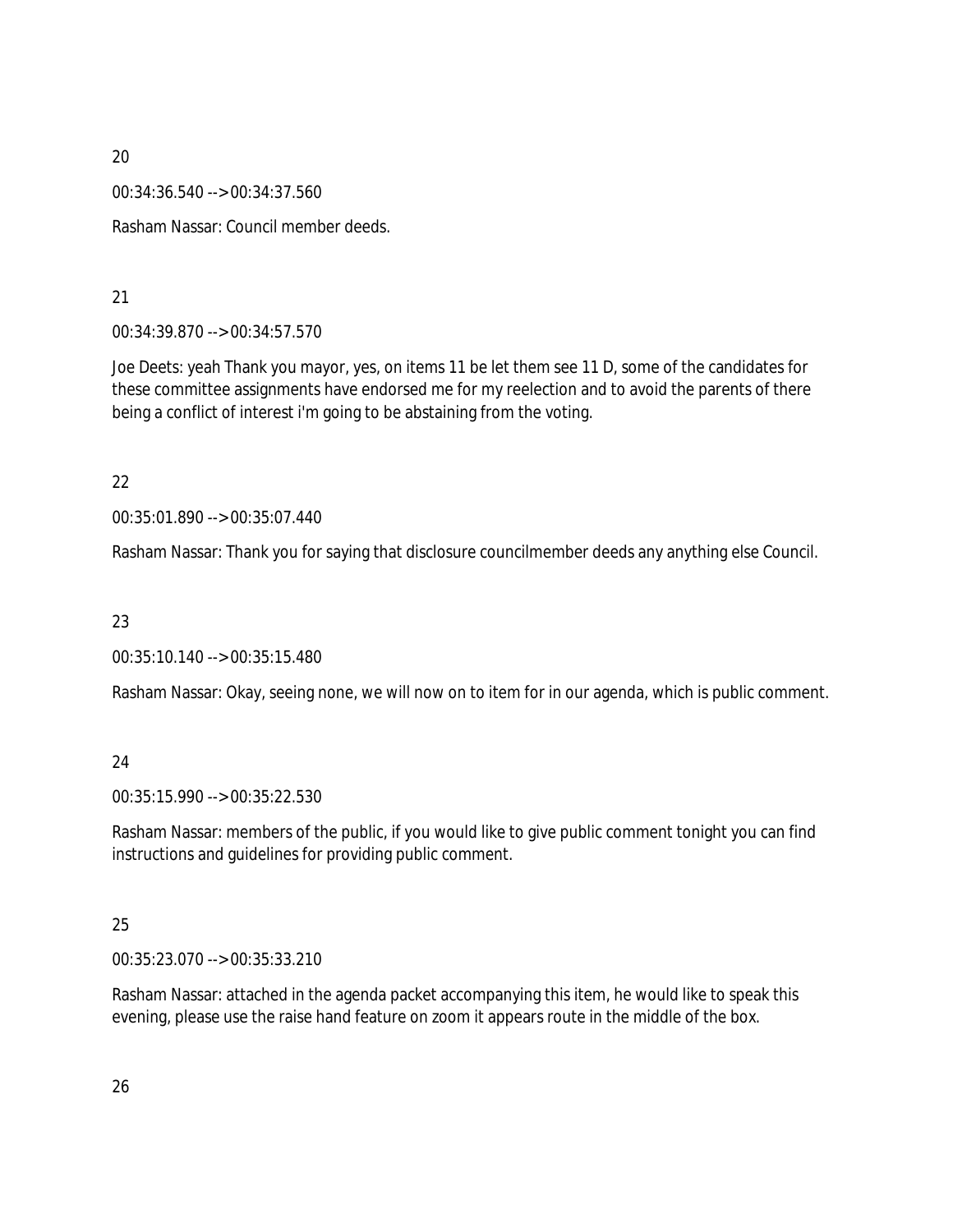00:35:33.630 --> 00:35:44.670

Rasham Nassar: On the bottom of your zoom screen, I will call your name in the order that the hands appear raised once your name is called the city clerk will facilitate you coming over into our zoom room at which.

### 27

00:35:45.120 --> 00:35:54.060

Rasham Nassar: You may unmute yourself state your name the street you live on and begin your public comment period, keeping in mind, please that we limit public comment to three minutes.

28

00:35:56.100 --> 00:35:59.250

Rasham Nassar: We will begin our public comment period with David Shaw.

29

00:36:09.090 --> 00:36:09.480

davidshaw: Hello.

30 00:36:13.770 --> 00:36:14.220 davidshaw: How are you.

31 00:36:16.590 --> 00:36:17.280 Rasham Nassar: Well, thank you.

32 00:36:18.360 --> 00:36:19.650 davidshaw: So i'd like to.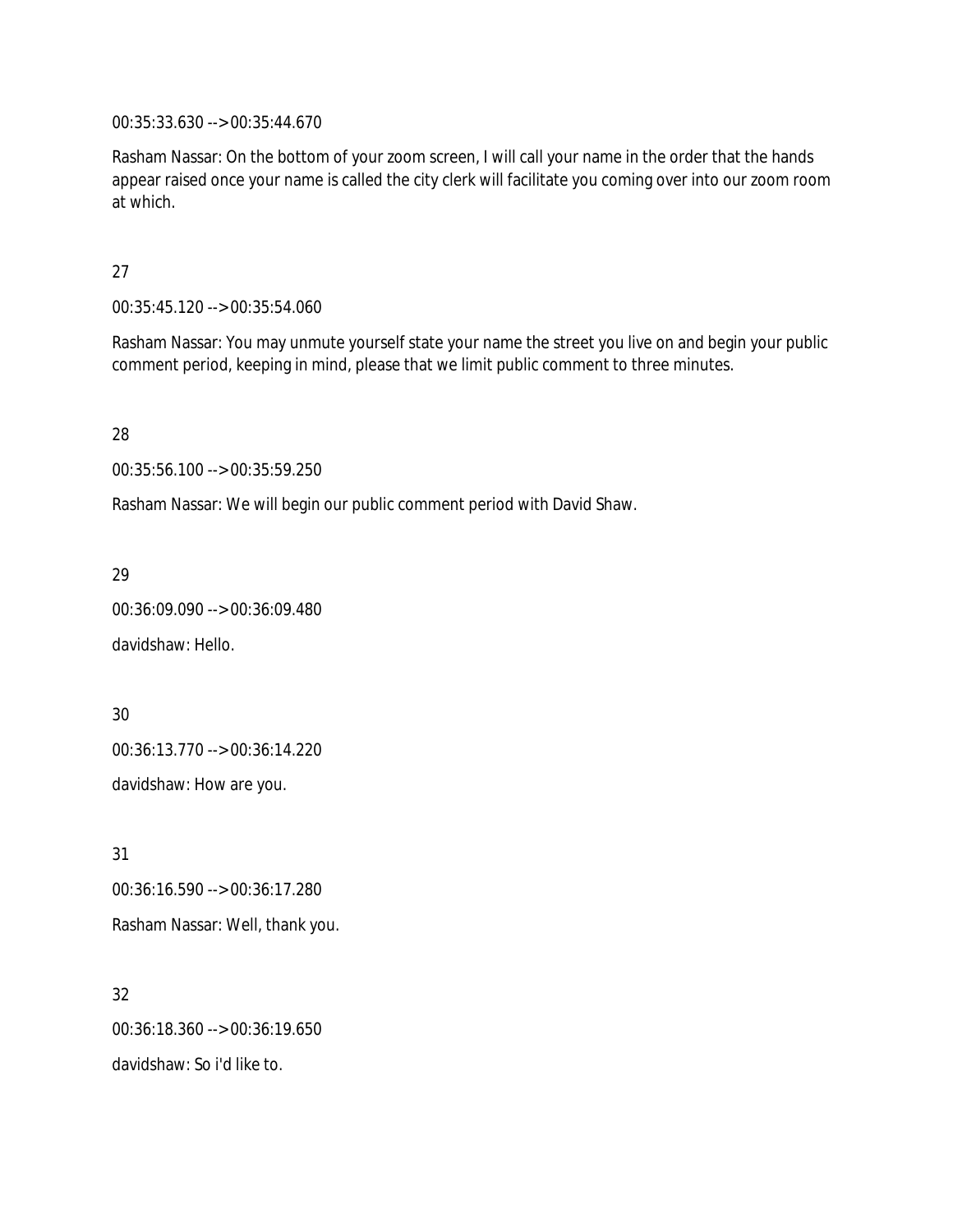00:36:20.790 --> 00:36:23.700 davidshaw: address the ordinance around plastics.

34

00:36:26.220 --> 00:36:26.610 davidshaw: and

35

00:36:28.050 --> 00:36:28.830

davidshaw: restaurants for.

## 36

00:36:30.630 --> 00:36:53.100

davidshaw: me on the Madison diner my wife and I, and as we were caught off guard and surprised by this plastics audience we just wanted to reach out to some of the other local restaurant tours and retailers, that this would impact, and we all agree that.

37

00:36:54.900 --> 00:36:59.430

davidshaw: it's imperative that we address them tours are always trying to.

38

00:37:00.450 --> 00:37:12.150

davidshaw: figure out what is the right thing to do in terms of our business and how we can adapt to consumer needs, and we all believe that we're.

39

00:37:13.320 --> 00:37:21.900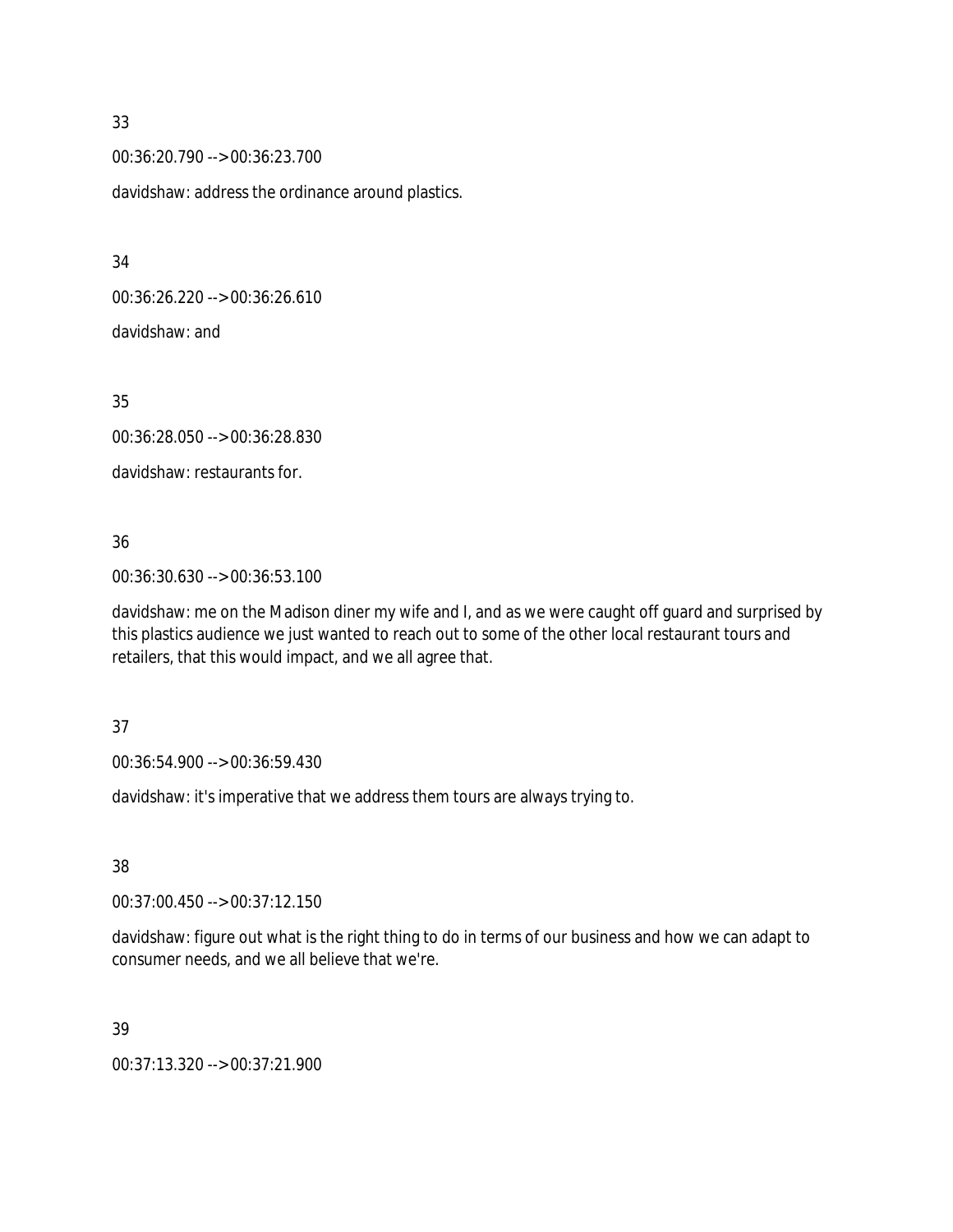davidshaw: Part of a very small ecosystem here on the island and that we want to leave as little footprint as possible.

40

00:37:23.460 --> 00:37:26.070

davidshaw: But as we read through this ordinance.

### 41

00:37:27.090 --> 00:37:34.320

davidshaw: we're kind of surprised that this passed through texts on cups specifically.

### 42

00:37:35.550 --> 00:37:39.210

davidshaw: is going to be it's a hard pill to swallow.

### 43

00:37:40.380 --> 00:37:43.800

davidshaw: And we're surprised were surprised that.

## 44

00:37:45.360 --> 00:37:46.080

davidshaw: A few things.

## 45

00:37:48.060 --> 00:38:01.380

davidshaw: sb 5022 22 was just passed and the ink is barely dry on that document, and I think we would all agree that.

46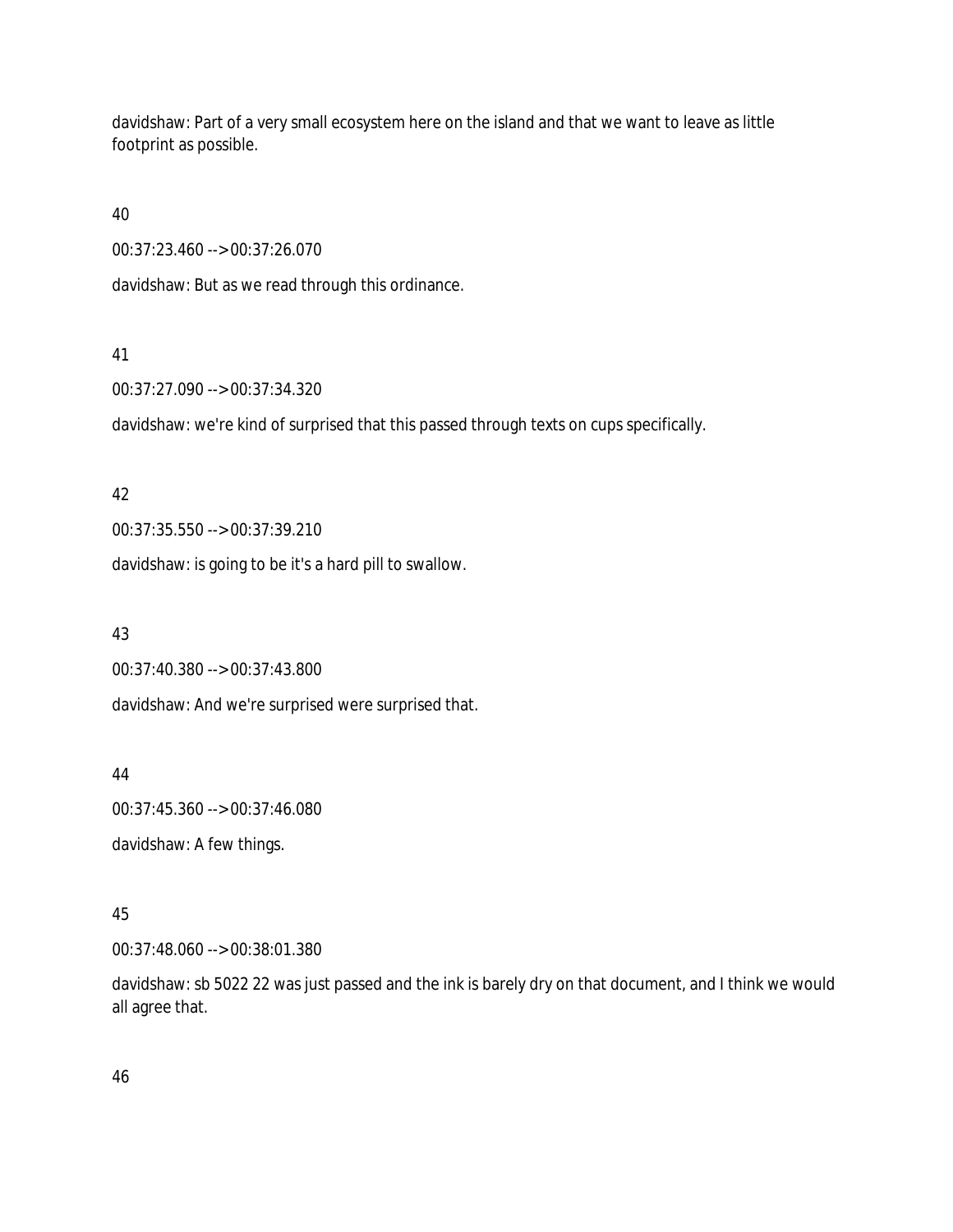00:38:02.430 --> 00:38:13.740

davidshaw: inslee signed into law, one of the most ambitious environmental protection laws that we will deal with, and we all believe this is great.

### 47

00:38:15.480 --> 00:38:24.060

davidshaw: So we're surprised that we're trying to even go further than that, when we as restaurant tours and consumers.

48

00:38:25.170 --> 00:38:26.640

davidshaw: are trying to figure out the first step.

### 49

00:38:27.990 --> 00:38:42.840

davidshaw: we're also surprised that as restaurant tours in the central Ward where the highest concentration of restaurants are on this island that no one has approached close to two dozen of us to speak about this directly.

### 50

00:38:44.850 --> 00:38:56.190

davidshaw: And, and the last thing that I want to say is it's great that we're creating or part of this is going to be educational.

### 51

00:38:57.690 --> 00:39:01.020

davidshaw: But we feel that the education.

52

00:39:02.430 --> 00:39:15.270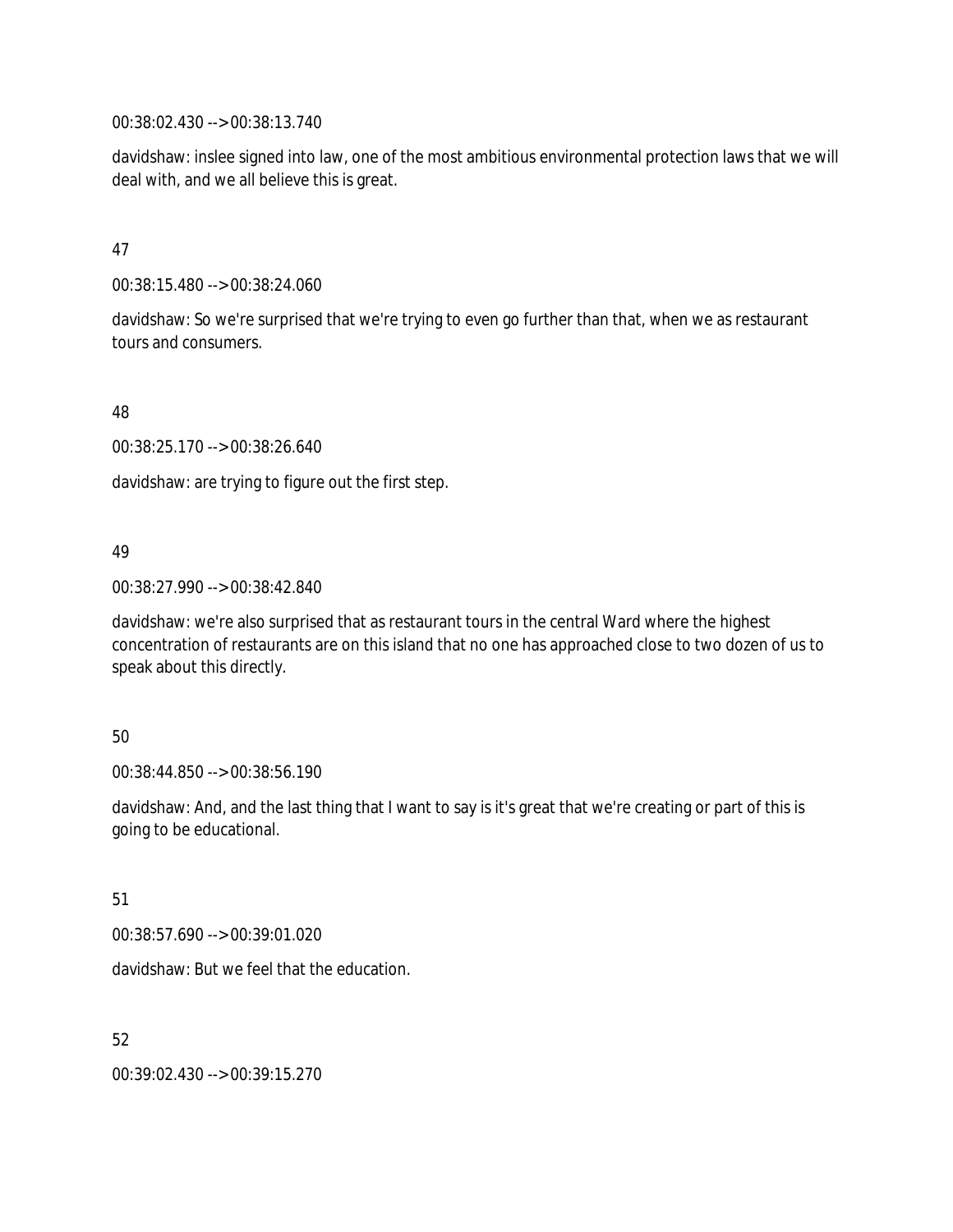davidshaw: Is not just supposed to happen for the restaurant tours but also for the consumers we're being held accountable to what a consumer does with a product after we give it to them.

53

00:39:16.050 --> 00:39:33.810

davidshaw: We can't control that and we we just don't feel that this ordinance has really been thought out, or even tabled with businesses that are going to be impacted the most, thank you for your time.

54

00:39:39.300 --> 00:39:41.220

Rasham Nassar: Next is diane landry.

55

00:39:46.710 --> 00:39:54.360

Diane LANDRY: hi i'm i'm diane landry I live at 9345 Olympus beach road i'm here tonight, also to speak about the plastics ordinance.

## 56

00:39:54.840 --> 00:40:02.970

Diane LANDRY: i've been director of bainbridge island zero waste for the past 11 years doing events Community events waste management running styrofoam recycling collections.

## 57

00:40:03.270 --> 00:40:09.090

Diane LANDRY: Helping to manage the table were lending library and doing many forms of Community outreach regarding reuse, recycling and composting.

58

00:40:10.080 --> 00:40:20.970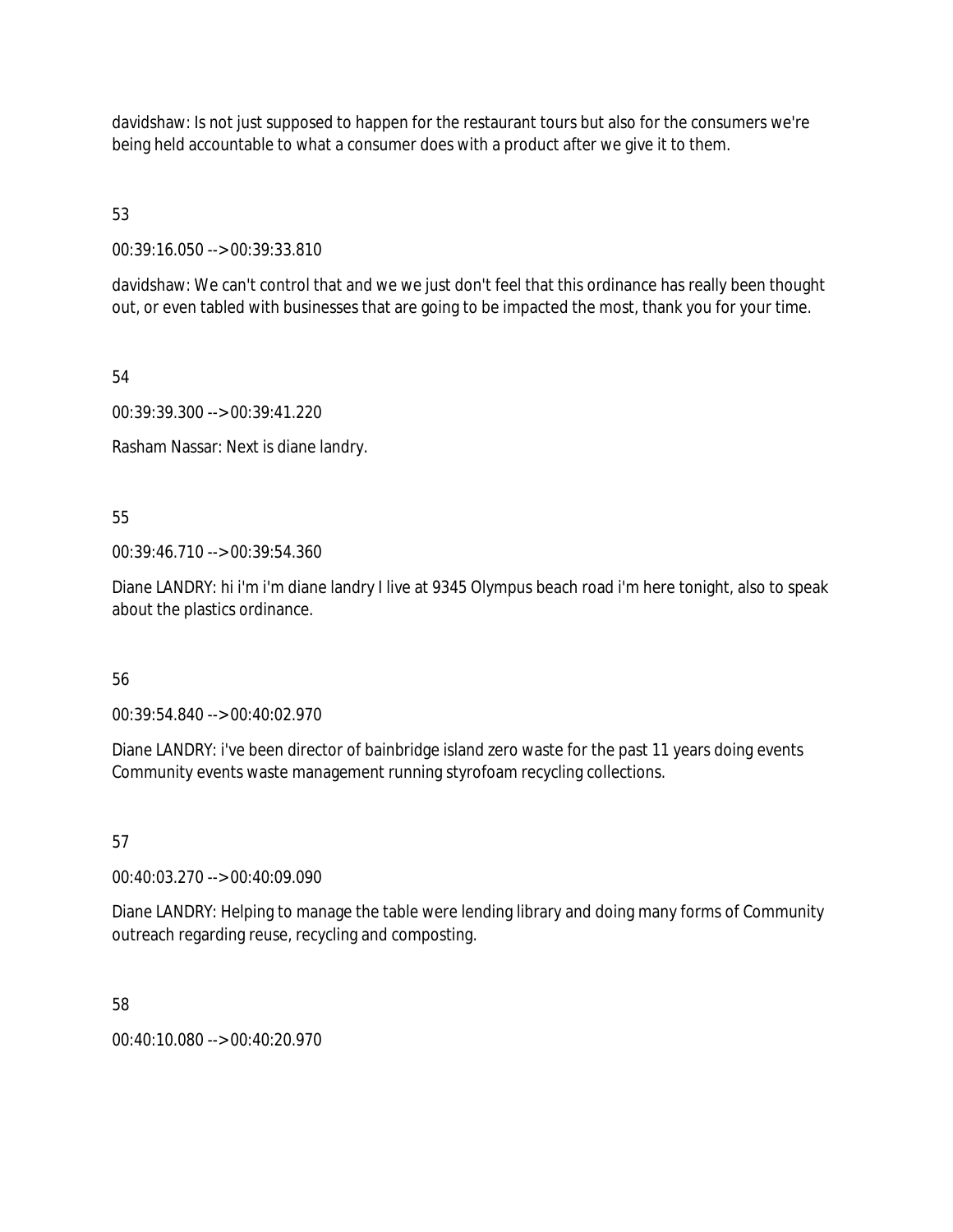Diane LANDRY: And I know that doing something about the current food service where practices, has been on the radar of various Council members, since 2017 so i'm glad to see that there's an ordinance before comfortable right now.

59

00:40:21.720 --> 00:40:37.980

Diane LANDRY: But I totally empathize with Mr Shaw, who just spoke in in that I the restaurants, have to be a part of this discussion, because they it's affecting them directly, and they have the insight that we were not restaurateurs, do not have.

60

00:40:40.740 --> 00:40:47.670

Diane LANDRY: And so I you know, however, you guys go about doing this, they should be invited in before the final ordinances drafted.

61

00:40:49.080 --> 00:40:54.360

Diane LANDRY: And then, but plastic is just a it's a huge problem it's it's a.

62

00:40:55.140 --> 00:41:01.680

Diane LANDRY: it's a it's an existential threat to the marine wildlife it's it comes into our bodies every single day through food, water, air.

63

00:41:01.920 --> 00:41:13.200

Diane LANDRY: We just a credit cards worth of plastic a week we don't know what it's doing to our bodies it's just and they'll oil and gas companies are turning to single use plastic as a revenue source because they're non renewable.

64

00:41:13.620 --> 00:41:21.390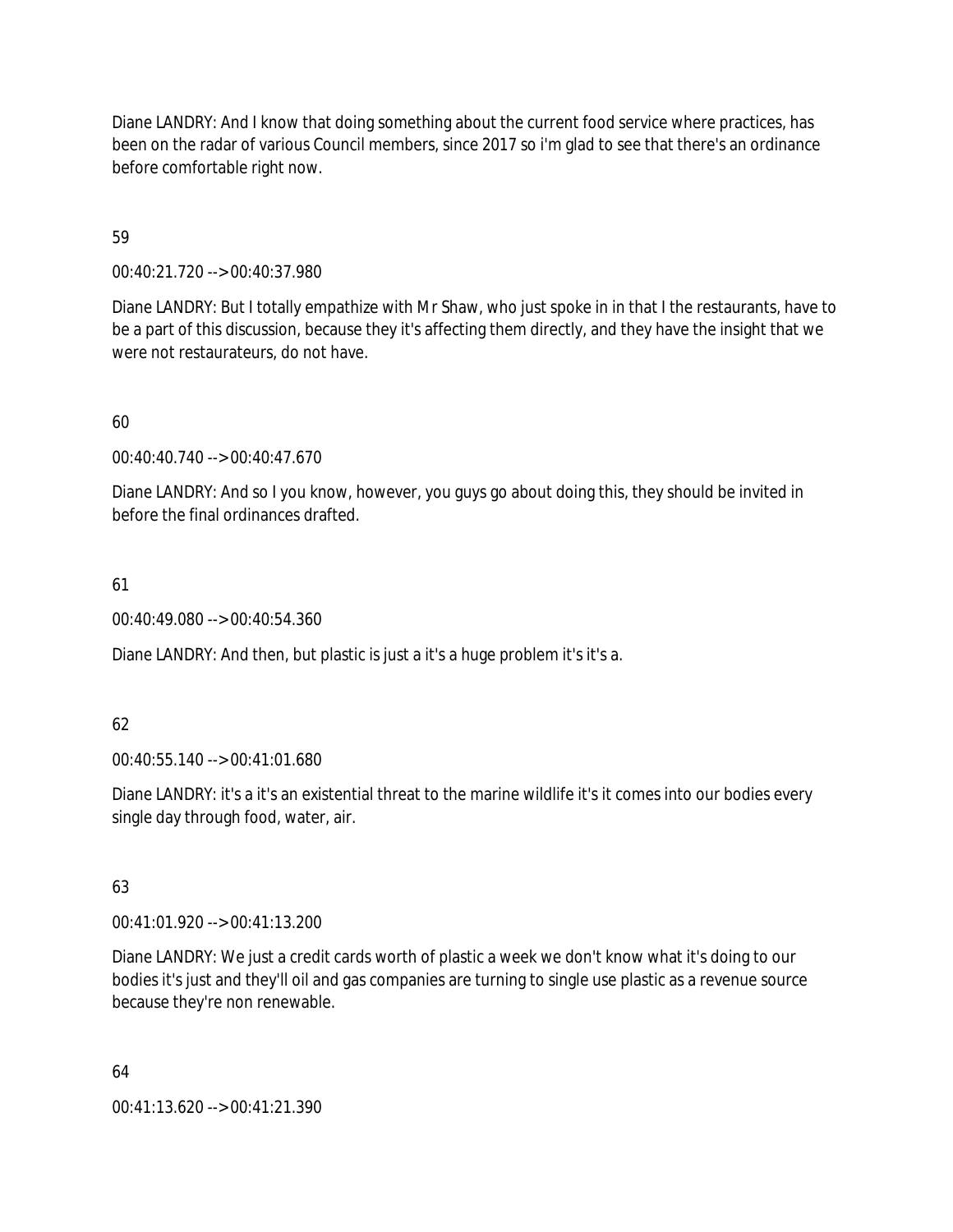Diane LANDRY: Oil and gas sources are drying up so so something needs to be done and I just pointed edmonds, which was the first Community in Washington state that.

# 65

00:41:21.750 --> 00:41:29.670

Diane LANDRY: instituted a bag ban and then other communities followed and eventually because of that ground swell it became a State law last year.

# 66

00:41:30.480 --> 00:41:44.430

Diane LANDRY: And so I think something similar can happen in this instance where you know little bainbridge island can start out with something that has not been done before in the state that addresses the single use plastic issue and then hopefully that will build into a State law.

# 67

00:41:46.140 --> 00:41:50.610

Diane LANDRY: So I, and I really like to know i'd really like to hear from Mr Shaw like what what is this.

## 68

00:41:51.420 --> 00:42:04.350

Diane LANDRY: what's the hard pill to swallow in terms of like the past three tax for the COPs and just just a really please hear from these restaurant tours before this ordinance is finalized i'm not sure what my time is, I just want to also add that.

## 69

00:42:05.640 --> 00:42:08.370

Diane LANDRY: That I seen the draft ordinance and I do have some.

# 70

00:42:09.570 --> 00:42:21.000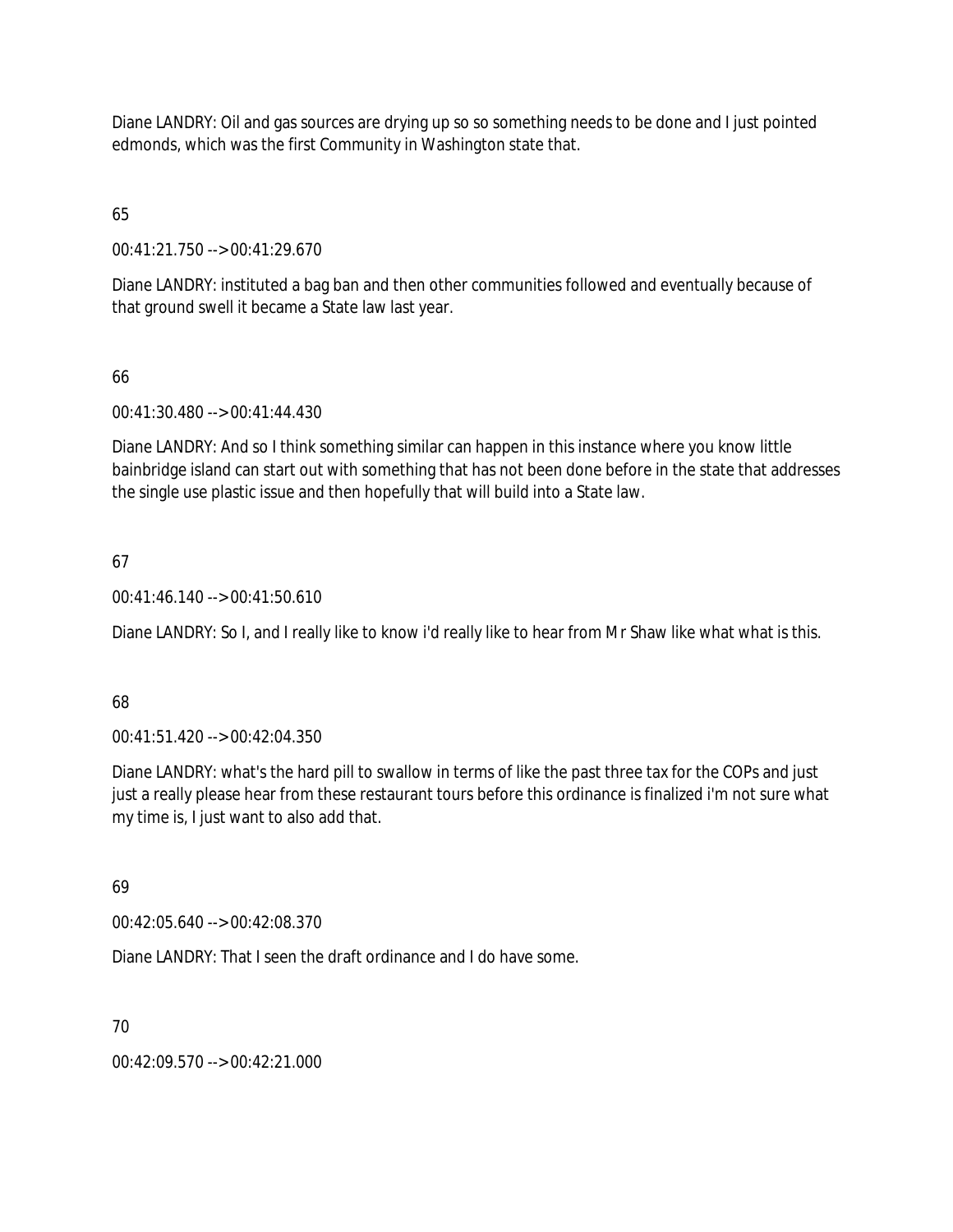Diane LANDRY: issues with certain parts of it to regarding biodegrade ability reuse in request, so I just hope you know there's a lot more discussion before this ordinance is finalized, thank you.

71

00:42:27.240 --> 00:42:28.890

Rasham Nassar: Next is Bob Russell.

## 72

00:42:33.300 --> 00:42:39.810

Bob Russell: Hello Madam mayor and city council members and a new city manager Blair came.

## 73

00:42:41.220 --> 00:42:41.610 Bob Russell: i'm.

## 74

00:42:42.990 --> 00:42:46.140

Bob Russell: i'm really embarrassed tonight for the city.

## 75

00:42:47.550 --> 00:42:49.920

Bob Russell: To make the following testimony.

### 76

00:42:51.210 --> 00:42:56.130

Bob Russell: concerns the safety deficiencies at the round about on why at Madison.

### 77

00:42:57.210 --> 00:43:08.970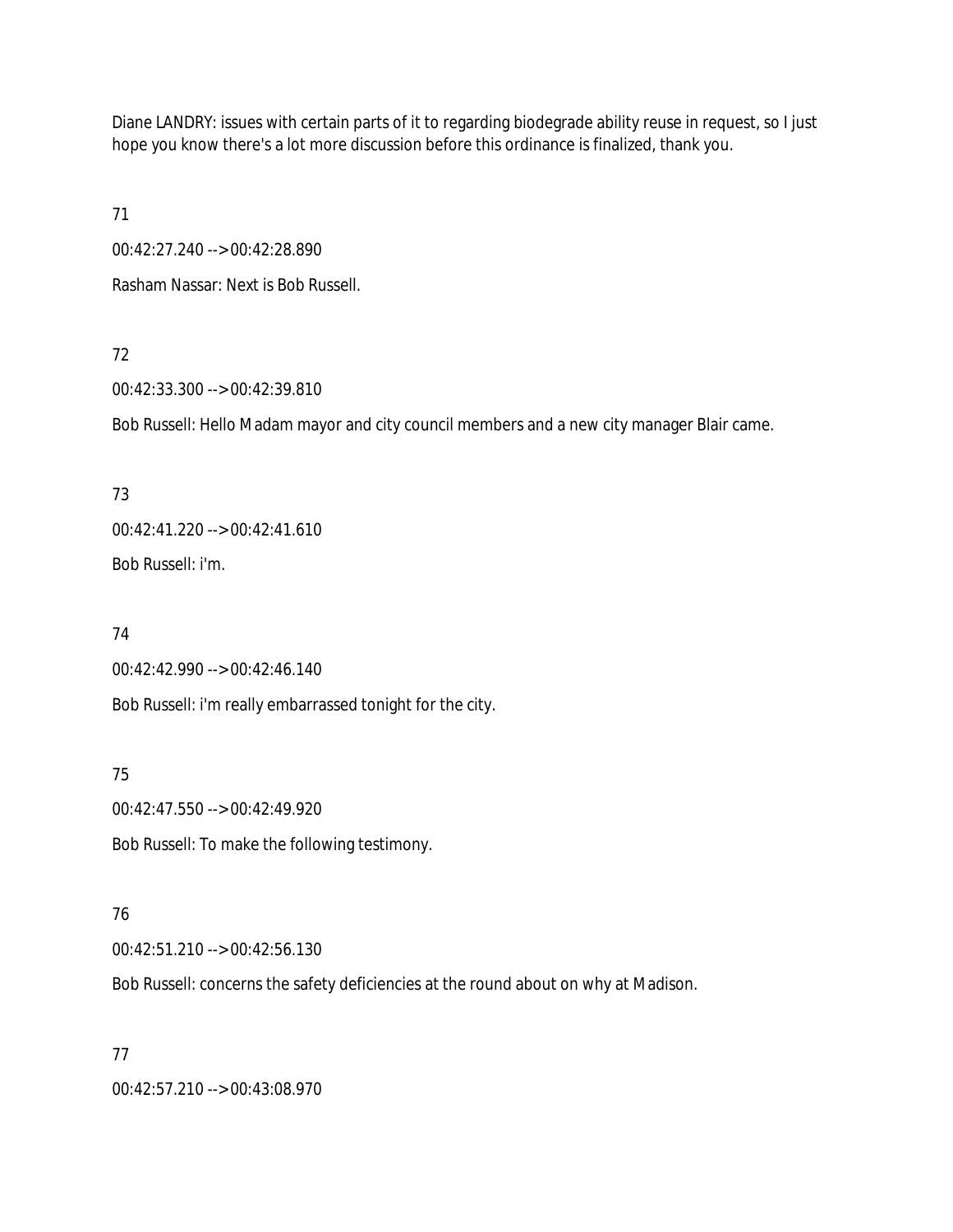Bob Russell: and its its lack of visible markets and approaches approach signage at that intersection I think this projects been done for maybe I don't know, two months, maybe.

78

00:43:09.840 --> 00:43:18.780

Bob Russell: And it's a heavily used intersection by people from the south into the island and so tonight, I request or actually I demand.

## 79

00:43:19.440 --> 00:43:28.950

Bob Russell: Tonight, that the City Council director new city manager, who I believe to be a fine gentleman to direct the public works department.

# 80

00:43:29.730 --> 00:43:38.250

Bob Russell: To pay the circumference of the middle platform of the of the round about and get the same yellow paint on the curbs that approach.

## 81

00:43:38.970 --> 00:43:56.130

Bob Russell: Heading North on Madison at least get that done and then also to provide maybe three White one way arrow stencils around the circumference of the same roundabout platform nothing complex something a painter can do.

# 82

00:43:57.720 --> 00:44:03.810

Bob Russell: You know the time is expired, the trust that the city's gonna get this round about fixed.

# 83

00:44:04.950 --> 00:44:13.140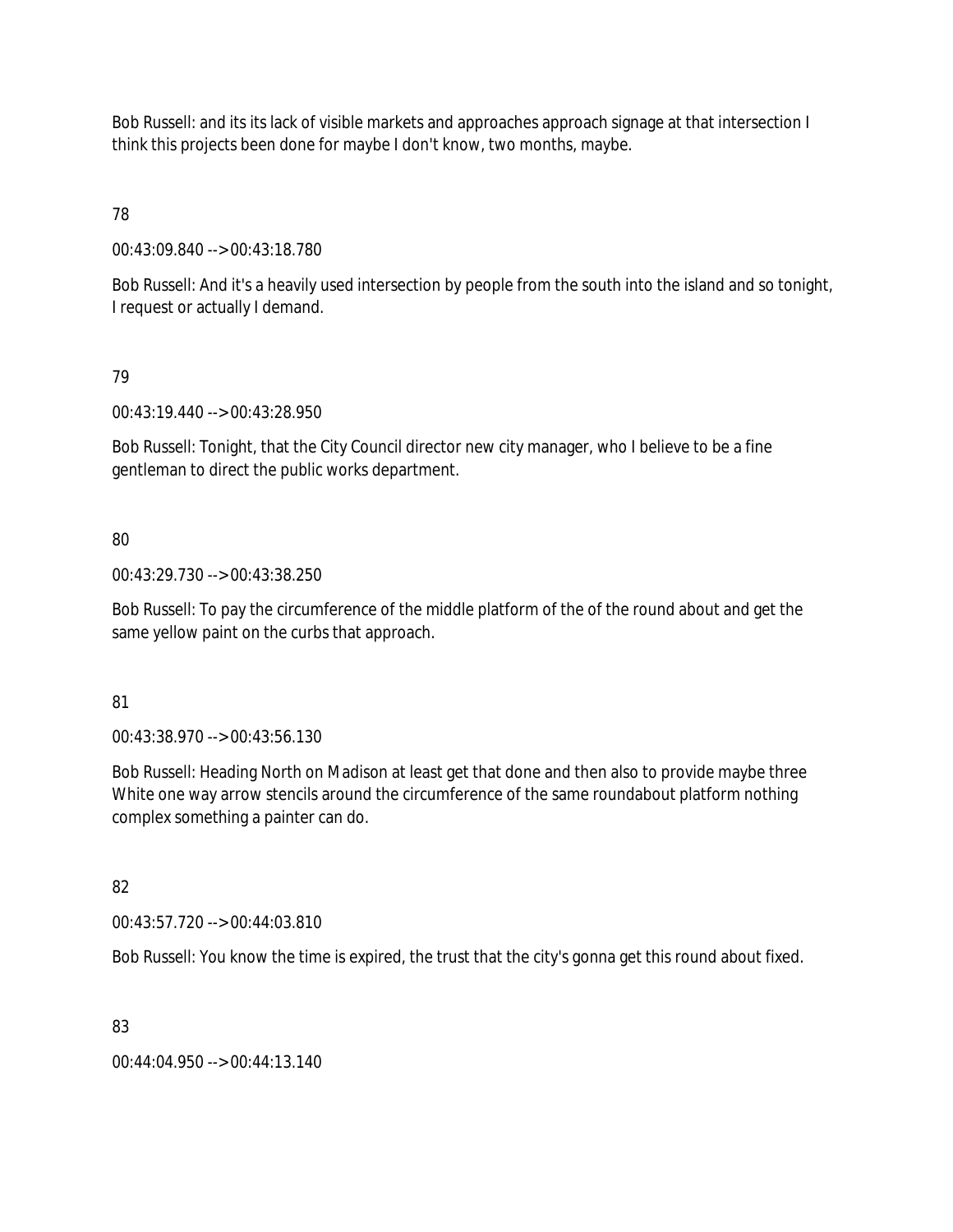Bob Russell: i've talked with the public works director in the last week or so and I was convinced that he was going to get something done.

84

00:44:14.250 --> 00:44:25.140

Bob Russell: I was wrong, unfortunately, I even drove down today, hoping I wouldn't have to testify tonight to see if anything's been done at that round about and it hasn't.

85

00:44:26.040 --> 00:44:35.670

Bob Russell: i'm sure that several of the i'm sure some of you Council members watch Facebook Facebook has many, many postings on the roundabout ever since it was put in.

86

00:44:36.540 --> 00:44:43.740

Bob Russell: The see click fix it on the city website where do report deficiencies has all kinds of postings.

87

00:44:44.130 --> 00:44:50.700

Bob Russell: I don't know if wake up bainbridge had anything I watched that quite a bit usually they pick up on it, I don't think they had anything.

88

00:44:50.970 --> 00:45:00.180

Bob Russell: I didn't see anything in the review, I asked the public works director, to be sure, and put it, what they're going to do at the roundabout in the city managers.

89

00:45:01.980 --> 00:45:09.300

Bob Russell: Report on Fridays because it's too darn important when I was down there today, I came from the north heading south.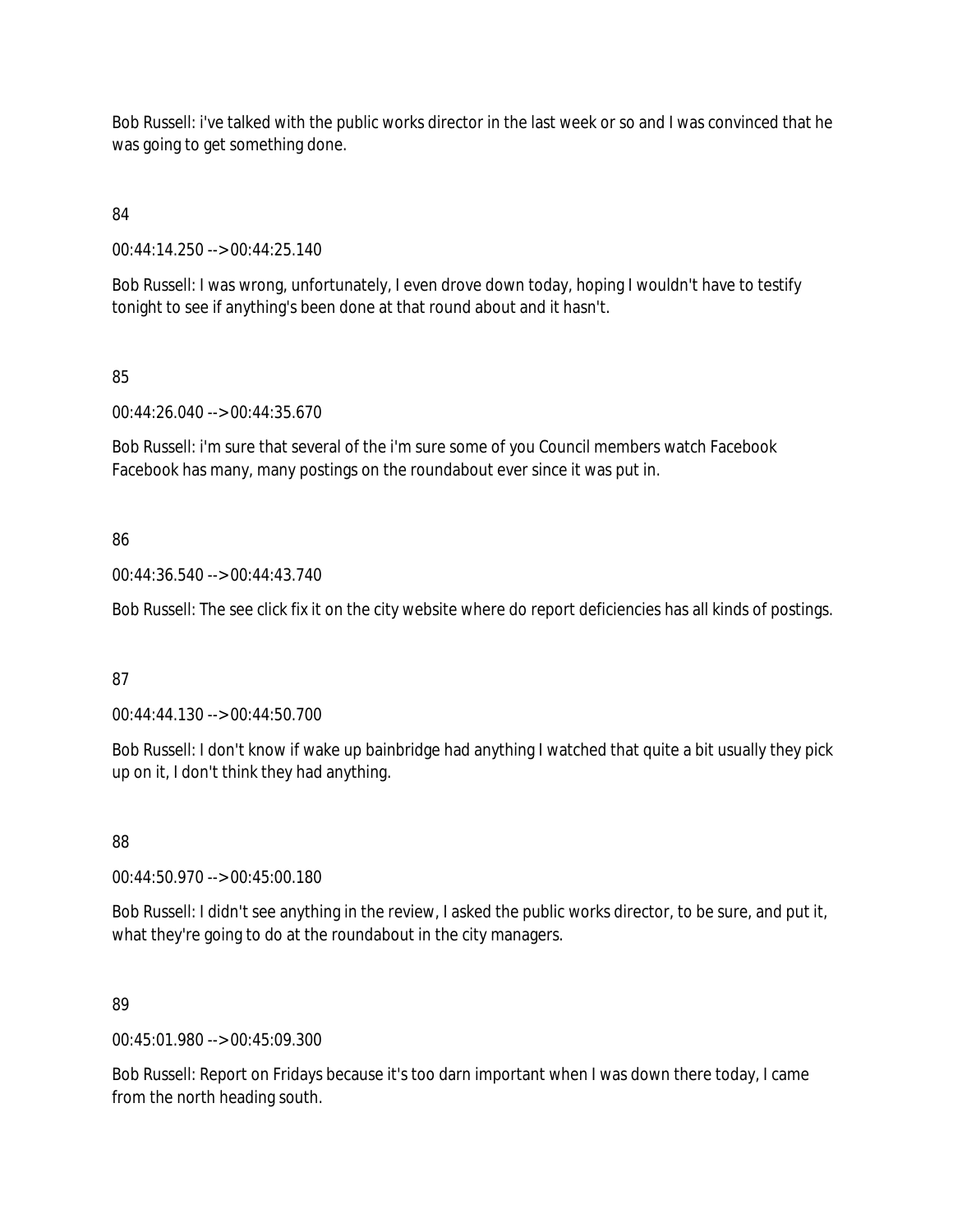### 00:45:09.930 --> 00:45:15.870

Bob Russell: And there was two cars on the opposite side of Ericsson frozen they didn't know what to do.

### 91

00:45:16.740 --> 00:45:23.760

Bob Russell: I drove around the round about i'm very comfortable there, though I have to watch the third someone that's going to come over the middle of the roundabout.

### 92

00:45:24.210 --> 00:45:30.180

Bob Russell: and T bone me, but I think they sat there, and nothing happened, I saw my rearview mirror they finally move forward.

## 93

00:45:30.990 --> 00:45:45.630

Bob Russell: So I really please direct the city manager to get get some yellow paint put down and get some arrows on that roundabout and let the City Council know when you're going to get some proper signage up so people aren't going to get hurt, thank you very much.

### 94

00:45:49.890 --> 00:45:51.690

Rasham Nassar: Next is Cindy Anderson.

95

00:45:56.250 --> 00:45:57.180

cindy anderson: Oh Hello.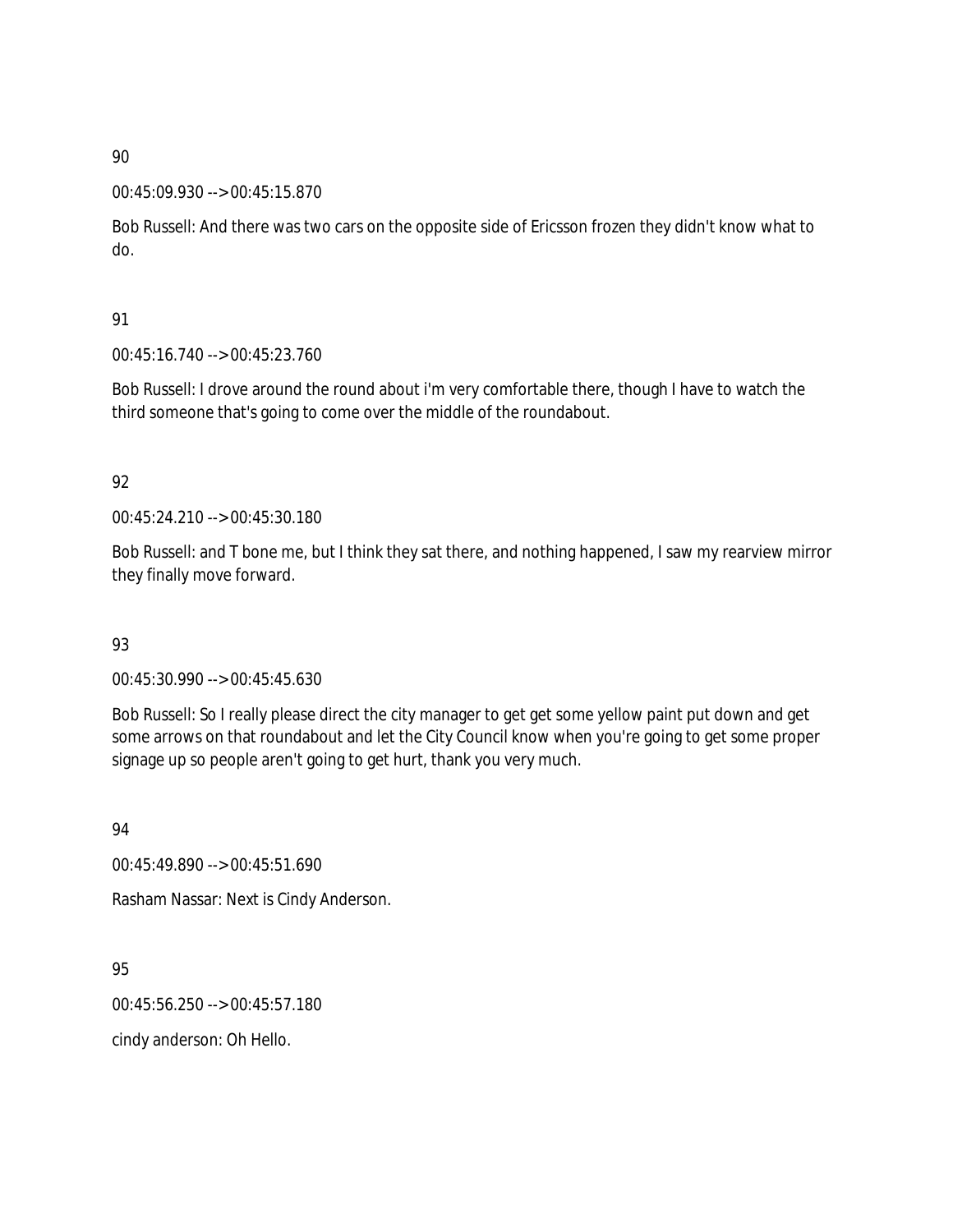00:45:58.320 --> 00:46:07.380

cindy anderson: First of all, I, I agree with the person who talked about the plastics ordinance and asked you to get restaurant.

97

00:46:08.070 --> 00:46:18.780

cindy anderson: Owners more involved in it, because I think this share with Kobe and the hard time restaurants, have had making anything more difficult for them right now.

98

00:46:19.590 --> 00:46:32.160

cindy anderson: would be a mistake and in a while I agree we need to do things about the plastic to be ultimately careful second thing is, I completely agree with what was just said about the round about it's it's dicey.

99

00:46:33.000 --> 00:46:39.960

cindy anderson: I mean i've driven down there, and if you don't really see it at first and it's hard to figure out exactly where you should be driving.

100

00:46:41.550 --> 00:46:58.260

cindy anderson: And I mean it doesn't make a lot of sense and other people who enter the intersection also you know just seem hesitant, so I think the ideas of adding some paint you know that's great idea and the third thing I want to say is gosh Thank you.

101

00:46:59.820 --> 00:47:03.570

cindy anderson: Know Marin Azhar you've done, I mean you've just.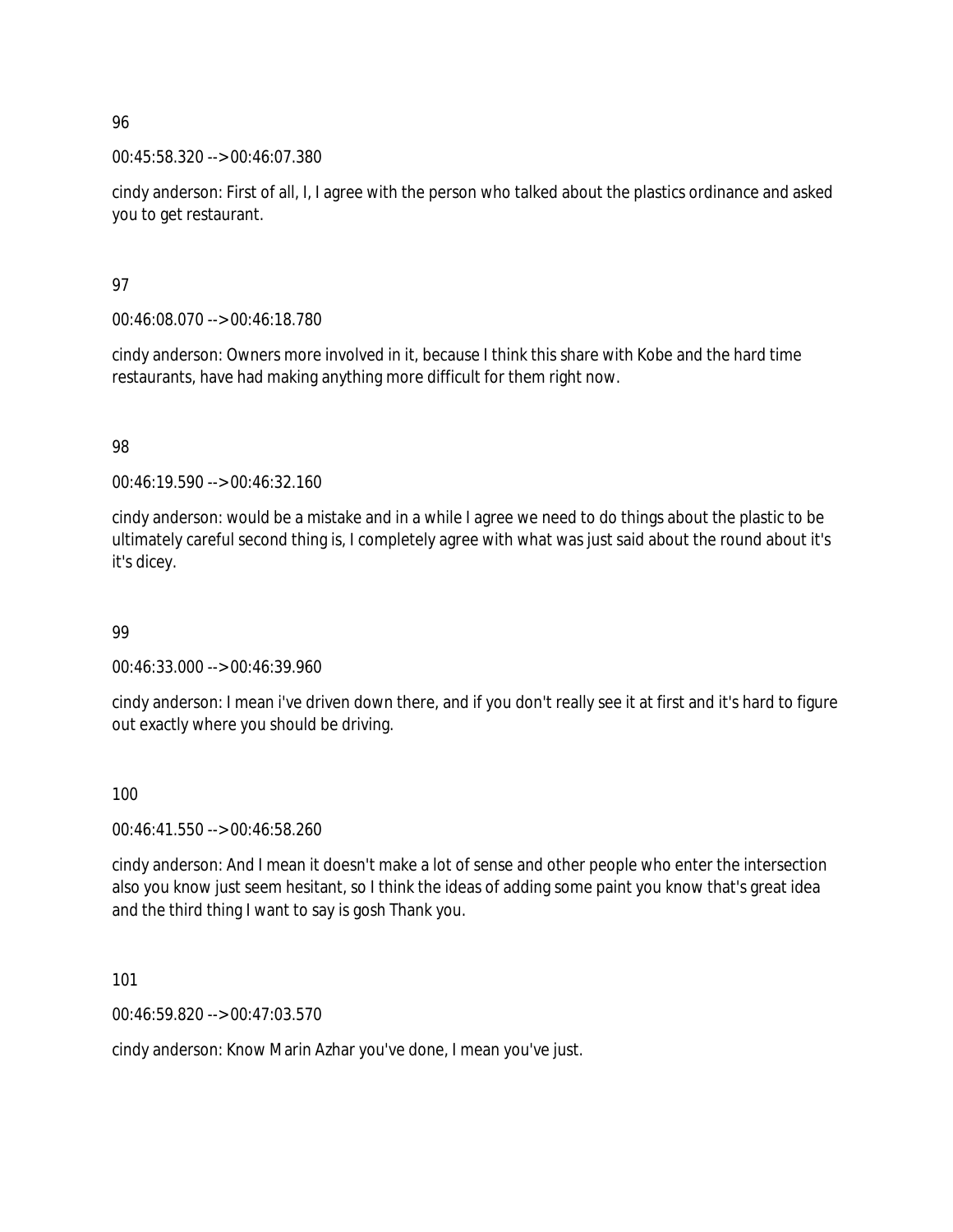00:47:04.740 --> 00:47:25.380

cindy anderson: reformed how meetings are conducted as they're so short now that it's it's pleasant and and you know I want to thank Christie for nominating you for mayor and thank you and all the rest of you for what you've done to make the meetings move quickly, and thank you.

103

00:47:30.240 --> 00:47:32.730

Rasham Nassar: Next is sounds Rosalia.

104

00:47:37.230 --> 00:47:48.660

Sal DeRosalia: hello, my name is sal Rosalia and I live on Jacqueline lane off of Madison avenue in the central word of bainbridge island Cindy this meeting supposed to end at about 10 o'clock tonight so hold on we may have a long one.

105

00:47:49.800 --> 00:47:56.730

Sal DeRosalia: A couple things I want to say tonight and they both regard the central Ward a few things actually first is i'm running for city council to the central Ward.

106

00:47:57.600 --> 00:48:06.510

Sal DeRosalia: Second, is, I think that the the plastic ban the new plastic band, and the restaurant tours calling in for public comment.

107

00:48:07.140 --> 00:48:14.730

Sal DeRosalia: And the people supporting it is a really good example of why we eat some kind of standing business committee or Commission inside of the city council.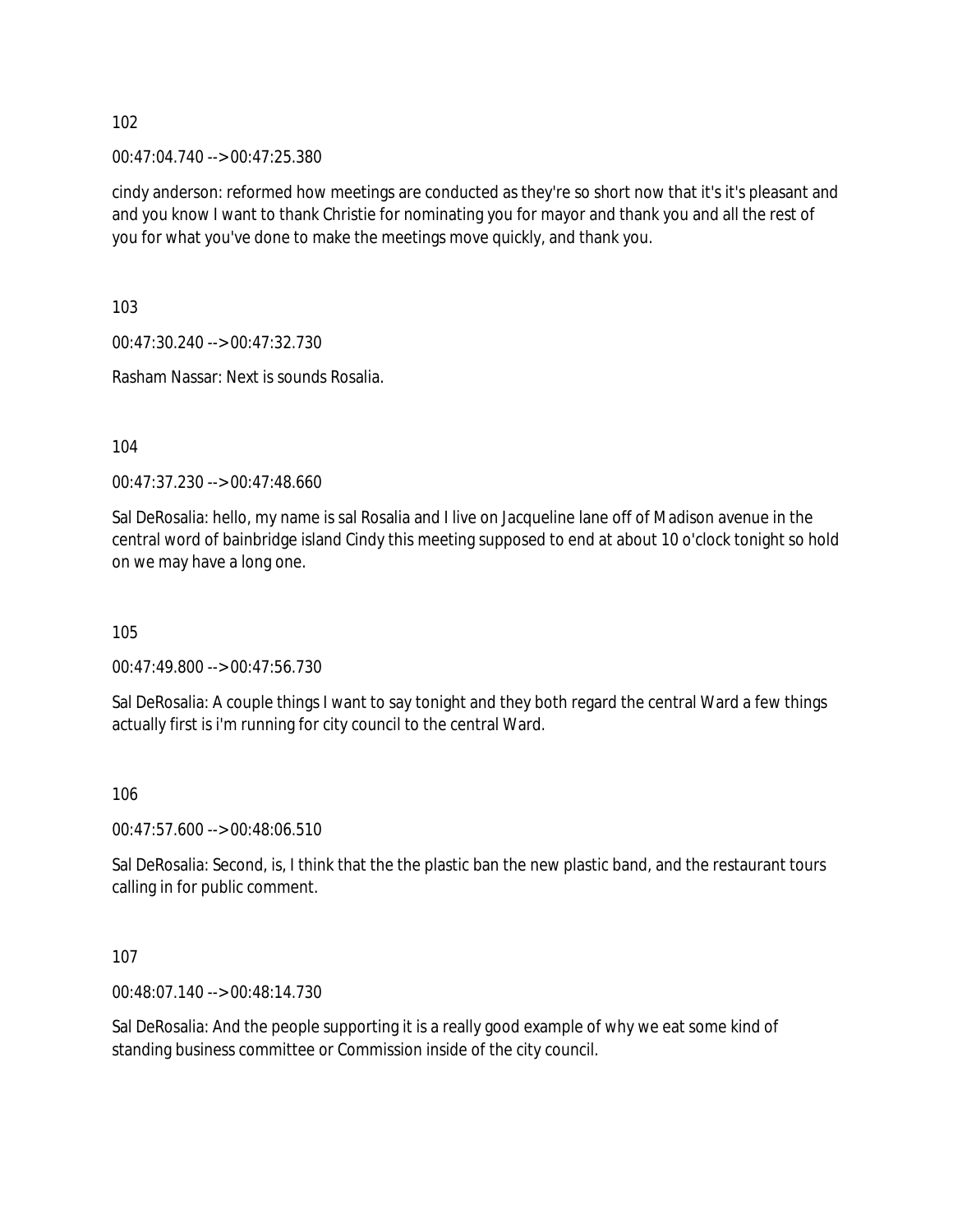00:48:15.210 --> 00:48:30.300

Sal DeRosalia: I think if this committee existed there would there would have been restaurant owners on it, the City Council would have had them to help advise them on this and rather than kind of bring forward something without you know, involving the people it's going to directly affect.

109

00:48:31.320 --> 00:48:35.880

Sal DeRosalia: we're going to we're kind of here, so I would just I would love to see us.

110

00:48:36.780 --> 00:48:45.000

Sal DeRosalia: Work on getting some kind of standing business committee and then I would just also ask the Council that, unless you have a plan in place to subsidize how this may affect the businesses.

### 111

00:48:45.330 --> 00:48:50.370

Sal DeRosalia: I would ask that you don't put this place to change, right now, or excuse me, you don't put this change in place right now.

### 112

00:48:50.760 --> 00:48:56.370

Sal DeRosalia: And that you do bring in the business owners and that you come up with a plan that's a little bit more thought out so that.

### 113

00:48:57.360 --> 00:49:03.360

Sal DeRosalia: Whether they're subsidizing that goes on or however they may need help to deal with this right now, but you know, certainly, because of coven.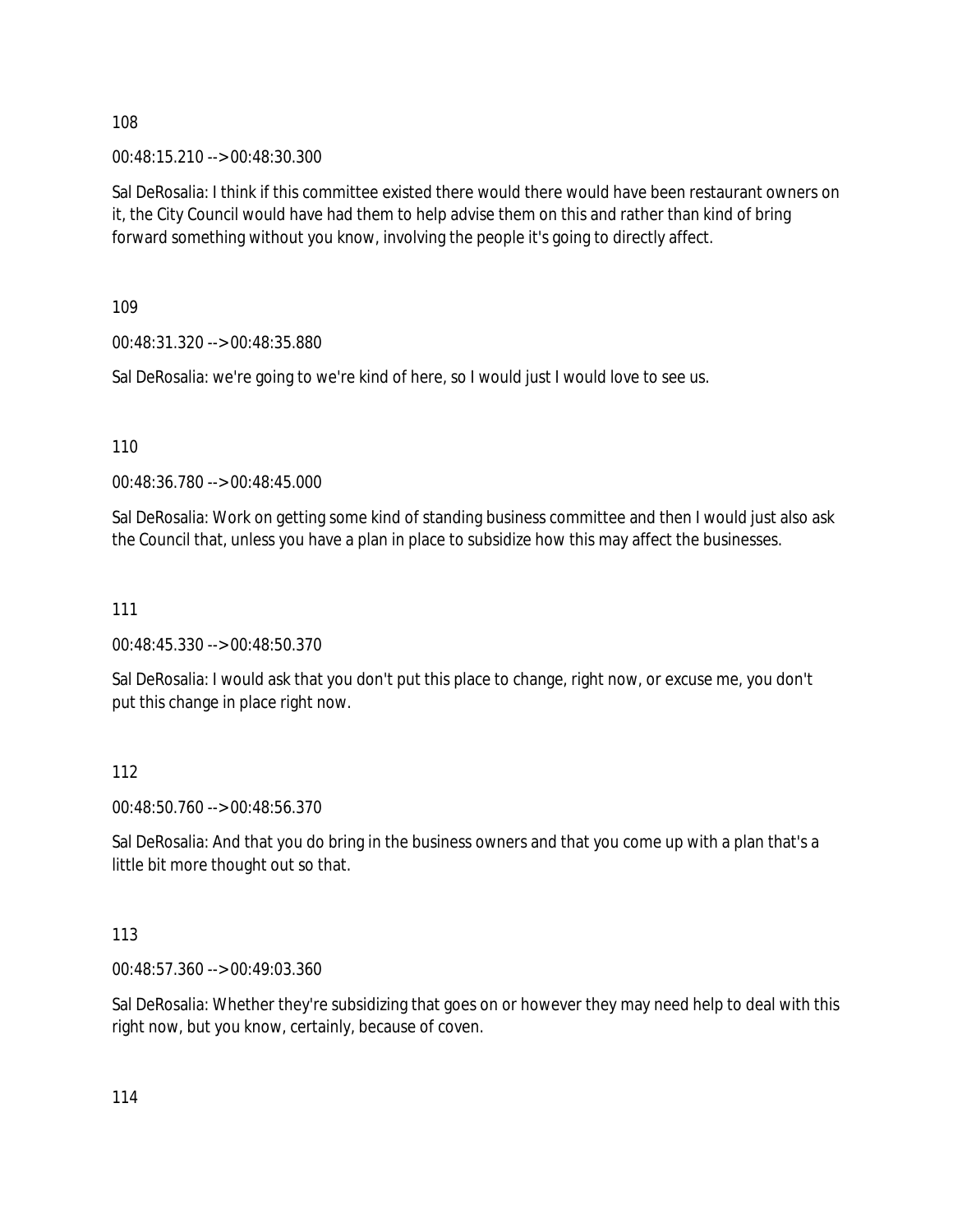00:49:04.050 --> 00:49:11.670

Sal DeRosalia: I think now's a really good time to really pay attention of business owners, because if they leave what what's going to replace them and who are they going to serve so.

115

00:49:12.240 --> 00:49:18.120

Sal DeRosalia: The second thing is, I totally agree about the round about I live probably about 25 steps from this round about.

116

00:49:18.930 --> 00:49:26.940

Sal DeRosalia: And I can tell you I see people run over the middle of it all day for for fun some people just can't make the turn some people are really bad drivers.

117

00:49:27.600 --> 00:49:34.620

Sal DeRosalia: I hear the horns honking throughout the course of the day, I hear people slamming on the brakes I hear people yelling at each other.

118

00:49:35.340 --> 00:49:44.880

Sal DeRosalia: So, so I think I don't know what the answer is, I don't know if it's paint or this or that that's not what I do for a living, so I would hope that we could just lean on the professionals that do that stuff.

119

00:49:45.600 --> 00:49:52.260

Sal DeRosalia: But I do think that that's something besides like senior paint night should be done to the intersection like it's cute I think they could have done better.

120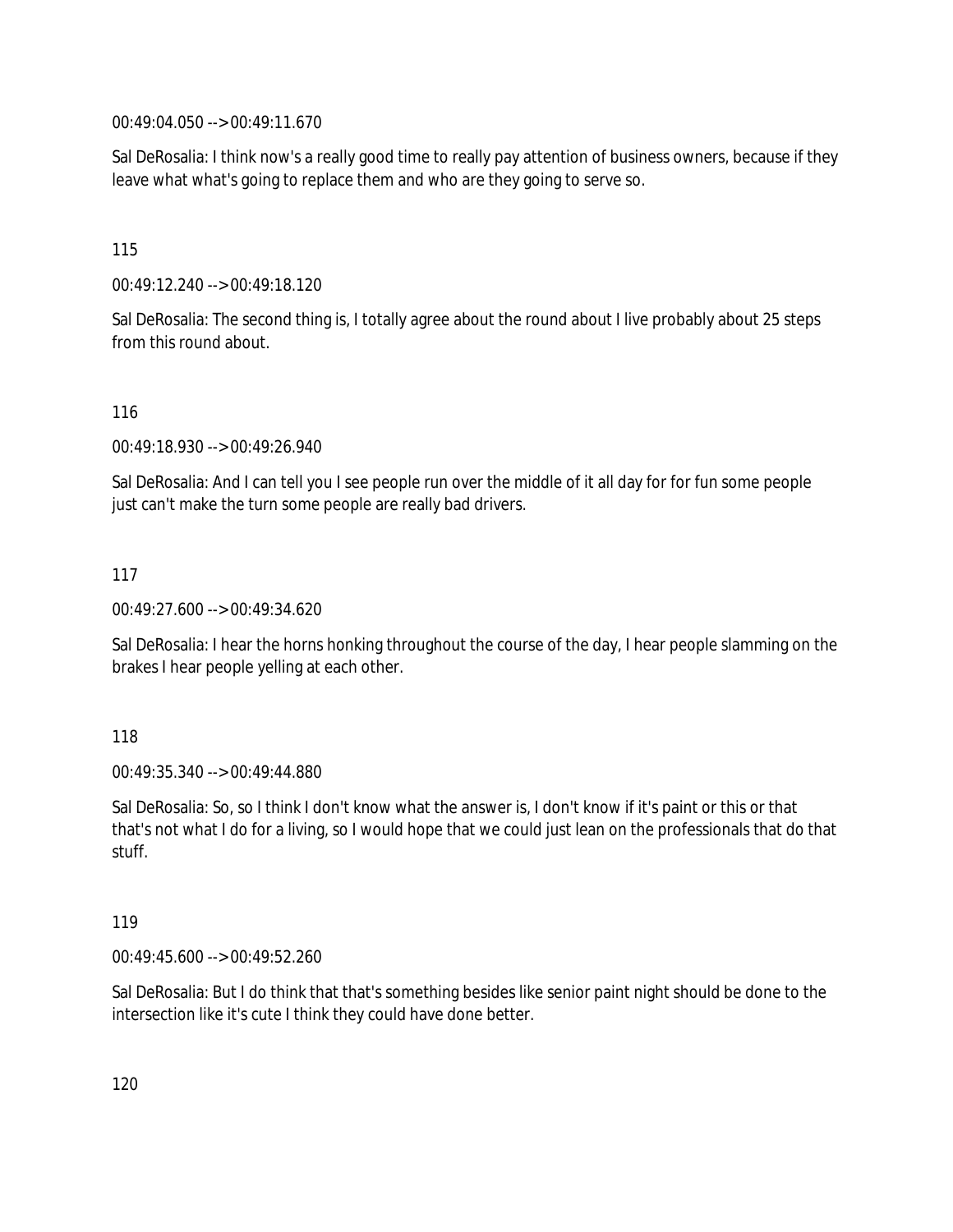00:49:52.950 --> 00:50:06.600

Sal DeRosalia: But, but I think that we need to do something with that intersection because I do think that there is going to be something that happens in a significant way there soon so hopefully we do something to mitigate that that's all I got for tonight, thank you.

121

00:50:10.050 --> 00:50:11.760

Rasham Nassar: Next is Nora nigam.

122

00:50:15.810 --> 00:50:26.970

Nora Nickum: Good evening Council members thanks for the opportunity to comment, my name is Nora Nicole, I live on CD lane here in winslow and i'm calling him to comment on the local single use plastics ordinance.

123

00:50:27.480 --> 00:50:33.270

Nora Nickum: I work on plastic policies for the Seattle aquarium in addition to caring personally very deeply about this issue.

124

00:50:33.600 --> 00:50:47.310

Nora Nickum: And the Seattle aquarium research team does bi weekly water sampling in puget sound and finds micro plastics in every single samples, this is really a very close to home issue, and of course we all see plastics on the beaches on the island, more than we would like.

125

00:50:47.790 --> 00:50:57.120

Nora Nickum: plastic pollution does harm marine wildlife and contaminates our beaches, it also uses fossil fuels generate significant greenhouse gas emissions and harms frontline communities.

126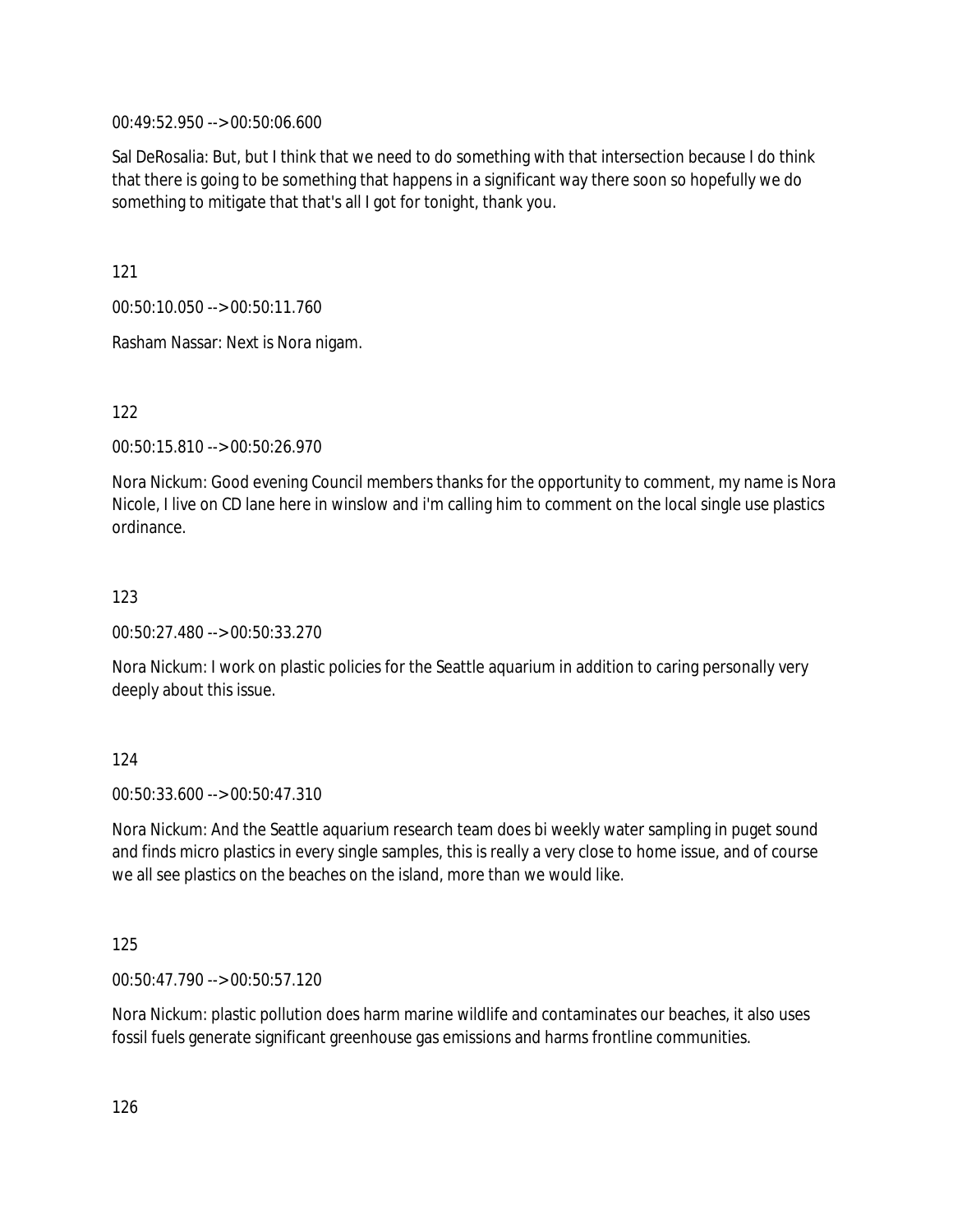00:50:57.900 --> 00:51:02.940

Nora Nickum: And the ordinance before you as the priority action in the Climate Action Plan and has been for several months already.

### 127

00:51:03.420 --> 00:51:13.830

Nora Nickum: bainbridge island can lead by example and make local changes that can contribute to additional forward movement at the state and national levels, it really helps to build that momentum locally and carry forward.

128

00:51:14.580 --> 00:51:23.490

Nora Nickum: To broader policy change, so I support movement on all of the items in the draft ordinance with certainly the opportunity for input from local businesses.

129

00:51:23.910 --> 00:51:39.450

Nora Nickum: And maybe to speak to the disposable cup fee the intent of that, as I understand it, and, as it has been done in other jurisdictions is to really meaningfully inspire behavior change so that people remember to bring their reusable mugs and cups.

130

00:51:40.200 --> 00:51:45.360

Nora Nickum: To get drinks and restaurants keep the full 25 cents, the tax does not go to the city.

### 131

00:51:45.990 --> 00:51:58.440

Nora Nickum: And my understanding is that restaurants could change the price of the beverage if they don't want all the prices to go up for the customer is just that the fee on the disposable Cup has to be separate and visible because that's what inspires the behavior change.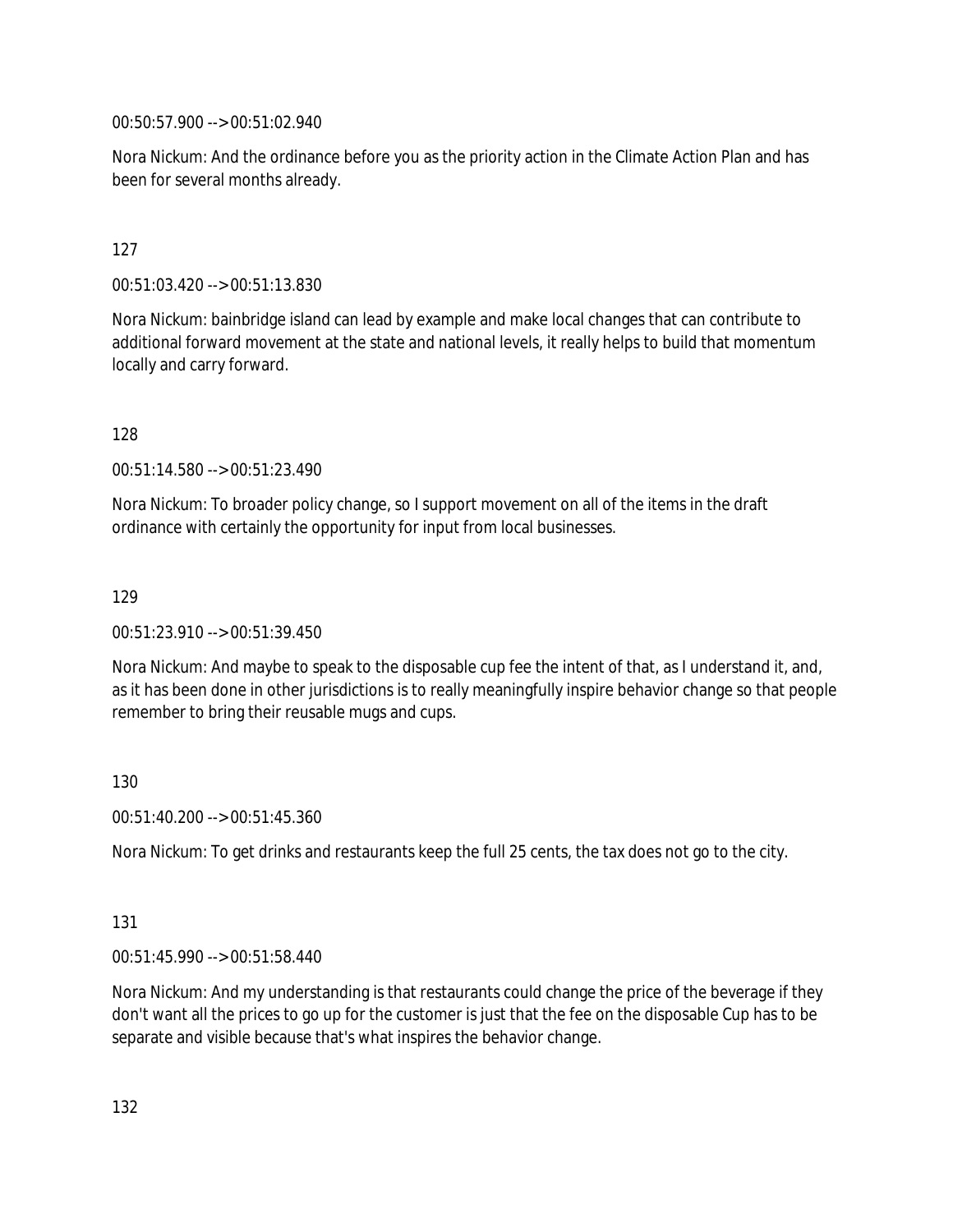00:51:59.130 --> 00:52:04.260

Nora Nickum: But I think more discussion on all of the items in the ordinance would be worthwhile.

### 133

00:52:04.710 --> 00:52:18.870

Nora Nickum: There are also a few technical fixes that are needed to not conflict with the new State law and to clean up the definitions and i'll just note that I sent those inputs by email, to the Council earlier today, so thank you and I urge the Council to move this ordinance forward.

134

00:52:23.610 --> 00:52:25.260

Rasham Nassar: Next is Erica shriner.

### 135

00:52:38.760 --> 00:52:42.660

Rasham Nassar: Erica you're not i'm unmuted quite yet we can't hear you yet.

136

00:52:43.650 --> 00:52:46.650

Erika Shriner: There we go right thanks.

137

00:52:47.730 --> 00:52:58.500

Erika Shriner: I headed up waste reduction programs in two different communities in Virginia and maine I work with great people educating the public holding special events zero waste fairs.

138

00:52:59.040 --> 00:53:07.710

Erika Shriner: Creating school programs addressing civic organizations and much more and our efforts were mirrored by countless groups across the country.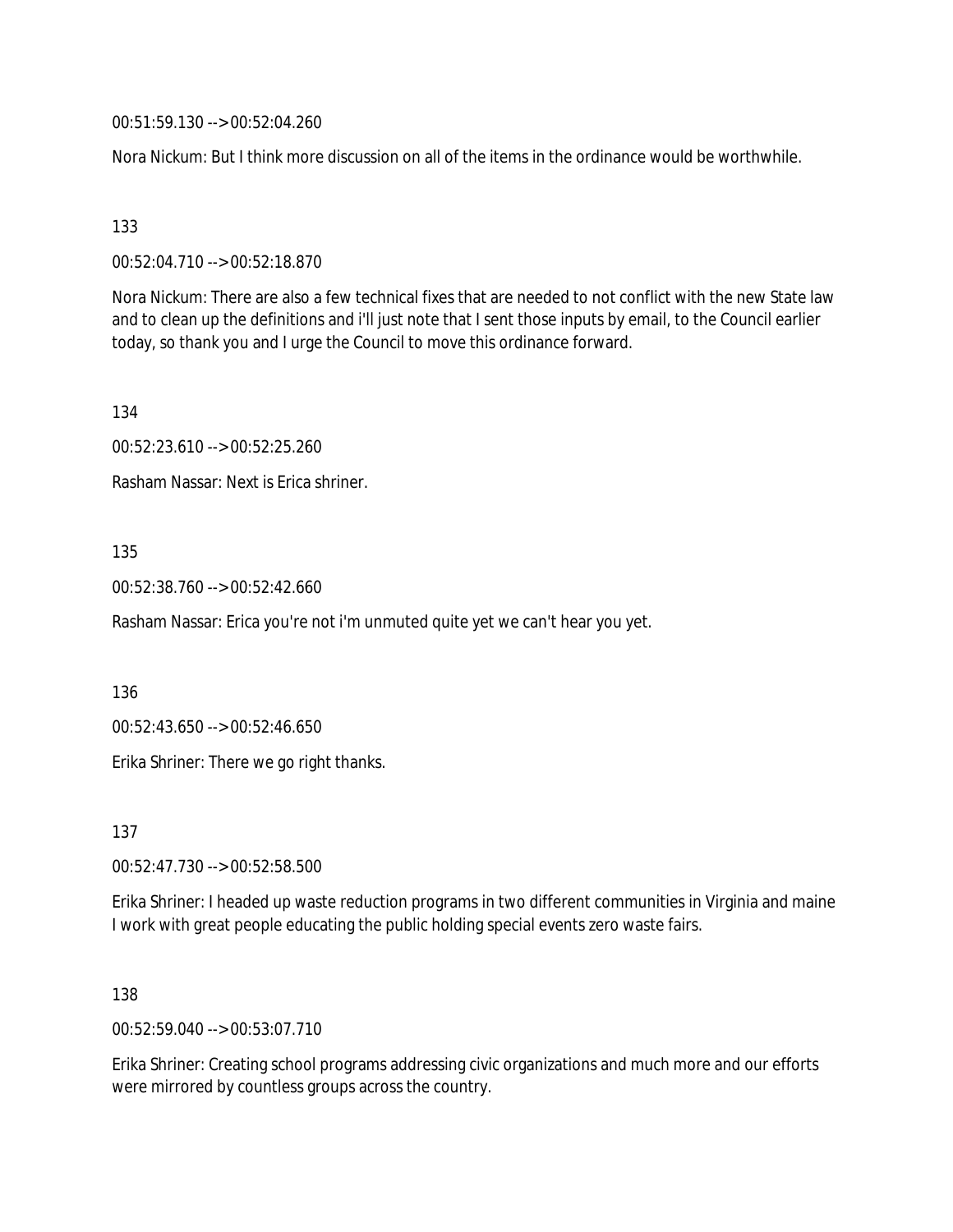00:53:08.190 --> 00:53:18.390

Erika Shriner: My fellow activists and I had high hopes we were sure that we were on the cusp of big changes we envision a future greatly with greatly reduced waste.

140

00:53:18.660 --> 00:53:24.960

Erika Shriner: No more single use plastic no more plastic waste in our waters along roadways or ground into our soil.

141

00:53:25.500 --> 00:53:36.210

Erika Shriner: This race waste revolution would all be due to public education and voluntary action by manufacturers businesses restaurants groceries and consumers.

142

00:53:36.600 --> 00:53:48.870

Erika Shriner: Sadly, we were wrong on all counts, especially that part about voluntary action here's where we are today plastic waste has increased by almost 50% in the last two decades.

143

00:53:49.320 --> 00:53:57.990

Erika Shriner: It was recently discovered that it's not 8 million tons of plastic that enters our oceans each year but 11 million tons.

144

00:53:58.410 --> 00:54:12.690

Erika Shriner: This amount is expected to triple by 2040 50% of plastic waste is for one time use only and then usually discarded within minutes think plastic straws plastic cups plus utensils.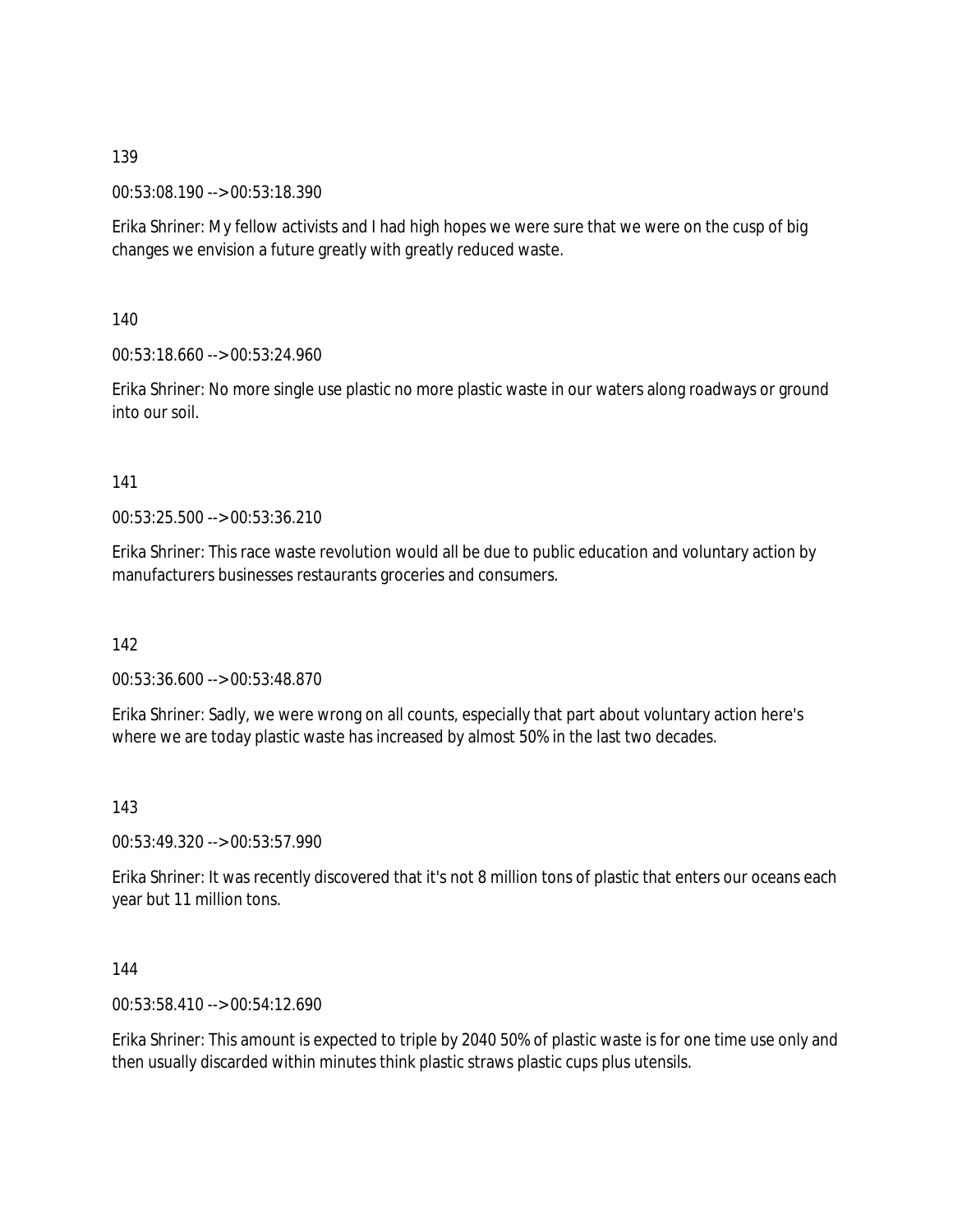00:54:13.470 --> 00:54:24.570

Erika Shriner: Only 9% of plastic is recycled and that will be going down because we don't have any markets for recycled plastic with what's been happening with China and Asia.

146

00:54:24.930 --> 00:54:39.480

Erika Shriner: The US produces by far the largest amount of plastic waste and it continues to grow, each of us produces almost 290 pounds of plastic waste per year and that's pre pandemic.

147

00:54:40.170 --> 00:54:49.680

Erika Shriner: And if voluntary action worked we wouldn't see progressive cities like Seattle and Berkeley past some of the most stringent waste laws in the country.

148

00:54:51.090 --> 00:54:59.070

Erika Shriner: The solution to our evergreen plastic problem is and can only be government intervention, thankfully, you are willing to take this on.

149

00:54:59.550 --> 00:55:08.910

Erika Shriner: I am hopeful that, while you work on the ordinance, you will remember those pictures of beaches covered with plastic dead or injured birds and marine.

150

00:55:09.420 --> 00:55:23.460

Erika Shriner: Life filled with plastic and what you can't see the micro plastics in our bodies and those of newborn babies that have been linked to cancers birth defects impaired immunity and reproductive problems to name and that's just a few.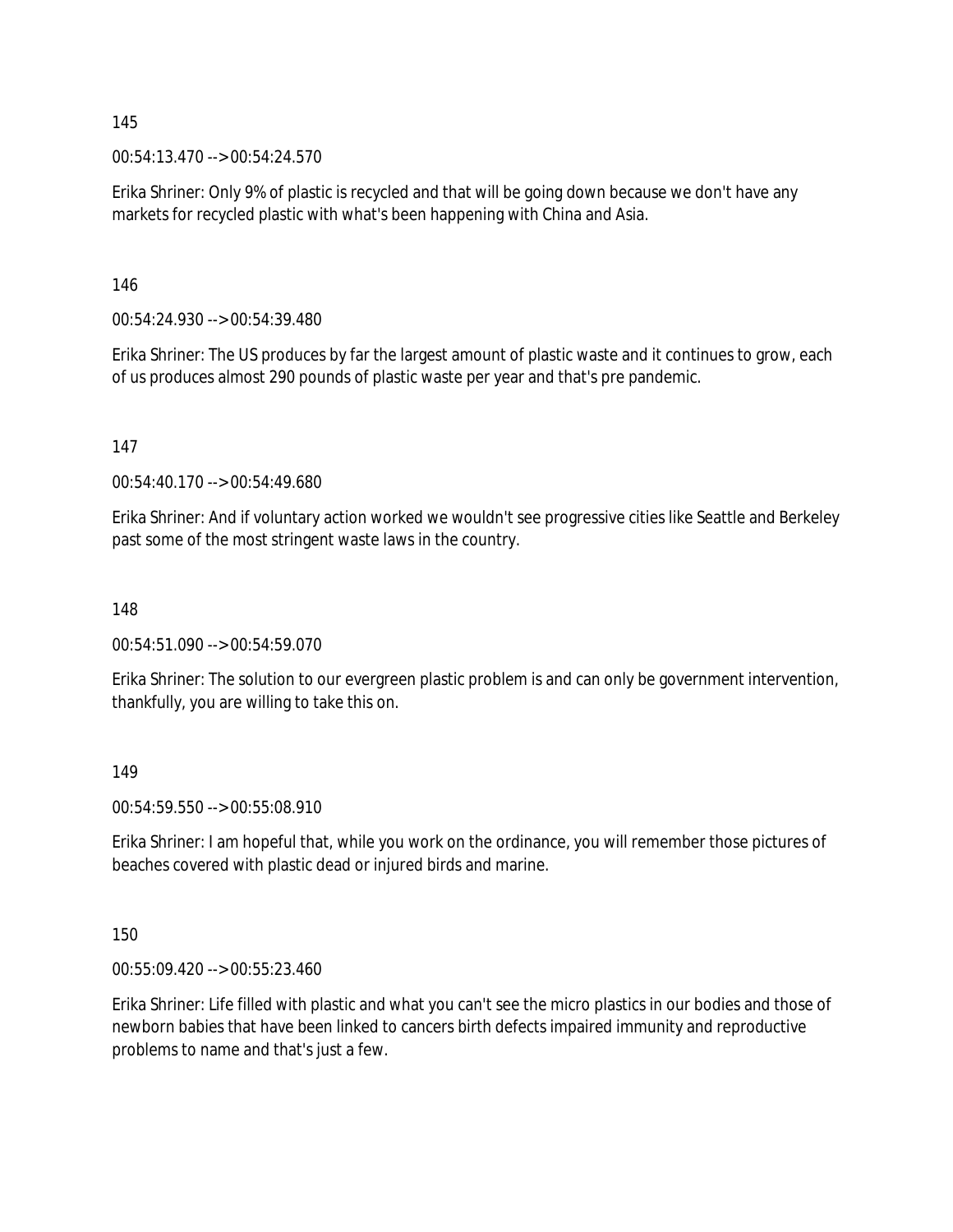00:55:24.090 --> 00:55:34.110

Erika Shriner: But please don't equivocate make this ordinance equal to the seriousness of the problem and one that other communities will then have the courage to enact.

152

00:55:34.800 --> 00:55:40.140

Erika Shriner: I understand this may seem to be difficult for restaurant tours and that type of thing.

153

00:55:40.560 --> 00:55:48.090

Erika Shriner: But I think they also need to be reminded that they've seen these pictures of the ocean they know about our plastic problems.

### 154

00:55:48.570 --> 00:56:06.330

Erika Shriner: And these are some of the problems they could have taken care of years ago, yes, they probably should be part of this but, but please, they need to understand that it's not just them that's affected it's us it's our health it's our water it's our environment, thank you very much.

155

00:56:09.930 --> 00:56:12.360

Rasham Nassar: Next is Ross Lambert.

156

00:56:15.360 --> 00:56:20.820

Ross Lambert: Hello Council members, my name is Ross Lambert and I live off from click the central word, can you hear me all right.

157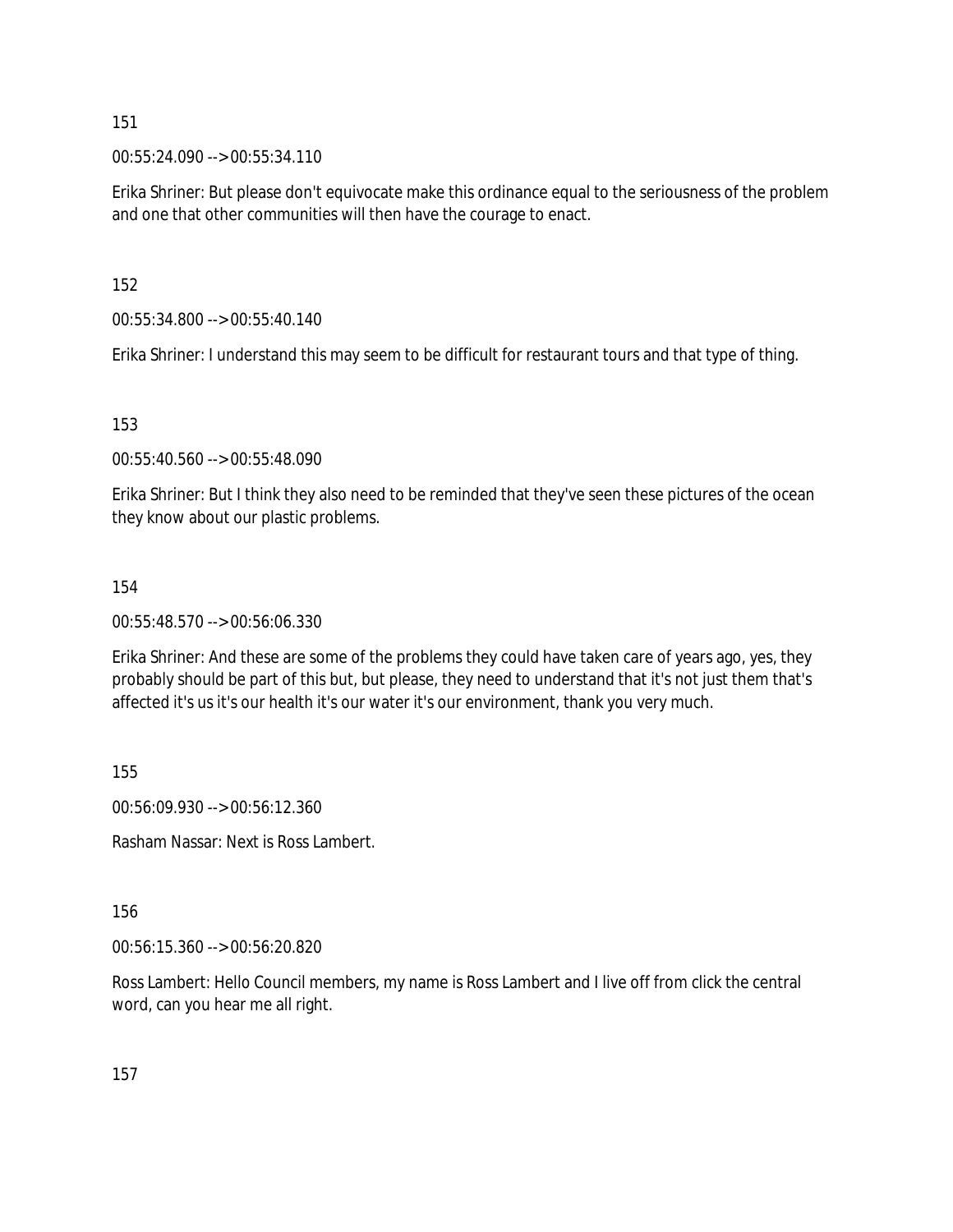00:56:22.350 --> 00:56:22.680

Rasham Nassar: Okay.

158

00:56:22.800 --> 00:56:23.880

Rasham Nassar: Right, yes, we can hear us.

159

00:56:24.300 --> 00:56:30.360

Ross Lambert: Next, and i'm calling in to comment on the multifamily tax exemption that you're considering today.

### 160

00:56:31.500 --> 00:56:47.100

Ross Lambert: We know that building multifamily housing in walkable areas that are served by transit is the most sustainable way that we can grow and, as you all know, growth is a big deal on bainbridge and and often a controversial issue.

161

00:56:48.540 --> 00:56:58.530

Ross Lambert: land is a precious resource on our island, the only way that we can grow without creating sprawl that eats up our rural land is to build multifamily housing in core areas.

162

00:56:59.130 --> 00:57:06.750

Ross Lambert: I want to encourage the console to adopt the M amp T in the propose areas, because I believe it advances to have our highest values.

163

00:57:07.320 --> 00:57:16.440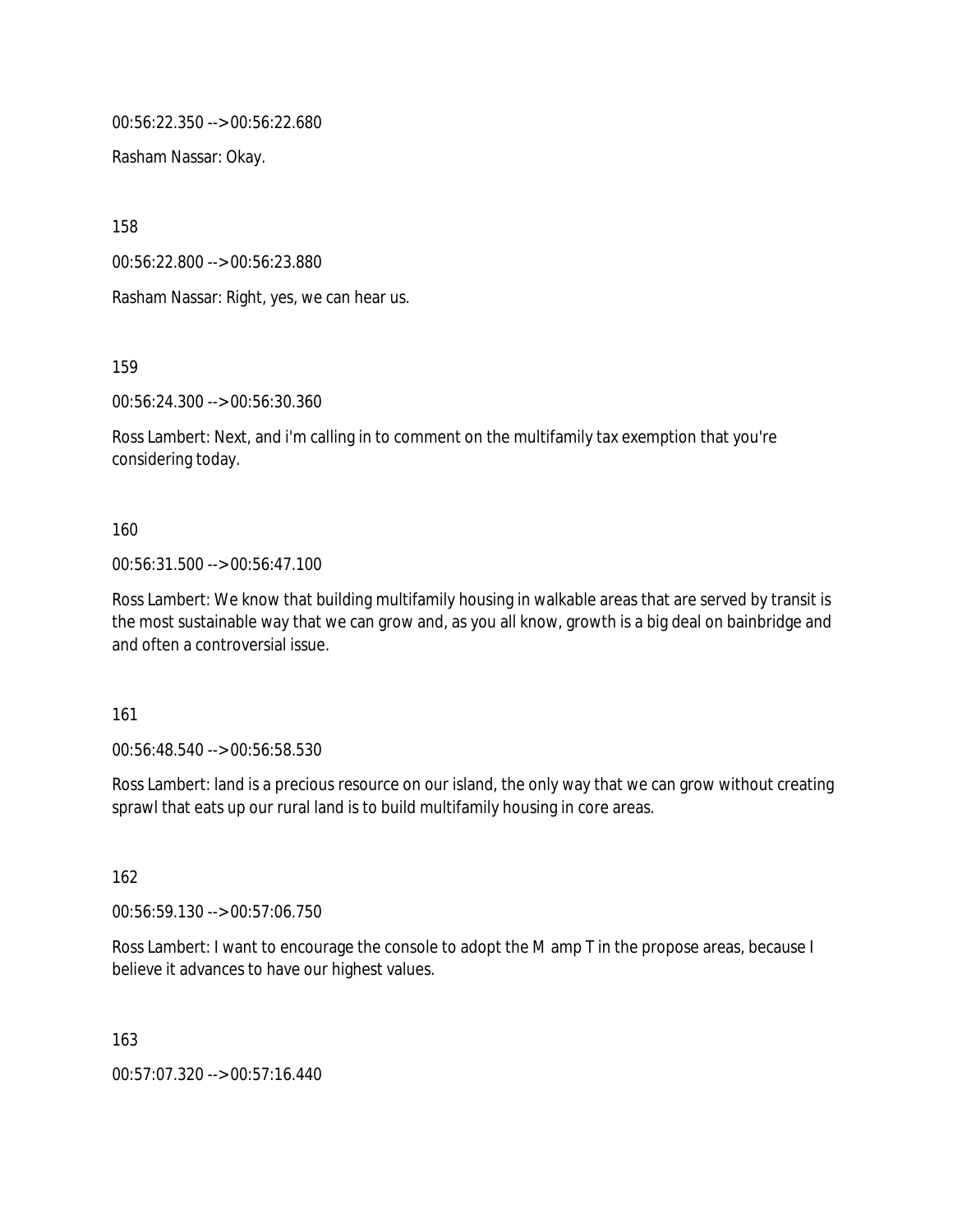Ross Lambert: Creating an inclusive affordable community and reducing our environmental footprint, thank you for your time and I hope that the console will advance this proposal.

164

00:57:19.440 --> 00:57:20.970

Rasham Nassar: Next is Hayes gory.

165

00:57:25.620 --> 00:57:27.270

Hayes Gori: Okay, thank you counsel, can you hear me.

166

00:57:29.220 --> 00:57:30.240

Rasham Nassar: Yes, we can hear you.

167

00:57:31.020 --> 00:57:35.820

Hayes Gori: Okay, great well that's a that's a great segue from the previous speaker Hello hey is corey.

168

00:57:36.330 --> 00:57:49.380

Hayes Gori: I live up on Venice loop by battle point park i'm here tonight to speak on behalf of the wintergreen townhomes project that is currently working its way through the land use review process we're just about to come back to the design review board on June 21.

169

00:57:50.700 --> 00:57:59.760

Hayes Gori: This is not so much a comment, as it is kind of a presentation we were hoping to get on the Council agenda formally as an agenda item, but we were told by city staff that this was the way.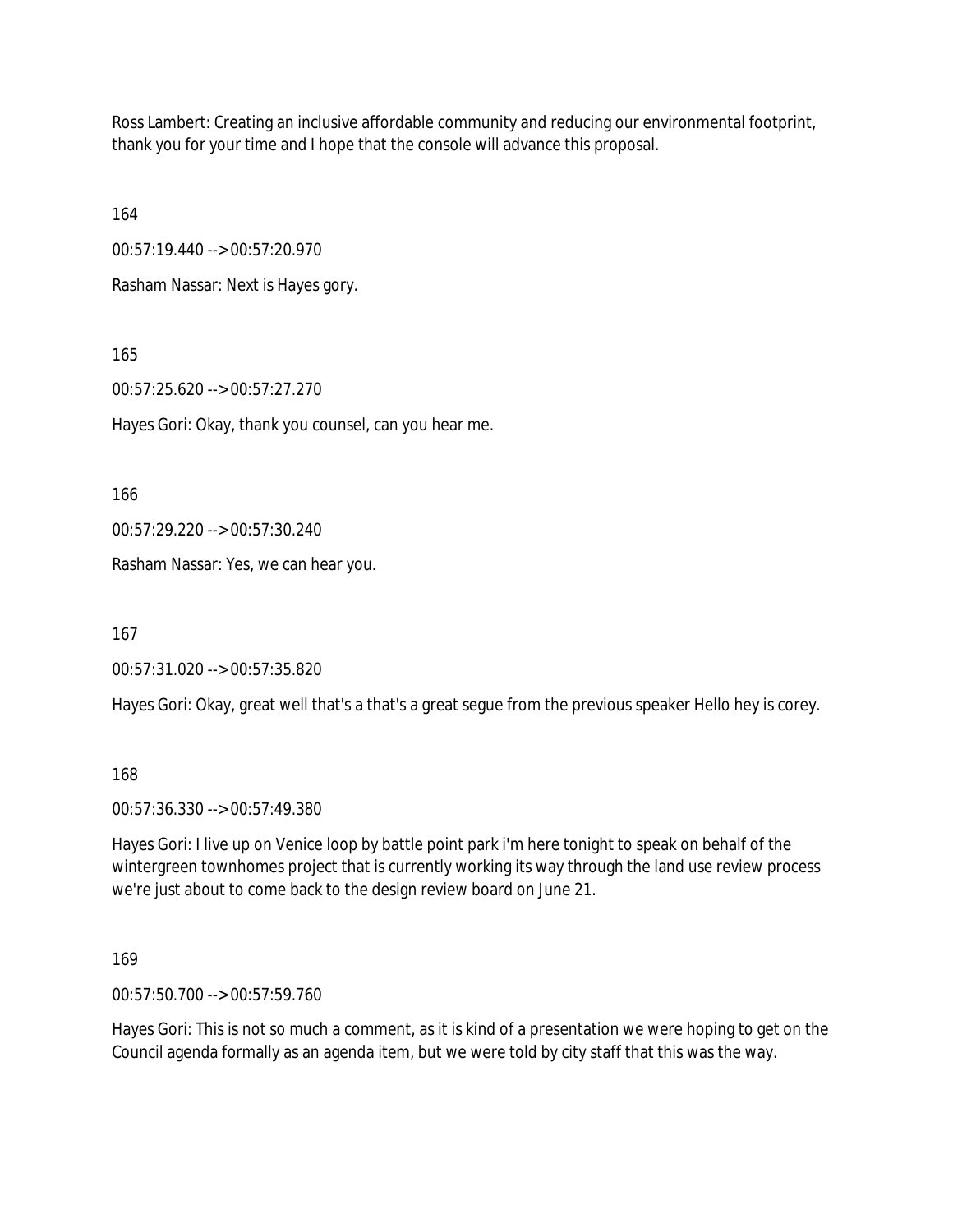00:58:00.390 --> 00:58:08.820

Hayes Gori: to proceed at this time, so the asked at the end of this Council so inclined, is that we get put on the agenda as a formal agenda item at a later meeting.

171

00:58:10.500 --> 00:58:22.110

Hayes Gori: My partner David Smith send an email to Council earlier this afternoon, regarding the project, the the subject line as well it's regarding the proposed 73 town on winter being project.

172

00:58:23.340 --> 00:58:33.540

Hayes Gori: included a project summary for Council to review and also a link with some some renderings of the project, including a video and also some some.

173

00:58:34.530 --> 00:58:45.150

Hayes Gori: mockups of the front and back of the unit says they're currently conceived So hopefully Council had a chance to review, if not, please, please do so, but specifically.

174

00:58:46.350 --> 00:59:02.130

Hayes Gori: there's an email that Mr Smith attached to his email and that's it's our proposal with respect to this particular project which is situated up at the what's colloquially known as the Wisconsin site up between walgreens in Virginia mason.

175

00:59:03.420 --> 00:59:09.180

Hayes Gori: we're posing 73 units 31 of which are going to be income qualified affordable housing.

176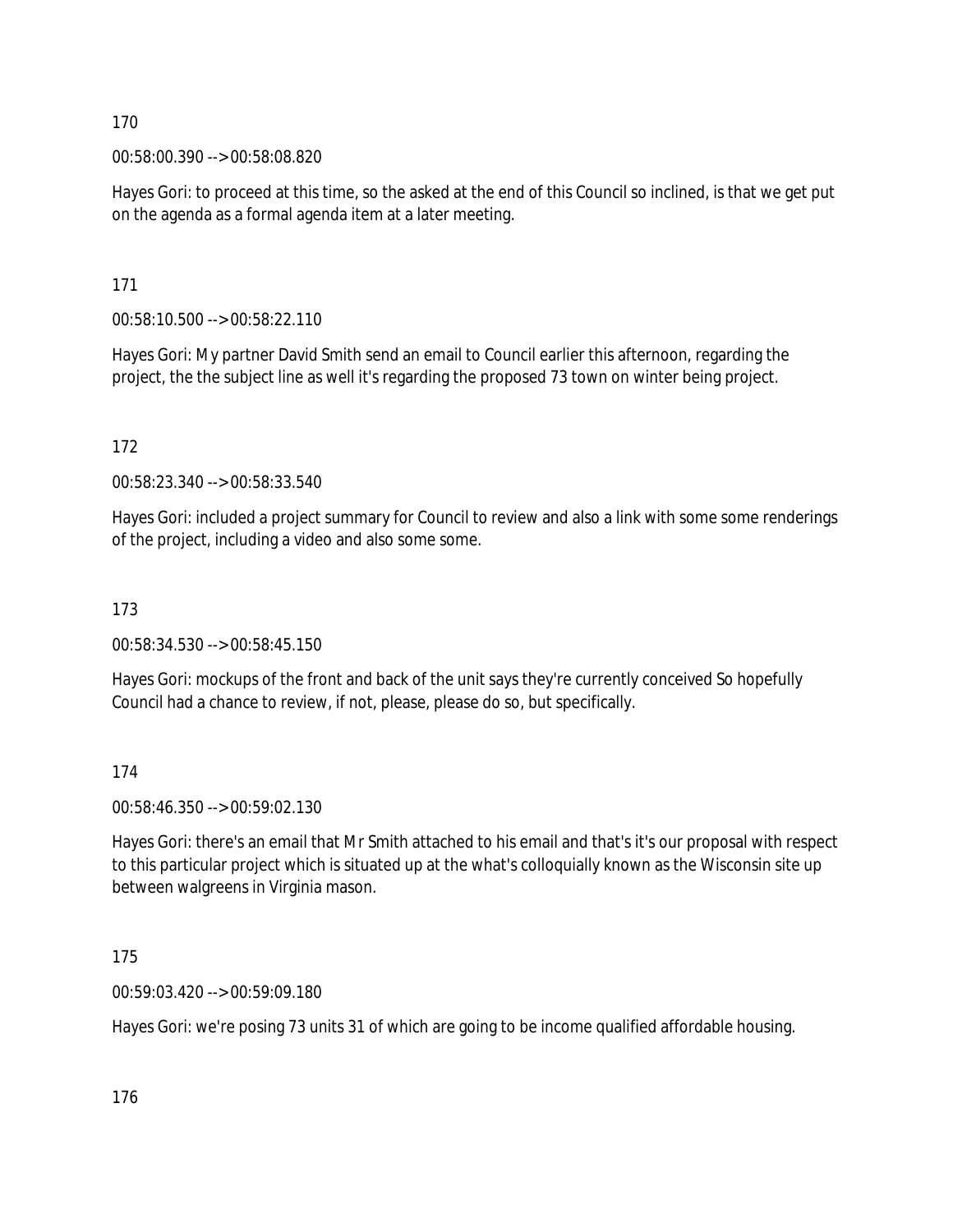00:59:10.440 --> 00:59:20.400

Hayes Gori: And the proposal is number one Well, first of all we're not requesting any a waiver or exemption from any fees that is not what we're asking we're asking number one.

### 177

00:59:21.270 --> 00:59:31.230

Hayes Gori: That we're allowed to pay the land use fees for all 73 units, as we draw building permits, as opposed to lump sum at the outset that, obviously, is a is a heavy financial burden.

178

00:59:31.590 --> 00:59:40.140

Hayes Gori: So that that would help us with cash flow and then the second component of the request is that for the 31 income qualified affordable units.

#### 179

00:59:40.800 --> 00:59:45.360

Hayes Gori: All the fees that we pay would be deposited into the city's housing Trust Fund.

180

00:59:46.020 --> 00:59:55.170

Hayes Gori: And, if necessary, could be used to help the project should there be a shortfall of funds with either housing resources bainbridge or housing kits out.

181

00:59:55.920 --> 01:00:14.520

Hayes Gori: So again, not a waiver, not an exemption request just being able to pay the fees serially as we go to help with cash flow and then to help fund the housing Trust Fund so in the event that there's a shortfall with grants or self help funds for the project those can be plugged up.

182

01:00:15.600 --> 01:00:27.360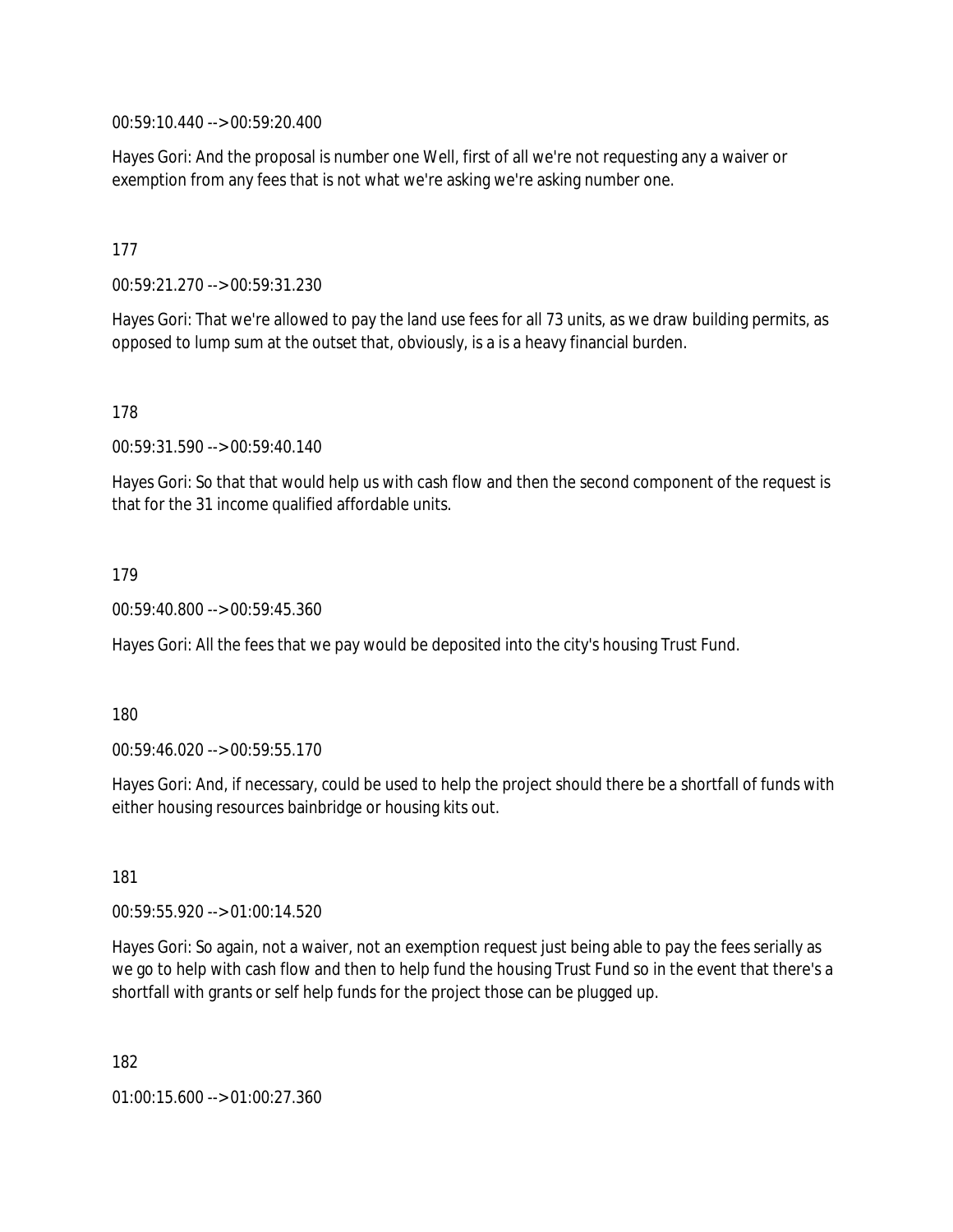Hayes Gori: So I see my time's running short but, but you know it's really doesn't need to be said that there's a really a crisis with affordable housing, if you read the comprehensive plan which David Smith provided excerpts from and his email.

183

01:00:27.870 --> 01:00:38.730

Hayes Gori: I mean it screams of the necessity for the city to support developers with affordable housing and specifically for the high school road district to convert it to multi use.

184

01:00:39.180 --> 01:00:52.500

Hayes Gori: affordable housing, you know non auto centric and that's exactly what our project seeks to do so again, the request is if we can please get on the council's agenda for a later meeting, and we can flesh out a proposal.

### 185

01:00:53.130 --> 01:00:57.360

Hayes Gori: in more detail, and hopefully have a dialogue with Council, so thank you.

186

01:01:00.390 --> 01:01:02.310

Rasham Nassar: Next is phaedra Elliot.

187

01:01:08.010 --> 01:01:12.300

Phedra Elliott: Anything Council, this is phaedra Elliot from housing resources bainbridge.

188

01:01:12.720 --> 01:01:19.290

Phedra Elliott: And I just wanted to urge you to consider the proposal that Hayes just talked about made by central highlands regarding the placement.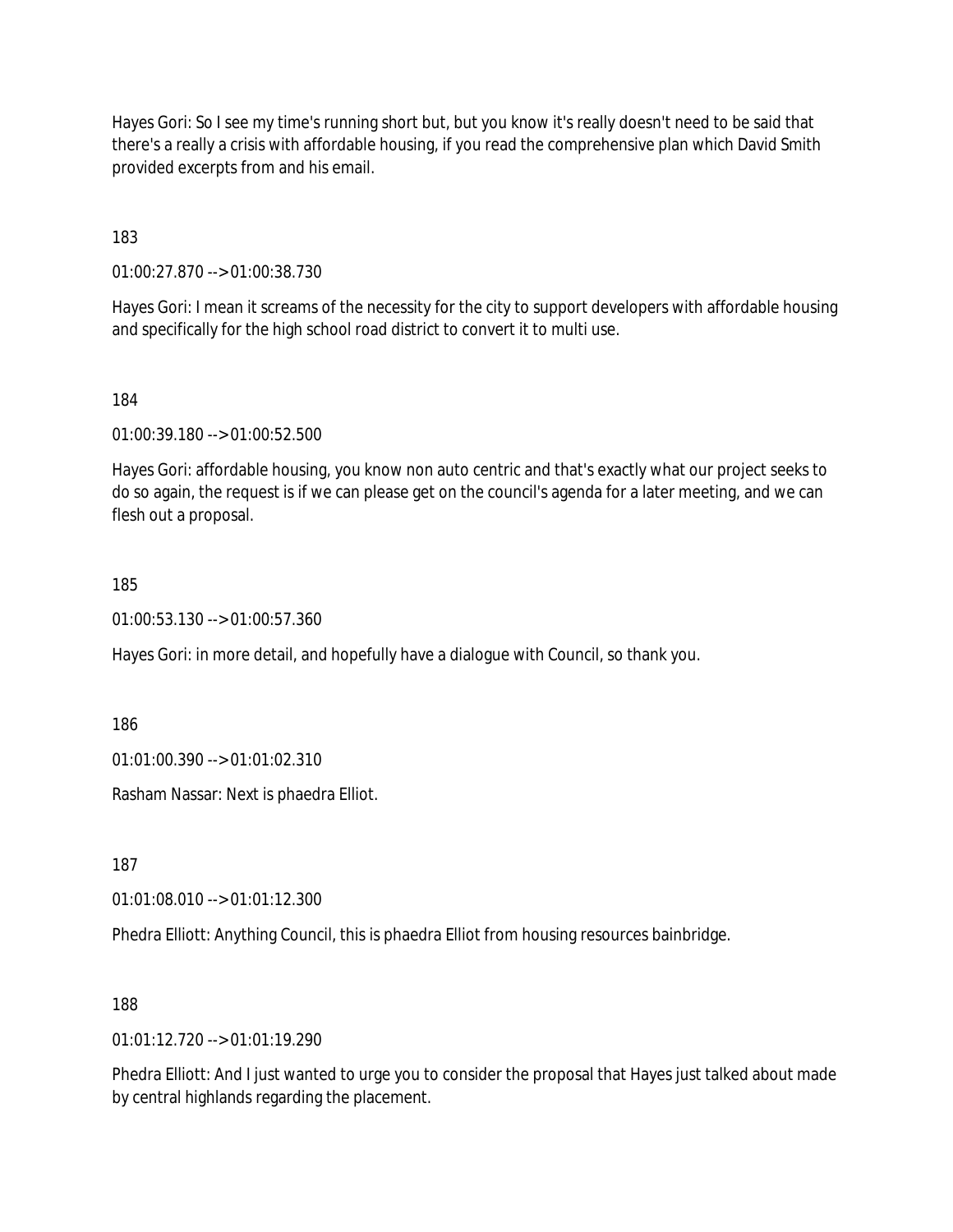01:01:19.650 --> 01:01:27.600

Phedra Elliott: of impact fees for affordable housing units into the housing Trust Fund, it could be used for things like downpayment assistance or other housing needs.

190

01:01:28.320 --> 01:01:35.850

Phedra Elliott: To assist to assist nonprofits or low income buyers and if you may recall the affordable housing Task Force report.

191

01:01:36.240 --> 01:01:41.010

Phedra Elliott: Had a recommendation in it around reduced fees for affordable housing developers or projects.

192

01:01:41.490 --> 01:01:47.610

Phedra Elliott: And while ch I suggestion doesn't exactly match that recommendation, it does have a similar flavor and intent.

193

01:01:48.090 --> 01:01:54.000

Phedra Elliott: And we feel like it's worth looking at and considering for this project that wintergreen as well as others into the future.

194

01:01:54.420 --> 01:02:04.650

Phedra Elliott: So I hope that this as well as a reduction of permits and fees overall for affordable projects will just be a part of ongoing work that Council does in this area, thank you.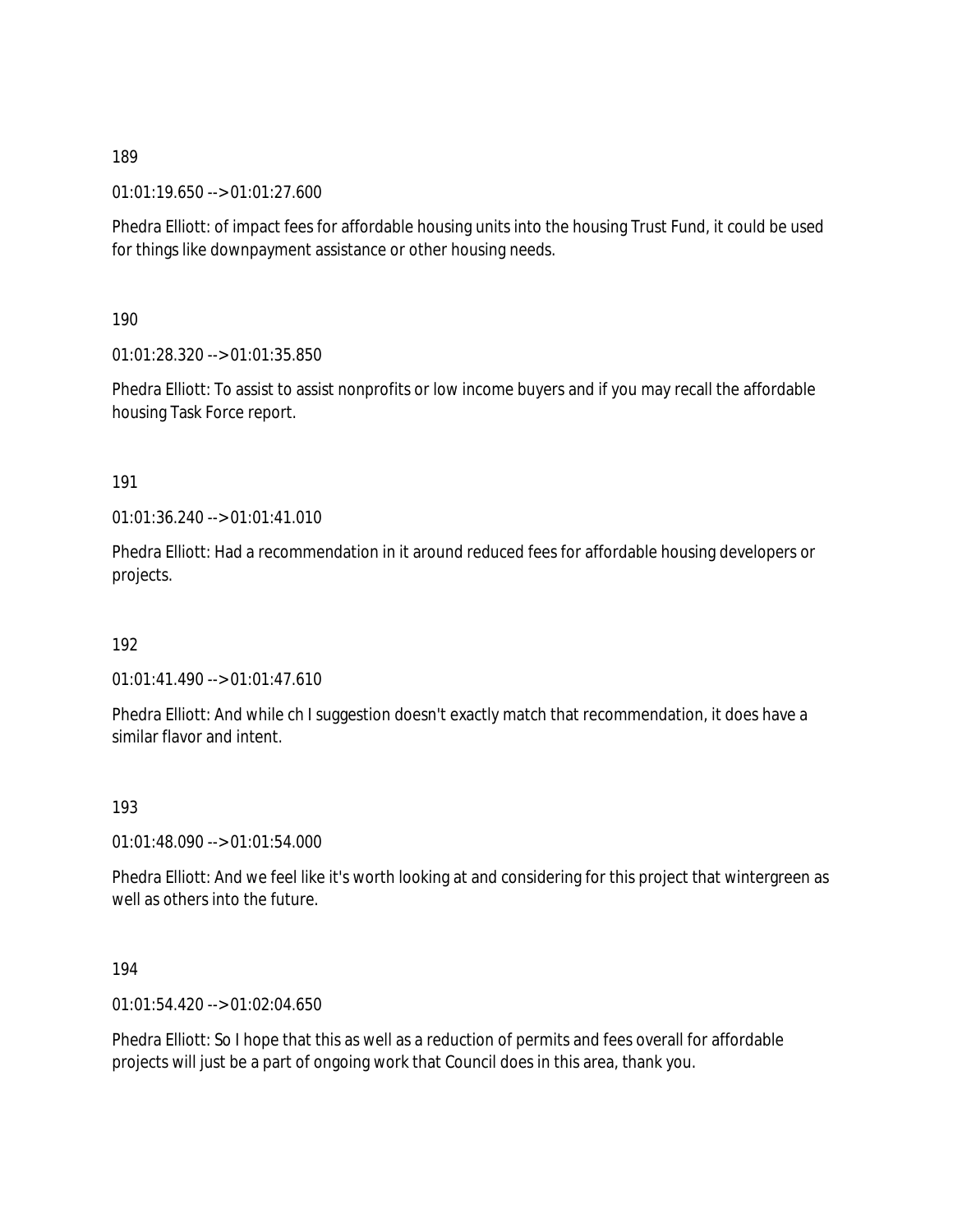01:02:07.980 --> 01:02:09.810

Rasham Nassar: Next is Dean nail.

196

01:02:15.090 --> 01:02:15.720

Dean Nail: Can you guys hear me.

197

01:02:17.280 --> 01:02:17.550

Rasham Nassar: yeah.

198

01:02:18.630 --> 01:02:29.820

Dean Nail: So i'm the nail with housing kits APP and we're looking to partner with HIV in this project we are fairly strong self up component to to.

199

01:02:30.540 --> 01:02:47.100

Dean Nail: This project and we're looking to manage the construction, we also would be you know responsible for the cost estimating and number of all loans and, obviously, the cost of land and construction these kinds of things will help us meet.

200

01:02:48.330 --> 01:03:05.880

Dean Nail: You know, affordability, that is something that can attract people for this project it's you know it's hard to get people qualified there's a very small window there, and these these requests will help us find families and make this a successful project.

201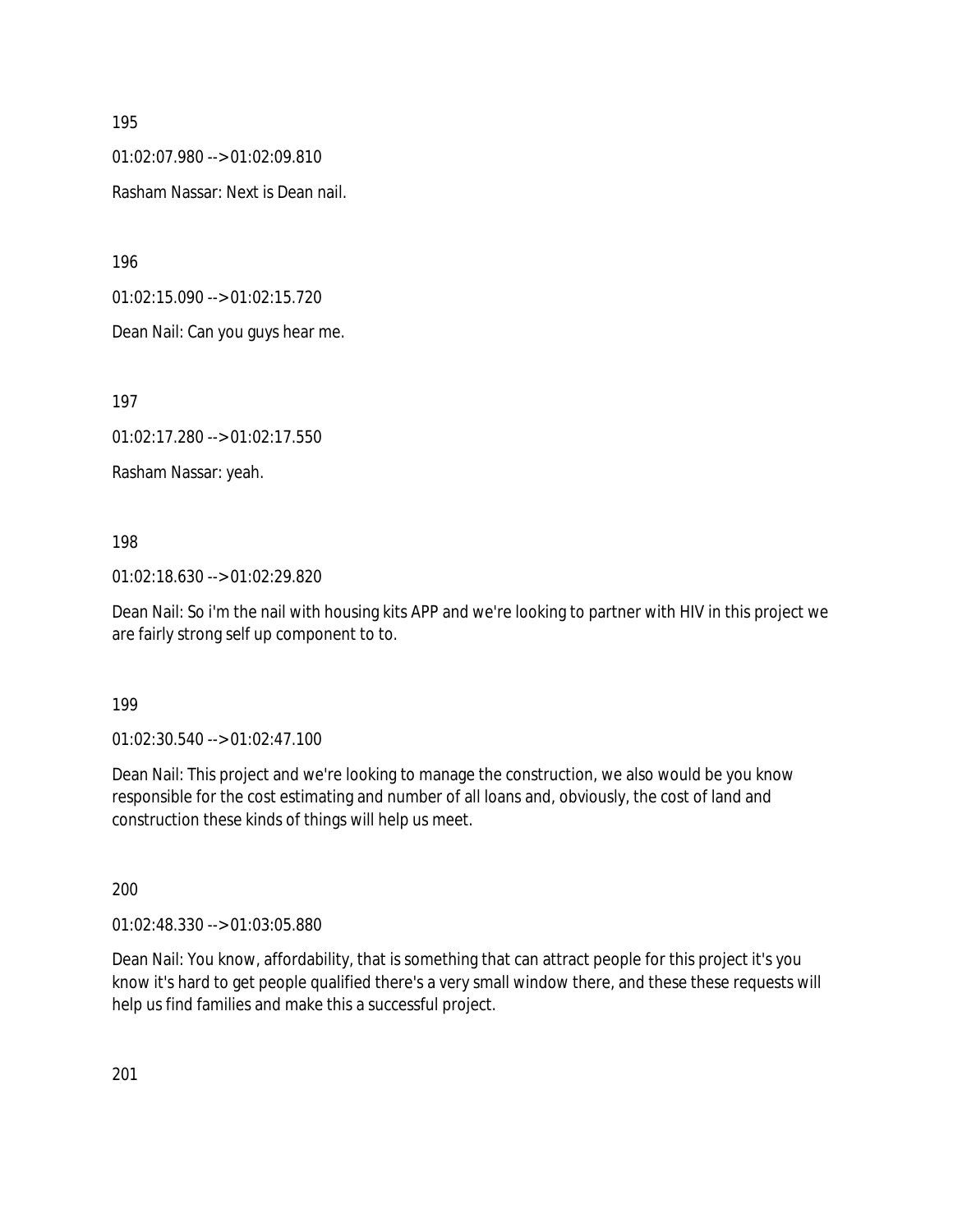01:03:07.200 --> 01:03:08.160

And that's all thank you.

202

01:03:13.170 --> 01:03:17.010

Rasham Nassar: So I don't currently see any other hands raised from members of the public, I will.

203

01:03:18.120 --> 01:03:20.280

Rasham Nassar: pause here just to remind members of the public, that if.

#### 204

01:03:22.680 --> 01:03:30.150

Rasham Nassar: You haven't already spoken, you can use the raise hand feature that is located at the middle of your zoom screen so i'll just wait one moment before moving on.

205

01:03:35.190 --> 01:03:46.950

Rasham Nassar: Okay, seeing no other hands raised by members of the public, I will not close the public comment period and Council, we are moving on in our agenda to item five city managers report city manager.

206

01:03:47.580 --> 01:03:56.430

Blair King: Thank you, here I have basically I think three items I just like to share with you the first deals with the reopening of City Hall, to the public.

207

01:03:57.330 --> 01:04:05.460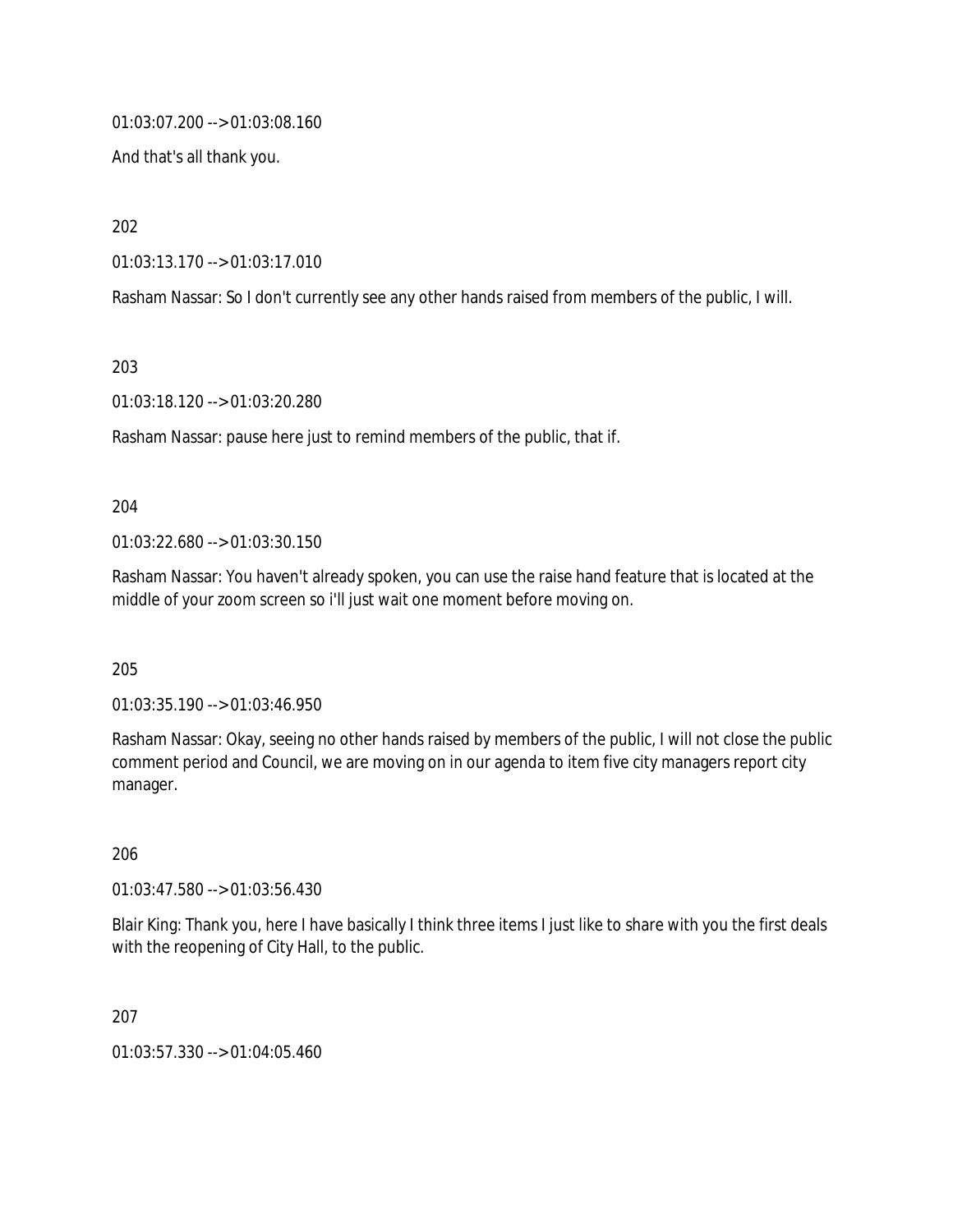Blair King: So we're aware that the governor has announced that the State code restriction is related to gatherings and I can see.

208

01:04:05.880 --> 01:04:17.070

Blair King: will be rescinded on June the 30th we're also aware about process 75% as of right now of bainbridge island residents 12 years and over have been vaccinated.

209

01:04:17.430 --> 01:04:27.180

Blair King: recognize that also that is exceeds the president's expectation that 7% of population is going to be vaccinated by July differ by July 4.

210

01:04:28.110 --> 01:04:43.350

Blair King: I sent a memo out day to city staff at City Hall, indicating that we will be opening City Hall, to the to the public on July, the first and I wanted to let the public know and let you know that that's our expectation that we will resume in public.

211

01:04:45.300 --> 01:04:55.500

Blair King: allow the public to come to City Hall and engage in business, this is a public building and we want to be consistent with what is happening in the private sector and with other public institutions.

212

01:04:56.640 --> 01:05:04.620

Blair King: The second thing i'd like to mention to you is, I know that i've been asked what is happening with the police court facility what am I doing with that right now.

213

01:05:05.130 --> 01:05:13.800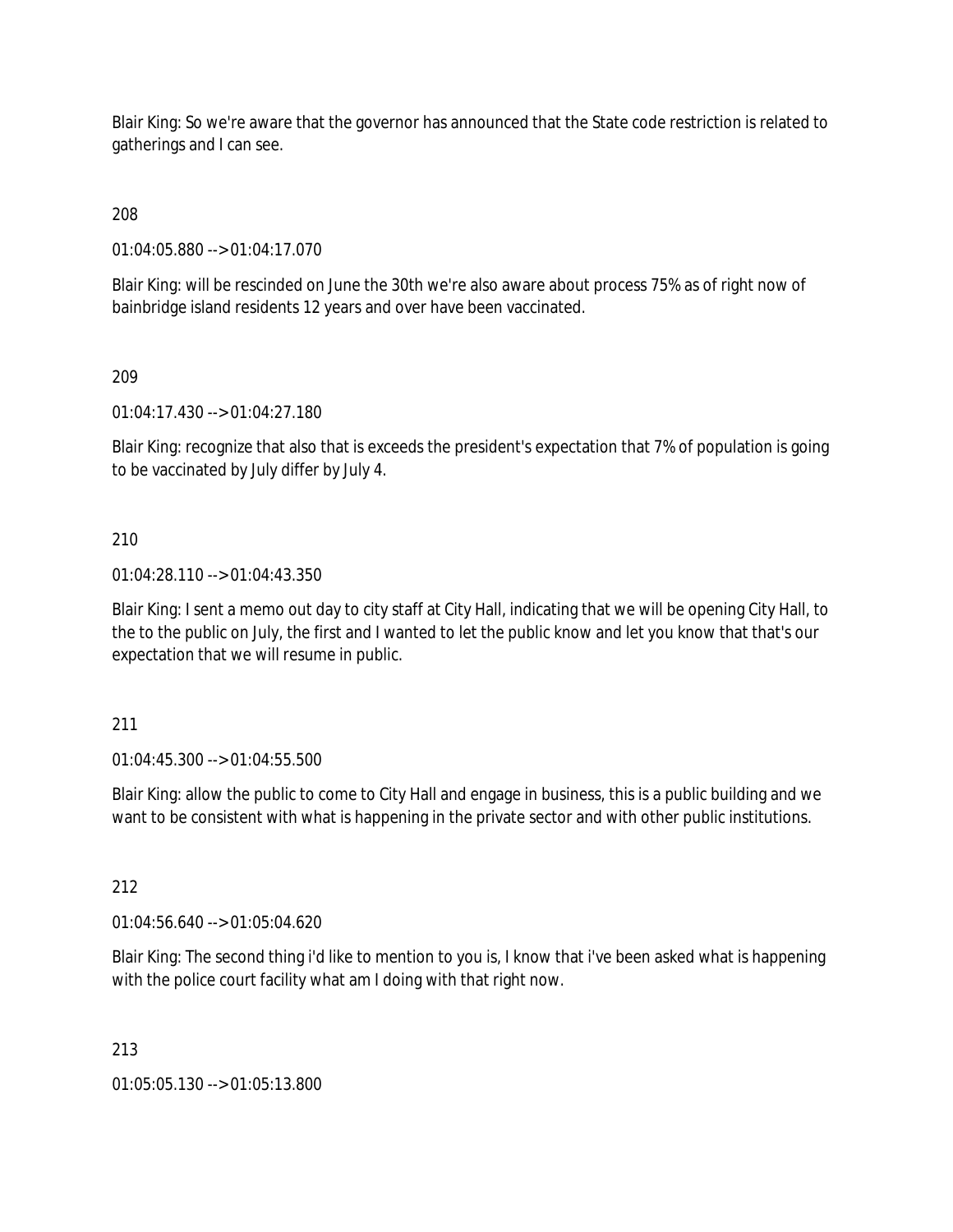Blair King: What i'm doing is, I am, this is a project that's a nine years plus in the making, this is my fourth week and I am reviewing where this project stands.

214

01:05:14.760 --> 01:05:23.670

Blair King: I will be visiting, for example, the port, building on June the 11th with regard to pausing the project right now the design plans.

## 215

01:05:24.480 --> 01:05:32.040

Blair King: For the construction project are 100% complete, but we can pause this project for about six to 12 months.

## 216

01:05:32.880 --> 01:05:38.340

Blair King: With no negative consequences after 12 months there may be some negative consequences if we paused project.

### 217

01:05:39.240 --> 01:05:45.300

Blair King: Also, something terms of where we are with this project, the cash that we have on hand is invested in.

### 218

01:05:46.260 --> 01:05:57.300

Blair King: Pursuant to the direction that we have because government investment emphasizes security over yield that money is earning a whopping about quarter percent.

## 219

01:05:58.080 --> 01:06:04.290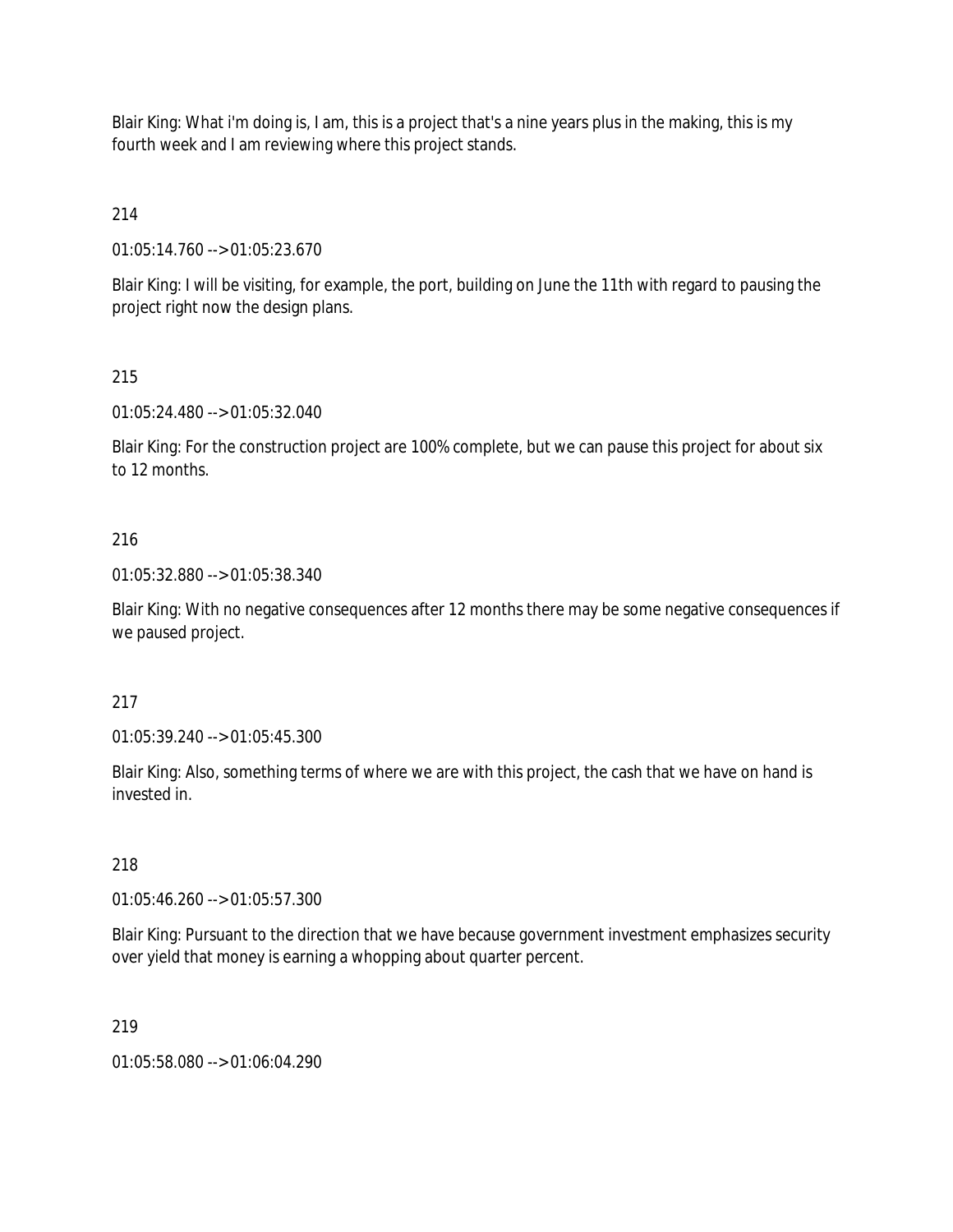Blair King: return on investment, so we want to watch that because we know that over time that's like little mice eating the food up.

220

01:06:05.280 --> 01:06:12.660

Blair King: But that's the intention, what I envision of that at some point time the not too distant future, that we will have a Community workshop.

# 221

01:06:13.110 --> 01:06:18.120

Blair King: I would like that workshop, probably to focus on what the issues are, and the need versus solutions.

## 222

01:06:18.510 --> 01:06:24.630

Blair King: I think it's important that we all agree on what the issue is, and then we can talk about the solution and move things forward.

## 223

01:06:25.050 --> 01:06:31.950

Blair King: that's what's happening there and then find an item that came up here during public comment, the issue of the white round about.

## 224

01:06:32.820 --> 01:06:40.680

Blair King: I know the director of engineering public works isn't working on that, I would like to be in a position to come back to you on the 15th of the 22nd.

## 225

01:06:41.040 --> 01:06:54.600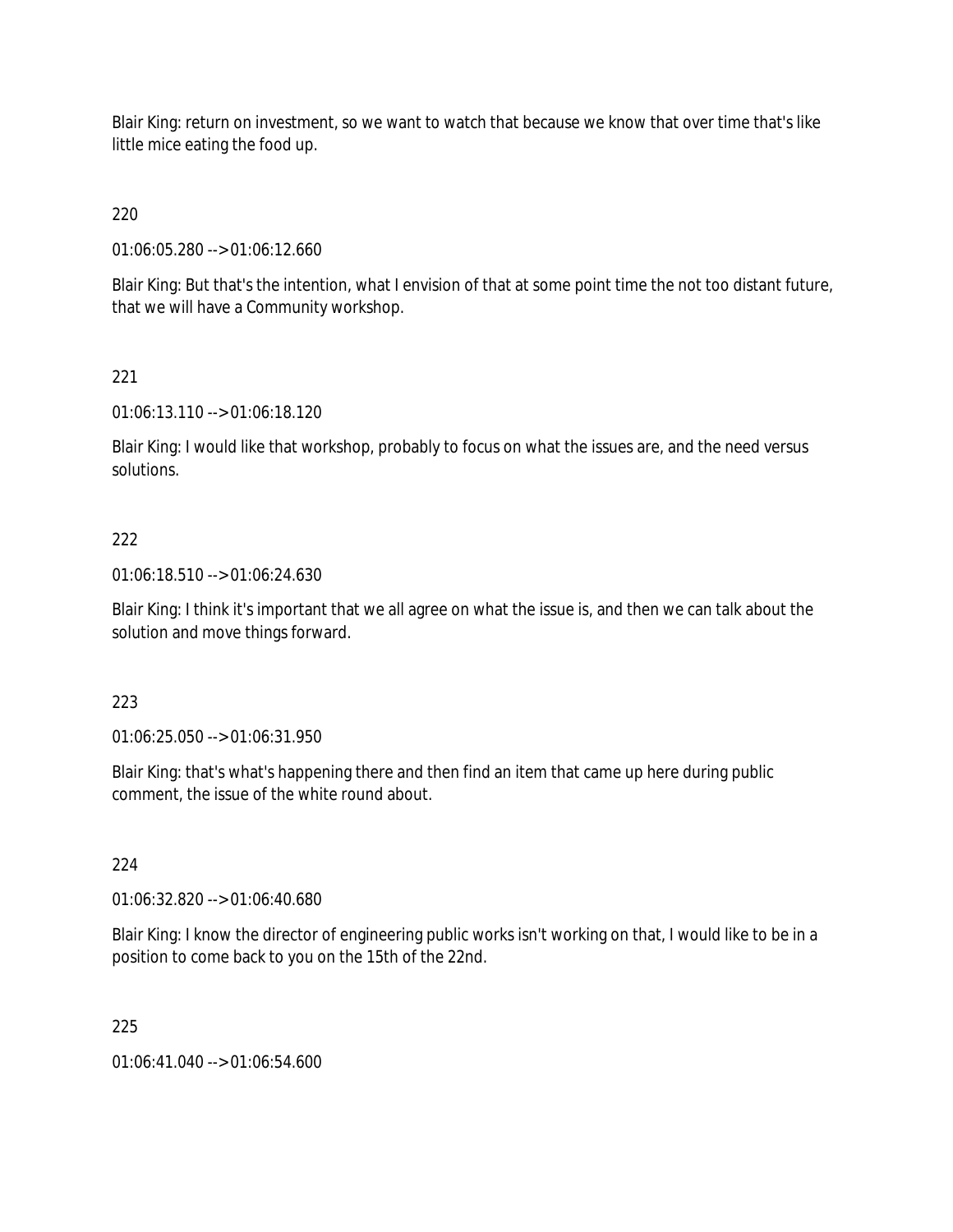Blair King: With some more information about where we stand with that I know that is a Community concern and I don't know if we'll make it by the next meeting, but certainly I think in two weeks, we can bring back some positive and also, I have gotten a couple of innovative ideas, I will say that.

## 226

01:06:55.650 --> 01:07:09.900

Blair King: Some of them are creative, it is a tight round about we do want to make the safe as possible and it says well as possible, and when I think that concludes what I have in terms of city maxim court for this evening and mirror.

## 227

01:07:11.310 --> 01:07:18.060

Rasham Nassar: Thank you city manager Council we are now moving on our agenda to item six, the consent agenda.

### 228

01:07:20.730 --> 01:07:24.420

Rasham Nassar: councilmember like to offer emotion on the floor Council member deeds.

### 229

01:07:24.750 --> 01:07:29.640

Joe Deets: yeah Thank you mayor i'll go ahead and do it, I moved to approve the consent agenda is presented.

# 230

01:07:33.480 --> 01:07:36.720

Rasham Nassar: Deputy Mayor hi topless second set motion is if discussion on that motion.

## 231

01:07:38.940 --> 01:07:42.570

Rasham Nassar: All those in favor of approving the consent agenda, as presented, please say Aye.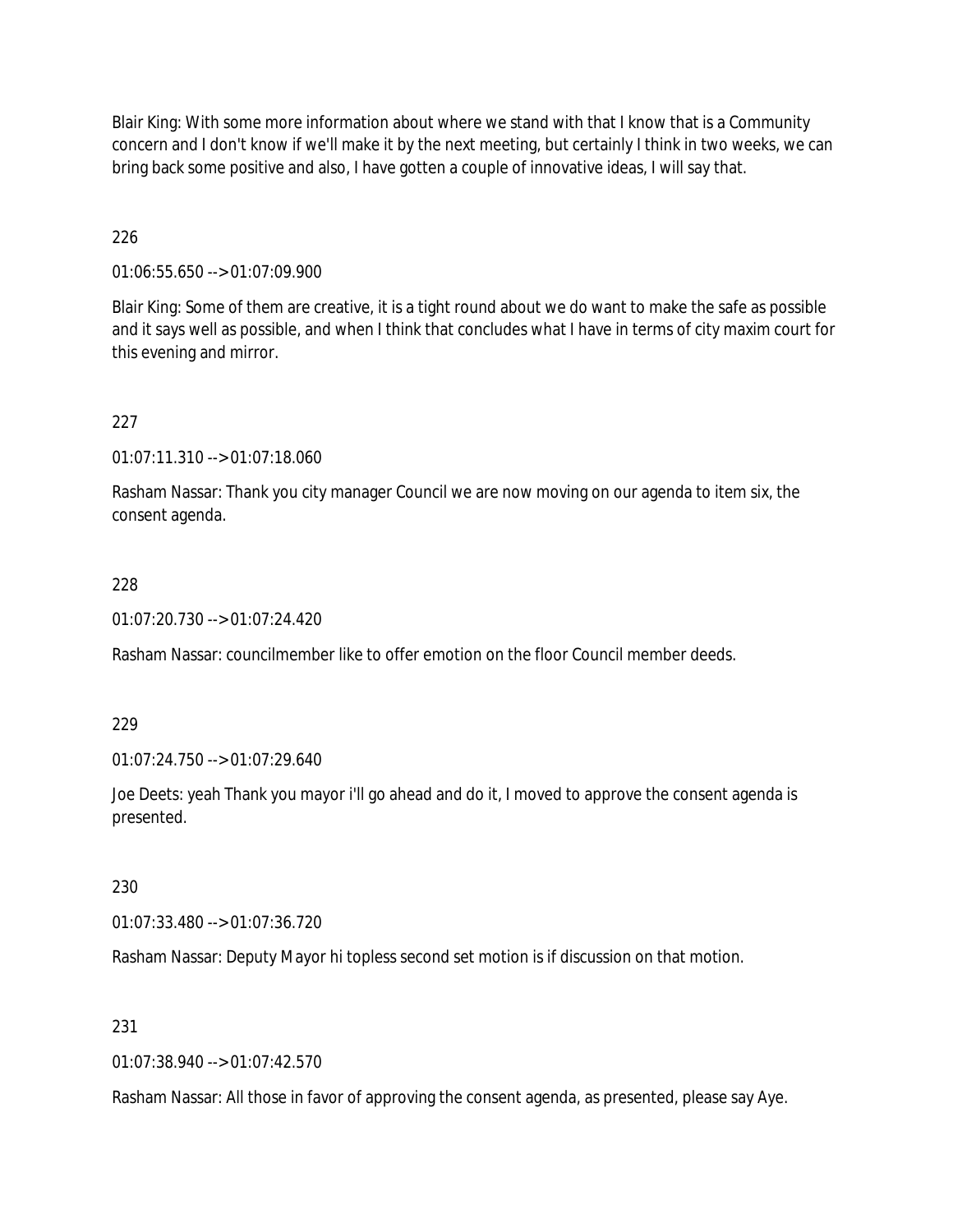01:07:43.290 --> 01:07:43.560

Aye.

233

01:07:45.750 --> 01:07:56.970

Rasham Nassar: Any opposed consent agenda has been approved unanimously moving on in our agenda where we are now on item seven future Council agendas at this point i'm going to turn it over to.

234

01:07:56.970 --> 01:08:06.870

Rasham Nassar: Our city manager to highlight the most significant or relevant items that are scheduled for future Council agendas for the benefit of the public and the Council city manager.

235

01:08:07.470 --> 01:08:16.770

Blair King: Yes, thank you bear, I would like to point out that our June 15 study section, the next meeting of the city council that we do have.

236

01:08:17.400 --> 01:08:24.630

Blair King: A discussion of the American rescue plan act funding will let you know, so I want to tell you, before you read it someplace else.

237

01:08:25.080 --> 01:08:36.420

Blair King: that the State communicated Monday with our director of finance and it appears that the city of bainbridge island will receive proximate seven knowing six to \$1,000.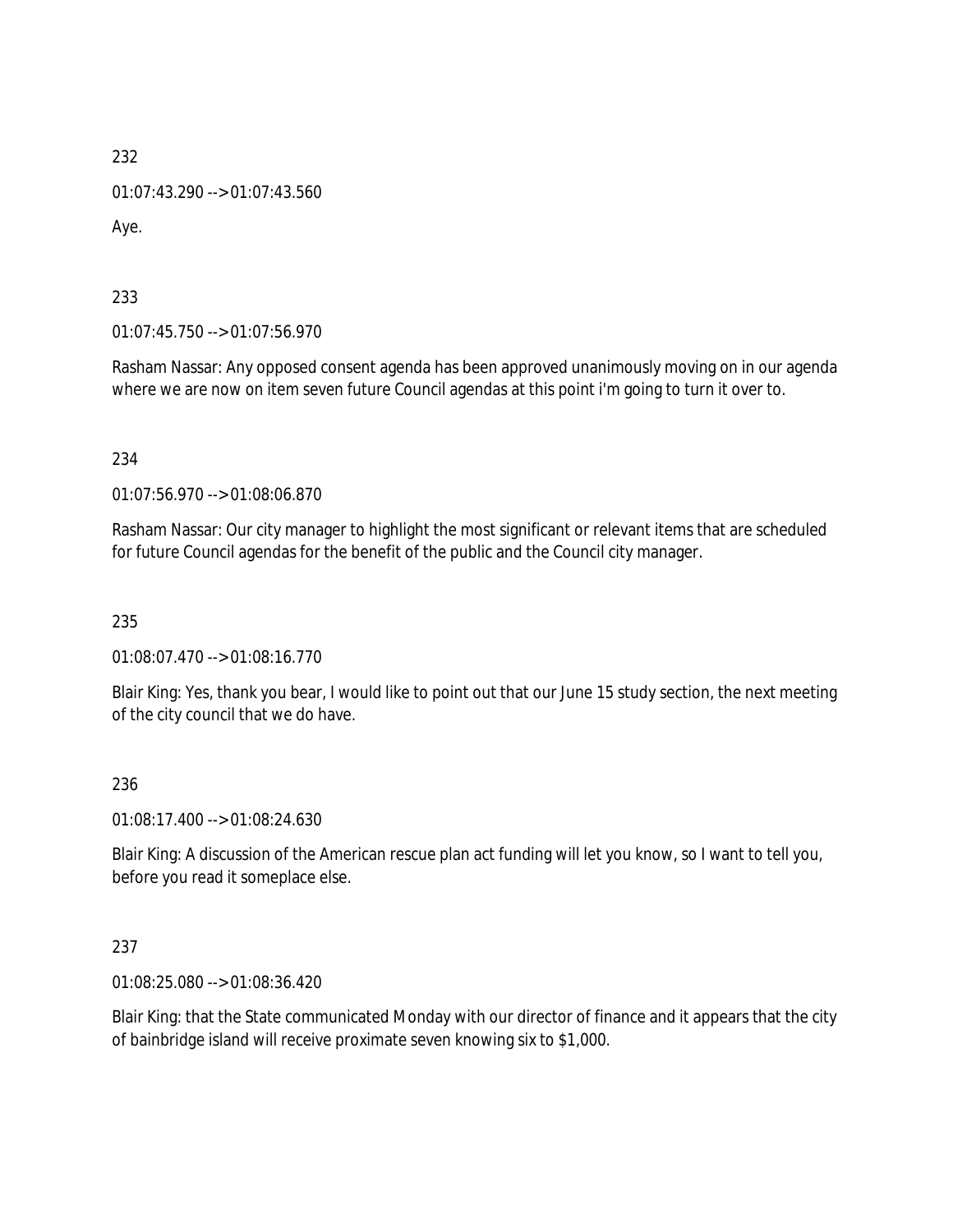01:08:37.080 --> 01:08:44.280

Blair King: From that funding that they will receive in two different parts, the first part will come in June, it appears.

# 239

01:08:44.730 --> 01:08:52.980

Blair King: And that is a significant amount of money, we want to talk to the Council about the framework that you'll use to make a decision on how to spend that money.

# 240

01:08:53.310 --> 01:09:01.800

Blair King: And for my opinion, this is really one one in a lifetime opportunity with to receive a bulk of unbudgeted or an anticipated funds.

# 241

01:09:02.130 --> 01:09:07.290

Blair King: That you agree to do something good with that so that is a discussion that we're planning on June 15.

## 242

01:09:07.770 --> 01:09:14.670

Blair King: On June 22 not be presumptuous, but if tonight we get direction from the Council, we hope to adopt the plastics ordinance.

## 243

01:09:15.120 --> 01:09:21.540

Blair King: Also, an item that's not on the agenda that you can see, but something we've talked about the staff level or think we're ready to move forward.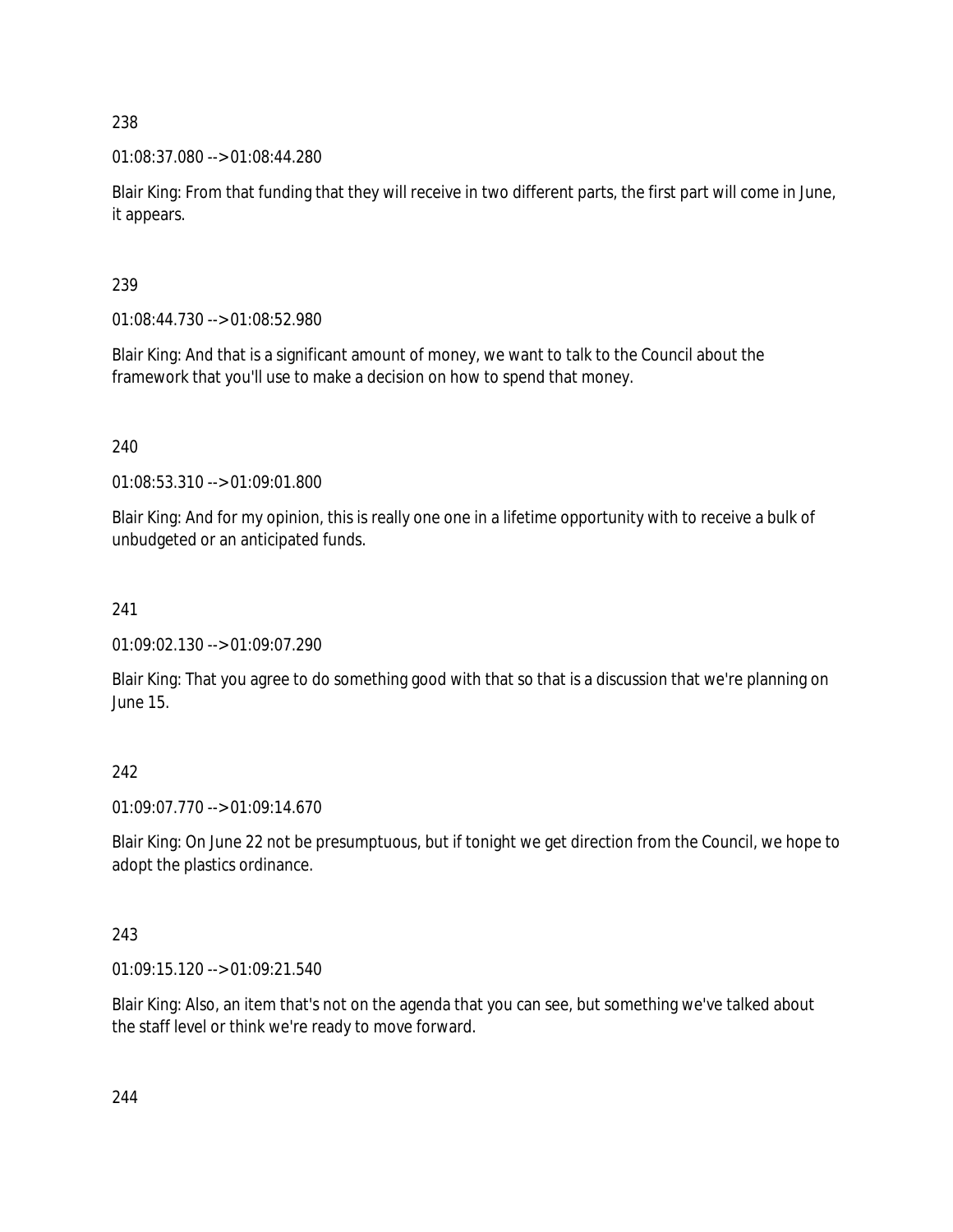01:09:21.870 --> 01:09:29.430

Blair King: We would like to present the Council of the draft letter for comment and review to the Washington department of natural resources, regard to.

### 245

01:09:29.760 --> 01:09:35.340

Blair King: The expectation for the restoration of the mining operation to triangle craft so those citizens that are interested.

### 246

01:09:35.850 --> 01:09:48.090

Blair King: We want to present a draft a letter we want to communicate clearly to the regulatory agency what our expectations are of them and how we expect the property be restored, for the benefit of the Community.

### 247

01:09:49.440 --> 01:09:58.470

Blair King: July 6 is housing data report and also the issue of related to the Florida ratio from the mobile home park July 13.

### 248

01:09:59.400 --> 01:10:06.240

Blair King: We hope to come back with the tree portion of the landmark tree ordinance not the vegetation piece, but the tree ordinance.

### 249

01:10:07.230 --> 01:10:16.950

Blair King: And there is a piece tonight for you to extend that, but we want to come back to the tree ordinance on 13 and then on the 20 20th of July.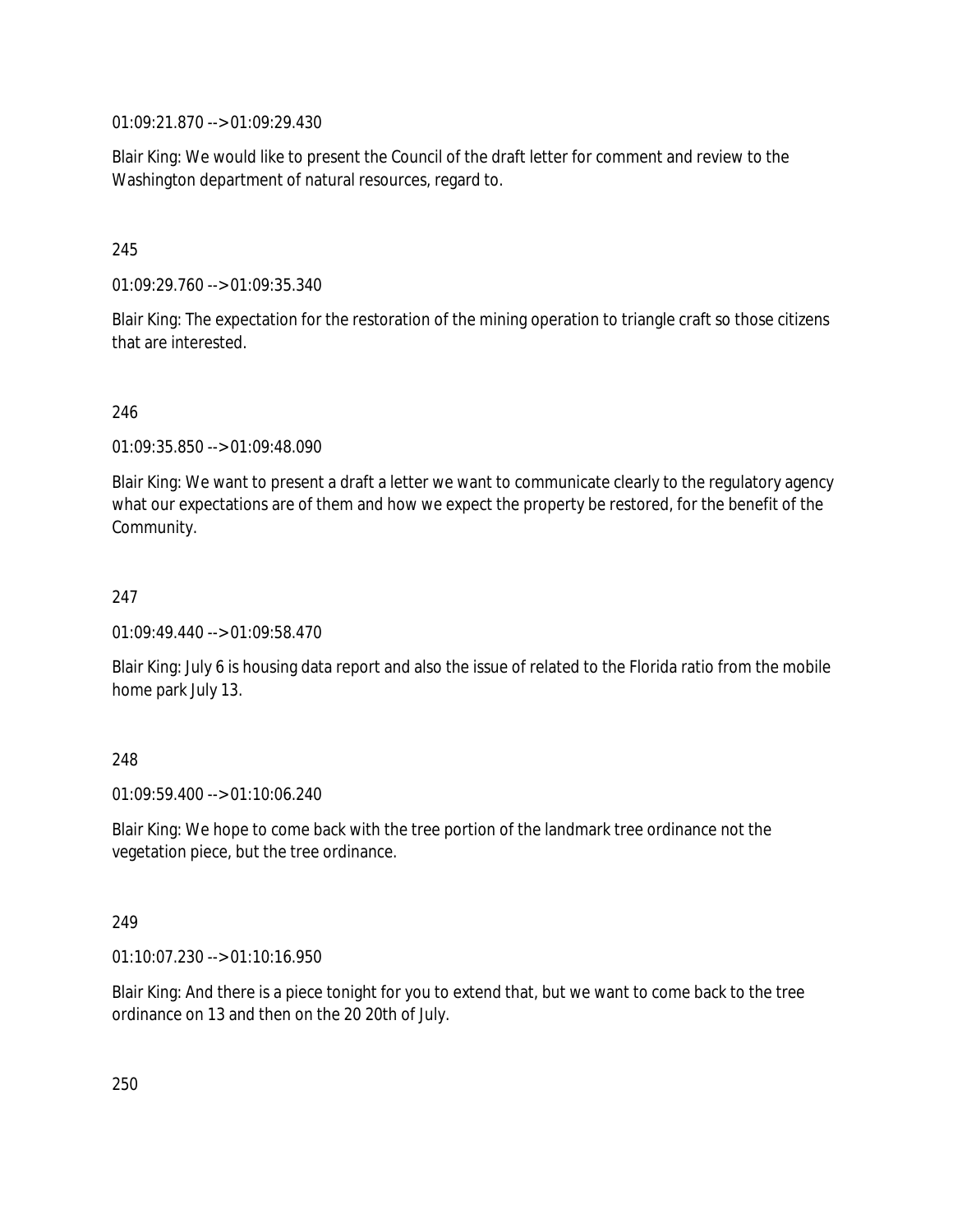01:10:17.550 --> 01:10:26.880

Blair King: We want to review with you the planning development application fees we're not proposing to be adopted that time, we want to get this out in public get it out on the table, so the public is aware of that.

251

01:10:27.510 --> 01:10:42.270

Blair King: We are looking down the road of implementation date of January, the first for new fees, so we won't have plan time for the public to be aware, to get feedback from the Council, so the first review that would be on July 20 and then the 27th the complete street ordinance.

252

01:10:43.410 --> 01:10:56.040

Blair King: Historic preservation work pant plan and the Franklin water extension so mirror that's what we see coming up on the agenda you also noticed that there's a slightly different format for that in the Council agenda.

253

01:10:57.180 --> 01:11:11.910

Blair King: mayor and Council on so i'm going with the format that i'm used to and I like this because, rather than flipping a lot of pages and having the future agendas lined out, I think you get a lot of information, which were quickly being on one or two pages.

254

01:11:13.080 --> 01:11:17.430

Blair King: And with that I cannot conclude here, I can respond to any comments questions.

255

01:11:21.720 --> 01:11:24.000

Rasham Nassar: Thank you city manager councilmember deets.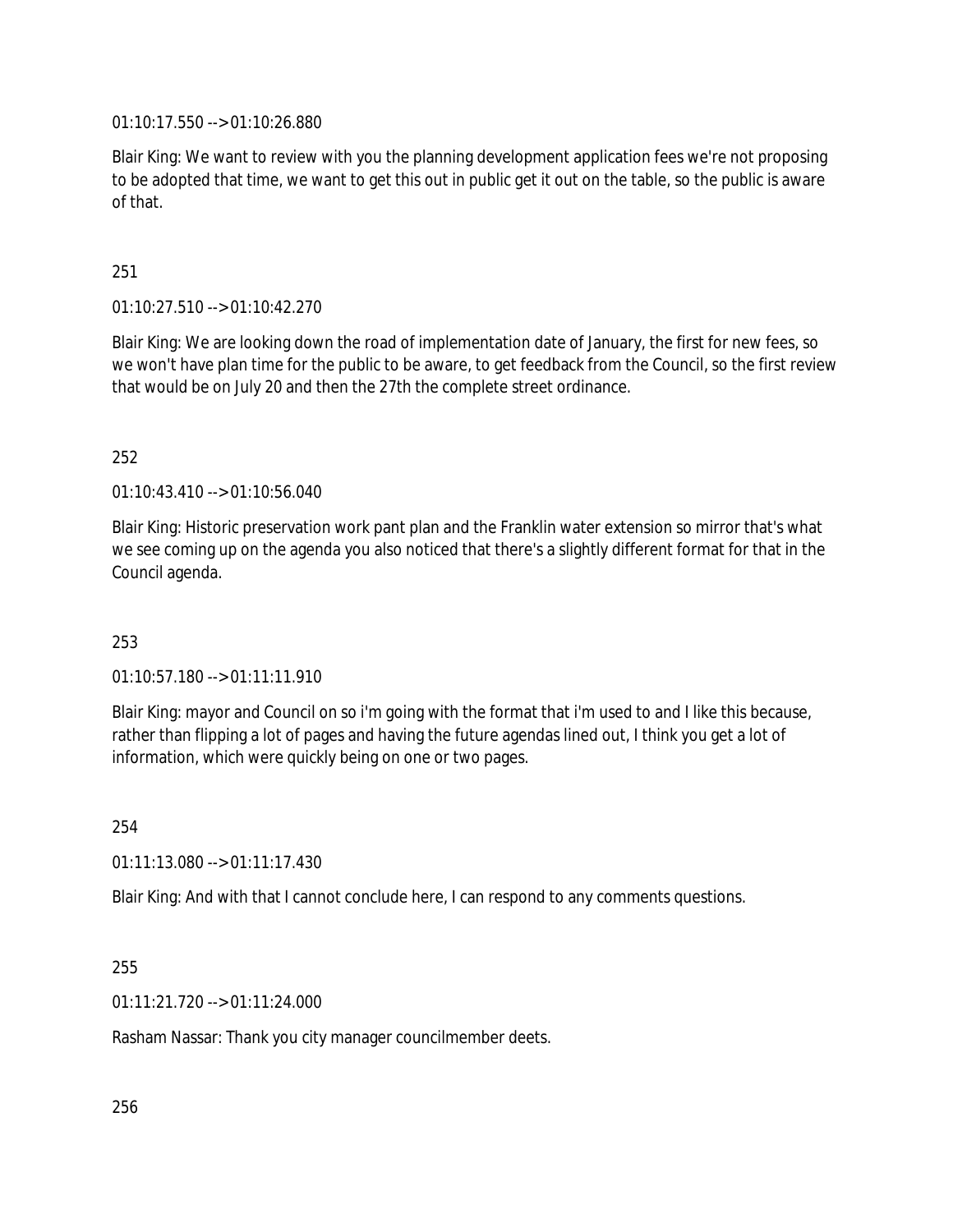01:11:24.480 --> 01:11:26.520

Joe Deets: yeah question for the city manager.

257

01:11:28.350 --> 01:11:38.880

Joe Deets: Is who's going to be presenting on this, the American rescue plan or do we have any expertise to about this plan you did say did I get it right \$7 million.

258

01:11:39.270 --> 01:11:46.860

Blair King: we're getting 7 million and again i'm giving it to you now, because the information was released Monday it's going to be in the press someplace and.

#### 259

01:11:47.220 --> 01:11:54.780

Blair King: I want you to hear from staff, and I think significant amount of money, but direct 7,000,006 \$1,885.

#### 260

01:11:55.200 --> 01:12:08.940

Blair King: I always get tickled when there's any thing in the one spot, so the \$5 is going to be the most important piece of that 7 million, I say that a little bit sarcastically but the state hazard find the number that refine.

#### 261

01:12:10.140 --> 01:12:16.080

Blair King: So our intention is to bring to you staff, we can we are reviewing the rules.

262

01:12:17.130 --> 01:12:23.040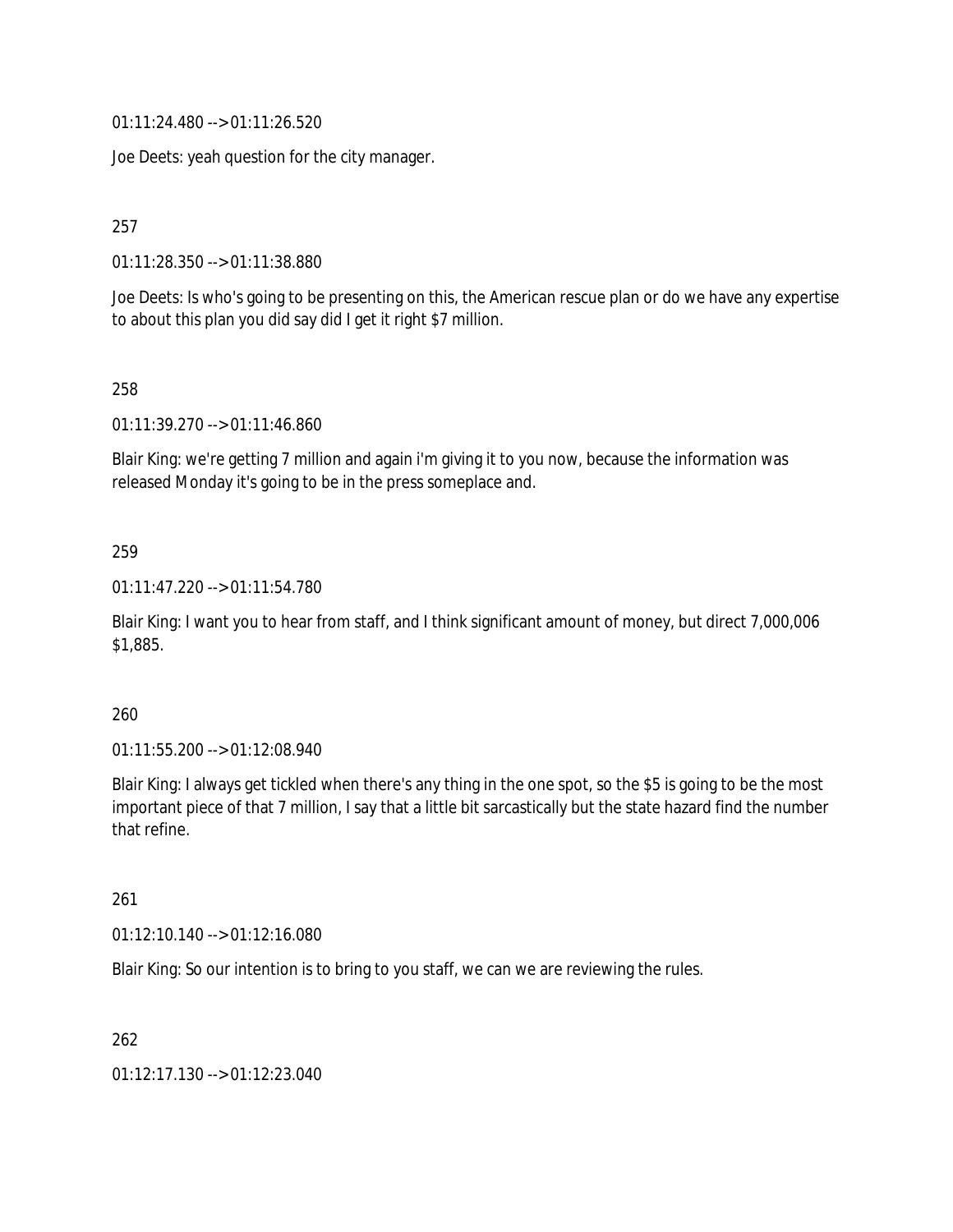Blair King: The eligible expenditures importantly the timeline for spending that money, I believe that.

## 263

01:12:23.700 --> 01:12:33.420

Blair King: You have 2024 uncover that money, maybe 2026 to actually spend it off the top my head, but we want to bring that to you and we want to bring you a framework we can tell you what but.

# 264

01:12:33.900 --> 01:12:41.730

Blair King: In eligible expenditures are, and then we are going to probably suggest to you how we think and certainly you can take our advice or not.

## 265

01:12:42.150 --> 01:12:58.560

Blair King: how you can maximize of that money for high priority projects that in my mind should not be recurring expenses, but will be one time expenses that would either achieve goals priming the pump to achieve other goals and read accomplish things because.

266

01:12:59.700 --> 01:13:06.750

Blair King: That sum of money again that's an anticipated and unbudgeted I don't see it coming in any of our lifetime again.

## 267

01:13:11.190 --> 01:13:12.420

Rasham Nassar: Just never did you have.

## 268

01:13:12.840 --> 01:13:19.800

Joe Deets: Additional I had a different question, but if it if my colleague comes from a republic has a question about this i'll let him ask that.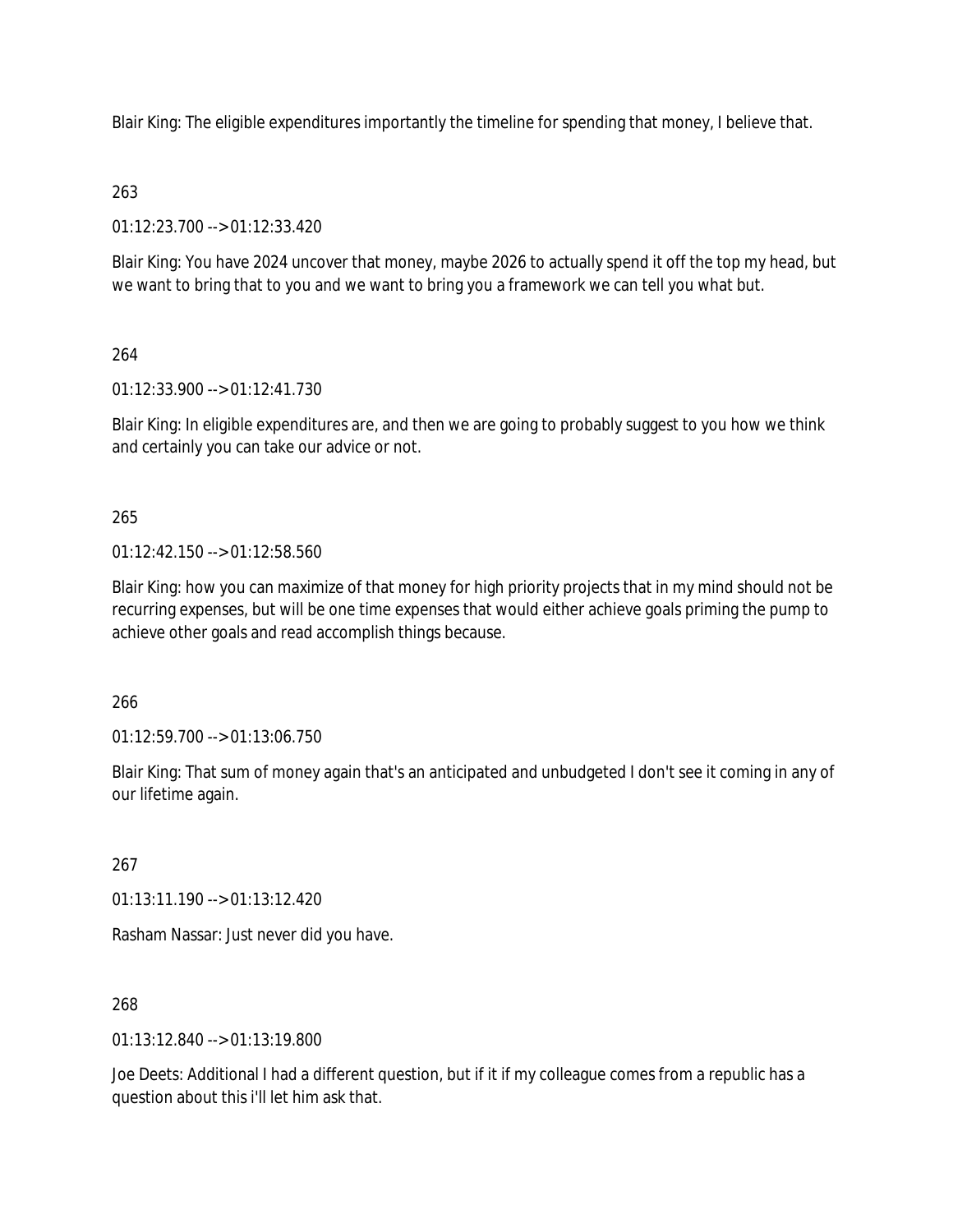01:13:21.690 --> 01:13:21.960

Rasham Nassar: Thank you.

270

01:13:23.220 --> 01:13:38.310

Michael Pollock: yeah i'm just wondering timing wise, I mean that is quite a windfall is that then on, you said next week we're going to talk about it, are you prepared to talk about what is allowable expenditures and not allowable Well, we know by them.

271

01:13:39.360 --> 01:13:40.860

Michael Pollock: walk on water, you know by gun.

272

01:13:42.120 --> 01:13:42.780

Michael Pollock: Specifically.

### 273

01:13:43.260 --> 01:13:55.260

Blair King: Yes, there has been a lot of discussion actually among the profession, this has been in the brew for a while, but we did not know how much money was going to be in fact I think a week ago we were thinking four to \$5 million.

#### 274

01:13:56.100 --> 01:14:04.800

Blair King: So we can tell you we're not going to come in next week, though with a line item budget that's not what we're gonna do we're gonna come in with.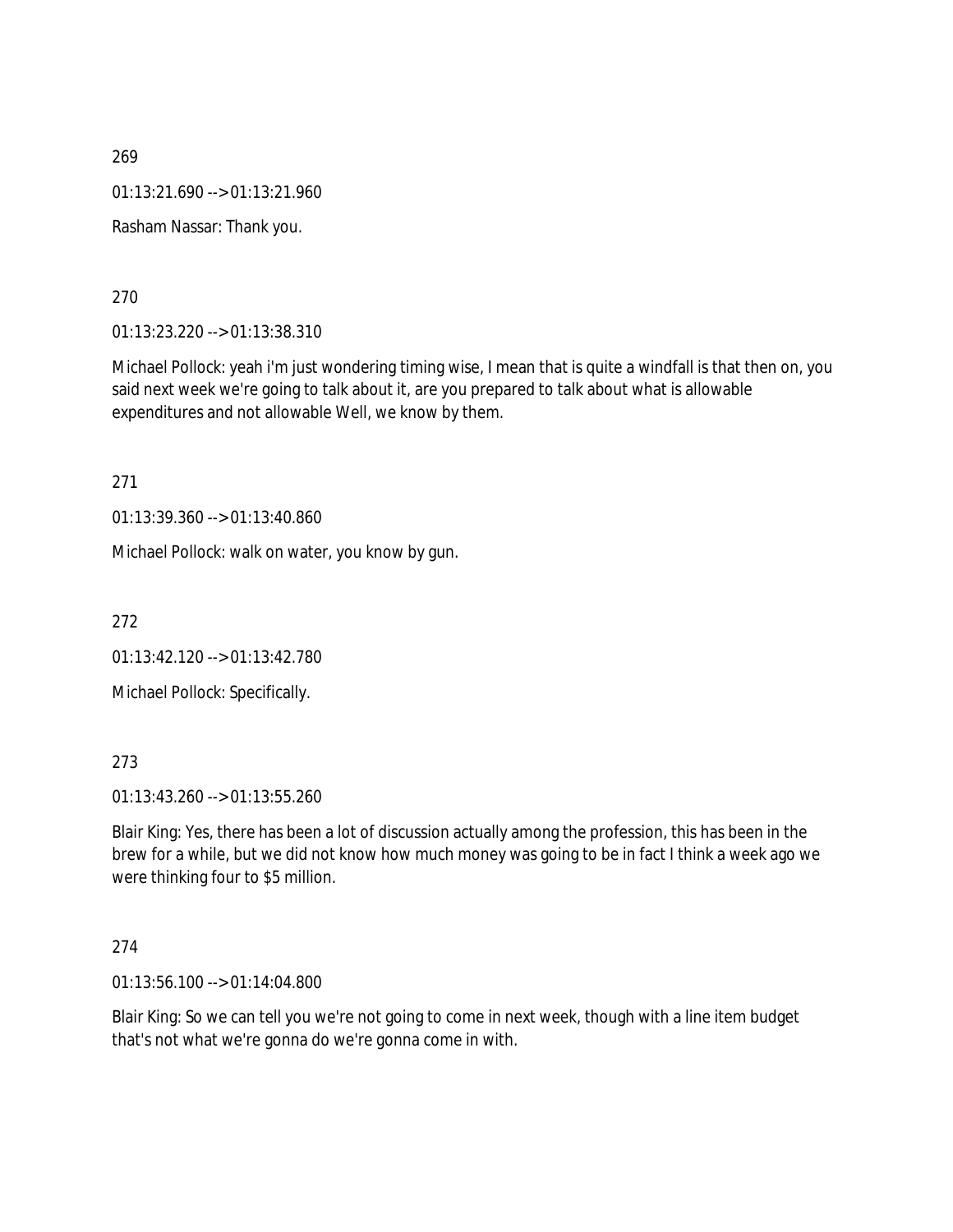01:14:05.100 --> 01:14:11.640

Blair King: Some thinking for you and how to think about that we have to you to identify with the specifics of how you want to spend that money.

276

01:14:12.000 --> 01:14:25.170

Blair King: And that's really a big policy decision but we're again let you know what's not eligible when it's eligible until you suggest some parameters that you said about your discussion about where you want to get money go to.

277

01:14:26.550 --> 01:14:27.000

Michael Pollock: Thank you.

278

01:14:27.780 --> 01:14:28.860

Rasham Nassar: councilmember deeds.

### 279

01:14:29.460 --> 01:14:32.130

Joe Deets: yeah Thank you mayor yeah different topic anyway.

280

01:14:33.360 --> 01:14:40.590

Joe Deets: scott's going to be a fascinating discussion looking forward to that next week i'm the mayor and I had a discussion with.

281

01:14:42.480 --> 01:14:46.770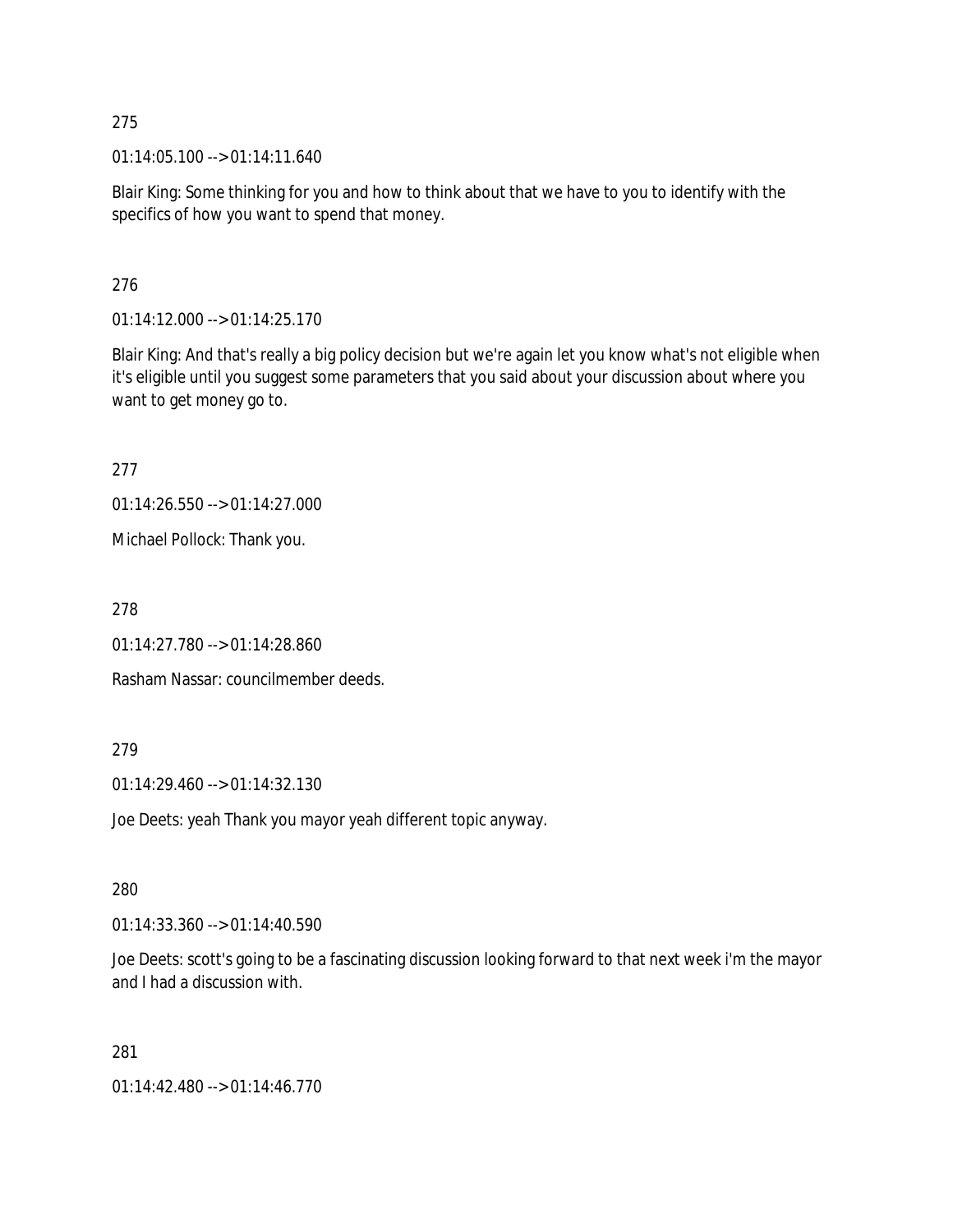Joe Deets: Members of the peterson energy relating to them their proposal to.

# 282

01:14:47.910 --> 01:14:58.950

Joe Deets: kind of close the loop of transmission lines kind of in the if sort of in the central Ward area, I would say, and we talked about maybe would be good for them to present to counsel to.

# 283

01:14:59.670 --> 01:15:19.290

Joe Deets: For for all of us on Council as well as the public to kind of see some of the options are that are being considered for this new transmission line in why it's being presented, so I think they are very call mayor, they said July six works for them, and that currently looks kind of.

# 284

01:15:20.310 --> 01:15:28.980

Joe Deets: Open so my ask would be July six put in a discussion item of PSC proposed to transmission line.

## 285

01:15:30.540 --> 01:15:31.080

Joe Deets: say.

## 286

01:15:32.220 --> 01:15:35.250

Joe Deets: I don't know 20 minutes something like that.

287

01:15:38.940 --> 01:15:40.680

Blair King: So, to be.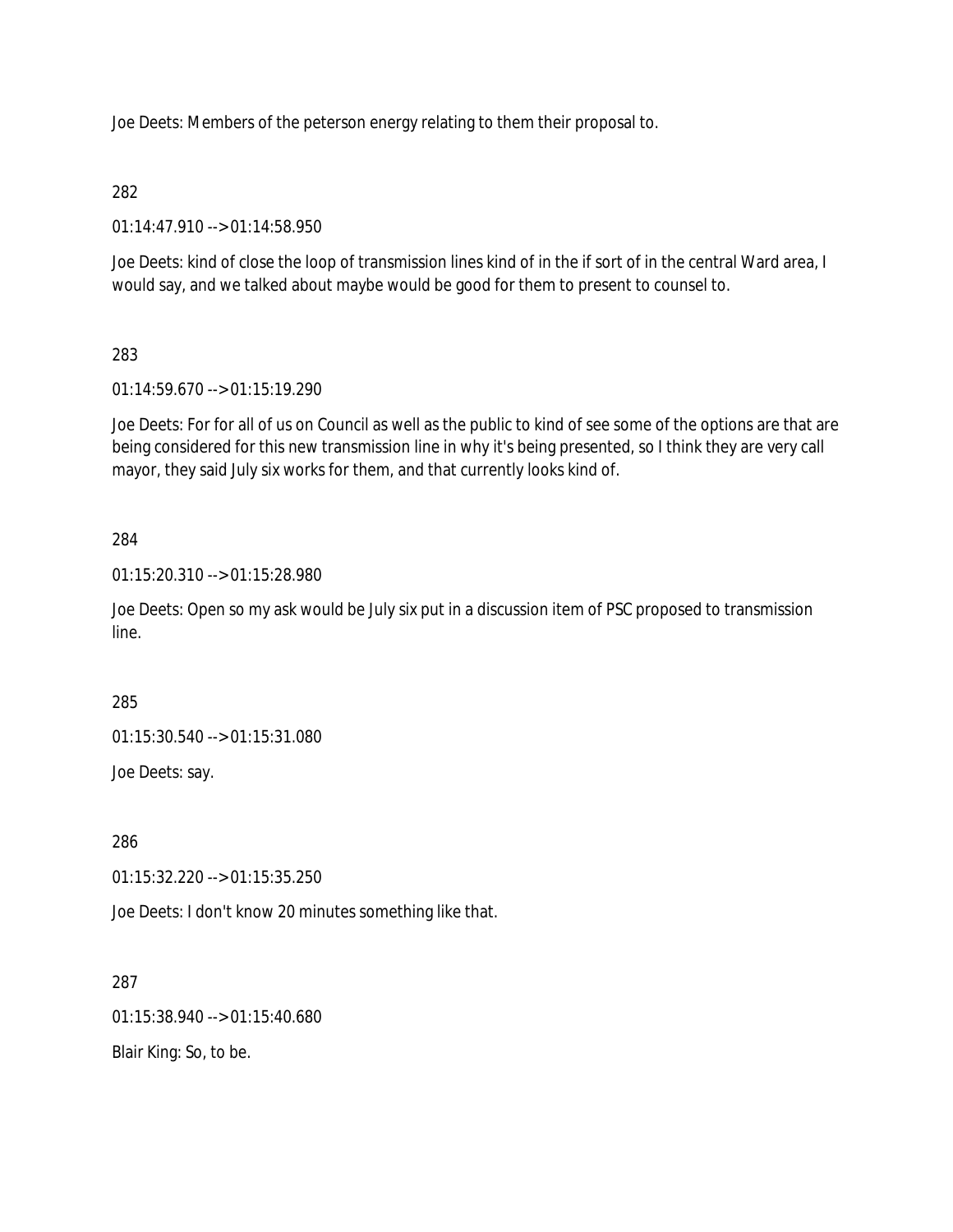01:15:41.490 --> 01:15:42.090

Rasham Nassar: Deputy Mayor.

289

01:15:44.100 --> 01:15:49.320

Kirsten Hytopoulos: Is this those high transmission lines we're hearing about is 20 minutes, going to be adequate.

290

01:15:50.640 --> 01:15:57.510

Rasham Nassar: No, I would I would probably propose at least 30 if not 45, and the reason being pst has prepared.

#### 291

01:15:57.960 --> 01:16:06.900

Rasham Nassar: Substantial amounts of you know, information and they have graphics and maps to try and kind of illustrate and frame the project proposal.

### 292

01:16:07.860 --> 01:16:16.200

Rasham Nassar: Additionally, there's been a significant amount of public comment related to their various proposals Council, of course, is aware of that, because we've been receiving.

### 293

01:16:16.530 --> 01:16:26.790

Rasham Nassar: A lot of opposition letters on the record, as well as a petition that was filed by coat by collective of three neighborhoods that are within the general sportsman club kind of central word area.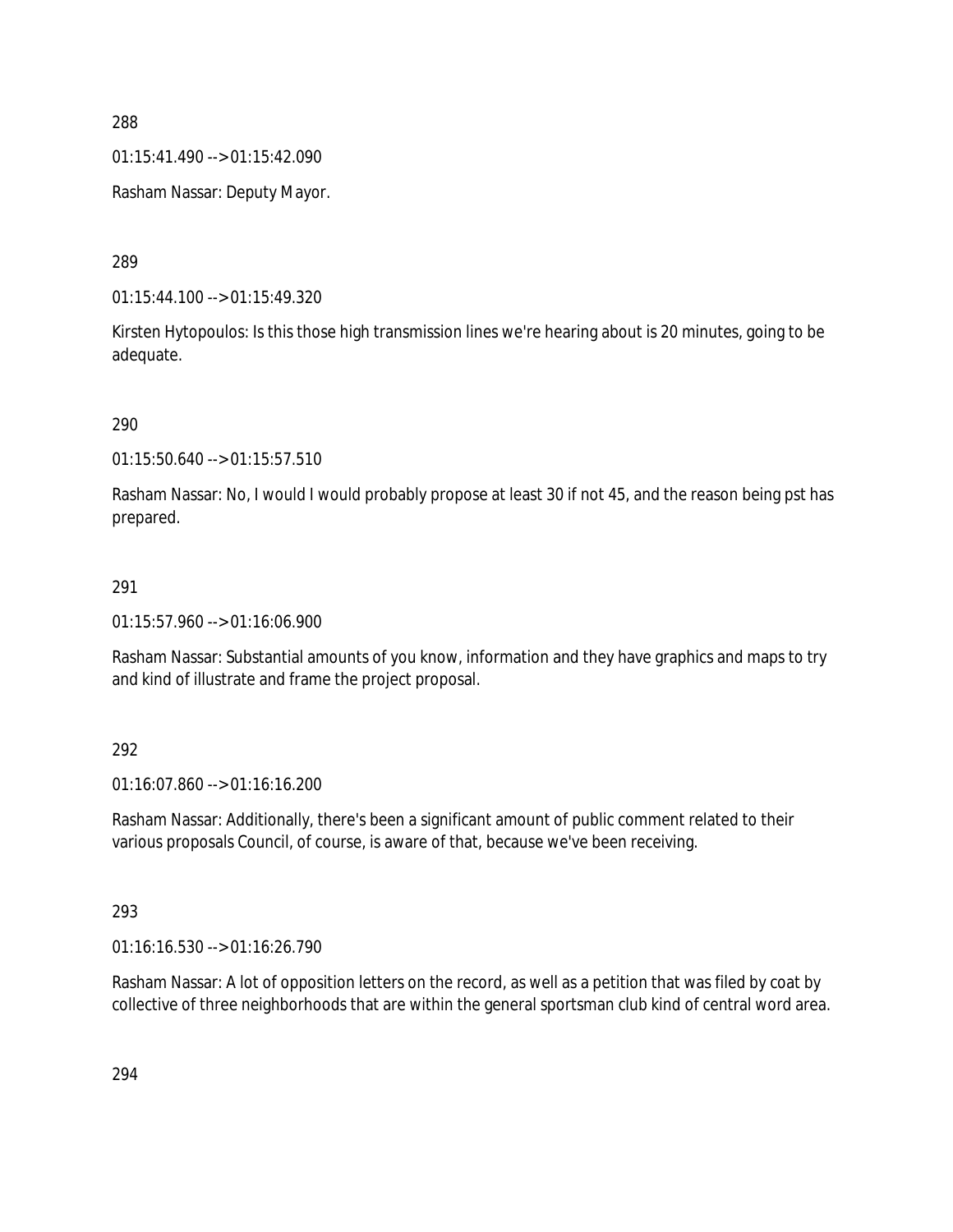01:16:27.780 --> 01:16:34.590

Rasham Nassar: I think it's imperative that we have this discussion, personally I think it's critical that we are all privy to the information that counts number dates and I weren't privy to.

### 295

01:16:34.950 --> 01:16:40.920

Rasham Nassar: it's a really important discussion, and it has very real and serious consequences for islanders.

### 296

01:16:41.250 --> 01:16:47.520

Rasham Nassar: So as much as possible, I think, Council, it would be in our best interest at least just to get up to speed on the conversations that PSC has been.

#### 297

01:16:47.760 --> 01:16:59.730

Rasham Nassar: Currently, having with members of the public and to do that, we would just need to invite them to the July 6 session they're happy to come they're available so of counsel agrees, I could work with Deputy Mayor and city manager to schedule that.

298

01:17:02.550 --> 01:17:03.450

Rasham Nassar: Council member car.

299

01:17:05.250 --> 01:17:14.790

Christy Carr: yeah Thank you i'm just curious how different this presentation will be than the open houses or whatever public outreach PSC is already done on this project.

300

01:17:15.210 --> 01:17:22.110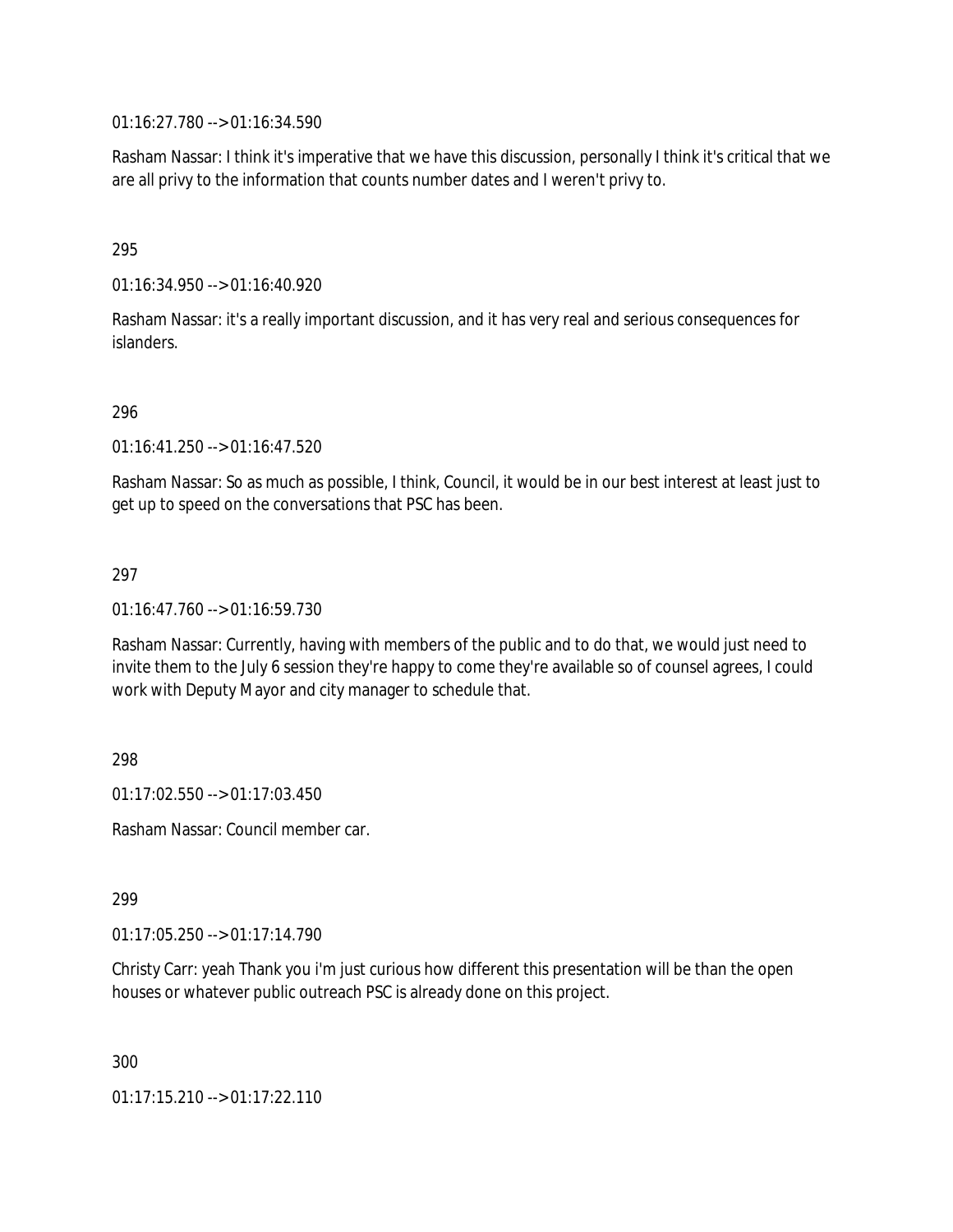Christy Carr: And I I would presume that those are already available for the public to reviews, since they were likely virtual and recorded.

301

01:17:22.560 --> 01:17:34.920

Christy Carr: So i'm hoping that this wouldn't be redundant, and the second thing is really what is the city council's role in this project, I think it would be super if the staff could T that up for us.

302

01:17:36.360 --> 01:17:37.260

Christy Carr: Because I don't want to.

303

01:17:38.610 --> 01:17:44.610

Christy Carr: Have a 45 minute presentation and then just kind of shrug my shoulders so i'd like to know if it's actionable.

304

01:17:45.630 --> 01:17:46.680

Christy Carr: So thanks.

305

01:17:49.830 --> 01:17:54.930

Rasham Nassar: yeah I appreciate that and I think that one of the ways in which it would be different from say that the kinds of.

306

01:17:55.500 --> 01:18:01.950

Rasham Nassar: presentations or interactions that he has he has been having solely with the public is that we will actually get to hear the collection of public input.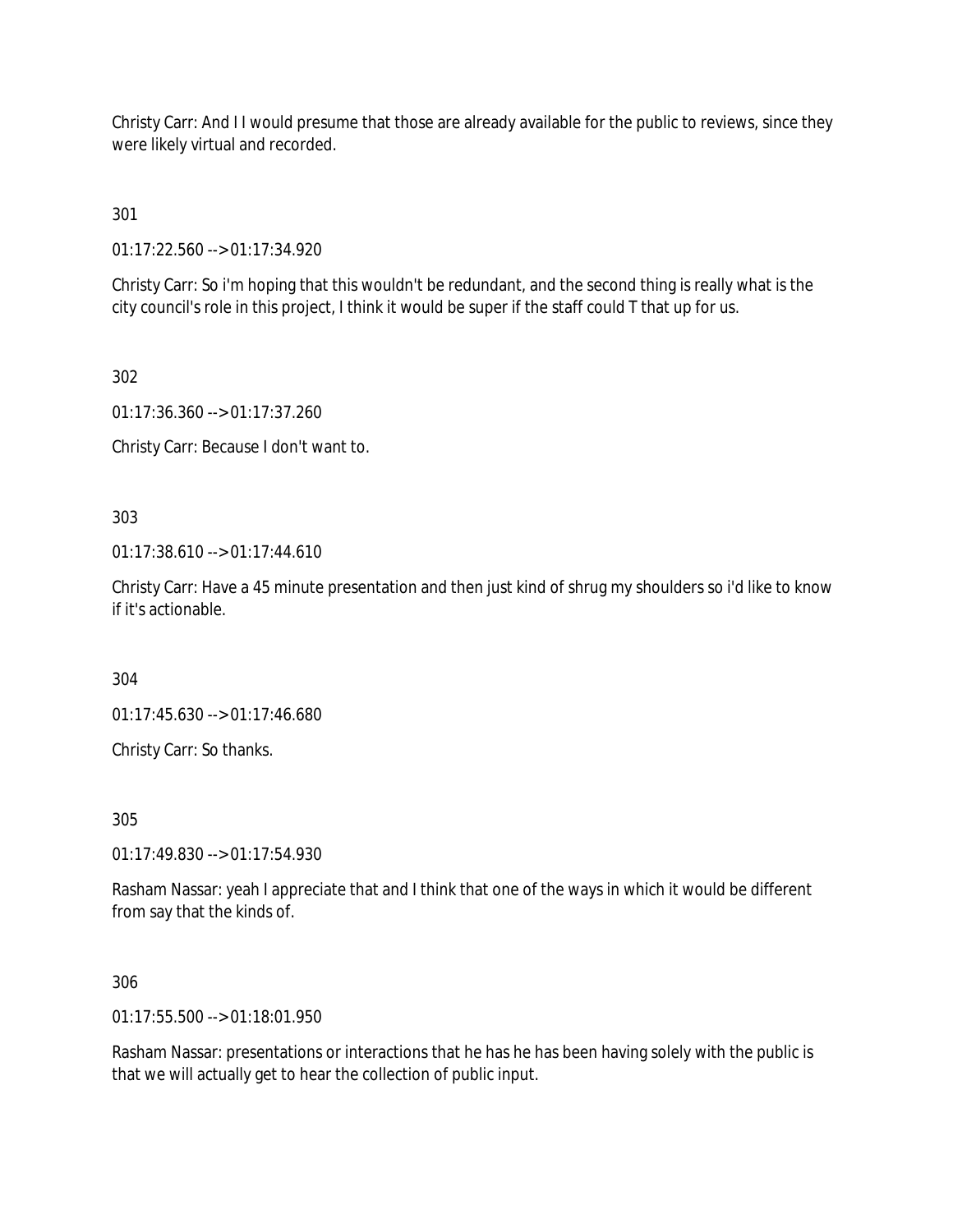01:18:02.250 --> 01:18:09.480

Rasham Nassar: So currently PSC is proposing these high power transmission lines to run through central central island and there are five different.

308

01:18:10.170 --> 01:18:16.050

Rasham Nassar: proposed pathways for that, one of which has been highly controversial in the Community, for which the council's received a petition.

309

01:18:16.440 --> 01:18:22.410

Rasham Nassar: So already neighbors are appealing to Council members to use our weight and our influence to have conversations with PSC.

310

01:18:22.740 --> 01:18:27.360

Rasham Nassar: To hopefully compel them to agree to a solution that the Community in the neighborhoods agree with.

311

01:18:27.720 --> 01:18:35.040

Rasham Nassar: And ptsd is willing to have that conversation with the Council, in order for us to provide our input and to relate the feedback and concerns of the constituents that we represent.

312

01:18:35.640 --> 01:18:42.030

Rasham Nassar: And so I don't know that there's a an actual motion to be made, I suppose that we could craft one but.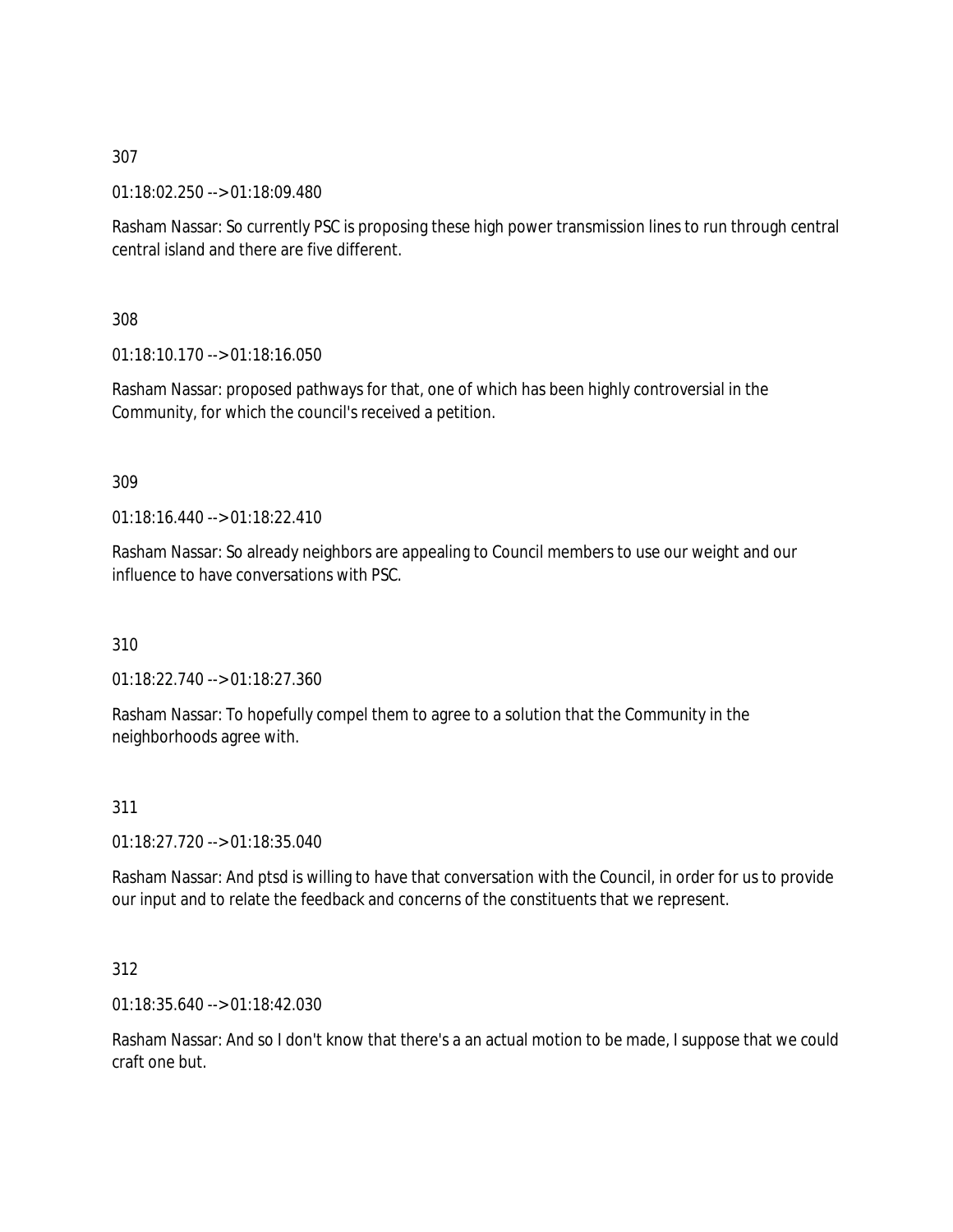01:18:42.480 --> 01:18:47.100

Rasham Nassar: In terms of policy, I think it's more or less just the Council using its authority as leaders in the Community.

314

01:18:47.820 --> 01:18:53.070

Rasham Nassar: to represent the concerns that we've heard also to hear from PSC the collection.

315

01:18:53.370 --> 01:19:03.750

Rasham Nassar: Of the entirety of public comment and input that they've heard and for the Council to collectively go over the options that are being presented and provide our feedback to PSC which I.

### 316

01:19:04.020 --> 01:19:14.310

Rasham Nassar: I got the impression councilmember deeds correct me if i'm wrong PSC is very willing to hear, they would like to work with the island to come up with a solution that meets our goals of increasing electric.

## 317

01:19:15.180 --> 01:19:25.650

Rasham Nassar: Service reliability, without causing too much of a stir or impact to our our our buffers along the roadways and our neighborhoods.

318

01:19:27.990 --> 01:19:29.190

Rasham Nassar: Deputy Mayor had topless.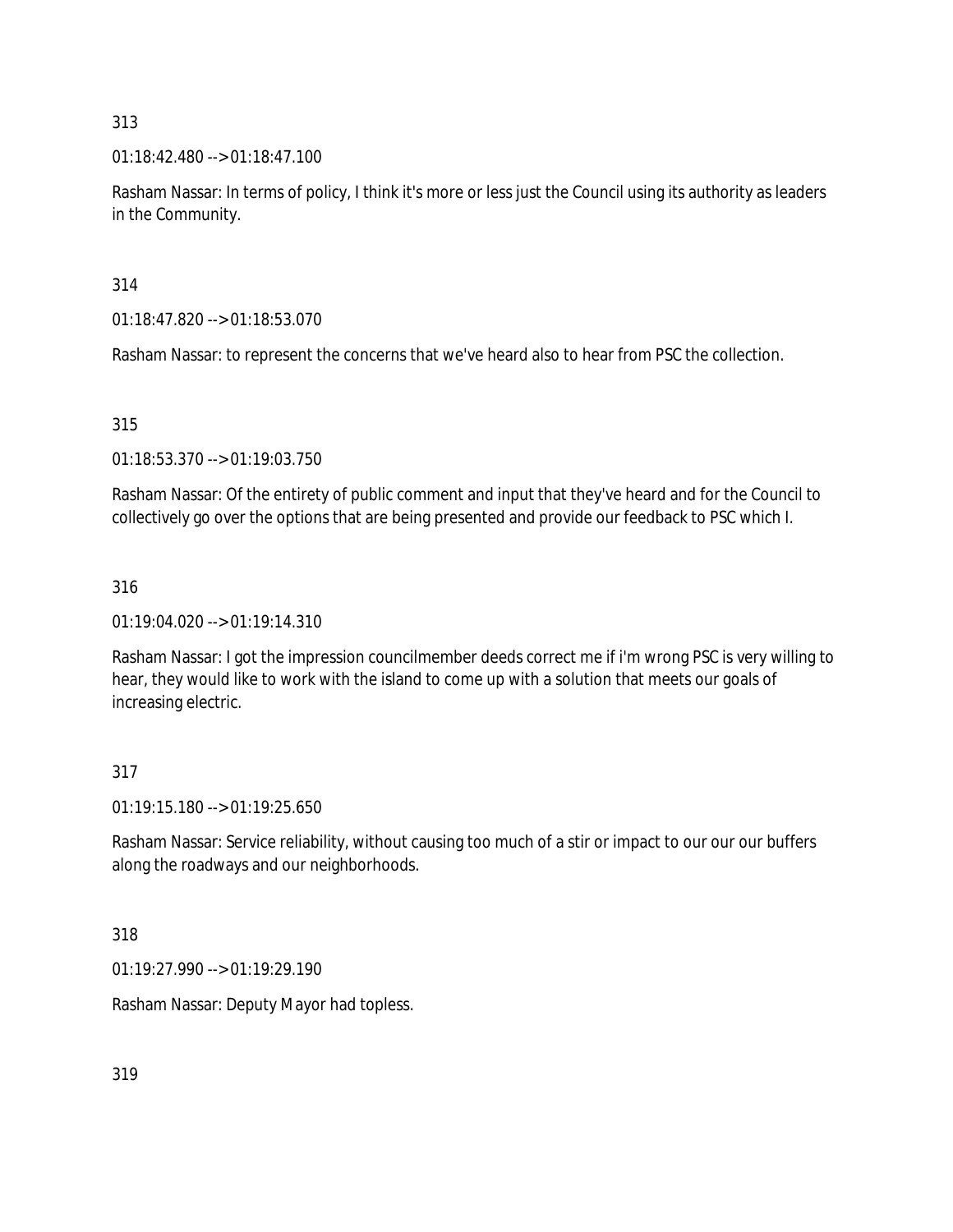01:19:30.330 --> 01:19:31.530

Kirsten Hytopoulos: So, along the lines of.

320

01:19:32.550 --> 01:19:40.290

Kirsten Hytopoulos: Customer cars concerns I i'm actually in my experience over the years and PSC i'm a little skeptical and I would want to hear.

### 321

01:19:40.890 --> 01:19:47.610

Kirsten Hytopoulos: So I want to hear I like what you're saying there that we're hopefully in here PSC characterization, at least, of what they've heard.

### 322

01:19:48.030 --> 01:19:52.530

Kirsten Hytopoulos: But I think I actually want to spot on the agenda for the opposition.

### 323

01:19:53.220 --> 01:20:03.420

Kirsten Hytopoulos: So I I want some space for the Community group to be heard, and I want to be absolutely sure that we are a very assertive and making space for Council you know for Council questions and so forth, so.

### 324

01:20:03.690 --> 01:20:13.350

Kirsten Hytopoulos: My experience PSE is very good at packaging things the way they want it sold, and so I think we just be very careful that we own our space and then they've got their work they've got their messaging.

325

01:20:13.620 --> 01:20:21.390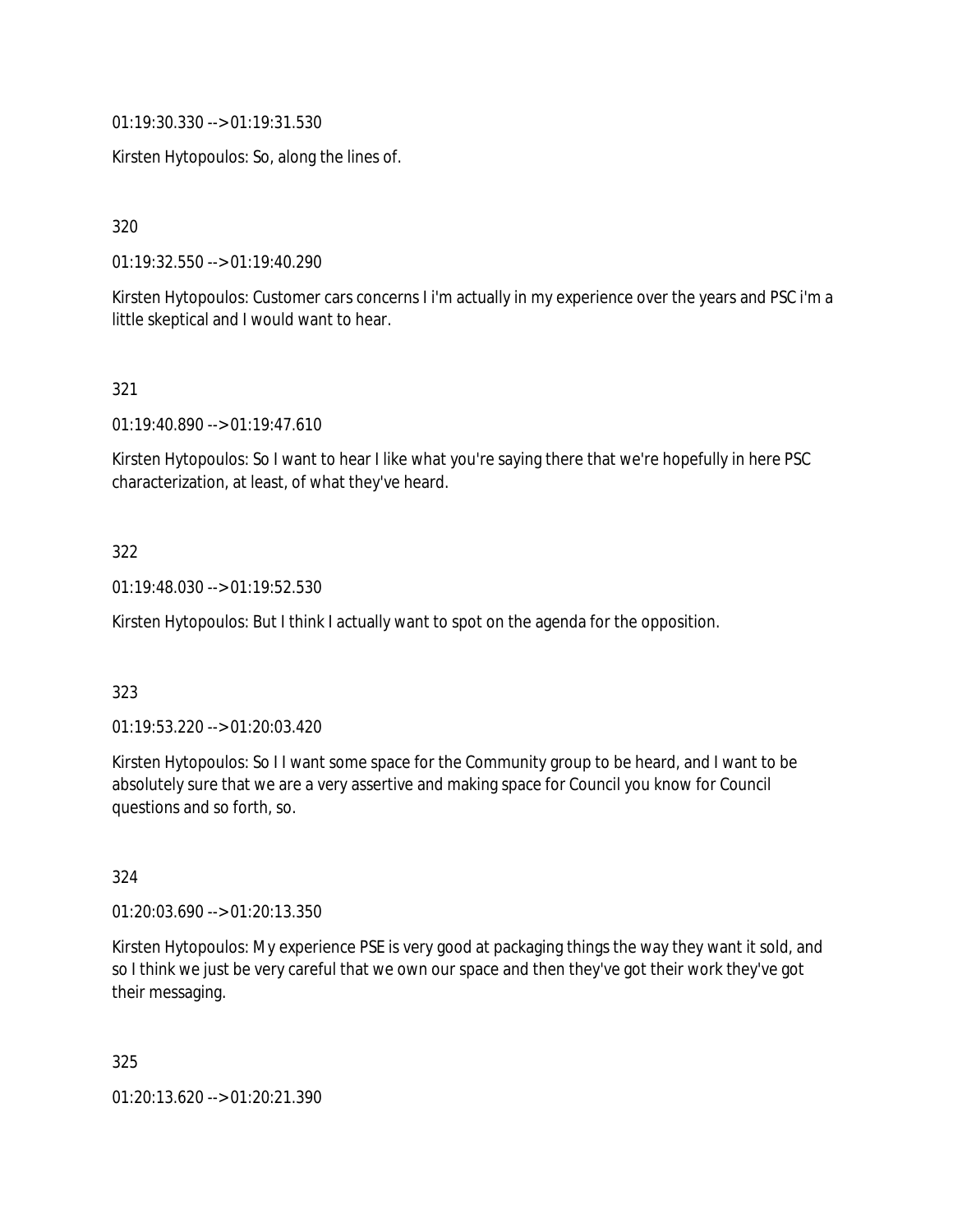Kirsten Hytopoulos: The communities heard and we get to have our conversation, so I just have this makes me a little bit nervous and I agree, I don't want to use another opportunity to sell their position.

326

01:20:21.720 --> 01:20:31.830

Kirsten Hytopoulos: And I guess also picking up on what counselor car said I do want to hear from the city manager and staff what, if anything, what role of a thing do anything do we have.

## 327

01:20:32.310 --> 01:20:47.670

Kirsten Hytopoulos: Even if it is just that we have potentially do we have a voice at the Commission missing utilities transportation Commission do we have a voice, or do we just have a voice as individuals do we have a super voice is a super citizens, I like to call us So what can we do if anything.

328

01:20:51.180 --> 01:20:52.050

Rasham Nassar: Council member politics.

329

01:20:55.380 --> 01:21:05.280

Michael Pollock: Current hardtop it was um I guess i'm really going to do this i'm i'm first of all i'm not sure if July six is a great offer a great time to do it because, right after.

330

01:21:05.820 --> 01:21:14.850

Michael Pollock: Fourth, of July weekend, but really it's like what's the outcome, what are we going to do, or is there going to be emotion, but what's actually going to happen, what is the Council actually.

331

01:21:15.150 --> 01:21:25.200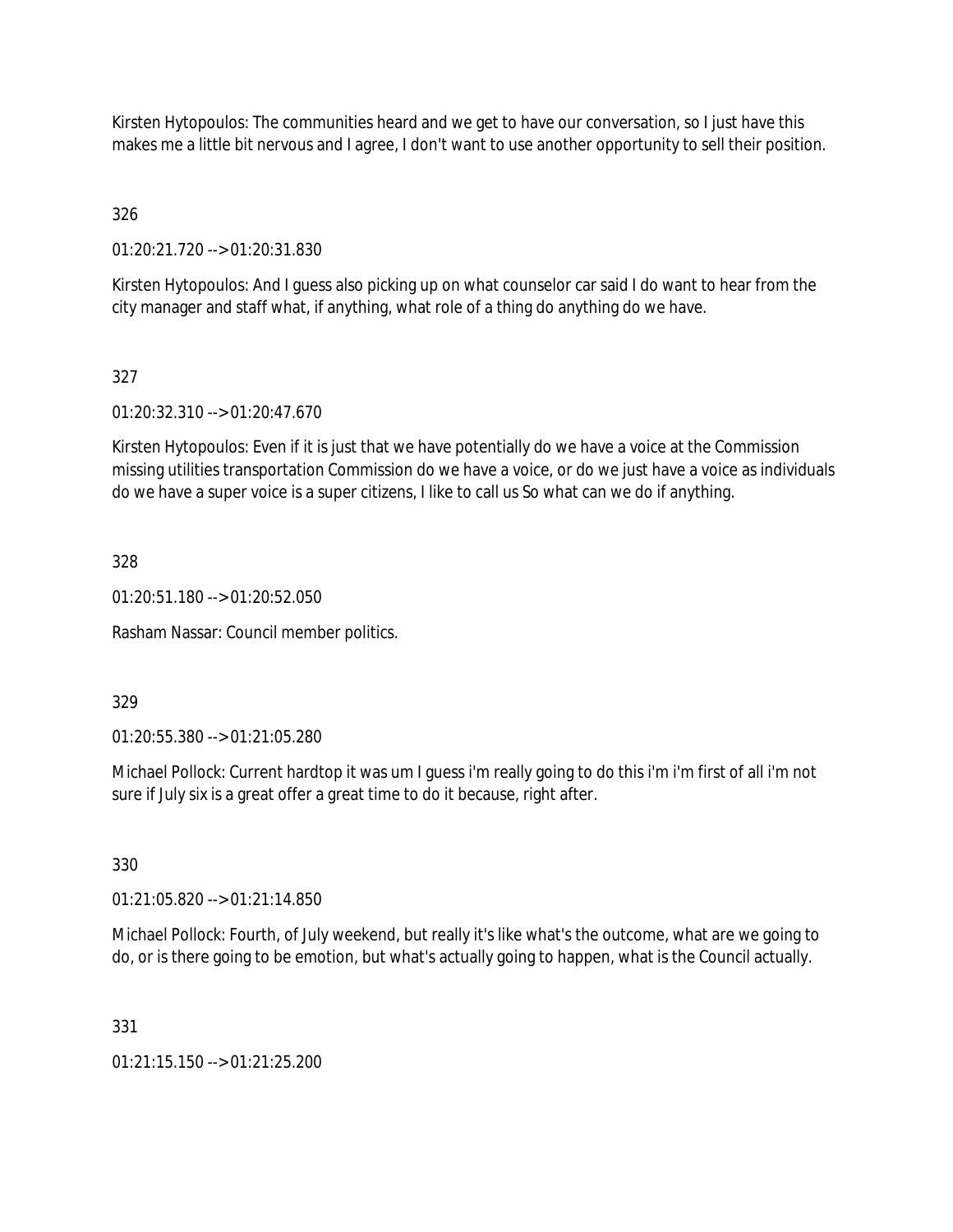Michael Pollock: Do because, again I i'd be happy to review materials i'd be happy to review all that citizen comments and and look at whatever PSC is already produced but.

# 332

01:21:25.620 --> 01:21:40.020

Michael Pollock: Unless there's some sort of actionable outcome that's likely to occur from the meeting I don't really support giving a platform for a dog and pony show about this, so I guess i'd like to frame it in a way that that.

## 333

01:21:41.040 --> 01:21:46.050

Michael Pollock: makes it clear of what Councils options are and what policy choices.

### 334

01:21:50.580 --> 01:22:02.610

Rasham Nassar: Okay well hearing the input and feedback tonight, and what I would propose and city manager i'm happy to have you chime in as well as that we can work offline with the city manager to kind of scope a discussion.

### 335

01:22:02.970 --> 01:22:10.200

Rasham Nassar: And I can work with our PSC REP as well to accomplish that if Council Members agree with deputy mayor's.

# 336

01:22:10.890 --> 01:22:24.870

Rasham Nassar: suggestion that we include if we're going to have this conversation that we include some members of the opposition as well happy to have that discussion with with those community leaders that are primarily kind of in charge of that community Community opposition.

337

01:22:26.160 --> 01:22:38.790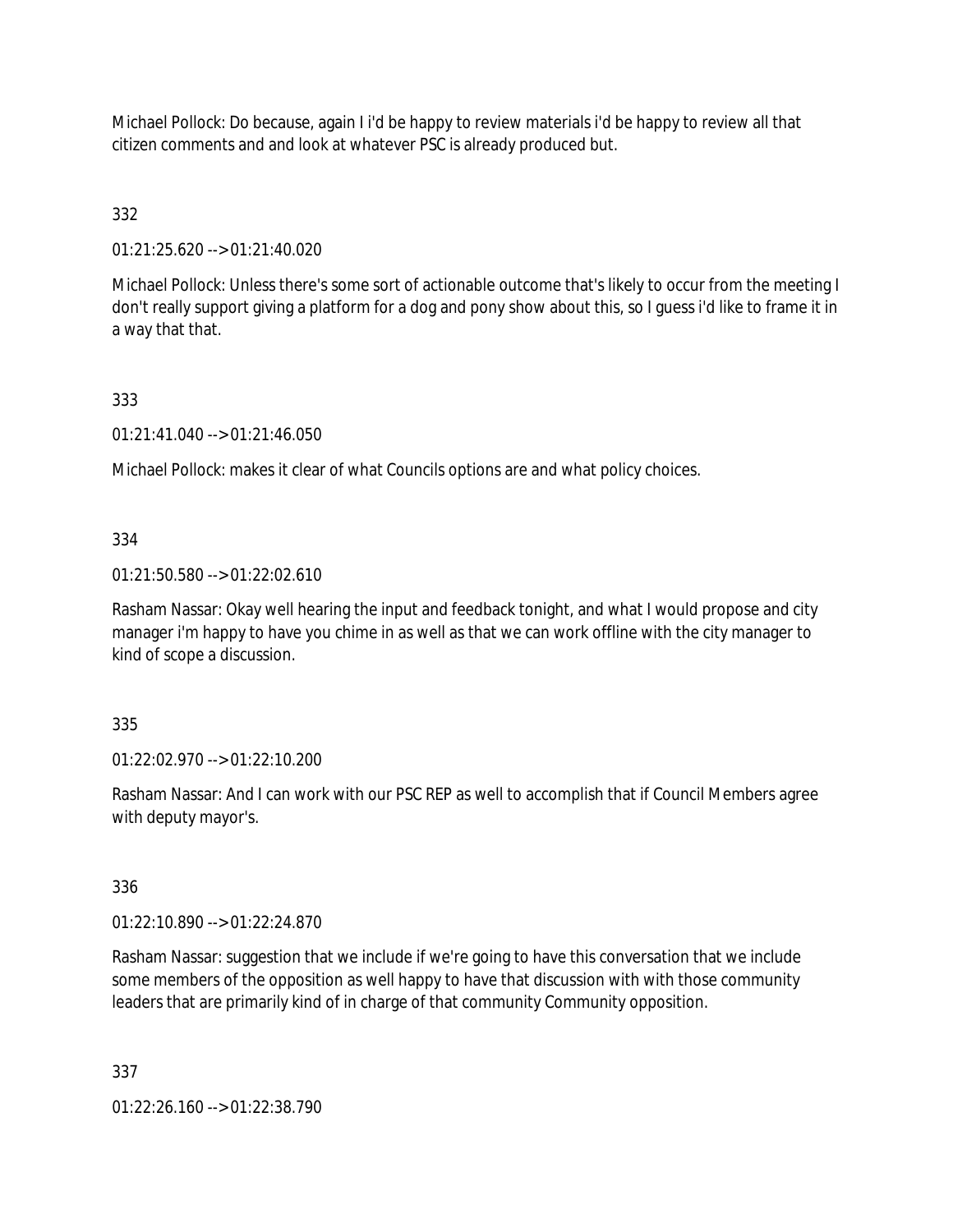Rasham Nassar: And that would be my suggestion, right now, so we won't schedule it right tonight, but we'll just continue to work to scope out the discussion and then I can bring it back to keep your Council agendas discussion next week, if the council's agreeable to that.

338

01:22:43.140 --> 01:22:43.860

city manager.

339

01:22:45.210 --> 01:22:58.080

Blair King: Or, yes, we are to deliver this but typically what my experience is that this is a multi step process you'd want to give an opportunity for the investor owned utility make their presentation, you would accept that information and then.

### 340

01:22:59.100 --> 01:23:03.450

Blair King: As you correctly pointed out what you're looking at is using the moral authority of the city council.

### 341

01:23:04.590 --> 01:23:15.540

Blair King: to advocate on behalf the citizens after you hear the presentation, then at a subsequent meeting a normally you want to come back you want to make an ask of the utility.

342

01:23:15.930 --> 01:23:22.500

Blair King: That asked, maybe preferred route what utility doesn't do timelines other elements that may go into that.

## 343

01:23:22.860 --> 01:23:33.120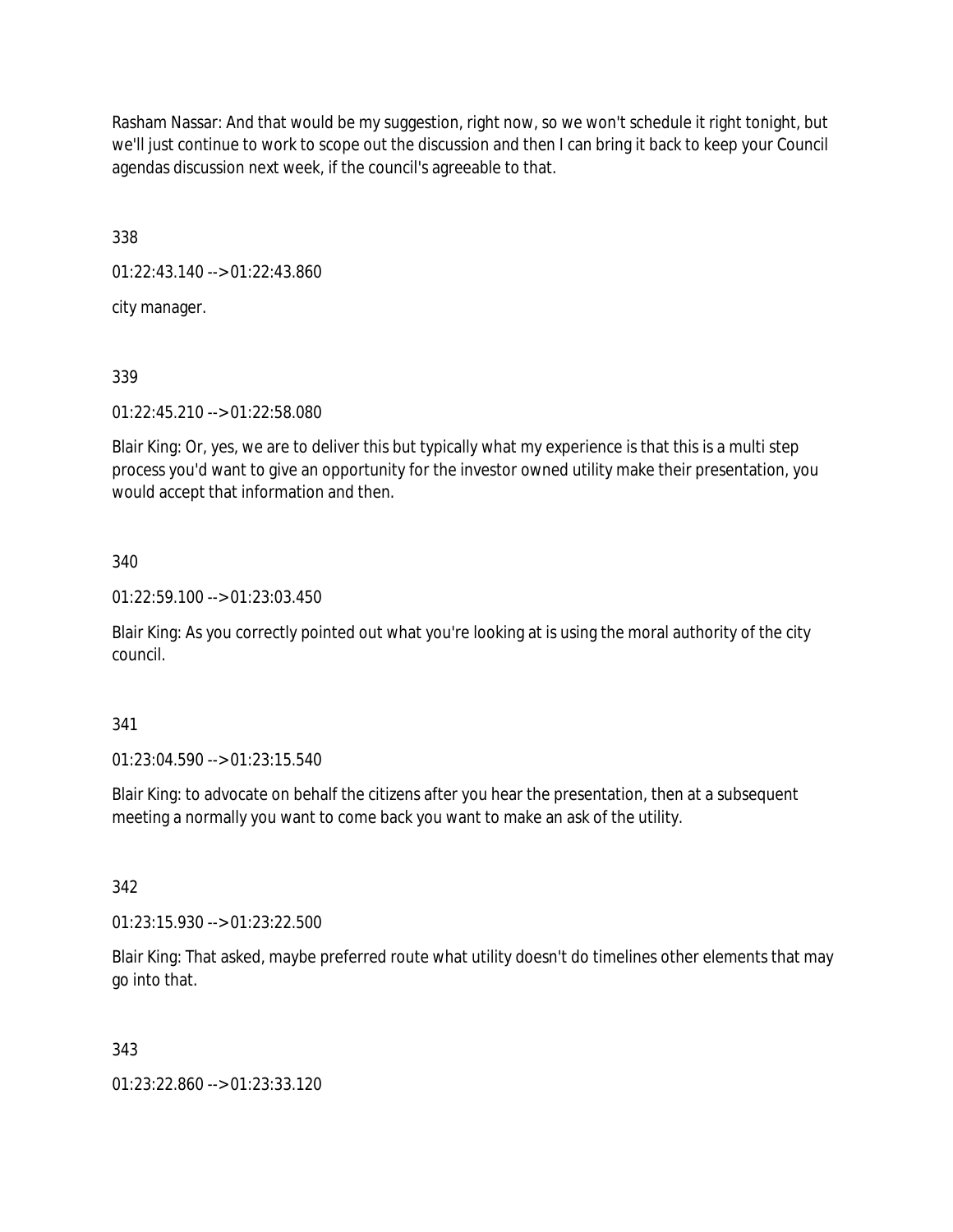Blair King: So it is a multi step process, it would all be wrapped up one time, yes, it would be an opportunity for the investor owned utilities to make their case, but also to be an opportunity for the Council come back.

344

01:23:34.080 --> 01:23:45.240

Blair King: With a draft typically have a communication to them or to any other regulatory body that oversees them i'll be half the citizens and making a request.

345

01:23:45.570 --> 01:23:54.060

Blair King: And you make that request fairly specific and what you can garner the majority cow sport form so that's what i'm used to seeing is.

### 346

01:23:54.870 --> 01:24:08.730

Blair King: And also it's fairly customary for the Council, I think, on issues like this, to use your moral moral authority on behalf of your constituents to plead a case, so I would see it as multipart process but certainly up to the Council.

### 347

01:24:12.720 --> 01:24:18.840

Rasham Nassar: Okay, if Councils agreeable to the suggested path forward that I proposed, I think.

348

01:24:19.860 --> 01:24:22.860

Rasham Nassar: On from that Deputy Mayor topples do want to add something.

349

01:24:23.100 --> 01:24:27.120

Kirsten Hytopoulos: Well, just that I don't lose track of where were initially going because you know.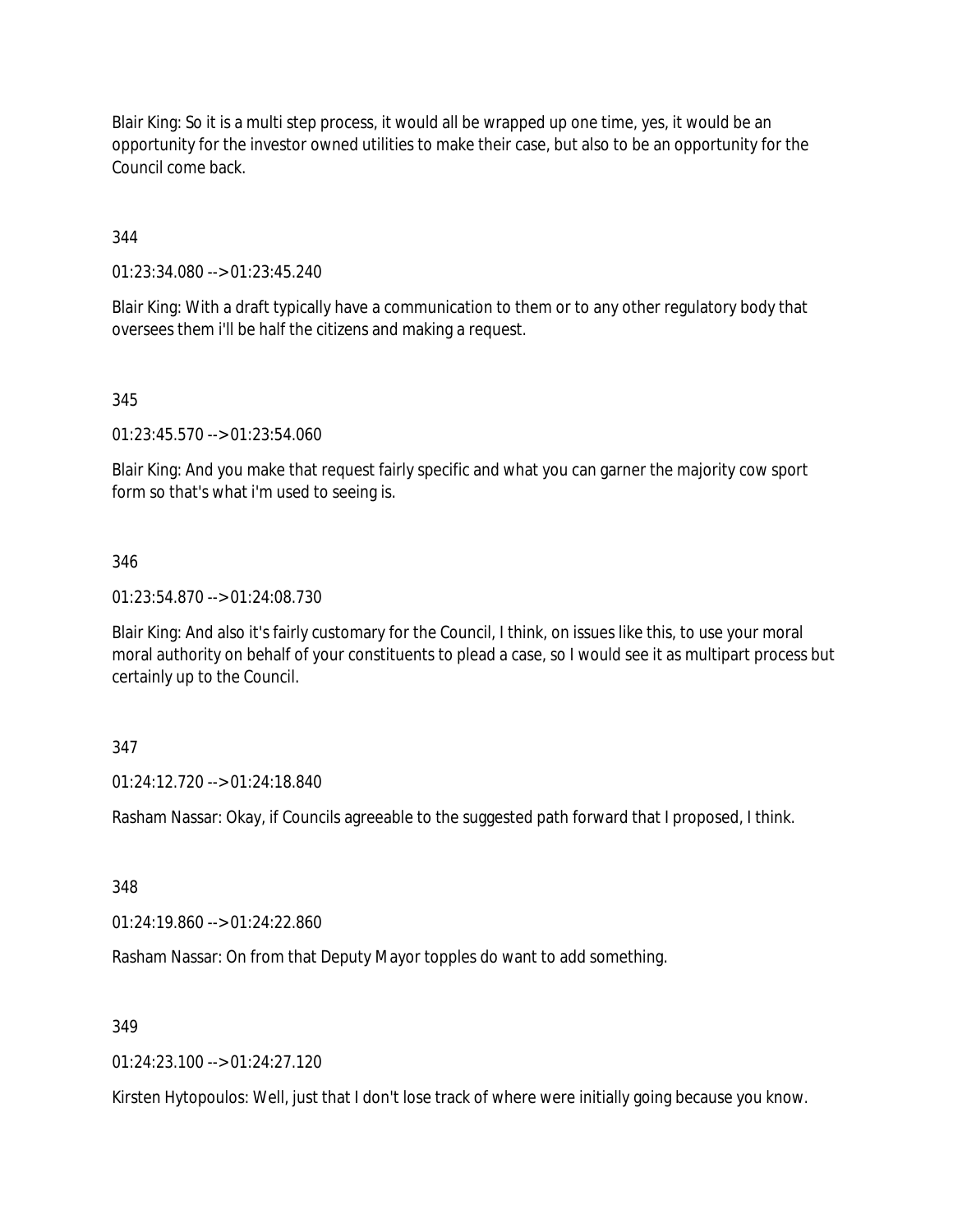01:24:27.540 --> 01:24:32.550

Kirsten Hytopoulos: Then let's go ahead and we actually schedule it we were about to start scheduling and I think and take completely offline.

351

01:24:32.910 --> 01:24:40.200

Kirsten Hytopoulos: let's get that first pass with PSE but let's keep it tight right so let's can we find balance here let's not have a big dog and pony show.

### 352

01:24:40.620 --> 01:24:47.010

Kirsten Hytopoulos: let's get it out there, because this is transparency let's get the conversation going let's give a voice somewhere, though, to the opposition.

353

01:24:47.220 --> 01:24:56.010

Kirsten Hytopoulos: And let's defer to let's let's let's get some advice from our city manager on how to do this well, but I guess i'm saying is i'd like to see us take a step that.

354

01:24:56.430 --> 01:25:03.300

Kirsten Hytopoulos: That when we're you know that we're going to get this an agenda soon, so that the Community members you're saying, would you please start the conversation publicly that we do that.

355

01:25:06.570 --> 01:25:07.710

Rasham Nassar: No okay.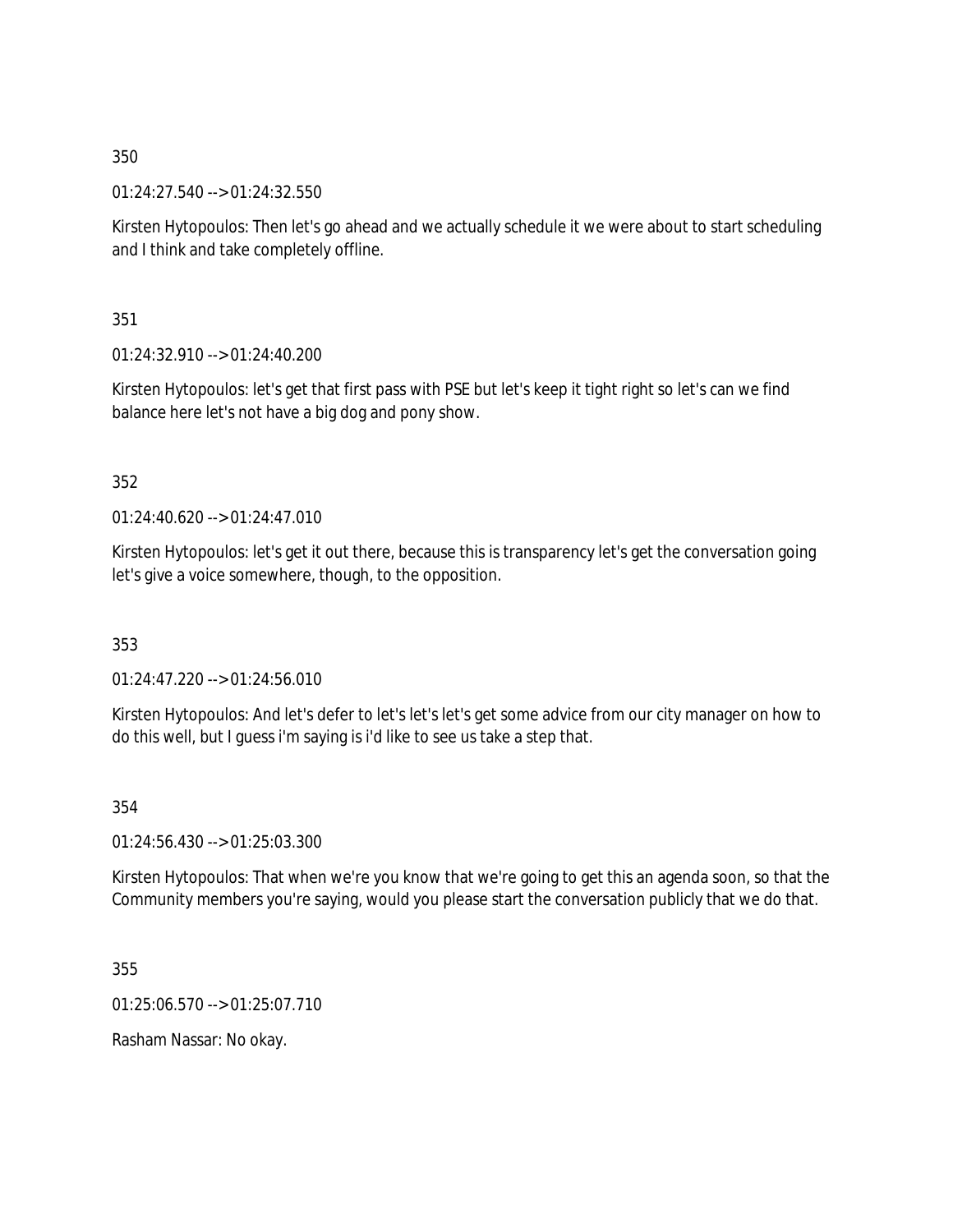01:25:08.340 --> 01:25:09.270

Rasham Nassar: Oh, a little.

357

01:25:10.320 --> 01:25:19.050

Rasham Nassar: change my recommended for a Deputy Mayor suggesting that we do schedule it for July six just as a placeholder and then in the interim, it is June eight so that gives us more or less a month.

358

01:25:19.350 --> 01:25:24.960

Rasham Nassar: To scope out that conversation and figure out how we're going to proceed as a city manager recommended that sound okay.

359

01:25:25.530 --> 01:25:25.890

Yes.

360

01:25:26.910 --> 01:25:30.420

Rasham Nassar: Okay, great um Council anything else for.

361

01:25:30.420 --> 01:25:31.590

Blair King: Future agendas.

362

01:25:35.310 --> 01:25:39.870

Rasham Nassar: Alright, seeing none, we will move on to Item eight and our agenda Council presentations.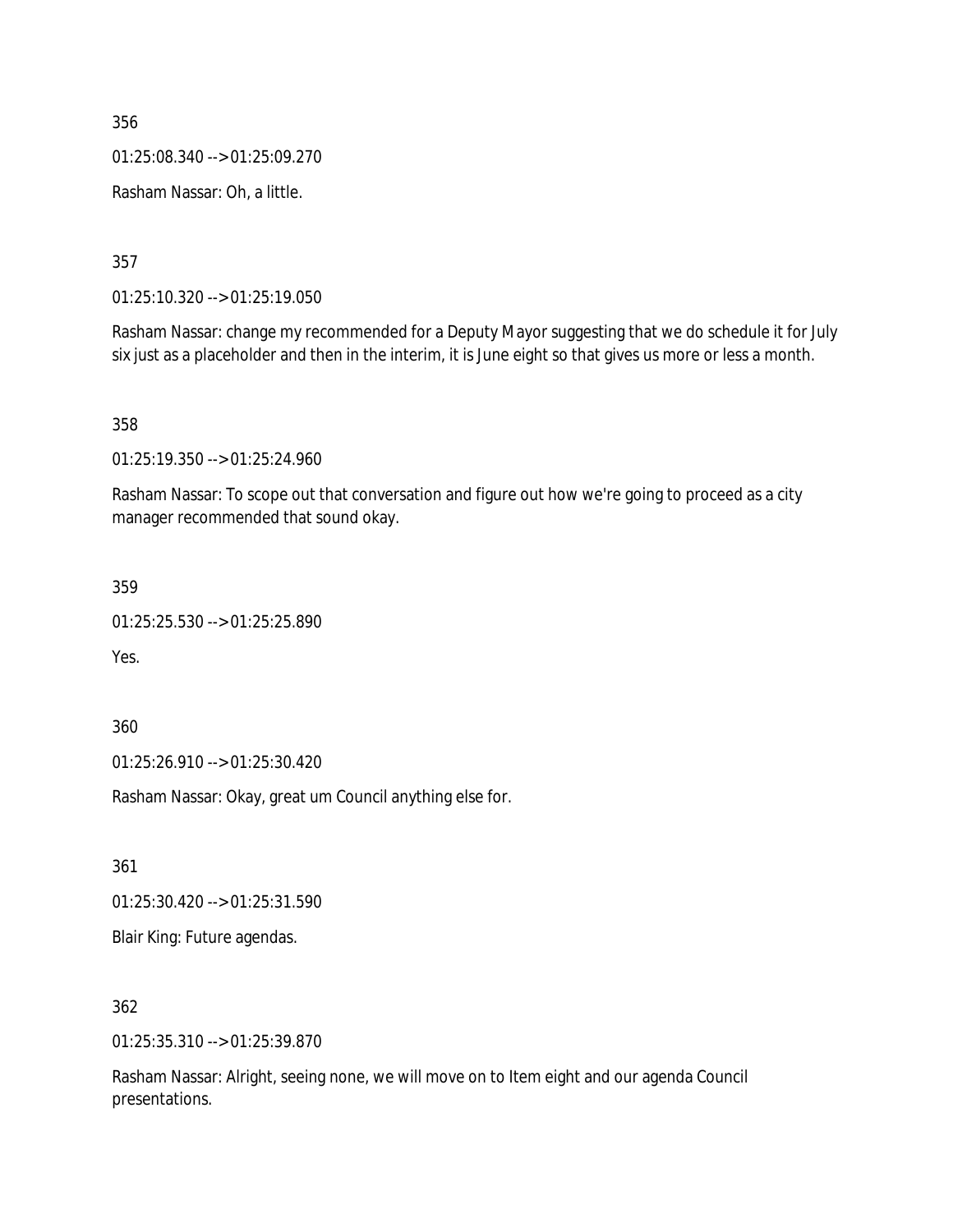01:25:40.500 --> 01:25:51.240

Rasham Nassar: stupid just presentations item eight a present the annual proclamation declared in June 19 2021 as the day to celebrate juneteenth 2021.

364

01:25:51.750 --> 01:26:04.170

Rasham Nassar: Council member finra Johnson was scheduled to read and present this proclamation this evening I would be happy to defer to one of my colleagues to read the proclamation on her behalf, if any one of you are so inclined.

365

01:26:08.790 --> 01:26:13.620

Rasham Nassar: don't see any Council member deeds, thank you for volunteering Council number.

366

01:26:13.890 --> 01:26:17.790

Joe Deets: yeah Thank you Mary yeah sure i'll do that happy to.

367

01:26:19.620 --> 01:26:29.760

Joe Deets: A proclamation by the Mayor of the city of bainbridge island Washington declaring June 19 2021 as the day to celebrate June June 18 2021.

368

01:26:30.570 --> 01:26:45.000

Joe Deets: Whereas on January 1 1863 President Abraham Lincoln issued the emancipation proclamation setting in motion the end of slavery in the United States, and whereas the civil war ended with the surrender of generally at.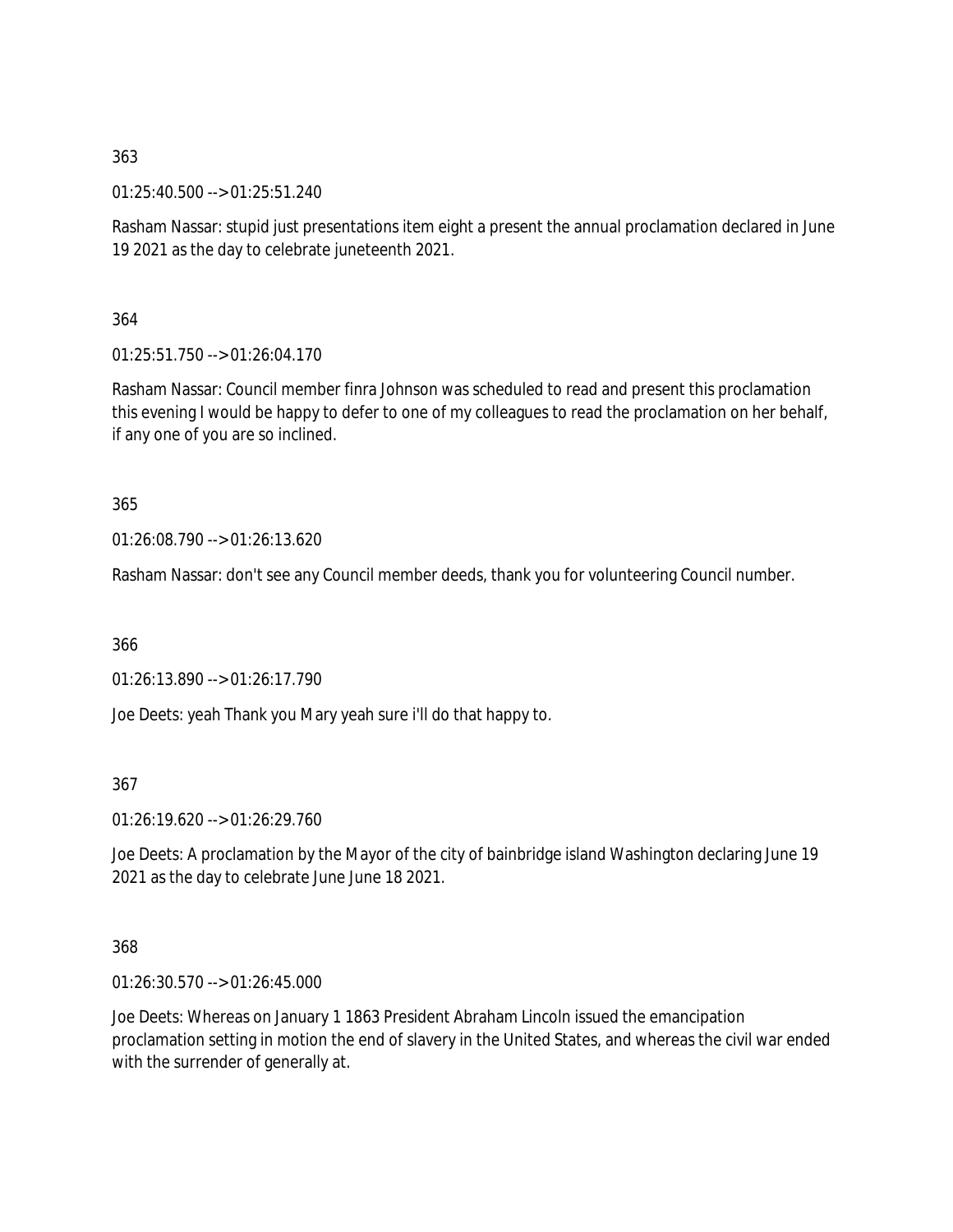01:26:46.050 --> 01:27:06.750

Joe Deets: epigenetics court house on April 9 1865 and whereas this news reach Texas when Union general Gordon granger arrived in galveston Bay with Union troops, it was on June 19 1865 that he announced the people of Texas are informed that accordance coming.

370

01:27:08.160 --> 01:27:15.690

Joe Deets: From negative staves whereas celebration of the end of slavery which became known as juneteenth.

371

01:27:16.020 --> 01:27:20.670

Joe Deets: Is the oldest known public celebration of the end of slavery in the United States.

### 372

01:27:20.970 --> 01:27:31.560

Joe Deets: And, whereas juneteenth commemorates African American freedom and celebrate successes gained through education and greater opportunity, and whereas on a larger scale celebration of duty juneteenth.

### 373

01:27:31.980 --> 01:27:40.320

Joe Deets: reminds each of us of the precious promises of freedom, equality and opportunity where which are at the core of the American dream.

### 374

01:27:40.650 --> 01:27:52.890

Joe Deets: Now, therefore, I rush me, Mr Mayor, the city of bainbridge island, on behalf of the City Council do hereby proclaim June 19 as a day to celebrate two teeth and arrange all residents to join in the celebration.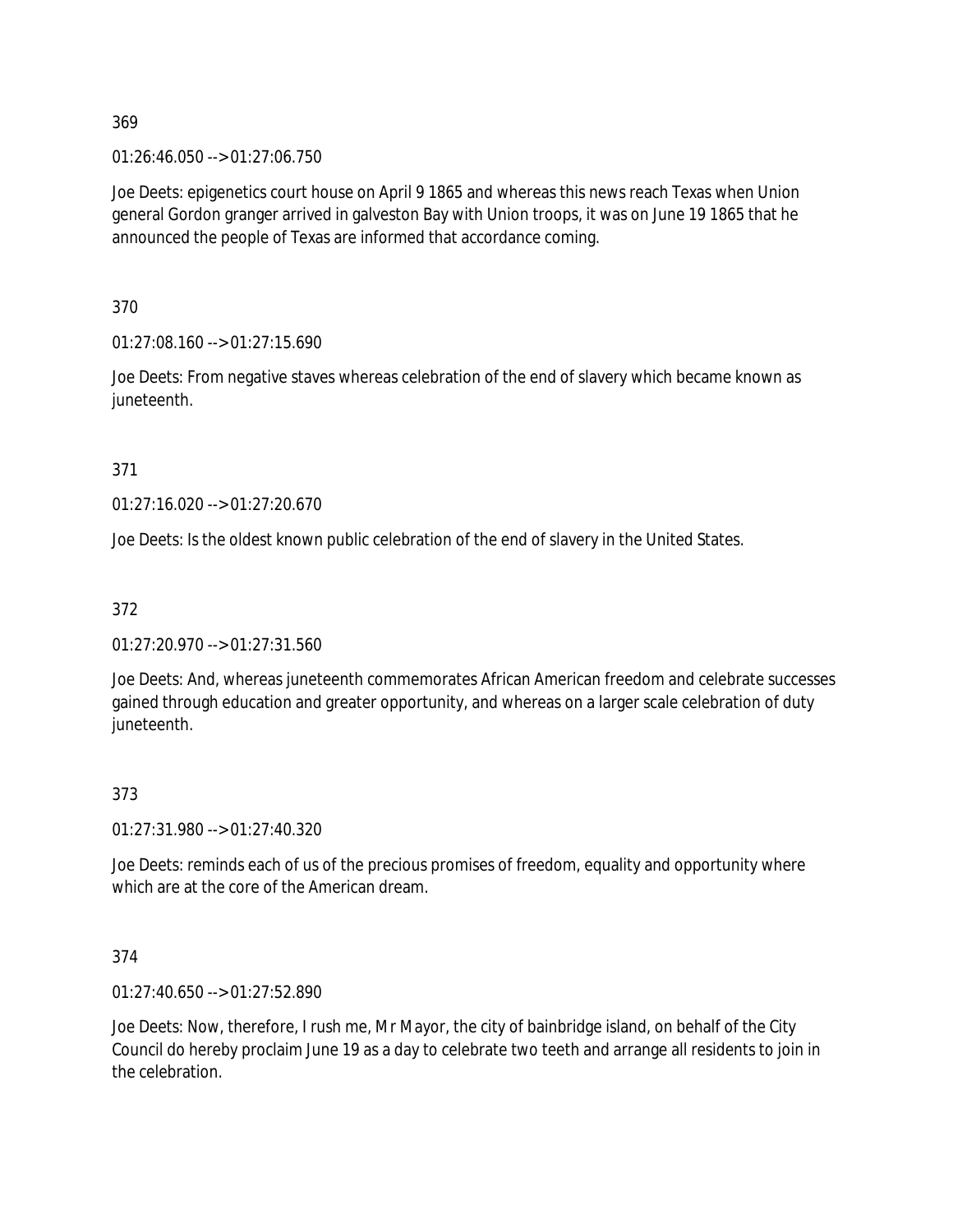01:27:56.220 --> 01:28:08.520

Rasham Nassar: Thank you councilmember and we do have a member of the public, various team member of the public here with us tonight, has been gracious to donate her time to receive this annual proclamation herself being a.

376

01:28:09.000 --> 01:28:21.780

Rasham Nassar: Community leader and advocate on very important issues and matters that relate to the values of our community as a whole would you like, at this point chastity to say a few words and acceptance of this proclamation.

377

01:28:22.500 --> 01:28:31.140

Chasity Malatesta She/her: Oh yes, I get to celebrate in 19 1865 as a member of the multicultural advisory council for bainbridge island school district.

378

01:28:31.410 --> 01:28:36.600

Chasity Malatesta She/her: of students that are going to be celebrating juneteenth and although it gets a very small line, and most of our history books.

379

01:28:36.960 --> 01:28:43.020

Chasity Malatesta She/her: In slave men and women were finally got the word, they were free two and a half years after the emancipation proclamation.

380

01:28:43.590 --> 01:28:49.770

Chasity Malatesta She/her: Now some folks hearing this tonight may not know that North kits that begin celebrating June 10 19 years ago.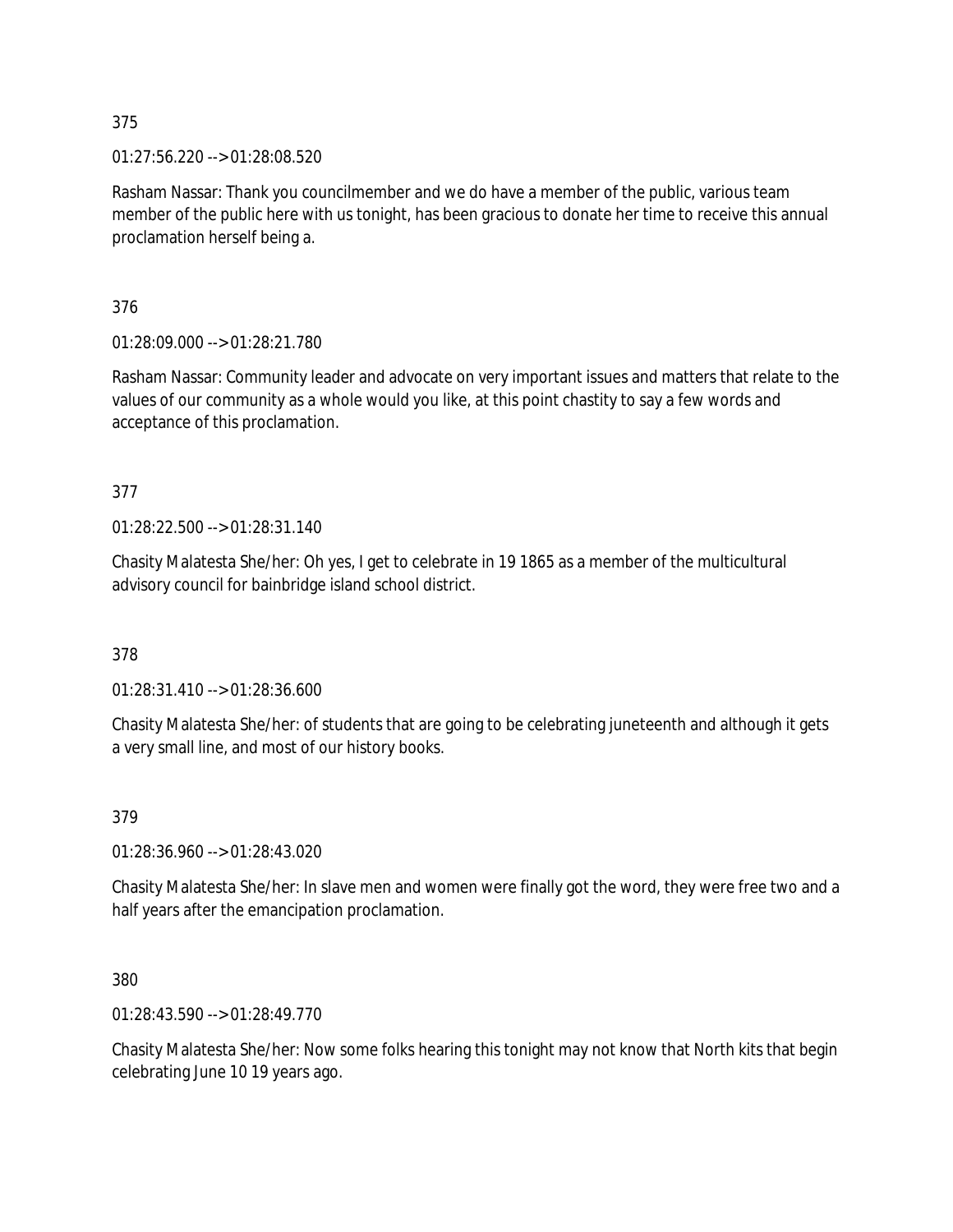01:28:50.070 --> 01:28:57.690

Chasity Malatesta She/her: It actually started by a group of African American men in bremerton and in 2014 was continued by our own bainbridge islander Karen Vargas.

382

01:28:58.620 --> 01:29:07.410

Chasity Malatesta She/her: As a teacher teaching the extremes of history, meaning that students learn slavery mlk Malcolm X oprah Obama and now George floyd.

383

01:29:07.710 --> 01:29:19.410

Chasity Malatesta She/her: There are many details of black history that don't often get taught, many of you who maybe have went to prestigious universities did not spend time on the massacre and Tulsa you did not spend time lengthy on juneteenth.

384

01:29:19.920 --> 01:29:28.920

Chasity Malatesta She/her: Why extremes in history, do not paint the entire breadth and depth of the black experience it reminds me of a journey toward freedom that was delayed.

385

01:29:29.370 --> 01:29:41.340

Chasity Malatesta She/her: The consequences of that delayed are still seeing today, despite the contributions of black Americans black Wall Street music sports food wealth educators politics.

386

01:29:41.820 --> 01:29:47.340

Chasity Malatesta She/her: And this last year we faced a racial awakening but this island this island stepped up.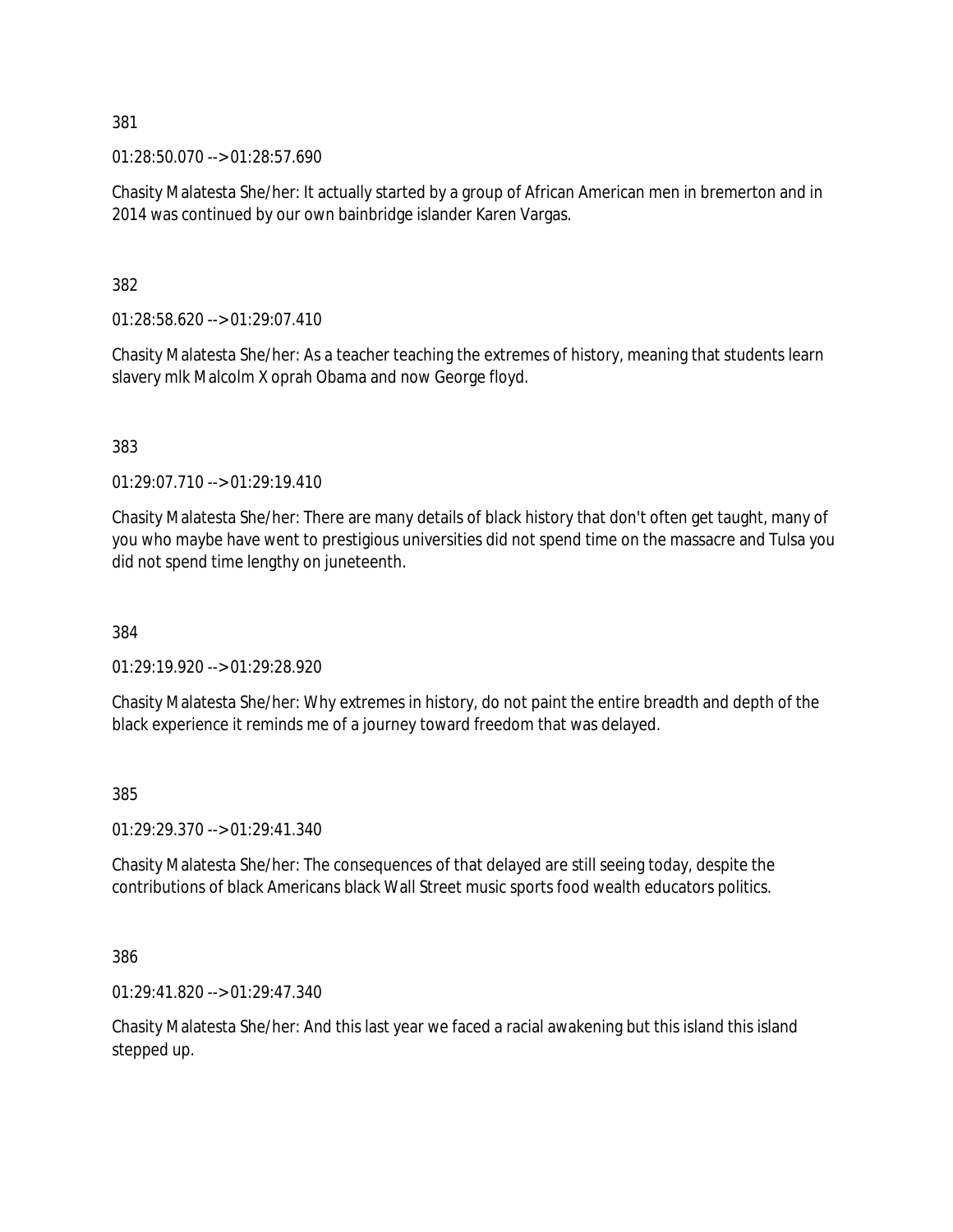01:29:47.760 --> 01:30:04.740

Chasity Malatesta She/her: Our youth came and demonstrated our city leaders you tussle with conversations that were messy hard absolutely not perfect, you made mistakes, thank you, many of you weren't taught this history and you're stepping into a very tricky conversations rashomon Joe Thank you.

388

01:30:05.910 --> 01:30:10.260

Chasity Malatesta She/her: These challenges gave us gifts and opportunities to have discussions that need to continue.

389

01:30:11.760 --> 01:30:21.150

Chasity Malatesta She/her: I would love that we continue the history of allies ship from our bainbridge island Japanese to our indigenous but understand that the also the part of the history is what would colonized.

390

01:30:21.480 --> 01:30:27.120

Chasity Malatesta She/her: Things that we brought in that don't need to be there as we create more entry points at the city for all of our families.

391

01:30:27.600 --> 01:30:34.890

Chasity Malatesta She/her: And we have a growing number of multicultural families coming in the island, if you don't know that you need to visit a playground when they open.

392

01:30:35.310 --> 01:30:43.050

Chasity Malatesta She/her: and take a look at the beautiful mixed cultures that we have here to celebrate these conversations are healthy people don't need to be afraid to say, the wrong thing.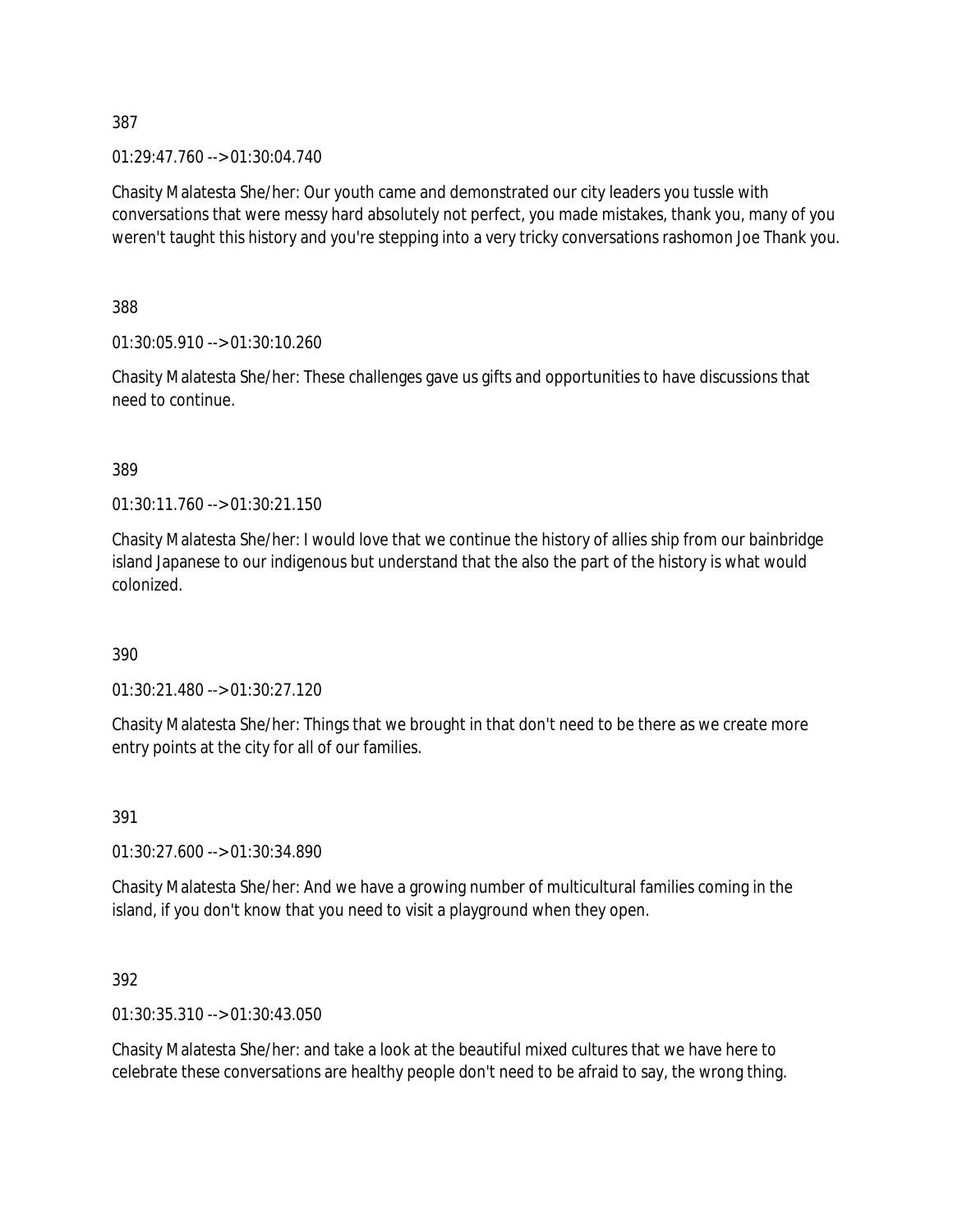01:30:44.040 --> 01:30:48.240

Chasity Malatesta She/her: The history was not taught and we know that understanding history builds empathy.

## 394

01:30:49.020 --> 01:30:56.490

Chasity Malatesta She/her: This empathy is a grace that we extend to each other, this island has a history of ally ship of understanding and our well read.

395

01:30:57.330 --> 01:31:06.540

Chasity Malatesta She/her: Thank you city council for wanting to build an inclusive city that includes all of our families, thank you for continuing to have hard conversations and not being perfect.

### 396

01:31:07.080 --> 01:31:18.600

Chasity Malatesta She/her: being willing to unlearn learn mess up donate and walk beside your islanders i'll be extremely gratitude, as you guys continue, and thank you, accepting the juneteenth proclamation.

## 397

01:31:21.270 --> 01:31:25.620

Rasham Nassar: Thank you so very much for being here with us tonight appreciate everything that you.

### 398

01:31:25.620 --> 01:31:29.580

Rasham Nassar: said, have a wonderful evening, and thank you so much for your service to our Community.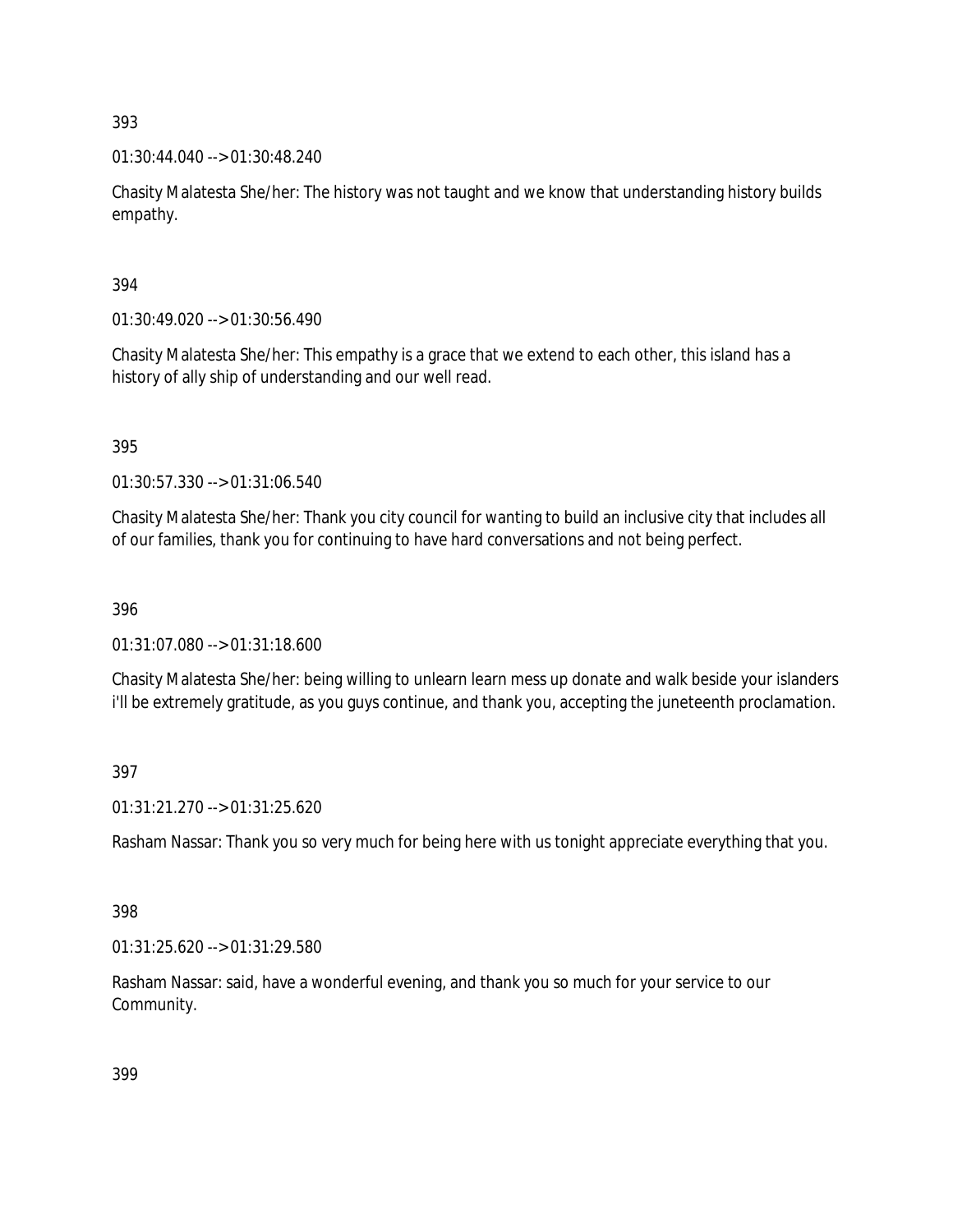01:31:31.140 --> 01:31:31.530

Rasham Nassar: tonight.

400

01:31:33.630 --> 01:31:51.960

Rasham Nassar: Okay, Council, we are moving on in our agenda to Item nine public hearings item nine as a whole, public hearing for proposed multifamily tax exemption designation areas we have planning scheduled to introduce this item for the Council, after which we will open the public hearing.

401

01:31:53.100 --> 01:31:53.850

Rasham Nassar: planner second.

402

01:31:59.460 --> 01:32:07.290

Heather Wright: Anything Council tonight we're going to hold the first of two hearings on getting us much closer to adopting a multi family tax exemption Program.

403

01:32:07.950 --> 01:32:22.740

Heather Wright: If we do tonight decide on our designation area we are aiming to return to you all in August, with changes to Title three, which will be the next step to implementing this program tonight Jennifer Sutton will be leading you through our conversation Jennifer i'll turn it over to you.

404

01:32:24.480 --> 01:32:31.350

Jennifer Sutton: Thank you and i'm just going to share a brief presentation to kind of give an overview and.

405

01:32:32.400 --> 01:32:34.680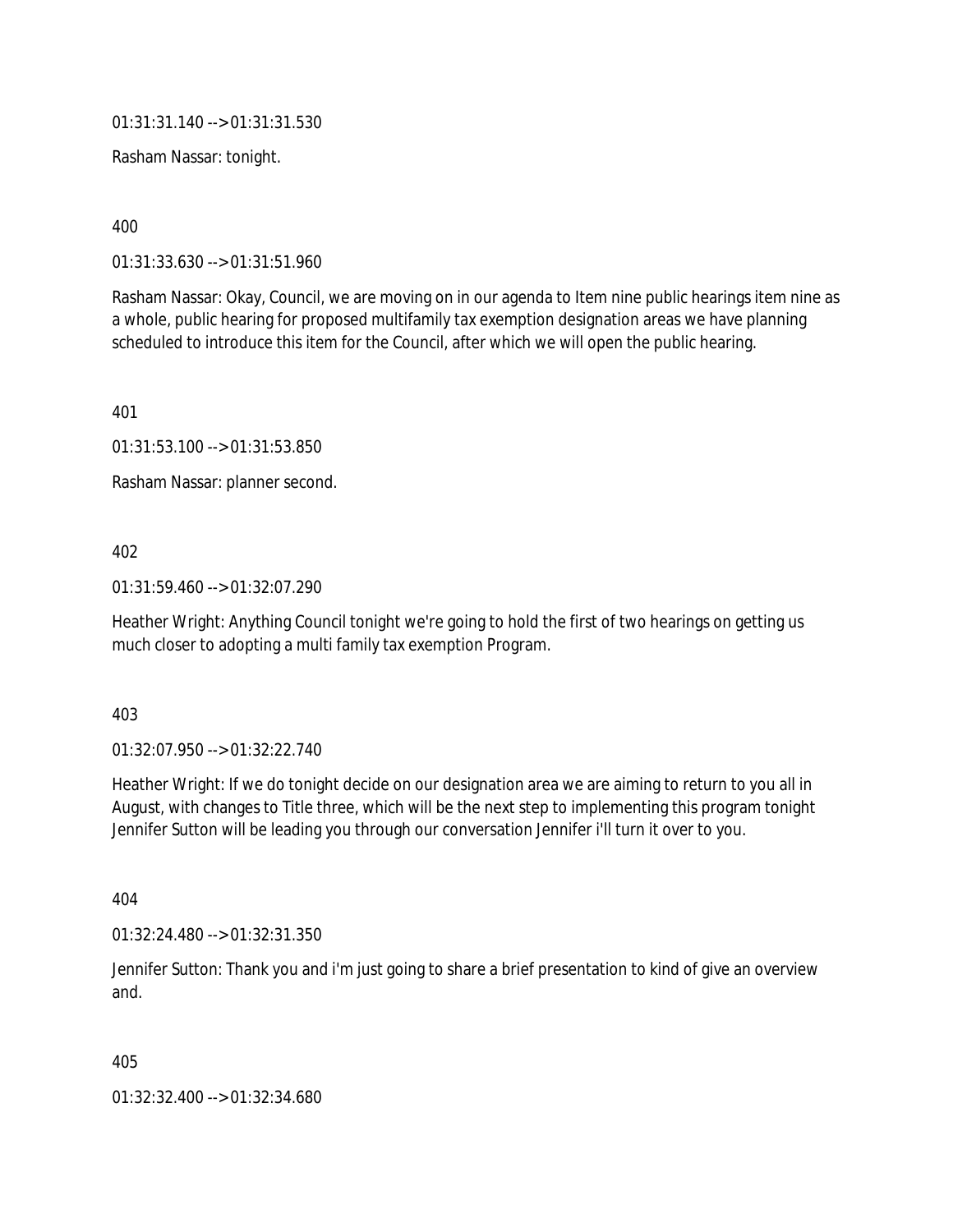Jennifer Sutton: Where we're going from here if that's okay.

406

01:32:36.330 --> 01:32:37.140

Jennifer Sutton: let's see.

407

01:32:38.970 --> 01:32:40.140 Jennifer Sutton: Share screen.

408

01:32:42.870 --> 01:32:43.290 Okay.

409

01:32:49.620 --> 01:32:51.150

Jennifer Sutton: Did the presentation come up.

410 01:32:54.210 --> 01:32:54.570 Jennifer Sutton: yeah.

411 01:32:56.400 --> 01:32:56.730 Okay.

412

01:32:57.870 --> 01:33:02.250

Jennifer Sutton: Okay, thanks to hold on hold on a second.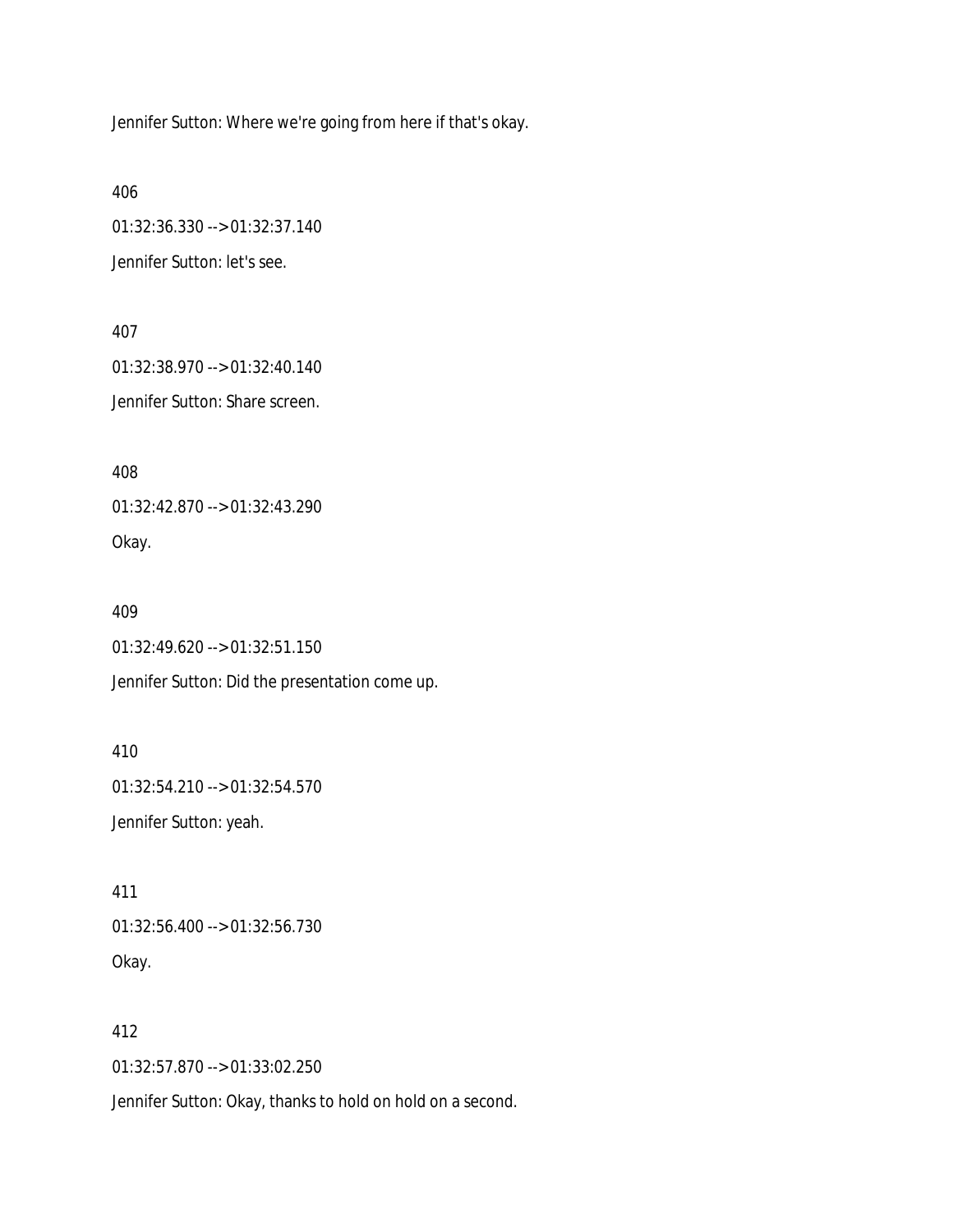413 01:33:06.360 --> 01:33:06.810 Jennifer Sutton: Okay.

414

01:33:17.040 --> 01:33:28.410

Jennifer Sutton: Thanks i'm so sorry i'm trying to figure out how to have the presentation on the screen at the same time as my as my comments, is that working right there.

415

01:33:30.090 --> 01:33:33.090

Rasham Nassar: We can see that your entire there you go.

416

01:33:33.540 --> 01:33:34.110

Jennifer Sutton: that's great.

417

01:33:35.640 --> 01:34:01.200

Jennifer Sutton: Alright, thanks, a lot so tonight we're here for the public hearing on multifamily property tax exemption eligibility areas, this is a unique step in the usual legislative process that is required by the State law that provides for communities to adopt mf T programs the.

418

01:34:02.670 --> 01:34:11.010

Jennifer Sutton: So i'll just give a brief overview, I know that we talked about this at your meeting on may 4 but just for the benefit of the public who may be here to.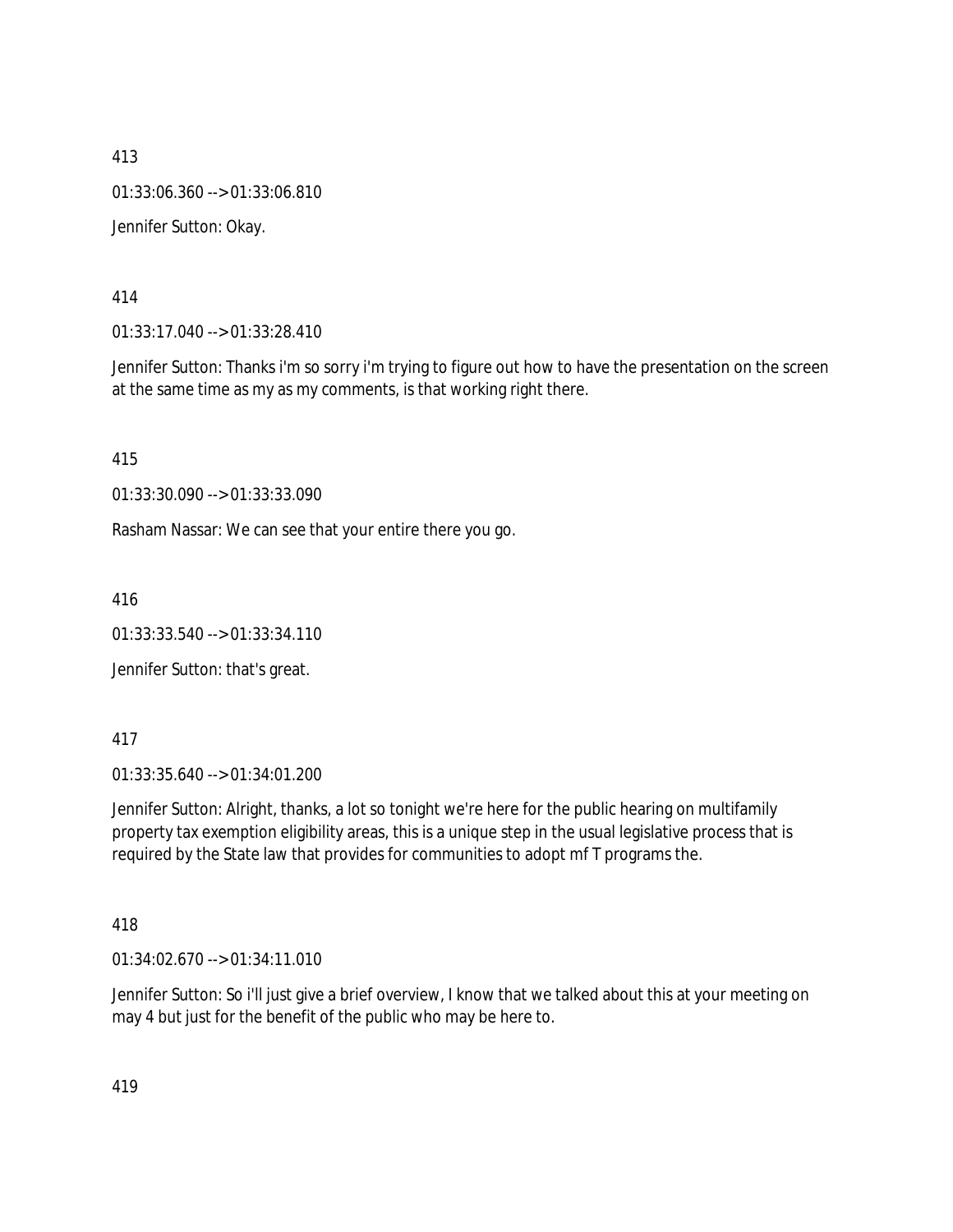01:34:11.640 --> 01:34:26.130

Jennifer Sutton: comment on the program the program is a financial incentive that is provided for in Washington State law and it says financial incentive to promote the construction of multifamily and affordable housing.

420

01:34:27.540 --> 01:34:40.140

Jennifer Sutton: The jurisdictions have to opt in and create a op to approve an MFA program and that's the conversation that the Council began in earnest at your meeting on may 4.

421

01:34:42.000 --> 01:35:00.420

Jennifer Sutton: So empty programs there's three different types right now outlined in State law they vary by the duration of the property tax and sense of the property tax relief and the 12 and 20 year programs are the programs that have an affordable housing requirements.

422

01:35:02.310 --> 01:35:03.390

Jennifer Sutton: This is the.

### 423

 $01:35:04.410 \rightarrow 01:35:19.800$ 

Jennifer Sutton: median income table by household size for the bremerton silver Dale MSA, and this is the the income limits that the city would use in our affordable housing programs, and I just thought.

### 424

01:35:20.820 --> 01:35:34.650

Jennifer Sutton: it's good to ground ourselves and what does 80% Am I mean when we're talking about these affordable housing programs and, as you can see the income levels vary by household size.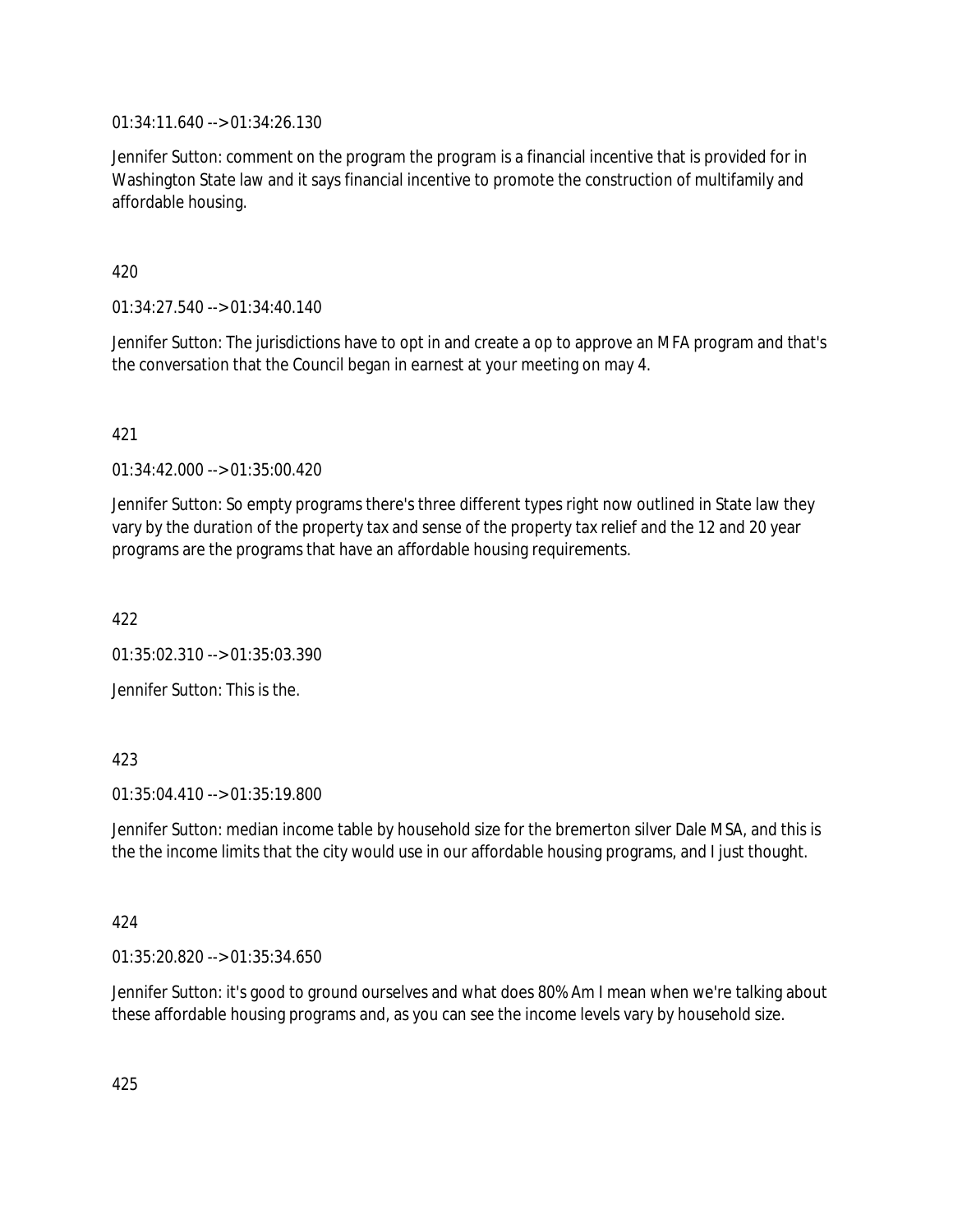01:35:35.520 --> 01:35:49.350

Jennifer Sutton: The median income limits will be updated shortly it usually happens from from the Federal housing and urban development, usually happens in early summer, so we should be getting these updated numbers soon.

426

01:35:51.690 --> 01:36:03.150

Jennifer Sutton: So what what is city empty program not do so, the, as I said earlier, the MFA program is a financial incentive to promote the development of multifamily and affordable housing.

427

01:36:03.660 --> 01:36:19.890

Jennifer Sutton: It does not modify any city zoning or environmental regulations, it does not reduce any other required landry's permits, it does not allow development that otherwise would not be allowed under our underlying zoning it's merely a financial incentive.

428

01:36:21.090 --> 01:36:24.900

Jennifer Sutton: For multifamily and affordable housing.

429

01:36:27.120 --> 01:36:27.630

Jennifer Sutton: So.

430

01:36:28.860 --> 01:36:49.980

Jennifer Sutton: If the city chose to adopt an MFA program we would be implementing our comprehensive plan, we would also be taking action on one of the recommendations from the affordable housing Task Force final reports, and this was most recently endorsed in the fall by the Joint land use subcommittee.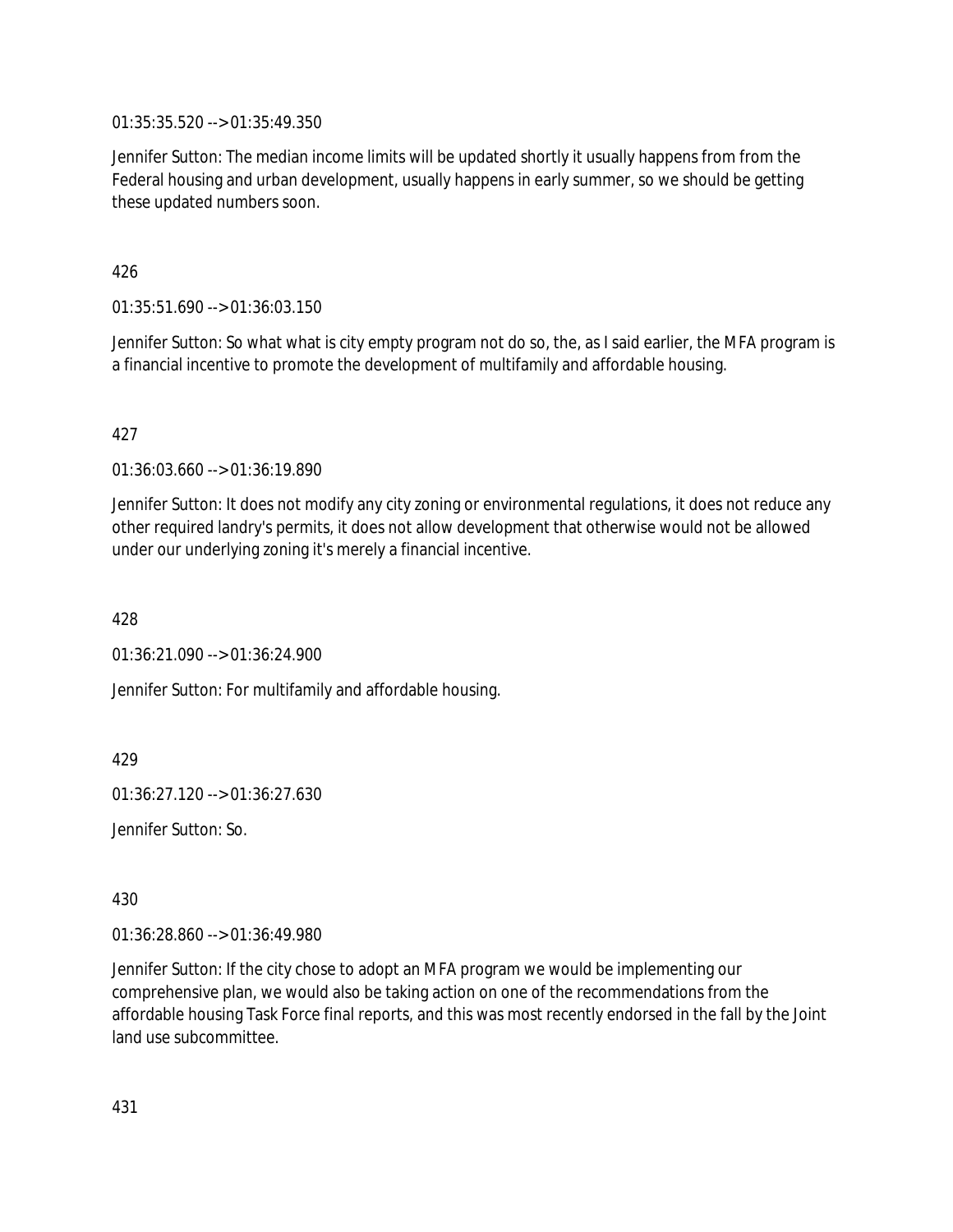01:36:51.660 --> 01:37:02.850

Jennifer Sutton: So on may 4, the Council confirmed that we wanted to move forward with developing both the 12 and the 20 year programs, which are the programs that have an affordability requirements.

### 432

01:37:03.720 --> 01:37:15.330

Jennifer Sutton: The City Council confirmed that we would move forward for tonight's hearing on on the following proposed eligibility areas, the winslow masterplan study area.

### 433

01:37:15.720 --> 01:37:30.180

Jennifer Sutton: The winslow sewer service area and down in linwood Center the neighborhood Center ncr 12 and our five zones, and these are the three areas that were recommended to the Council by the planning Commission.

#### 434

01:37:31.800 --> 01:37:36.840

Jennifer Sutton: So in the greater winslow area, the winslow.

### 435

01:37:37.950 --> 01:37:49.650

Jennifer Sutton: Study area and the winslow sewer service area, mostly overlap, but not entirely the window masterplan the winslow study area is the black dotted line.

#### 436

01:37:50.910 --> 01:38:05.220

Jennifer Sutton: It does not go quite as far north as new brooklyn just a little bit south of new brooklyn and then the winslow superior service area is this green line which goes much farther North past the schools, a little bit farther West.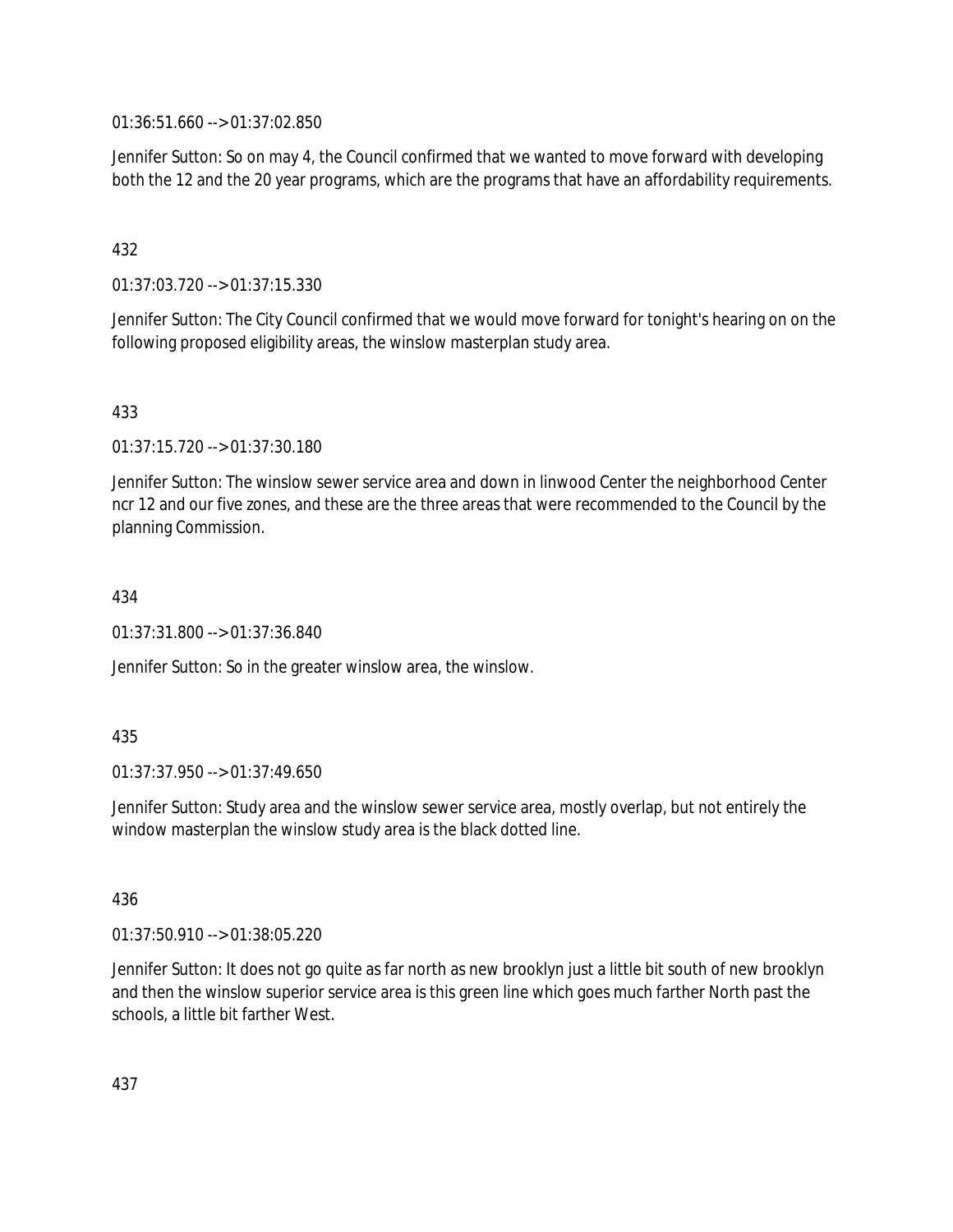01:38:06.930 --> 01:38:28.890

Jennifer Sutton: In your materials for tonight we did some analysis about what is the difference in the areas that are in one area, but not the other in the sewer area, but not in the study area, or vice versa, and we did this analysis to look at properties that are large enough to support four or more.

438

01:38:30.150 --> 01:38:40.500

Jennifer Sutton: residences under their existing zoning because an empty program could not apply to a project of less than four residences so.

439

01:38:42.270 --> 01:38:50.910

Jennifer Sutton: As you can see there's a bit of a difference between the pink area is an area that's in the sewer area but outside the study area.

440

01:38:51.330 --> 01:39:09.570

Jennifer Sutton: The blue area is within the study area and outside the sewer service area, the blue area that's in the study area, as you can see it's mostly shoreline properties and a lot of those properties are impacted with a steep shoreline bluff and.

441

01:39:10.860 --> 01:39:26.790

Jennifer Sutton: Therefore, even the properties that may be big enough to theoretically yield for additional residences it's relatively unlikely that that that new multifamily development would happen in those areas.

442

01:39:28.560 --> 01:39:32.640

Jennifer Sutton: So this map is a close up of the lynwood Center area.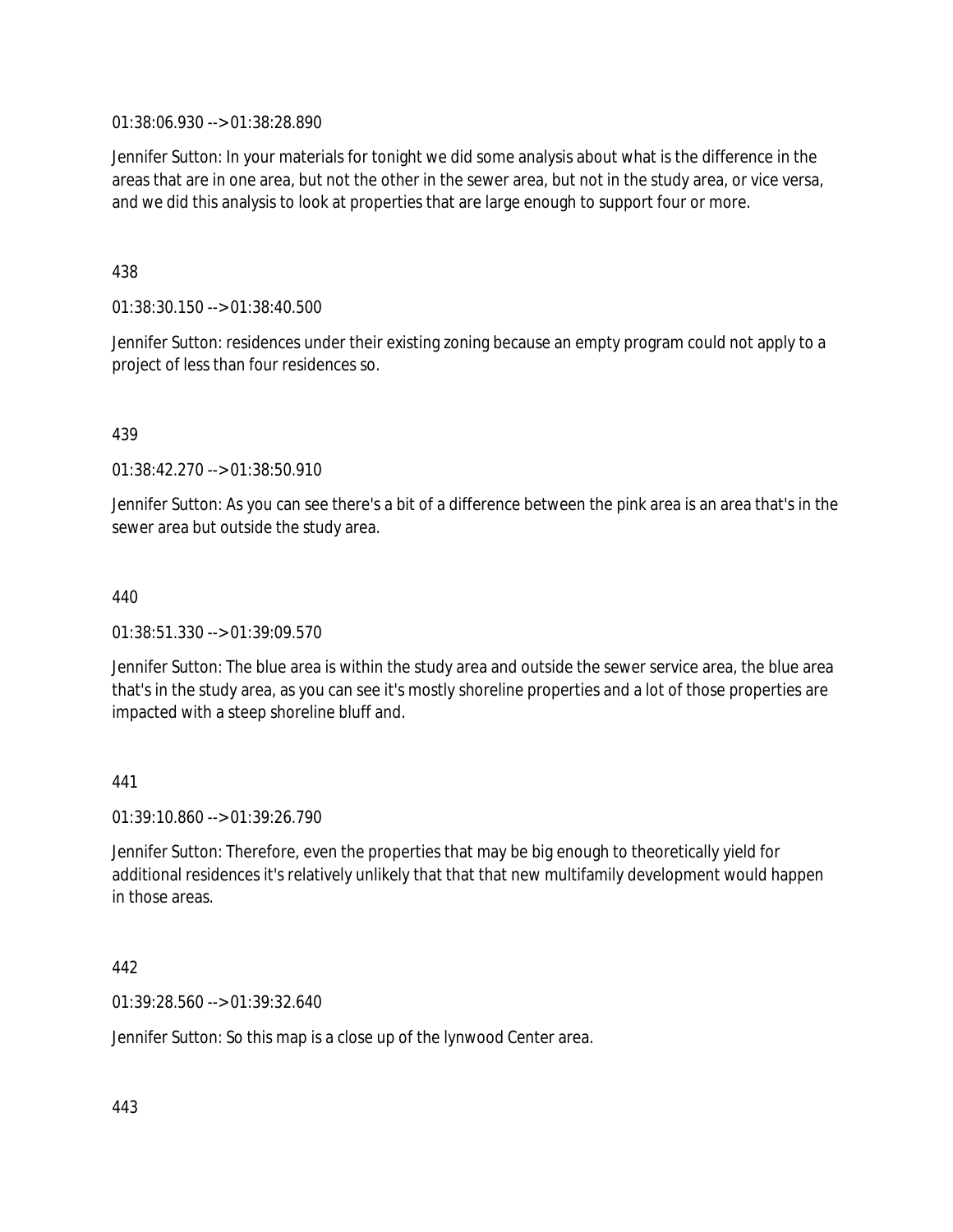01:39:34.620 --> 01:39:40.620

Jennifer Sutton: If I was in person I don't know if you can see my pointer just my pointer show up, I was in person, I would have.

444

01:39:41.160 --> 01:39:53.730

Jennifer Sutton: You know the light and I had to orient you that that this is the movie theater building, and this is pleasant beach village going up the Hill and that this is the former serenity house property.

445

01:39:55.980 --> 01:40:04.440

Jennifer Sutton: So, as I mentioned, this is one, the first step first formal step to develop a city mf T Program.

#### 446

01:40:05.520 --> 01:40:11.670

Jennifer Sutton: To hold a hearing on where the program where the program should be available.

#### 447

01:40:12.720 --> 01:40:19.080

Jennifer Sutton: After we complete this step, and the Council provides preliminary direction on what areas, we want to.

448

01:40:20.370 --> 01:40:34.860

Jennifer Sutton: We want to have the program be available, we will integrate that information into a draft ordinance and then we will come back to the Council for the regular ordinance process, which would include a separate public hearing on the ordinance itself.

449

01:40:36.510 --> 01:40:45.060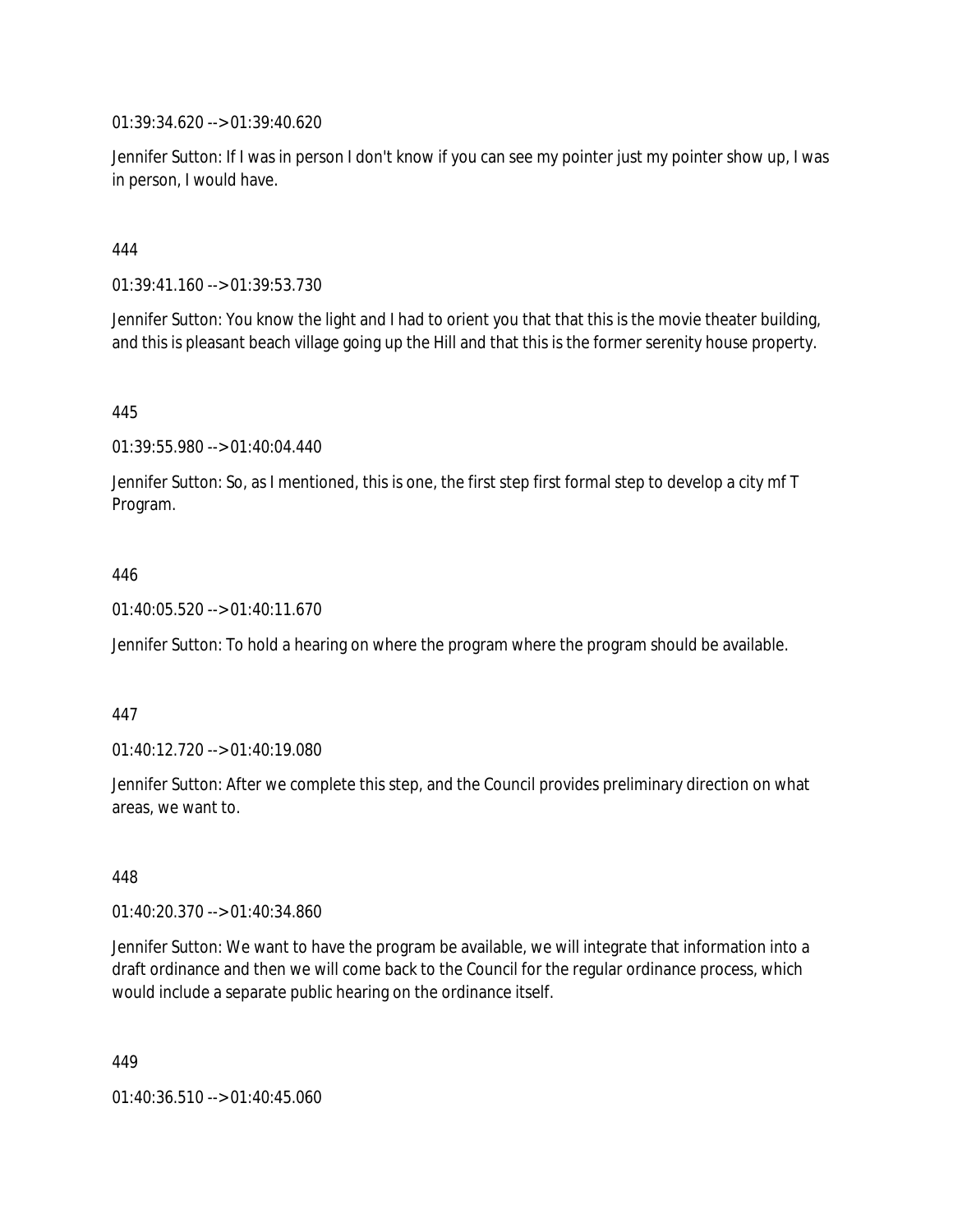Jennifer Sutton: So those are the closing remarks and i'd be happy to take any questions now or after closing the public hearing.

450

01:40:46.260 --> 01:40:54.480

Jennifer Sutton: I was going to close the presentation during the public comment, but I can always reopen it to assist your discussion.

451

01:40:59.190 --> 01:41:10.560

Rasham Nassar: Thank you very much cleaner setting for that presentation Council if it's Okay, we will host the public hearing first after hearing public comment, then we can engage in our conversation does that sound okay.

## 452

01:41:12.690 --> 01:41:19.320

Rasham Nassar: Okay, so I will now open the public hearing on the proposed multifamily tax exemption designation areas.

#### 453

01:41:20.700 --> 01:41:27.690

Rasham Nassar: i'm going to switch over here to the attendees screen and look for raised hands again members of the public, if you would like.

454

01:41:29.190 --> 01:41:39.540

Rasham Nassar: And during this public hearing, please use the raise hand feature located at the bottom of your zoom screen and I will call your name in the order that the raised hands appear.

455

01:41:41.160 --> 01:41:43.080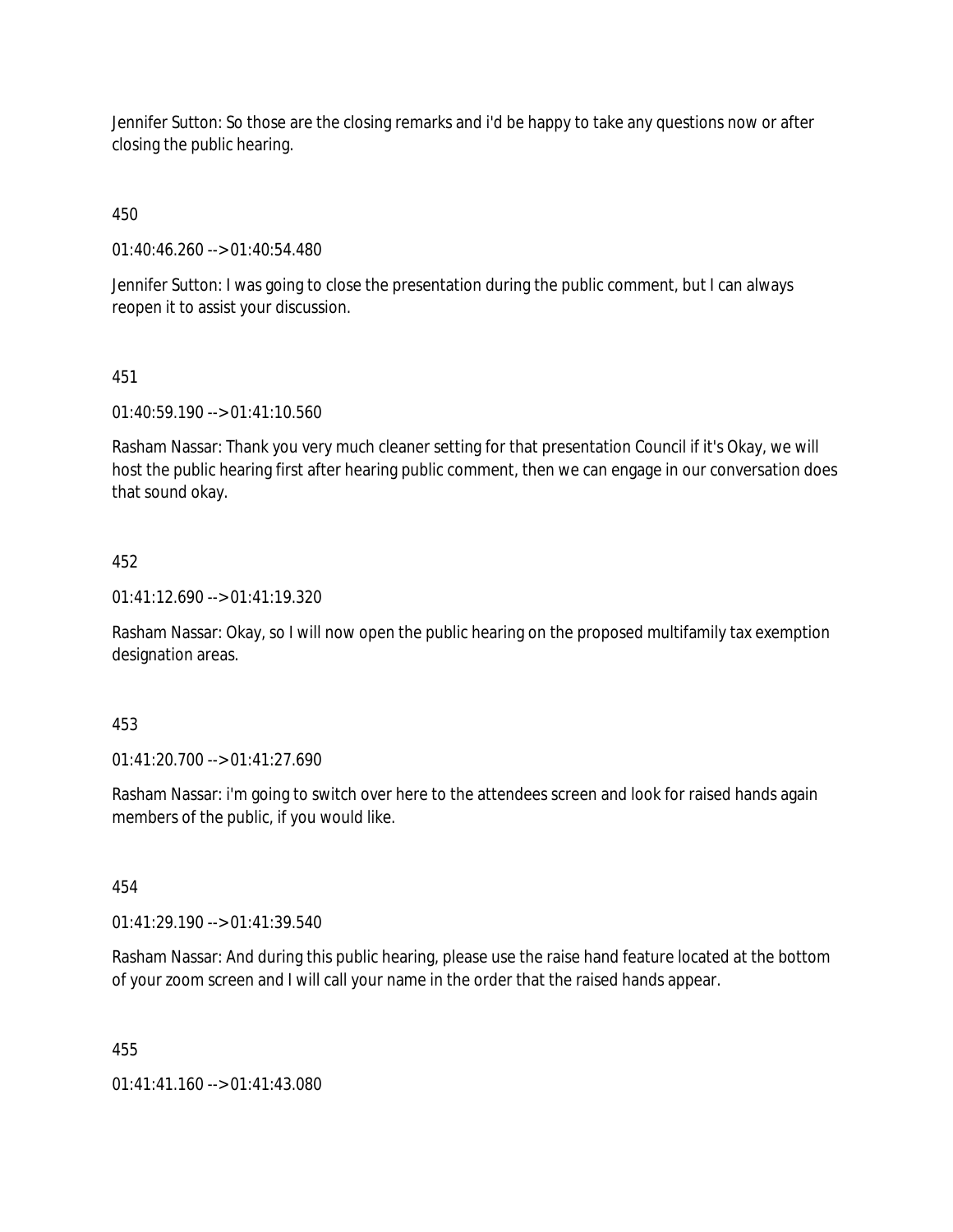Rasham Nassar: First, is phaedra Elliot.

456

01:41:46.380 --> 01:41:54.300

Phedra Elliott: It evening again Council at HR be we just want to express our support i'm sorry this is federal Elliot from housing resources bainbridge.

## 457

01:41:55.230 --> 01:42:05.100

Phedra Elliott: At HIV, we want to express our support for the adoption of an mf T program in the area stated the winslow master planning area sewer system area and when would Center.

458

 $01:42:05.640 \rightarrow 01:42:15.510$ 

Phedra Elliott: The mst is an effective tool and its implementation would demonstrate the city's commitment to housing and help to fulfill the communities expressed desire for more affordable homes.

459

01:42:15.870 --> 01:42:19.590

Phedra Elliott: This was also a key recommendation from the affordable housing Task Force report.

460

01:42:20.250 --> 01:42:28.500

Phedra Elliott: It is notable that countywide over the last decade we have created only one new housing unit for every two new households that has moved to this area.

461

01:42:29.070 --> 01:42:38.850

Phedra Elliott: So this shortage, along with excessively strict land use regulations, the exorbitant cost of construction, the high price of land that has driven up housing costs.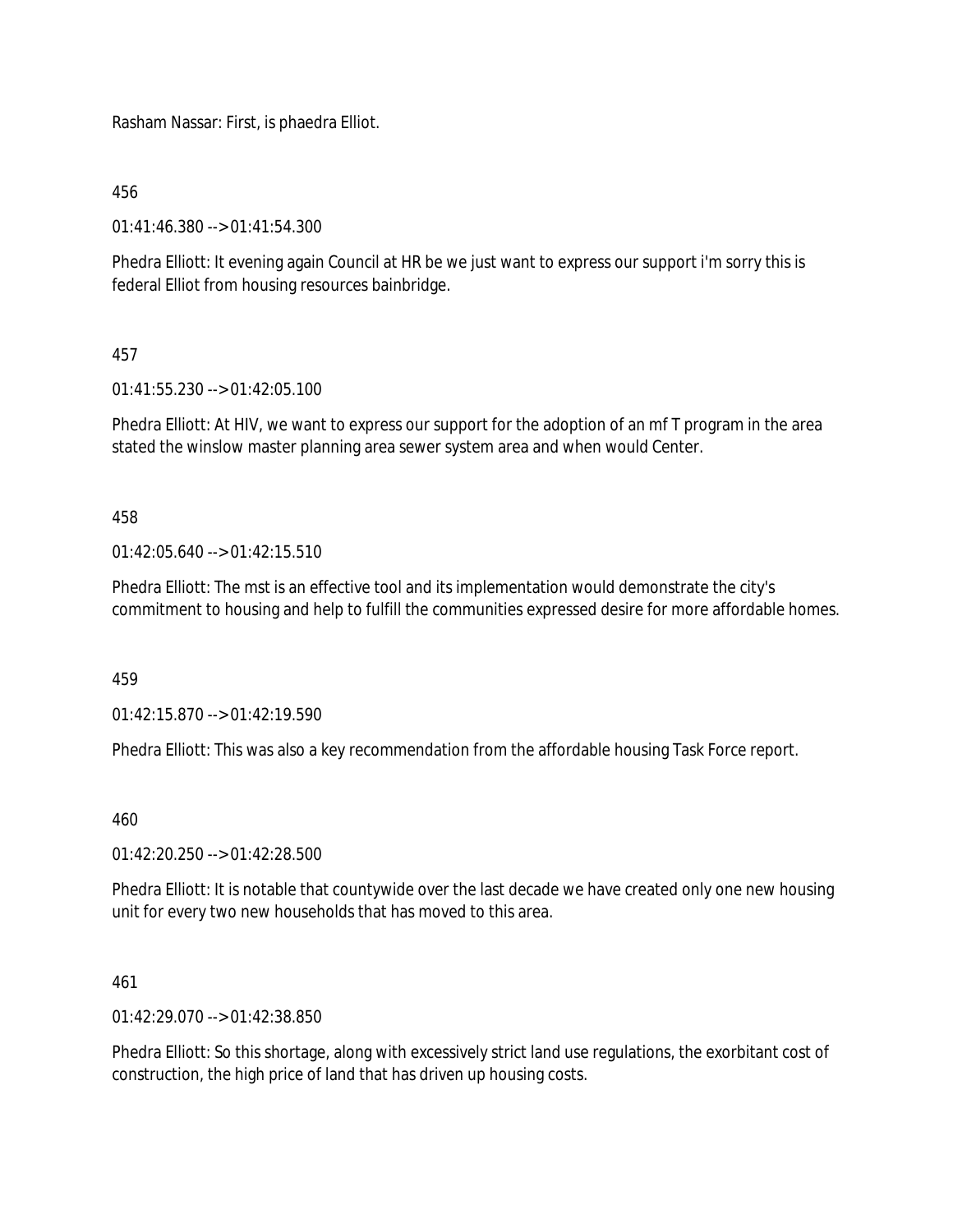01:42:39.330 --> 01:42:45.630

Phedra Elliott: income, of course, has not kept pace with this, which leads many families to spend more than 30% of their income on their shelter.

463

 $01:42:46.080 \rightarrow 01:42:52.410$ 

Phedra Elliott: And for low income families, this means that there's insufficient income that remains for healthcare food transportation, etc.

#### 464

 $01:42:53.190 \rightarrow 01:43:00.120$ 

Phedra Elliott: mst offers incentive to market rate developers and can make it viable for them to include affordable units in developments.

465

01:43:00.960 --> 01:43:11.520

Phedra Elliott: HR be is the islands only nonprofit affordable housing provider and advocate we offer services that only a nonprofit can such as providing rent subsidies and coordinating social services.

466

01:43:11.880 --> 01:43:20.190

Phedra Elliott: However, we cannot meet the need for affordable homes alone, and we support the participation of market rate developers as part of a larger city strategy.

#### 467

01:43:20.820 --> 01:43:26.070

Phedra Elliott: And mf T program would benefit everyone on bainbridge island, we have a severe housing shortage.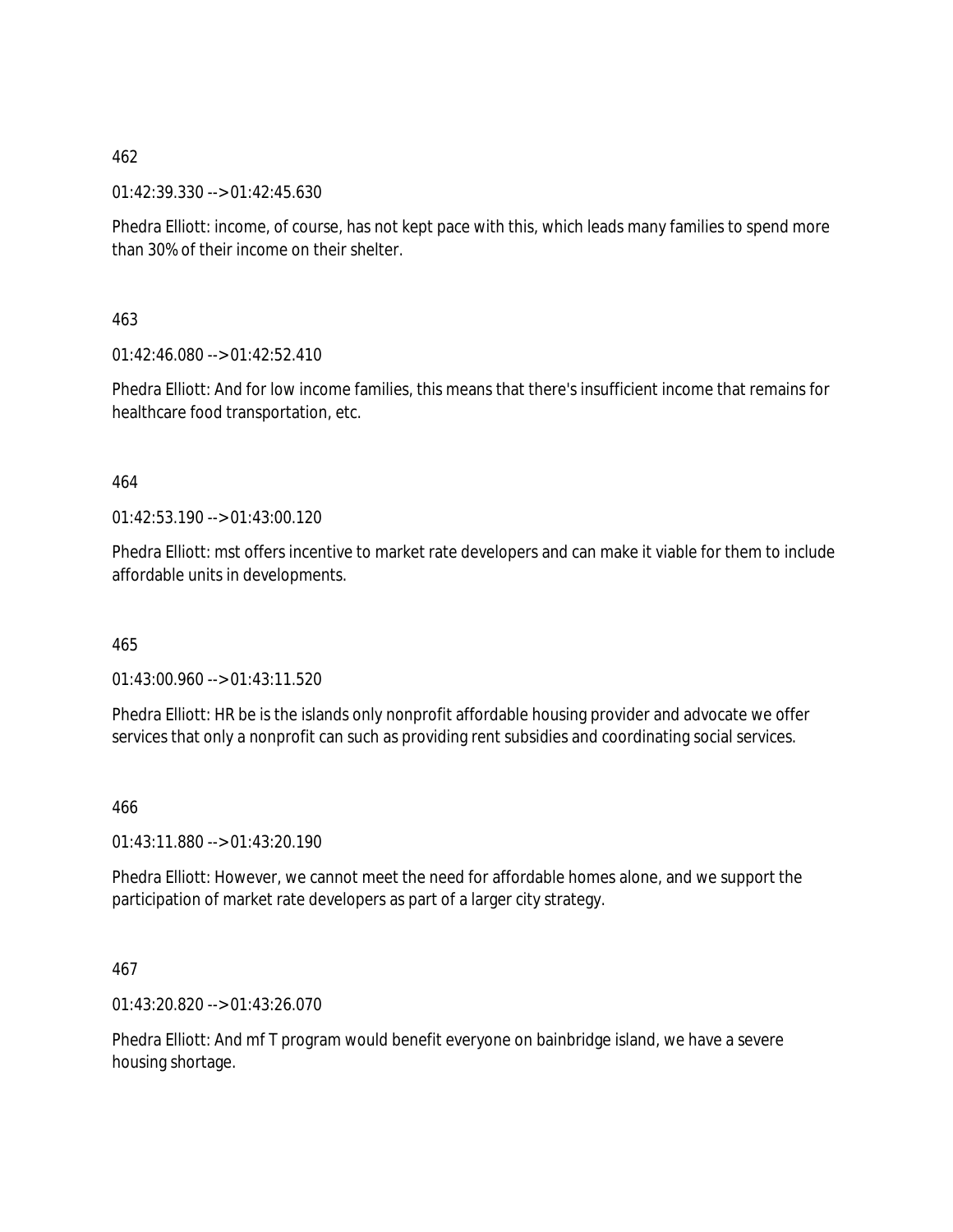01:43:26.460 --> 01:43:34.500

Phedra Elliott: And the NF T program could facilitate multifamily construction with market rate and affordable homes and create healthy mixed income neighborhoods.

469

01:43:34.770 --> 01:43:40.200

Phedra Elliott: So, focusing the program and the proposed areas but also reduce development pressures elsewhere on the island.

470

01:43:40.860 --> 01:43:49.680

Phedra Elliott: Thank you so much for the work you've done so far on this program and I hope that all of you will support these eligible areas and the future adoption of an MFA program Thank you.

471

 $01:43:51.810 \rightarrow 01:43:53.460$ 

Rasham Nassar: Next is sounds Rosalia.

#### 472

01:44:02.400 --> 01:44:16.500

Sal DeRosalia: hello, my name is sal goes live I live off a jackal if you know bainbridge island there's nothing I can say that feature didn't say, and so I just want to say that i'm for this and I hope that you guys pass it, thank you very much.

473

01:44:21.540 --> 01:44:36.180

Rasham Nassar: I don't currently see any other hands raised by members of the public if there are other members of the public that would wish to comment during the public hearing, please raise your hand using the raise hand feature located at the bottom of your zoom screen i'll just pause one moment.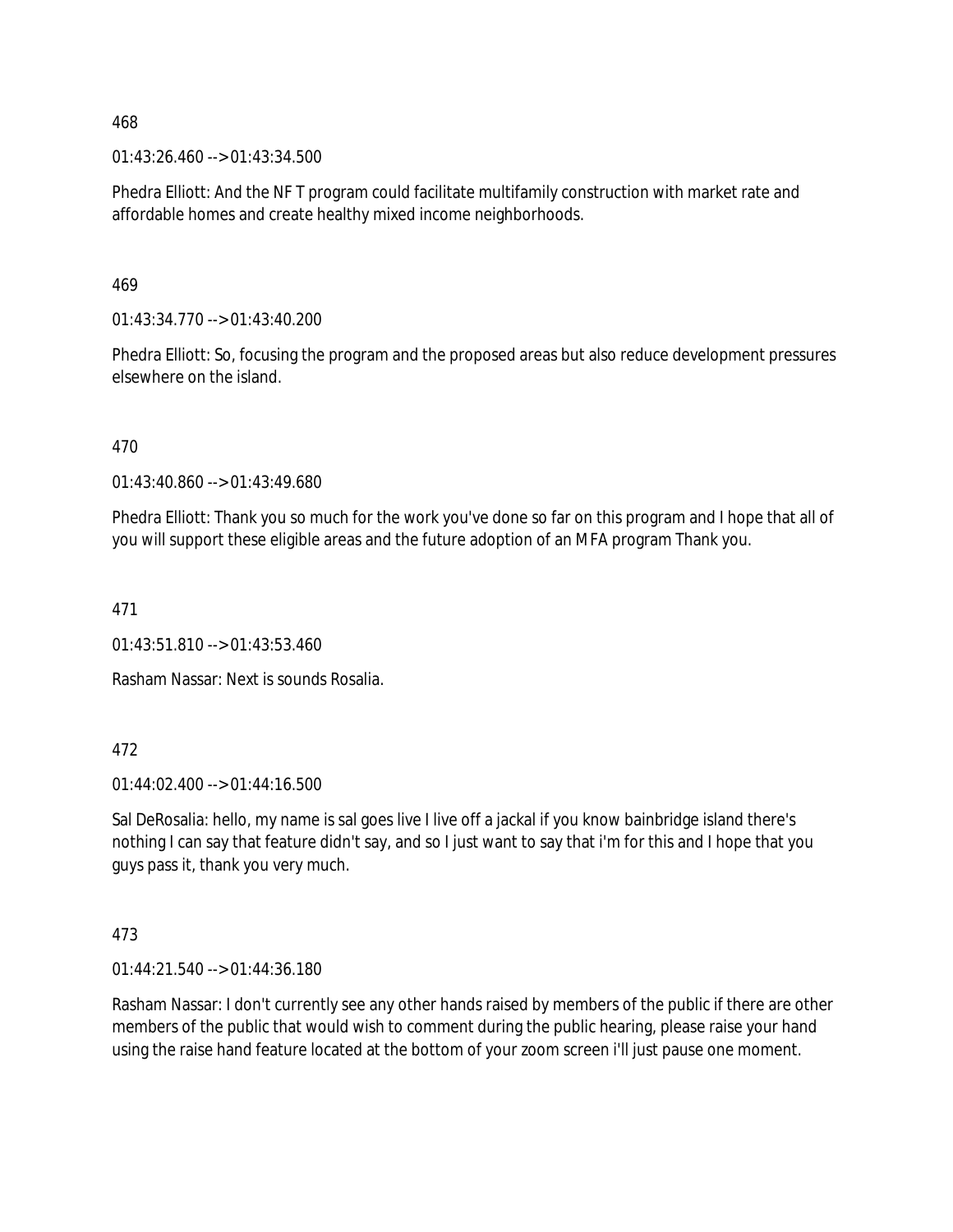01:44:40.830 --> 01:44:49.560

Rasham Nassar: Okay, seeing no other raised hands for members of the public, I will now close the public hearing on the proposed multifamily tax exemption designation areas.

475

01:44:50.430 --> 01:45:05.610

Rasham Nassar: And Council i'm going to turn it back to us for a discussion also alert you all to the fact that we do have emotion in our packet so before we begin discussion if a Council Member would like to place that motion on the floor.

476

01:45:09.150 --> 01:45:10.200

Rasham Nassar: Council member deeds.

477

01:45:12.030 --> 01:45:12.570

Joe Deets: Can mirror.

478

01:45:13.830 --> 01:45:23.070

Joe Deets: I moved to include the following areas is multi multi family tax exemption designation areas in a future multifamily tax exemption program ordinance.

#### 479

01:45:23.640 --> 01:45:37.860

Joe Deets: The winslow master plan study area, the winslow sewer system surface area and within the linwood linwood Center area, the neighborhood Center nc nc size our desk trial and our five zones.

480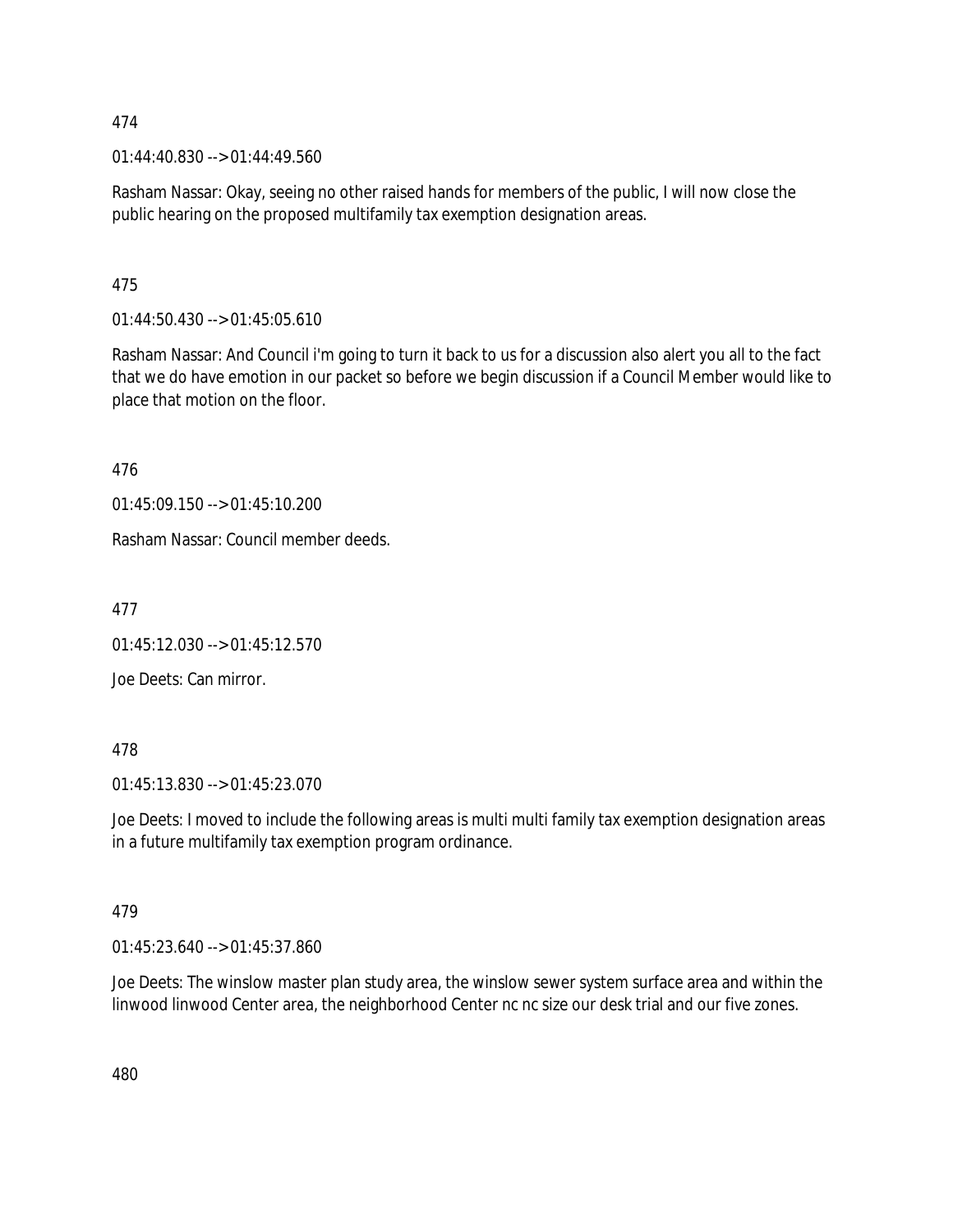01:45:42.120 --> 01:45:43.950

Rasham Nassar: councilmember snyder seconds that motion.

481

01:45:46.500 --> 01:45:48.450

Rasham Nassar: Okay, we will now open.

482

01:45:48.480 --> 01:45:50.130

Rasham Nassar: up the floor for a Council discussion.

483

01:45:53.220 --> 01:45:54.120

Council member car.

484

01:45:55.560 --> 01:46:05.190

Christy Carr: Thank you, I think I brought this up last time, and I would just like to have staff remind me of what your response was, and I think that planner sutton's map.

485

01:46:06.210 --> 01:46:15.030

Christy Carr: particularly related to the winslow masterplan study area and the source service study area and those properties along one point that are in the shoreline.

486

01:46:15.780 --> 01:46:28.620

Christy Carr: district where multifamily units in the shoreline residential conservancy zone is actually prohibited and it's a conditional use permit in our tool zoning district so i'm just curious since, in addition to the steep slope.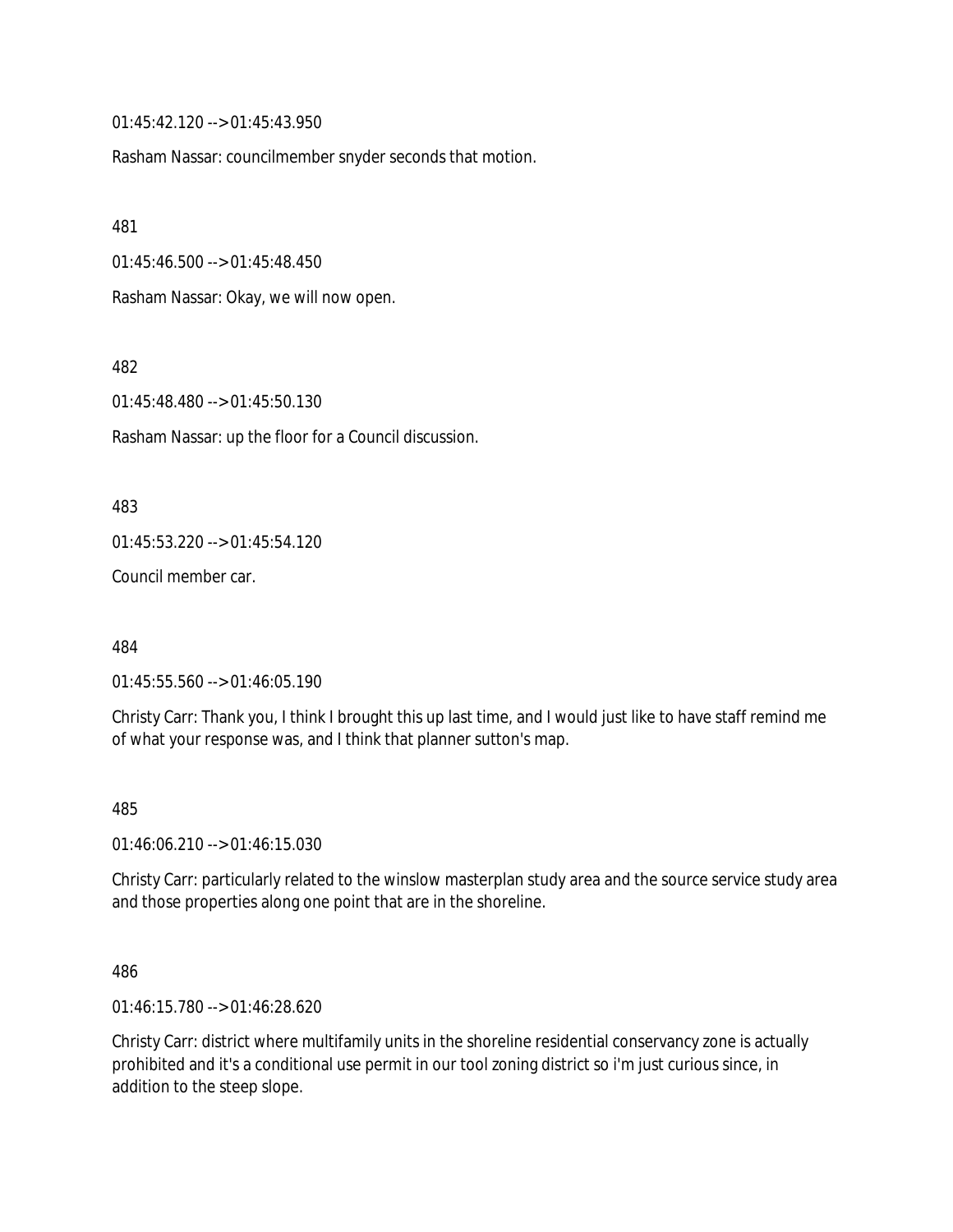01:46:29.430 --> 01:46:46.950

Christy Carr: Of those properties, if we really don't see any likelihood of multifamily happening there that we'd want to include them just anyway, because we have these neat lines of these different service or planning area studies, so I don't want to create any unintended consequences but.

488

01:46:47.970 --> 01:46:56.880

Christy Carr: i'm just curious if it's if it's worth kind of carving those out because they're really probably not appropriate for multifamily housing, nor would it ever likely.

489

01:46:58.560 --> 01:46:59.160

Christy Carr: come about.

490

01:47:00.450 --> 01:47:04.740

Christy Carr: I just like your input on that because I know you've paid more attention than I have.

491

01:47:05.640 --> 01:47:07.890

Jennifer Sutton: Well, I agree, I agree with you, I think it's.

#### 492

01:47:08.790 --> 01:47:16.080

Jennifer Sutton: unlikely that that anyone would pursue multifamily housing in those areas for a variety of reasons.

493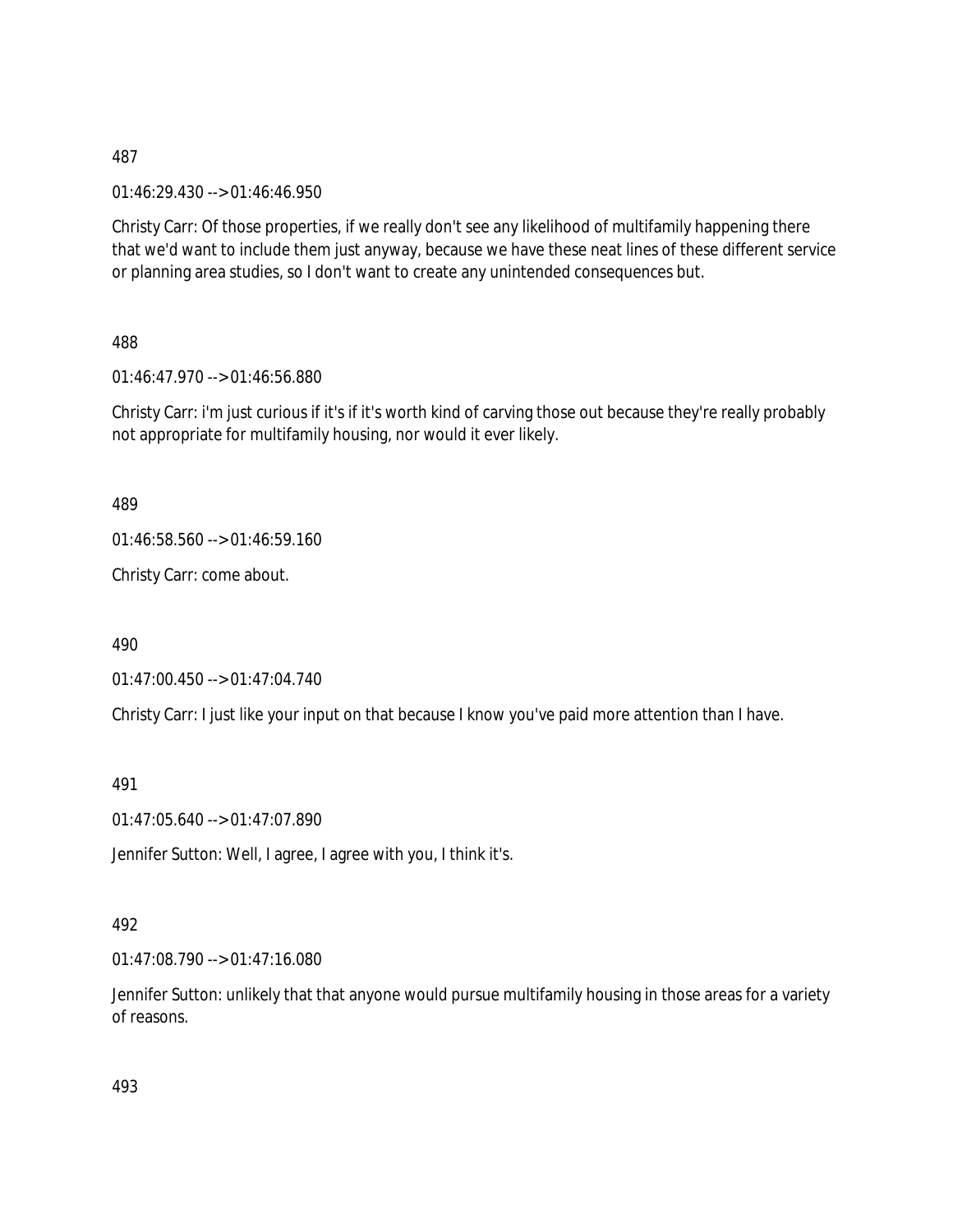01:47:17.820 --> 01:47:24.840

Jennifer Sutton: And not only is multifamily housing a conditional use in the zone it's also a conditional use in the.

### 494

01:47:25.890 --> 01:47:43.740

Jennifer Sutton: Are 4.3 3.5 and 2.9 zones in the winslow area, so in those zones someone could move forward with a multi family project, but in, but it would be a conditional use permit, not just a site plan review.

495

01:47:45.270 --> 01:47:48.810

Jennifer Sutton: So I think that I think it's a really good point.

#### 496

01:47:49.830 --> 01:47:52.890

Jennifer Sutton: The shoreline is one critical area to consider, we also.

#### 497

01:47:54.180 --> 01:48:00.990

Jennifer Sutton: Have you know wetland streams the ravine other protected areas other areas that are protected.

#### 498

01:48:02.580 --> 01:48:04.500

Jennifer Sutton: When development is proposed so.

#### 499

01:48:07.200 --> 01:48:07.860

Jennifer Sutton: I think it's a.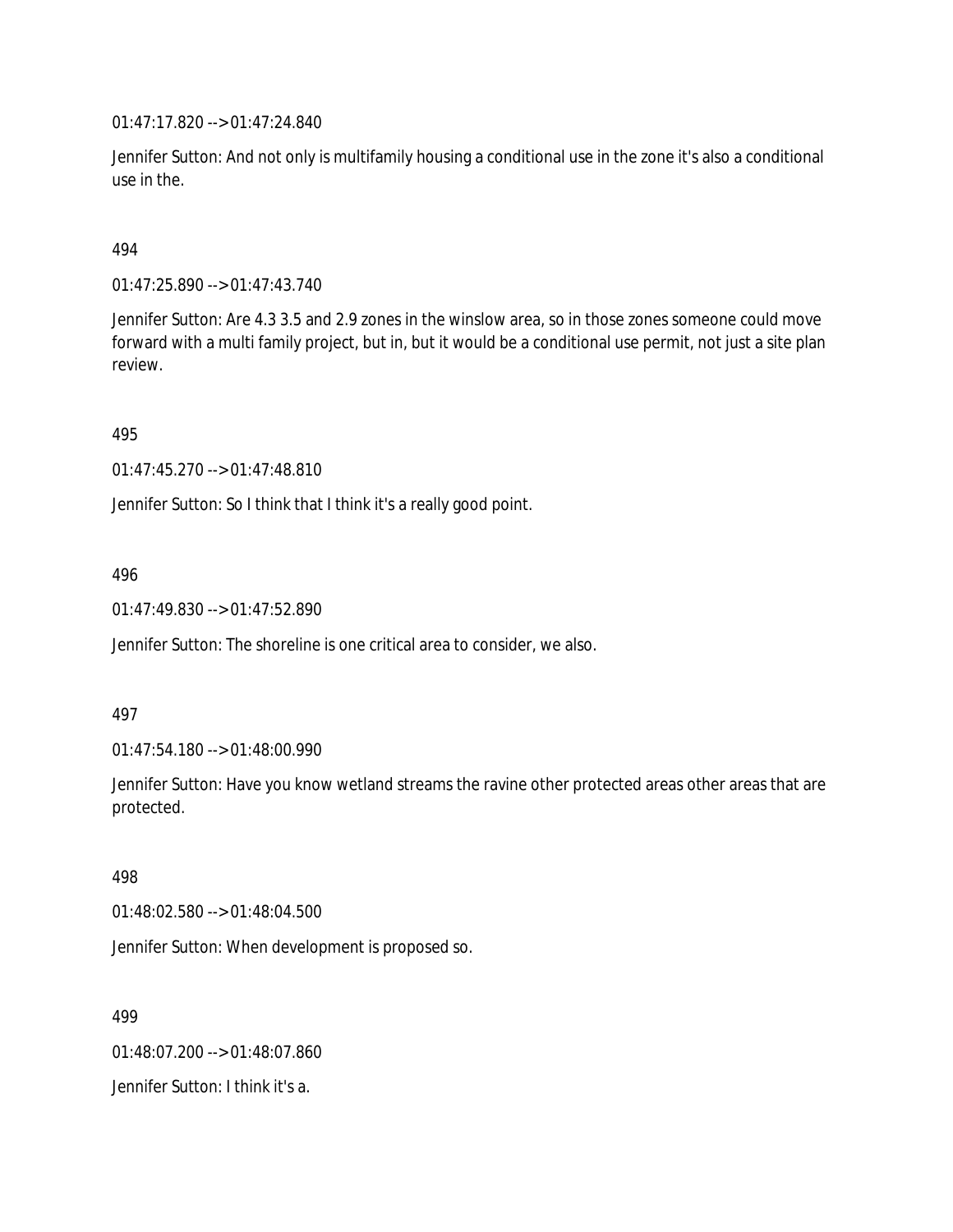01:48:08.970 --> 01:48:10.110

Jennifer Sutton: An interesting point.

501

01:48:11.430 --> 01:48:20.280

Jennifer Sutton: But but you're but you could propose to not have it apply within properties adjacent to the shoreline, for instance.

502

01:48:25.050 --> 01:48:26.130

Rasham Nassar: councilmember snyder.

503

01:48:27.510 --> 01:48:28.020

Leslie Schneider: Thank you.

504

01:48:29.430 --> 01:48:32.790

Leslie Schneider: councilmember cars bring up a good point I just would like to follow up.

505 01:48:33.900 --> 01:48:34.830 Leslie Schneider: and ask.

506 01:48:36.000 --> 01:48:44.130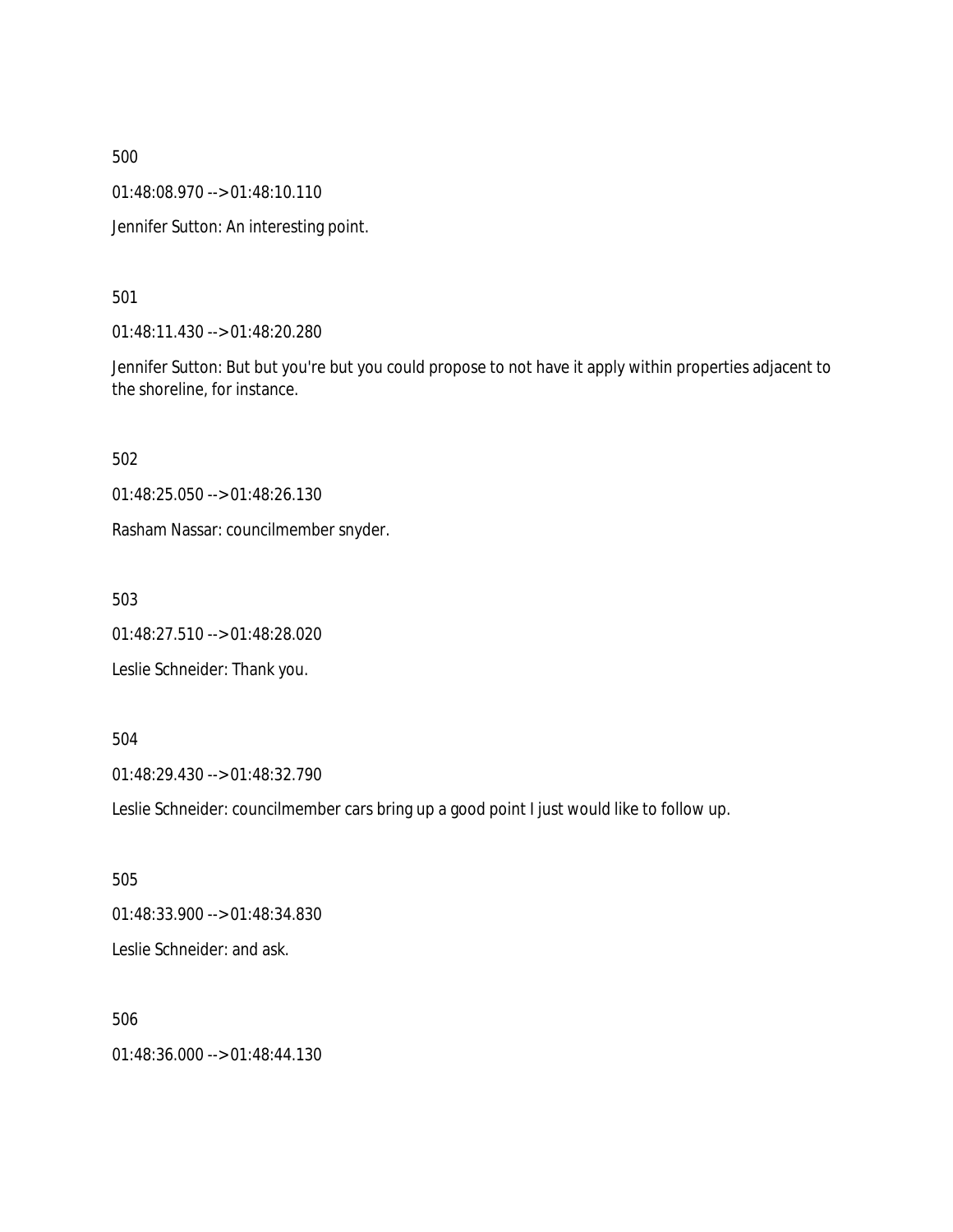Leslie Schneider: What if there was a large home in you know, one of those shoreline properties and someone decided to.

507

01:48:44.880 --> 01:49:01.620

Leslie Schneider: carve it up into different homes, is that possible under current zoning and might that not be one way in which there might not be any additional land being covered, but we might actually be able to carve out multiple homes, from a single home is that possible.

508

01:49:03.240 --> 01:49:06.150

Heather Wright: Yes, it is possible now it's in the first sorry to.

509

01:49:06.210 --> 01:49:06.990

Heather Wright: Be to that.

510

01:49:07.050 --> 01:49:17.280

Heather Wright: um but yes, that is a possibility that you can subdivide a home on the interior, we would treat it as multifamily and as Jennifer said they would be required to go through.

511

01:49:17.730 --> 01:49:23.040

Heather Wright: A conditional use permit and site plan review and if I could add on a little to also what.

512

01:49:23.610 --> 01:49:31.020

Heather Wright: Cleaner Sutton said in response to customer cars question and we could definitely carve out those areas, but we could.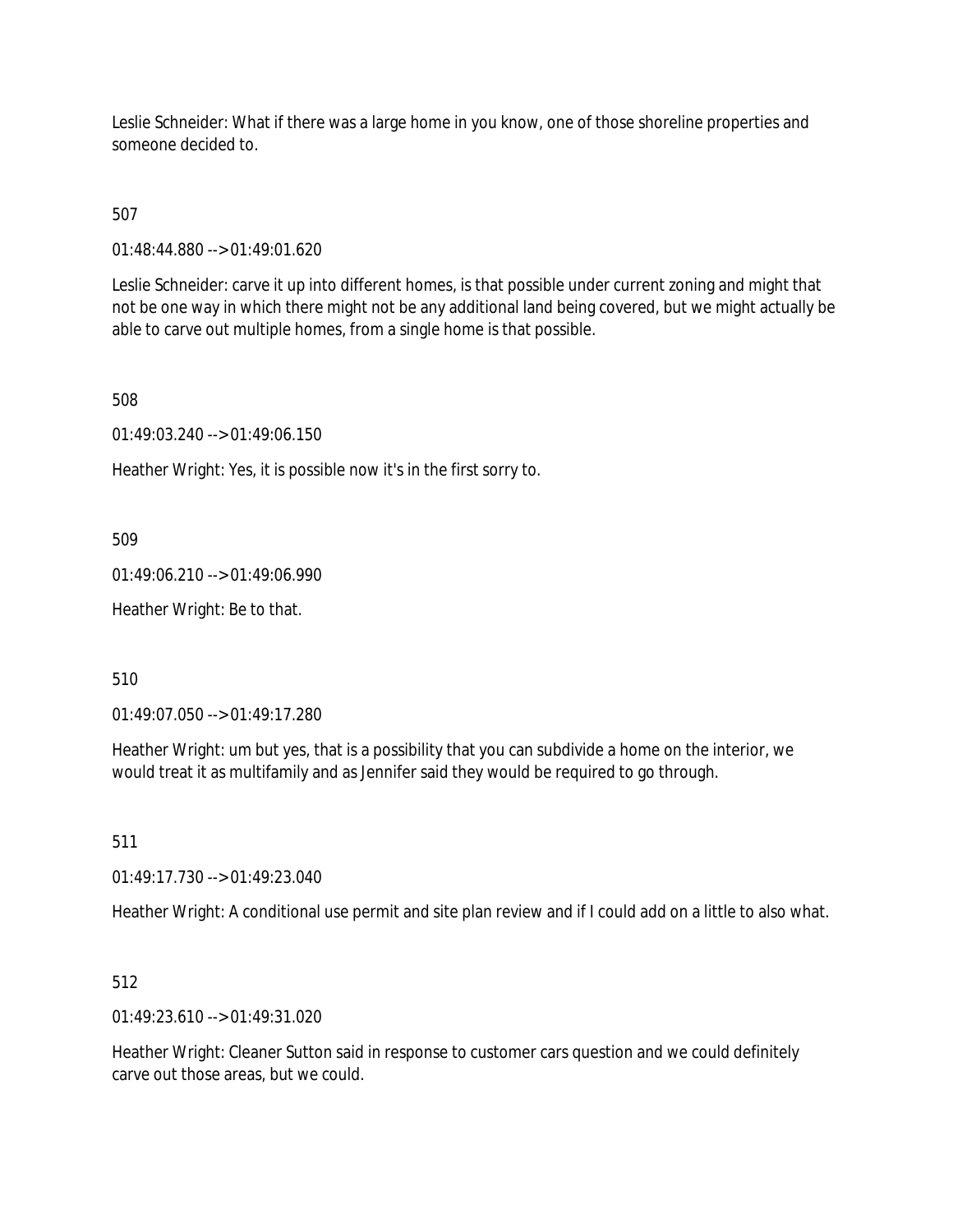01:49:31.320 --> 01:49:40.770

Heather Wright: I want to reiterate what Jennifer stated earlier, and that those properties would have to meet the shorter shoreline regulations and the critical area regulation, so this.

514

01:49:41.370 --> 01:49:58.470

Heather Wright: Exemption doesn't provide any relief, so we would still assume that those areas would be protected if the mf TV program applied in a scenario that you just a proposed councilmember Schneider were to occur and those properties would still be protected in their critical areas.

515

01:49:59.520 --> 01:50:00.210

Leslie Schneider: Great Thank you.

516

01:50:04.560 --> 01:50:05.520

Rasham Nassar: councilmember car.

517

01:50:07.200 --> 01:50:18.480

Christy Carr: Sorry, not don't want to get into the weeds, but I think that those specific shoreline properties are located in the shoreline environment where multifamily is a prohibited use where's that permitted.

#### 518

01:50:22.020 --> 01:50:32.850

Heather Wright: So they'd have to be located outside of the shoreline jurisdiction, if they were prohibited in that area, a lot of those some of those properties are deeper than the 200 feet, so it has to be deeper than that for it to be allowed.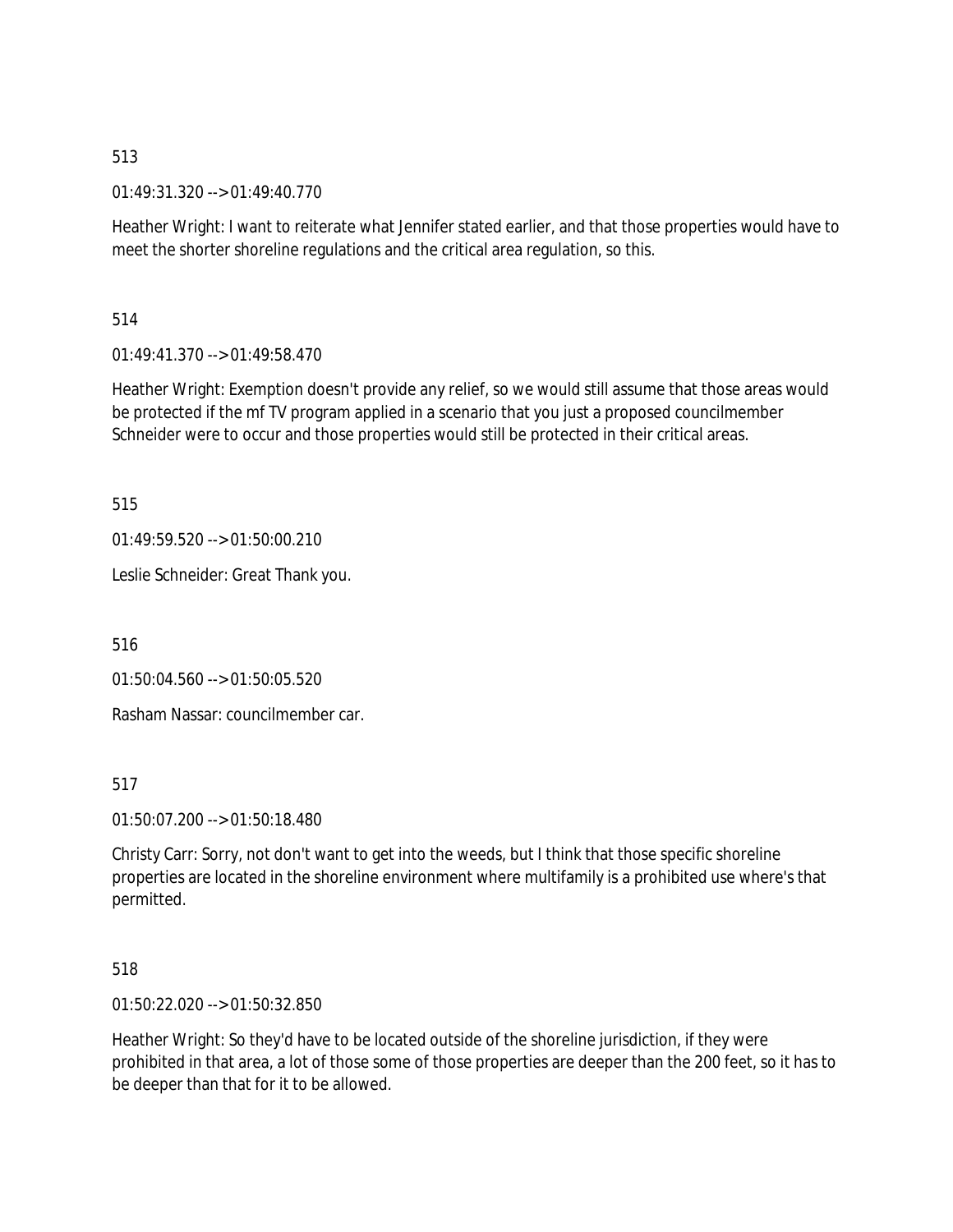01:50:33.240 --> 01:50:34.980

Christy Carr: Right thanks.

520

01:50:40.590 --> 01:50:42.000

Rasham Nassar: Any other Council discussion.

521

01:50:45.870 --> 01:50:46.260

Okay.

#### 522

01:50:47.700 --> 01:50:55.710

Rasham Nassar: Seeing none, there is a motion on the floor that's been seconded we will now take a vote on that motion all those in favor please say Aye.

523

01:50:56.340 --> 01:50:57.270

Leslie Schneider: Aye Aye.

524

01:50:58.710 --> 01:50:59.550

Rasham Nassar: Any opposed.

525

01:51:01.290 --> 01:51:05.250

Rasham Nassar: That motion passes unanimously, thank you very much.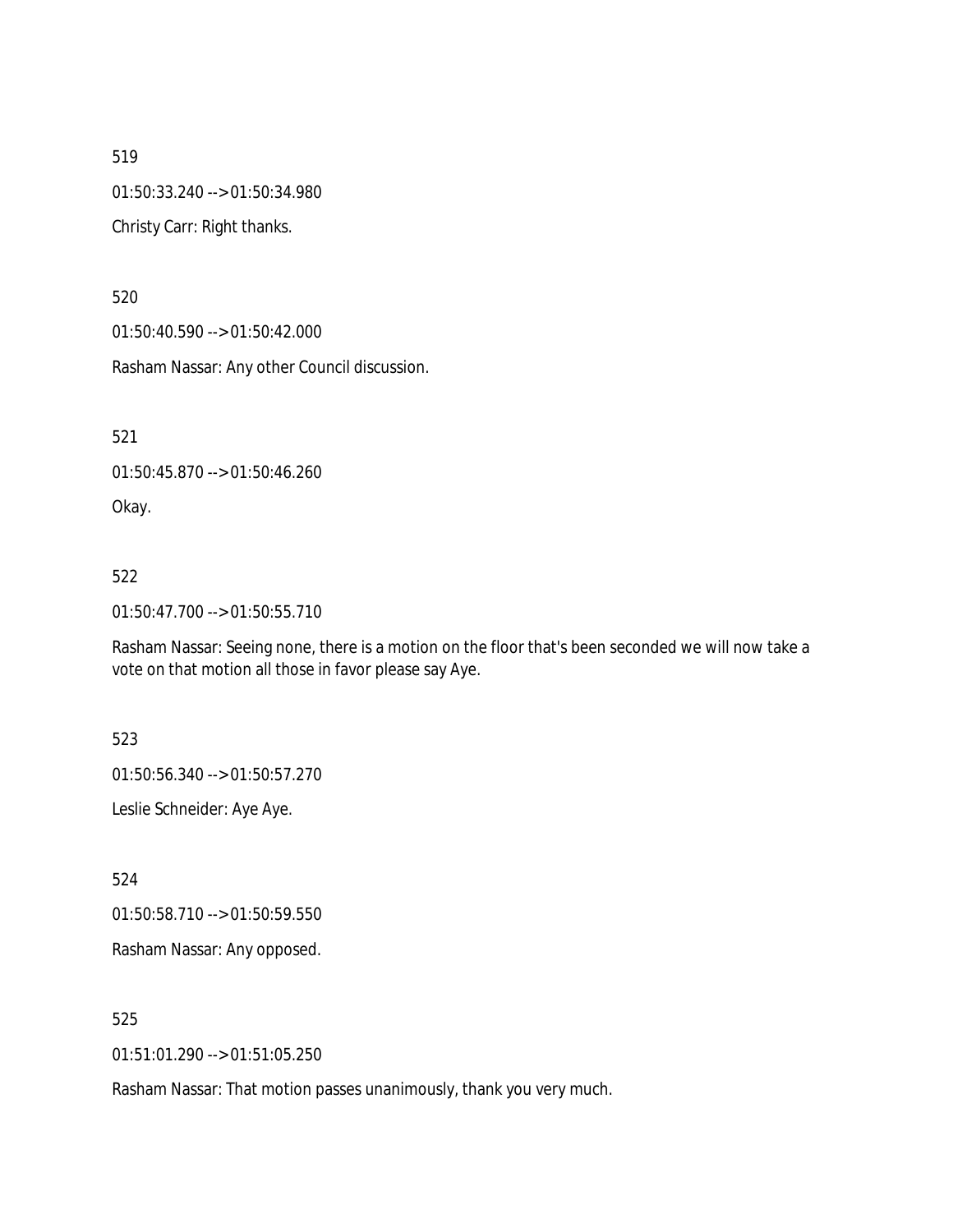01:51:05.610 --> 01:51:08.040

Rasham Nassar: planner so and planning director right.

### 527

01:51:09.360 --> 01:51:18.150

Rasham Nassar: We are now moving on in our agenda to Item nine be another public hearing whole public hearing for ordinance number 2002 one dash.

#### 528

01:51:18.600 --> 01:51:28.470

Rasham Nassar: 17 extending the landmark tree ordinance and consider approval, again, we have our planning department presenting this item for Council planning director right.

#### 529

01:51:29.400 --> 01:51:33.060

Heather Wright: Now, thank you counsel we're asking for a six month extension this evening.

### 530

01:51:33.420 --> 01:51:42.240

Heather Wright: But as the manager Blair spoke earlier, we do tend to come back to you sooner than that six months we have decided to kill off the landmark tree ordinance.

#### 531

01:51:42.630 --> 01:51:53.190

Heather Wright: piece of the regulations and handle that separately and we do have a public hearing scheduled with our planning Commission this Thursday and our intent is to bring that to you all in August.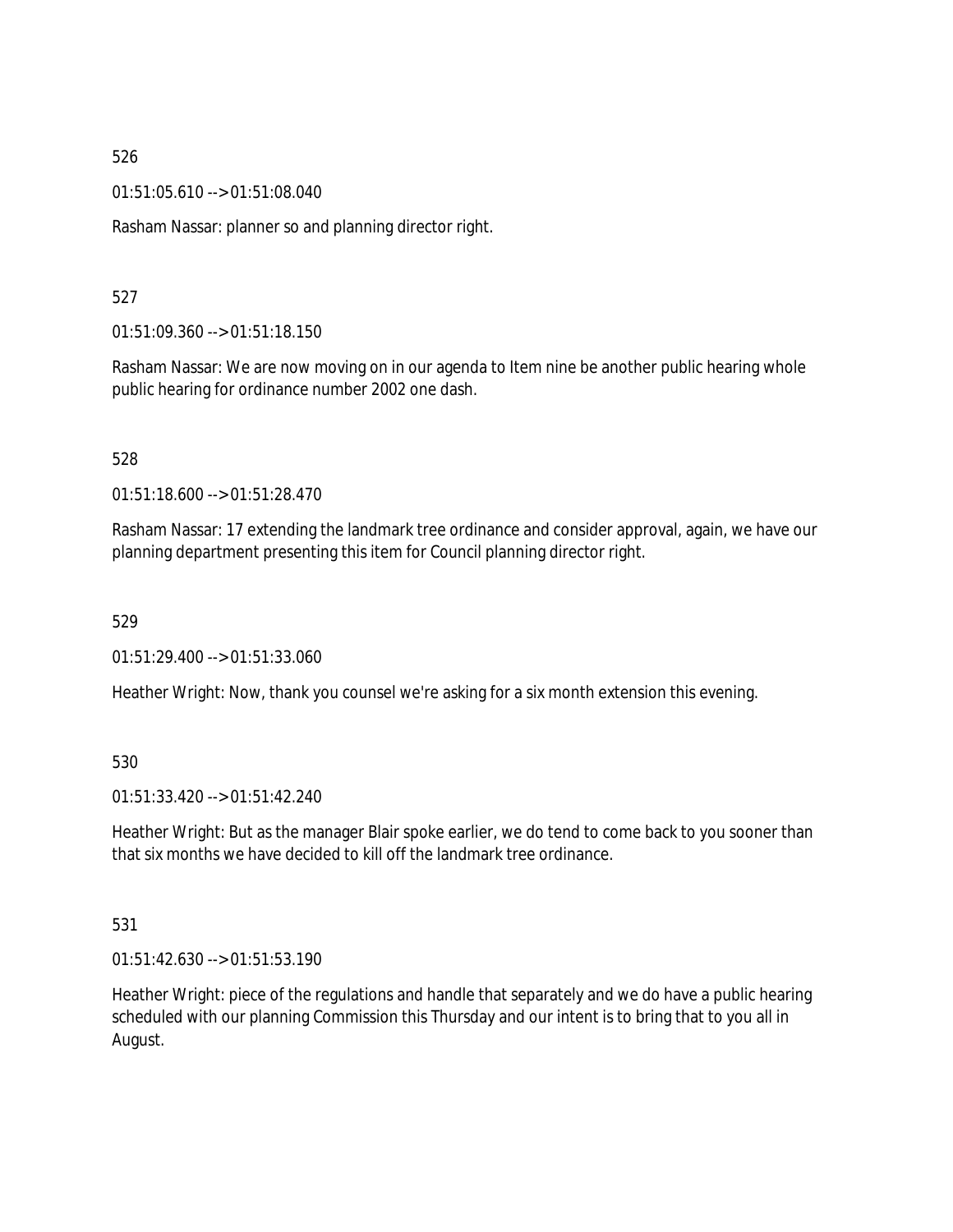01:51:53.820 --> 01:51:58.470

Heather Wright: Excuse me, in July, I have a couple of things moving forward in my mind, right now, so in July.

# 533

01:51:58.830 --> 01:52:06.030

Heather Wright: And so we hope to sunset this much sooner than the six months, but we can only ask for a six month extension, so we are asking to extend it.

# 534

01:52:06.360 --> 01:52:16.470

Heather Wright: until the day after Christmas of this year, and that will now be in effect as of June 26 for three years, but we are close to passing the finish line.

# 535

01:52:19.170 --> 01:52:21.600

Rasham Nassar: Thank you for that introduction and planning director right.

# 536

01:52:22.830 --> 01:52:30.840

Rasham Nassar: I will now open the public hearing on ordinance number 2002 one does 17 extending the landmark tree ordinance and consider approval.

# 537

01:52:31.590 --> 01:52:38.670

Rasham Nassar: So at this point again i'm going to turn my screen over to the attendees to witness any members of the public would wish to comment during this public.

538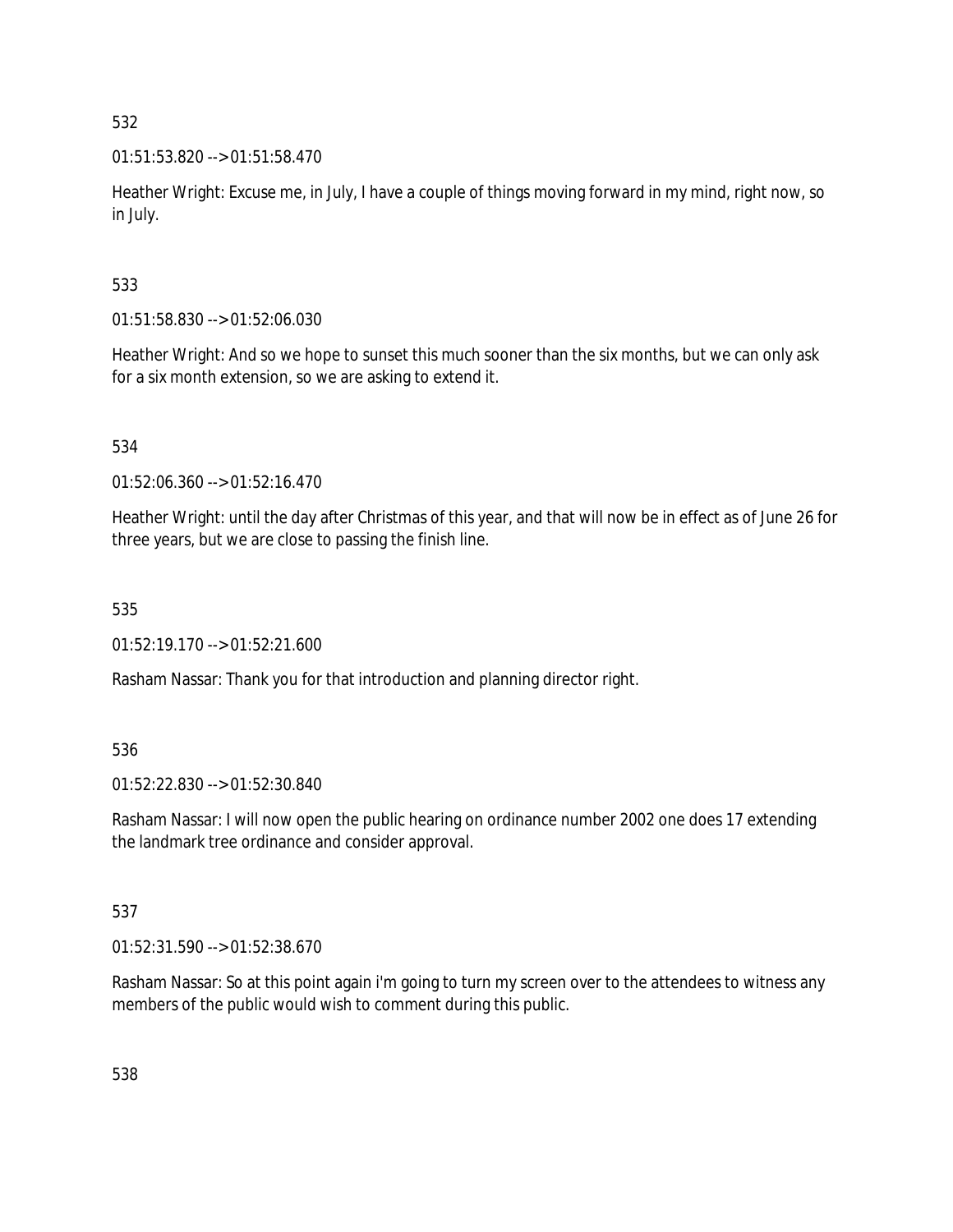01:52:39.150 --> 01:52:47.310

Rasham Nassar: Hearing opportunity at this time again, members of the public if you'd like to comment, please use the raise hand feature located at the bottom of your zoom screen.

539

01:52:48.360 --> 01:52:51.630

Rasham Nassar: I don't currently see any hands raised, so I will wait one more moment.

540

01:52:56.700 --> 01:53:00.450

Rasham Nassar: Okay, see none, I will not close the public hearing on ordinance number.

541

01:53:01.920 --> 01:53:08.310

Rasham Nassar: Extending Limerick tree ordinance and considering approval Council at this point i'm going to turn it back to us for our discussion.

542

01:53:10.440 --> 01:53:18.120

Rasham Nassar: There is a motion in the packet if we could begin discussion by placing that motion on the floor, that would be great Council member pollock.

543

01:53:18.750 --> 01:53:22.050

Michael Pollock: moved to approve ordinance number 2021 17.

544

01:53:25.170 --> 01:53:29.880

Rasham Nassar: Council member details deets second step motion or any discussion on that motion.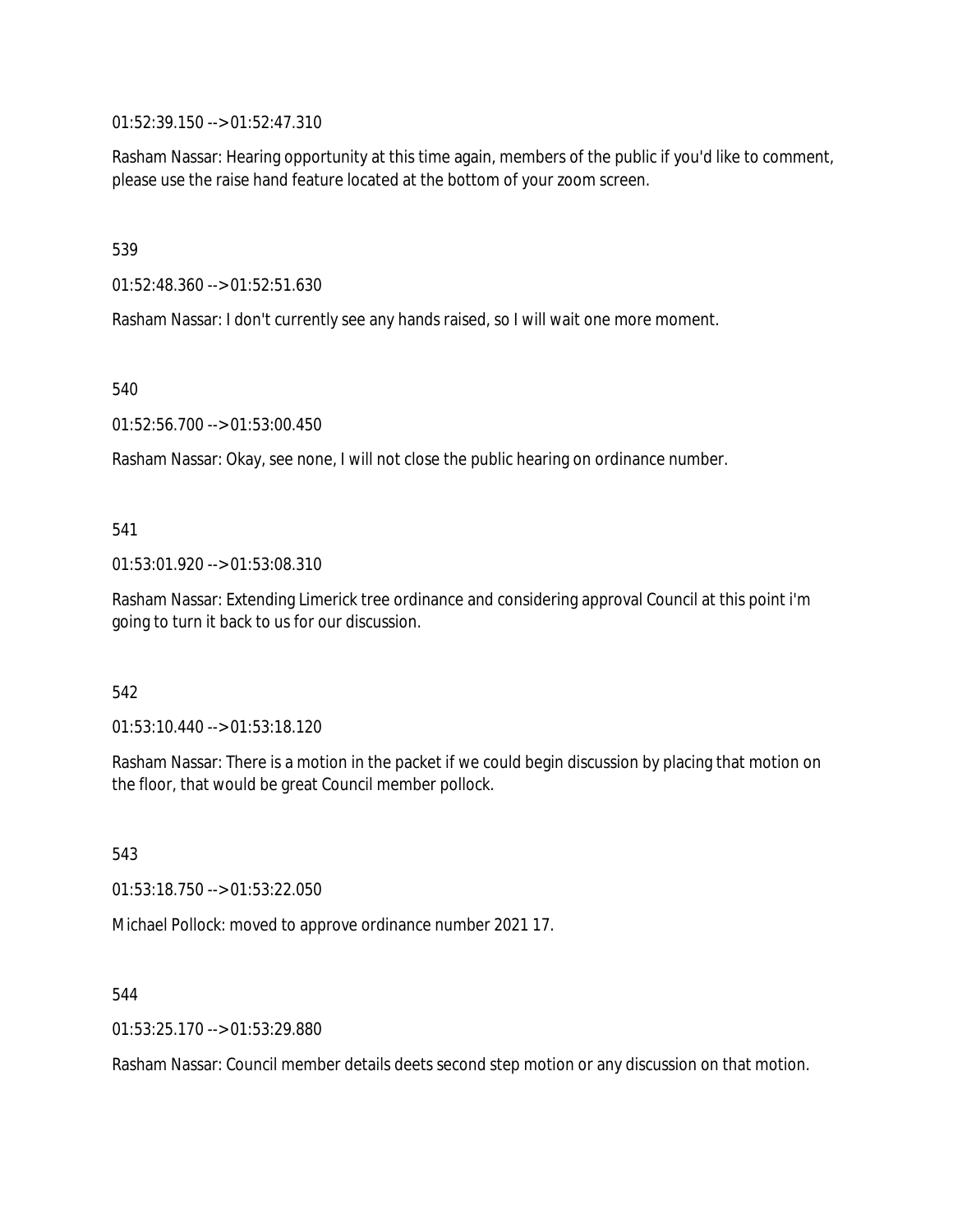01:53:33.180 --> 01:53:39.540

Rasham Nassar: Seeing none We will now vote on the motion on the floor all those in favor please say Aye.

546

01:53:40.470 --> 01:53:40.830

Aye.

547

01:53:42.360 --> 01:53:47.400

Rasham Nassar: Any opposed that motion passes unanimously Thank you again planning director right.

548

01:53:47.790 --> 01:53:49.350

Heather Wright: you're welcome, so we can counsel.

#### 549

01:53:50.400 --> 01:53:56.490

Rasham Nassar: Thank you goodnight Council we are now moving on in our agenda item 10 unfinished business item 10 a.

### 550

01:53:56.910 --> 01:54:04.410

Rasham Nassar: Consider professional services agreement with the kids at small business development Center in the amount of \$10,000 we have executive presenting.

551

01:54:05.010 --> 01:54:17.550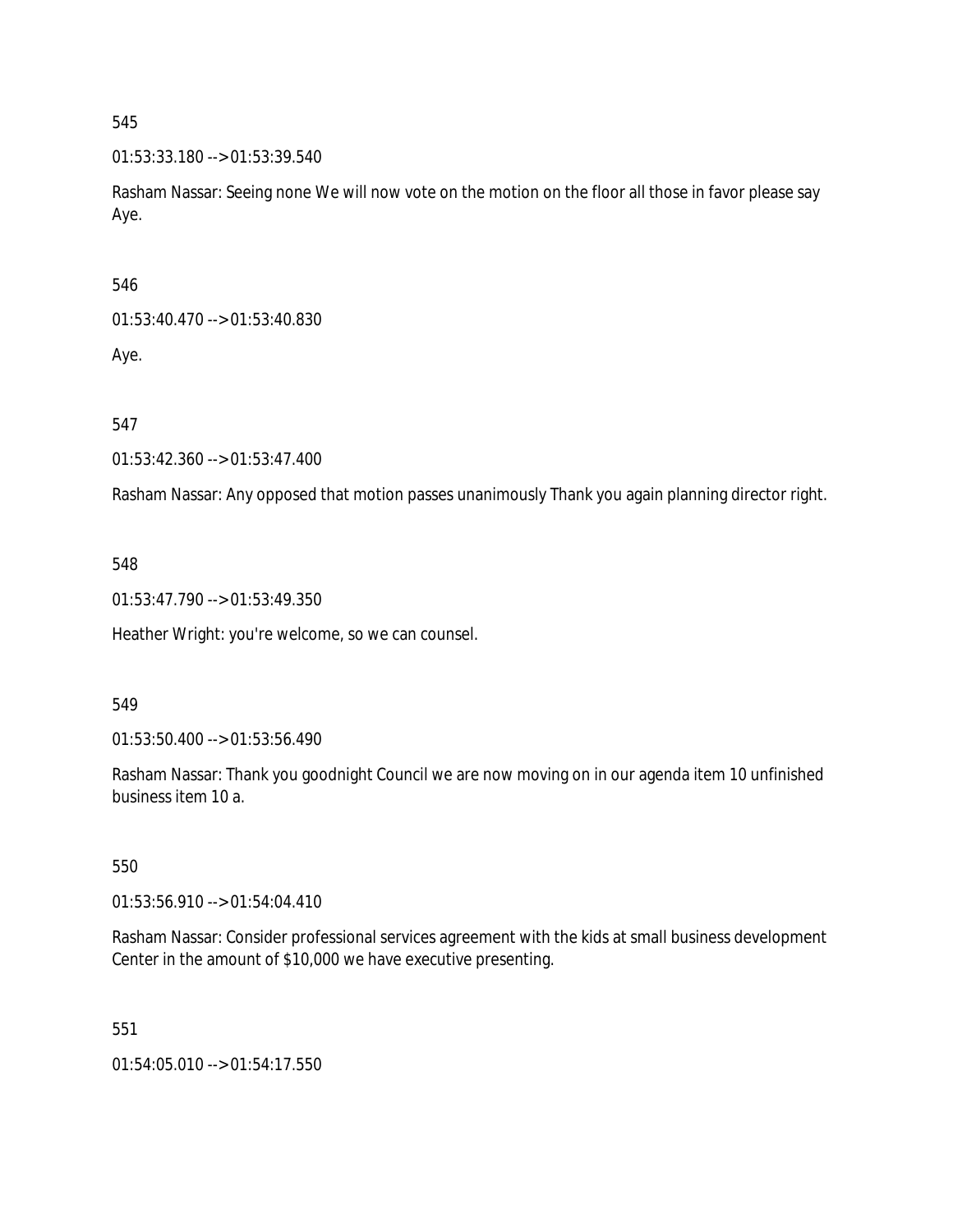Rasham Nassar: This item with us tonight, I believe there is a motion in the packet however Council if we could please begin our discussion and presentation by placing the motion on the floor after which I will turn it over to the deputy city manager, but peers.

552

01:54:18.210 --> 01:54:22.740

Rasham Nassar: To provide some background relevant information related to this item Council member Schneider.

# 553

01:54:24.090 --> 01:54:36.240

Leslie Schneider: Thank you, I moved to authorize the city manager to enter into a contract with the kids that small business development Center in the amount of \$10,000 and execute the agreement substantially in the form attached.

#### 554

01:54:38.790 --> 01:54:40.860

Rasham Nassar: councilmember deep second step motion.

#### 555

01:54:42.810 --> 01:54:49.740

Rasham Nassar: deputy city manager at this point, would you like to present the item briefly for Council and for the benefit of the public.

#### 556

01:54:52.620 --> 01:54:57.240

Ellen Schroer (she/her): i'd be happy to do so, or can turn it over to the city manager if you'd prefer to introduce the item.

#### 557

01:54:58.380 --> 01:54:59.790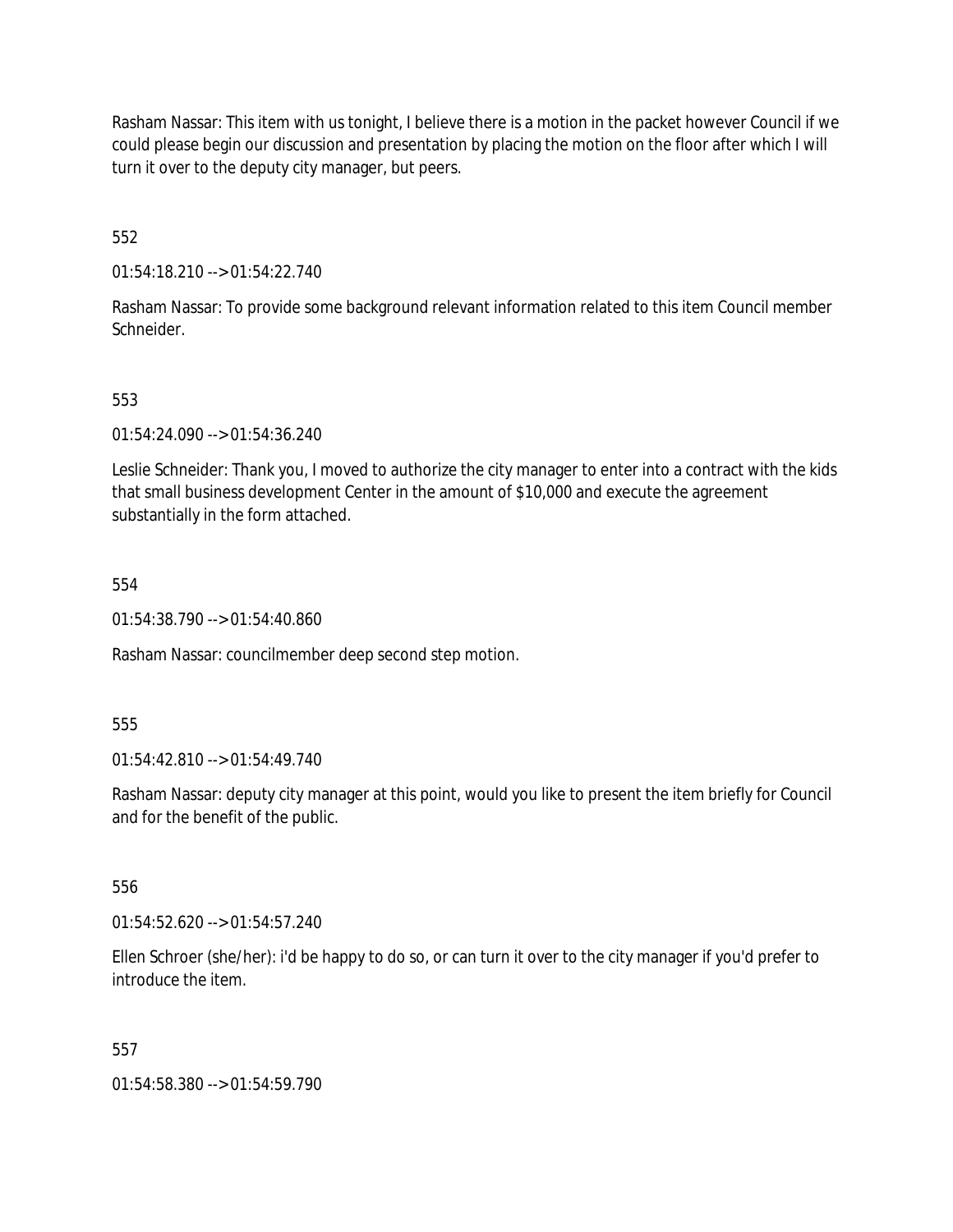Blair King: Well, thank you very this.

558

01:55:00.870 --> 01:55:10.920

Blair King: The Deputy city manager has handled this will point out that this is an item that is within the city manager signature authority, but I understand it's before the cows, because this is a counsel initiated item.

## 559

01:55:14.190 --> 01:55:22.470

Ellen Schroer (she/her): Just to add on to that i'm the city manager is correct, the Small Business Development Center came and presented to you in April, at your request.

#### 560

01:55:22.800 --> 01:55:29.340

Ellen Schroer (she/her): And at that time you directed the staff to work with the Small Business Development Center to bring back, an agreement which we've done.

561

01:55:29.580 --> 01:55:39.120

Ellen Schroer (she/her): This is an agreement for \$10,000 for the next 12 calendar months of services and would provide service to businesses in Cap county and specifically on bainbridge island.

### 562

01:55:39.750 --> 01:55:54.510

Ellen Schroer (she/her): Small businesses which would like to have no fee services such as business advising training and various kinds of technical assistance which are available through the Small Business Development Center i'm happy to take any questions or turn it over to you for discussion.

563

01:55:55.650 --> 01:56:00.000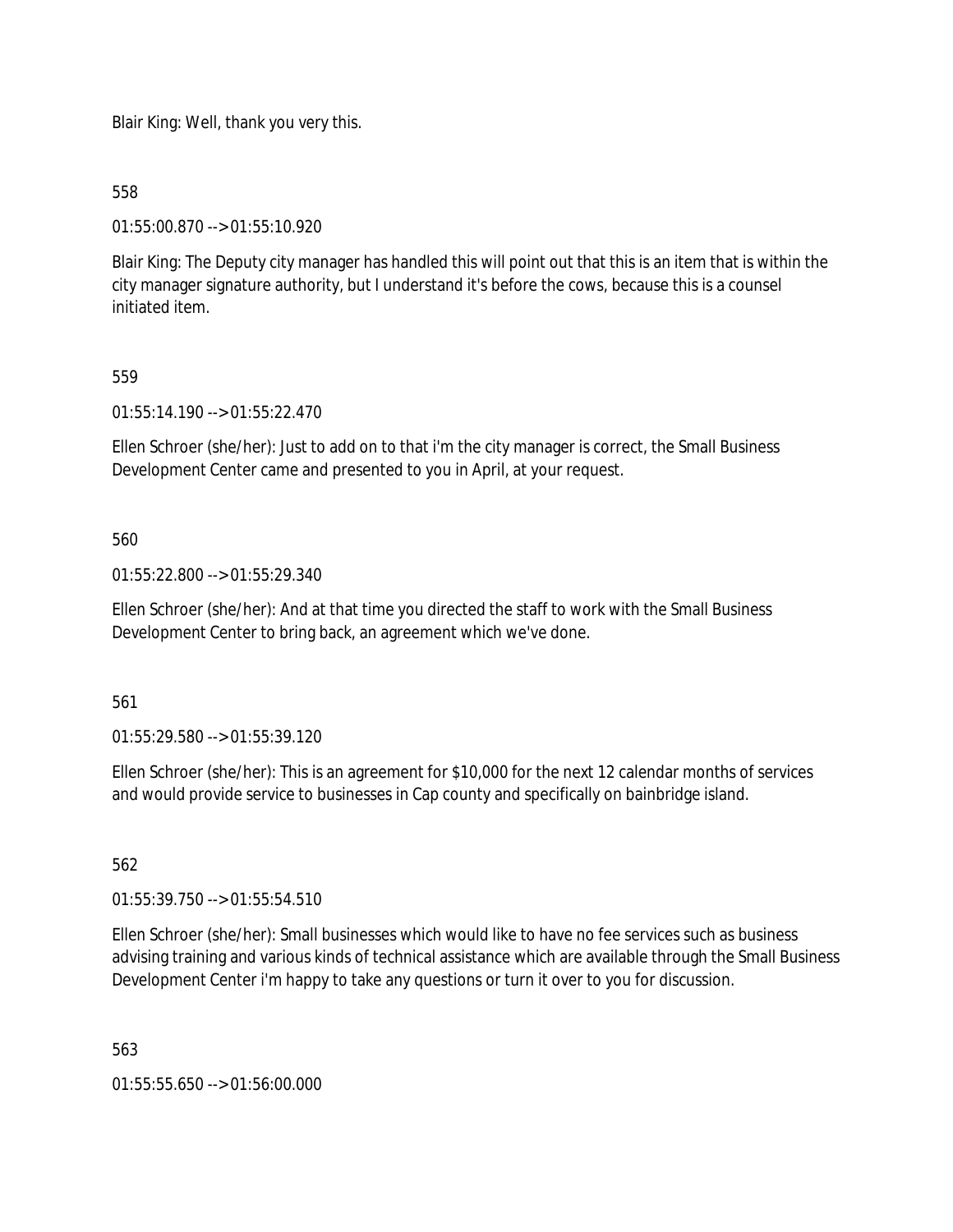Rasham Nassar: Thank you for that introduction city manager deputy city manager Deputy Mayor I tapulous.

564

01:56:01.590 --> 01:56:07.530

Kirsten Hytopoulos: uh yeah I wanted to add to discussion so if anyone has any questions I would wait.

565

01:56:10.020 --> 01:56:11.280

Rasham Nassar: here's, the floor is yours.

566

01:56:11.850 --> 01:56:18.630

Kirsten Hytopoulos: yeah I won't be supporting this i'm just as a reminder, when it came up, I think I said I wouldn't support it when came forward.

567

01:56:18.960 --> 01:56:24.390

Kirsten Hytopoulos: I just I don't think this is the way we should be doing business when I said the time mid budget cycle.

568

01:56:24.990 --> 01:56:31.950

Kirsten Hytopoulos: The way it came forward would not feel comfortable to me having you know, an organization come and make an a direct asked to us in that manner.

569

01:56:32.400 --> 01:56:44.370

Kirsten Hytopoulos: I do think we need to have an an actual plan for how we're going to support an economic plan for how and how we're going to support businesses, we have other ways that we do support businesses and organizations.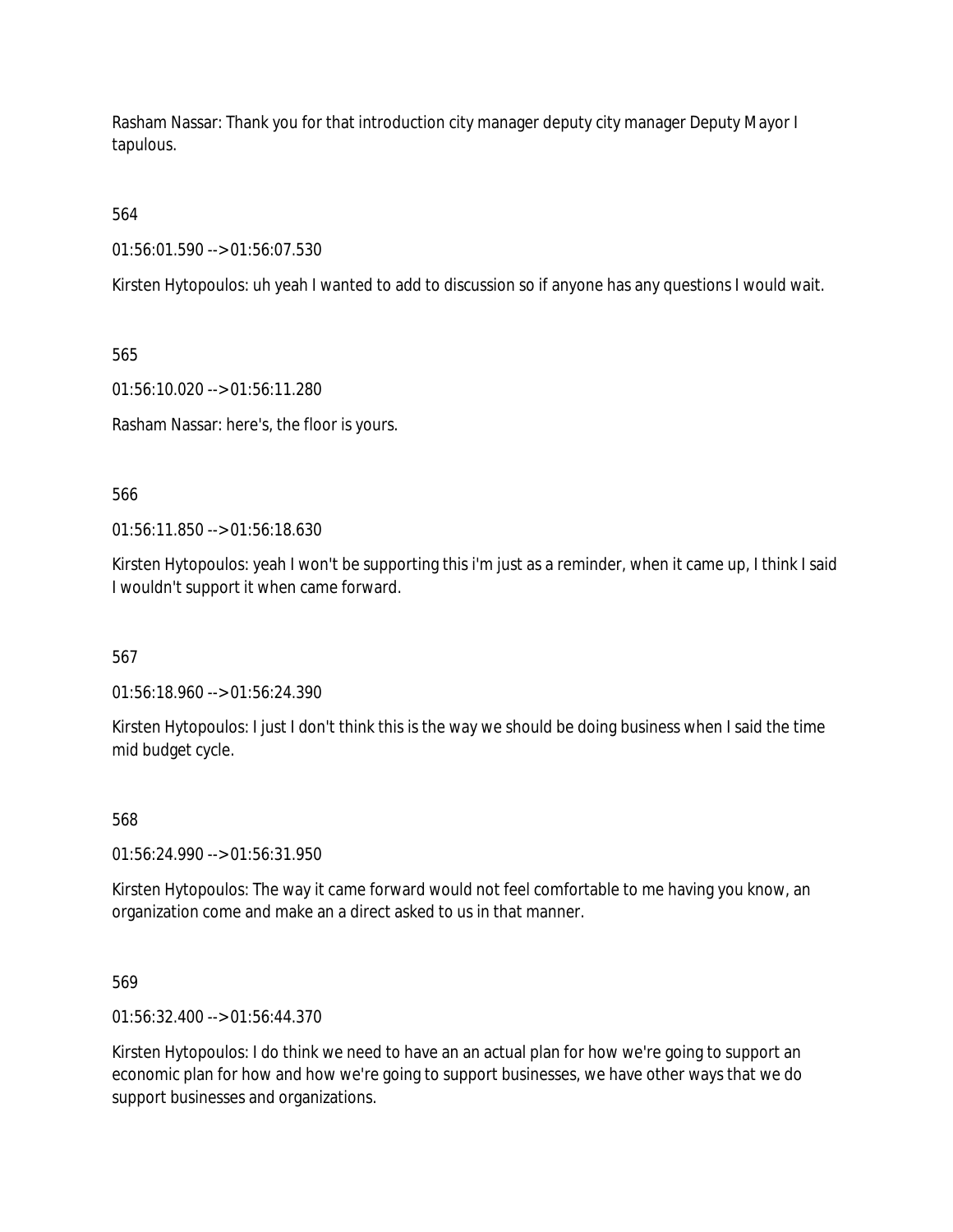01:56:45.300 --> 01:56:54.330

Kirsten Hytopoulos: You know already and it just don't think this is that we should do this sort of ad hoc sort of spending anything that's a minor amount, so I just i'm not going to be supporting it.

571

01:56:55.860 --> 01:56:57.300

Kirsten Hytopoulos: And that's it Thank you.

572

01:56:59.070 --> 01:57:00.000

Rasham Nassar: councilmember pollock.

573

01:57:00.990 --> 01:57:19.920

Michael Pollock: No i'm not going to be supporting either for primarily the same reasons that it feels awkward to have people coming hat in hand asking for money it's mid budget cycle so i'd be happy to consider it at the next budget here i'm comparing against all the other asks.

574

01:57:21.060 --> 01:57:25.350

Michael Pollock: For me so i'm not comfortable supporting this mid cycle.

575

01:57:28.200 --> 01:57:29.190

Council member snyder.

576

01:57:30.690 --> 01:57:37.620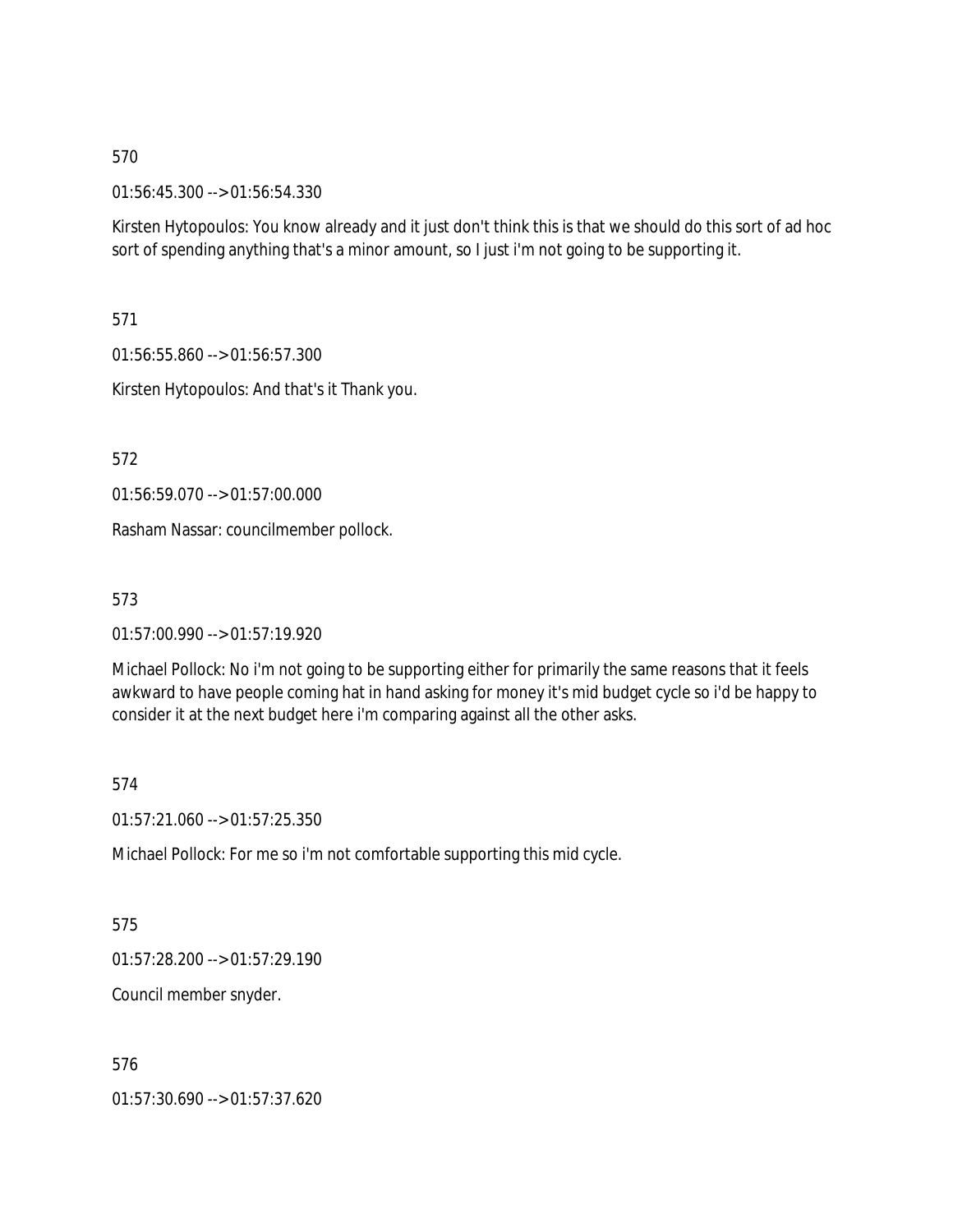Leslie Schneider: Thank you, I just want to at least in part, respond to the mid cycle request.

577

01:57:39.060 --> 01:57:39.720

Leslie Schneider: So.

578

01:57:40.740 --> 01:57:45.780

Leslie Schneider: I felt that it was important to ask Council if we would be willing to do such a thing this.

## 579

01:57:46.530 --> 01:58:05.010

Leslie Schneider: sb DC has been particularly helpful in because of the pandemic in helping businesses like literally take their hand and walk them through applying for loans and grants and that kind of thing and and there were a number of reasons in the background, why you know.

580

01:58:06.330 --> 01:58:11.820

Leslie Schneider: Why this was important to them at this time and that the city of poulsbo had been.

581

01:58:12.780 --> 01:58:23.700

Leslie Schneider: supporting them with this initial experiment for a few years so i'm sure they will be coming back and asking for us in a budget cycle and I just felt that there was a lot of.

# 582

01:58:24.480 --> 01:58:30.690

Leslie Schneider: reason to support them, especially because of the pandemic than their assistance to business, so thank you for that.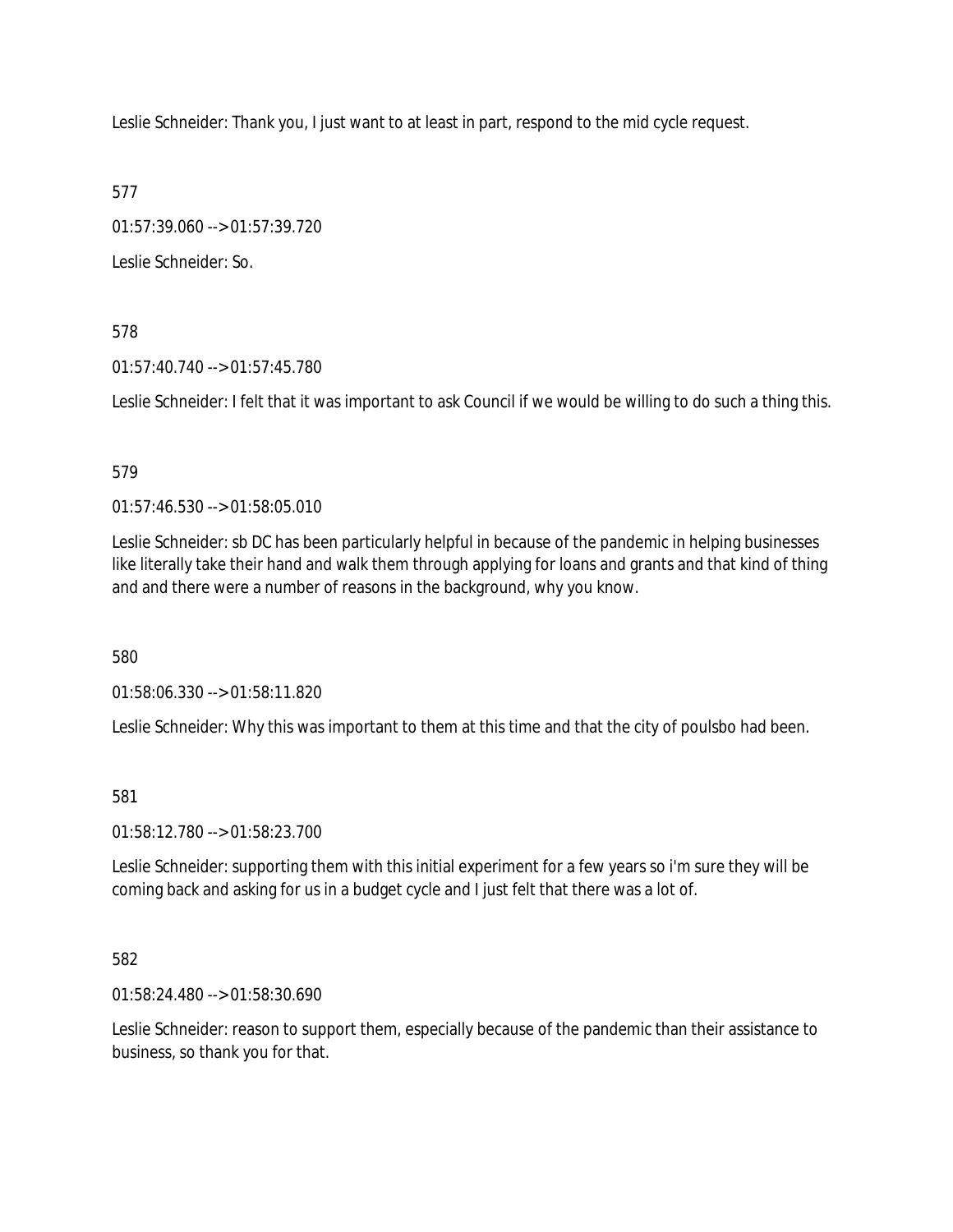01:58:34.020 --> 01:58:35.280

you're here I topless.

584

01:58:38.610 --> 01:58:51.540

Kirsten Hytopoulos: yeah, I guess, I want to say, I think this is a good example of how we should be using contingency and I don't have my agenda packet open, which is my fault, but to the right page, how are we funding this.

585

01:58:53.310 --> 01:58:53.460

Rasham Nassar: thing.

586

01:58:54.240 --> 01:58:54.630

yeah.

587

01:58:56.220 --> 01:59:02.160

Ellen Schroer (she/her): With your direction we can't take it from the Council contingency but, at this time it is not marked that way.

588

01:59:02.430 --> 01:59:09.180

Kirsten Hytopoulos: So I guess what I that's my last bit of feedback is the mean the reality is is that's what Council contingency is for right is, for if we decide.

589

01:59:09.630 --> 01:59:24.390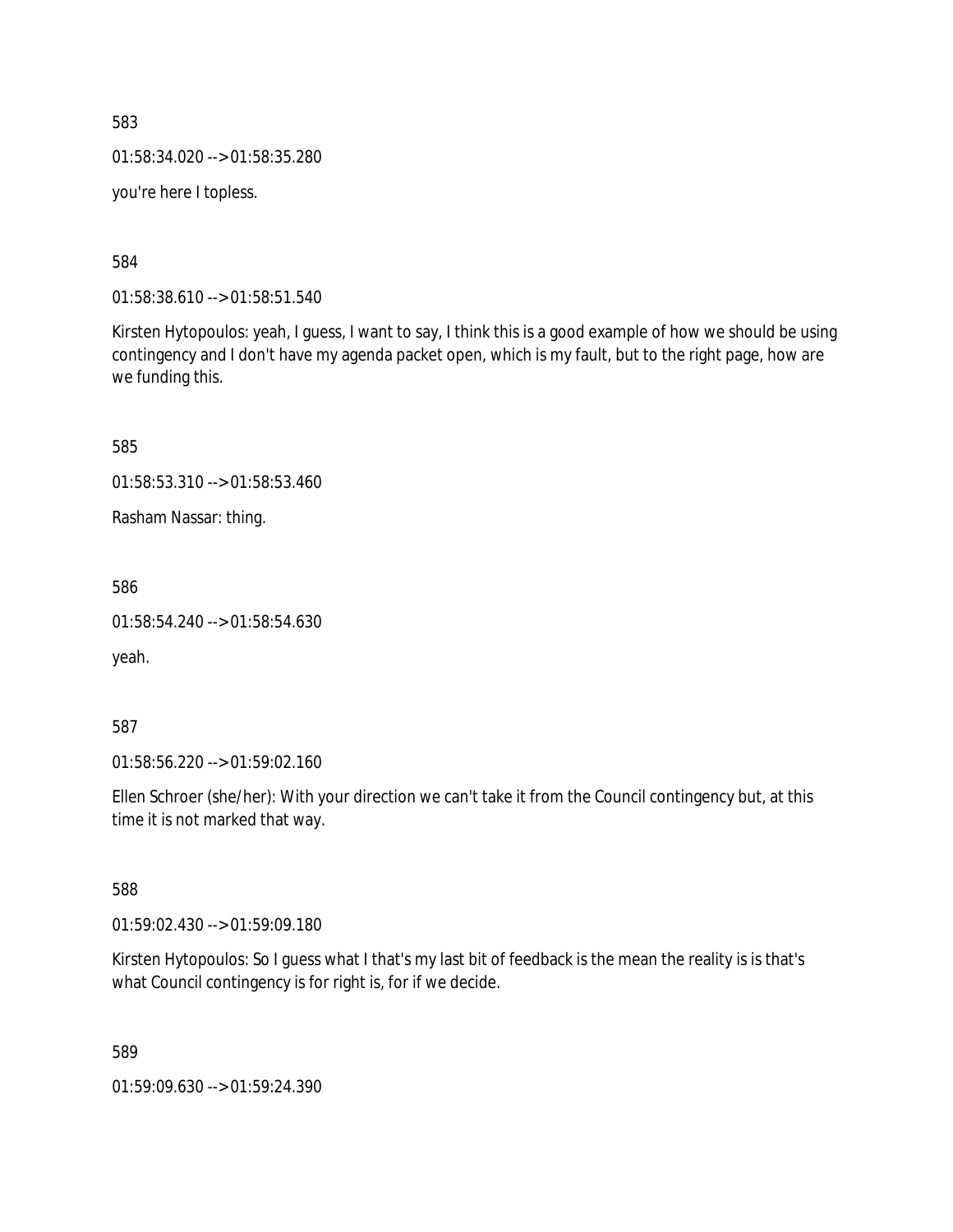Kirsten Hytopoulos: That mid budget cycle, we want to do something extra this is for one Council says they don't care we want to do this anyway, and so you know just want to kind of throw that out there that's probably the most responsible fiscal choice for us.

590

01:59:26.130 --> 01:59:31.440

Kirsten Hytopoulos: I probably still won't vote for it, then, but I just thought it up for you guys that if you're going to vote for it, that that would be the best buy do it.

591

01:59:34.440 --> 01:59:35.370

Rasham Nassar: Council member car.

592

01:59:36.840 --> 01:59:54.000

Christy Carr: Thank you i'm also not going to support this, it sounds like this is a super organization helping our small businesses in a way that they very much need, particularly now, but I think I may have mentioned last time is that well I guess the ad hoc approach for me isn't.

593

01:59:55.710 --> 02:00:05.670

Christy Carr: Something i'd like to support mid cycle or not, but i'd really like to see this type of spending in the broader context, or in the context of some sort of.

594

02:00:06.360 --> 02:00:15.660

Christy Carr: plan or an economic development strategy that the city might have because currently we don't have one, and so I don't think this is a good way to approach having one.

595

02:00:20.430 --> 02:00:25.800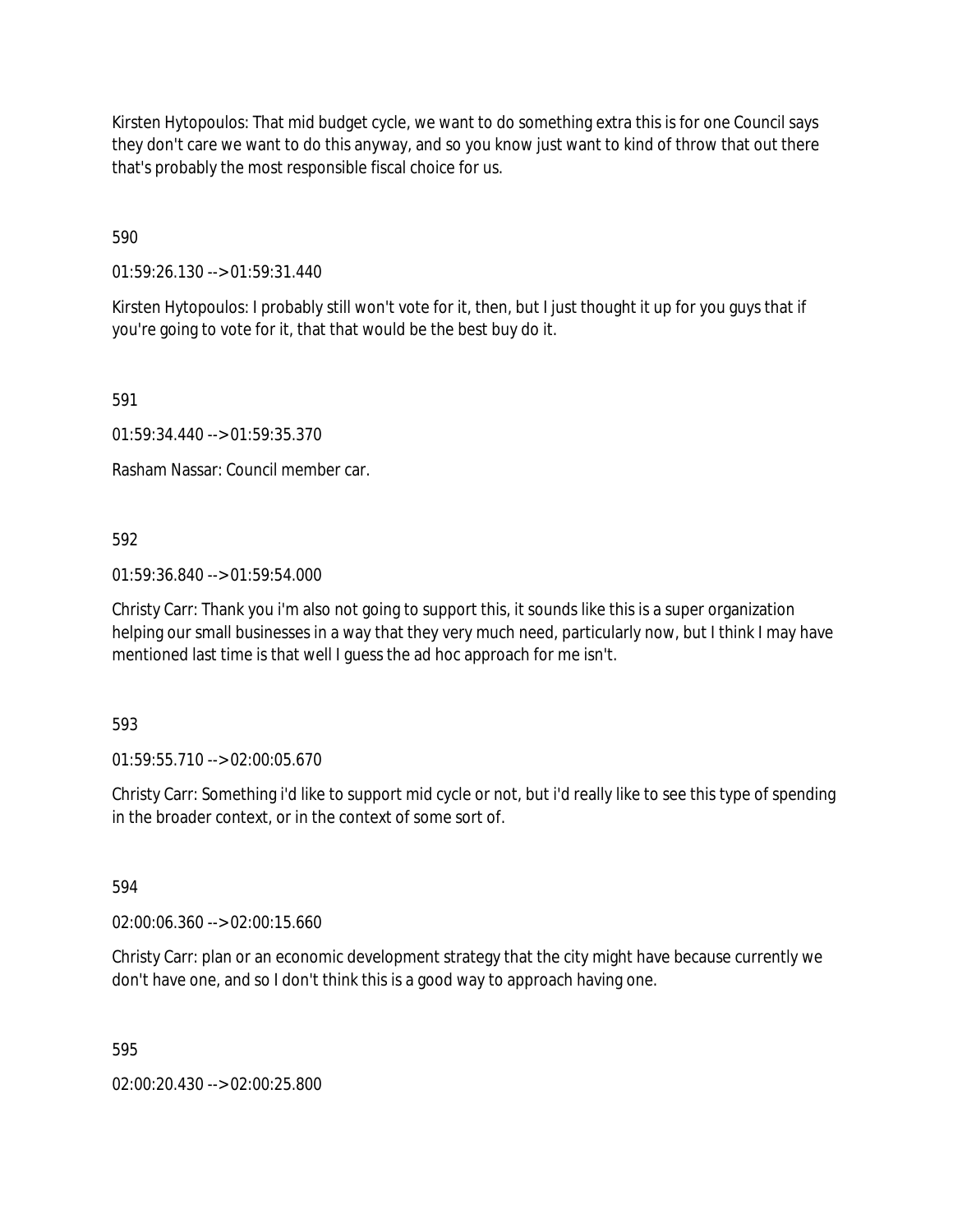Rasham Nassar: So i'll go ahead and comment on this oh counselor why don't you go ahead.

596

02:00:27.090 --> 02:00:28.950

Joe Deets: Well, maybe you can go ahead.

597

02:00:30.150 --> 02:00:30.630

Rasham Nassar: Okay.

598

02:00:30.900 --> 02:00:37.560

Joe Deets: Well, I just want to say, I appreciate the comments and I don't mind this coming out of our contingency fund.

599

02:00:38.550 --> 02:00:57.990

Joe Deets: Actually wasn't clear to me where this money was coming from, but as to councilmember Schneider, this is the purpose, for this is to help businesses that have been affected by coven and it seems like there's broad agreement as to the value of this support, so I think getting.

600

02:00:59.130 --> 02:01:06.870

Joe Deets: tied up in it being mid cycle, a lot of things have been unusual of late and continue to be unusual and I think we need to.

601

02:01:07.710 --> 02:01:24.180

Joe Deets: step up and find do help, as we can, for our businesses, I do totally support having a business Economic Recovery Plan, colleagues, you may recall, last year I presented a list of ideas of things we could do and.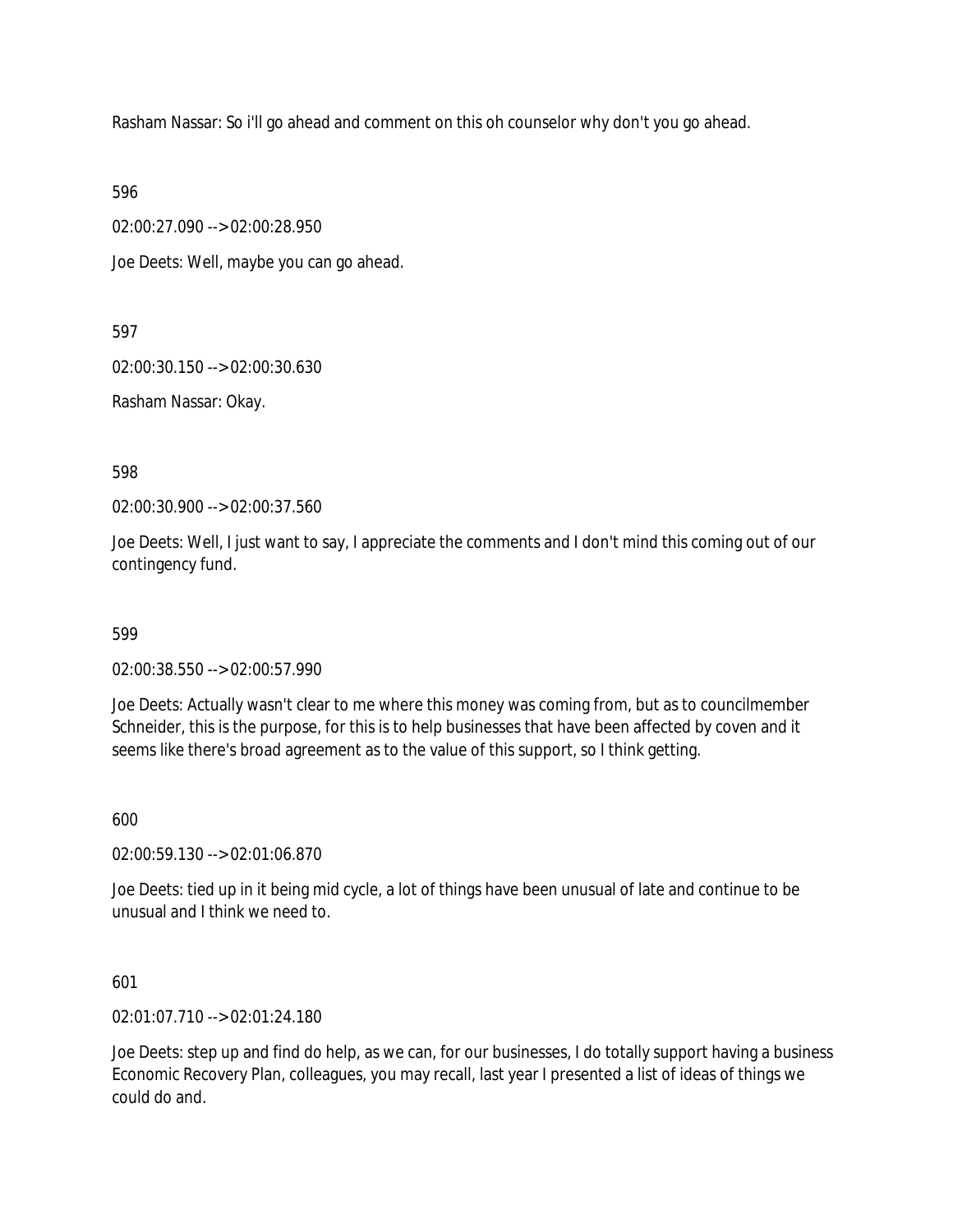02:01:25.200 --> 02:01:36.810

Joe Deets: I don't mind coming back to that at all I don't mind, maybe with this new funding may we we start looking at what can we do for our local economy, but that is separate than separate supporting this particular.

603

02:01:37.500 --> 02:01:43.200

Joe Deets: endeavor so we can do, we can do both they're not exclusive so i'm in support of this.

604

02:01:47.070 --> 02:02:02.190

Rasham Nassar: Okay i'm going to go ahead and issue my comments at this point in time so i'm going to agree with Council members deets and Schneider I absolutely support this i'm going to pick up on something Council member deet said there's been nothing usual or typical about the past.

605

02:02:04.050 --> 02:02:14.250

Rasham Nassar: Or has it been two things have been in flux and, primarily, we understand that one of the hardest hit factions of our Community is our local economy and especially small businesses.

606

02:02:14.820 --> 02:02:24.180

Rasham Nassar: And while I fundamentally and on principle, agree that we should not hear out of funding at us out of budget cycle funding requests.

607

02:02:24.600 --> 02:02:33.270

Rasham Nassar: And I think that we also have to remain flexible to hear them we do maintain a Council contingency fund, and I believe, specifically for this purpose.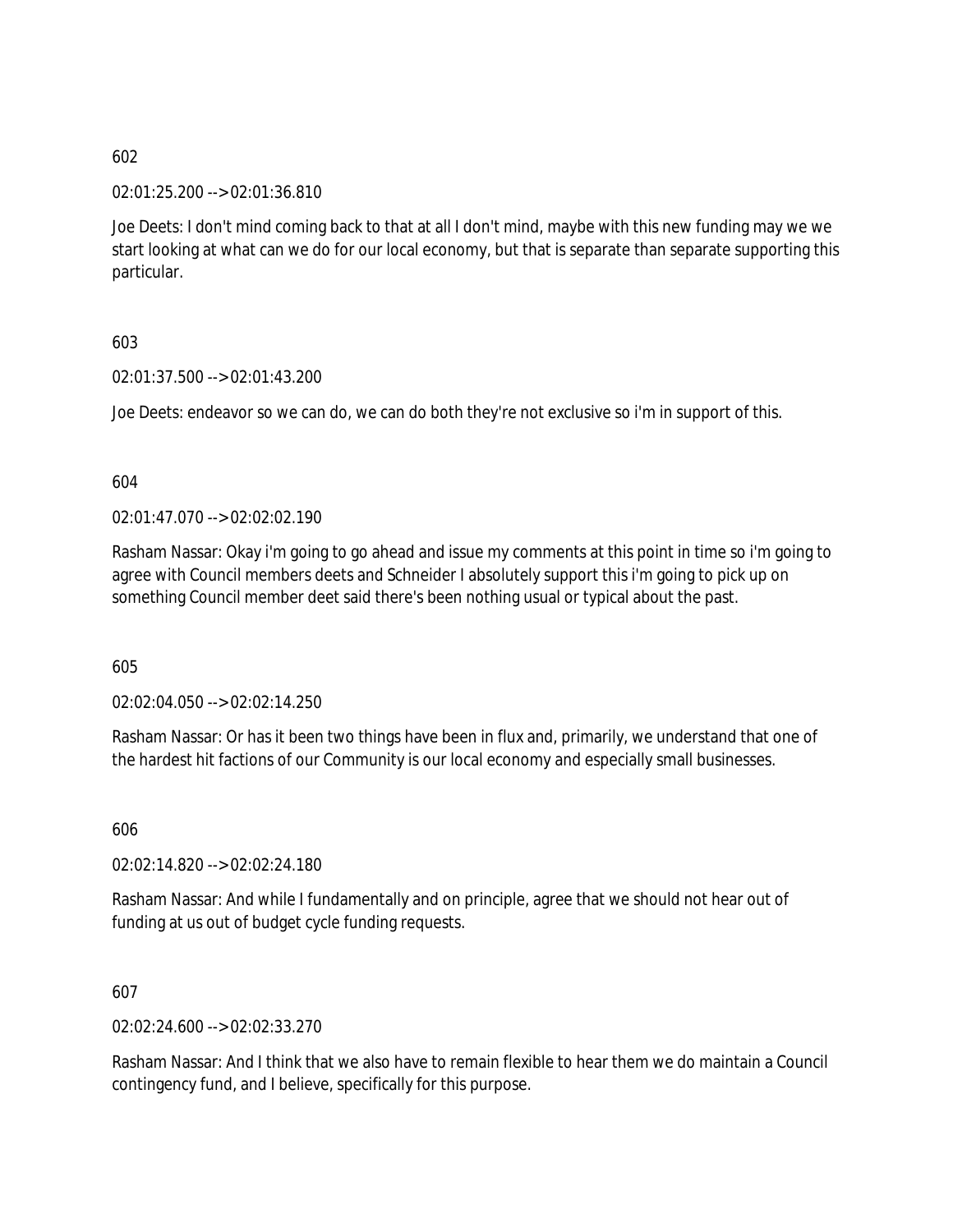02:02:33.660 --> 02:02:40.020

Rasham Nassar: We heard from the kids at small business development Center that they serve a substantial portion of our local small business community.

609

02:02:40.320 --> 02:02:55.290

Rasham Nassar: And before us, in fact, right after this agenda item is an ordinance that's going to have impacts and financial impacts potentially if adopted by the Council on our local businesses, so I think it's fair in order for us to balance our.

## 610

02:02:56.100 --> 02:03:06.300

Rasham Nassar: priorities and show our support for a local economy to consider this level of funding, despite that it's out of cycle, I believe the kids that small business development Center does good work.

#### 611

02:03:06.660 --> 02:03:15.780

Rasham Nassar: I don't believe that the amount of funding they're requesting is substantial, I think we can afford it out of Council contingency In fact I can't remember when this Council last spent Council contingency.

#### 612

02:03:16.050 --> 02:03:23.790

Rasham Nassar: But, having been on the Council now going on for years, I do know that this kind of funding request is consistent with times when the Council has approved.

#### 613

02:03:24.030 --> 02:03:30.000

Rasham Nassar: small amounts of funding from Council contingency in the past, so I am fully in support of this i'm happy to support it.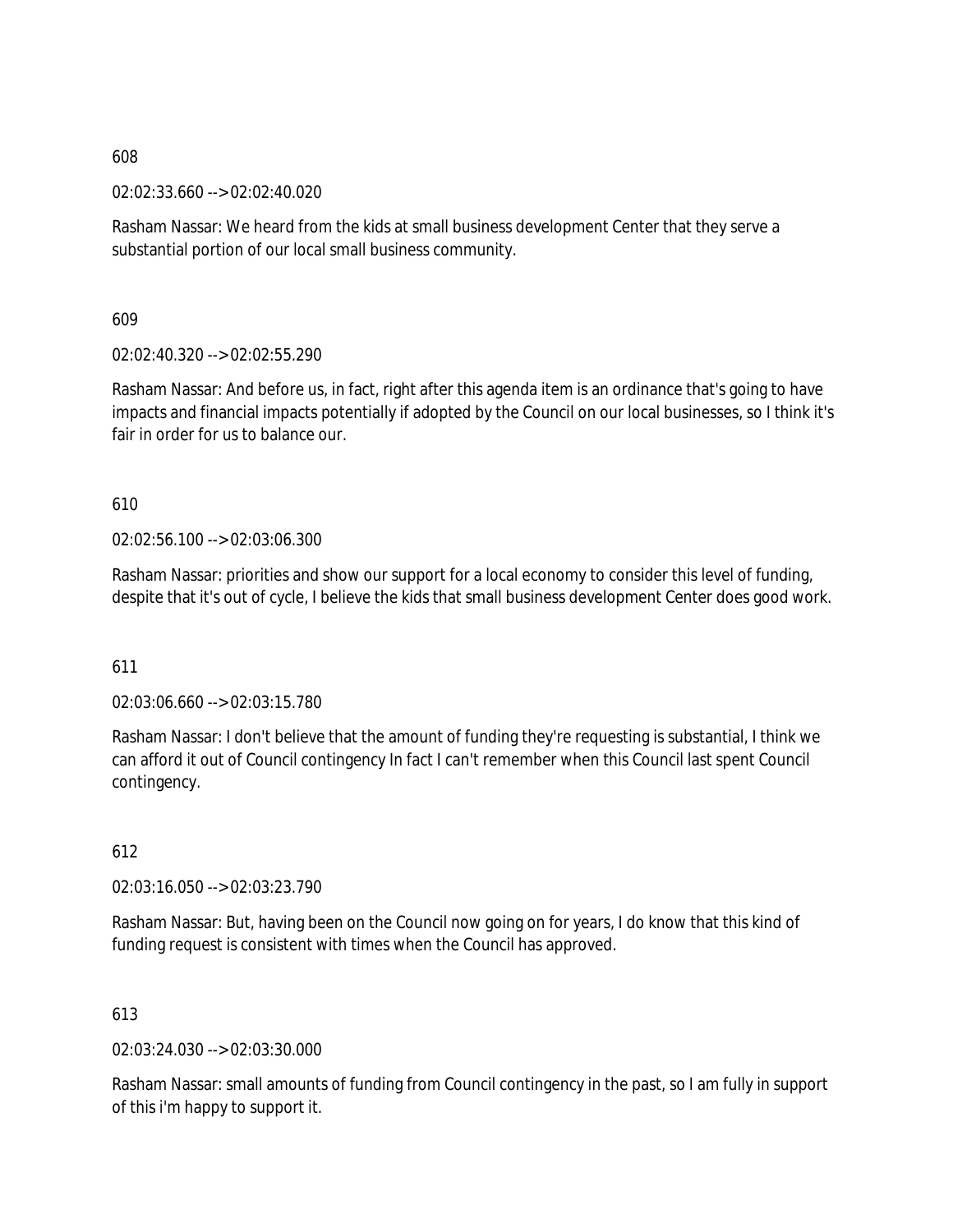02:03:30.990 --> 02:03:40.110

Rasham Nassar: And i'm very grateful to the kids that small business development Center for the services that they provide and i'm very grateful to councilmember snyder for bringing this forward to it for Councils attention.

615

02:03:42.480 --> 02:03:47.970

Rasham Nassar: Deputy Mayor had topless you've spoken twice already may might you please keep your comments brief.

616

02:03:49.500 --> 02:03:51.750

Kirsten Hytopoulos: Yes, the only thing I wanted to add was that.

617

02:03:52.230 --> 02:04:00.090

Kirsten Hytopoulos: As I pointed out, the first time this came around that this is a request, ultimately, for an ongoing support they're not looking for a one time thing they're looking for.

618

02:04:00.300 --> 02:04:11.070

Kirsten Hytopoulos: They created this organization they're looking for ongoing support, so one of the fears that I had in doing this was that once you get involved in a situation like this we're looking at now a \$10,000 a year.

619

02:04:12.090 --> 02:04:21.900

Kirsten Hytopoulos: You know obligation that it's going to be about us having to back out of going forward that's what it's going to feel like when this comes up next year, so it's another reason that i'm ready i'm ready, you know not.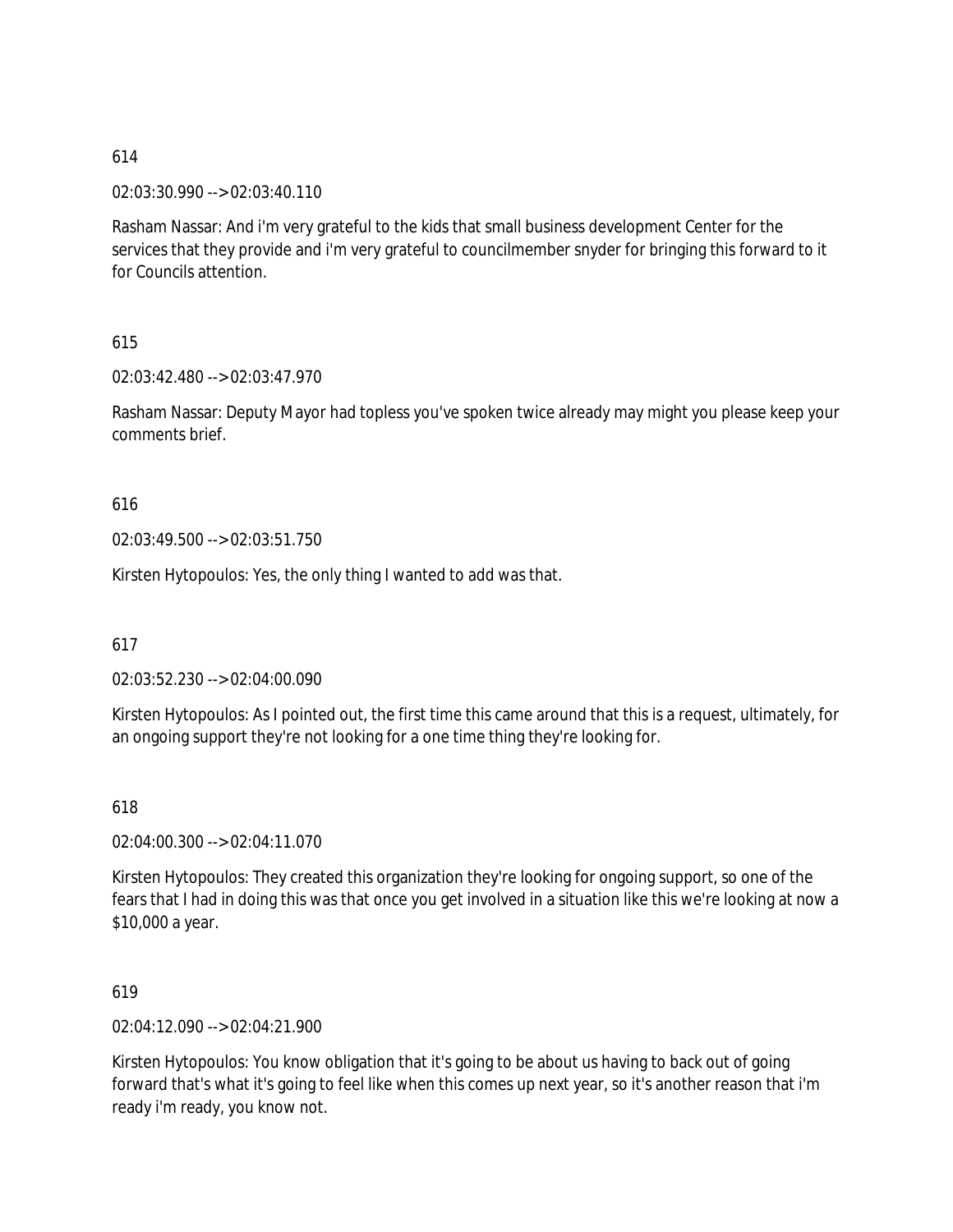02:04:22.440 --> 02:04:30.900

Kirsten Hytopoulos: wanting to get into this The other thing I would say is that we did we were serious, we have tried to be serious about about businesses, and we did set up a grant Program.

621

 $02:04:31.650 \rightarrow 02:04:43.410$ 

Kirsten Hytopoulos: So I mean we have we have tried to set that we haven't done anything for code and businesses that have been suffering during kovats so just want to put those two things out there and and then I will not raise my hand again.

622

02:04:44.250 --> 02:04:45.300

Rasham Nassar: city manager.

623

02:04:46.170 --> 02:04:53.340

Blair King: Amir not to interject myself into the bait but I didn't know if you might want to entertain a motion to table decided you till you hit a full Council.

624

02:04:56.790 --> 02:04:58.650

Blair King: Just considering where the comments that played.

# 625

02:05:01.800 --> 02:05:05.490

Rasham Nassar: that's a very keen suggestions see manager, I wonder if.

626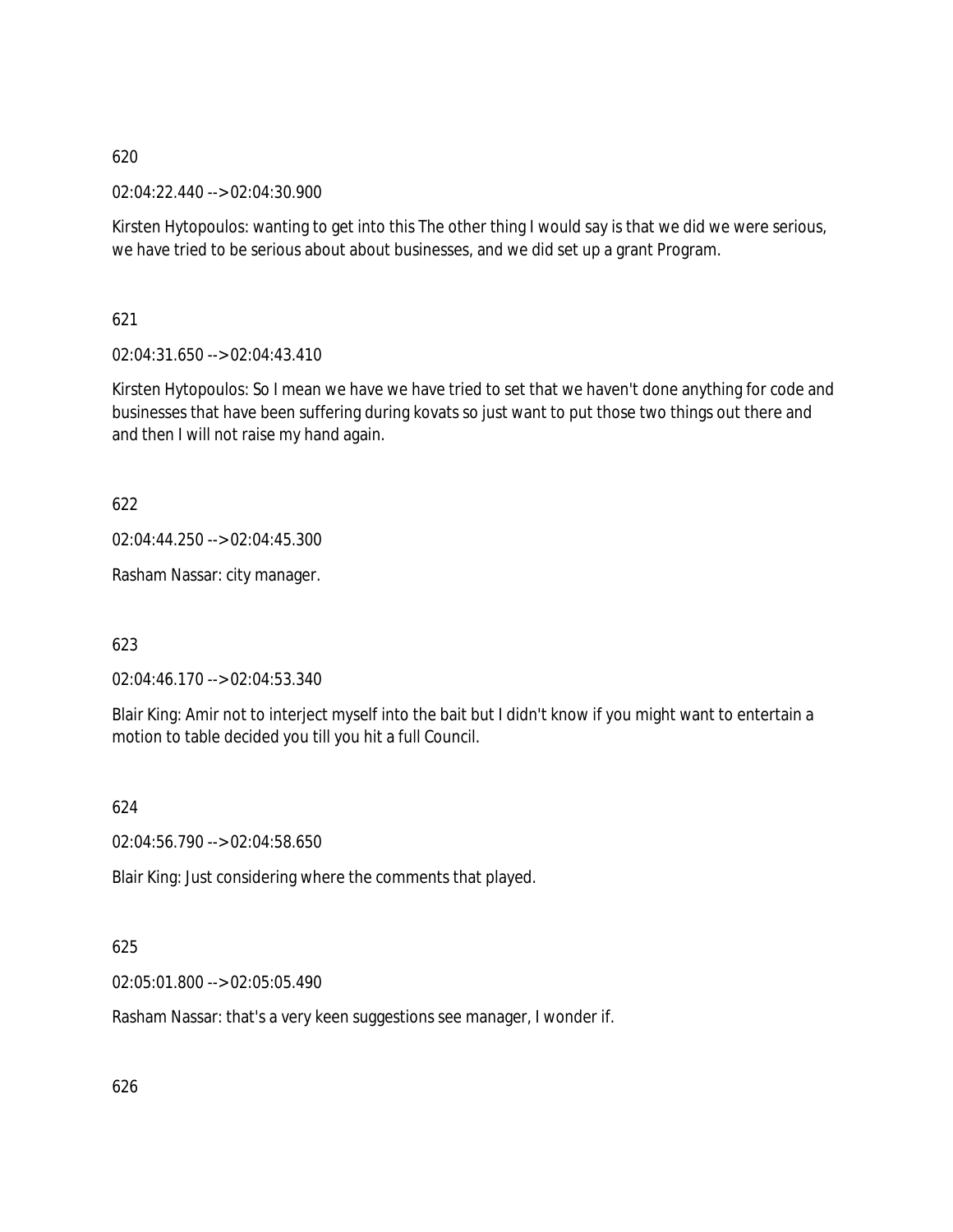02:05:06.690 --> 02:05:14.700

Rasham Nassar: How would we would pull the motion the maker of the motion that place the motion on the floor if that maker of the motion, I believe that was Council member.

## 627

02:05:16.230 --> 02:05:21.180

Michael Pollock: Just you just just move the table emotion, if someone wants to make that motion listening to do tomorrow.

#### 628

02:05:23.280 --> 02:05:29.790

Rasham Nassar: Thank you for that check on parliamentary procedure councilmember pollock might have councilmember wish to make that motion councilmember Schneider.

#### 629

02:05:31.170 --> 02:05:37.650

Leslie Schneider: I would make the motion to table this item until we have full Council President.

#### 630

02:05:40.800 --> 02:05:45.570

Rasham Nassar: councilmember deeds second set motion is there any further discussion on that motion Council.

#### 631

02:05:48.240 --> 02:05:54.630

Rasham Nassar: All those in favor of the motion to table the discussion until a full Council is present, please say Aye Aye Aye.

#### 632

02:05:57.240 --> 02:05:58.140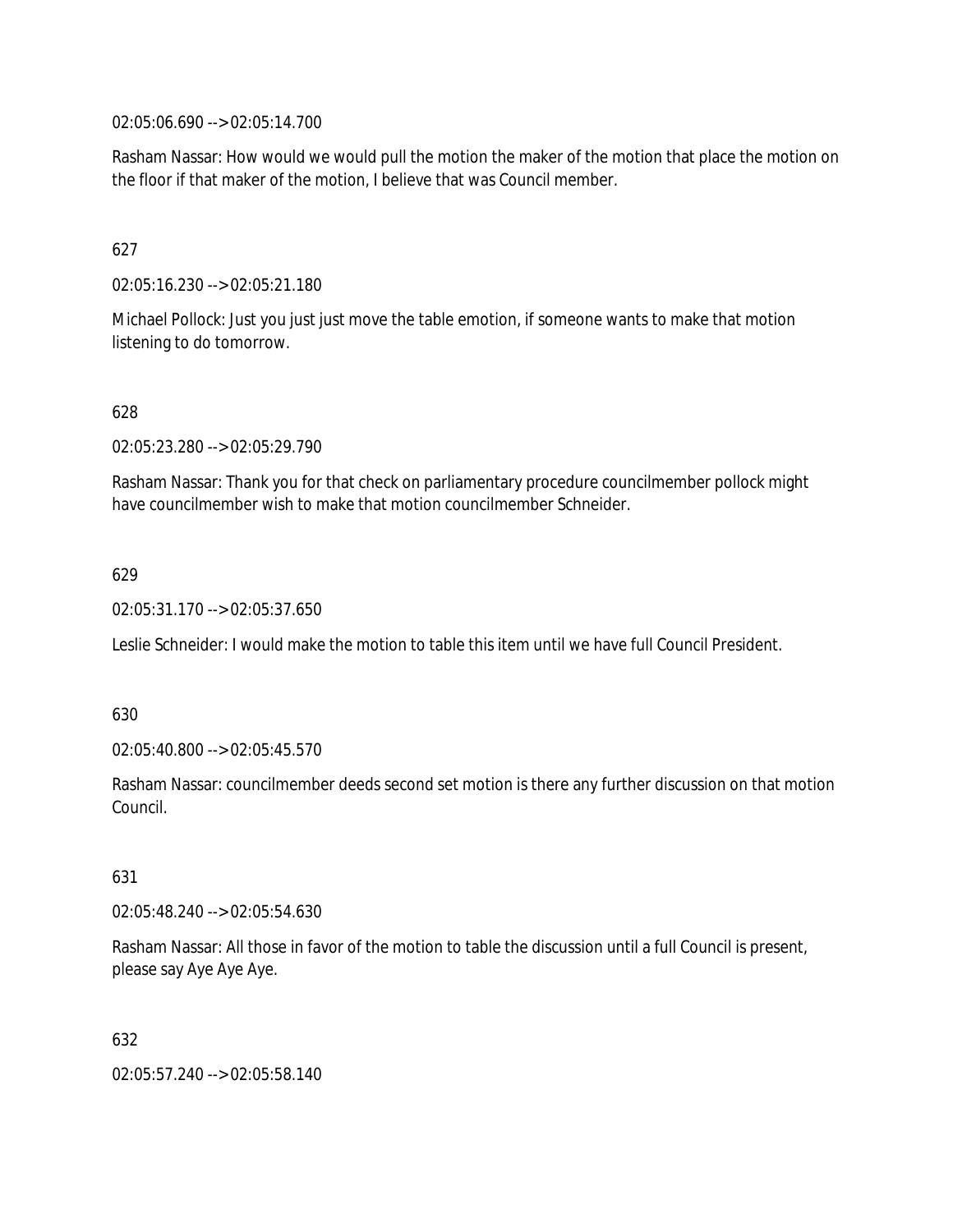Rasham Nassar: Any opposed.

633

02:06:02.040 --> 02:06:06.720

Rasham Nassar: councilmember pollick opposes that motion, otherwise the motion passes.

634

02:06:09.420 --> 02:06:10.290

Rasham Nassar: councilmember pollock.

635

02:06:11.760 --> 02:06:12.540

Oh OK.

636

02:06:16.080 --> 02:06:26.640

Rasham Nassar: OK, with that we are moving on and our agenda, Council, we are now on item 10 be introduction and review of draft plastics ordinance number 2002 one.

637

02:06:26.940 --> 02:06:31.590

Rasham Nassar: dash 18 we have executive scheduled to present that this ordinance this evening.

638

02:06:32.160 --> 02:06:44.190

Rasham Nassar: per my conversation with the city manager early here today, I believe the city attorney is going to begin with some introductory comments provide some relevant information for the Council that will benefit our conversation tonight city attorney.

639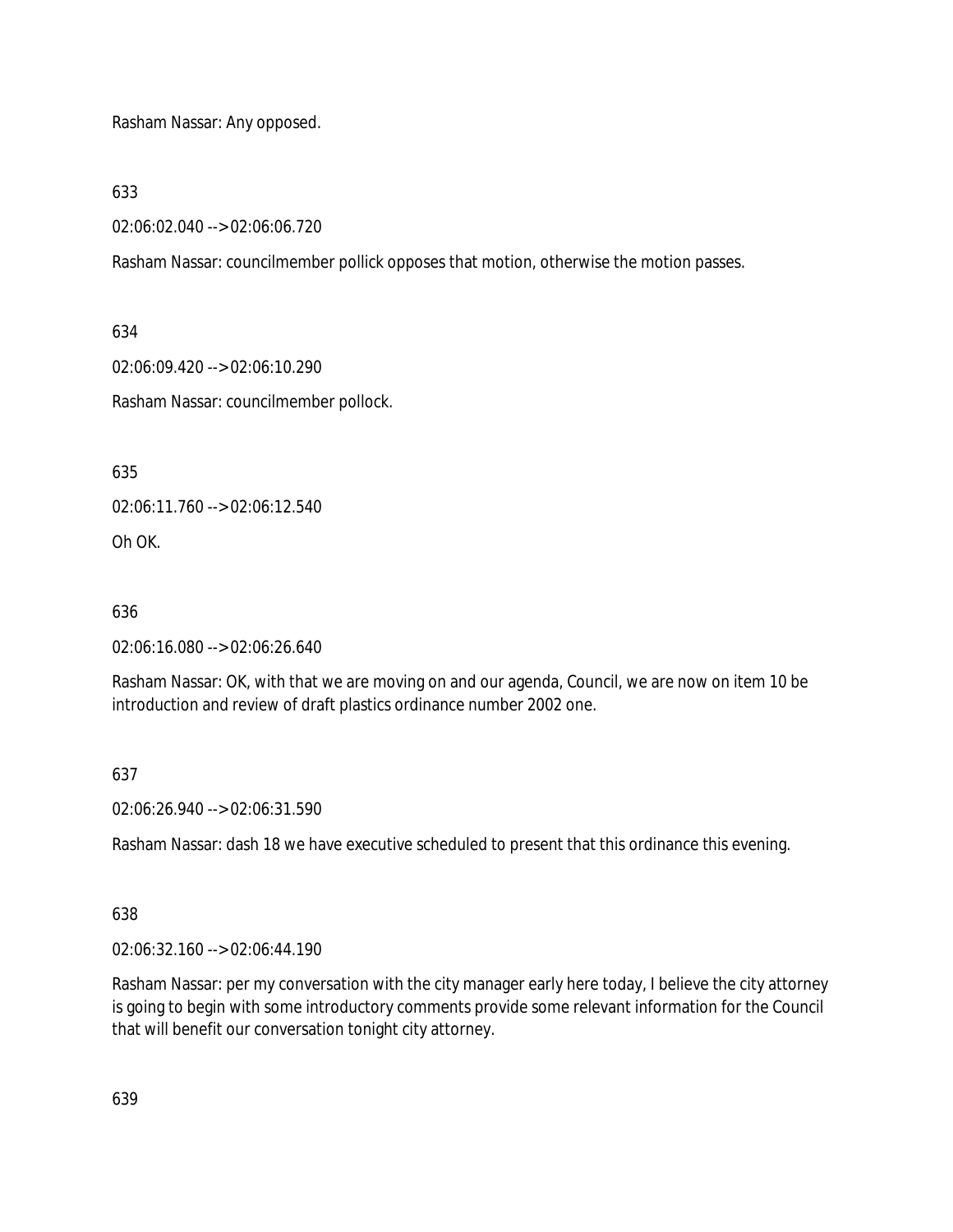02:06:44.730 --> 02:06:51.330

Joe Levan: Yes, thank you very much, and also the deputy attorney and he sledges here to join to spend a lot of time.

640

02:06:51.930 --> 02:07:03.570

Joe Levan: assisting with the preparation and preparing the draft as well as her to answer questions, based on the research, he did related to this is just a few summary intro remarks.

641

02:07:03.990 --> 02:07:12.720

Joe Levan: As stated in the agenda bill, this is a meant to be an initial draft, based on the council's direction from the meeting on may 18.

## 642

02:07:13.170 --> 02:07:25.320

Joe Levan: For the Council discussed this topic generally and including there were five points that were presented by councilmember car related to the topic, and from that meeting, the Council directed the city attorney's office to.

# 643

02:07:27.120 --> 02:07:35.670

Joe Levan: To work with an initial draft that was actually directed councilmember car to prepare a draft provides the city attorney's office.

#### 644

02:07:36.540 --> 02:07:45.300

Joe Levan: which she did so that the draft that's in front of you tonight is based primarily on on the work that was done by a Council member car.

645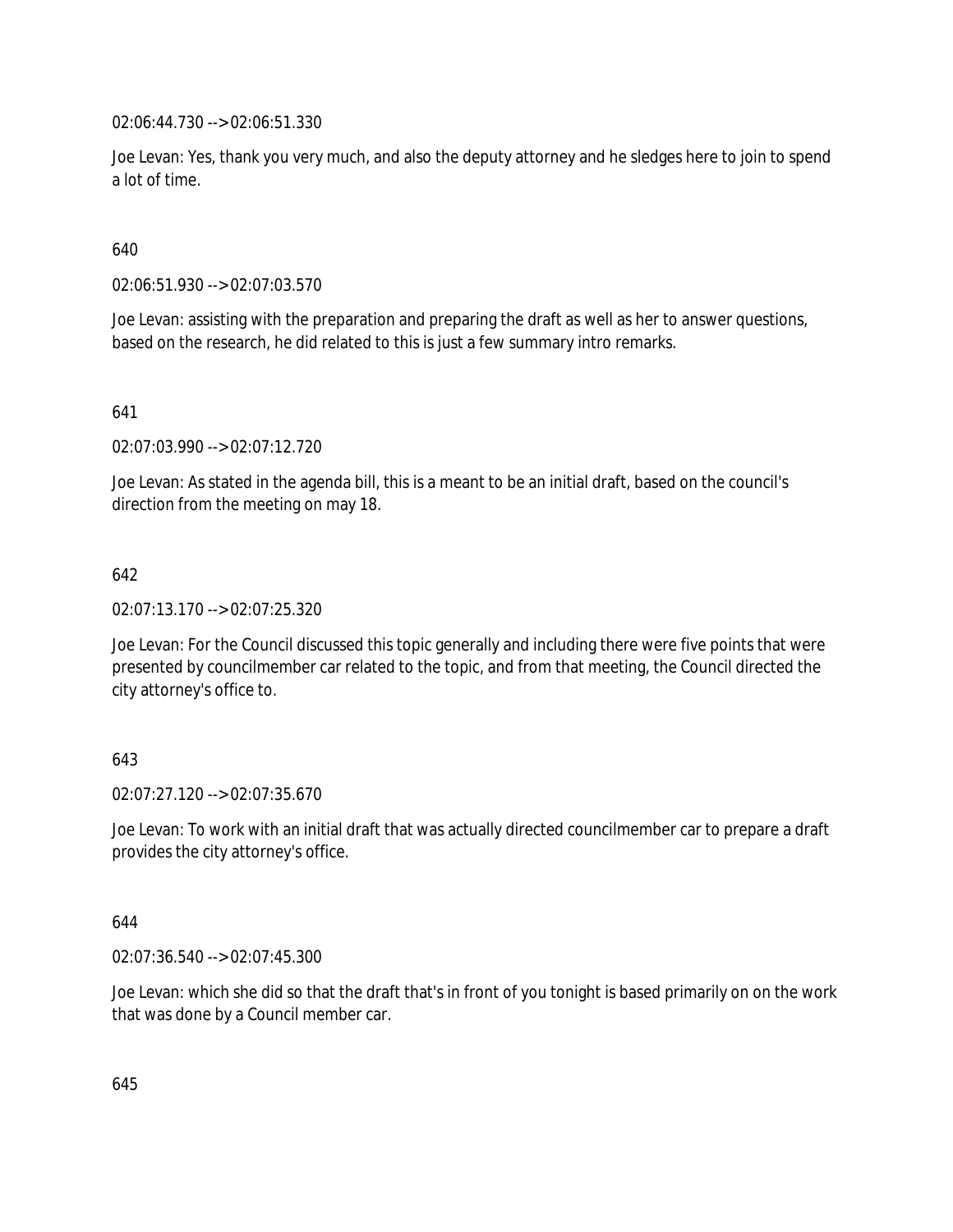02:07:45.930 --> 02:07:53.850

Joe Levan: But we also the city attorney's Office also received some input from Deputy Mayor had topless as well as from councilmember pollock.

#### 646

02:07:54.390 --> 02:08:05.550

Joe Levan: So, as you note from the agenda bill the the yellow highlighted text comes from Deputy Mayor I topless and there's some green highlighted text that comes from.

#### 647

02:08:06.120 --> 02:08:20.430

Joe Levan: Customer pollock and then there is also in Teal or Turquoise on page eight some alternative language that was suggested by the Deputy city attorney as an alternative to.

648

02:08:21.720 --> 02:08:26.610

Joe Levan: The the text it's on page nine that came from.

649

02:08:27.900 --> 02:08:29.010

Joe Levan: The Deputy Mayor.

650

02:08:30.300 --> 02:08:40.290

Joe Levan: The the approach to so you understand where we're coming from the city attorney's office on this, based on what we received from councilmember car, the approach was to try to.

651

02:08:41.610 --> 02:08:48.330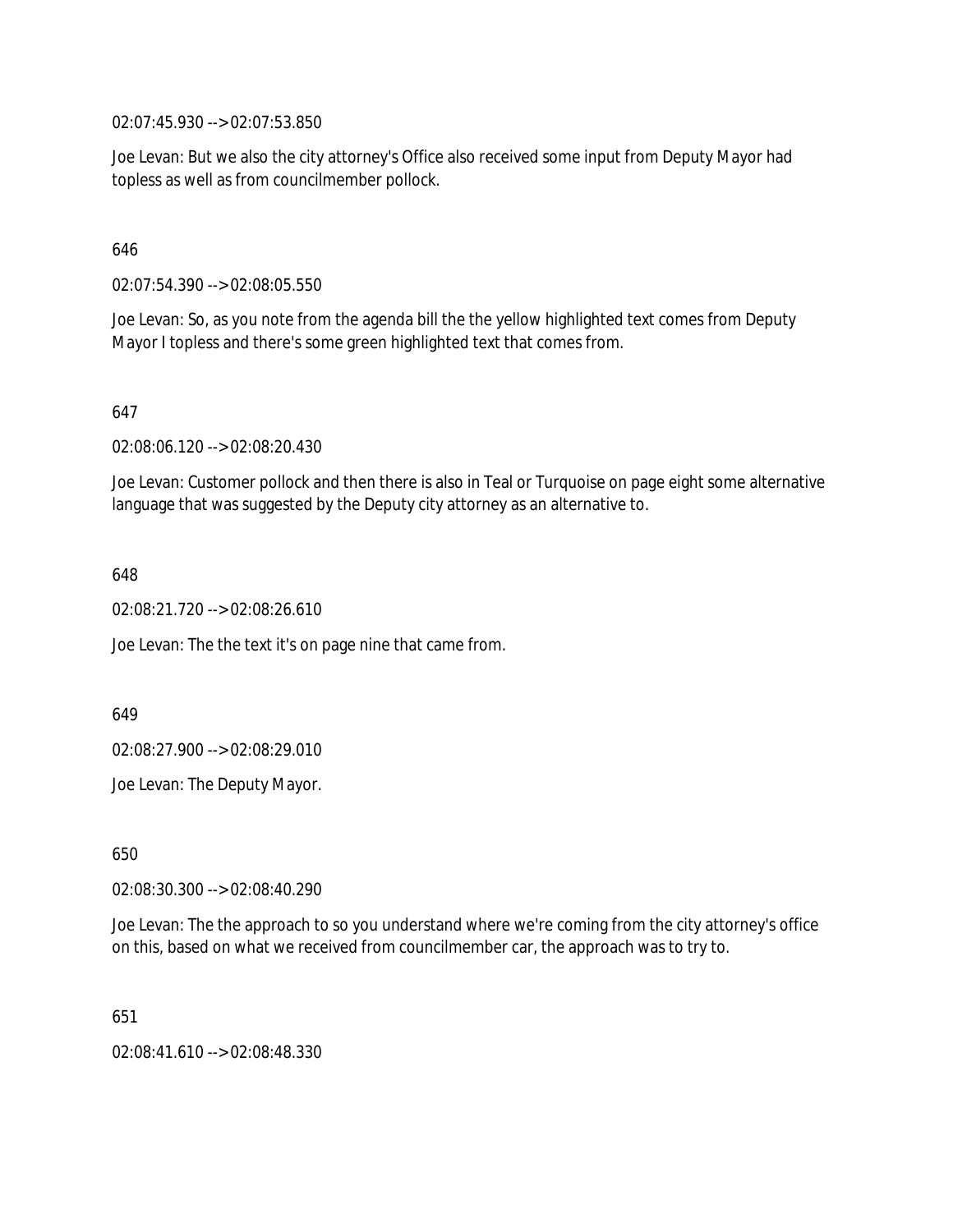Joe Levan: base the list of base it on what's in our current Code, so we have a current co chapter chapter 824.

# 652

02:08:49.320 --> 02:08:58.530

Joe Levan: That is relevant to this topic, so the The goal is to start from that instead of creating a whole new chapter, so there wouldn't be confusion about.

# 653

02:08:58.980 --> 02:09:06.390

Joe Levan: What applies to what, and also to have everything in one place, and looking thinking about this going forward to there could be potential.

# 654

02:09:07.260 --> 02:09:12.090

Joe Levan: additions of the Council may want to make revisions, this is a kind of a moving target based on.

# 655

02:09:12.480 --> 02:09:25.470

Joe Levan: On all kinds of different factors, including the State legislation that came in play this year so that was the approach to try to to use chapter 824 and then to try to change it as little as possible.

# 656

02:09:26.220 --> 02:09:36.990

Joe Levan: But change it as necessary so with that the draft you're looking at it's the reason that you have there's so much underlining some of that as the.

# 657

02:09:37.500 --> 02:09:44.040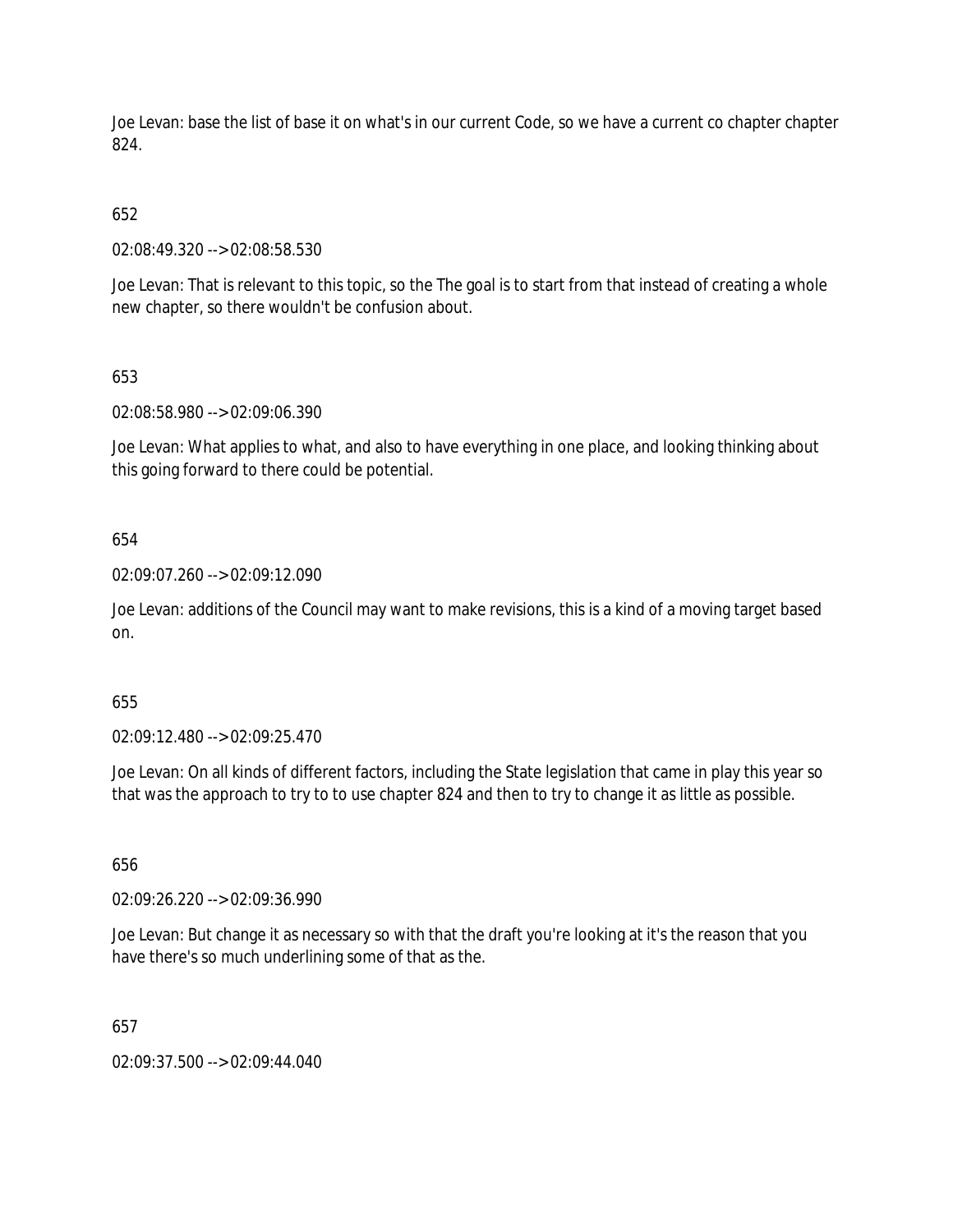Joe Levan: As the deputy city attorney explaining the agenda bill some of the some of the provisions, the sections that are currently in.

658

02:09:44.310 --> 02:09:51.090

Joe Levan: That chapter have just been repurposed so it's not actually new tax but it's repurposed into a different order basically.

## 659

02:09:51.480 --> 02:10:02.280

Joe Levan: And then, some of it is new so that's as you see from the agenda bill, that is, the description from the deputy city attorney he described which ones will repurpose which ones are new.

## 660

02:10:02.820 --> 02:10:14.850

Joe Levan: So that's that's the way it was set up, I just want to make sure that you all know your different concerns related to the State law that is in place.

661

02:10:15.660 --> 02:10:31.530

Joe Levan: it's the state laws 5022 that is in place, now there is a provision, as you all know that relates to a date of July 1 and certain types of activities are preempted preempted as of July 1.

### 662

02:10:32.040 --> 02:10:45.090

Joe Levan: But then it is, it is, we can talk about specifically what that applies to, but it is, it is limited, this this this draft, you are looking at tonight includes topics and activities that go beyond which would be preempted.

# 663

02:10:46.200 --> 02:10:48.540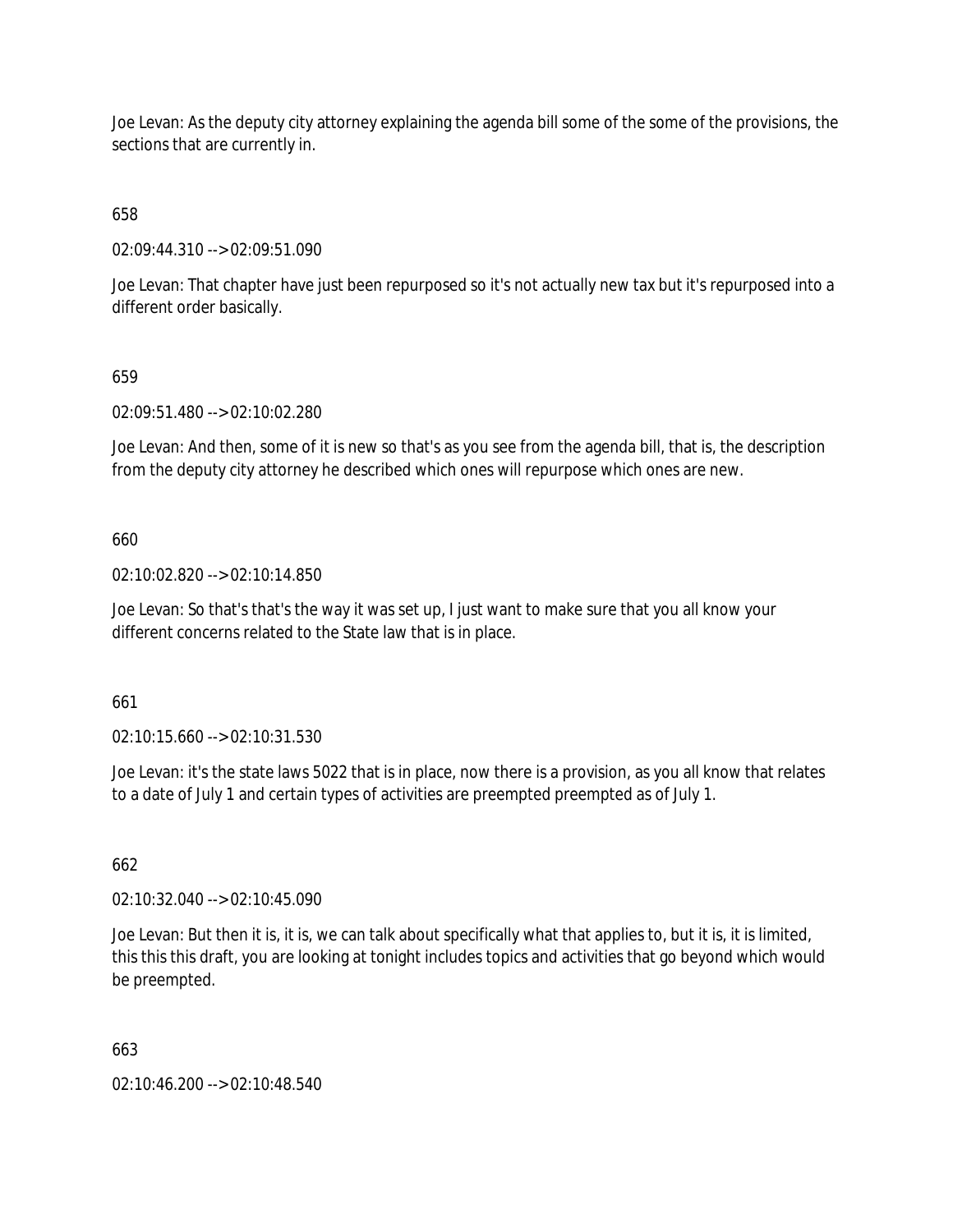Joe Levan: So that's and just in terms of options.

## 664

02:10:49.800 --> 02:10:55.980

Joe Levan: The I think the opinion of the me and the deputy city attorney based on the comments we received there's.

# 665

02:10:56.460 --> 02:11:03.570

Joe Levan: it's going to be a hopefully a good discussion point to the Council to have related to this draft it's certainly not meant to be a final product.

## 666

02:11:04.500 --> 02:11:14.580

Joe Levan: there's there's been comments made by some of the public about good suggestions and i'm sure you all have your own suggestions as well, so deputy city attorney I are definitely open to whatever suggestions.

#### 667

02:11:14.970 --> 02:11:19.500

Joe Levan: You have to improve this and we can bring it back to you, and if you're shooting for the date of.

# 668

02:11:20.370 --> 02:11:28.200

Joe Levan: The 22nd of this month to get it in place so that it's in place before the first of July, we can definitely do that one option to consider potentially.

#### 669

02:11:28.740 --> 02:11:34.950

Joe Levan: Is that if you're mostly concerned about the preemption date of July 1 potentially you could.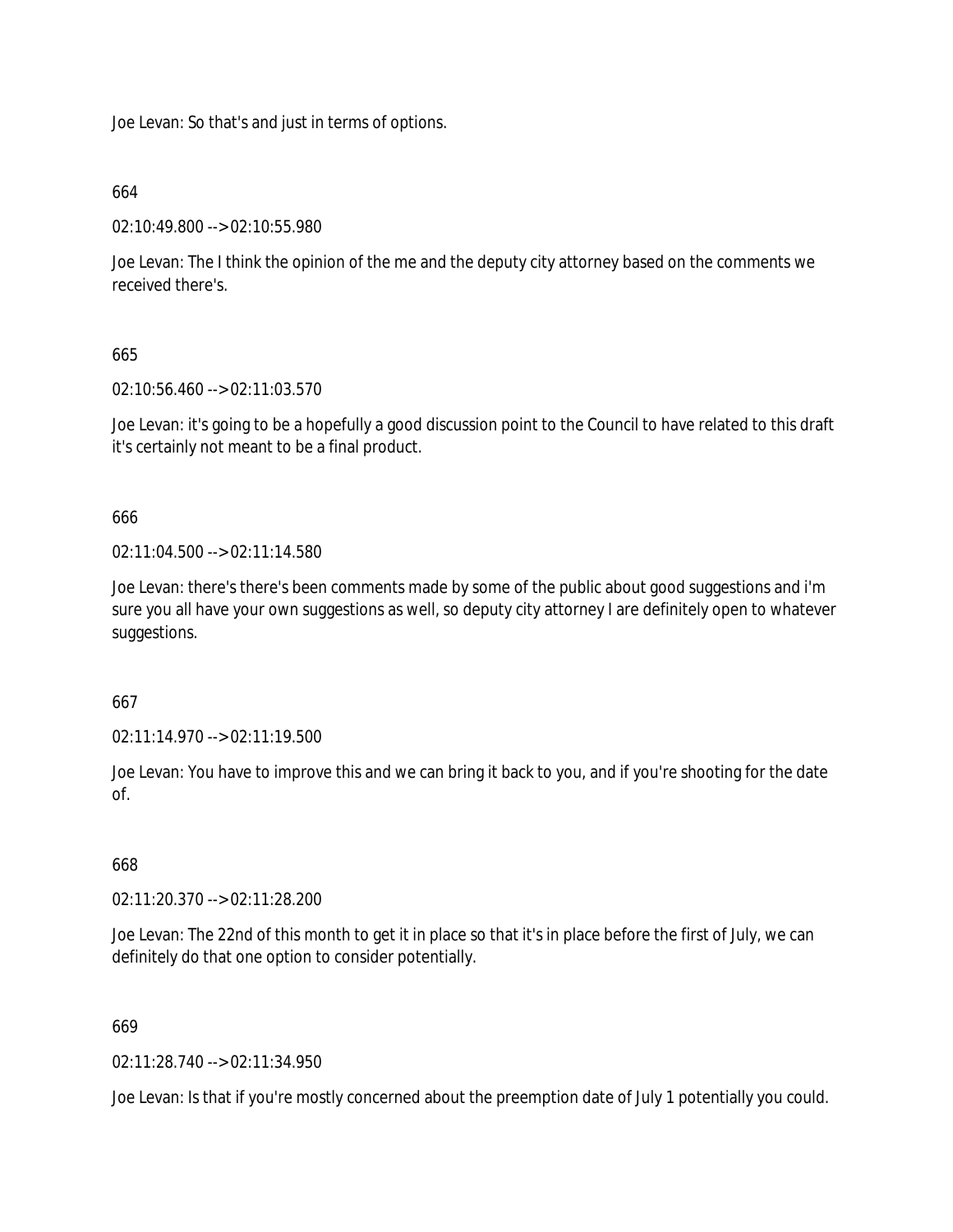02:11:35.340 --> 02:11:42.360

Joe Levan: We could bring back to you, based on your discussion at a scaled down version that just deals with the topics that otherwise would be preempted.

671

02:11:42.630 --> 02:11:52.650

Joe Levan: And then you could have a future ordinance that would that would cover the other activities that aren't preempted so that that's that's an option that we certainly are open to if you want to pursue that path.

## 672

02:11:53.910 --> 02:12:04.650

Joe Levan: And you'll one thing else I want to notice or one which is to note is that as you'll you'll note in the draft there's different effective dates for different sections.

#### 673

02:12:05.490 --> 02:12:16.050

Joe Levan: So that's something to keep in mind and part of that is based on as well with the way the State law was written there's different effective dates as well, based on different activities so with with that is kind of a intro.

#### 674

02:12:17.280 --> 02:12:28.260

Joe Levan: we're here to work to assist walk through and answer any questions you may have and and also to work with you to figure out what the next best step forward would be so thank you very much.

#### 675

02:12:30.900 --> 02:12:38.310

Rasham Nassar: Thank you, before I turn over to counsel, I have a question city attorney do you can highlight for the Council and for the public, which.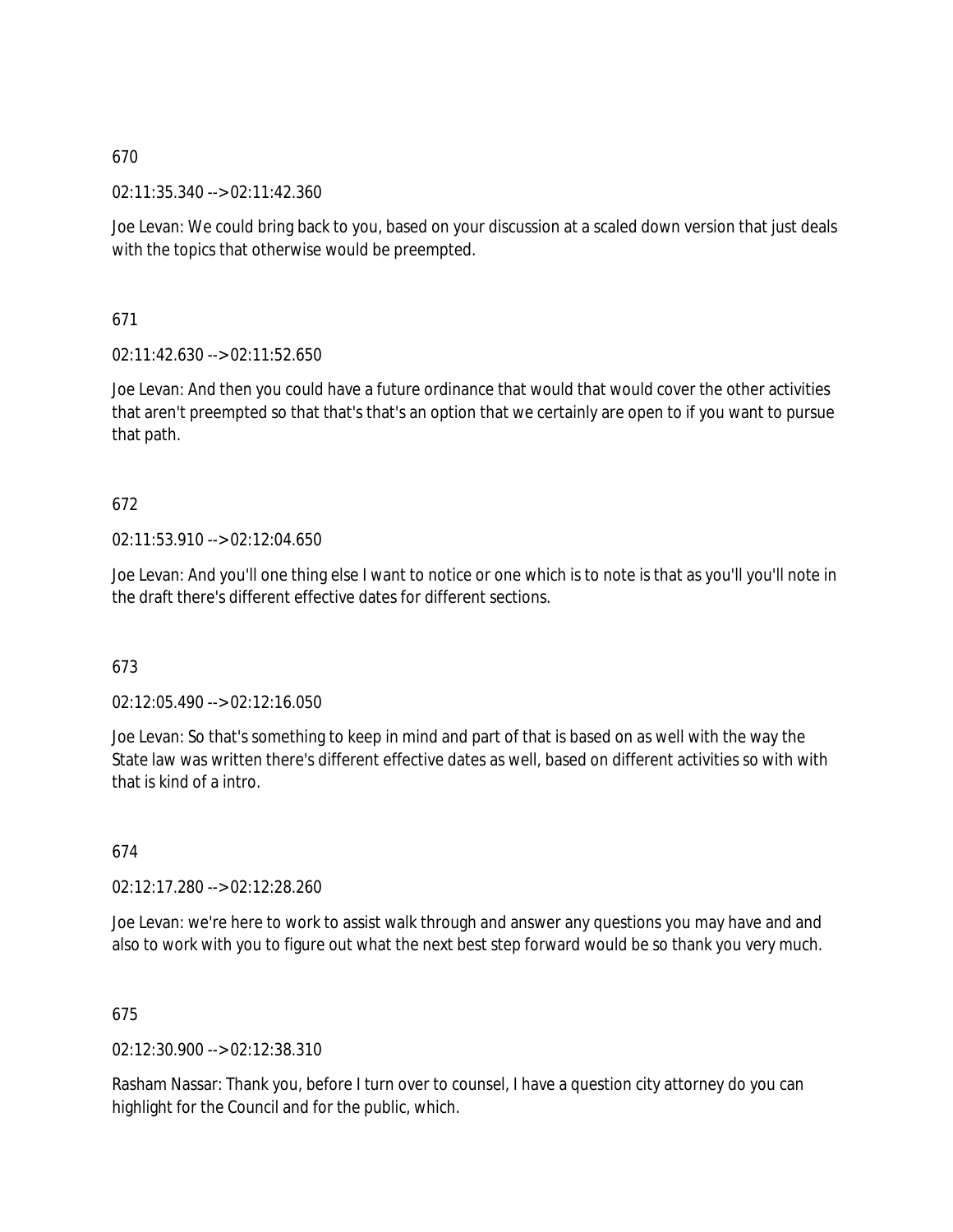02:12:38.580 --> 02:12:50.190

Rasham Nassar: specific topics within the ordinance are preempted you you suggested that we might consider taking them apart, but you didn't identify which aspects of the ordinance those work can you quickly identify those for Council.

## 677

02:12:50.610 --> 02:12:57.720

Joe Levan: Yes, let me i'm going to have the deputy city attorney assist with that as well, but before i'll just read from you, so you all were on the same page about.

## 678

02:12:58.110 --> 02:13:04.920

Joe Levan: about what the State law provides about what is preempted so what what it provides just to say you can think about this.

## 679

02:13:05.370 --> 02:13:16.770

Joe Levan: And this did change from when we talked about this previously there was a change and, in the final version that was adopted and signed by the governor so what it what it says is beginning on July 1 of 2021.

680

02:13:17.280 --> 02:13:23.880

Joe Levan: The city may not enact an ordinance to reduce pollution from single use food service products.

## 681

02:13:24.300 --> 02:13:33.930

Joe Levan: By requiring affirmation that a customer wants single use food service products from the customer of the food service business or other establishment.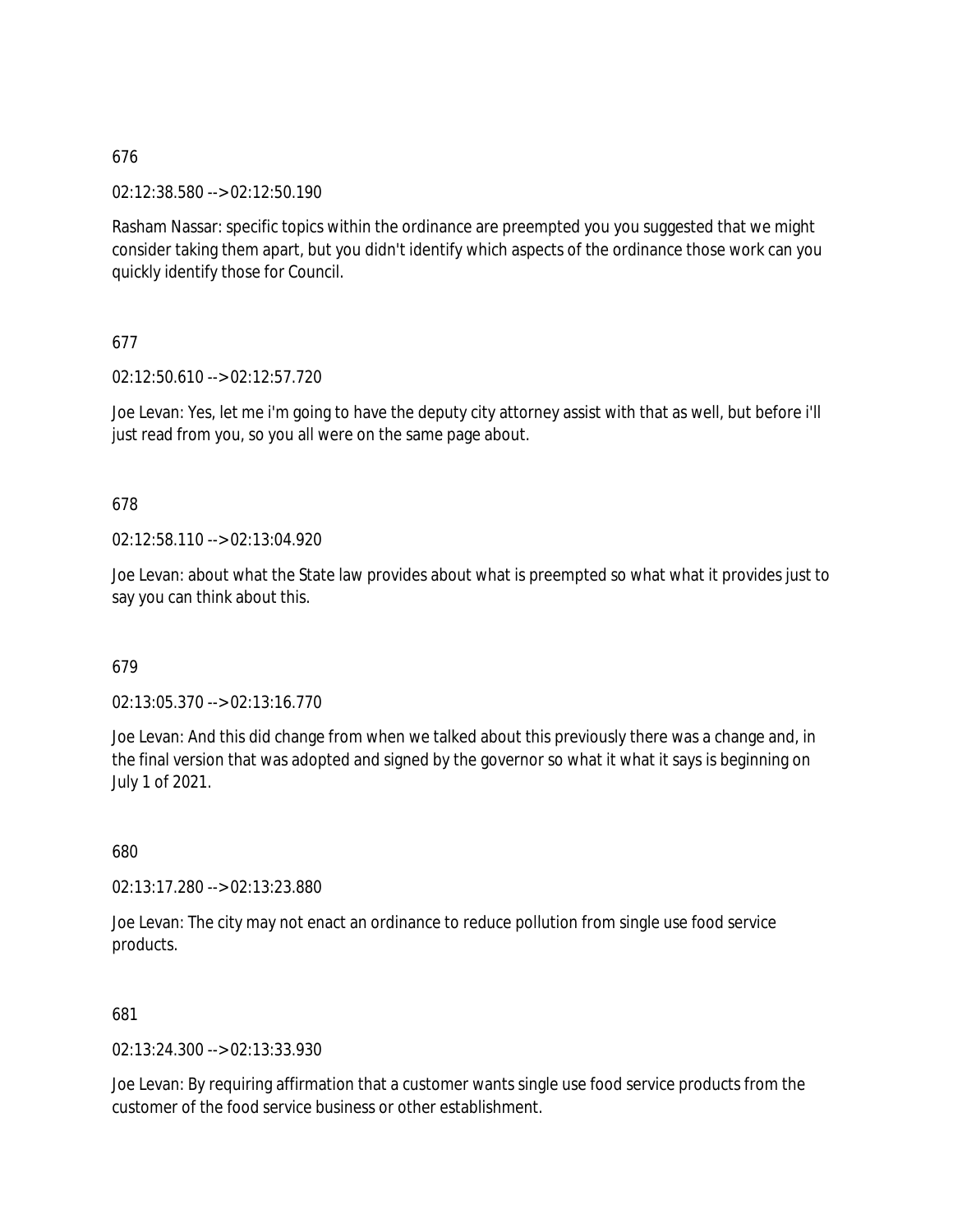02:13:34.260 --> 02:13:40.710

Joe Levan: So, in other words, if you flip it the other way if we're in the affirmative so before, so what what what the city can do.

683

02:13:41.040 --> 02:13:50.280

Joe Levan: So that this is what you could do before July 1 in that regard so before July 1 2021 the city can enact.

684

02:13:50.640 --> 02:14:01.710

Joe Levan: an ordinance that requires affirmation that a customer wants single use food service products from the customer, or the food service business or other establishment so that's that's the part that is.

685

02:14:02.280 --> 02:14:11.730

Joe Levan: directly applicable to the preemption and to to answer your question deputy city attorney if we could point out those provisions that relate to the prevention issue.

686

02:14:14.130 --> 02:14:18.900

Andy Sletten: Good evening i'm married as our Deputy Mayor I toggle as members of the Council.

687

02:14:19.530 --> 02:14:29.940

Andy Sletten: Specifically sections, five, six and seven, as proposed, and that's discounting the the changing of the title, which is section one the definition section, which is section to.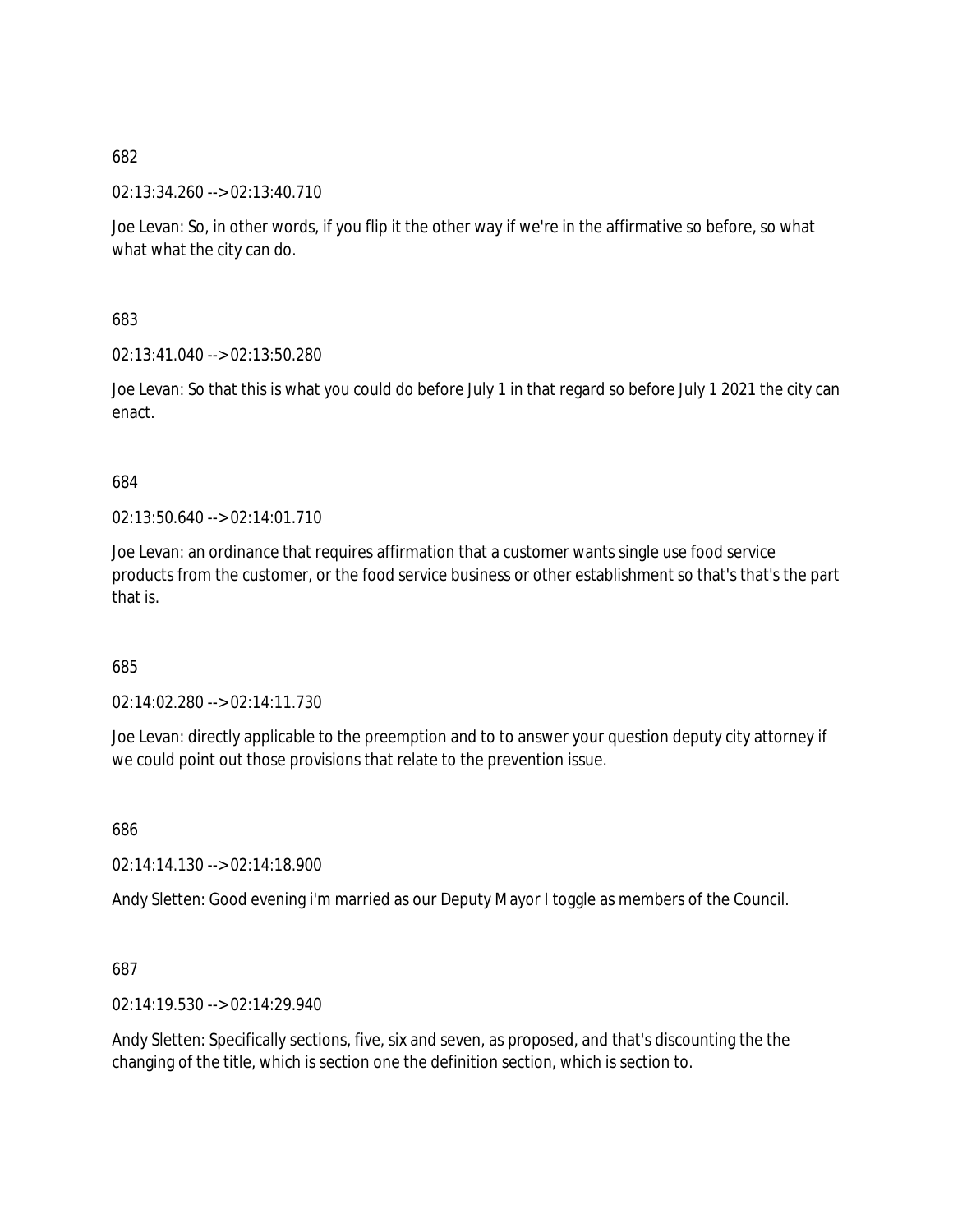02:14:30.390 --> 02:14:43.380

Andy Sletten: directly relate to the preempted issue in that they they discuss the prohibition of single use plastics and be that directly relate to both.

689

02:14:43.830 --> 02:15:00.450

Andy Sletten: In in establishment and essentially takeaway or out of establishment requests related to cups a couple lids excuse me not cups but a couple ids utensils and economy and packaging, thank you.

690

02:15:01.500 --> 02:15:16.110

Joe Levan: I also want to make clear that it's unfortunately it's wouldn't be as easy as just separate out those those those three sections and create an new ordinance you know tonight that you could just say let's you know just adopt those three sections or not it would take.

691

02:15:17.130 --> 02:15:25.020

Joe Levan: gri crafting this in a way that includes whereas clauses that are applicable and also that this is kind of a spider web that meshes all together.

#### 692

02:15:25.290 --> 02:15:32.280

Joe Levan: So we come back with an ordinance that would properly link all those together so that you could accomplish that task that's what you want to do.

#### 693

02:15:34.440 --> 02:15:37.380

Rasham Nassar: Okay, thank you um Deputy Mayor had topless.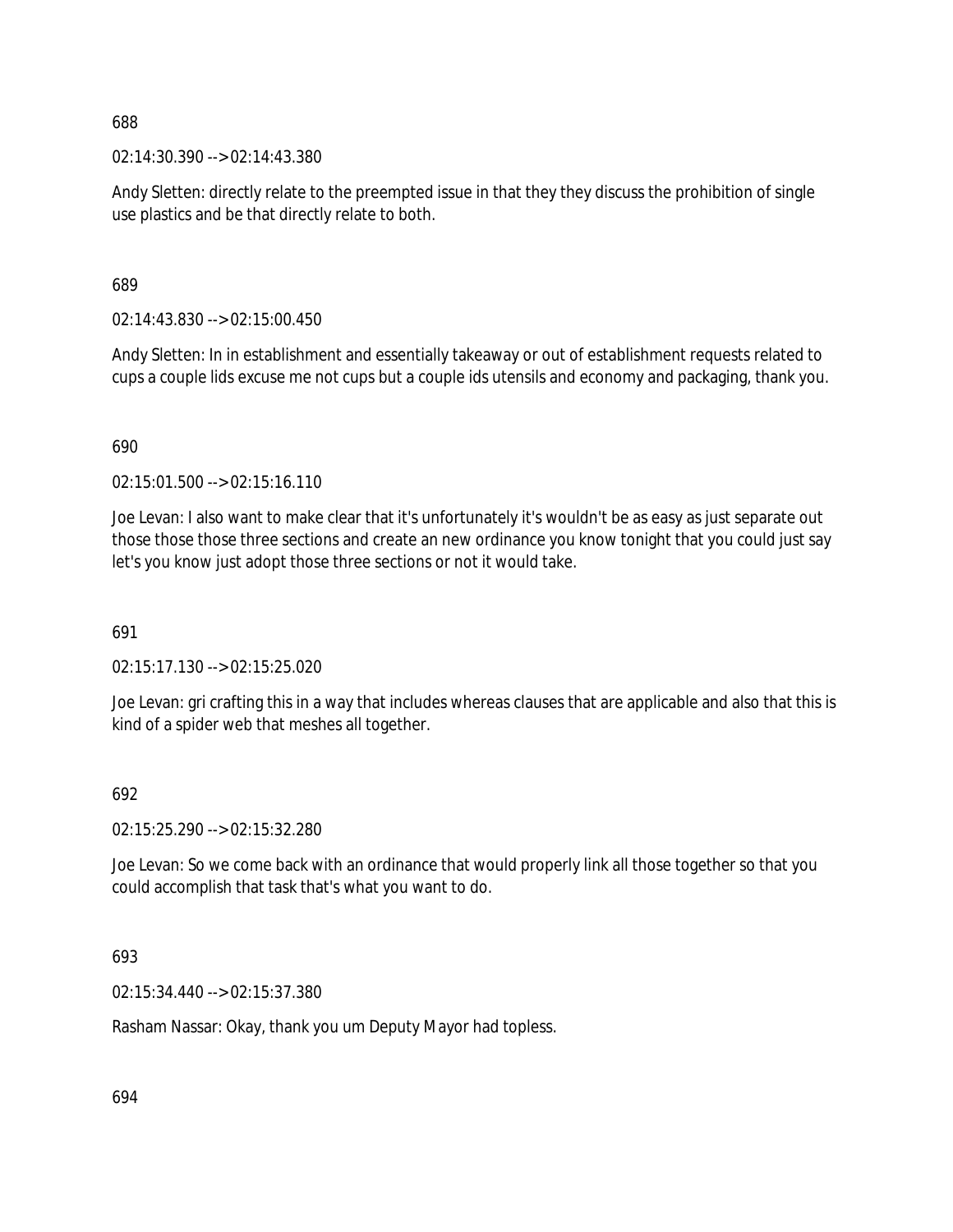02:15:38.640 --> 02:15:54.210

Kirsten Hytopoulos: yeah so I had a really good conversation this morning with the say train deputy city attorney and very relieved to hear that I don't know I think see 20 It may be that that older version also had different language and the preemptive language I don't know, but I think.

695

02:15:54.360 --> 02:16:00.330

Kirsten Hytopoulos: A number of us have been operating on old information about the preemption and what and what I learned from.

696

02:16:00.750 --> 02:16:09.630

Kirsten Hytopoulos: Zero waste Washington earlier today was that the that this much tighter preemption was tightly negotiated I guess outcome of the plastics lobby.

697

02:16:10.050 --> 02:16:15.990

Kirsten Hytopoulos: That in fact we're much better off, we could do what, and this is what I hope we will agree to do tonight.

## 698

02:16:16.350 --> 02:16:23.310

Kirsten Hytopoulos: Is that we will just focus on what we have to do by the end of the month, so we can get this ordinance right.

699

02:16:23.700 --> 02:16:32.400

Kirsten Hytopoulos: we've done so much so far, because we were under pressure which is great so i'm glad we were we thought we had to do this because we're almost there.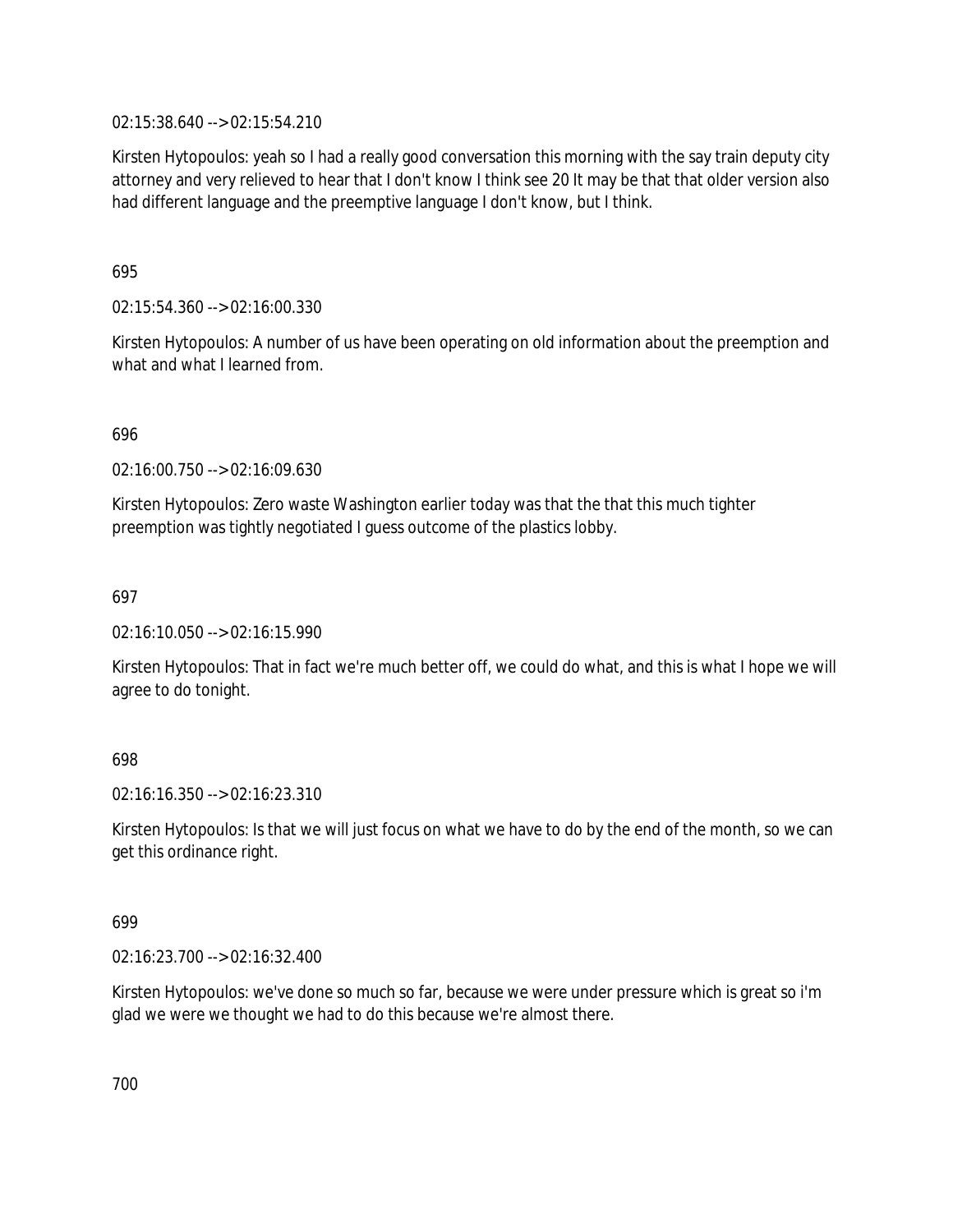02:16:32.850 --> 02:16:40.290

Kirsten Hytopoulos: But, and I want that, and I hope you know I think the important message that we need to send out to the business community tonight everybody everybody who commented, and you didn't.

701

02:16:40.740 --> 02:16:49.860

Kirsten Hytopoulos: Is all we were doing was trying to operate within within the deadline that we understood, we had, which was our one shot to do something that we could never again do.

702

02:16:50.460 --> 02:16:59.310

Kirsten Hytopoulos: Now we know that we should be able to spend a bit more time on this and do it right and listen to the business owners and listen to the you know the Climate Action Committee.

703

02:16:59.820 --> 02:17:08.460

Kirsten Hytopoulos: But not dropped the ball on this that's what I that I really hope we're committed to, if we take a little more time so that we can fix a few of the flaws that are still in it.

704

02:17:08.850 --> 02:17:19.890

Kirsten Hytopoulos: Inevitably right get this rate spend a couple more months, maybe on it, maybe one more month on it, but let's keep the ball rolling and let's do what Joe was just talking about let's pass an ordinance on the.

705

02:17:20.850 --> 02:17:25.890

Kirsten Hytopoulos: The One the one part we're going to be preempted on because we do want to do that a little tighter than the State.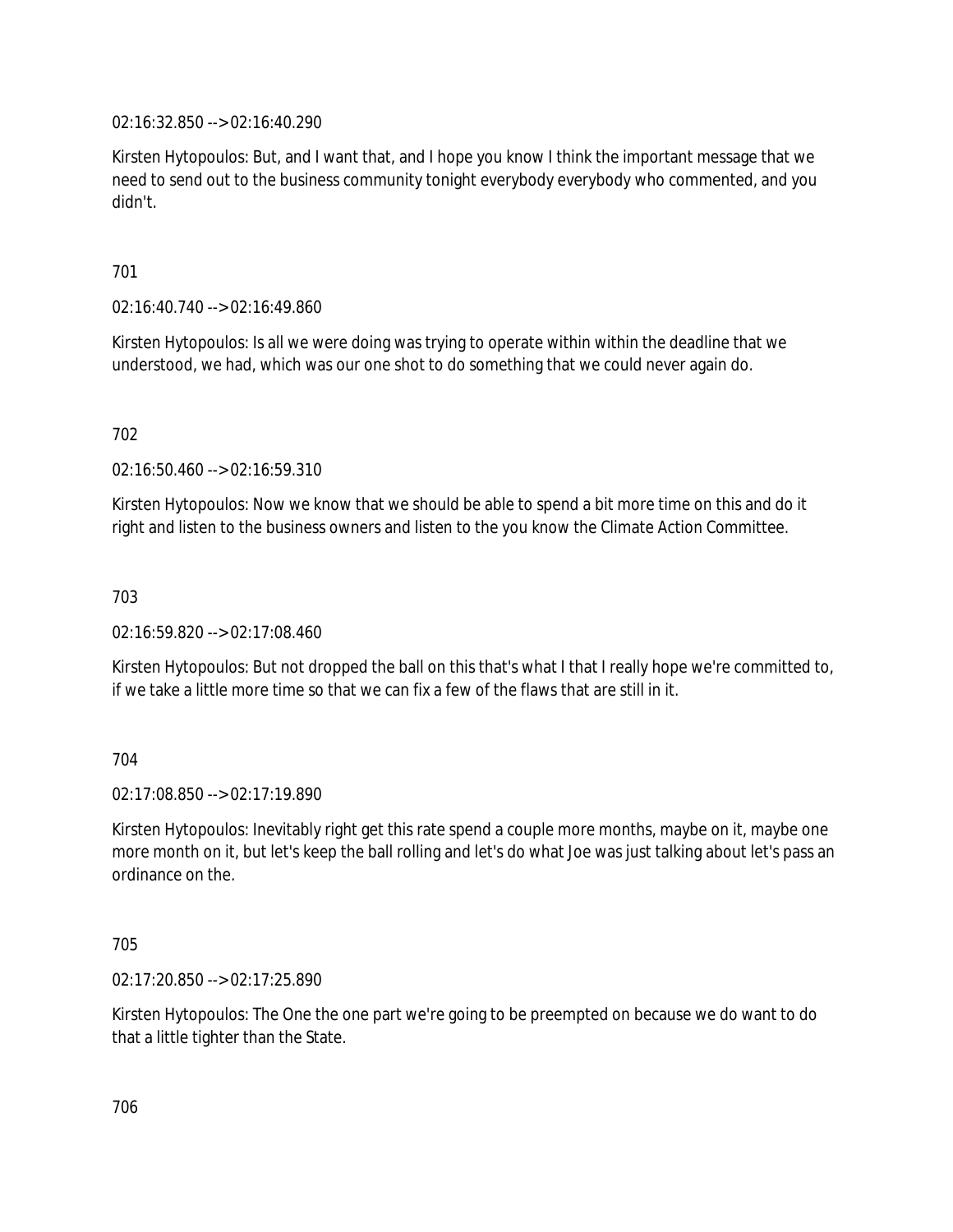02:17:26.700 --> 02:17:29.820

Kirsten Hytopoulos: And let's let's let the let the the the the.

707

02:17:30.480 --> 02:17:38.130

Kirsten Hytopoulos: The city trying to deputy brings them back and let's focus tonight on what we have to answer about those parts that they do have to incorporate.

708

02:17:38.430 --> 02:17:47.100

Kirsten Hytopoulos: And let us let them bring something back um I think there's enough there actually that, quite frankly, you should bring us back something next week.

709

02:17:47.520 --> 02:17:58.500

Kirsten Hytopoulos: And we should still get input that's what I think I think you're you're talking about leaving enough stuff in in definitions and other parts that we it may you may need one more touch with us to be frame before.

710

02:17:59.640 --> 02:18:04.950

Kirsten Hytopoulos: You know, before the final adoption that's my opinion but Council that's what I hope will do and.

711

02:18:06.390 --> 02:18:06.720

Kirsten Hytopoulos: yeah.

712

02:18:10.200 --> 02:18:11.070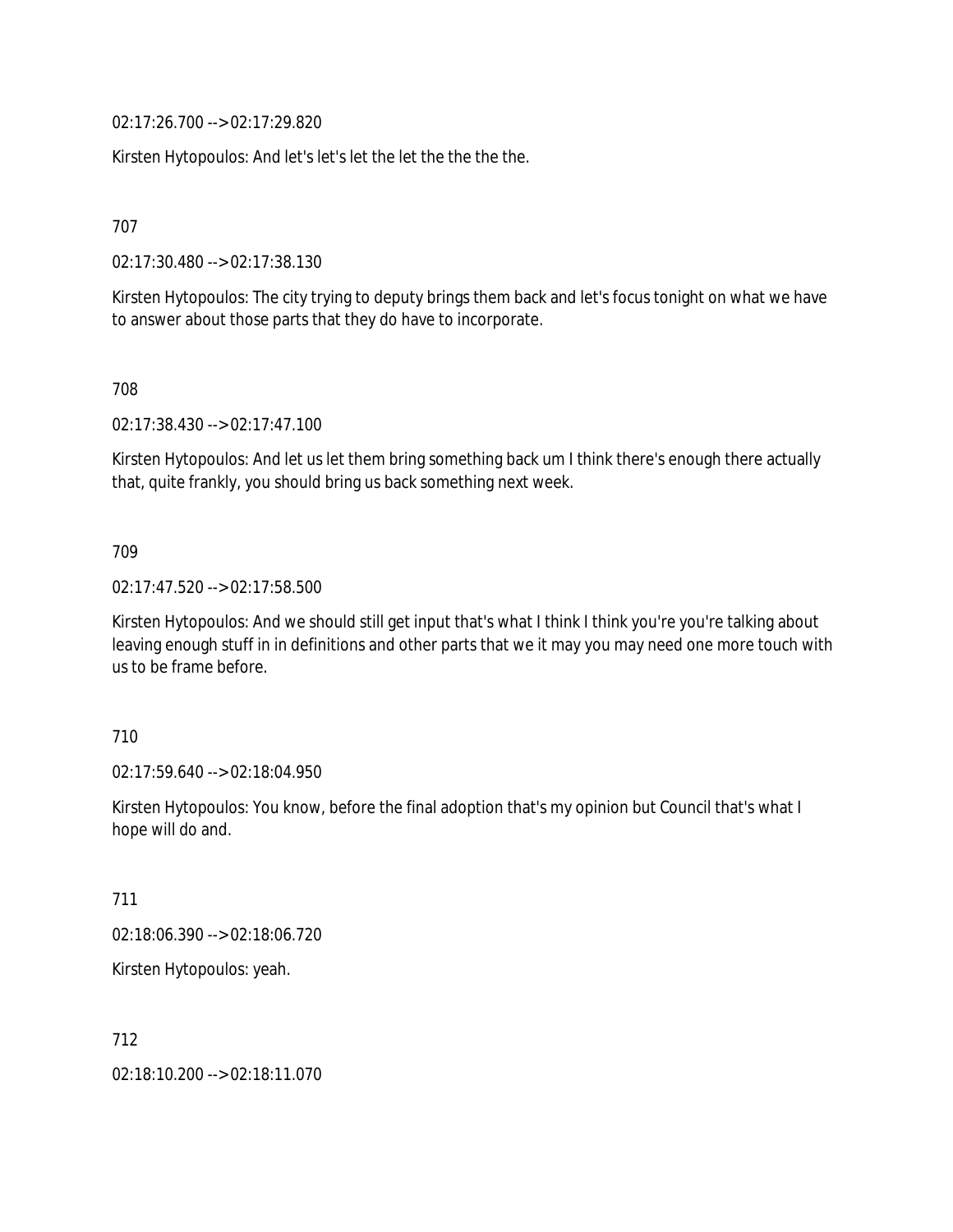Rasham Nassar: Council member.

713

02:18:15.480 --> 02:18:20.580

Michael Pollock: On our support that i'm just wondering if you could put that in the form of emotion, so that I can second.

714

02:18:23.070 --> 02:18:23.670

Kirsten Hytopoulos: Right now.

715

02:18:24.120 --> 02:18:26.730

Kirsten Hytopoulos: yeah sure let's see what am I going to.

716

02:18:28.020 --> 02:18:39.060

Kirsten Hytopoulos: I move the we direct the city attorney to craft emotion, to address the issue of.

717

02:18:42.210 --> 02:18:43.290

Kirsten Hytopoulos: How do we describe that.

718

02:18:46.800 --> 02:18:51.600

Michael Pollock: or address maybe the pressing issues that are run road i've done mine too.

719

02:18:51.630 --> 02:18:58.560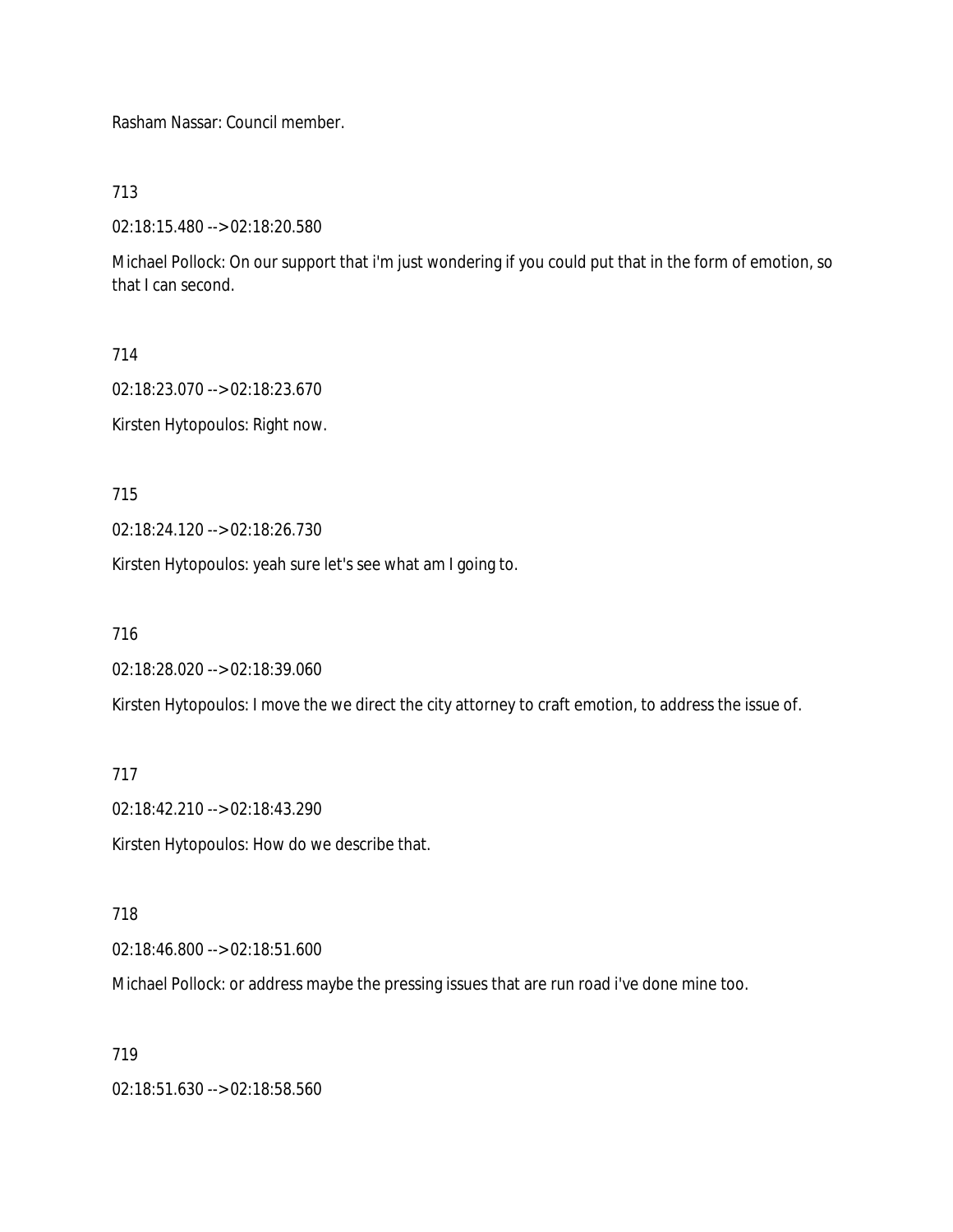Kirsten Hytopoulos: yeah the the issue that we will be preempted on as described in the draft ordinance.

720

02:19:00.240 --> 02:19:02.430

Kirsten Hytopoulos: and bring it back for our consideration.

721

02:19:02.880 --> 02:19:03.420

Michael Pollock: Next week.

722

02:19:03.750 --> 02:19:06.300

Kirsten Hytopoulos: Next week, is that too fast.

723

02:19:07.560 --> 02:19:07.980

Kirsten Hytopoulos: Joe.

## 724

02:19:08.400 --> 02:19:15.030

Joe Levan: it's it's it that'll be a challenge, but we can get it done if that's what the Council really wants, we could commit to doing.

## 725

02:19:15.030 --> 02:19:15.540

Joe Levan: I know this is.

## 726

02:19:15.660 --> 02:19:21.390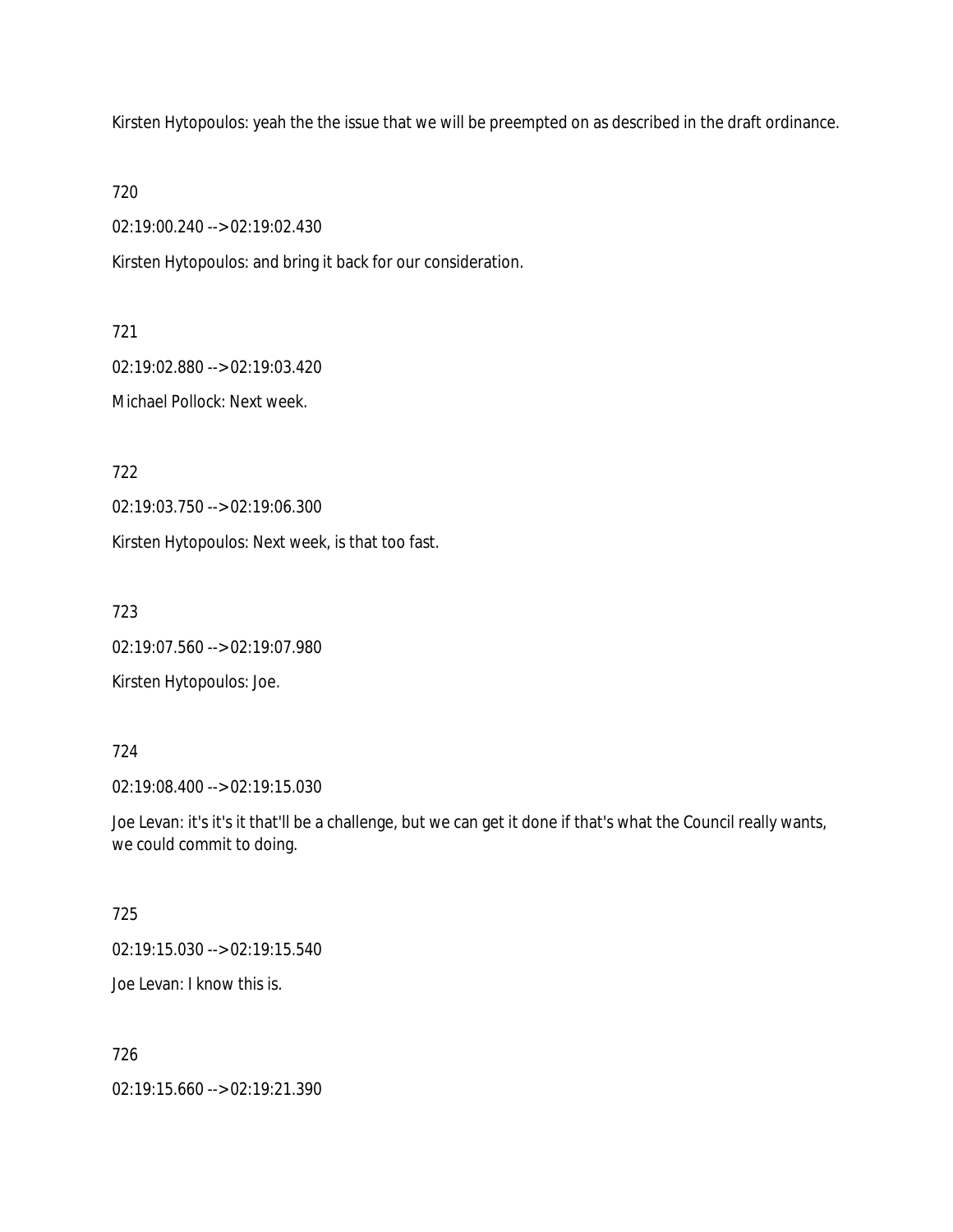Joe Levan: Important to you all, I think you, you said to craft a motion where you're talking about crafting.

727

02:19:21.690 --> 02:19:25.230

Kirsten Hytopoulos: crafted ordinance emotion yeah so that captioning.

728

02:19:25.650 --> 02:19:32.760

Joe Levan: And I think, so the lie understanding from what you just stated, was that we've come back with an a new draft ordinance.

729

02:19:33.150 --> 02:19:33.630

Joe Levan: That would.

730

02:19:33.990 --> 02:19:38.820

Joe Levan: apply just to the activities that would otherwise be preempted as of July 1.

731

02:19:39.000 --> 02:19:49.860

Kirsten Hytopoulos: My fear, just is that to get it right, so that because everybody would be then proceeding to work on another version of this ordinance to do the rest of this work.

732

02:19:50.550 --> 02:19:57.870

Kirsten Hytopoulos: Is that we don't want to mess anything up and with this with this ordinance that's going to mess up our work on the final ordinance so.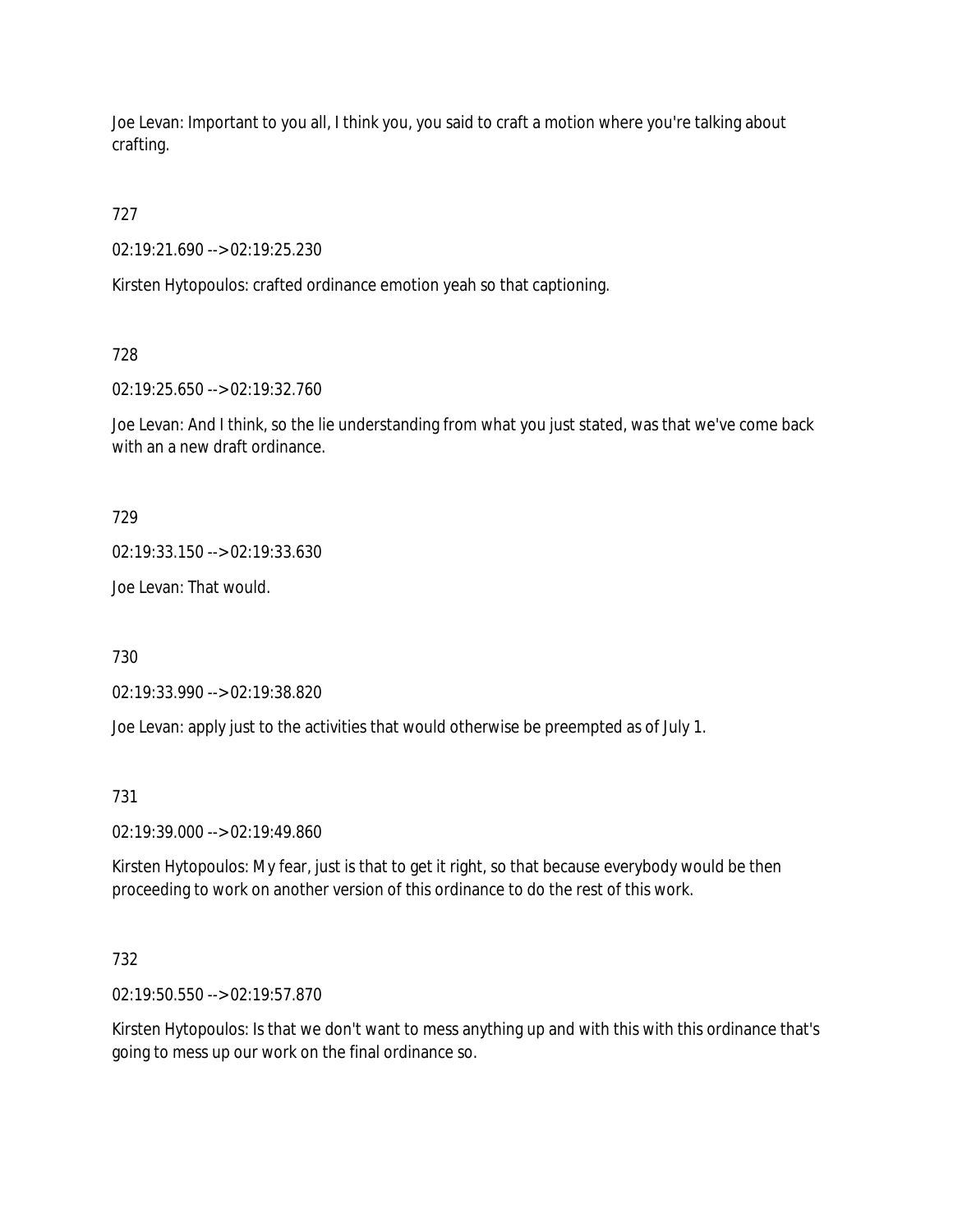02:19:58.380 --> 02:20:03.060

Kirsten Hytopoulos: You know, does that make sense, everyone so Joe Joe and Andy are still going to have to do some of that.

734

02:20:03.600 --> 02:20:21.900

Kirsten Hytopoulos: Some of the parts in this short time and so there's still some hard work to be done in a short time, not the stuff like is it what type of Compostable is it and are we doing a cup fee, and some of that real difficult, you know policy decisions, but still some important structural work.

735

02:20:25.380 --> 02:20:35.670

Rasham Nassar: Okay, I just want to pause for a moment and make sure that the city clerk captured that Deputy Mayor made that motion and Council member pollock I believe you second that motion.

736

02:20:36.870 --> 02:20:39.000

Michael Pollock: All suck almost wondering.

737

02:20:40.860 --> 02:20:41.910

Michael Pollock: i'm not sure if we.

# 738

02:20:42.510 --> 02:20:48.300

Michael Pollock: Just a summary about motion that was quite a bit there and I think that the city attorney actually captured require.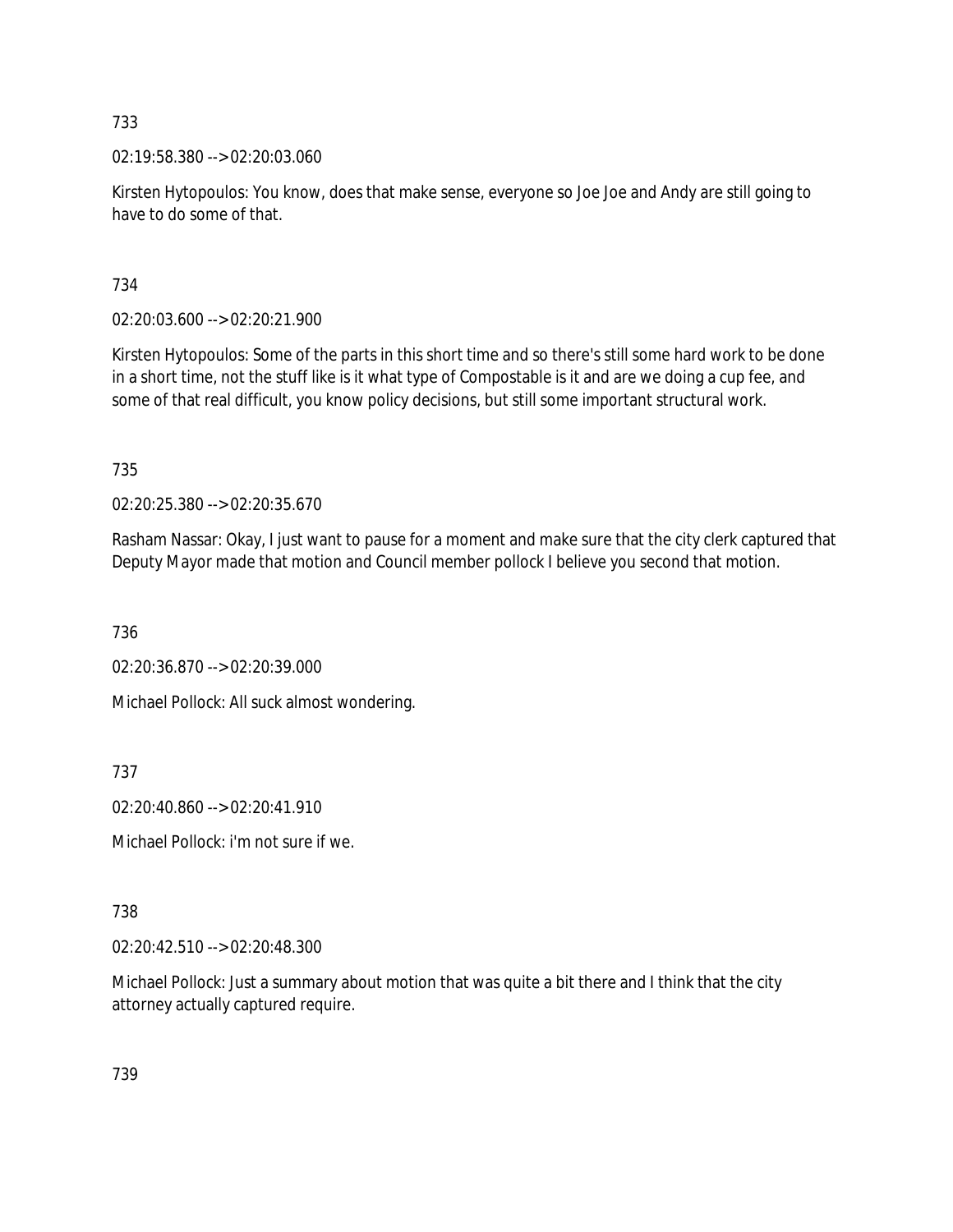02:20:50.190 --> 02:20:53.370

Michael Pollock: lovely, so I would second that as rephrased by the city attorney.

740

02:20:57.210 --> 02:20:58.350

Michael Pollock: that's a 10 counselor.

741

02:20:59.610 --> 02:21:11.670

Rasham Nassar: Did you have did you have any further comments at this time councilmember okay i'm going to Council member, excuse me i'm going to go to councilmember Schneider at this point, but she hasn't had an opportunity to speak councilmember Schneider.

742

02:21:14.040 --> 02:21:15.270

Leslie Schneider: You um.

743

02:21:16.410 --> 02:21:24.060

Leslie Schneider: I want to just say that I strongly support having this more strict ordinance.

744

02:21:25.050 --> 02:21:34.380

Leslie Schneider: I this plastic ordinance and it's not it's really not a plastics ordinance that we're working on right now the the full set it's more a single use waste reduction.

745

02:21:34.830 --> 02:21:48.300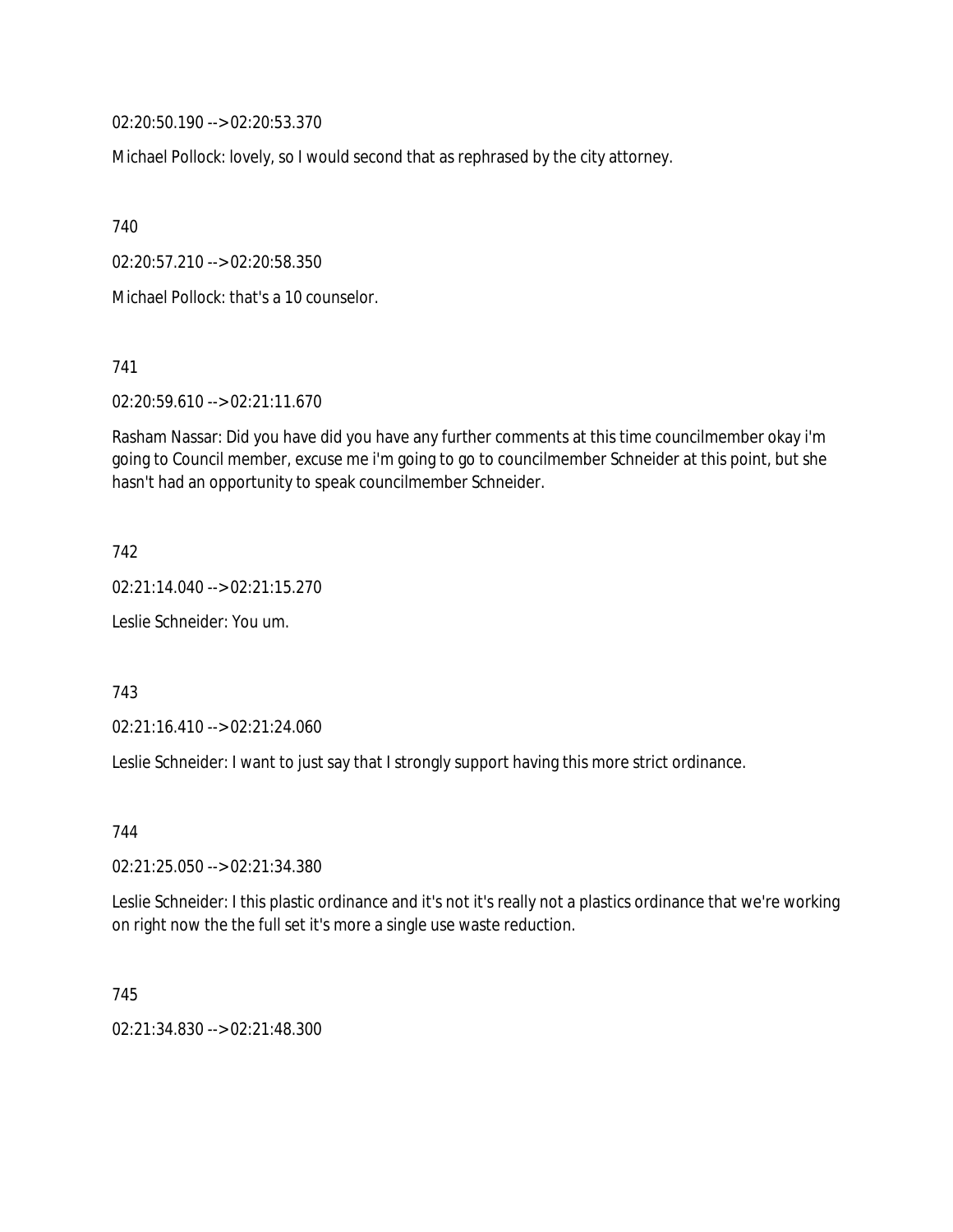Leslie Schneider: And I, personally, I would prefer that it be titled that when we get around to it, not the strict version that I hope will be coming back to us next week, but you know the full version that we do I mean this is really important stuff and.

## 746

02:21:49.920 --> 02:21:55.530

Leslie Schneider: I like a lot of you have put a lot of time into this, because we really recognize how important it is and and.

## 747

02:21:56.190 --> 02:22:07.650

Leslie Schneider: And at the same time, the more I look at it, the more I see some potential unintended consequences, and so I just want to be really sure that we do get a chance to talk to businesses.

## 748

02:22:07.950 --> 02:22:18.390

Leslie Schneider: And that we get a chance to do is as much as we can with this, so I have a lot of notes that would have pertained to the larger.

## 749

02:22:20.010 --> 02:22:29.250

Leslie Schneider: You know, to the the ordinance as it was in our packet so I just wanted, I just want you to know that I have that and i'll figure out a different way to get it, you know I can just send it to.

750

02:22:30.420 --> 02:22:34.740

Leslie Schneider: i'm not sure when it's an appropriate time to bring it up for us to discuss I guess is part of it right.

## 751

02:22:35.460 --> 02:22:45.060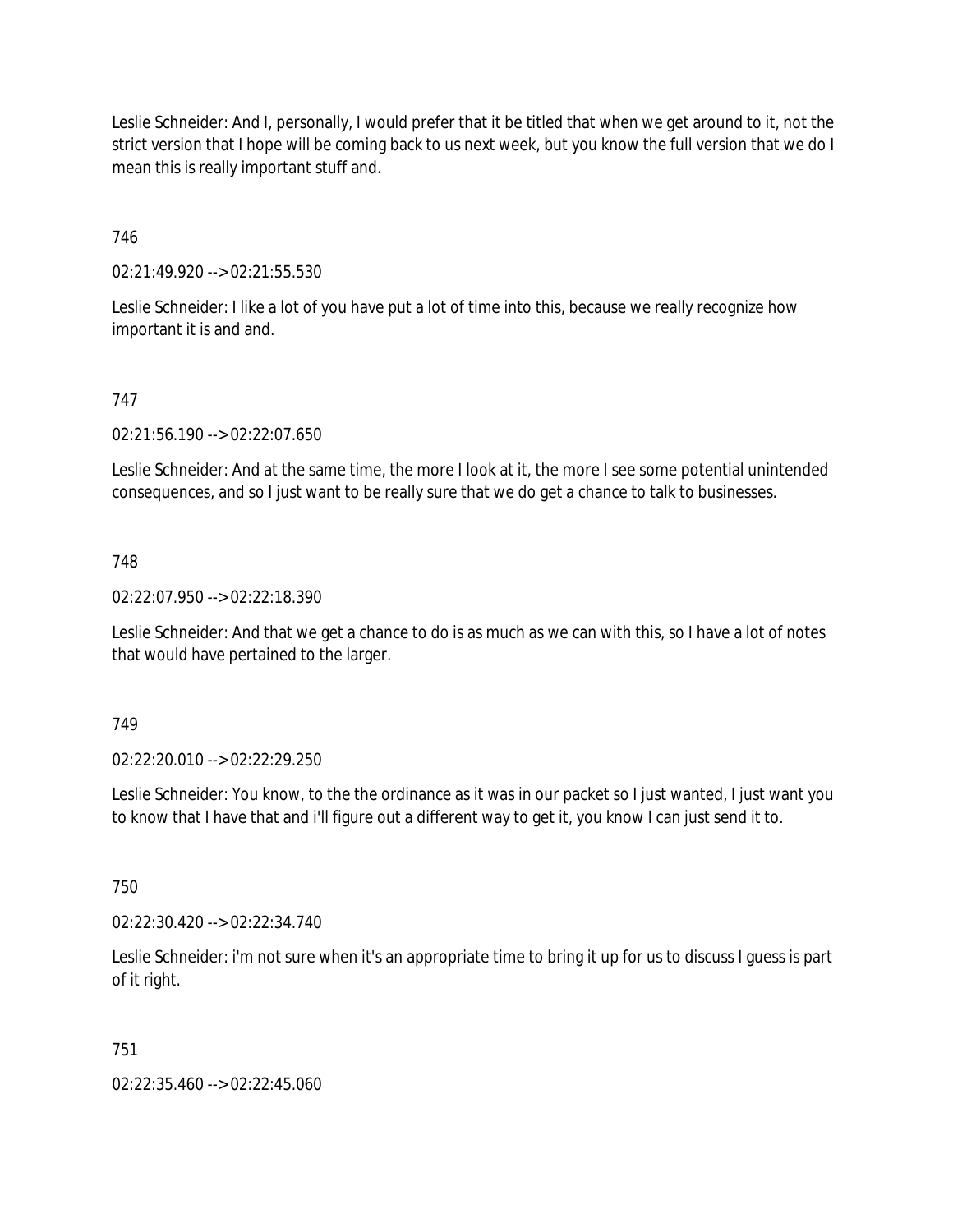Leslie Schneider: Maybe I can just send it out to everyone, as a do not reply at some point in the future, but I will I will hold on to it because I don't think we need or should be.

752

02:22:45.540 --> 02:22:54.030

Leslie Schneider: diving into that sort of detail tonight, and I just want to say that i've even reached out in the short amount of time to.

## 753

02:22:54.930 --> 02:23:03.630

Leslie Schneider: The Chamber of Commerce and got some really interesting good ideas that we could add so and make this a very positive thing for the business community and not just.

## 754

02:23:04.290 --> 02:23:13.590

Leslie Schneider: You know, a new burden for the business community so i'm going to end my comments there, assuming that we move forward with this restricted version, thank you.

755

02:23:16.050 --> 02:23:16.800

Rasham Nassar: city attorney.

756

02:23:18.030 --> 02:23:25.470

Joe Levan: I just wanted to make clear that piggybacking on what the Deputy Mayor said the version of will bring back.

## 757

02:23:26.370 --> 02:23:33.060

Joe Levan: is going to contemplate that the Council in the future will make additional revisions and changes to this so.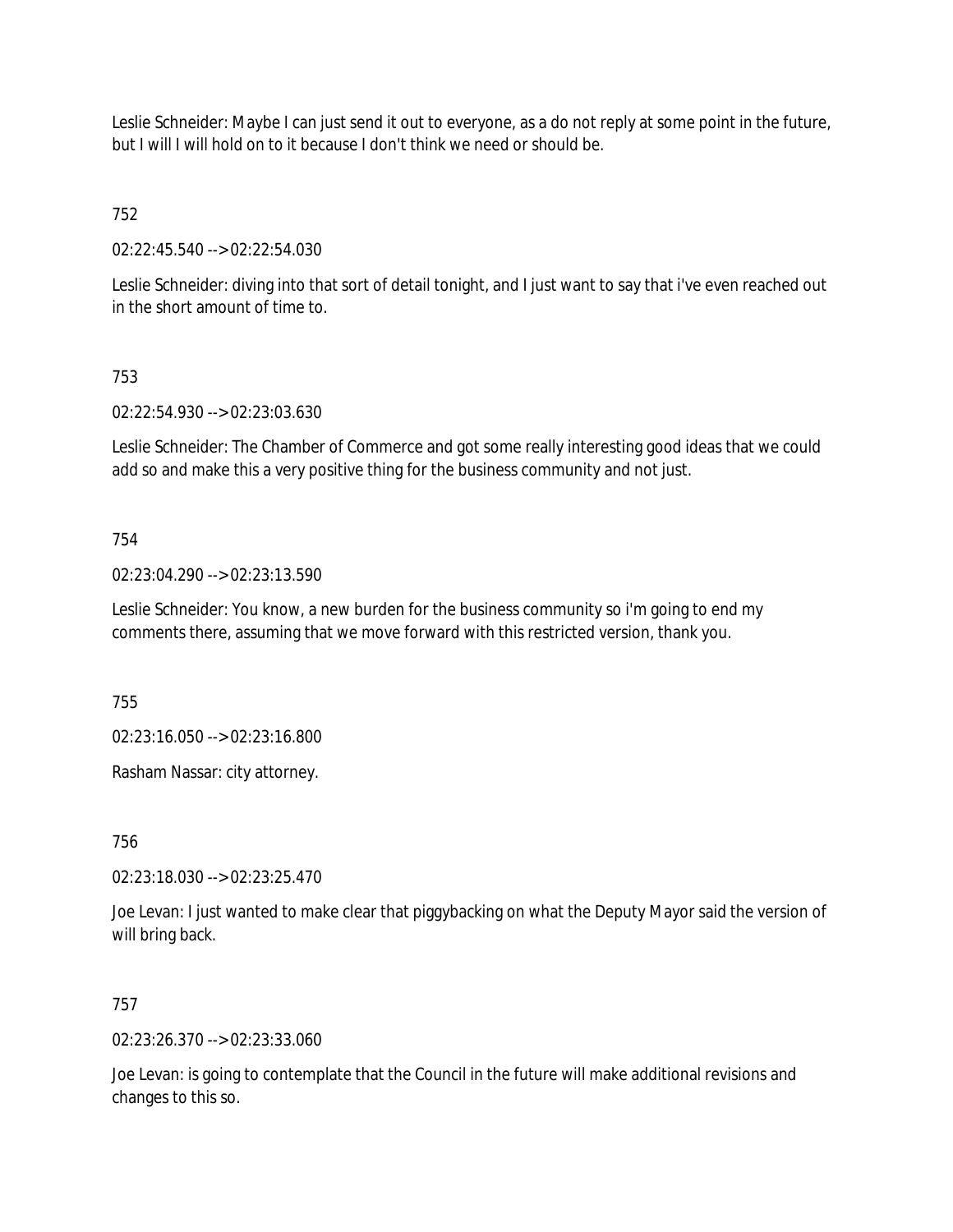02:23:33.570 --> 02:23:42.690

Joe Levan: We will include, for example, we've we've reordered and repurpose as I described some of the sections and sub sections of that chapter 824.

759

02:23:43.050 --> 02:24:00.660

Joe Levan: So we will do the same will keep with that and we may have some sections to say reserved so that it will preserve that for the future, so that when you do get to this other these other topics it'll eat more easily fit into that structure it'll just save a lot of time in the future.

760

02:24:04.170 --> 02:24:05.940

Rasham Nassar: councilmember deeds yeah.

761

02:24:06.000 --> 02:24:11.460

Joe Deets: I think he married yeah I think you city attorney that helps sort of frame, so that we know this.

# 762

02:24:12.150 --> 02:24:19.170

Joe Deets: And I and i'm in favor of this this this motion that we put this together, knowing that this is going to develop into.

763

02:24:19.440 --> 02:24:28.500

Joe Deets: A more fuller ordinance and it may be a waste reduction and and plastics so and also, I really want US colleagues to look abroad, when we.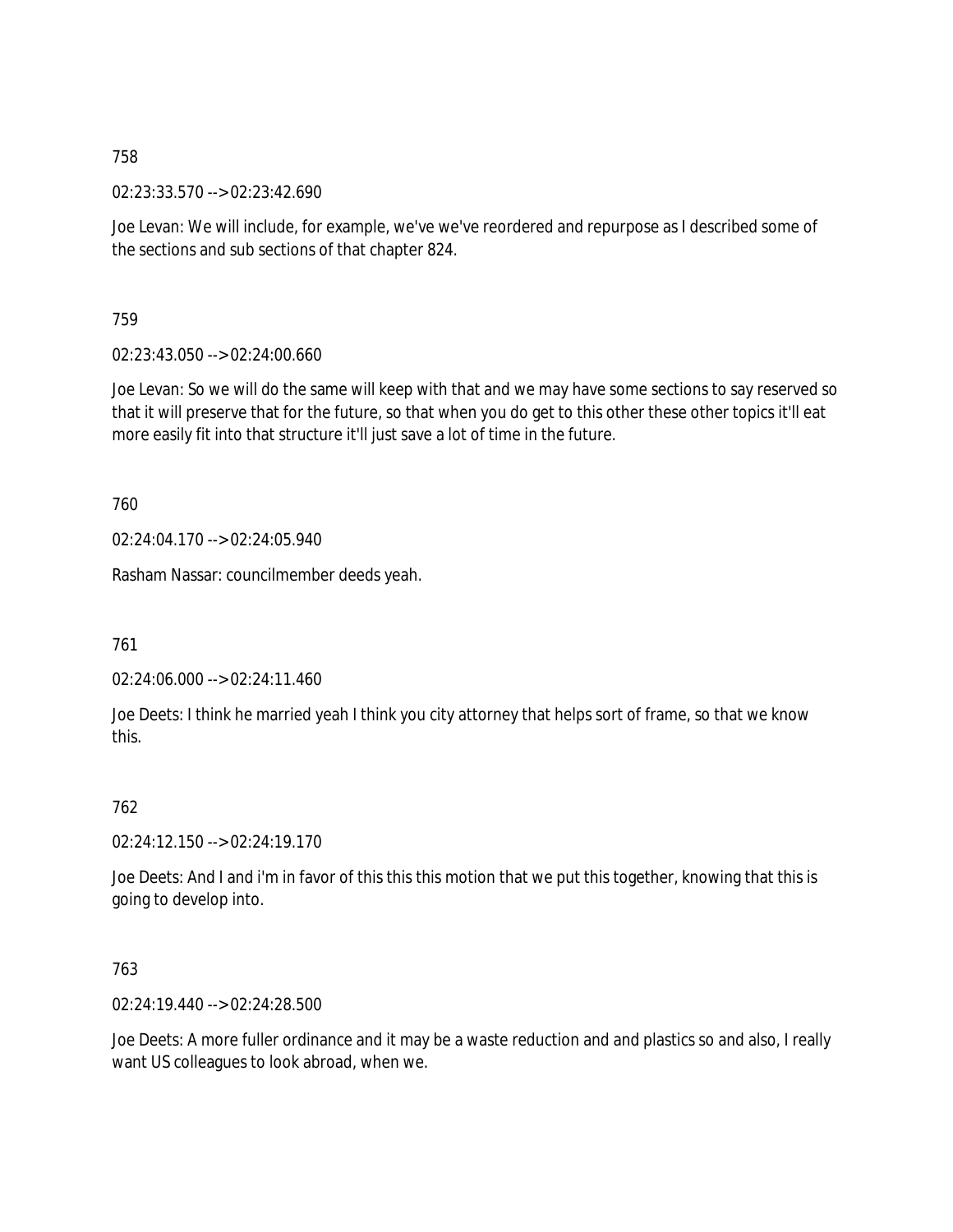02:24:29.460 --> 02:24:39.180

Joe Deets: When I say abroad, our full constituencies with this ordinance the business community, I think we've heard loud and clear, I did have conversations with Mr shop.

765

02:24:39.750 --> 02:24:48.510

Joe Deets: A couple times, as well as town and country and the Chamber and the downtown association and we need to engage these businesses, I mean we want to support them.

766

02:24:48.900 --> 02:25:05.550

Joe Deets: We want to hear from them, but we also want a very, very good waste reduction in plastics ordinance so bringing a polar tent so what i'm asking is we commit ourselves to having a more fuller plan of outreach and collaboration, as we move forward.

767

02:25:10.410 --> 02:25:11.760

Rasham Nassar: In America topless.

768

02:25:12.420 --> 02:25:18.960

Kirsten Hytopoulos: yeah so just to just to be sure we're on the same page what i'm hoping happens is that if the city if the city attorney.

769

02:25:19.320 --> 02:25:27.210

Kirsten Hytopoulos: can come back with this draft with what his assumptions are based on you know teasing this out of what we have in front of us, the packet.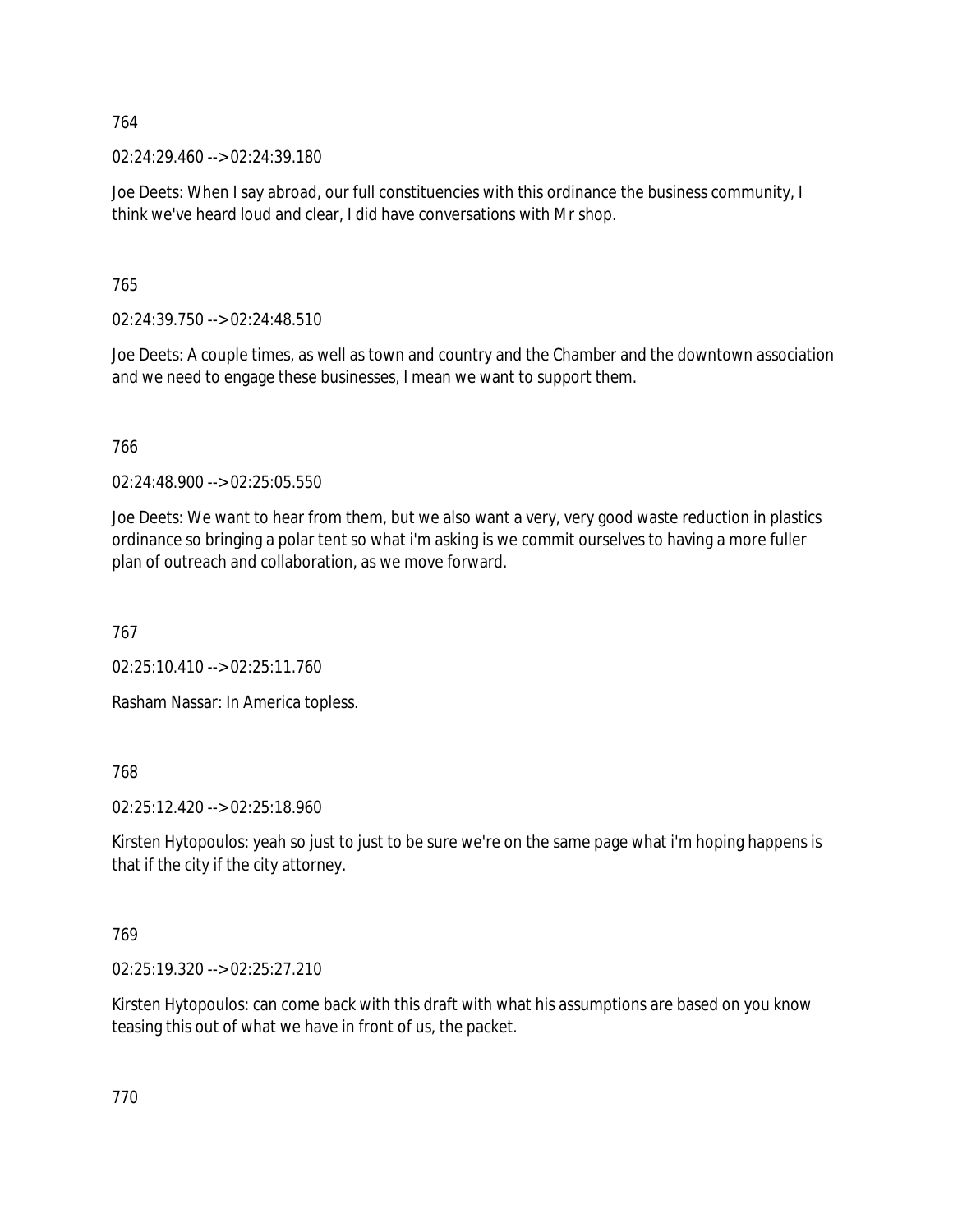02:25:27.870 --> 02:25:37.890

Kirsten Hytopoulos: And we have that in a packet for next week on a study session, we can then give feedback on that so can the Community Members who are expert in this, and so forth.

## 771

02:25:38.400 --> 02:25:45.930

Kirsten Hytopoulos: And that way, if there are any fish room there for further refinements before an adoption adoption at the next business meeting.

## 772

02:25:46.200 --> 02:25:55.020

Kirsten Hytopoulos: Is that what we all understand because I, I think that it might not be as easy as a city attorney just pulling it out that's why I want us to have one more touch here does that make sense.

#### 773

02:25:55.650 --> 02:26:02.700

Kirsten Hytopoulos: Are we on the same page, so we should still schedule enough time at the next meeting, for us to give feedback if if that is if there's a definition or if there's a.

## 774

02:26:03.180 --> 02:26:10.770

Kirsten Hytopoulos: If we don't know what he's going to leave in so let him come back with what he thinks is that paragon ordinance we give feedback, then we get something to pass on the next meeting.

#### 775

02:26:12.300 --> 02:26:19.260

Rasham Nassar: rate that's with my understanding, so Council members and clear about what's being proposed here, and the motion that's.

776 02:26:20.490 --> 02:26:21.060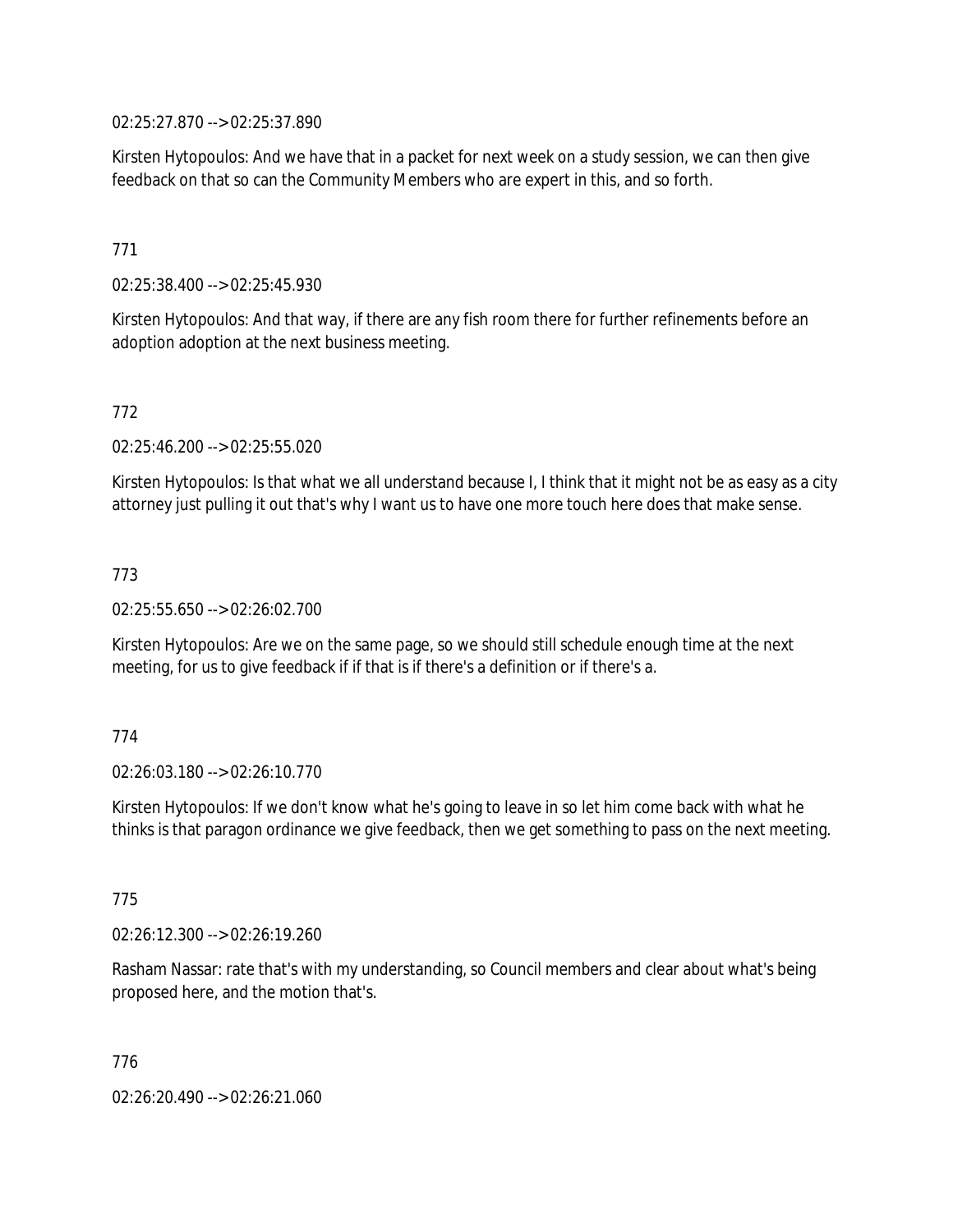Rasham Nassar: been made.

777

02:26:23.460 --> 02:26:24.870

Rasham Nassar: Okay, moving on to.

778

02:26:24.960 --> 02:26:32.790

Michael Pollock: councilmember colic yeah I just um you know I think we've gotten a lot of information about what plastics, are doing the environment.

779

02:26:33.360 --> 02:26:39.390

Michael Pollock: But this was labeled as a single use plastics ordinance and I think councilmember Schneider spoke to that a little bit.

780

02:26:39.930 --> 02:26:54.390

Michael Pollock: But this is such a small amount of the single use plastic that's in our Community that we go through every day, incredibly, often because we have no choice, I think, calling this of waste reduction ordinances That was a little more.

781

02:26:55.650 --> 02:27:00.030

Michael Pollock: Accurate so um But having said that, I.

782

02:27:01.080 --> 02:27:11.940

Michael Pollock: would like us to look at that larger issue of what we can do in terms of truly getting rid of single use packages and plastics and.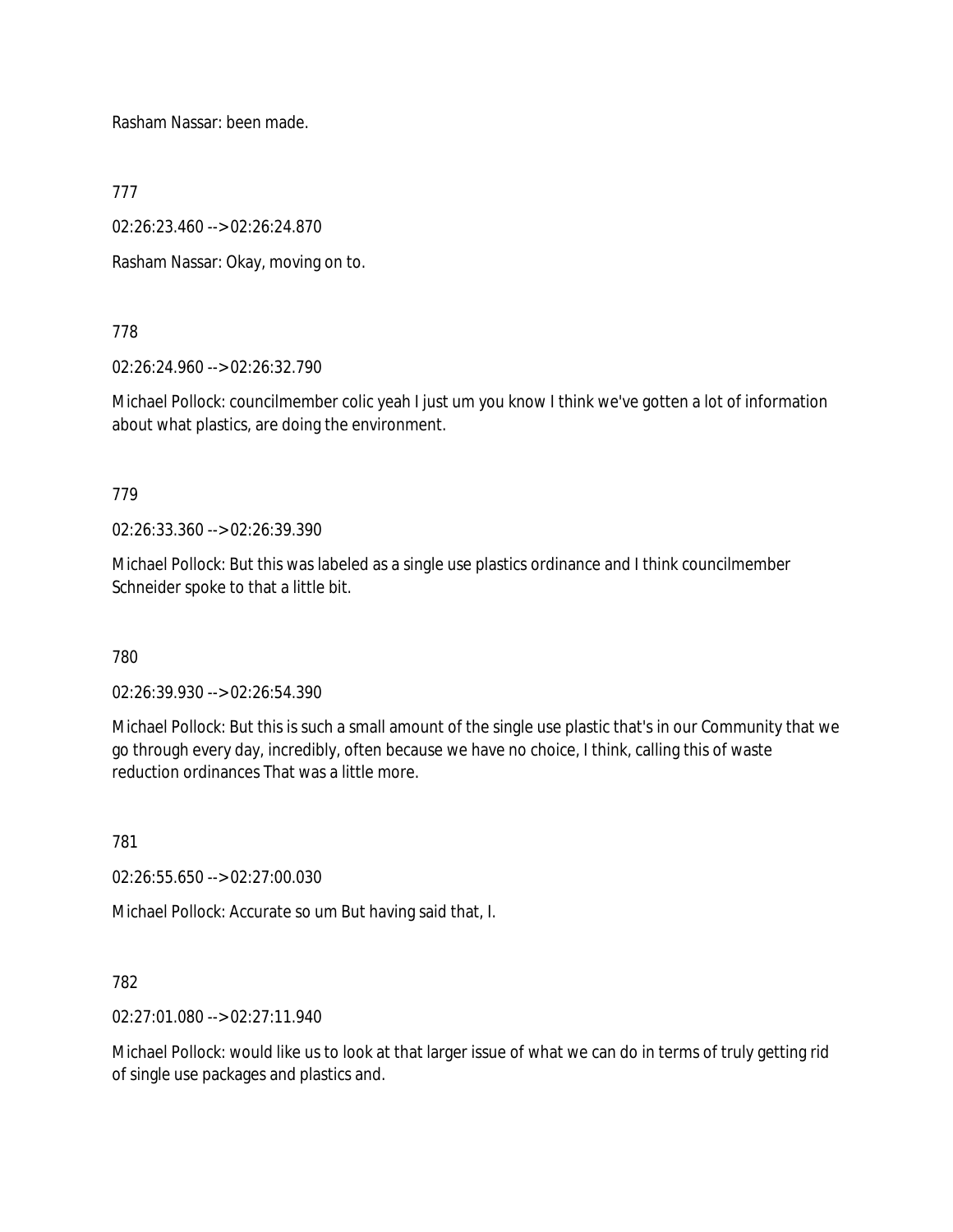02:27:12.510 --> 02:27:18.870

Michael Pollock: drive you know for people that are interested, I would point to Canada who's look the national government there's there's.

784

02:27:19.380 --> 02:27:24.150

Michael Pollock: Developing I think it's about a 10 year plan to phase out single use plastics in our country.

## 785

02:27:24.540 --> 02:27:32.580

Michael Pollock: So there, there are people that are really adopting more comprehensive solutions and really trying to figure out how to get the plastics out.

786

02:27:32.970 --> 02:27:44.820

Michael Pollock: Now this in and of itself is not going to do much relative to our entire lives in a single use plastics, but it's a step in the right direction and it's important so i'm going to support it, but I just I just want to remind people that we.

787

02:27:45.180 --> 02:27:54.630

Michael Pollock: have so much more to do to get plastics out of our environment and out of our bodies, incidentally we're doing you know swipe to our.

788

02:27:55.920 --> 02:27:56.340

Michael Pollock: So.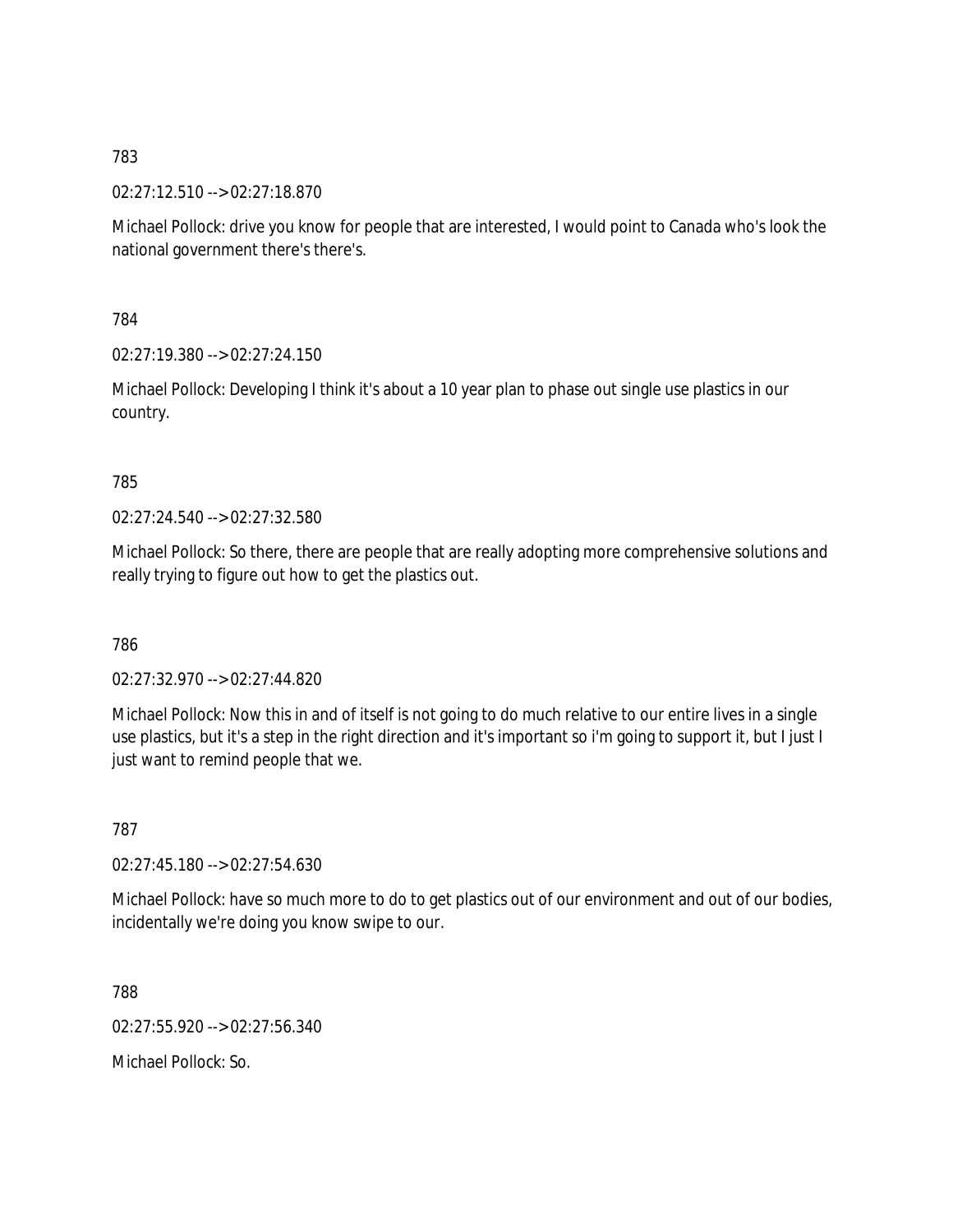02:27:57.600 --> 02:27:58.110

Michael Pollock: that's all.

790

02:27:58.770 --> 02:27:59.520

Rasham Nassar: city attorney.

791

02:28:00.210 --> 02:28:07.320

Joe Levan: two quick points one based on the Deputy Mayor his comment is it as a counselor contemplating public comment to the study session, then.

792

02:28:08.460 --> 02:28:09.690

Joe Levan: that'd be helpful or or.

793

02:28:09.750 --> 02:28:11.730

Joe Levan: Is it can comment just will come through written form.

794

02:28:12.780 --> 02:28:20.160

Rasham Nassar: I didn't anticipate that Council wanted public comment at the study session, but that it would appear, for adoption at the following business meeting.

795

02:28:20.820 --> 02:28:30.060

Rasham Nassar: Is that correct, at which point we will then accept public comment at that point, I do think, though, that and i'm not sure what kind of outreach has been done to the business community.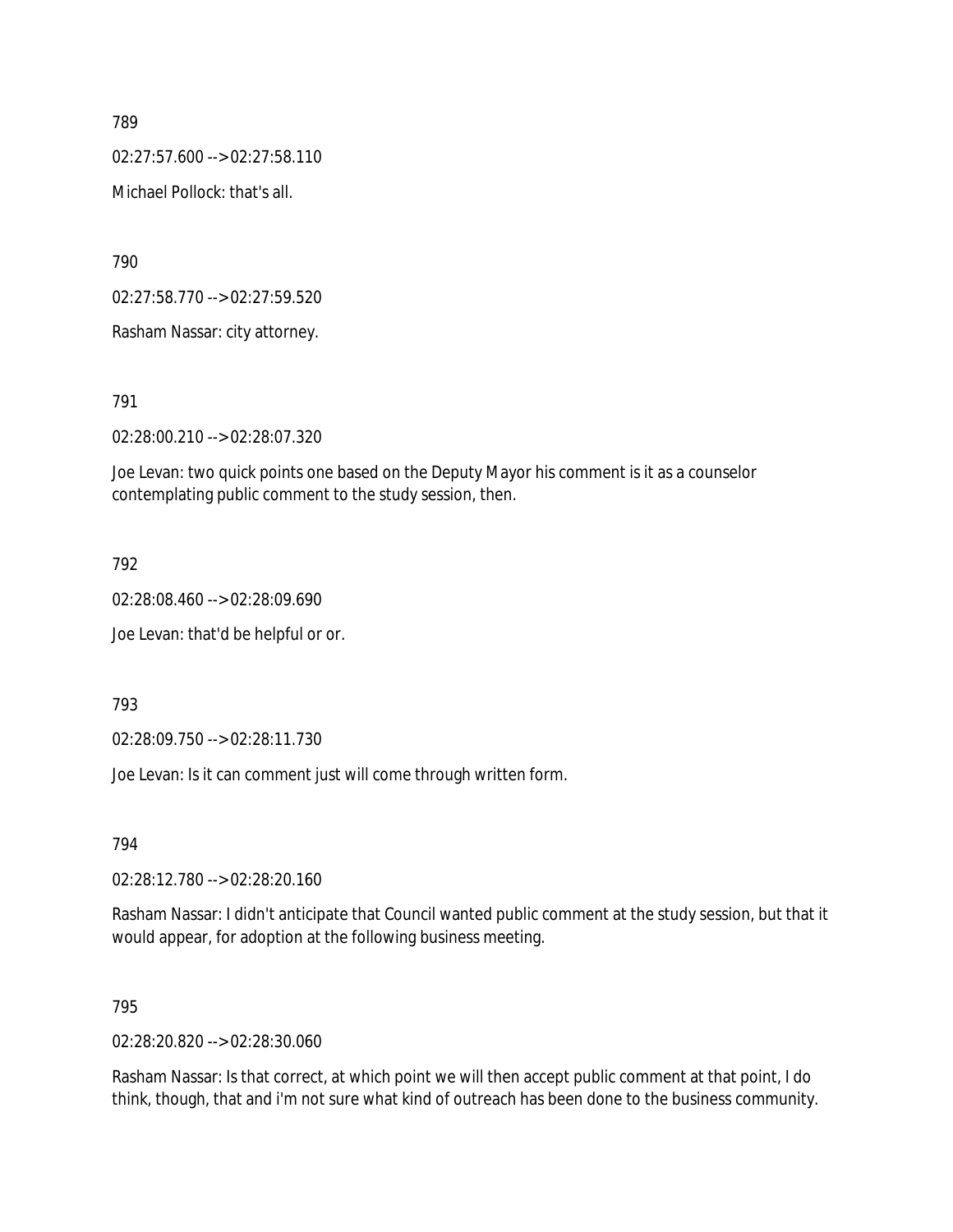02:28:31.620 --> 02:28:44.910

Rasham Nassar: If there could be some communication from the city alerting and maybe through the Chamber and I don't know if we have a mailing list that kind of captures all of her local businesses that would be great if we did not we should have one.

797

02:28:45.300 --> 02:28:51.630

Rasham Nassar: And that they should be alerted to attend the business meeting what data is that the next meeting in two weeks.

## 798

02:28:53.790 --> 02:28:59.220

Rasham Nassar: yeah and just informed that there will be public comment period at the start of that meeting, and that they're invited to come.

799

02:29:00.000 --> 02:29:07.770

Rasham Nassar: In issue that public comment at that time picking up on what councilmember deet said, I do agree that we might want to consider, perhaps.

800

02:29:08.310 --> 02:29:14.370

Rasham Nassar: And, and if we haven't we don't have enough time between now and the time that we will consider adopting this ordinance ahead of the deadline.

801

02:29:15.090 --> 02:29:23.970

Rasham Nassar: To develop some sort of support plan or program for businesses to implement this ordinance i'm not sure what the timeline for implementation for compliance is.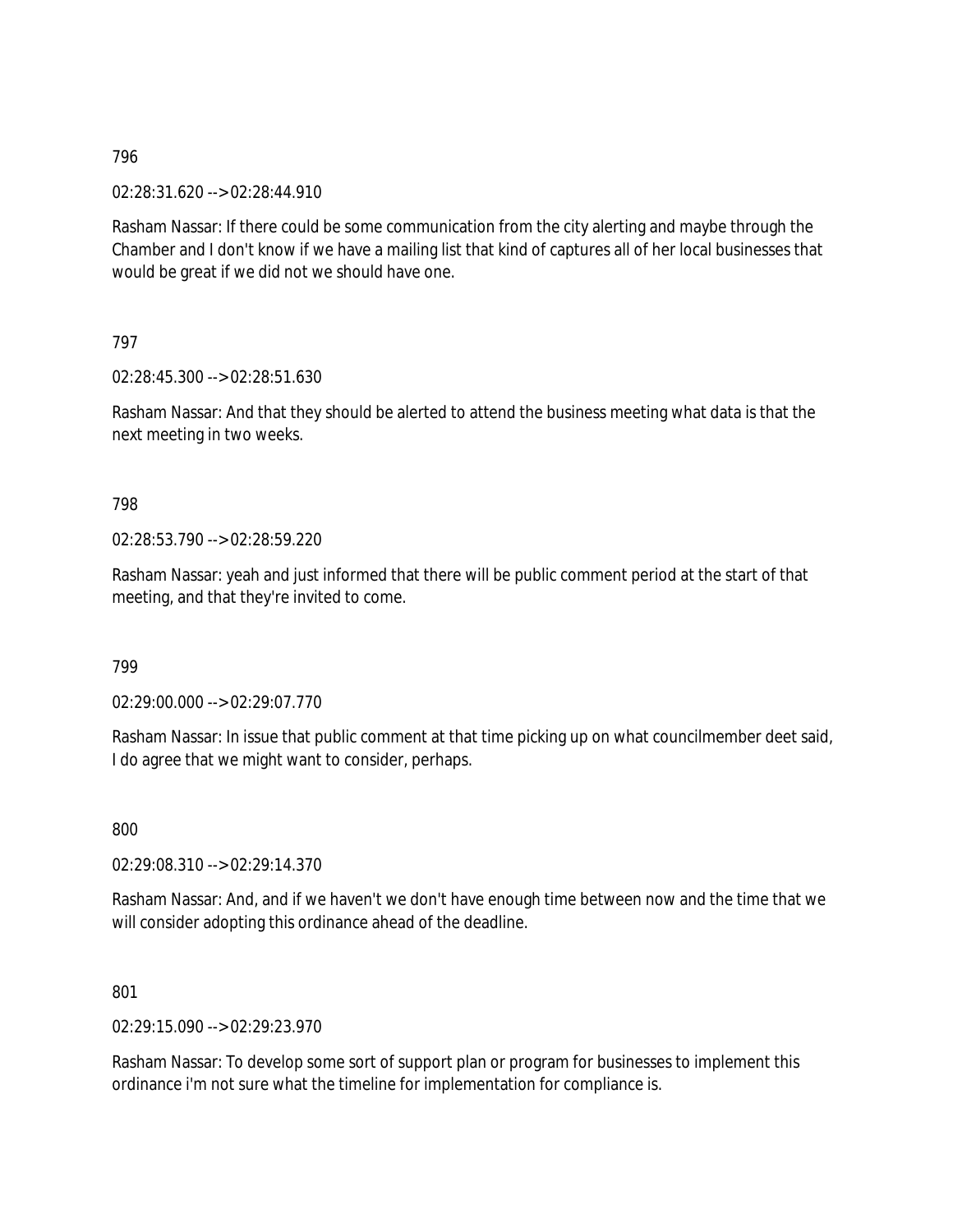02:29:24.840 --> 02:29:33.960

Rasham Nassar: For our local businesses, but I would certainly support providing some municipal level of municipal support for our local business community to help them get up to speed.

803

02:29:34.500 --> 02:29:41.550

Rasham Nassar: Just to kind of collaborate and make sure that you know everyone is working towards the same end is the public comments are said we're all affected.

804

 $02.29.41.880 -5.02.29.45.330$ 

Rasham Nassar: by the presence of single use plastics in our Community and I don't.

805

02:29:45.720 --> 02:29:55.830

Rasham Nassar: Believe for a moment that our local businesses don't want to do this it's just they have to look at their numbers and it's a matter for them, of whether or not they can meet their bottom line and pay their employees at the end of the month, so.

806

02:29:56.250 --> 02:30:00.750

Rasham Nassar: Their concerns are real their concerns are valid and legitimate and I would like to take those into consideration.

807

02:30:01.050 --> 02:30:06.900

Rasham Nassar: At the same time i'm going to say what I said last time I don't think we're leaders in this by any means, so we are well behind the game.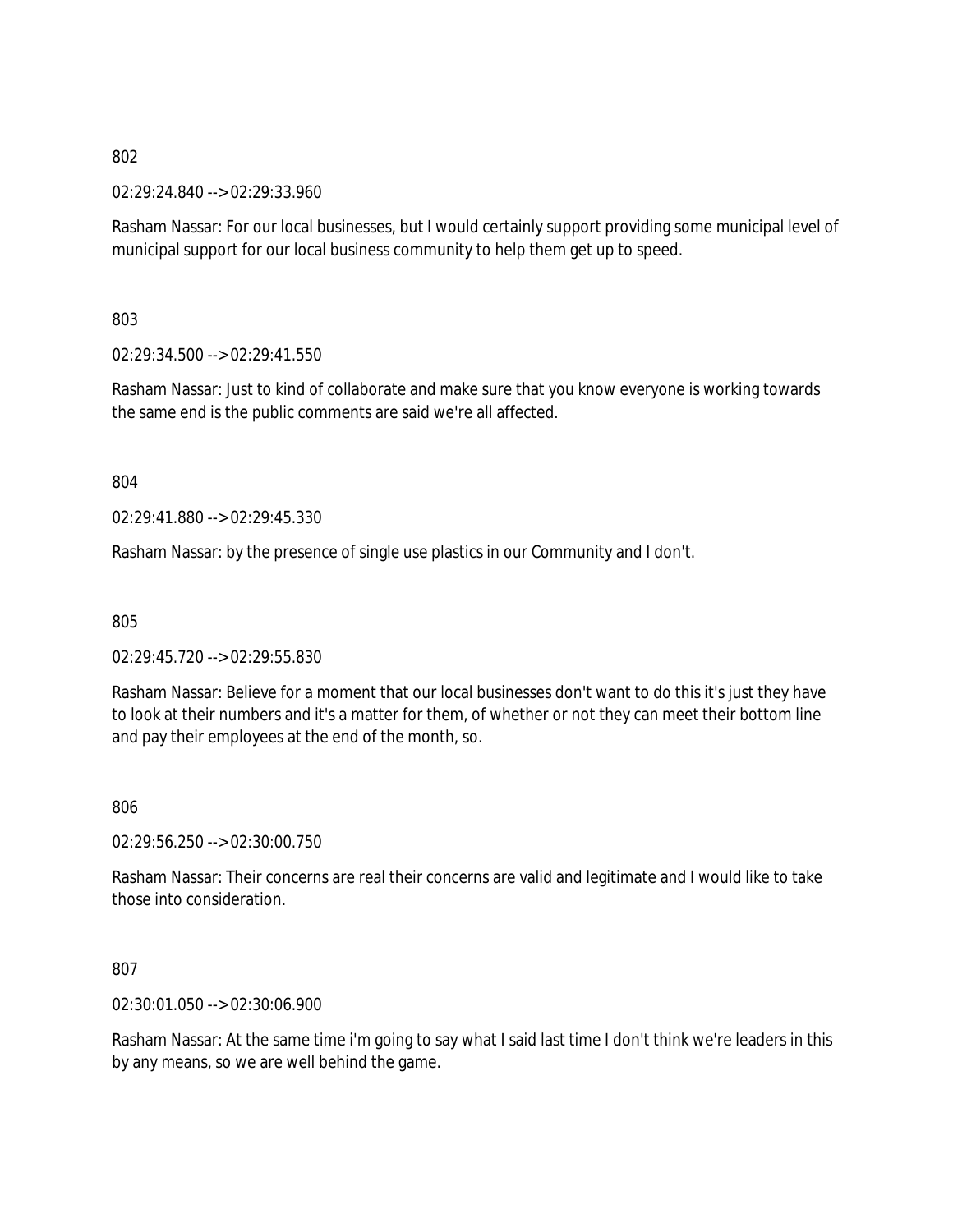02:30:07.380 --> 02:30:19.380

Rasham Nassar: From what i've googled most cities started passing legislation similar to this in 2018 19 so we're well behind the ball and i'm very eager to get something on our books.

809

02:30:21.870 --> 02:30:27.960

Joe Levan: I didn't have a phone on their on that so to the city manager, I saw see took his.

810

02:30:28.590 --> 02:30:38.280

Joe Levan: audio turned his audio on so in terms of what's going to be a lot of work for us to get this draft done I don't see any attorney's office not really going to be a good position to provide a bunch of.

#### 811

02:30:38.640 --> 02:30:46.650

Joe Levan: Public outreach which I see is important, but we don't really have the bandwidth to do that, at the same time, but i'm sure the city manager can speak to that part of it.

812

02:30:47.100 --> 02:30:47.700

Any manager.

813

02:30:48.930 --> 02:30:58.860

Blair King: Yes, I think the broader scope, and I think that the directions are going take the piece that was concerned about preemption then take some time to look at the other pieces.

814

02:31:00.300 --> 02:31:09.750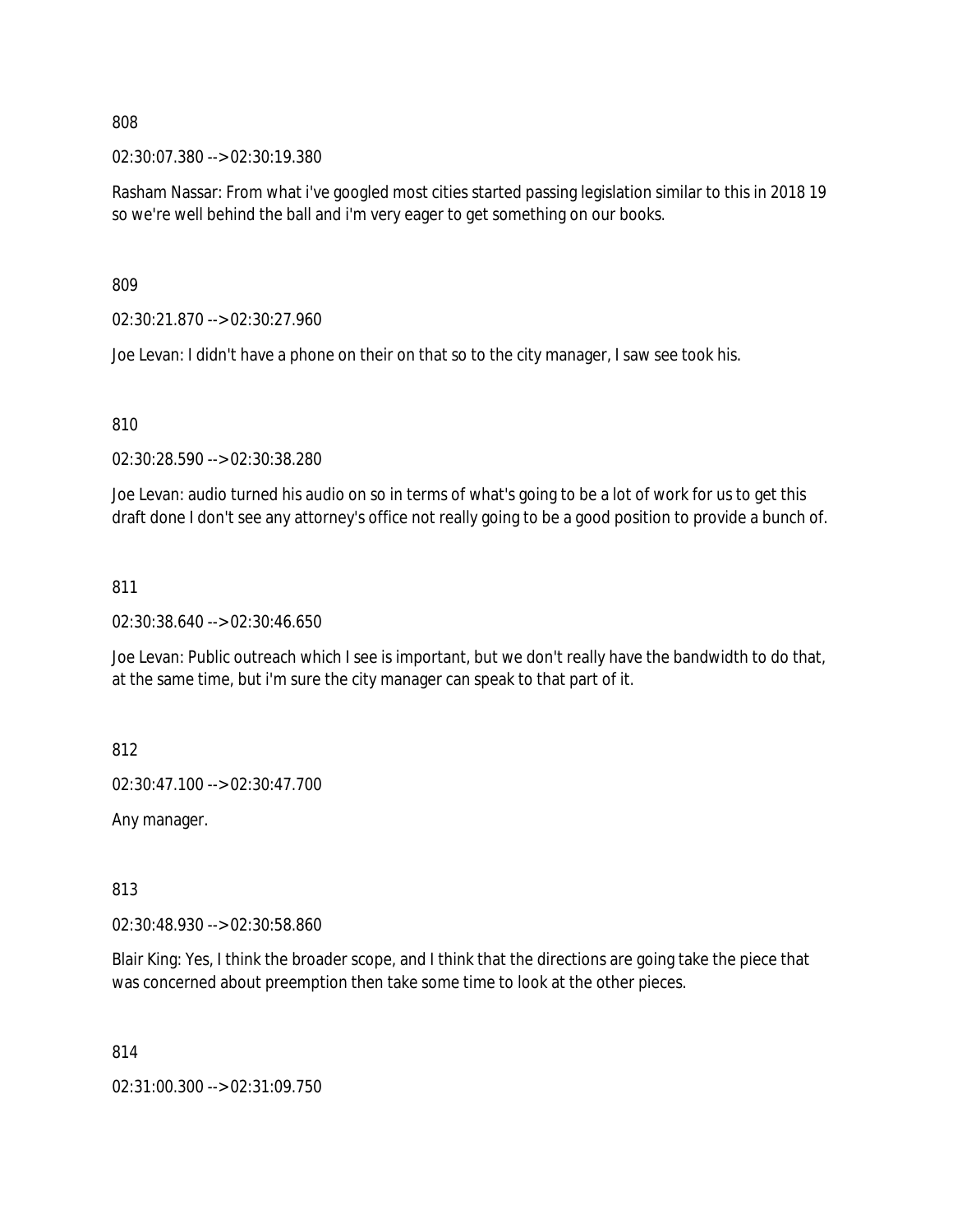Blair King: The adoption of the ordinance, the key to successful implementation is going to be that the regulated businesses, understand and can comply.

815

02:31:10.800 --> 02:31:21.690

Blair King: there's a multi step process here you'll notice that, in the draft was prepared for you, that you will be dealing with later on, is that there is the effective date and enforcement day.

# 816

02:31:22.800 --> 02:31:40.770

Blair King: There is some variability of when the enforcement date would match also it's been my experience what I suggested, I wrote a brief paragraph that we would engage a third party Community based organization to we pay them on the city's behalf and their scope of work would include.

## 817

02:31:41.820 --> 02:31:46.260

Blair King: Once the ordinance has been adopted, and there should be a full complete debate about the organs.

## 818

02:31:46.530 --> 02:31:55.980

Blair King: But once the ordinances adopted that they will provide education and support and monitoring the business community, so there would be a period of time that the ordinance been adopted we know it's going to become.

## 819

02:31:57.090 --> 02:32:02.280

Blair King: enforceable, but during that period of time we're using a third party on our behalf.

## 820

02:32:02.850 --> 02:32:19.980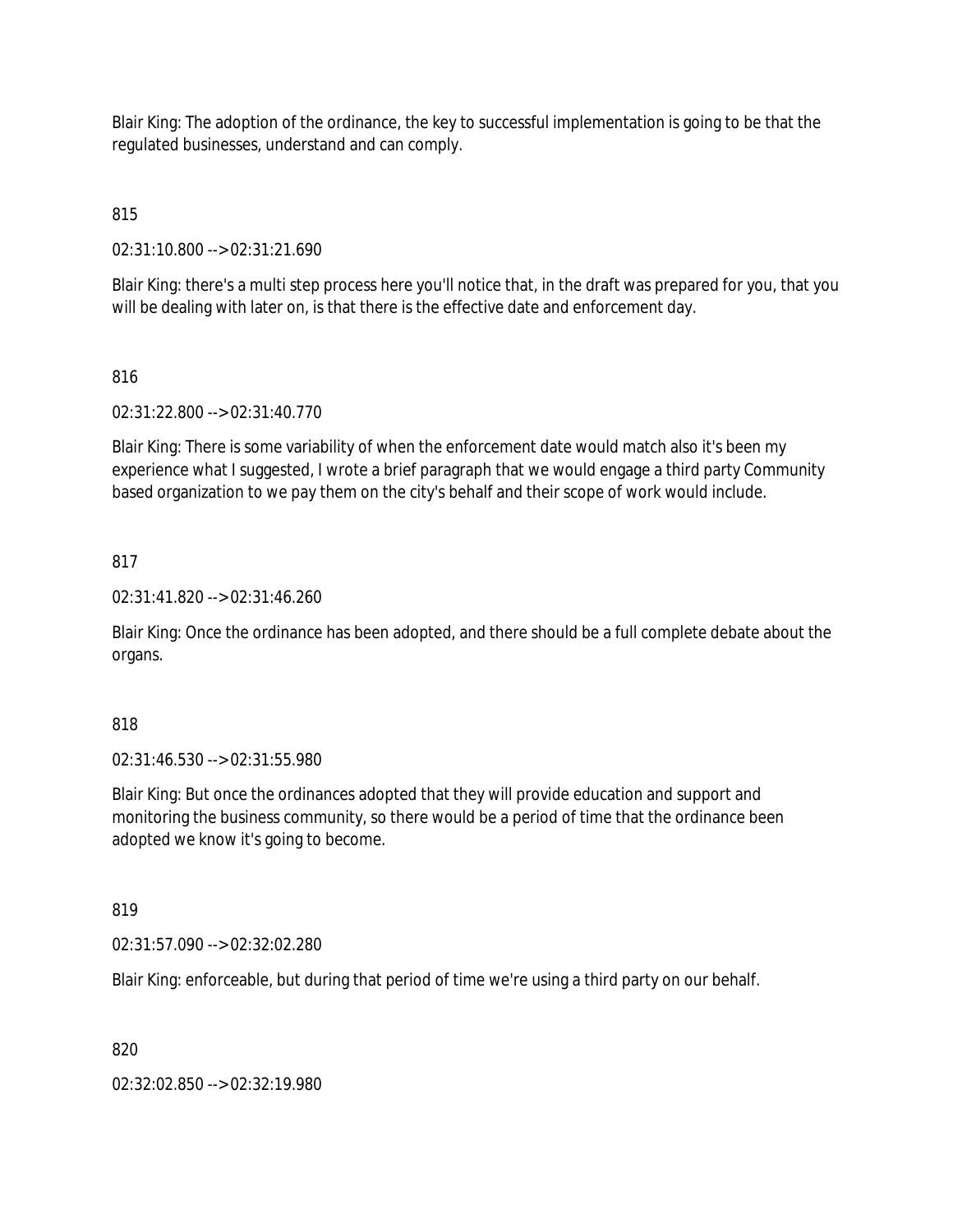Blair King: To make sure that there's a lot of for lack of better term handholding understanding, putting them in touch with suppliers and making sure people comply so when this becomes the enforcement period again it is smooth and people understand and it's a non issue.

821

02:32:21.510 --> 02:32:25.980

Rasham Nassar: Thank you guys for that city manager and just real quick before I turn it back over to counsel.

## 822

02:32:26.640 --> 02:32:35.040

Rasham Nassar: for further discussion is that something that you would administratively have the authority to do, are you going to just do, that is, it within your spending authority or is that something that Council will have to decide.

## 823

02:32:36.480 --> 02:32:46.020

Blair King: From my perspective of I put a plug for your in \$10,000 for example of that's well within the city manager signature authority I don't see it being.

## 824

02:32:46.530 --> 02:32:53.130

Blair King: much bigger than that because, who we would contract with would be a Community based organization that has an interest.

825

02:32:53.730 --> 02:33:10.530

Blair King: Not a vested interest but an interest in the outcome of the successful outcome of this ordinance so they're already going to be motivated and we want to compensate them in a way, so that we keep them in the game, and we are communicating and educating and helping the businesses comply.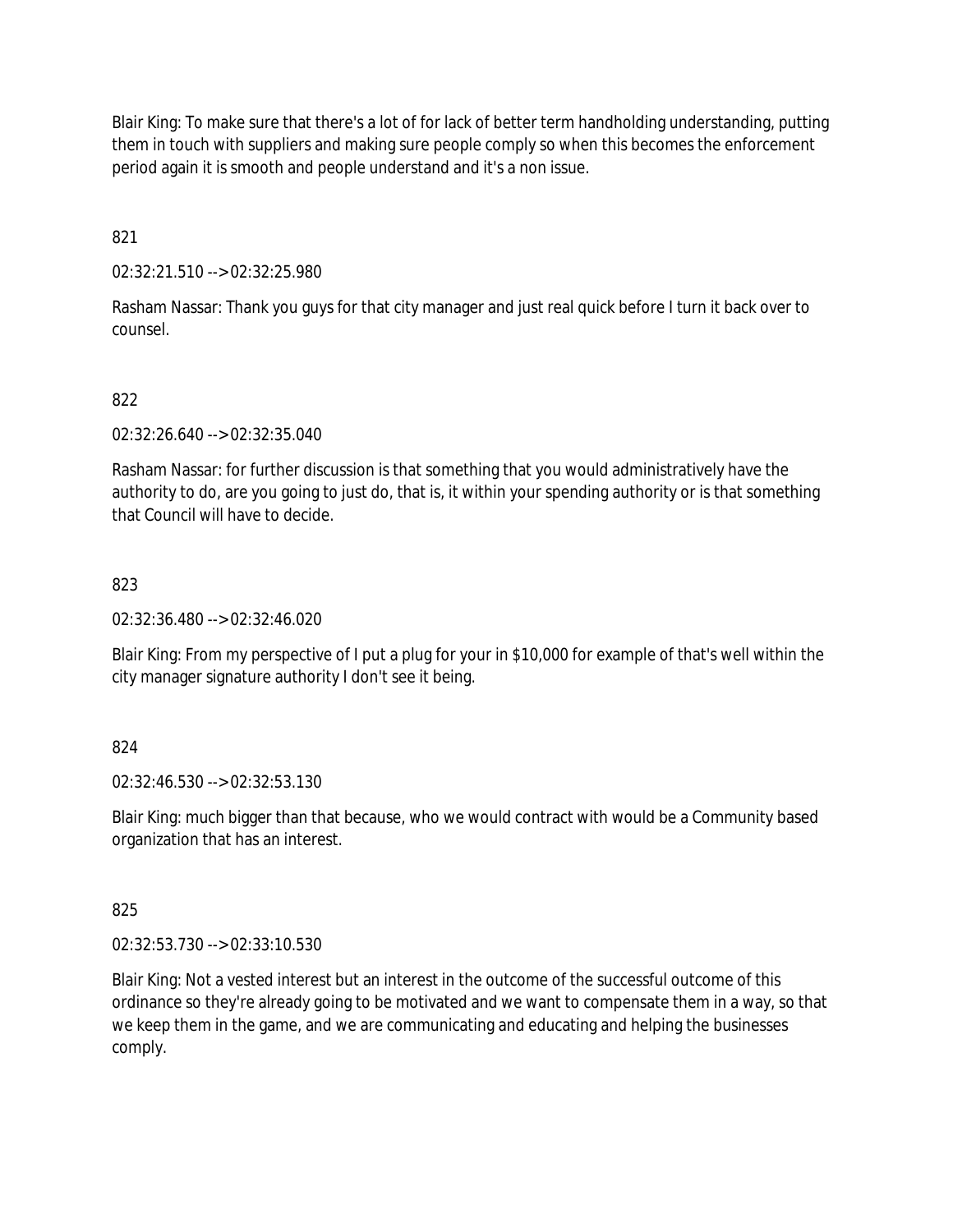02:33:12.420 --> 02:33:14.880

Rasham Nassar: Great Thank you who had topless.

827

02:33:17.250 --> 02:33:25.740

Kirsten Hytopoulos: I was just gonna say I think this is because this is an unusual situation, the time crunch again now we're back to this July 1 thing only for this little piece.

828

02:33:26.010 --> 02:33:32.670

Kirsten Hytopoulos: I think it's it's on us to do out some outreach right, I mean Joe I think that you know councilmember deeds, I think you will you have.

#### 829

02:33:33.000 --> 02:33:49.890

Kirsten Hytopoulos: Whether it's to the the you know the the climate and zero waste activists and whether it's to business owner so that's what we gotta do is Council members in the next next week is is is to direct their eyes to the draft when it comes out and ask them to give us feedback so.

830

02:33:51.870 --> 02:33:52.740

Rasham Nassar: councilmember deeds.

#### 831

02:33:53.670 --> 02:34:02.670

Joe Deets: Thank you mayor and thank you for those comments councilmember high topless well speaking of outreach, this is a live event where right now, and I see Mr Shah.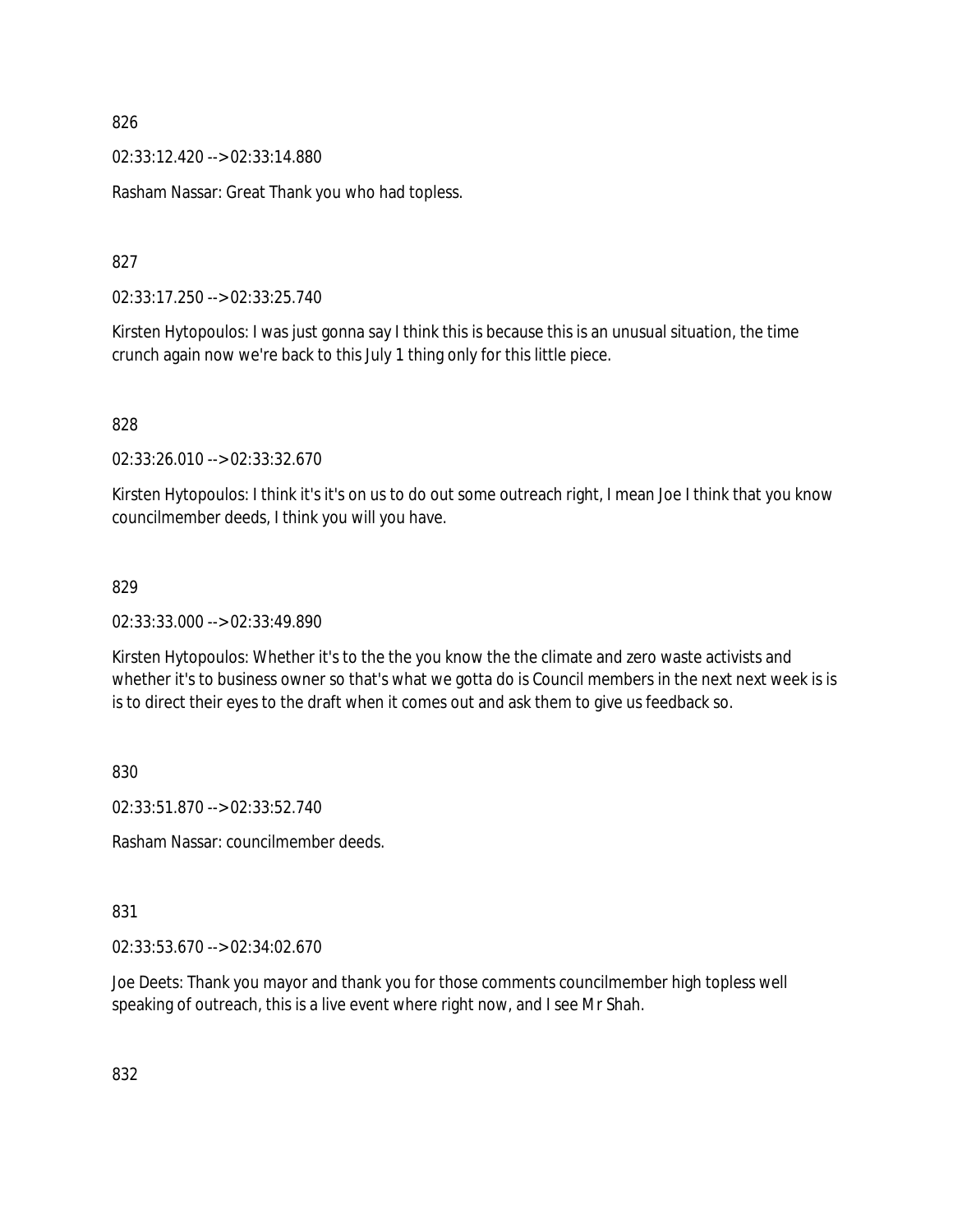02:34:03.000 --> 02:34:12.390

Joe Deets: The restaurant or for medicine diner has his hand up, so why don't we start that outreach now and I suggest we invite Mr shot over to give his comments.

## 833

02:34:16.920 --> 02:34:27.780

Rasham Nassar: I would agree to councilmember deeds, I do believe Mr Shaw had an opportunity during public comment period to provide this comment, so I would just in terms of keeping it fair i'm going to not allow that.

834

02:34:28.410 --> 02:34:30.180

Rasham Nassar: And in following our rules of.

835

02:34:31.170 --> 02:34:41.820

Rasham Nassar: parliamentary procedure, but Mr Shaw, I would invite you to contact your Council members and also to right if you haven't done so already and appear for public comment period.

#### 836

02:34:42.120 --> 02:34:48.150

Rasham Nassar: At the next business meeting, my apologies for not calendar up, but it will be two weeks from tonight's Council members united.

837

02:34:50.640 --> 02:34:52.860

Leslie Schneider: Thank you, I just realized that one of my.

838

02:34:53.910 --> 02:35:07.710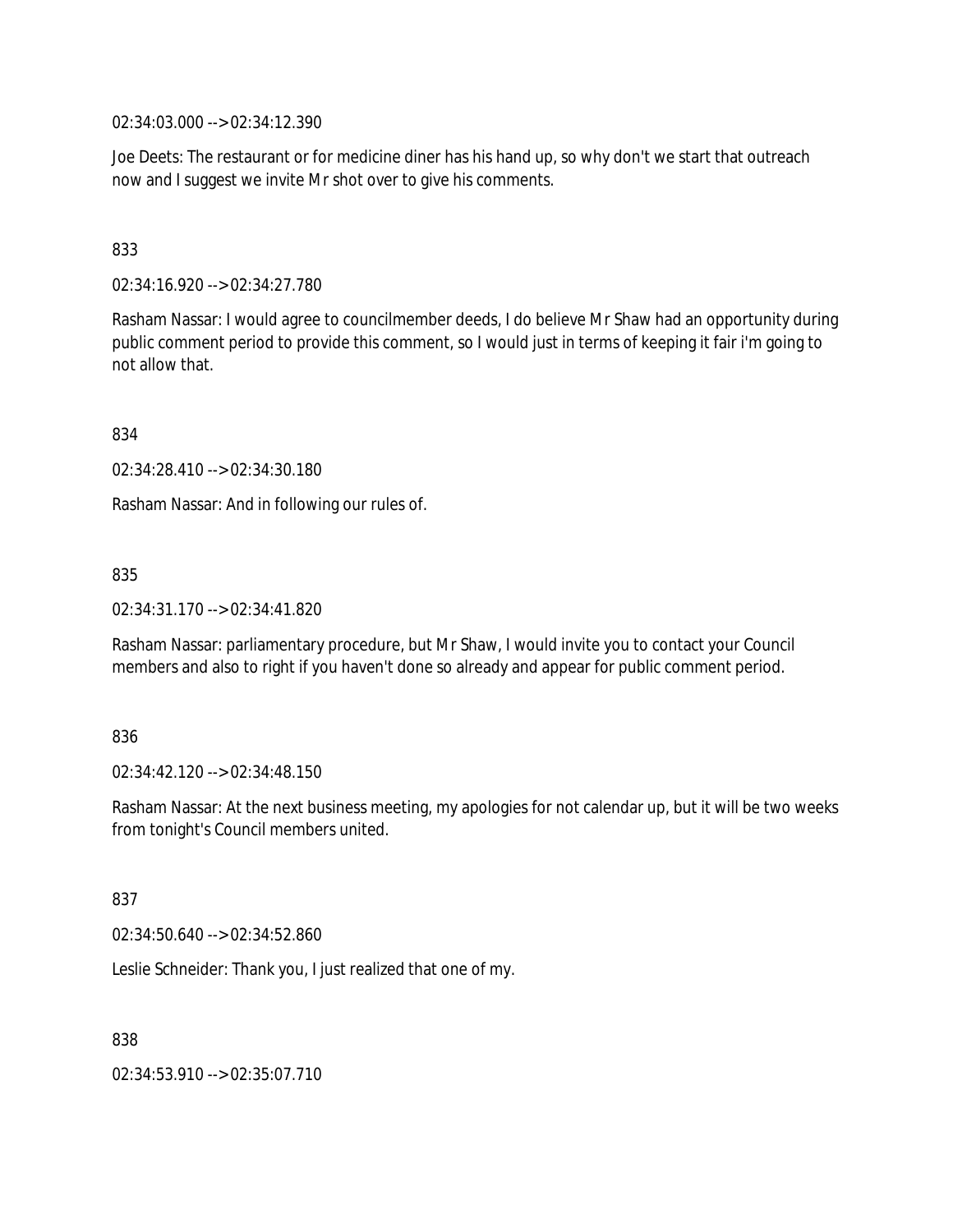Leslie Schneider: comments that I thought would that i'm just not sure whether it refers to sort of the our plastic or simply use ordinance as a whole, or whether it might actually have an impact on the July 1 deadline so my purpose is to bring it up.

839

02:35:08.130 --> 02:35:22.980

Leslie Schneider: To the city attorney so that you could help understand whether it needs to be included, so one of my concerns with the the single use cup thing, where we would be asked, we would be.

840

02:35:23.820 --> 02:35:34.320

Leslie Schneider: requiring a 25 cent charge for that, I would like to make sure that the businesses require affirmation for that Cup, in other words.

841

02:35:34.890 --> 02:35:48.420

Leslie Schneider: You know the the starbucks or whatever would say, did you bring a cup or would you like to pay 25 cents for a single use cup and i'm because I think that's what changes culture that's what changes behavior is to have that back and forth inquiry.

842

02:35:49.860 --> 02:36:06.180

Leslie Schneider: And maybe that's already assumed and baked in if, but the fact that I would like to require affirmation, and since those requiring affirmation words are in that July 1 piece, I just want to make sure that it applies to cups as well as.

843

02:36:08.880 --> 02:36:12.510

Leslie Schneider: utensils that might be held behind the counter does that make sense.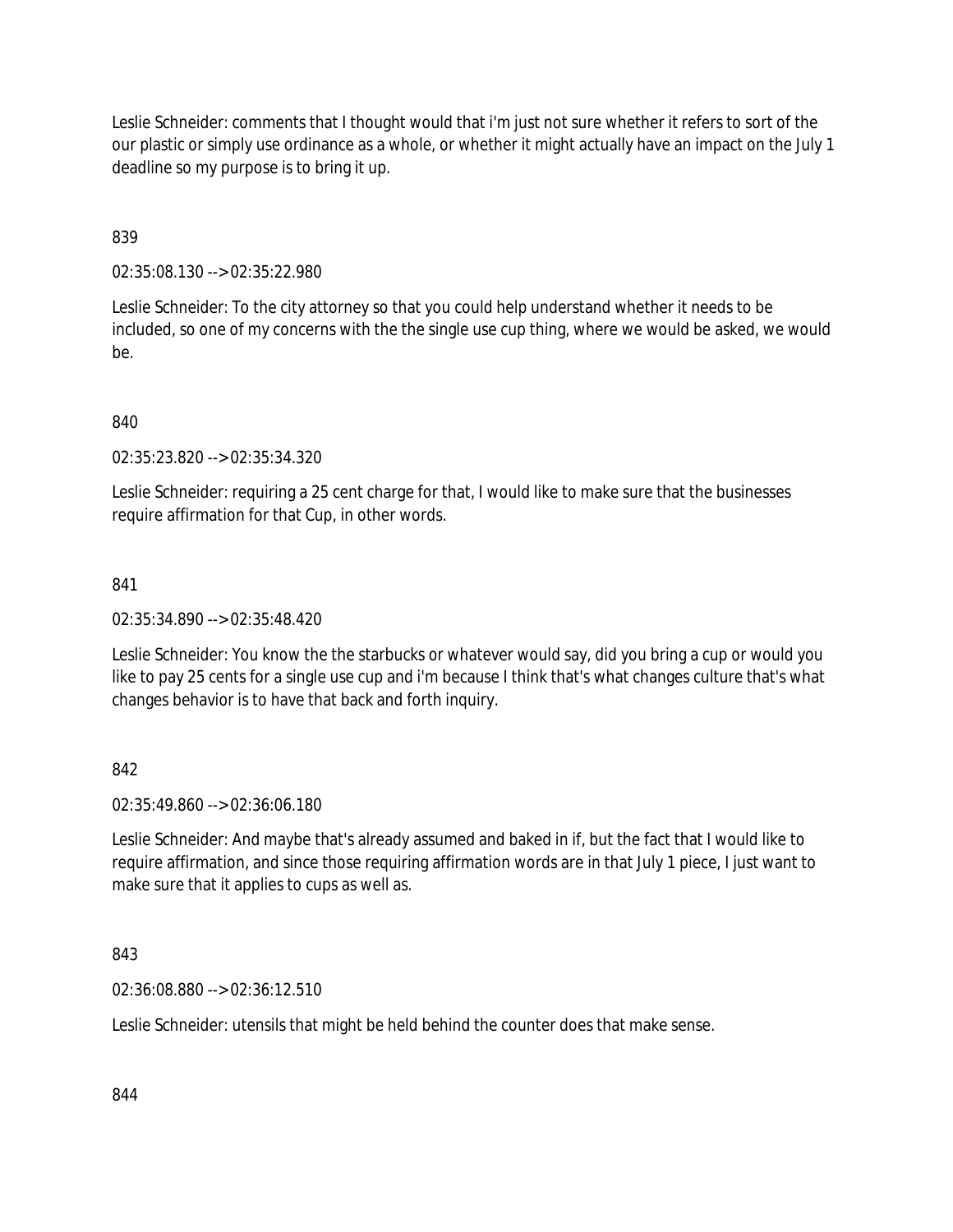02:36:13.530 --> 02:36:17.790

Joe Levan: Yes, well will will will will consider that, as part of the what we bring back.

845

02:36:18.450 --> 02:36:34.410

Joe Levan: great thing I do i'm glad you brought that up because they'll see the point I want to raise briefly to call your attention to counsel, is that there is deputy city city attorney if you'd like to speak to this directly but there as we, as the Council member.

846

02:36:35.610 --> 02:36:43.410

Joe Levan: As a customer just just mentioned customer Schneider just mentioned that the word affirmation is what's in the news de la.

847

02:36:43.950 --> 02:36:51.840

Joe Levan: And the word, for example, in the draft under section six the the term that's used is unsolicited request.

848

02:36:52.710 --> 02:37:01.890

Joe Levan: Which is a little bit different but it's an important distinction and the idea there, let me I don't want to put words, let me have the deputy city attorney speak to that because he.

849

02:37:02.340 --> 02:37:13.290

Joe Levan: He I think he has a good reason to use that term which is different, we don't think it conflicts we think it's just it's it's a it's a difference, an important distinction and i'll have him to describe that.

850

02:37:15.330 --> 02:37:24.030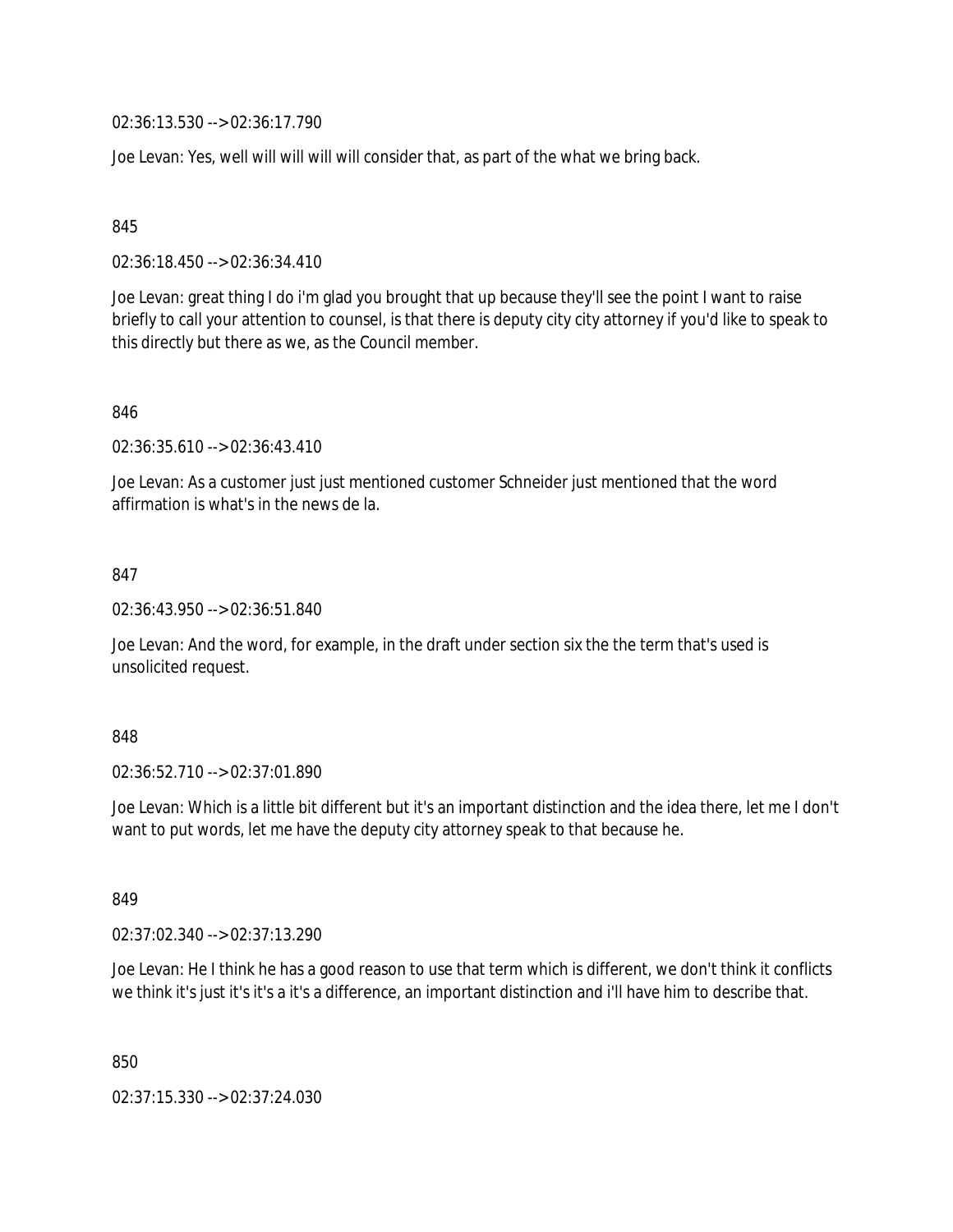Andy Sletten: Good evening again it essentially is after affirmation is fairly vague it basically is requiring some sort of affirmative.

851

02:37:24.480 --> 02:37:33.930

Andy Sletten: response, where it would be you know contemplated that a business could solicit could essentially say, well, you have a plate of food there looks like you might need a fork.

852

02:37:34.290 --> 02:37:41.970

Andy Sletten: And if the idea is that that the attempt is to promote you know essentially a culture of only the plastic is being given out.

853

02:37:42.690 --> 02:37:55.170

Andy Sletten: When it's requested for the the verbiage of using an unsolicited request, which would be, there is the business is not doing anything to get someone to ask for it in any way under any situation just reduces.

854

02:37:55.560 --> 02:38:05.040

Andy Sletten: The chances of essentially mindlessly grabbing are asking for plastics, which is what I believed the intent and also within the the five.

855

02:38:05.850 --> 02:38:13.980

Andy Sletten: The five requests that the Council have made just as an aside as well, an interesting point about this is a few of these little things such as cups.

856

02:38:14.340 --> 02:38:24.240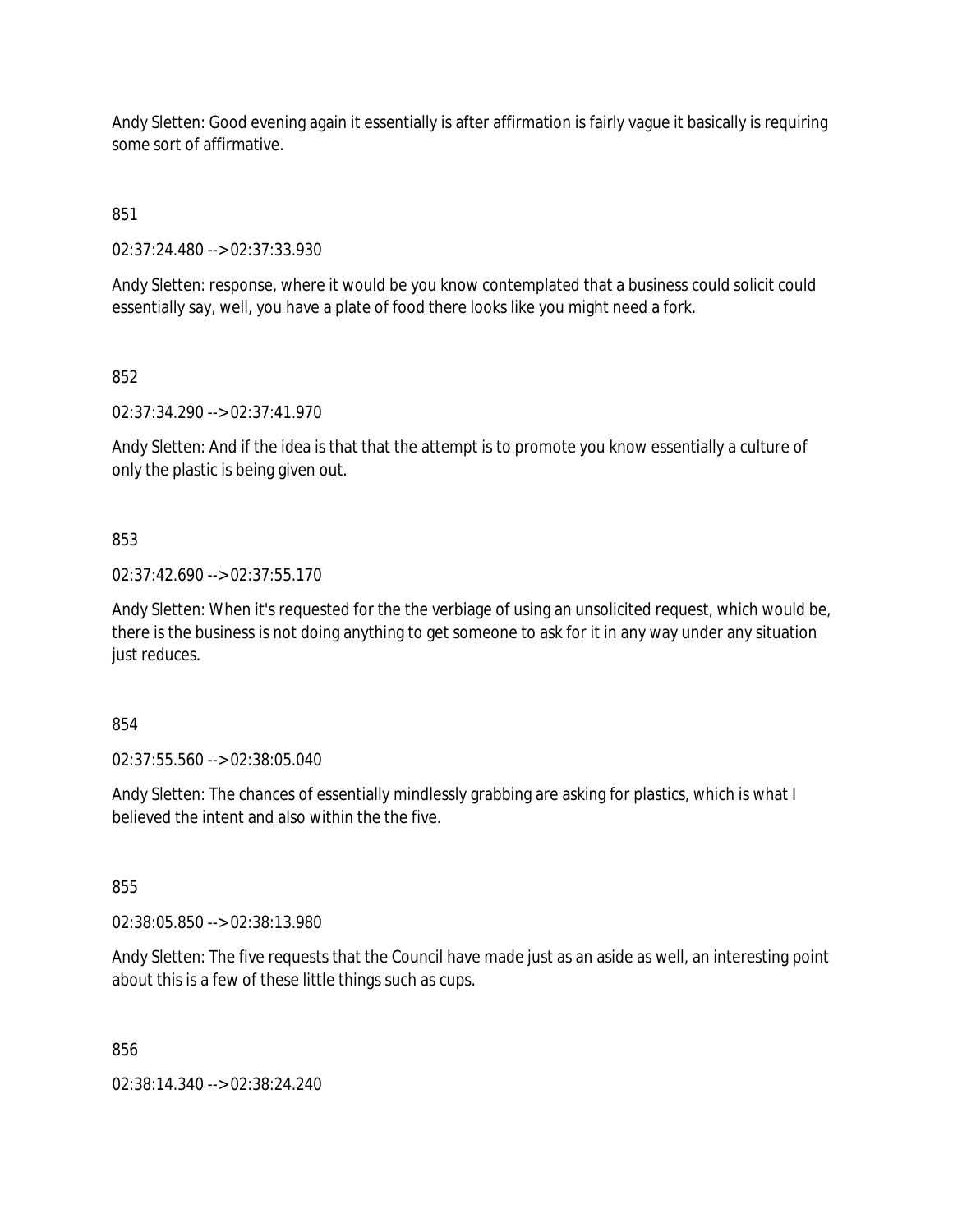Andy Sletten: cups themselves are not actually included in the news section 11 as part of the prohibitions, but some of the little things that are in the draft do touch on the things that are included in the preemption.

857

02:38:24.960 --> 02:38:35.820

Andy Sletten: For instance, with the affirmative asking for these utensils there is a an additional section that says, essentially, you cannot have these.

858

02:38:36.420 --> 02:38:40.740

Andy Sletten: call them communal or centrally located bins for the plates.

859

02:38:41.700 --> 02:38:50.400

Andy Sletten: knives and spoons and it would seem that the affirmative asked and the getting rid of those kind of go hand in hand, as far as an enforcement so.

860

02:38:50.580 --> 02:38:59.280

Andy Sletten: it's something that's worth considering, and it would be my request for clarification on your scope of how How far do you want it to go, do you really want.

861

02:38:59.790 --> 02:39:15.840

Andy Sletten: Only the issue of preemption, which is essentially the I would call it an unsolicited request or do you want everything that that touches that because it's fairly important as far as what gets presented in the next round that Thank you and i'm happy to take any other questions.

862

02:39:16.380 --> 02:39:25.740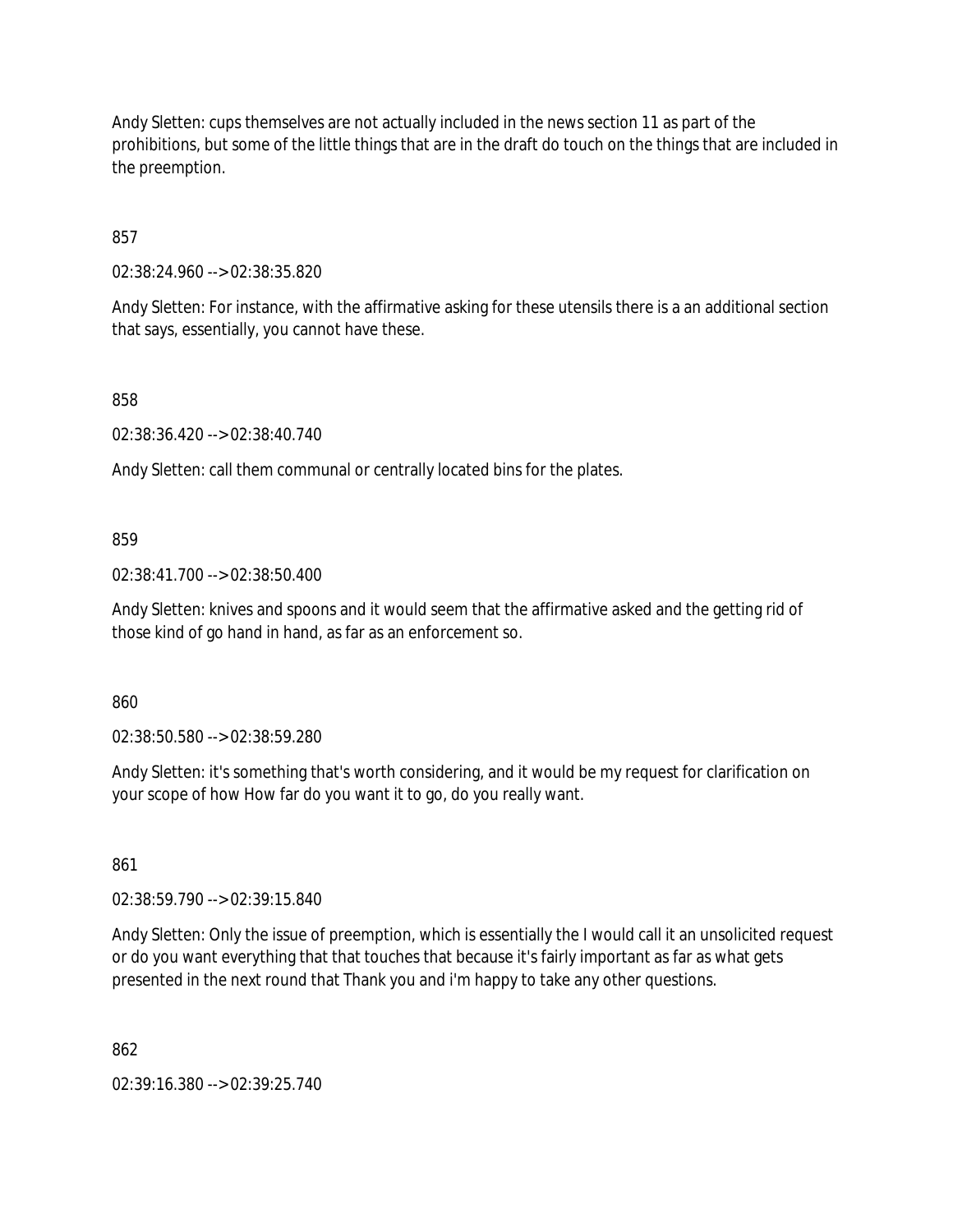Joe Levan: And again just to just to piggyback on that, so the affirmation language could be a situation where a service employee would say, do you want a fork.

## 863

02:39:27.030 --> 02:39:43.650

Joe Levan: Whereas the unsolicited would be a situation where that person wouldn't ask it have to be the customer asking for it, so in that way, it would it would it would lead to hopefully less asking for it so less use of that product that's the thinking.

## 864

02:39:47.430 --> 02:40:00.750

Rasham Nassar: Oh hey Council um we have emotion on the Florida it's been seconded i'm debbie married couples you've spoken twice on this already if it's okay with counsel i'd like to just take a vote on the motion on the floor.

## 865

02:40:02.250 --> 02:40:20.730

Rasham Nassar: That motion was in brief to separate out those relevant parts of the ordinance that are time sensitive to give that work to the city attorney's office to have prepared a revised ordinance to bring back to City Council at the study session next Tuesday for further Council discussion.

# 866

02:40:21.870 --> 02:40:24.540

Rasham Nassar: I have another Council member hand raised.

# 867

02:40:25.920 --> 02:40:26.940

Rasham Nassar: So I.

## 868

02:40:30.270 --> 02:40:31.800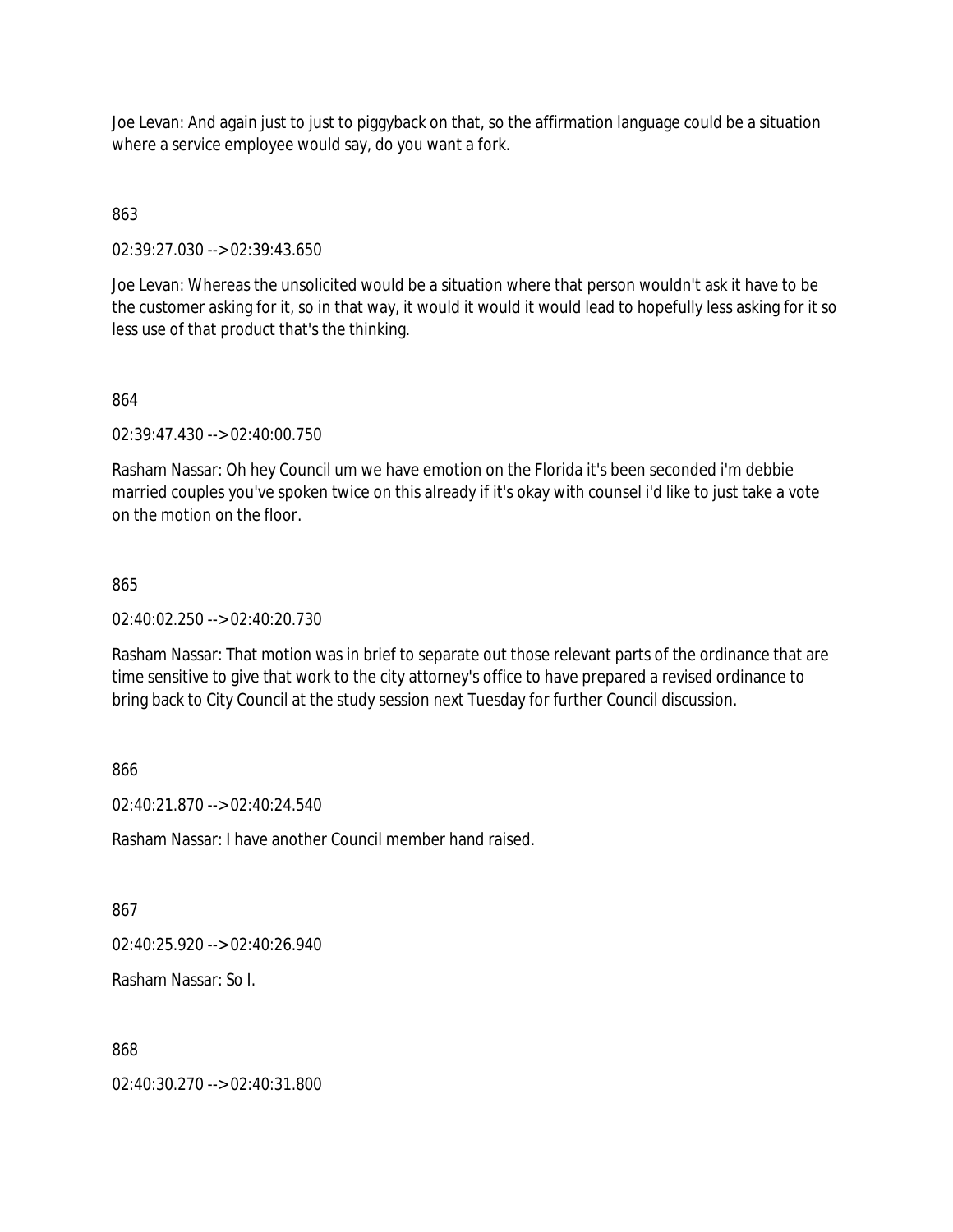Rasham Nassar: counselor shana you're muted.

## 869

02:40:33.390 --> 02:40:42.480

Leslie Schneider: I just want to bring a point of order, I don't think it's fair to cut somebody off, I mean none of us have taken our full five minutes or seven minutes or 10 minutes or whatever it is we're allowed so.

# 870

02:40:43.050 --> 02:40:47.430

Leslie Schneider: If somebody has somebody something to say and they're not droning on and on, I would like to hear it, thank you.

## 871

02:40:50.010 --> 02:41:00.630

Rasham Nassar: I understand that I do try and keep consistent with our rules of parliamentary procedure which does state that during business meetings Council members are afforded the opportunity to speak twice on an issue and if there's a motion on the floor, then Council is to vote on that motion.

## 872

02:41:00.630 --> 02:41:07.890

Rasham Nassar: On the floor at this point, I will allow Deputy Mayor had topless to issue her third round of comments Deputy Mayor had topless.

# 873

02:41:08.220 --> 02:41:14.460

Kirsten Hytopoulos: Sorry, and we are, we are doing, basically study session item tonight, unfortunately, and i'll try to be brief, I thought I just heard.

## 874

 $02:41:14.760 \rightarrow 02:41:21.450$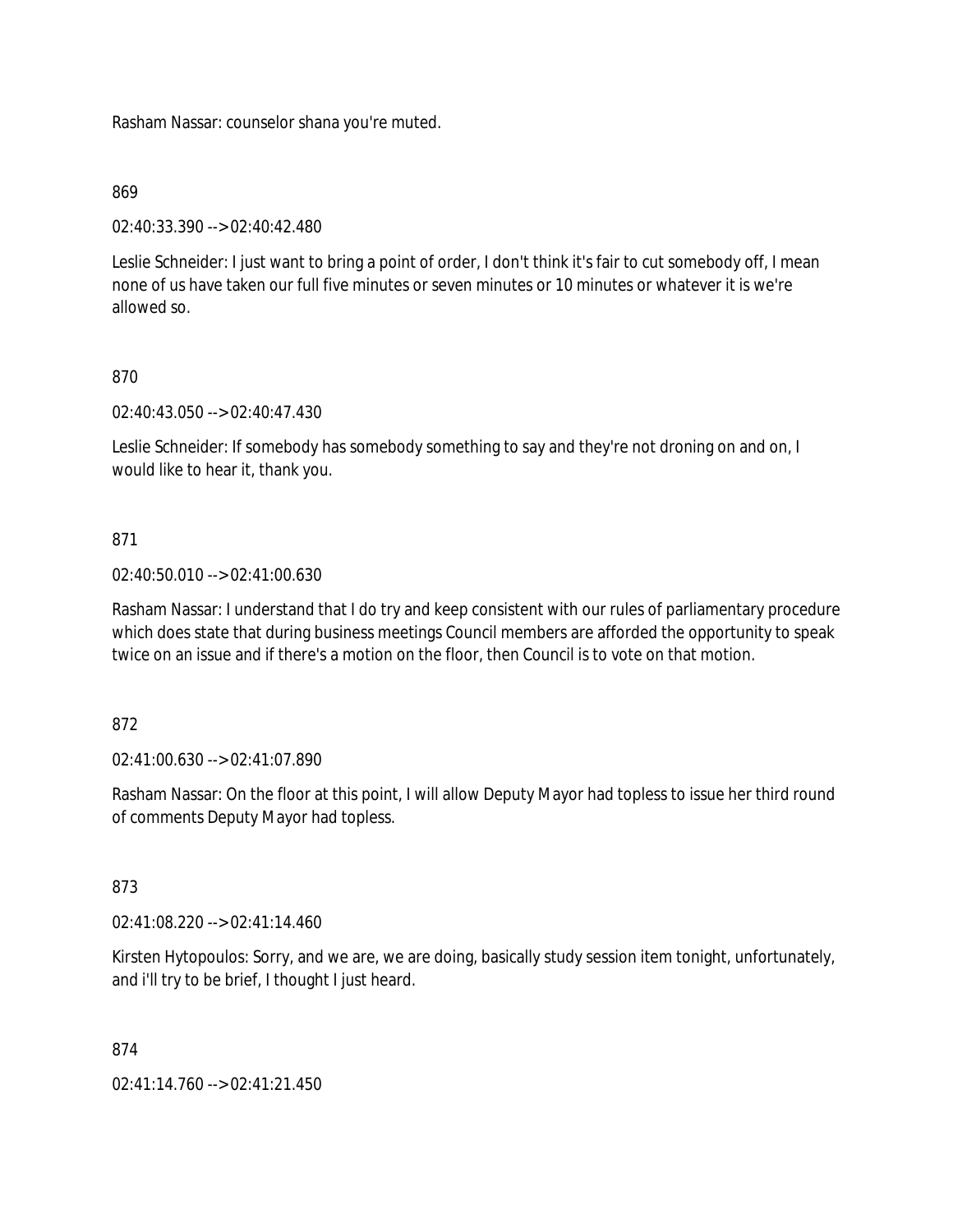Kirsten Hytopoulos: A request from the deputy city attorney for us to weigh in on that policy question and I think he's he's nodding his head.

875

02:41:21.840 --> 02:41:33.090

Kirsten Hytopoulos: he's asking for direction on how we want to handle that question how far do we want to take how far beyond the state statute, do we want to go and I don't know if.

# 876

02:41:34.350 --> 02:41:35.970

Kirsten Hytopoulos: everyone's ready to answer that question.

# 877

02:41:37.920 --> 02:41:46.110

Kirsten Hytopoulos: So, in other words, I don't know if you want to walk us through that but you know break it down for the Council what the Statute says, and then what our policy choices are.

# 878

02:41:46.590 --> 02:42:03.540

Andy Sletten: In i'd be happy to and very briefly, I think that essentially what i'm getting at is it's fairly clear that the couple of the last section, such as you know that the education system or education question doesn't necessarily need to be included in this.

# 879

02:42:04.590 --> 02:42:19.620

Andy Sletten: On the other hand, the penalty section, the proposal is to amend the original existing eight to four from having a criminal penalty for violation as a misdemeanor to it being a civil penalty.

880

02:42:21.570 --> 02:42:32.520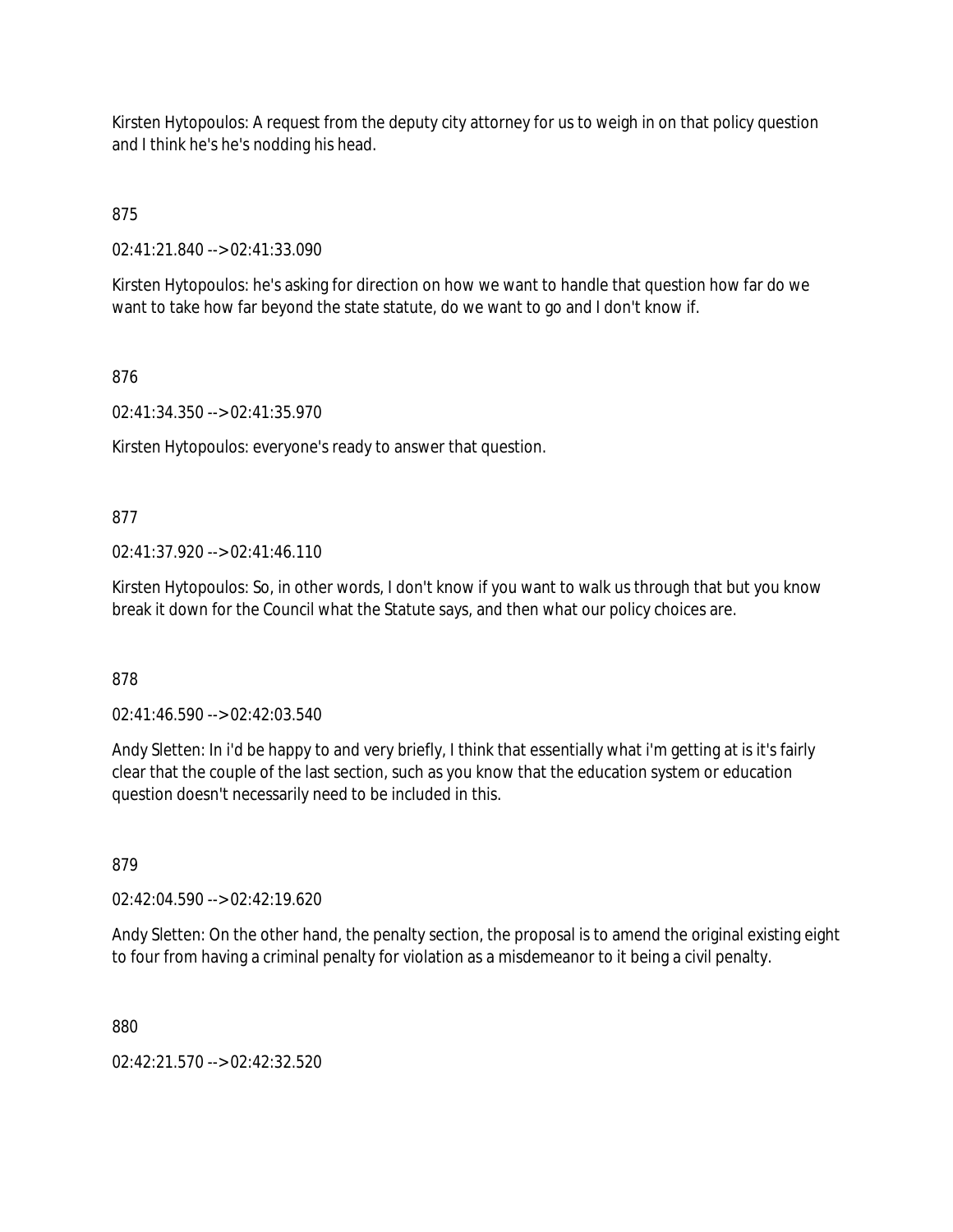Andy Sletten: Which which seems to be the the intent of of the Council, but, but then as well again just the small things that touch on it so again.

881

02:42:33.030 --> 02:42:40.680

Andy Sletten: Technically speaking, the COPs are not an issue for this preemption question they're not called out in new section 11.

882

02:42:41.220 --> 02:43:00.240

Andy Sletten: In the session law, but it does sound like the ask was to include that a reasonable ask the other comment is there is a section that again addresses the communal placement of single use plastic utensils for individuals to pick up at their you know of their own will.

883

02:43:01.830 --> 02:43:16.470

Andy Sletten: And that seems to be a little bit at odds with the the more restrictive choice on how to request these items if the intent is to have an affirmative unsolicited request for the items, then, to provide them out in the open.

884

02:43:17.490 --> 02:43:29.010

Andy Sletten: seems a little bit to conflict with that, but it's also within the intent of the Council, and so more or less if if I could get some guidance about if you want to stay very strictly on the preemption issue.

885

02:43:30.390 --> 02:43:40.320

Andy Sletten: I would coordinate with city attorney to provide a stripped down a draft as possible, if you want a little bit more i'm happy to assist in providing that as well.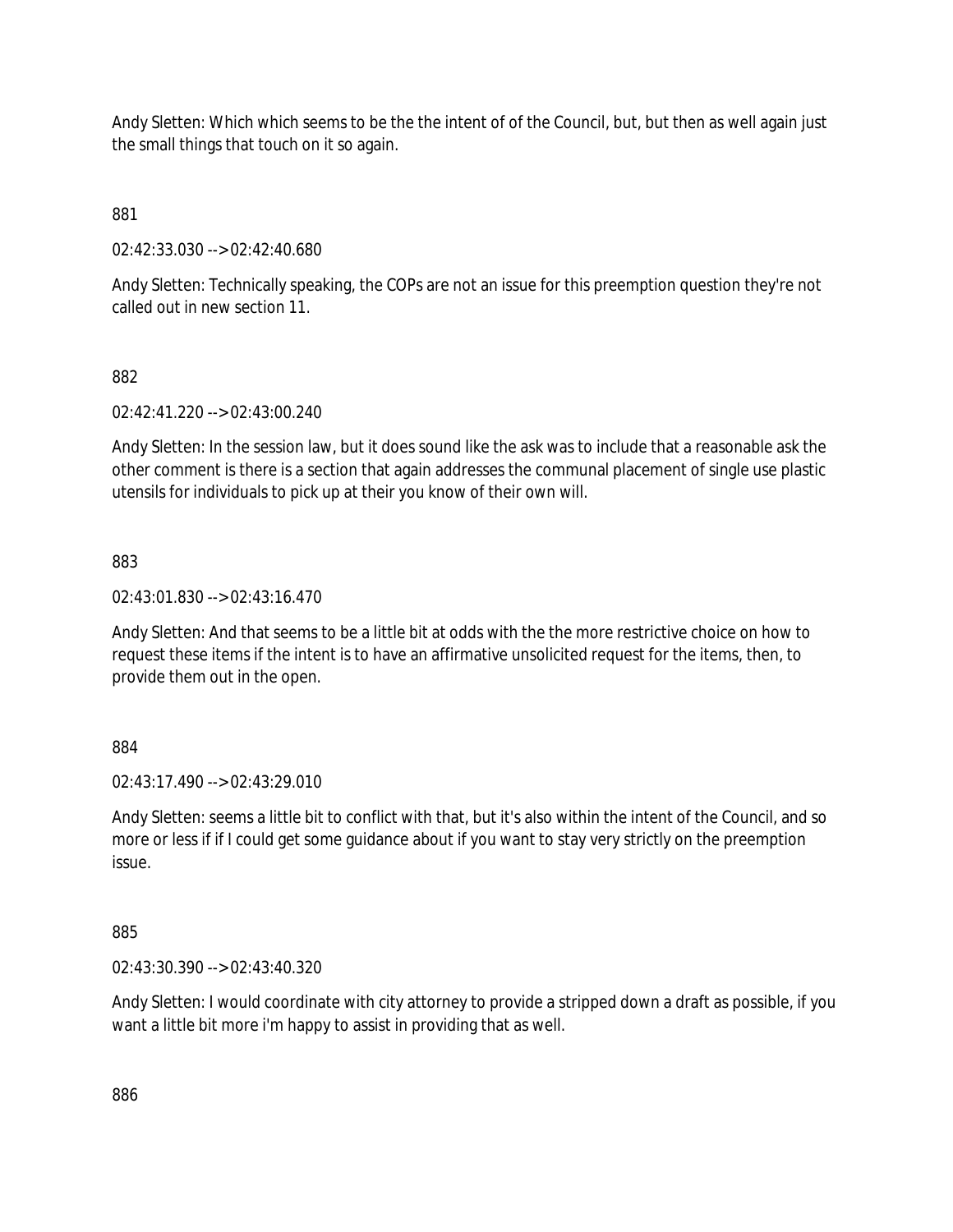02:43:41.370 --> 02:43:49.200

Rasham Nassar: So this real quickly my understanding was that we wanted a stripped down version of the draft ordinance that follow the.

## 887

02:43:49.980 --> 02:43:55.320

Rasham Nassar: That met the preemption so that we could adopt something rather quickly before the July 1 deadline.

888

02:43:55.680 --> 02:44:05.640

Rasham Nassar: Again, these are item what you've just pointed out, now about 40 minutes into our discussion or items for further Council discussion, I think that discussion is probably more appropriately appropriate to be handed a study session.

889

02:44:07.500 --> 02:44:18.810

Rasham Nassar: Unless Council would like to extend debate for this item and offer feedback to the deputy city attorney on those points that he just now raised, and we can do that and Council can agree to do that, but I just want to be.

## 890

02:44:19.440 --> 02:44:29.880

Rasham Nassar: respectful and and and especially in my role is managing our time so that was my understanding Council members, I see some hands raised so i'll go to count some of the pilot first.

#### 891

02:44:30.990 --> 02:44:45.360

Michael Pollock: moved to extend to beat on this issue, so we can get this now and then I, I want to make them duty emotional standard we want to continue so i'm a commercial motion i'm looking for something.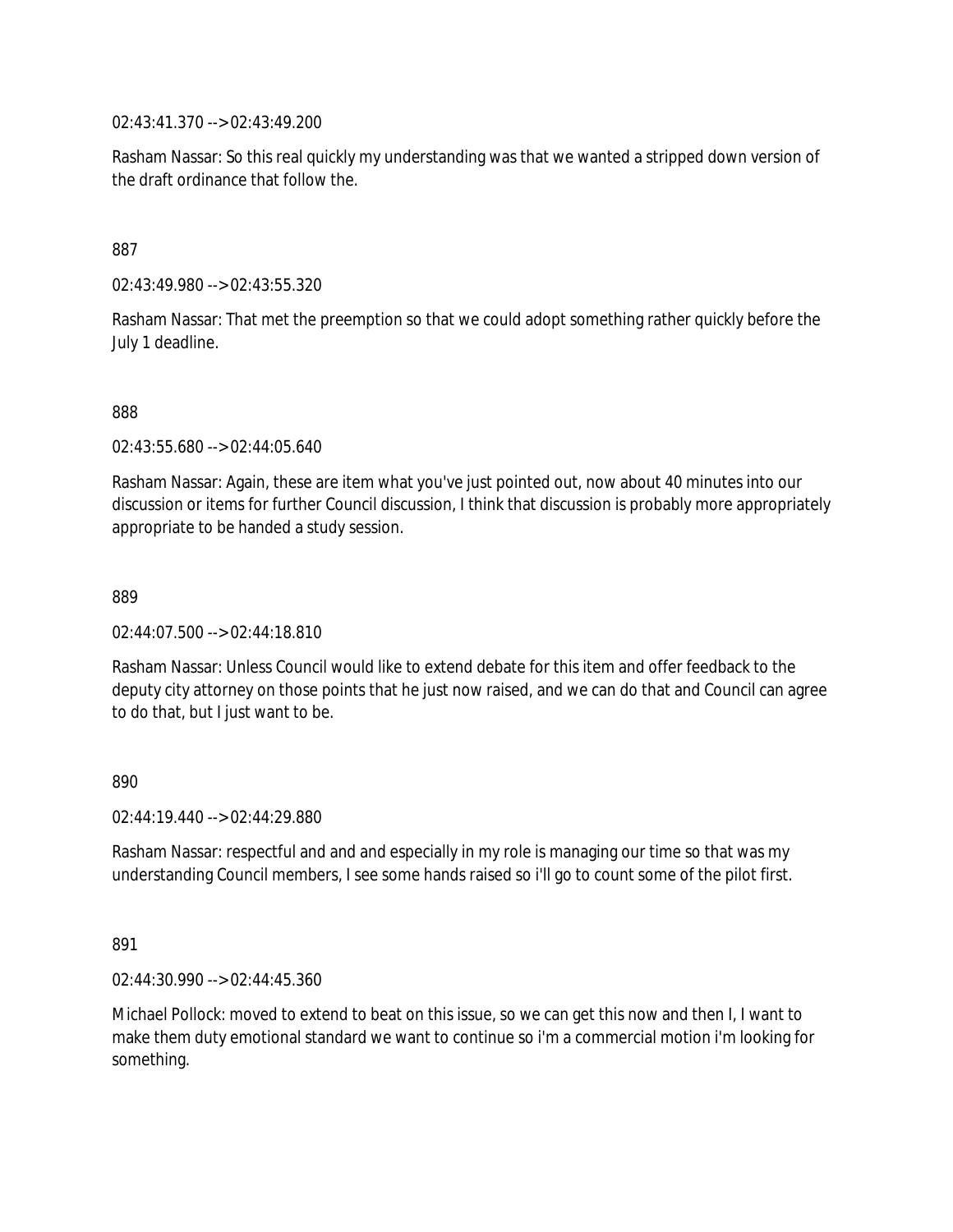$02:44:47.760 \rightarrow 02:44:52.350$ 

Rasham Nassar: That emotion, the to extend debate defeat American populace second that motion favor.

## 893

02:44:55.620 --> 02:44:58.050

Rasham Nassar: Excuse me pardon me councilmember pollock did you have.

894

02:44:58.980 --> 02:45:00.360

Michael Pollock: A non debatable margin.

## 895

02:45:02.790 --> 02:45:05.070

Rasham Nassar: All those in favor of the motion on the floor, please say Aye.

#### 896

02:45:07.680 --> 02:45:13.650

Rasham Nassar: OK, we have now extended debate, so we will continue with our Council discussion counselor pollock did you have further comments.

#### 897

02:45:13.710 --> 02:45:27.720

Michael Pollock: yeah all I want to suggest is that we have to modify that emotion to interpret the language and I guess the strict version of what deputy city attorney slaton proposed.

898

02:45:29.970 --> 02:45:36.870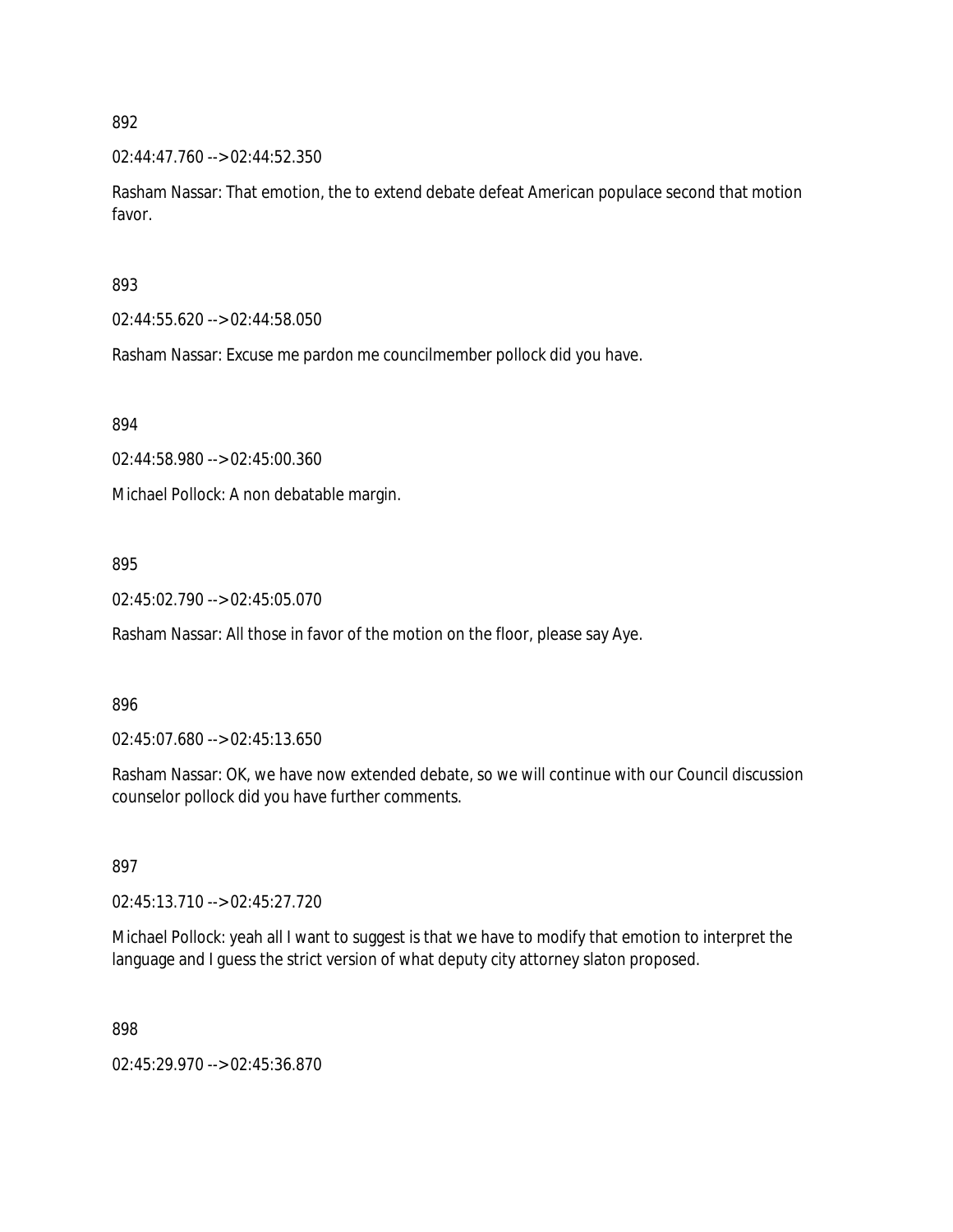Michael Pollock: That does I may I may I realized we're losing our language but it posted a sticker interpretation part of you.

899

02:45:38.730 --> 02:45:41.370

Michael Pollock: Let me try to phrase it that that.

900

02:45:43.050 --> 02:45:55.260

Michael Pollock: Rather than allowing vendors to you suggested language saying like would you like a fork and I may say me affirm that yeah sure great idea that they would have to.

901

02:45:56.070 --> 02:46:04.530

Michael Pollock: approach on they would have to make the request unsolicited Okay, so I don't know if we need a formal motion but that's certainly what I would.

902

02:46:06.300 --> 02:46:14.550

Michael Pollock: like to see and i'm seeing i'm seeing head nods, so I think I don't know i'm definitely city attorney slot and if that if.

903

02:46:17.160 --> 02:46:30.120

Andy Sletten: That makes sense to me just to summarize if i'm understanding you correctly, you want to see a draft that affects your rates, the things that are impacted by the preemption in the most strict way possible.

904

02:46:32.010 --> 02:46:40.140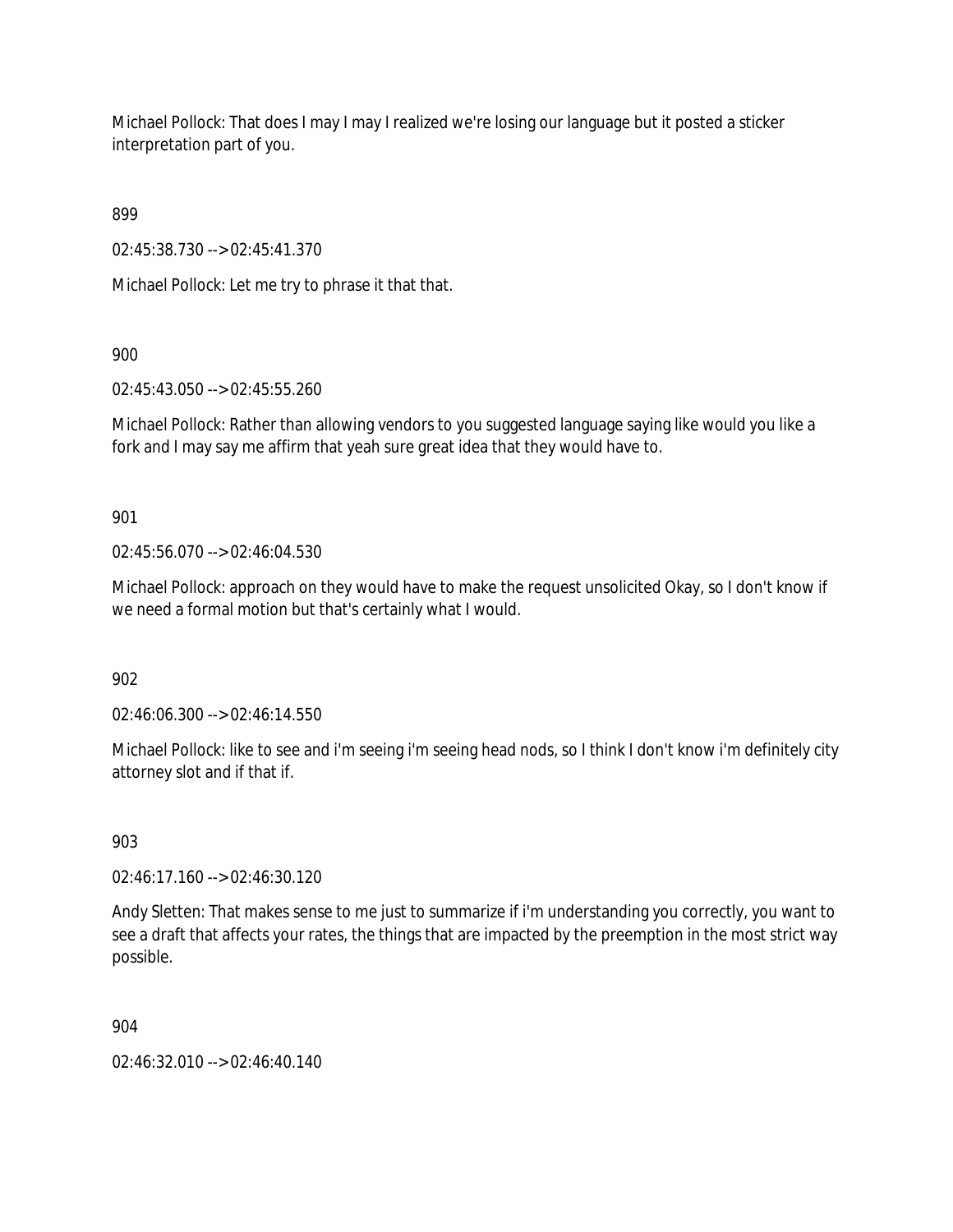Andy Sletten: So to essentially empower the the prohibition that is created by the language that touches on the on the prevention expiration date is that right.

905

02:46:41.250 --> 02:46:42.720

Michael Pollock: i'm gonna go with yes.

906

02:46:43.500 --> 02:46:44.430

Andy Sletten: Very good, thank you.

907

02:46:46.740 --> 02:46:50.070

Rasham Nassar: And I see that most Council Members agree with that direction, Deputy Mayor had topless.

908

02:46:50.550 --> 02:46:59.910

Kirsten Hytopoulos: Because I want to use a little more a little more clarity or just for the public and private else, in other words, yes, the public has to ask the customer has to ask for a pencil.

909

02:47:00.330 --> 02:47:08.040

Kirsten Hytopoulos: And the utensil supposed to be behind the counter and the utensils cannot be out in bins, and that is where we will go beyond the state.

910

02:47:09.210 --> 02:47:19.680

Kirsten Hytopoulos: Am I right guys Okay, and then and then So that is where okay and that's what we're doing that now, because if we don't do now we'd be preempted on July on July 2 and.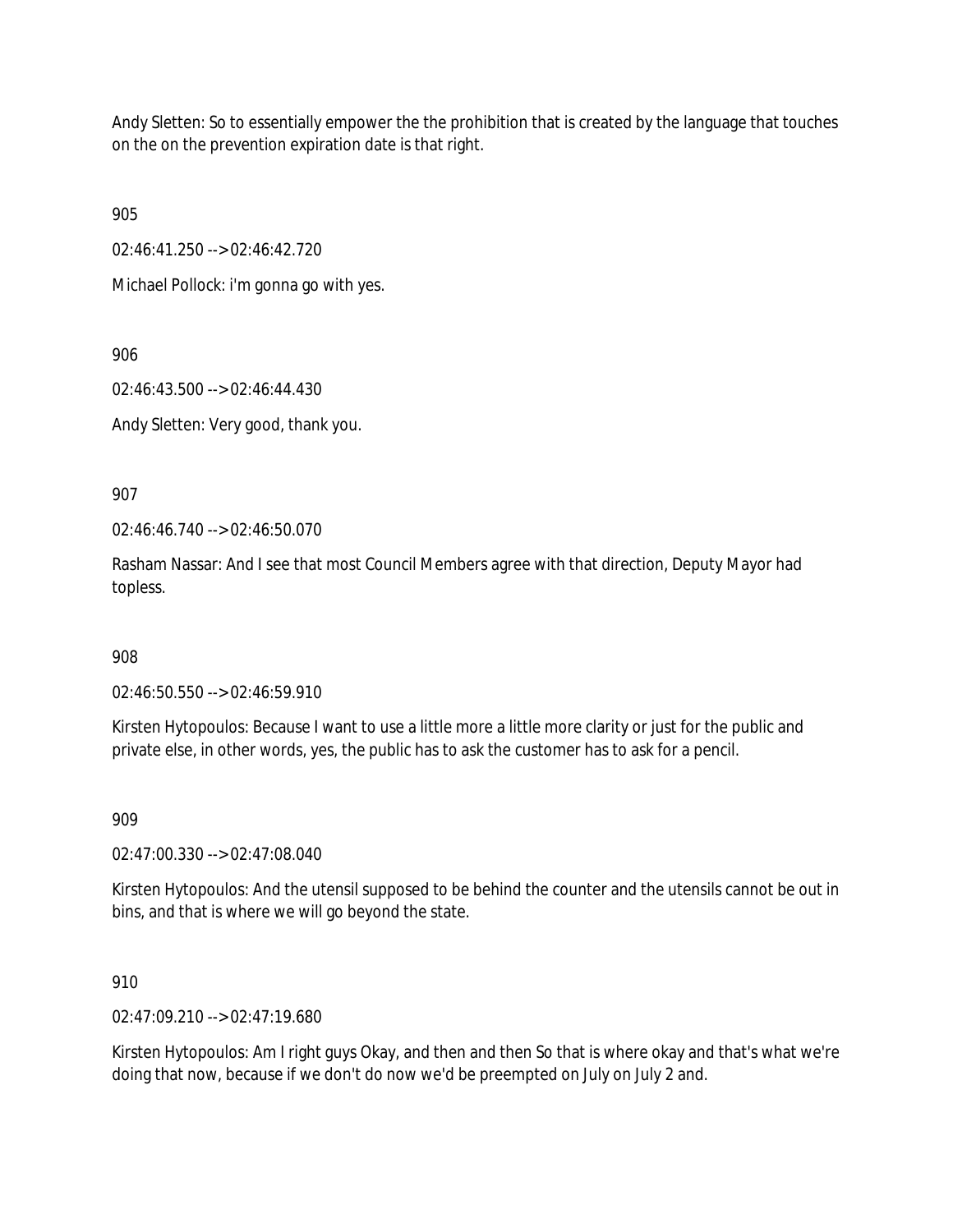02:47:20.970 --> 02:47:23.520

Kirsten Hytopoulos: I just want to clarify one more thing, and I think we're done.

912

02:47:24.150 --> 02:47:33.300

Kirsten Hytopoulos: I don't know what you're talking about cup tandy because I may, I think, are you thinking that that that he has more Schneider were saying, she wants us to do the cup right now, because I don't think so because you've mentioned cups.

913

02:47:33.570 --> 02:47:38.220

Kirsten Hytopoulos: But we're just doing that just the lids and the utensils and right we're not doing cups now.

914

02:47:38.790 --> 02:47:42.360

Andy Sletten: Thank you, Deputy Mayor that that was part of the clarification that I was requesting.

915

02:47:42.480 --> 02:47:50.190

Andy Sletten: Okay, I think I misunderstood an earlier comment and just clarification I wanted to point out that the new section 11 does not.

916

02:47:50.370 --> 02:47:58.530

Kirsten Hytopoulos: Know we're not going to venture there yeah I think what so what councilmember Schneider was concerned about was that she saw this parallel between when we're talking about that.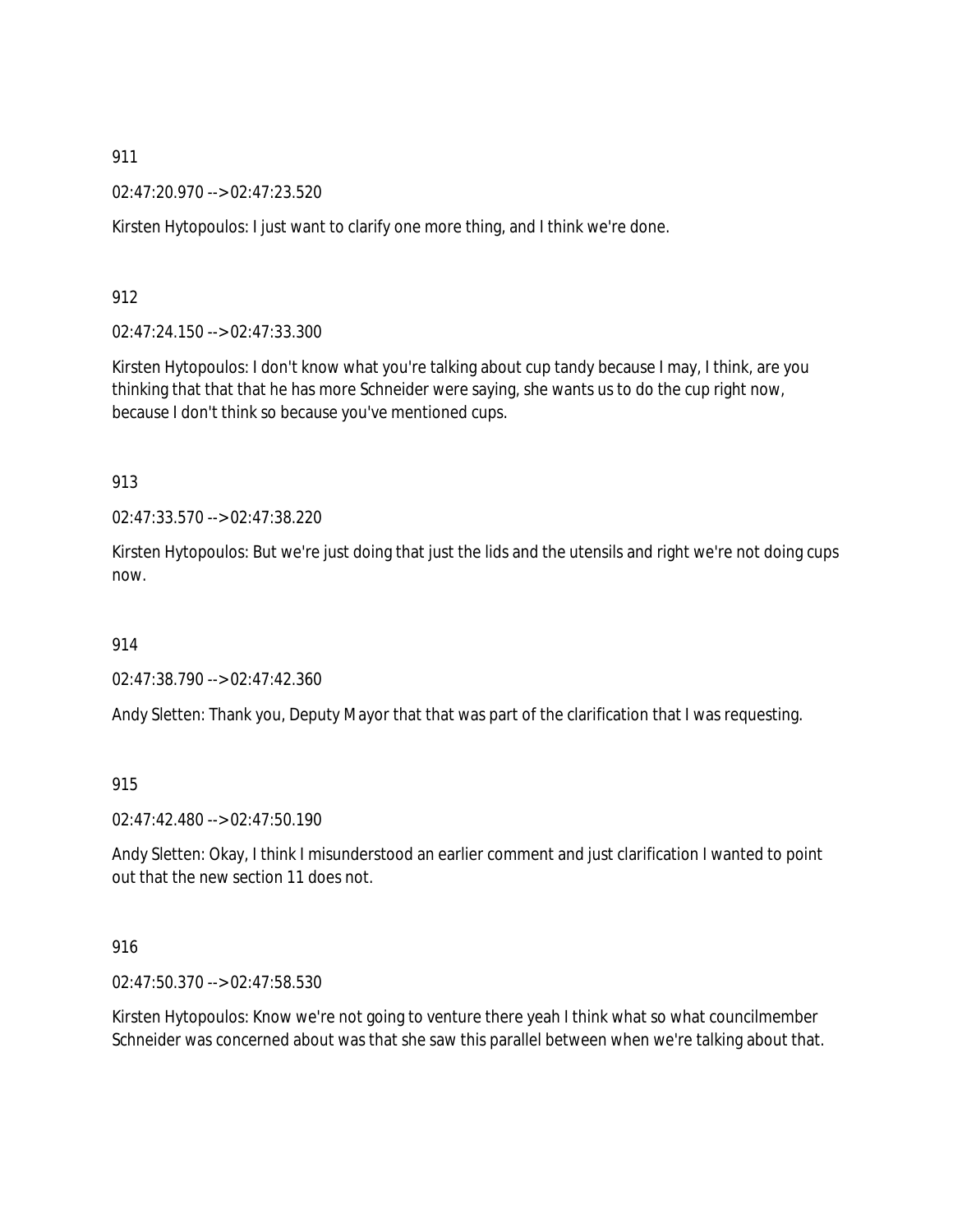02:47:59.100 --> 02:48:05.490

Kirsten Hytopoulos: That directing business owners, as to what they can or cannot say with regards to these items.

918

02:48:05.970 --> 02:48:13.710

Kirsten Hytopoulos: That if there's anything now that somehow will later affect this concept of saying we need you to ask people did you bring your Cup.

919

02:48:13.980 --> 02:48:25.050

Kirsten Hytopoulos: That if, for some reason, something we did, now and in this work we're doing now would affect our ability to do that later she wanted to let you know that when we talk about the cups she wants to be able to talk about that.

920

02:48:25.530 --> 02:48:29.790

Kirsten Hytopoulos: So that's all but we don't want to talk yet about the policy question about cups.

921

02:48:30.150 --> 02:48:30.750

Andy Sletten: I understand that I.

922

02:48:30.780 --> 02:48:32.580

Andy Sletten: Think a clarification I appreciate.

923

02:48:34.440 --> 02:48:37.380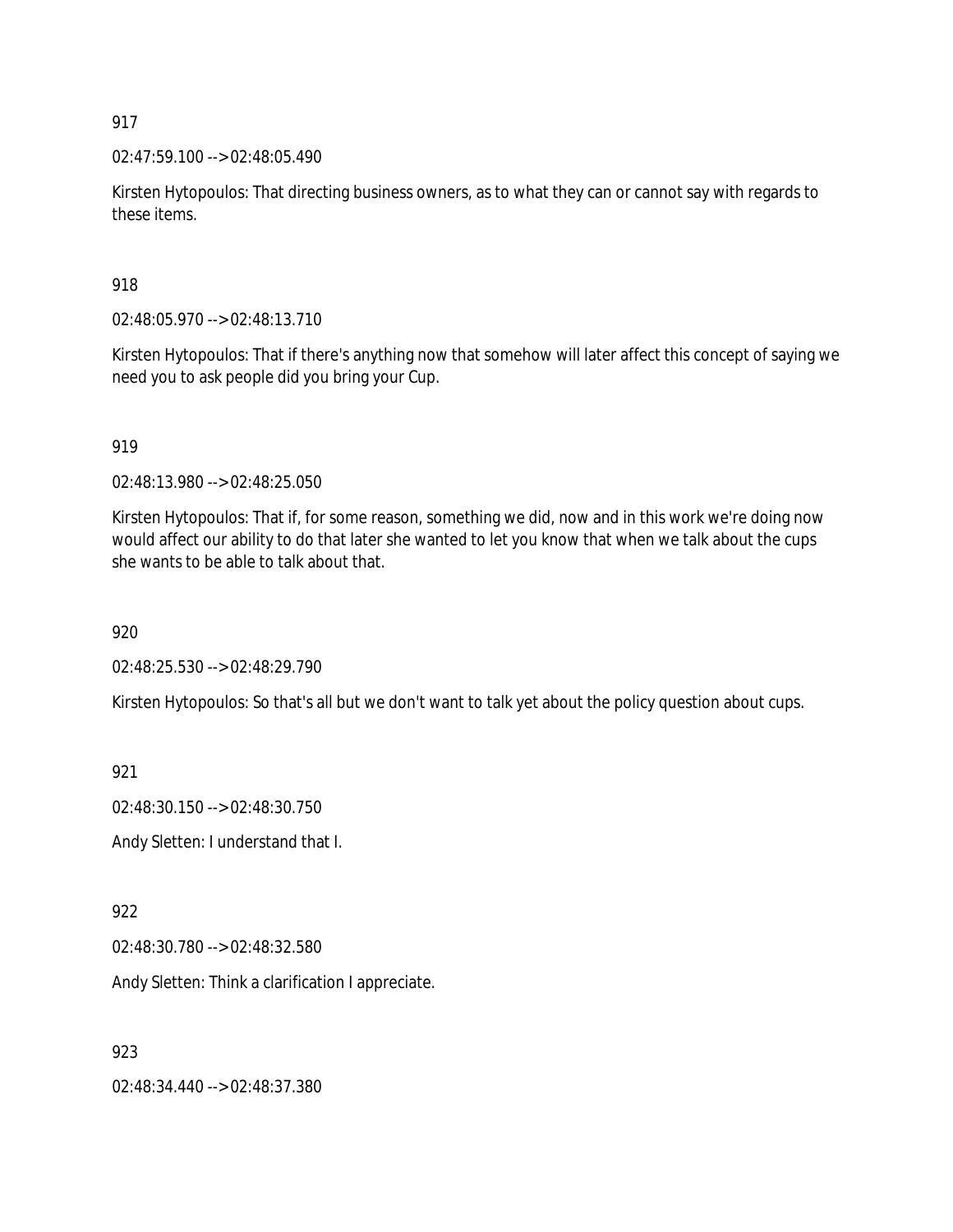Rasham Nassar: Okay Council are we ready to vote on the.

## 924

02:48:38.490 --> 02:48:50.880

Rasham Nassar: motion that was put on the floor quite some time ago I hope we all recall what that motion was OK OK so seeing know for their hands raised and Council members all those in favor of emotion on the floor, please say Aye Aye.

## 925

02:48:52.620 --> 02:49:00.630

Rasham Nassar: Any opposed that motion passes unanimously great Thank you very much city attorney deputy city attorney for helping Council through that discussion.

## 926

02:49:01.950 --> 02:49:12.660

Rasham Nassar: and Council, we are now moving on to item 11 and our agenda, new business item 11 a consider approval of skate of water and sewer telemetry upgrades telemetry upgrades contract award.

## 927

02:49:13.230 --> 02:49:19.170

Rasham Nassar: Of \$196,503 and five cents and the budget amendment and the amount of 140 \$1,000.

## 928

02:49:19.470 --> 02:49:31.710

Rasham Nassar: We have public works scheduled to present briefly present this item tonight hello, good evening public works director, we are sticky prior before I hand it over to public works director what a Council member, please be so kind as to place the motion.

## 929

02:49:32.160 --> 02:49:34.230

Rasham Nassar: On the floor that appears in our packet please.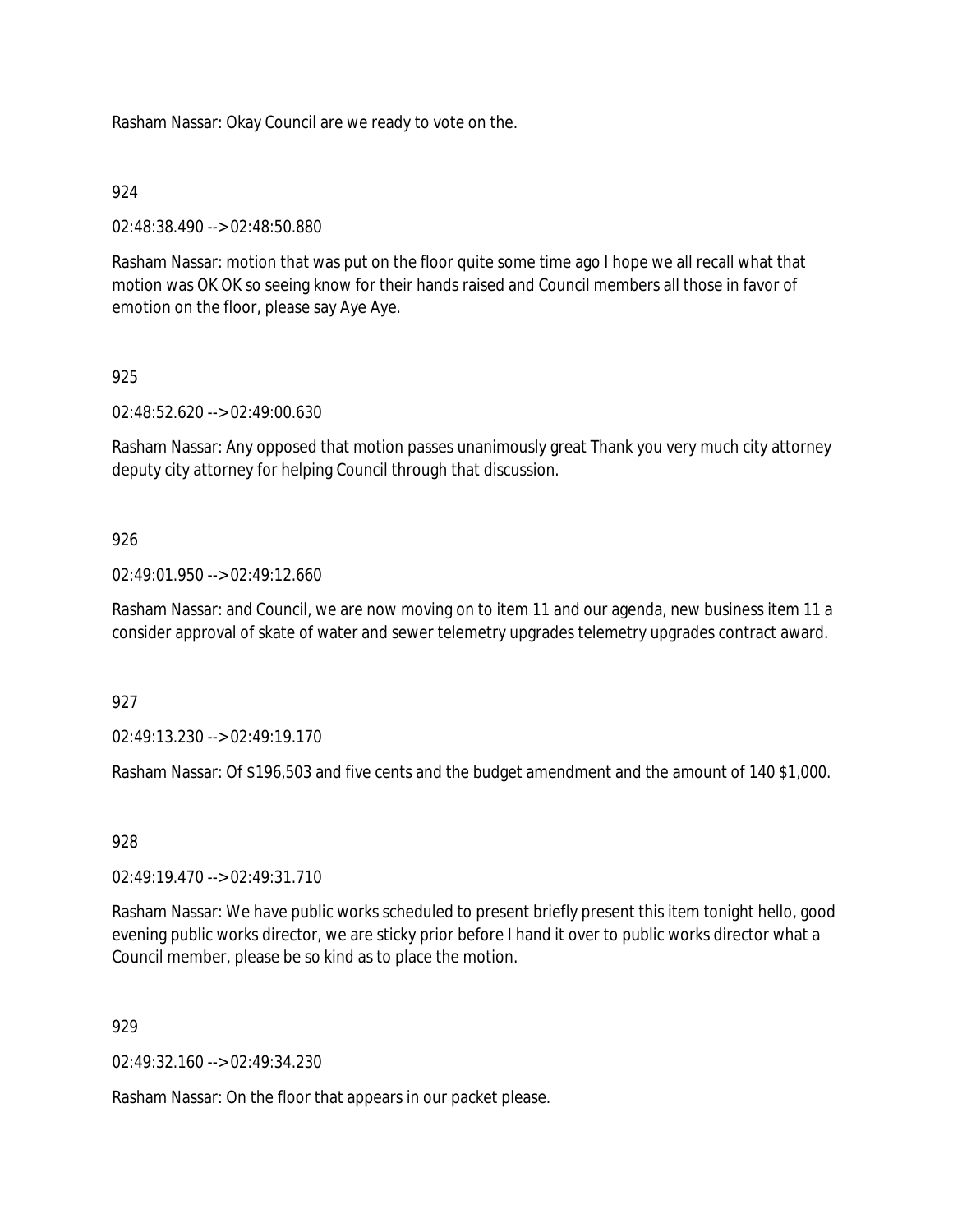02:49:38.520 --> 02:49:39.480

Rasham Nassar: councilmember pollock.

931

02:49:40.530 --> 02:49:54.690

Michael Pollock: I moved to approve the contract award for Scott of water and sewer Hello telemetry upgrades and the amount of 19650 3.05 and the associated budget amendment and the amount of 141000100.

#### 932

02:49:57.090 --> 02:50:07.350

Rasham Nassar: councilmember deed second set motion okay public works director real quick before you begin, is it scattered or skater, how do you pronounce that acronym.

933

02:50:07.920 --> 02:50:09.210

Chris Wierzbicki: we've been saying skater.

934

02:50:09.630 --> 02:50:11.580

Chris Wierzbicki: I don't know if there's an appropriate way to say it, but.

## 935

02:50:12.120 --> 02:50:13.110

Chris Wierzbicki: But it stands for.

## 936

02:50:16.080 --> 02:50:16.860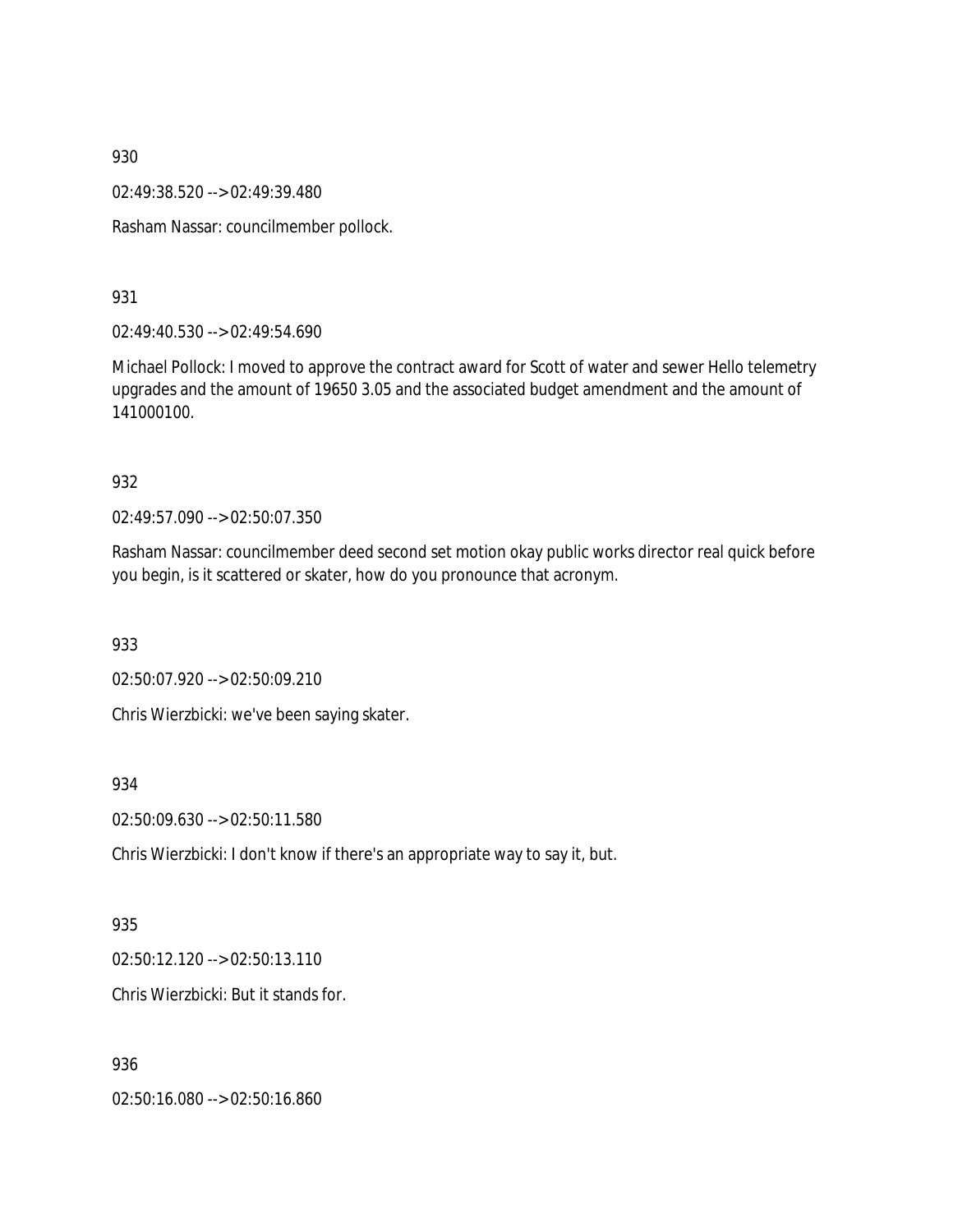Michael Pollock: Up islander.

937

02:50:22.170 --> 02:50:31.800

Chris Wierzbicki: Is following in a line of complicated topics for you this evening, this item is about the supervisory control and data acquisition system that's what skater stands for.

# 938

02:50:32.580 --> 02:50:44.760

Chris Wierzbicki: These are the pieces of equipment that we use to monitor all of our remote pieces of our utility infrastructure, our pump stations are pressure release valves the wastewater treatment plant.

939

02:50:45.900 --> 02:50:52.140

Chris Wierzbicki: They these sensors tell us how all of these pieces of equipment are functioning in a single location, so that we can monitor them.

940

02:50:52.680 --> 02:51:03.840

Chris Wierzbicki: respond to emergencies, etc, a lot of the equipment that we are currently using for this system is 20 plus years old, so this is a major upgrade of all of the scale of facilities that we currently have.

## 941

02:51:05.520 --> 02:51:14.130

Chris Wierzbicki: And i'll just briefly describe just what we're asking of you tonight, the first is to prove a contract to install the equipment that has been.

942

02:51:17.460 --> 02:51:25.110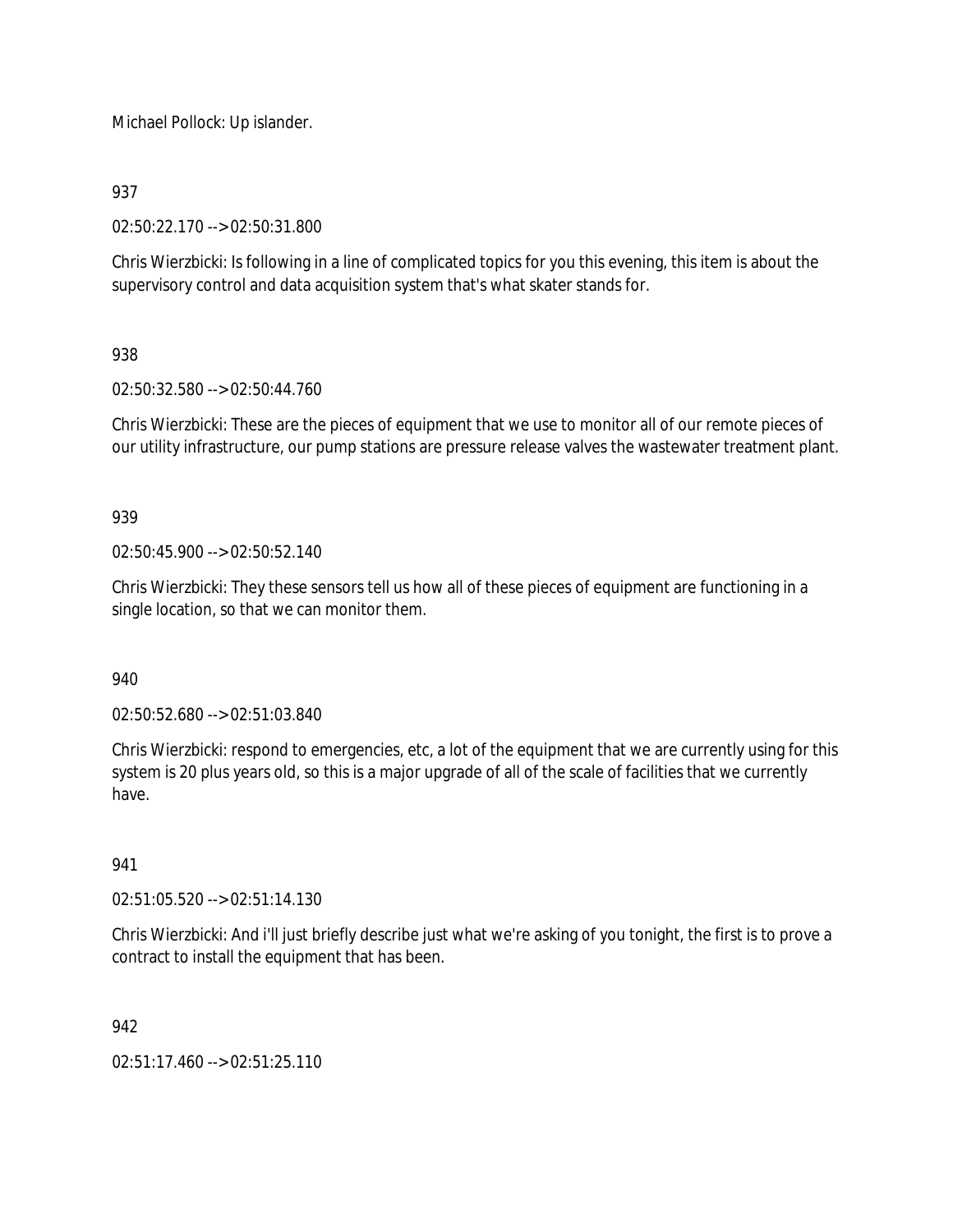Chris Wierzbicki: put together under a separate contract, so this is a contract for essentially for an electrician to take the equipment that's been.

943

02:51:26.130 --> 02:51:27.210

Chris Wierzbicki: assembled and.

944

02:51:28.320 --> 02:51:35.280

Chris Wierzbicki: install them at all the individual sites around the island that's part one, the second part is we're asking you for a budget amendment.

945

02:51:35.700 --> 02:51:45.810

Chris Wierzbicki: And the budget is amendments to support two different things, the first part, which is about \$80,000 worth of the amendment is to support the contract work itself.

946

02:51:46.770 --> 02:51:50.580

Chris Wierzbicki: We put this contract out to bid and did not receive any bids.

947

02:51:51.540 --> 02:51:57.750

Chris Wierzbicki: Our procurement manual allows us to enter into direct negotiations with a contractor to perform the work once that happens.

948

02:51:58.140 --> 02:52:08.190

Chris Wierzbicki: We still reached out to three contractors to see if we could get some attention to this work, and only one of those that we reached out to was interested in supplying a bit it's been bridge electric.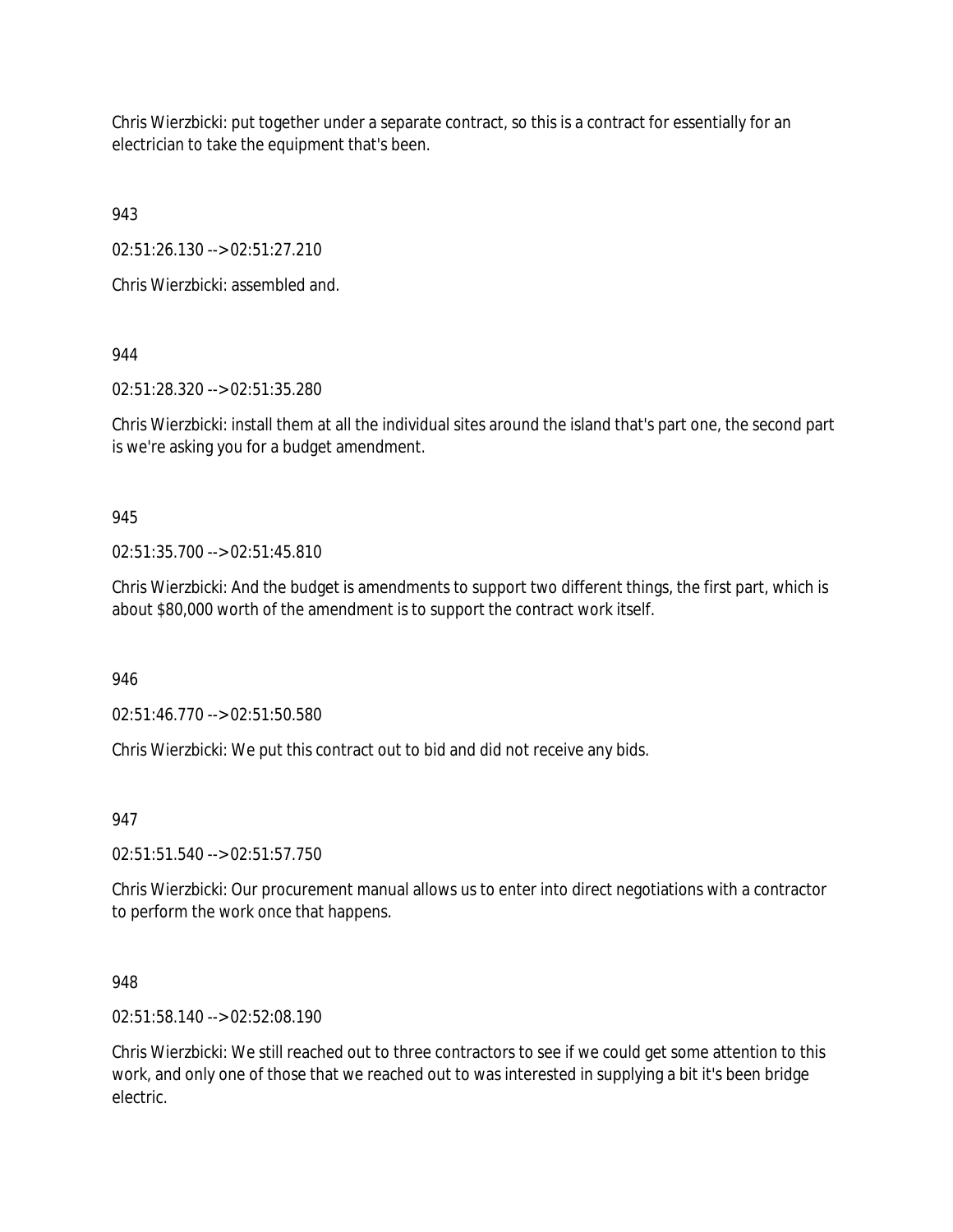02:52:09.630 --> 02:52:23.790

Chris Wierzbicki: The their estimate came in higher than our estimate partially because of Labor rates and the the age of the estimate that we have been using as well as they identified a couple of pieces of work associated with this contract that.

950

02:52:25.620 --> 02:52:30.330

Chris Wierzbicki: That that we had not anticipated meeting but make a lot of sense and.

951

02:52:31.410 --> 02:52:40.620

Chris Wierzbicki: We think it's it's in our best interest to put all this work together into this single contract, secondly, the the other half of the budget amendment or about.

952

02:52:41.340 --> 02:52:48.990

Chris Wierzbicki: \$60,000 in the budget amendment will go to upgrades for the Community, the actual communication piece of all this equipment.

953

02:52:49.350 --> 02:52:56.880

Chris Wierzbicki: Right now, all this equipment runs off DSL which is served by century link, which is now becoming lumen we've had some significant.

954

02:52:57.480 --> 02:53:11.640

Chris Wierzbicki: issues with outages with the DSL system and the reaction time or the the response time for having those outages repaired is getting longer longer and our lumen representatives tell us that it will.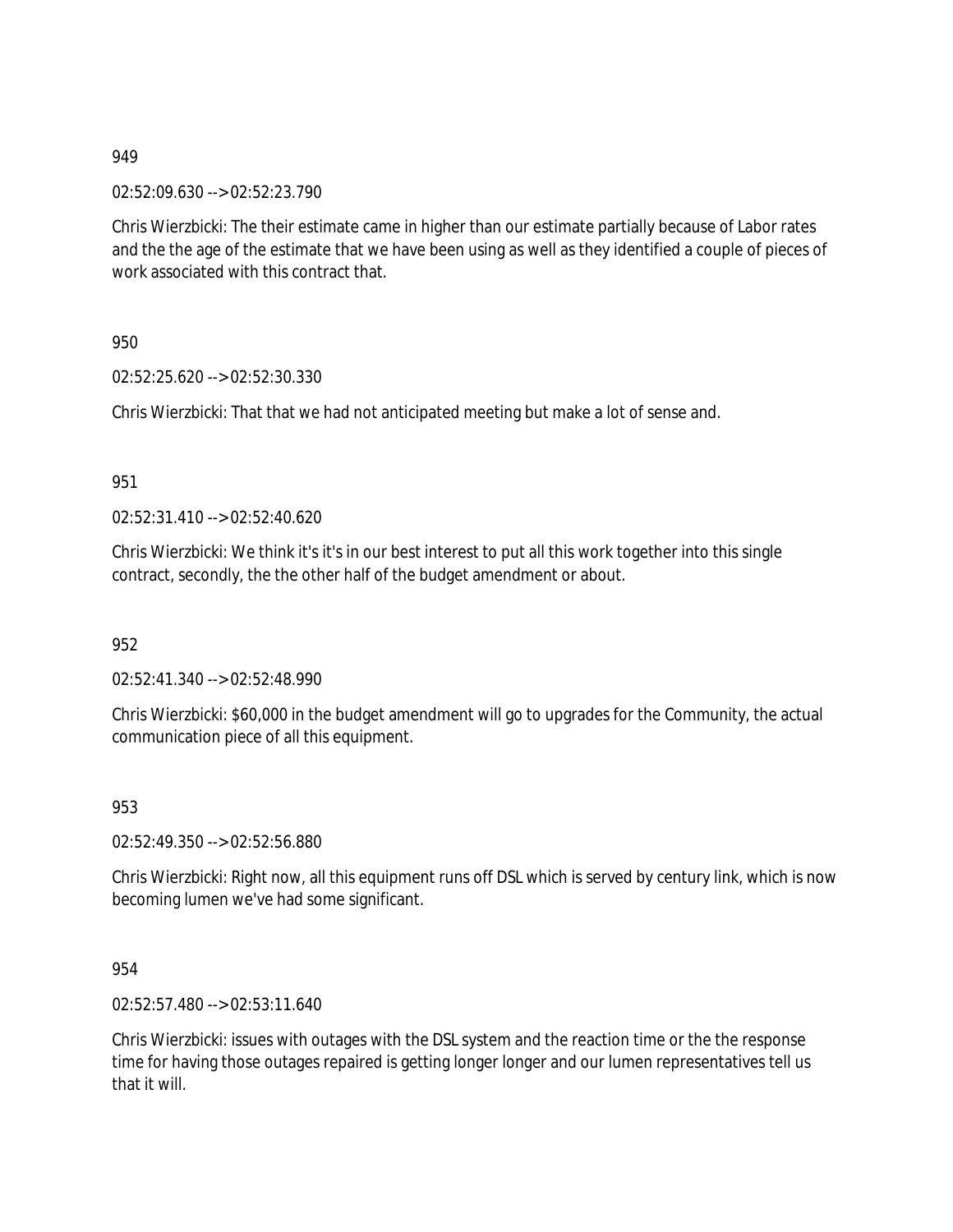02:53:12.180 --> 02:53:19.140

Chris Wierzbicki: not be resolved anytime soon, so we are looking at upgrading these communication facilities to either wireless or broadband.

956

02:53:19.980 --> 02:53:25.050

Chris Wierzbicki: To be able to continue to maintain communication, which is the most important part of this this equipment.

## 957

02:53:25.650 --> 02:53:32.310

Chris Wierzbicki: And those upgrades cost money, and that was not anticipated when we originally got into this contract so.

958

02:53:32.790 --> 02:53:37.470

Chris Wierzbicki: That work will be happening under separate contract that you may see if it's over the city managers authority.

## 959

02:53:38.010 --> 02:53:51.060

Chris Wierzbicki: But it is that contracts, not before you tonight, but we are asking for that additional money to go off and procure those services and equipment for the communication piece so that's all I have for you on this happy to answer any questions.

960

02:53:53.670 --> 02:53:54.510

Rasham Nassar: Council members.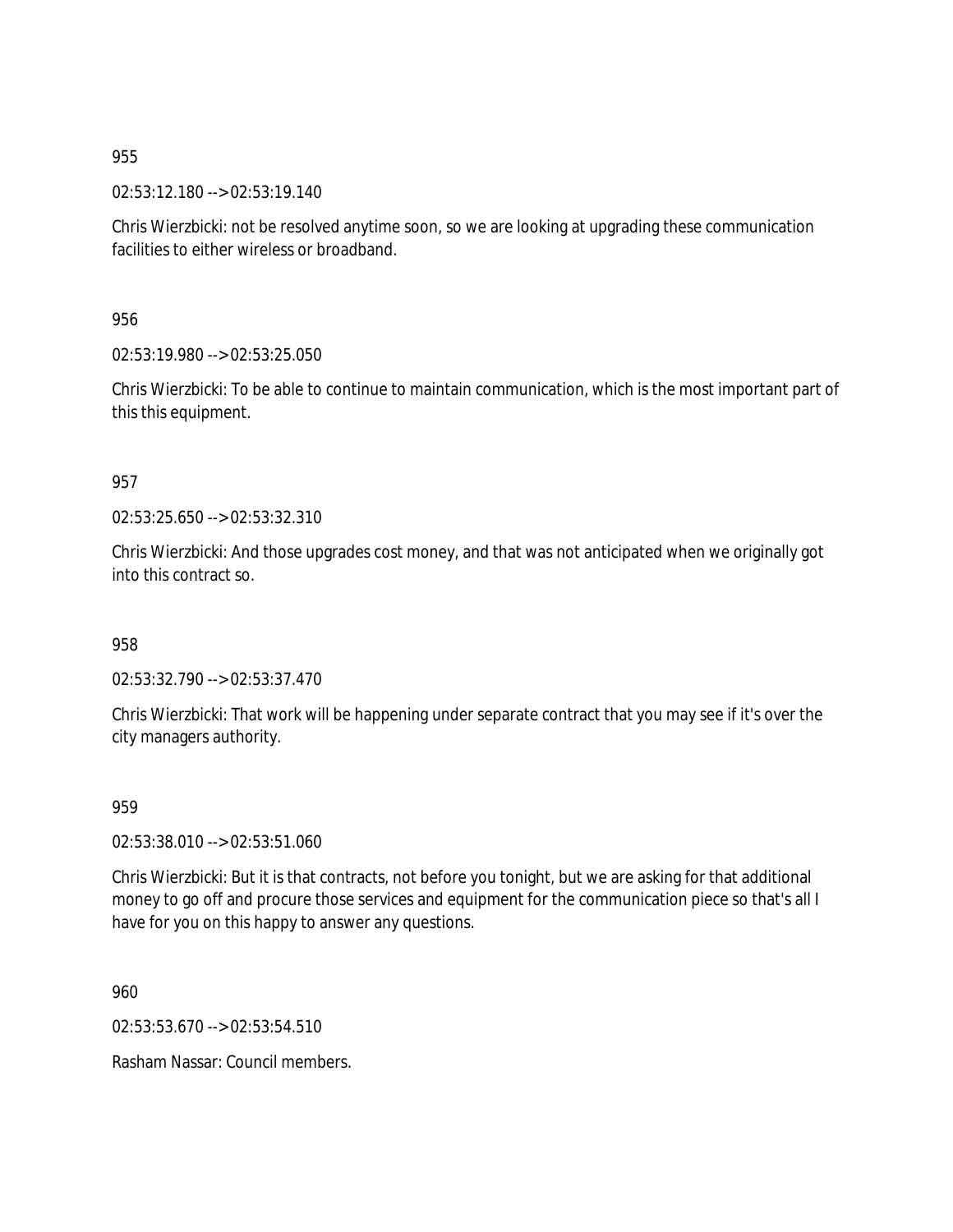02:53:55.740 --> 02:53:57.960

Rasham Nassar: anyone have any questions or comments this evening on this item.

962

02:53:59.790 --> 02:54:03.840

Rasham Nassar: Seeing none will not vote on the motion on the floor all those in favor please say Aye.

963

02:54:04.470 --> 02:54:05.010

Leslie Schneider: Aye Aye.

964

02:54:06.240 --> 02:54:12.720

Rasham Nassar: Any opposed net motion passes unanimously, thank you very much public works director was vicki.

965

02:54:12.840 --> 02:54:13.890

Chris Wierzbicki: Thank you counsel evening.

966

02:54:15.630 --> 02:54:20.850

Rasham Nassar: Have a great night Thank you and Council, we are now moving on in our agenda to.

967

02:54:22.350 --> 02:54:27.000

Rasham Nassar: Item 11 be consider appointments for the climate change advisory committee councilmember pollock.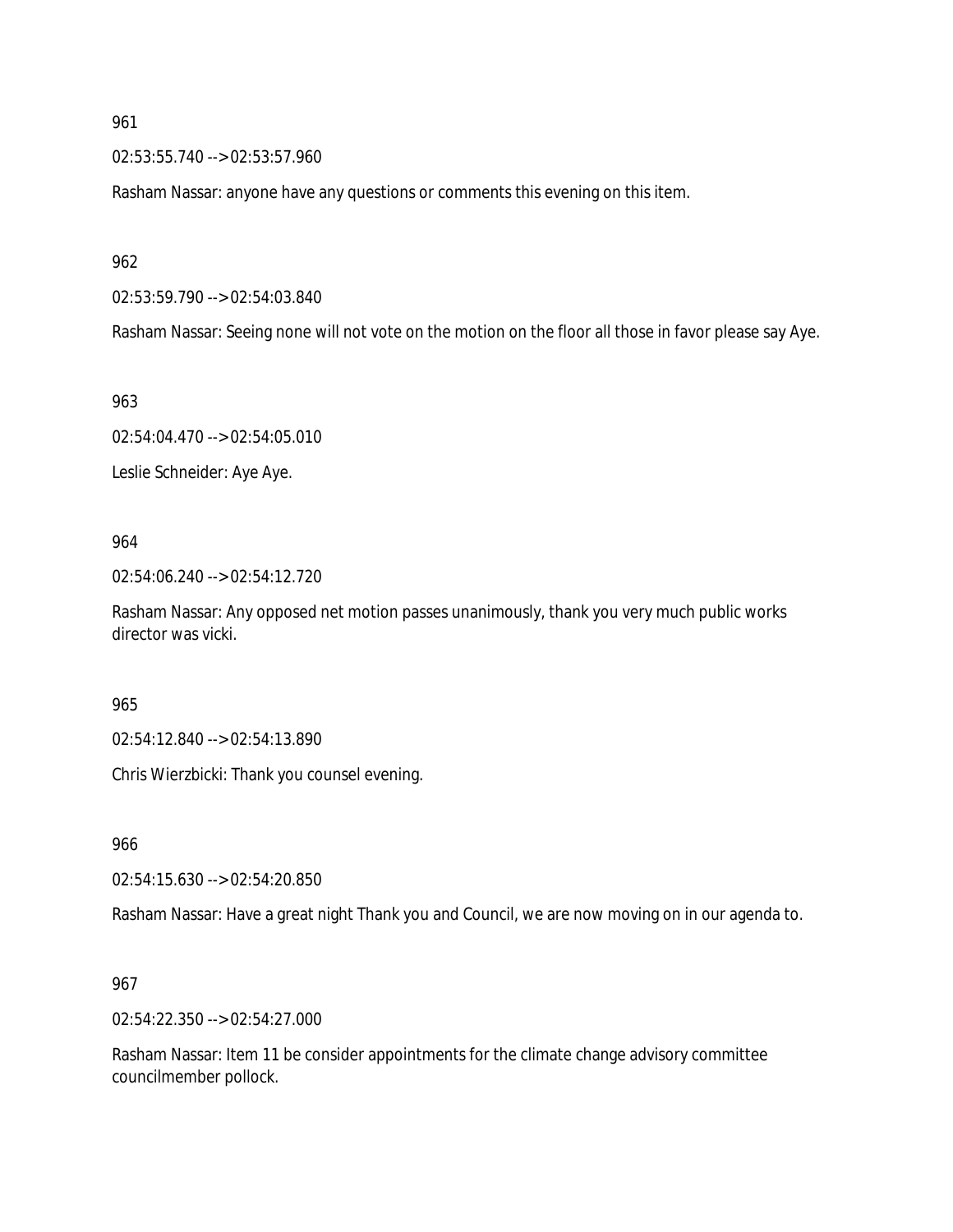02:54:28.290 --> 02:54:39.060

Michael Pollock: rather make emotion, this is just a move it to the concert with Dan I believe our Rules allow us to just list all the names and move on to the consent agenda, I would ask for permission from the city attorney, but it seems a little silly.

969

02:54:39.630 --> 02:54:43.140

Michael Pollock: go through five different motions here, you can avoid that.

970

02:54:44.760 --> 02:54:47.010

Joe Levan: And the reason that it's done this way is because they're.

971

02:54:48.180 --> 02:55:05.970

Joe Levan: Individuals now they each individual if you're is a separate vote, because if you're doing in a situation where you're voting for more than one person, one time, then people are locked into a vote that includes basically two different individuals so it's kind of a separate.

972

02:55:07.290 --> 02:55:17.100

Joe Levan: You know it's a situation where they're having a situation in the past, where people will support one another, so this way it's clear who you're you're supporting that particular individual.

973

02:55:17.520 --> 02:55:18.360

Michael Pollock: Okay, all right.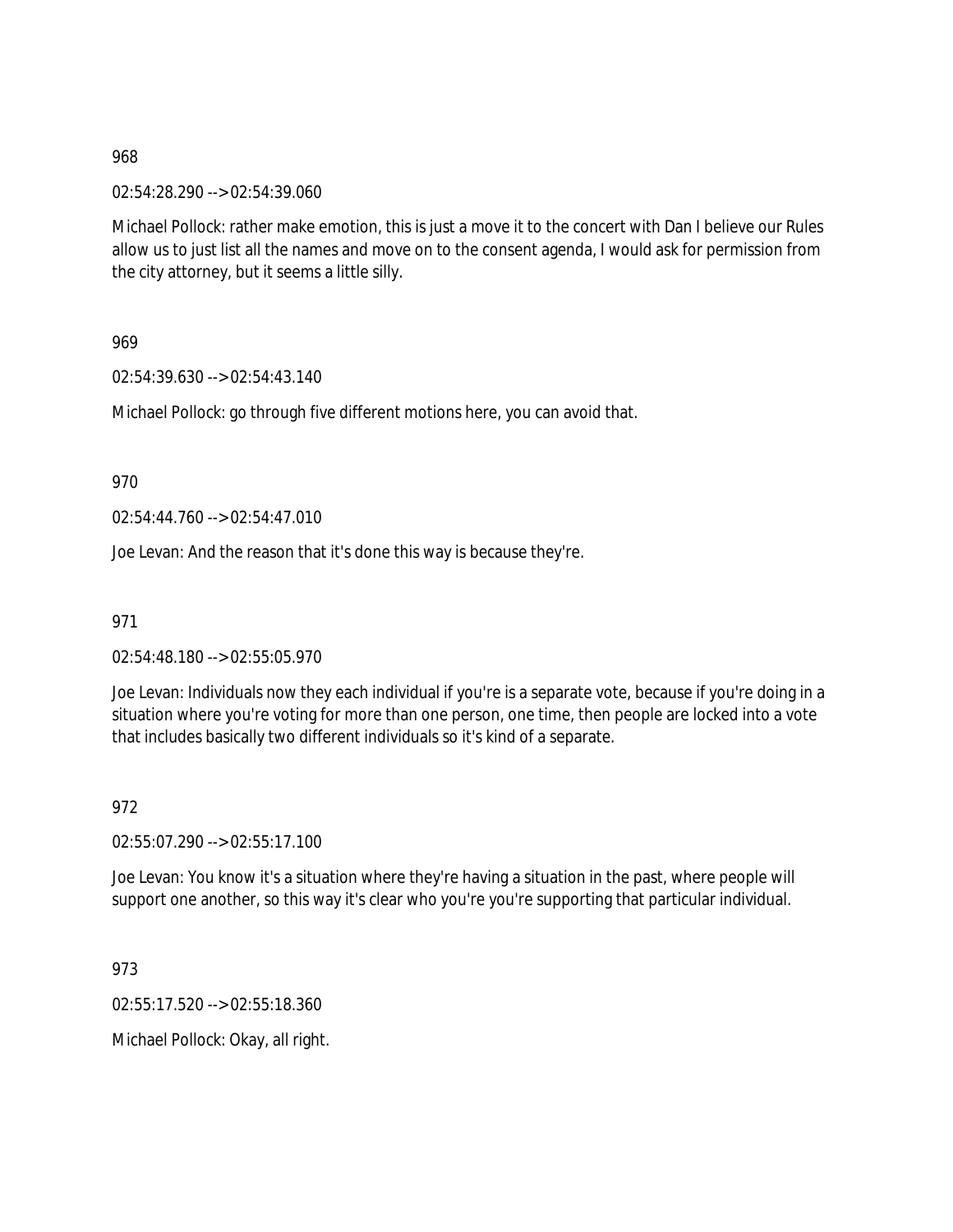02:55:22.590 --> 02:55:23.880

Rasham Nassar: Well, if you're on mute.

975

02:55:24.180 --> 02:55:26.580

Michael Pollock: Yes, I just saw that thanks for the clarification.

976

02:55:27.690 --> 02:55:28.170

Michael Pollock: Without.

#### 977

02:55:29.370 --> 02:55:39.660

Michael Pollock: approval from with the June 22 2021 and seven jenna reappointment of the climate change advisory committee of Michael Cox, the position one through June 2024.

#### 978

02:55:42.780 --> 02:55:48.660

Rasham Nassar: councilmember car second set motion is there any discussion on that motion all those in favor please say Aye Aye.

979 02:55:48.720 --> 02:55:49.020 All right.

980 02:55:51.150 --> 02:55:52.140

Rasham Nassar: Any opposed.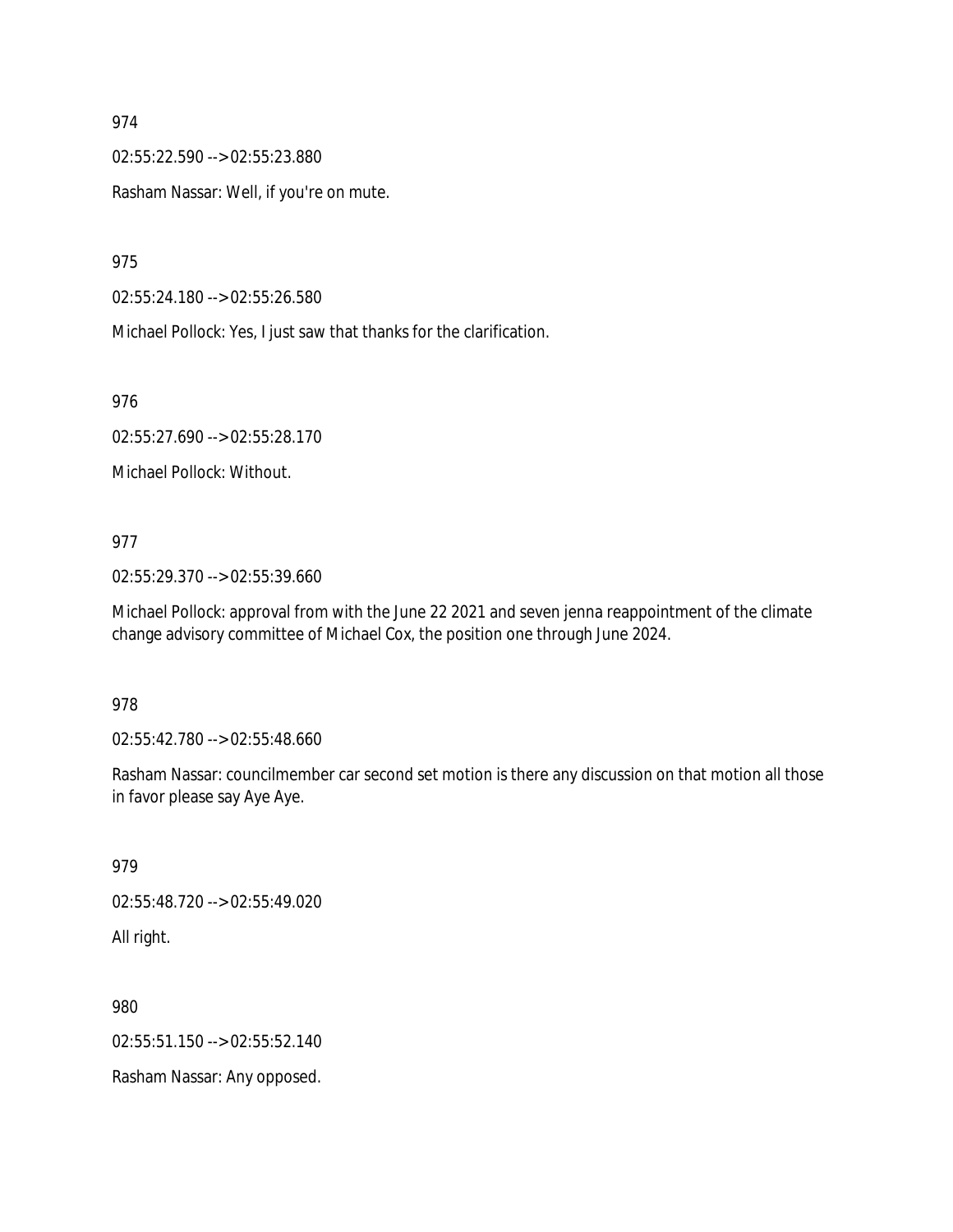981 02:55:53.310 --> 02:55:54.930 Joe Deets: Epstein that.

982

02:55:56.910 --> 02:56:07.050

Rasham Nassar: Council member deeds within extension there so that motion passes unanimously again for the for the city clerk councilmember Dita sustaining I believe from all of the motions related to the appointments.

983

02:56:07.560 --> 02:56:11.640

Rasham Nassar: For the Climate Change Committee cantilever deeds Is that correct, so we can just consider you having abstain from all.

984

02:56:12.090 --> 02:56:12.780

Joe Deets: yeah sure.

985

02:56:14.130 --> 02:56:20.160

Michael Pollock: i'm sorry to kind of water earlier, you said you're going to recuse yourself from the bone that's different than abstaining so.

986

02:56:21.840 --> 02:56:22.320

Michael Pollock: Which is.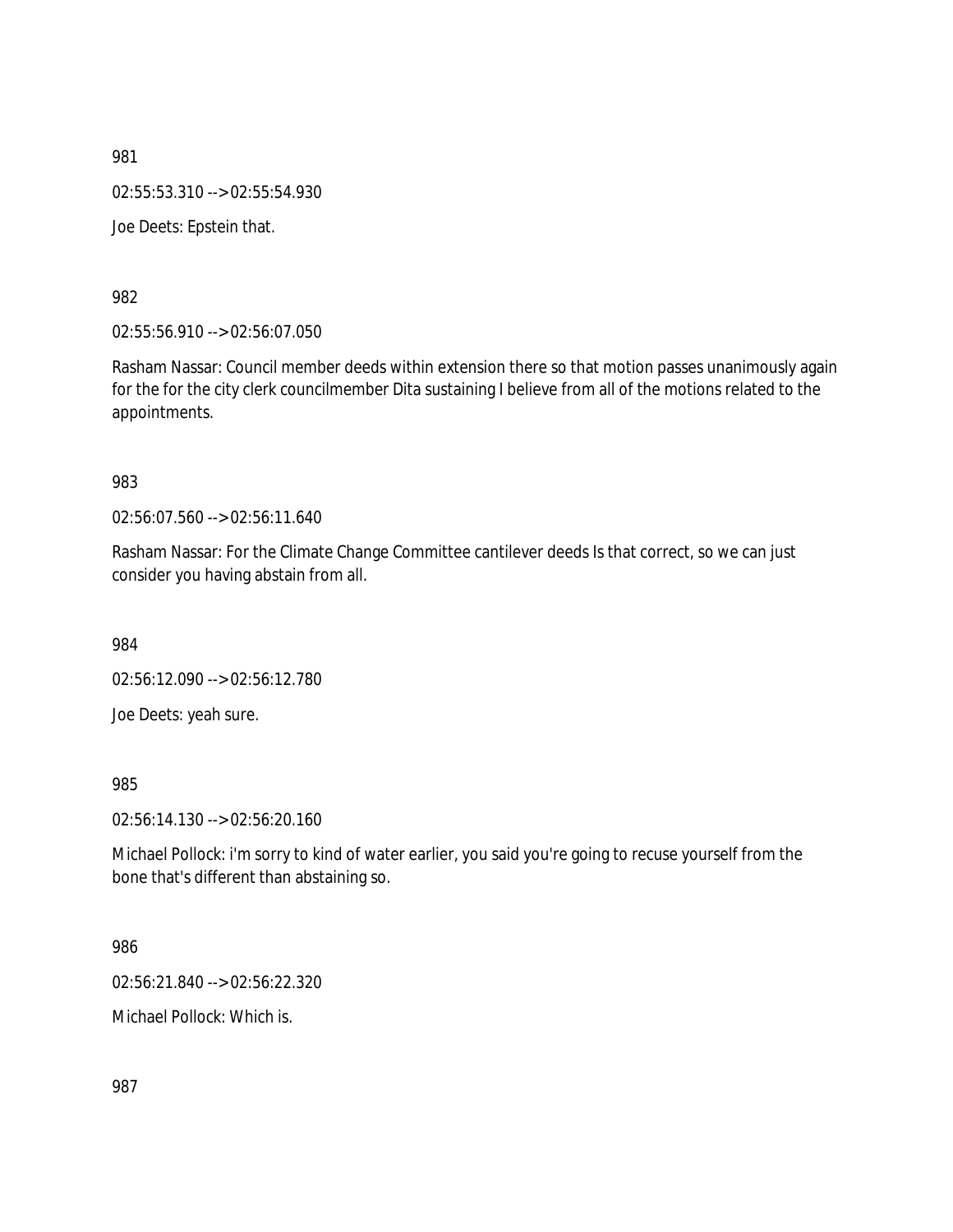02:56:24.690 --> 02:56:30.120

Michael Pollock: You when you said you had a conflict to be first thought would be your excuse me, talking about.

988

02:56:31.890 --> 02:56:32.550

Joe Deets: Right so.

989

02:56:34.800 --> 02:56:35.700

Joe Deets: You want me to respond.

990

02:56:39.030 --> 02:56:39.720

Rasham Nassar: I said I was gonna.

991

02:56:40.050 --> 02:56:40.440 Take.

992

02:56:43.440 --> 02:56:43.770

It.

# 993

02:56:45.960 --> 02:56:49.050

Rasham Nassar: Okay comes in, ready to make that choice, he has.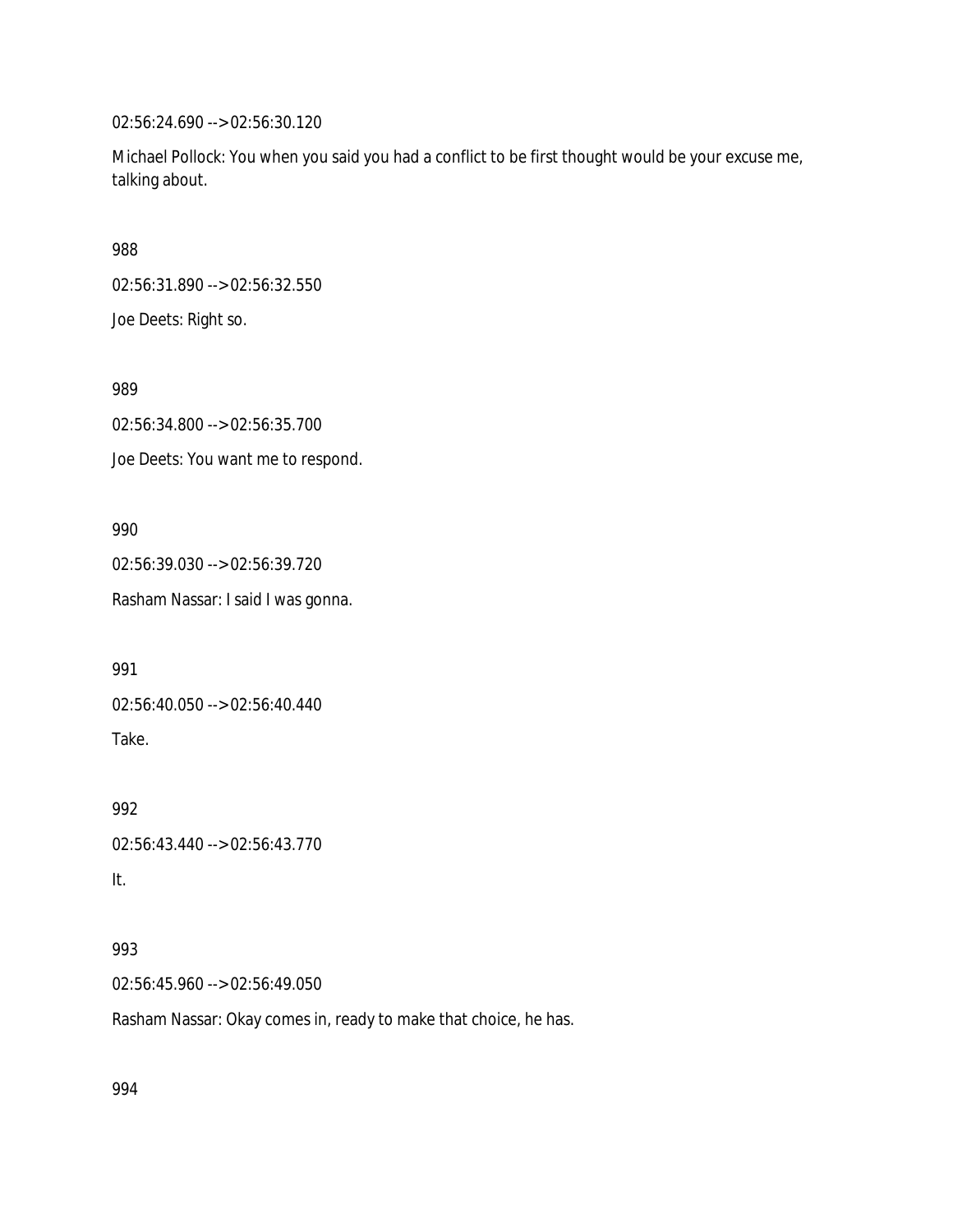02:56:50.370 --> 02:56:58.020

Rasham Nassar: i'm staying from this vote you will abstain from all the next, I think, therefore, emotions in the packet counseling Republic Would you mind just walking the Council through the remainder of the motions in the packet.

995

02:56:59.550 --> 02:57:11.250

Michael Pollock: To for approval, with the June 22 2021 concern a ton of the reopening of the climate change advisory committee of our House into position to through June 2024.

996

02:57:12.270 --> 02:57:12.630

Christy Carr: I can.

997

02:57:13.770 --> 02:57:16.380

Rasham Nassar: come together for a second that motion is there any discussion on the motion.

998

02:57:17.820 --> 02:57:19.320

Rasham Nassar: All those in favor please say Aye.

999 02:57:20.280 --> 02:57:21.000 Christy Carr: Aye Aye.

1000 02:57:25.410 --> 02:57:36.630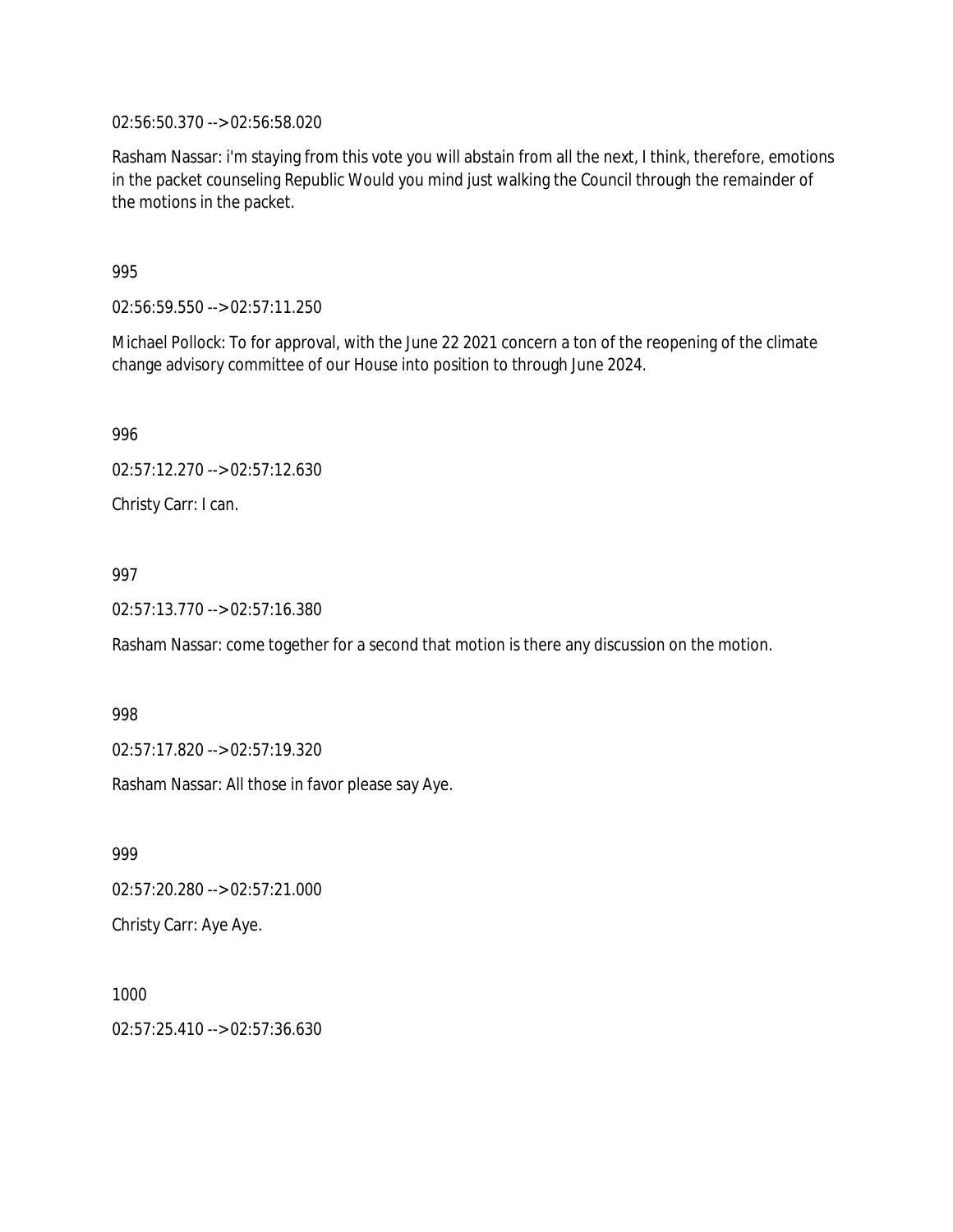Rasham Nassar: Excuse me count, can you wait me to wrap up the motion for the benefit of the city clerk that motion passed unanimously by the Council with councilmember deeds abstaining from the vote councilmember pollock.

1001

02:57:37.350 --> 02:57:42.990

Michael Pollock: Remember too far for a pool with the June 22 20 29th and some agenda the reporting to the climate change and by.

1002

02:57:47.790 --> 02:57:48.300

Michael Pollock: June.

1003

02:57:51.900 --> 02:57:52.410

Christy Carr: 2.

1004

02:57:54.750 --> 02:57:57.330

Rasham Nassar: Consumer car seconds that motion is there any discussion on the motion.

1005

02:57:58.350 --> 02:57:59.700

Rasham Nassar: All those in favor please say Aye.

1006

02:58:00.690 --> 02:58:00.900

Aye.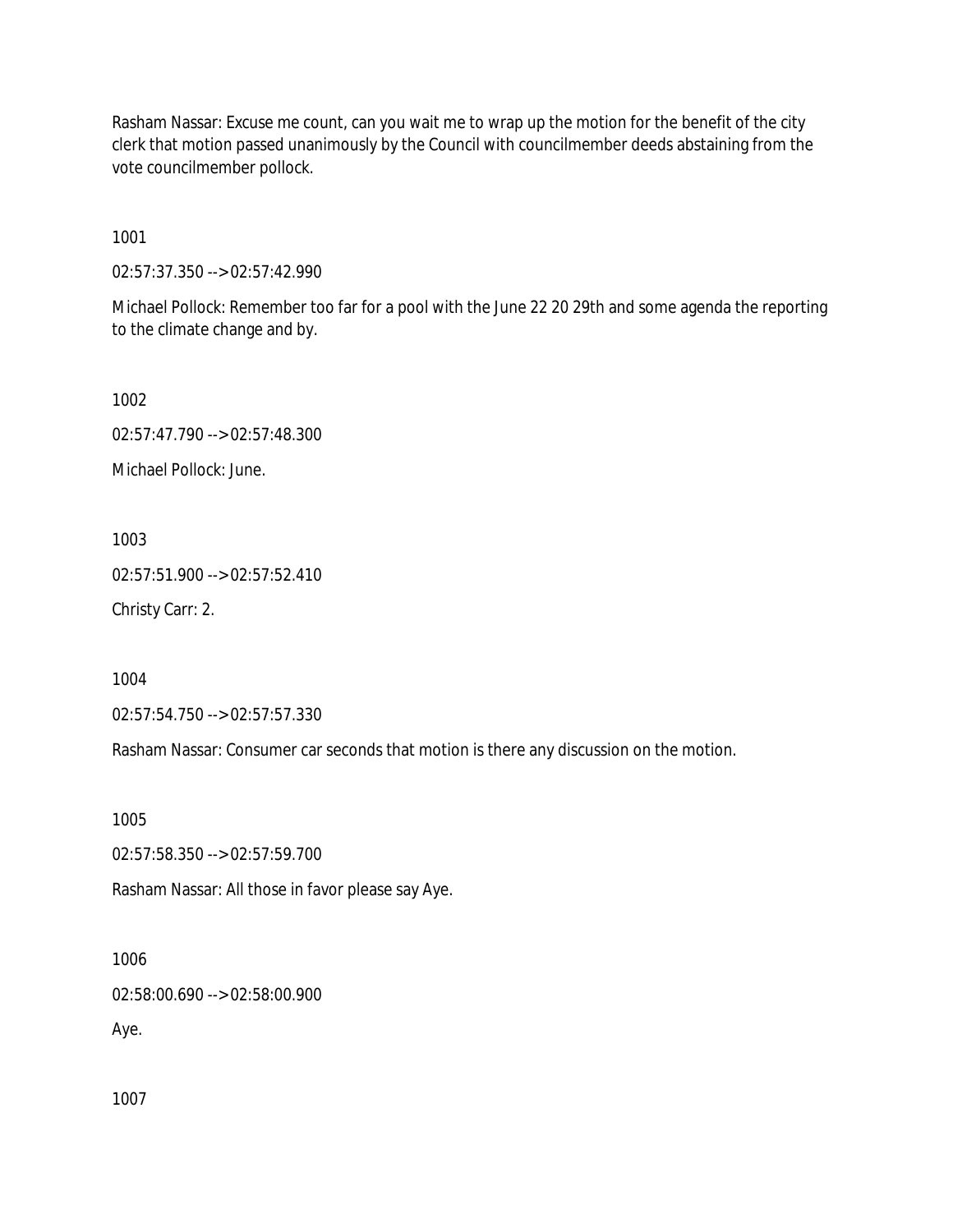02:58:03.660 --> 02:58:06.510

Rasham Nassar: In that motion passes sorry all the supposed.

1008

02:58:07.800 --> 02:58:10.740

Rasham Nassar: Again, that motion passes unanimously with councilmember deeds.

1009

02:58:11.160 --> 02:58:13.260

Christy Carr: painting a Council member pollock.

1010

02:58:14.970 --> 02:58:18.990

Michael Pollock: i'm ready for approval, with the June 2222 21 consent agenda.

1011

02:58:20.250 --> 02:58:27.720

Michael Pollock: 20 21% of time of the appointment to the climate change advisory committee of the Richard to position for through June 2024.

1012

02:58:29.340 --> 02:58:29.700

Christy Carr: again.

1013

02:58:31.200 --> 02:58:34.050

Rasham Nassar: comes democratic second that motion is there any discussion on the motion.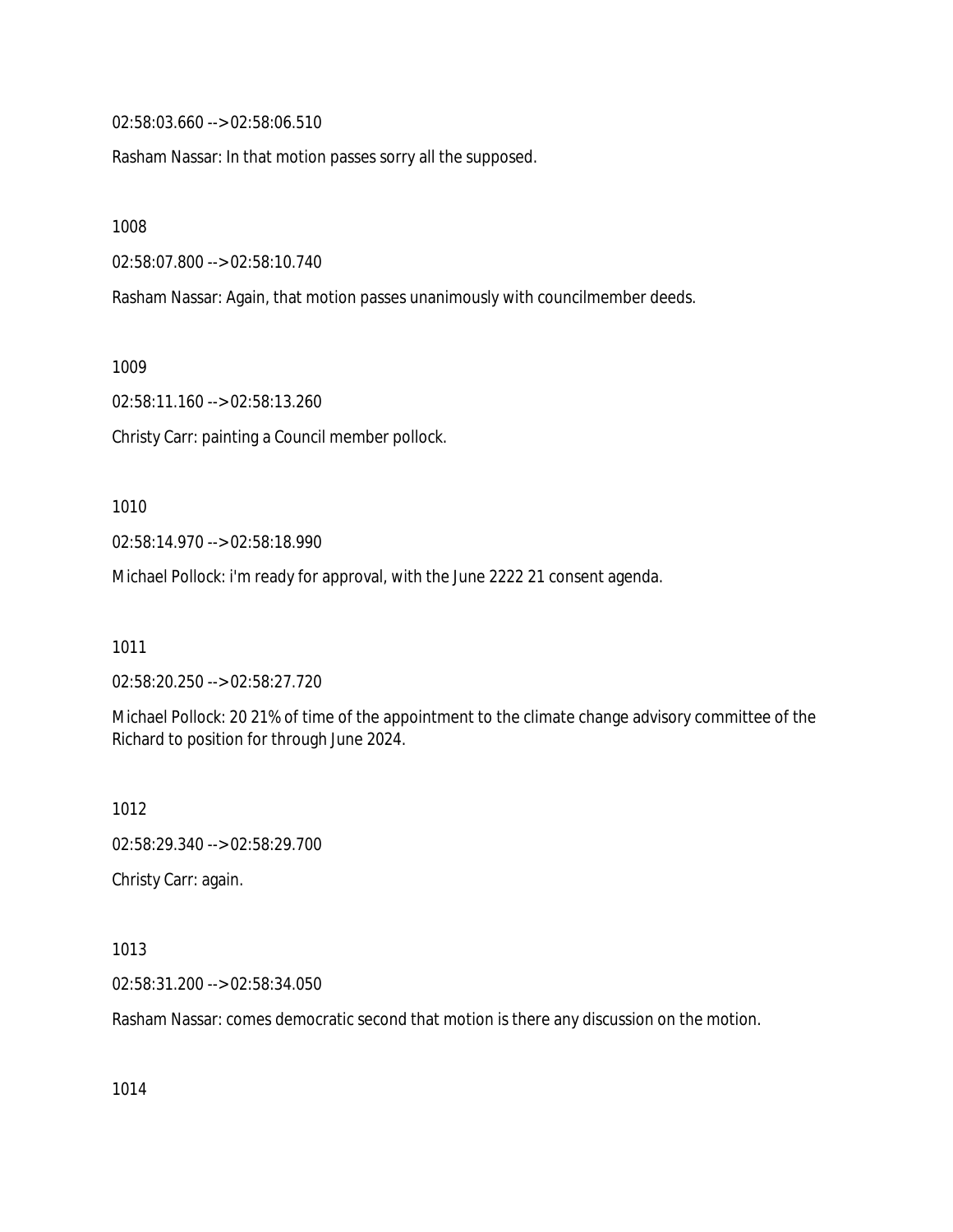02:58:35.280 --> 02:58:36.780

Rasham Nassar: All those in favor please say Aye.

1015

02:58:37.590 --> 02:58:39.090

Christy Carr: Aye Aye.

1016

02:58:40.140 --> 02:58:41.220

Rasham Nassar: Any opposed.

1017

02:58:42.270 --> 02:58:46.920

Rasham Nassar: That motion passes unanimously with councilmember deeds abstaining final motion i'll remember pollock.

1018

02:58:47.490 --> 02:59:01.800

Michael Pollock: I moved forward for approval, with the June 20 to 2021 and some of them have the appointment to the climate change Advisory Committee have john here to present they can position nine to complete an existing term expiring June 2023.

1019

02:59:02.760 --> 02:59:03.120

Okay.

1020

02:59:04.680 --> 02:59:07.440

Rasham Nassar: So every car second step motion is there a discussion on the motion.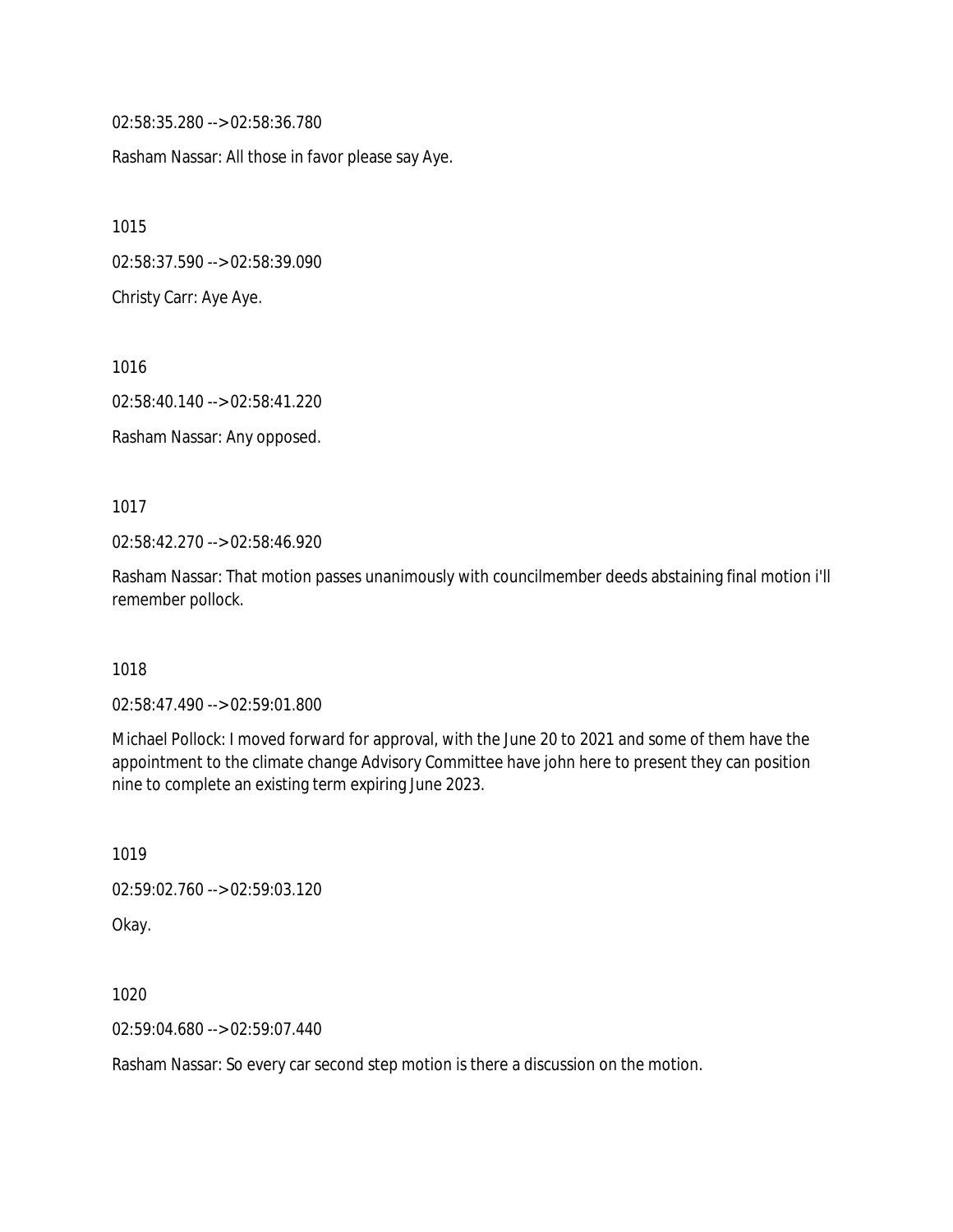02:59:08.640 --> 02:59:10.380

Rasham Nassar: All those in favor please say Aye.

1022

02:59:11.340 --> 02:59:11.520 Aye.

1023

02:59:12.960 --> 02:59:13.920

Rasham Nassar: Any opposed.

1024

02:59:15.240 --> 02:59:19.170

Rasham Nassar: That motion passes unanimously once again with Council member needs abstaining.

1025

02:59:21.270 --> 02:59:29.490

Rasham Nassar: Thank you very much counselor pollock for spewing off those motions, we are now moving on in our agenda to item 11 at this.

1026

02:59:30.540 --> 02:59:39.540

Rasham Nassar: Time Council i'm going to call a five minute recess, we have about 25 more minutes scheduled and our agenda and we were seated for a meeting this evening evening at six o'clock.

1027

02:59:40.110 --> 03:00:55.980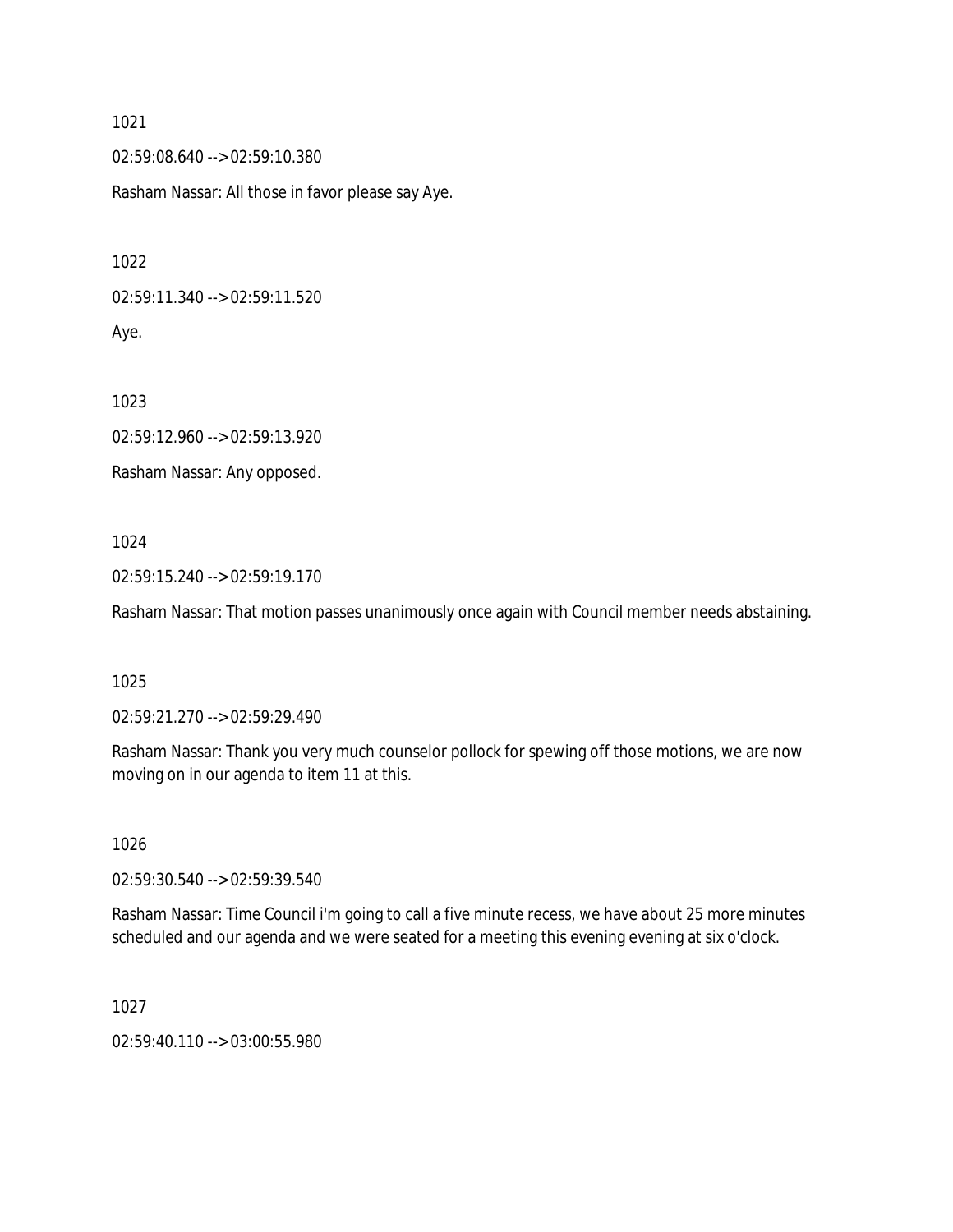Rasham Nassar: I don't know about you, but I need a break, to be a little bit water, and then we can return and finish out the remainder of our meeting if that's okay so Council will now take a five minute break, we will return to our meeting at roughly 9:05pm.

1028

03:05:51.510 --> 03:05:52.770

Rasham Nassar: Okay Council are we back.

1029

03:05:56.190 --> 03:05:59.010

Rasham Nassar: waiting on councilmember Schneider and pollock to appear.

1030

03:06:00.930 --> 03:06:11.520

Rasham Nassar: There there great Council has now returned from it's five minute recess who've been reconvene our business meeting, we are on item.

1031

03:06:13.650 --> 03:06:19.020

Rasham Nassar: Have the agenda sheet pulled So what is, what is the Item number 11 cheap seats.

1032

03:06:20.100 --> 03:06:24.360

Rasham Nassar: Thank you consider appointment to the planning Commission councilmember pollock.

1033

03:06:25.710 --> 03:06:34.530

Michael Pollock: I moved forward for approval, with the June 20 to 2021 son agenda, the real the planning Commission Ashley Matthew to position three through June 2024.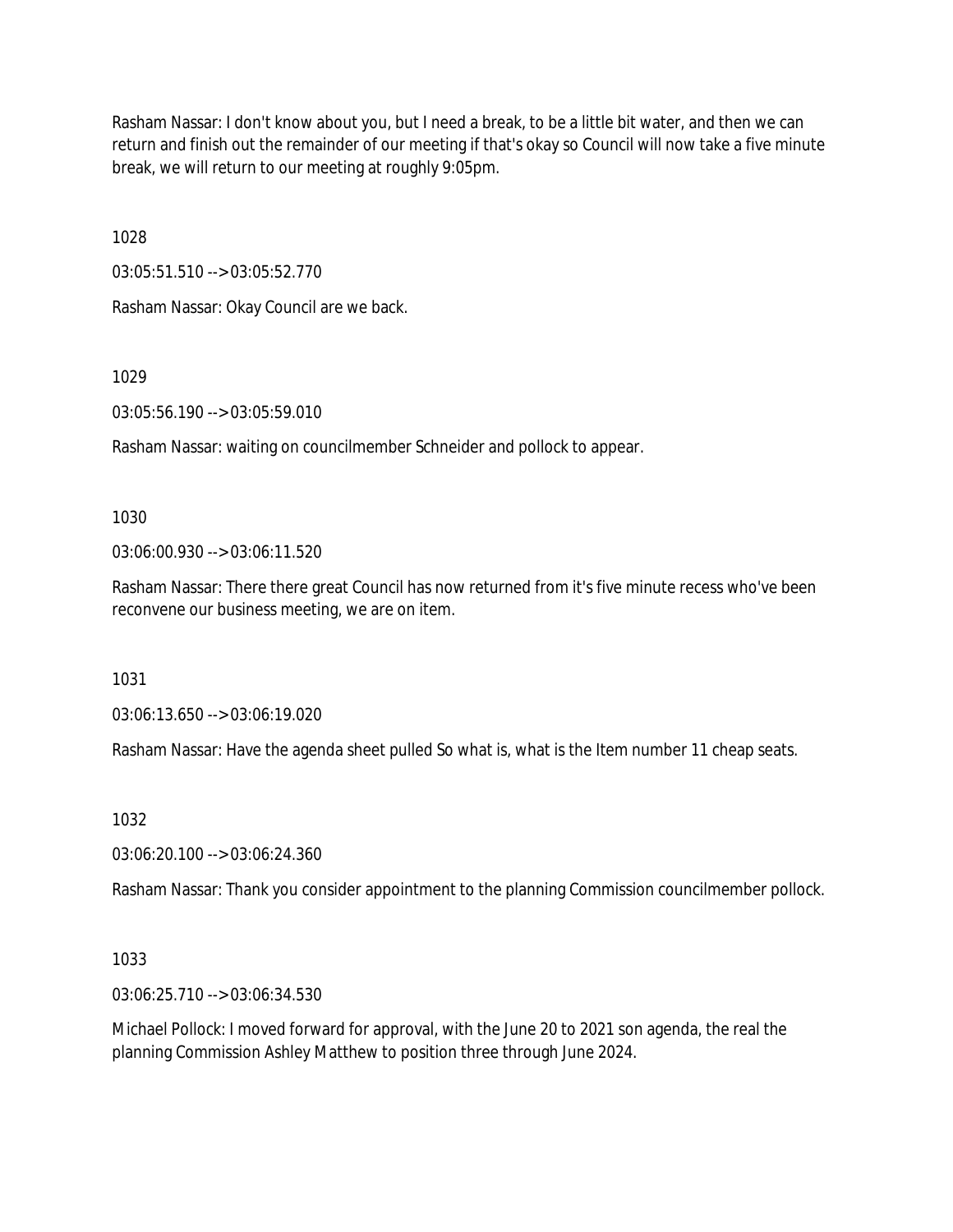1034 03:06:35.640 --> 03:06:35.940 Christy Carr: Okay.

1035

03:06:37.170 --> 03:06:40.170

Rasham Nassar: councilmember car second step motion is there any discussion on the motion.

1036

03:06:41.220 --> 03:06:43.440 Rasham Nassar: All those in favor please say Aye.

1037

03:06:44.340 --> 03:06:44.760 Aye.

1038

03:06:47.400 --> 03:06:48.390

Rasham Nassar: Any opposed.

1039

03:06:50.130 --> 03:06:53.790

Rasham Nassar: That motion passes unanimously with councilmember deets abstaining again.

1040

03:06:54.840 --> 03:07:02.310

Michael Pollock: councilmember pollock I moved forward for approval, with the June 22 2021 consented on that the point man.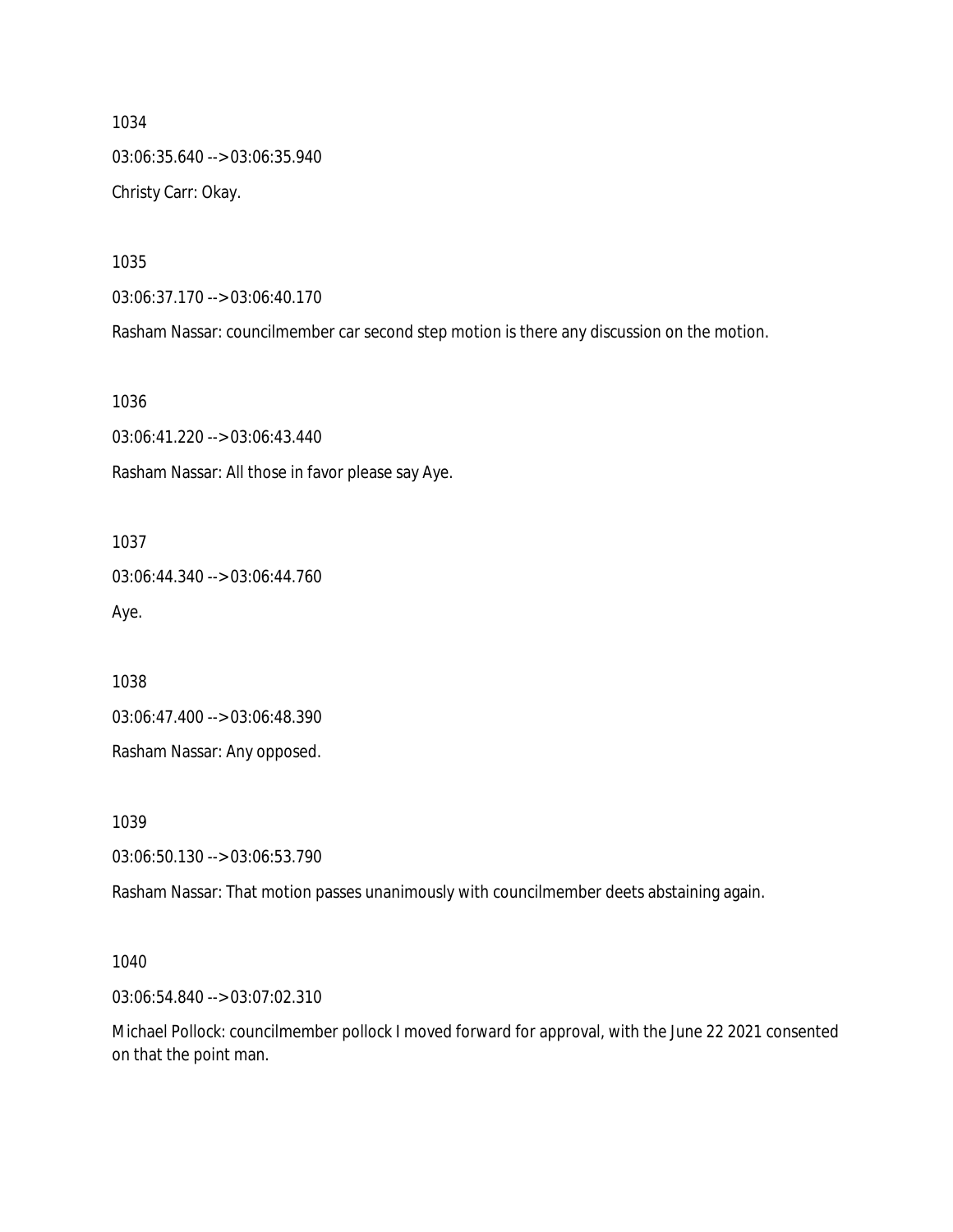03:07:03.570 --> 03:07:06.900

Michael Pollock: It says to the design review board but it's to the planning Commission.

1042

03:07:08.580 --> 03:07:13.350

Michael Pollock: yesh subramaniam to position for through June 2024.

1043

03:07:14.130 --> 03:07:14.490 Okay.

#### 1044

03:07:15.810 --> 03:07:19.260

Rasham Nassar: councilmember car seconded that motion is there any discussion on the motion.

1045

03:07:21.690 --> 03:07:23.280

Rasham Nassar: All those in favor please say Aye.

1046 03:07:24.540 --> 03:07:24.840 Leslie Schneider: Aye.

1047 03:07:26.670 --> 03:07:27.600 Rasham Nassar: Any opposed.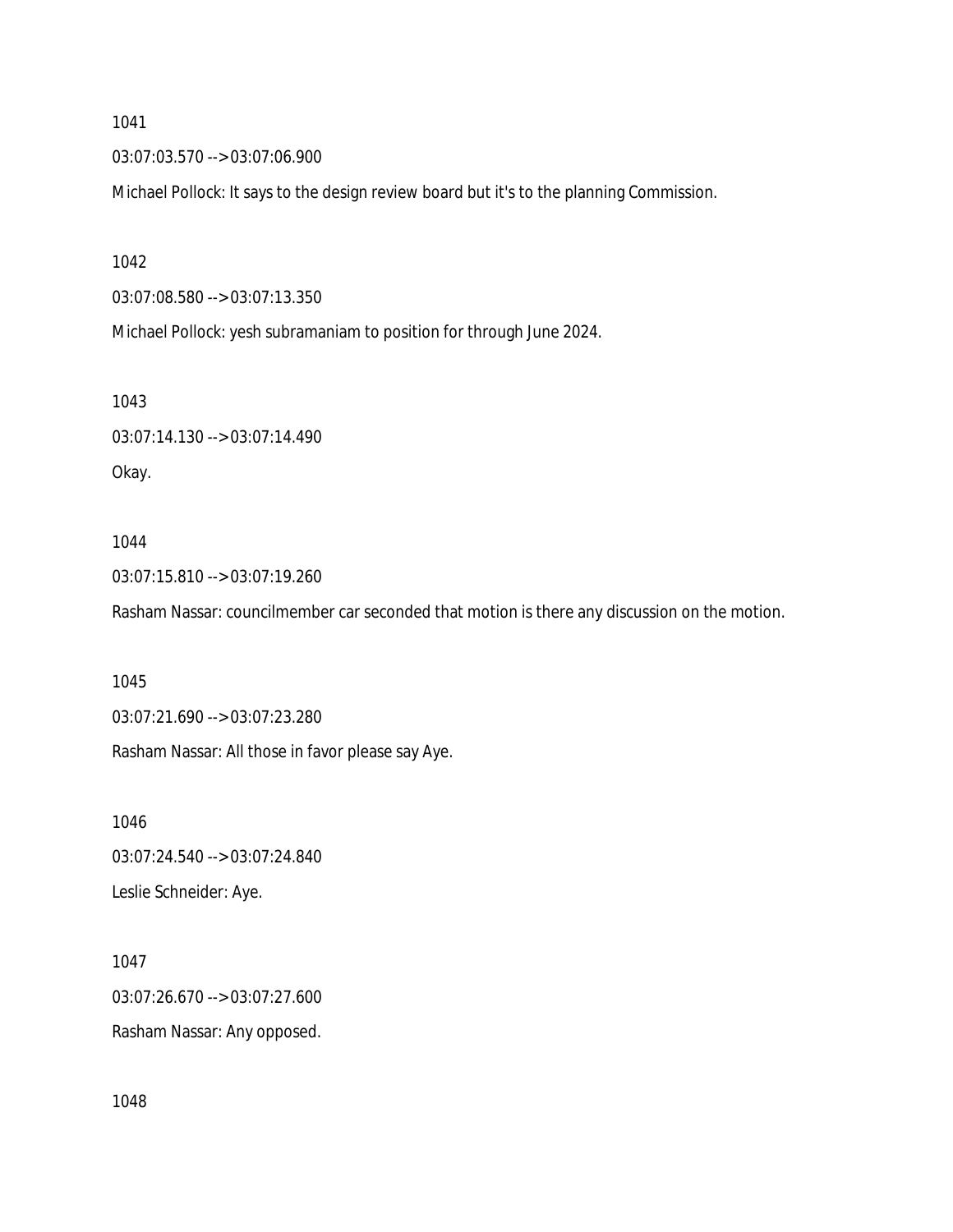03:07:28.740 --> 03:07:32.820

Rasham Nassar: That motion also passes unanimously with councilmember deets abstaining once again.

1049

03:07:34.260 --> 03:07:44.280

Rasham Nassar: Thank you counsel, we are moving on and our agenda to item 11 D consider appointments to the design review board councilmember pollock.

1050

03:07:46.890 --> 03:07:55.890

Michael Pollock: i'm falling for the June 20 2021 concern agenda the reappointment to the design review Board of Joseph done Stan to position three to June 2024.

1051

03:08:00.240 --> 03:08:04.560

Rasham Nassar: Council member snyder second that motion is there a discussion on the motion.

1052

03:08:06.600 --> 03:08:08.280

Rasham Nassar: All those in favor please say Aye.

1053

03:08:09.240 --> 03:08:09.540

Aye.

1054 03:08:11.580 --> 03:08:12.600 Rasham Nassar: Any opposed.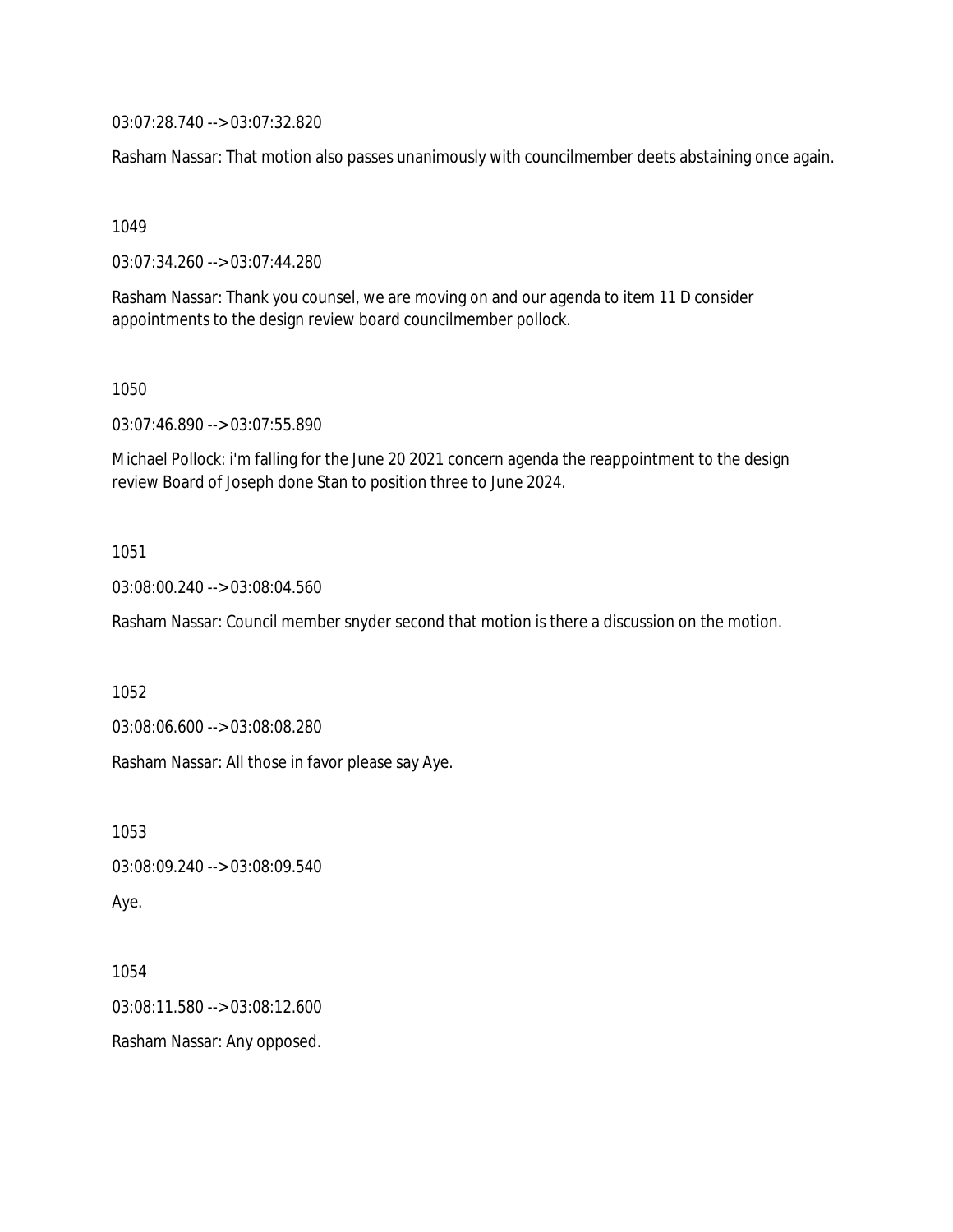03:08:13.950 --> 03:08:17.490

Rasham Nassar: That motion passes unanimously, with a counselor deeds abstaining.

1056

03:08:21.000 --> 03:08:21.930

Rasham Nassar: councilmember pollock.

1057

03:08:22.710 --> 03:08:30.840

Michael Pollock: Remember, Paul Cooper with the June 20 to 2021 consent agenda reappointment to the design review Board of vicki Clinton to position for through June 2024.

#### 1058

03:08:33.810 --> 03:08:37.290

Rasham Nassar: Council member centers second set of emotion, is there any discussion on the motion.

1059

03:08:38.970 --> 03:08:42.900

Rasham Nassar: Seeing none all those in favor of the motion, please say Aye Aye.

1060

03:08:44.520 --> 03:08:45.480

Rasham Nassar: Any opposed.

1061

03:08:46.590 --> 03:08:50.040

Rasham Nassar: Getting that motion passes unanimously with councilmember deeds abstaining.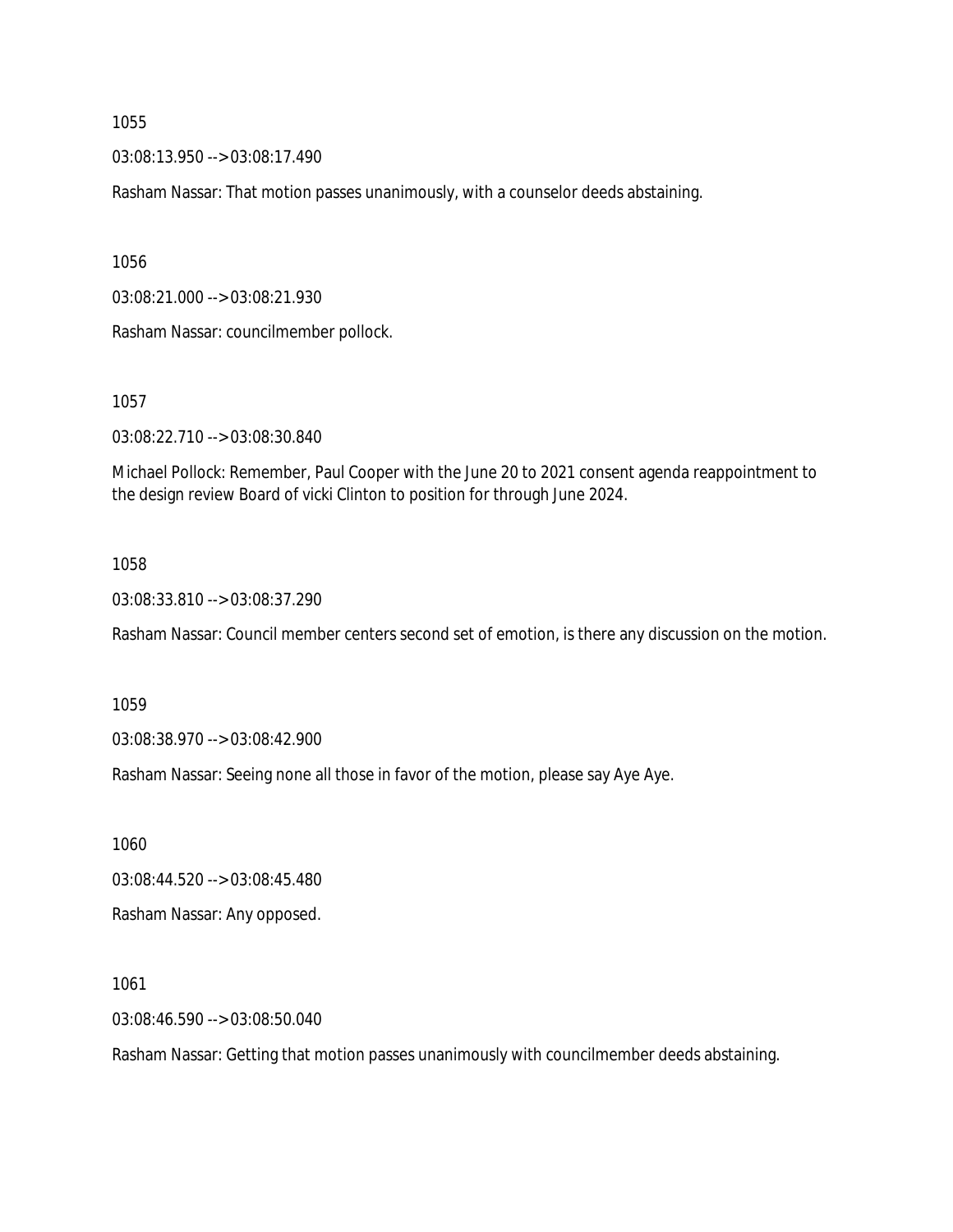1062 03:08:51.870 --> 03:08:52.290 Rasham Nassar: Okay.

1063

03:08:54.060 --> 03:09:03.120

Rasham Nassar: Congratulations to all those committee members who have just been appointed to committees, thank you very much for volunteering your services and your time.

1064

03:09:04.950 --> 03:09:20.100

Rasham Nassar: We are now moving on in our agenda Council to item 11 he instead of appropriation of \$100,000 from transportation benefit fun to support engagement activities related to bi right we have executive leading off this discussion tonight.

1065

03:09:21.450 --> 03:09:31.020

Rasham Nassar: We do have a recommended motion in the packet if a Council member would be so kind as a place that motion on the floor so that Council can open discussion on the item councilmember Schneider.

#### 1066

03:09:34.230 --> 03:09:46.440

Leslie Schneider: Thank you, I moved to procreate \$100,000 from the transportation benefit fund and to direct the city manager, to use the funding to support communications engagement related to the bi ride service of kits APP transit.

1067

03:09:50.910 --> 03:09:52.380

Rasham Nassar: looking for a second for that motion.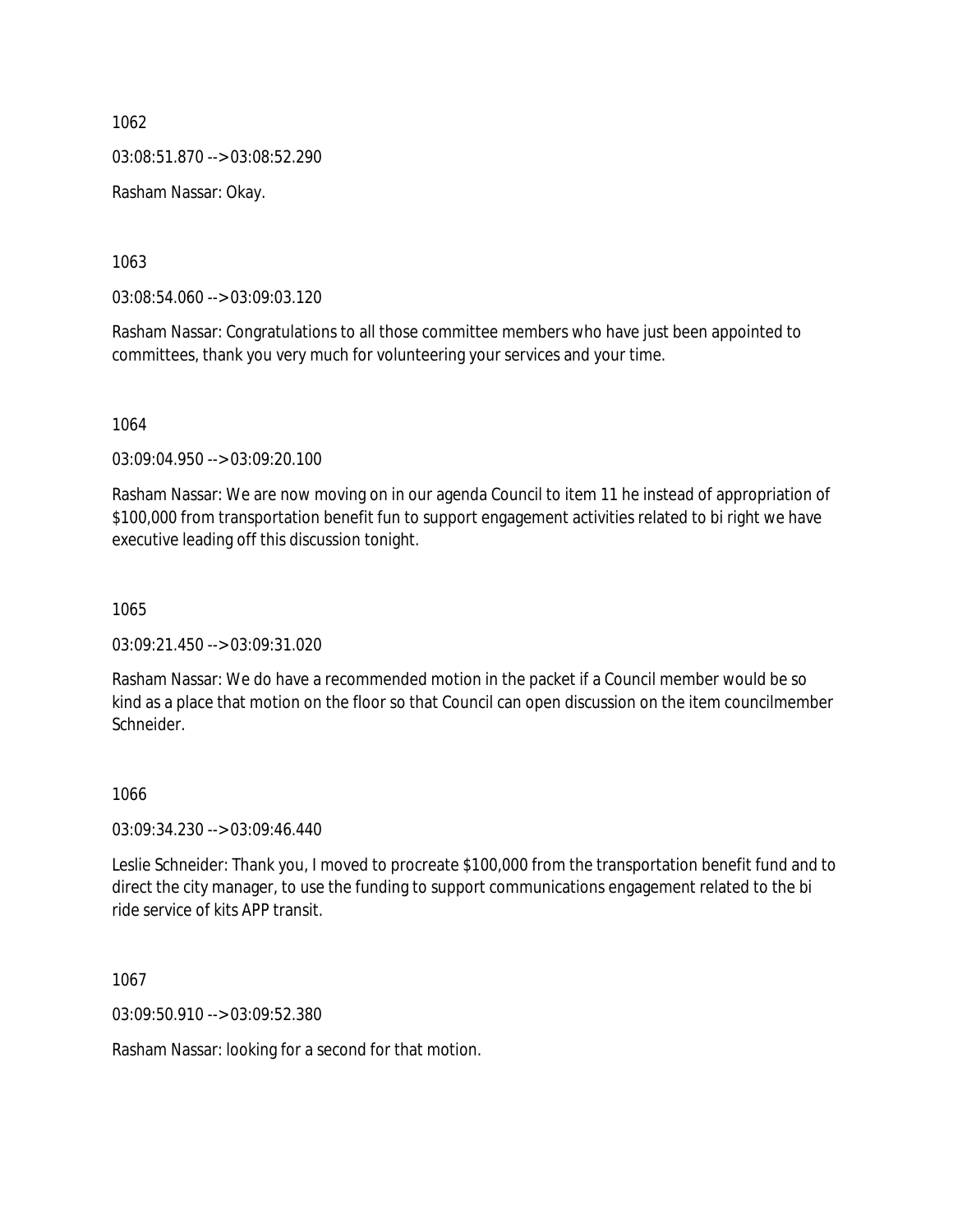03:09:53.580 --> 03:09:56.940

Rasham Nassar: county Deputy Mayor had topless second set motion okay city manager.

1069

03:09:57.750 --> 03:10:10.620

Blair King: Yes, where i'm going to offer a brief presentation on this item, I will point out that I believe that Mr john clawson, who is the director of concept transit is joining us to offer some comments.

1070

03:10:11.910 --> 03:10:25.800

Blair King: So this is a combination of something Council actually began to do in early 2019 when you set aside some money from your vehicle license fees to promote could SAP rides or bi right.

1071

03:10:26.970 --> 03:10:32.130

Blair King: We now have a candlestick that in that there is a new service that is going to be taking place.

1072

03:10:32.790 --> 03:10:36.240

Blair King: With dad I have a brief PowerPoint and maybe.

1073

03:10:36.900 --> 03:10:40.800

Blair King: The Deputy city manager can help me out and call the call it up.

1074

03:10:44.370 --> 03:10:45.960

Blair King: If not just okay.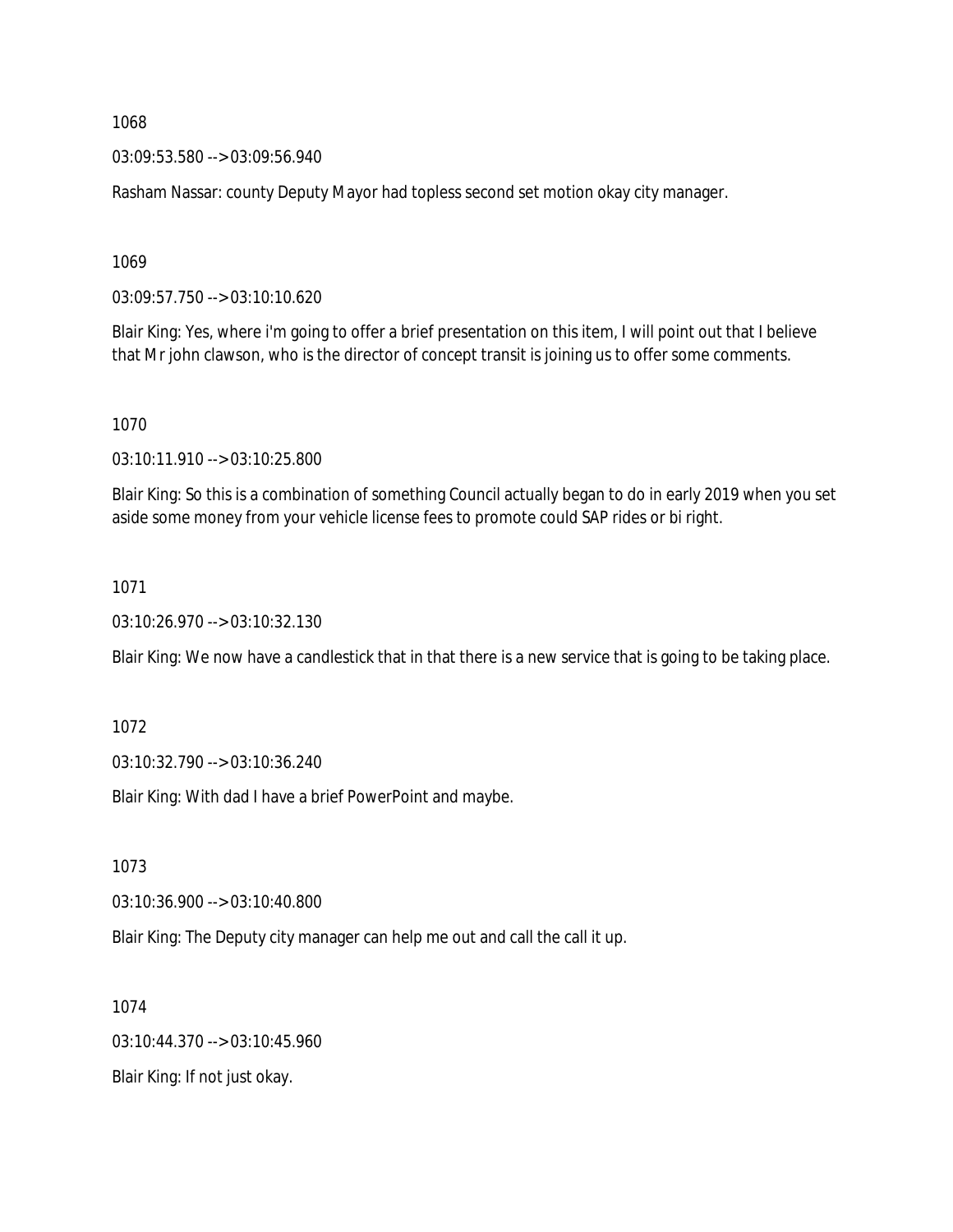1075 03:10:52.170 --> 03:10:52.830 Blair King: So.

1076

03:10:57.060 --> 03:11:02.520

Blair King: And i'll go just so if we go to the first slide there just something very quick.

1077

03:11:03.150 --> 03:11:15.060

Blair King: This is a consideration of appropriation from transit benefit fun, the money is there, and it's not been appropriated and the process before the council's appropriating that 90 \$100,000 in 2021.

1078

03:11:15.750 --> 03:11:24.900

Blair King: The transportation benefit plan is a flush with these funds, and they are currently available, then in terms of what you're being asked to support.

## 1079

03:11:25.920 --> 03:11:35.820

Blair King: The catalyst event is that kids transit as proposing an APP enabled bi ride program So what is the APP an API right Program.

1080

03:11:36.360 --> 03:11:45.480

Blair King: What that will be is the ability to use your your APP on your phone to call up and hail the concept transit rides.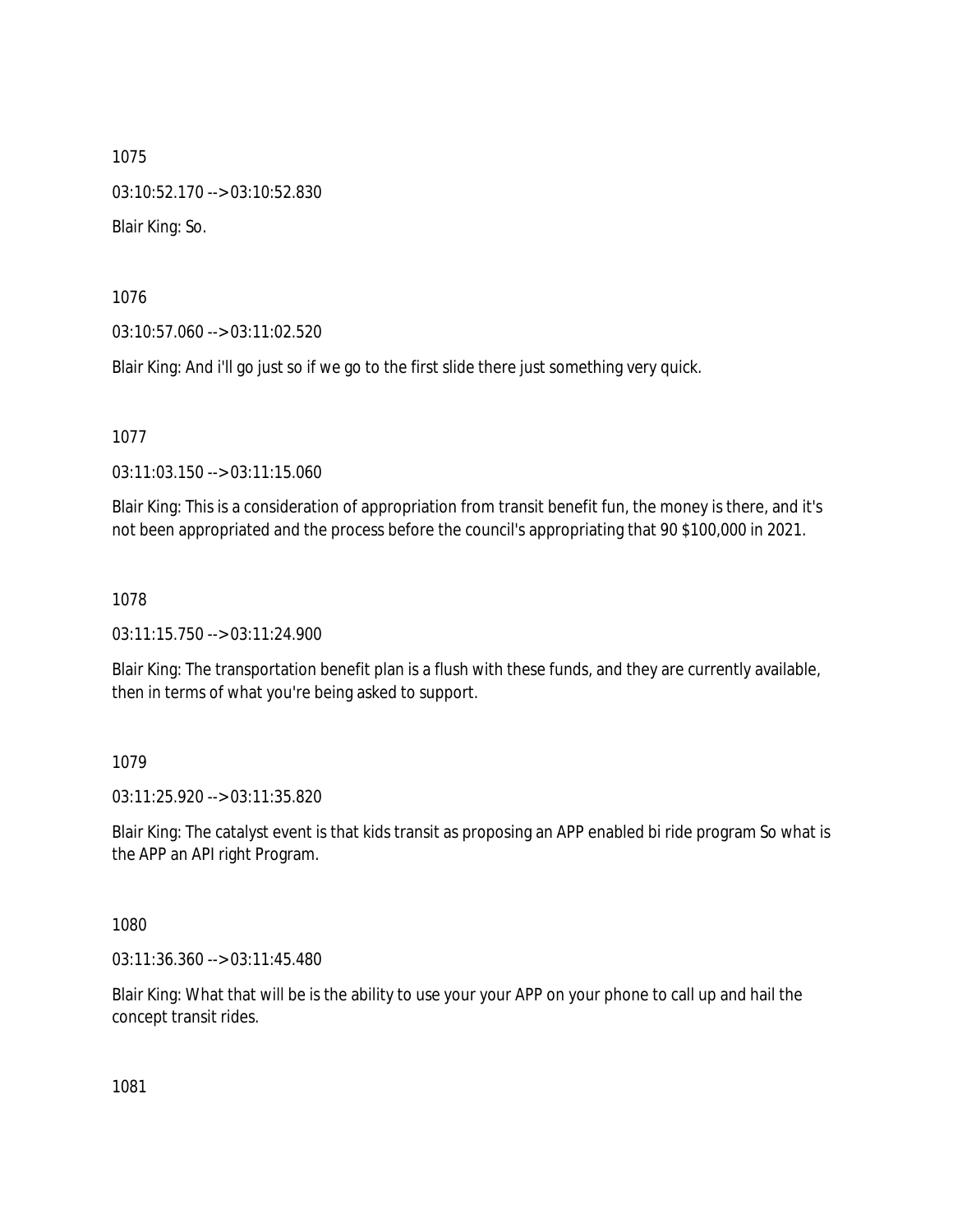03:11:46.440 --> 03:12:05.160

Blair King: which operates on on demand transportation system, so it will be a combination or fixed route on demand transportation system that will operate through bainbridge operate weekdays 9:15am to 3pm and Saturday 9:30am to 6pm the cash fares \$2.

1082

03:12:06.210 --> 03:12:19.560

Blair King: what's unique about this is that keeps up transits partnered with a particular company to launch their mobile APP named pingu and I mentioned that there would be a time where you would think about a child song maybe Bingo.

1083

03:12:20.640 --> 03:12:25.020

Blair King: So bi NGO so that's a convenient way to remember pingu.

1084

03:12:25.860 --> 03:12:33.960

Blair King: This is the first time as far as you know, in the state of Washington, but this is a pilot for the use of this and I also believe that Mr class will be talking a little bit more.

1085

03:12:34.590 --> 03:12:54.180

Blair King: To them, so pinko is the software that allows for the APP enabled bi right program be pursued it is unique, it is a trailblazer and it's something that I know that the City Council what's to be as a trailblazer in terms of this area, so the crust before you is you have \$100,000 to support.

1086

03:12:55.260 --> 03:13:02.550

Blair King: What we're offering to you is an open at the list of marketing tools and strategies, the city of.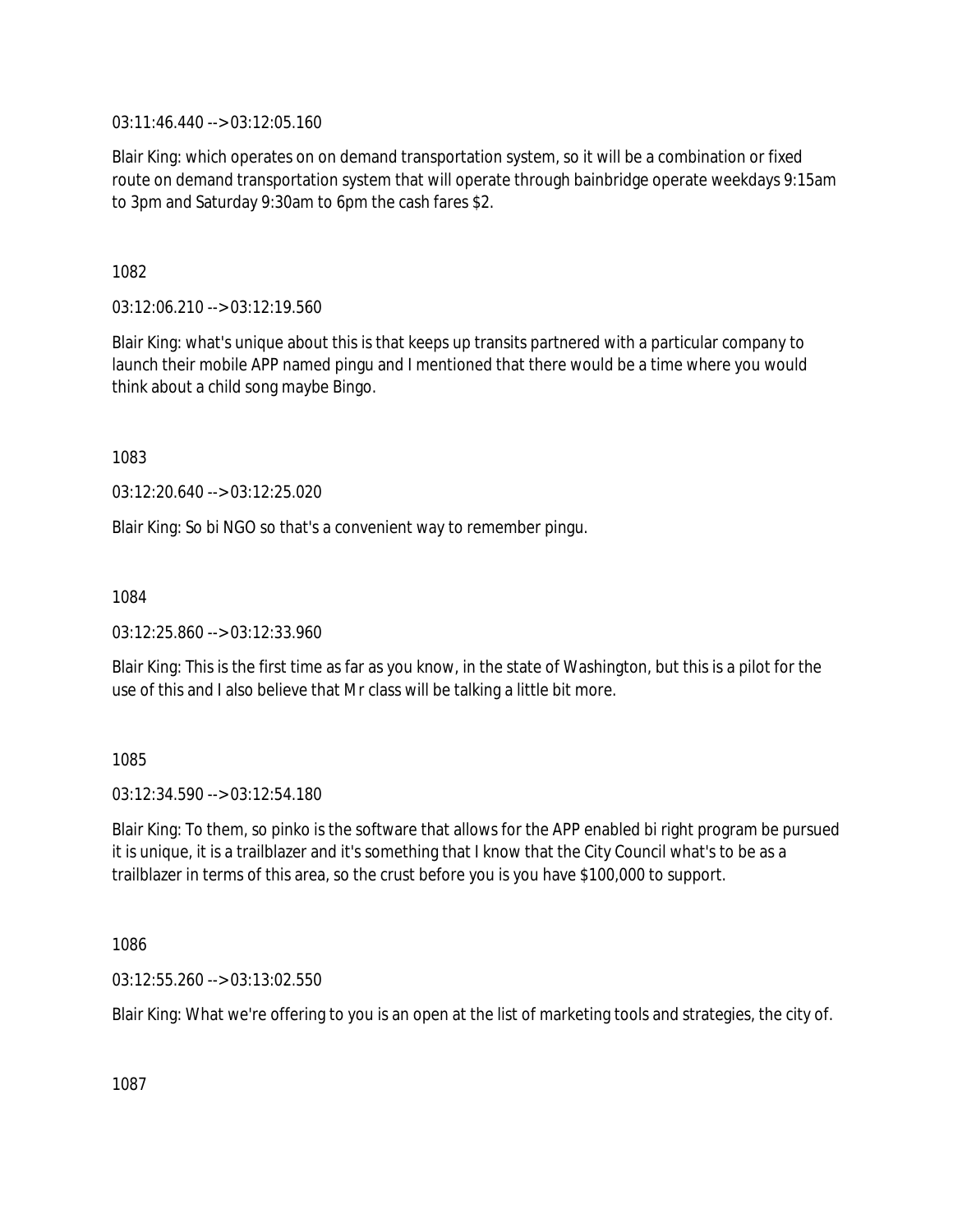03:13:03.300 --> 03:13:09.870

Blair King: Amer driving staff has been talking to the kids at transit staff about how we might promote this.

1088

03:13:10.620 --> 03:13:17.310

Blair King: there's the idea that we need customer feedback and survey tools we want to go out and pull people survey them see what they do.

1089

03:13:17.790 --> 03:13:35.160

Blair King: One is, we have a subsidized rides let's just summarize away get people interested in those rides we want to target also the youth and seniors, we think that the youth may be a natural constituency for APP enabled demand response of rides.

1090

03:13:36.210 --> 03:13:43.890

Blair King: The other contexts that people would normally hear that or services such as uber and lyft especially promotions directed seniors people that maybe aren't.

1091

03:13:44.490 --> 03:13:51.420

Blair King: used to using phone Apps to hail arrived marketing videos videos that we can play on the ferry.

1092

03:13:51.930 --> 03:13:58.590

Blair King: A special events we have a plan to kickoff event that we anticipate the Council will be at to help promote this.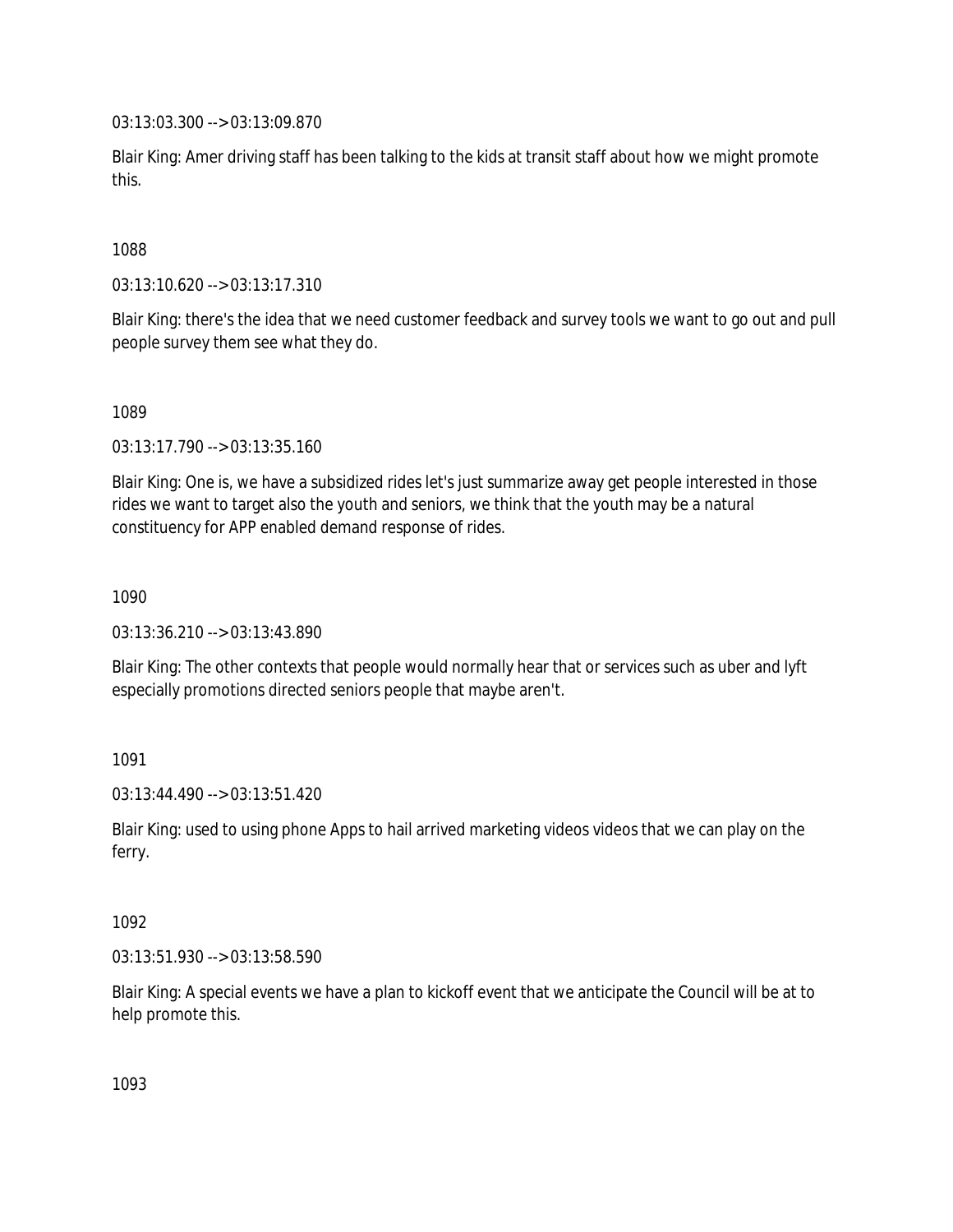03:13:59.070 --> 03:14:07.500

Blair King: We want to do, traditional print collateral also has been suggested to me I looked in that little bit more that University of Washington has a livable city year's Program.

## 1094

03:14:08.400 --> 03:14:20.760

Blair King: That has occurred, and that may be applicable here in other areas, but basically using the power of students and faculty the concentrate on a particular issue, one of the issues is how to penetrate.

1095

03:14:22.320 --> 03:14:27.330

Blair King: Public transit ridership that is a difficult question oftentimes public transit.

1096

03:14:27.690 --> 03:14:33.360

Blair King: is targeted towards those people that are considered transit dependent those people that absolutely need that one of the keys to.

1097

03:14:33.600 --> 03:14:47.160

Blair King: make public transportation work is to move the needle from those people that could use an automobile but decided to use public transportation, that is a tough nut to crack but that's maybe, something that we want to use this universal washing Program.

1098

03:14:48.180 --> 03:15:01.140

Blair King: That is an open ended list I welcome feedback from Council on other ideas we're not presenting a line item budget to you, but we're asking you to appropriate the hundred thousand I think with that.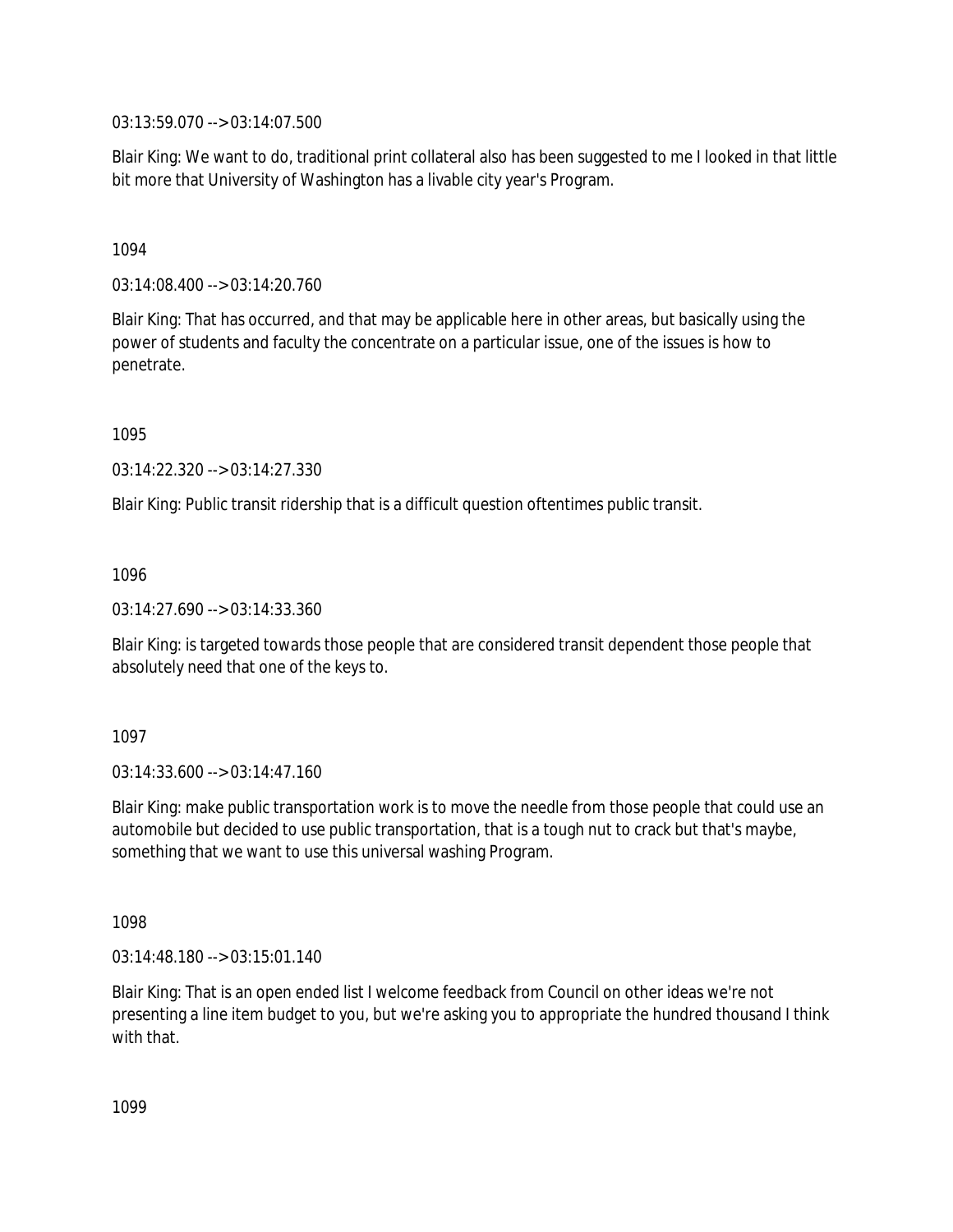03:15:02.370 --> 03:15:06.120

Blair King: I want to remind you that we are planning a launch event on Wednesday.

1100

03:15:06.840 --> 03:15:14.730

Blair King: We don't quite have the time location, but we want to invite the Council, we want to buy a bodies and boards, whether that's Climate Action Plan.

1101

03:15:15.210 --> 03:15:24.000

Blair King: Whether that is alternative transportation, we want to bring people out there we're proud of what's going on, this is an exciting time it's something unique.

1102

03:15:24.480 --> 03:15:34.800

Blair King: We want to make sure people are aware of it, and finally we'll make some budget adjustments with official action on the preparation spending, but again grasping do appropriate this money now.

1103

03:15:35.760 --> 03:15:48.330

Blair King: Would that mayor, I believe that you could probably call him, Mr clawson I believed in us here we attempted to schedule this item when he would be available at the end of the agenda it's my understanding that he was going to.

1104

03:15:50.190 --> 03:15:50.700

Rasham Nassar: Thank you for the.

1105

03:15:51.150 --> 03:16:03.990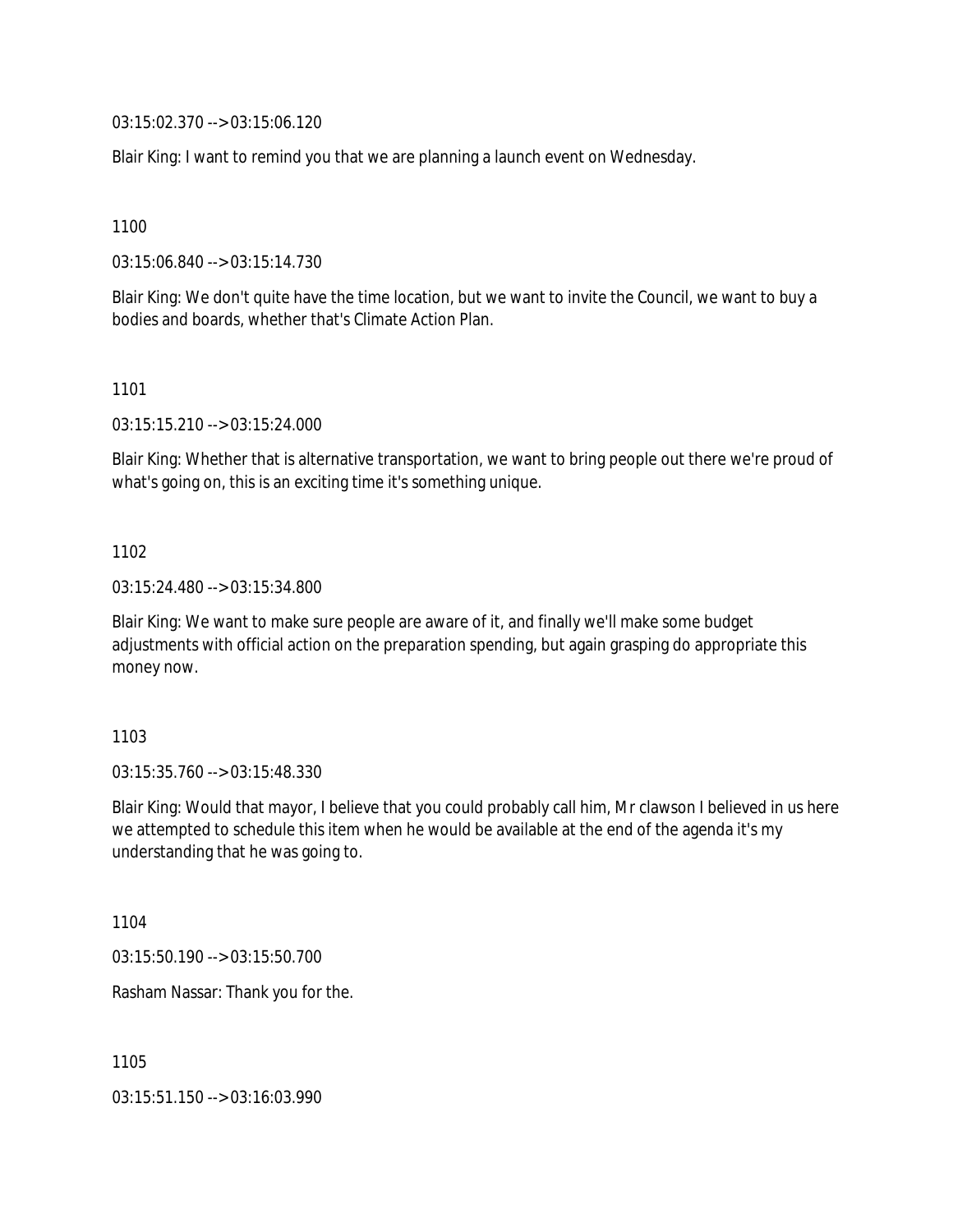Rasham Nassar: manager, it appears that Mr Cox, Mr cox's here, as well as Mr class, it is now joined us so Mr Cox if you'd like to begin, I will turn the floor over to you.

1106

03:16:04.530 --> 03:16:13.050

James Cox (CEO - The Routing Company): Thank you, thank you, I should introduce myself to start my name is James Cox i'm the CEO of the routing component which is working.

1107

03:16:13.470 --> 03:16:20.580

James Cox (CEO - The Routing Company): With bainbridge island with kids up transit, in particular, to launch the exciting changes that you're talking about player.

## 1108

03:16:21.540 --> 03:16:37.320

James Cox (CEO - The Routing Company): I I think it's particularly interesting to do something innovative but it's only interesting if it works, and so I want to tell you a little bit about it, and so I will spend four minutes if that's OK, with everyone, and I am I allowed to share my screen is that okay.

1109

03:16:40.140 --> 03:16:46.440

Rasham Nassar: Yes, yes, even as long as you can see, quick might need to enable that but go ahead and give it a try.

1110

03:16:46.980 --> 03:16:47.430

James Cox (CEO - The Routing Company): Can you see.

1111

03:16:49.680 --> 03:16:50.430

Rasham Nassar: Yes, we can.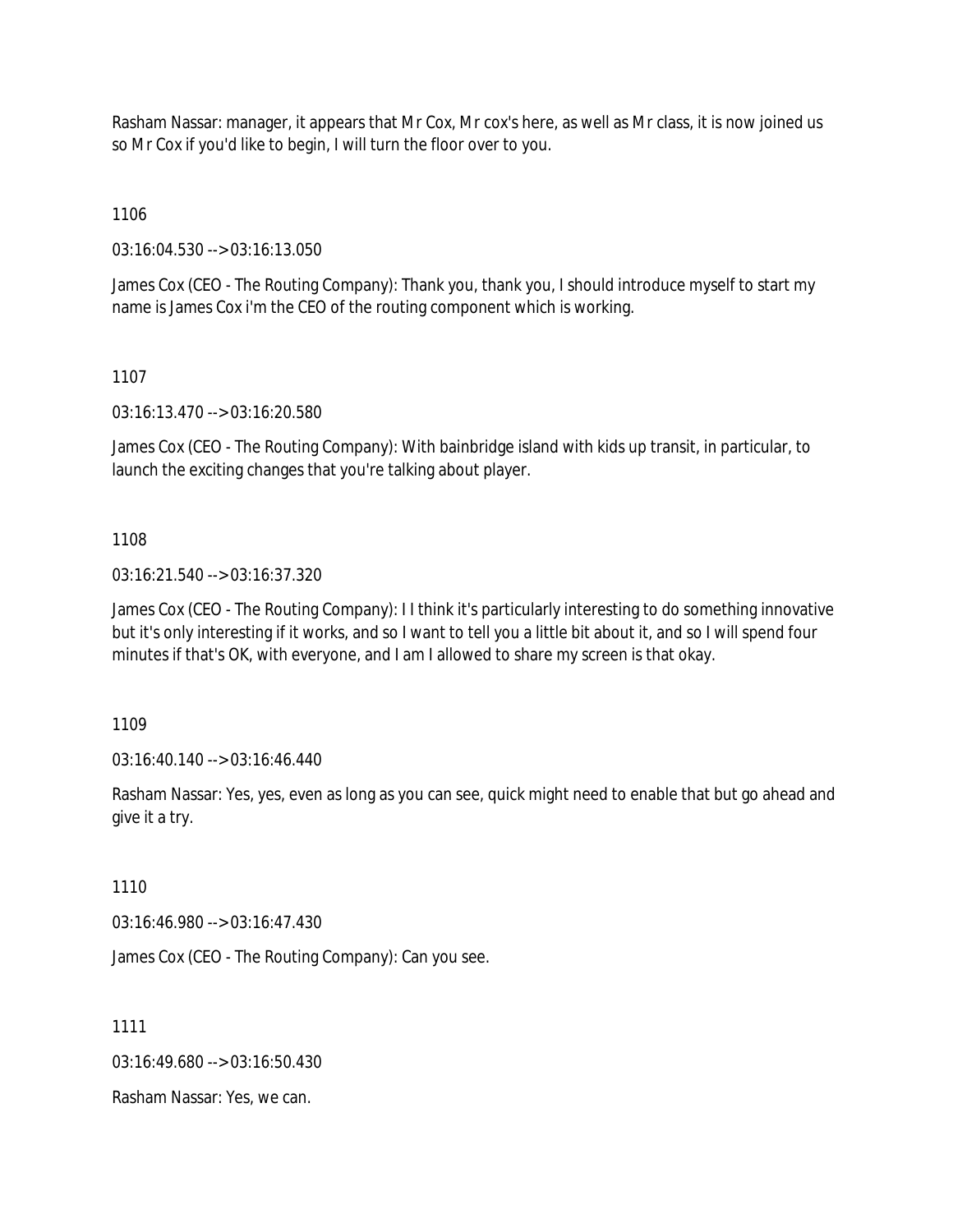03:16:50.790 --> 03:17:00.720

James Cox (CEO - The Routing Company): awesome, so this is a, this is the routing company, my name is James Cox and Australia and i've lived in the US, for the last six years I originally launched.

## 1113

 $03:17:01.290 \rightarrow 03:17:11.250$ 

James Cox (CEO - The Routing Company): in Australia and then move to the US to work on a product that let anyone who is deaf or hard of hearing Dr have a new book and I was in part of the team that built uber pool.

## 1114

03:17:11.970 --> 03:17:20.310

James Cox (CEO - The Routing Company): But unfortunately the report got a few things wrong, we competed with public transit and we didn't have the route of them technology that we made it.

## 1115

03:17:20.820 --> 03:17:30.030

James Cox (CEO - The Routing Company): I teamed up with two people Alex and manner, as you can see here who solved, a problem that we couldn't solve during my time on the recall.

## 1116

03:17:30.360 --> 03:17:39.390

James Cox (CEO - The Routing Company): That That problem is solving the right problem at Manhattan scale in real time around, that we have built a product that we are launching.

## 1117

03:17:39.780 --> 03:17:48.330

James Cox (CEO - The Routing Company): For the first time in the US on bainbridge island, we have launched the product ourselves in a pilot form in Houston.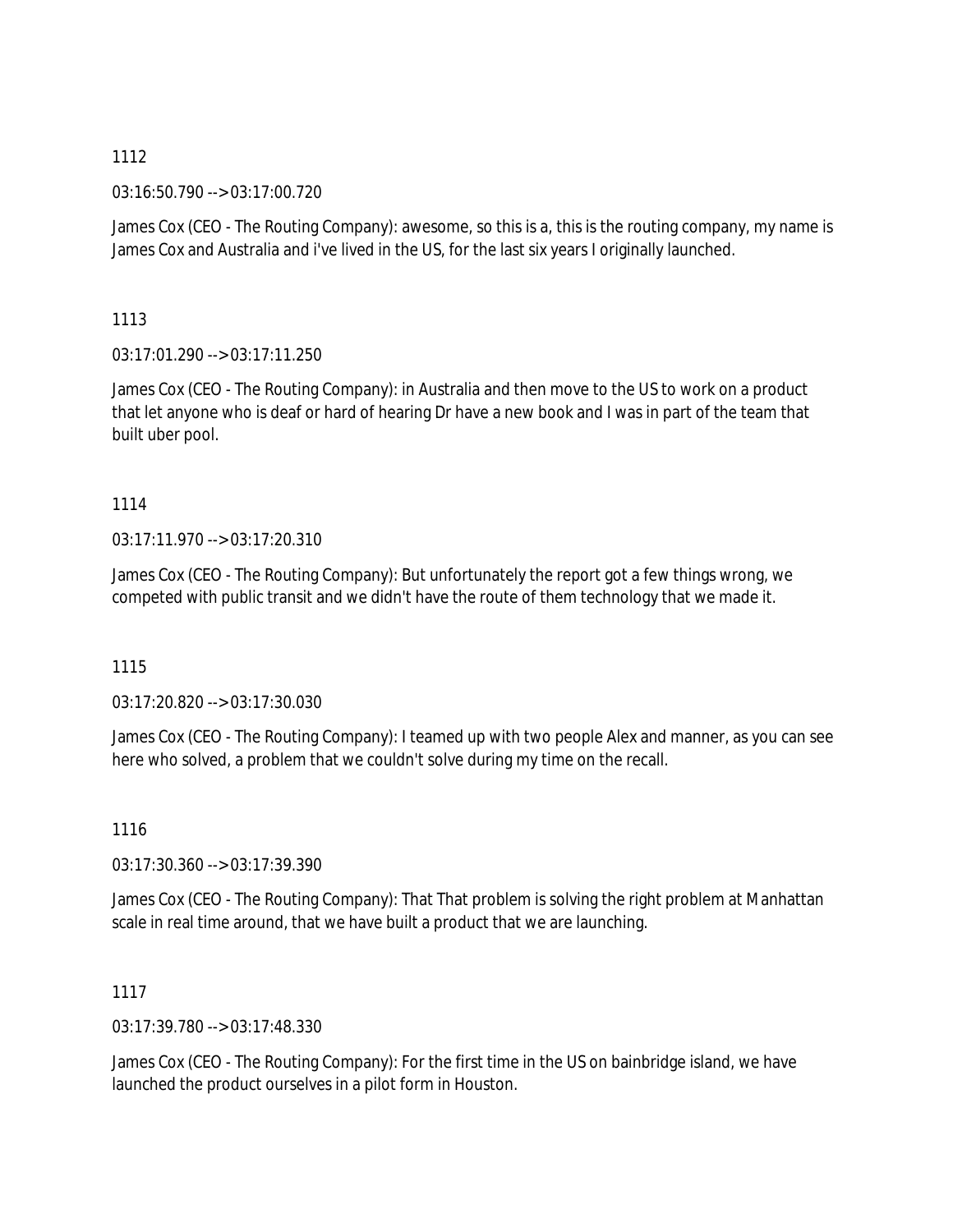03:17:48.930 --> 03:17:55.470

James Cox (CEO - The Routing Company): We have also launched it in Scotland, Australia and we are launching in and Dora the country in between Spain and France or.

1119

03:17:55.920 --> 03:18:14.220

James Cox (CEO - The Routing Company): Germany next week, and this is a super super exciting moment and we couldn't do it without an innovative place like bainbridge island, so you guys know I personally lived in Seattle about 50 to 60 days a year for the past three years, sorry for three years before the last year.

1120

03:18:15.450 --> 03:18:24.450

James Cox (CEO - The Routing Company): And I did that, because we've actually had an engineering office there is obviously before I became CEO the routing company.

1121

03:18:25.500 --> 03:18:31.080

James Cox (CEO - The Routing Company): I spent I had spent a lot of time on bainbridge island and i'm really excited to solve some of the problems on the island.

1122

03:18:32.370 --> 03:18:41.490

James Cox (CEO - The Routing Company): We aren't just a group of uber and MIT people, we have a group of transit advisors who have been absolutely critical and getting the product right.

1123

03:18:41.940 --> 03:18:50.130

James Cox (CEO - The Routing Company): And to just go a little bit deeper on the actual problem we've solved and the the big unlock that this could give to you.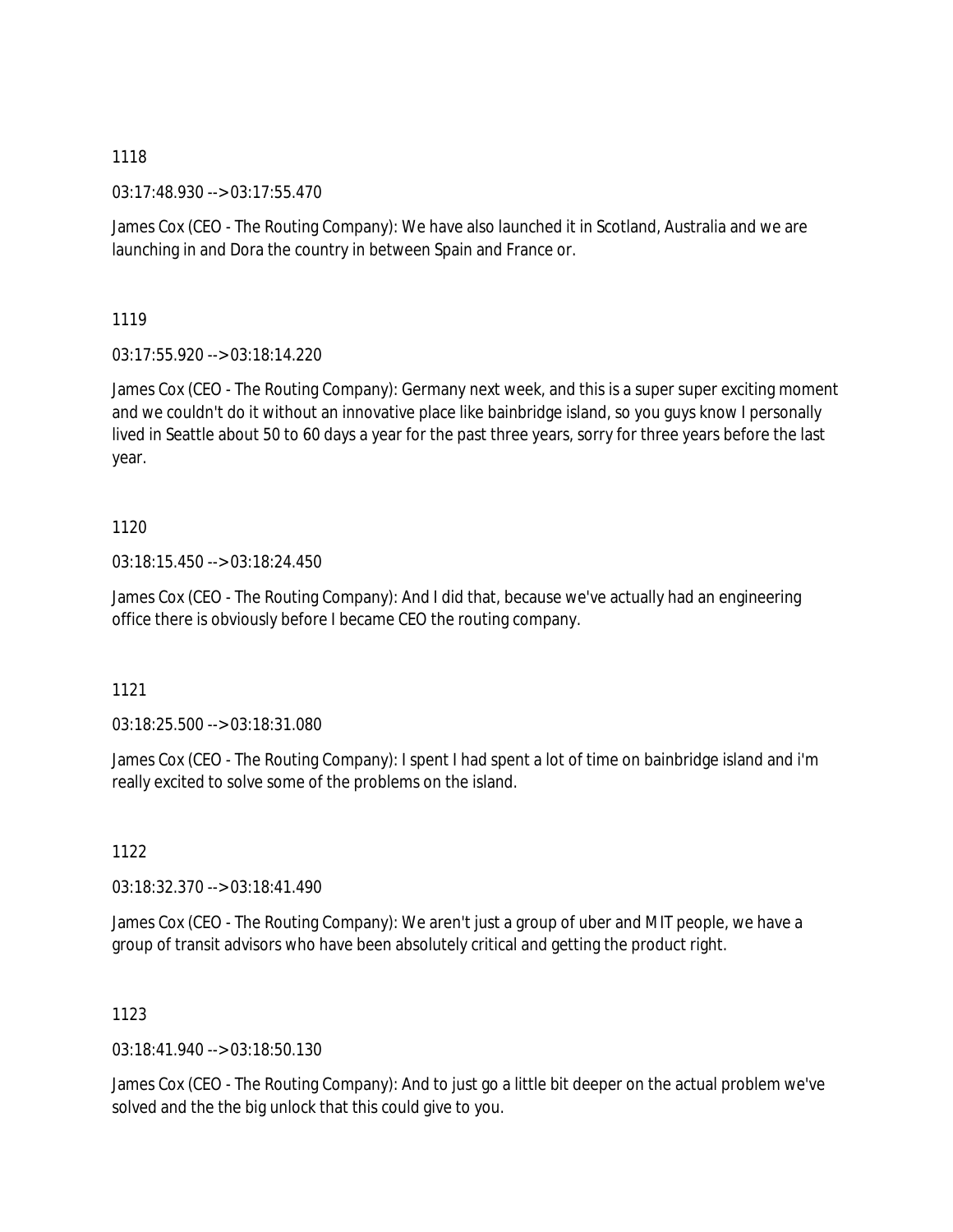03:18:50.460 --> 03:19:02.130

James Cox (CEO - The Routing Company): and plenty of people have tried to solve undermanned transit that they often fail because of how complex that becomes to to Ralph multiple passengers, even in even just a couple of vehicles.

1125

03:19:02.670 --> 03:19:15.300

James Cox (CEO - The Routing Company): After you had to say 10 1520 passengers, you can say how many combinations there are solving this problem is particularly hard i've spent the last seven years of my life thinking about it, and I can tell you it's non trivial.

## 1126

03:19:15.840 --> 03:19:21.090

James Cox (CEO - The Routing Company): And what we do at the routing company and through the kindle APP that i'm going to show you in a minute.

## 1127

03:19:21.810 --> 03:19:31.740

James Cox (CEO - The Routing Company): Is we find a way to create an optimal driver schedule for all the requests in the system, this includes the requests that a cold in.

## 1128

03:19:32.130 --> 03:19:45.780

James Cox (CEO - The Routing Company): Through a call Center the kids that operates we're working hand in hand with them, and it will also enable people going to and from the ferry or going on any on demand trips they request on bainbridge island.

1129

03:19:47.100 --> 03:19:57.330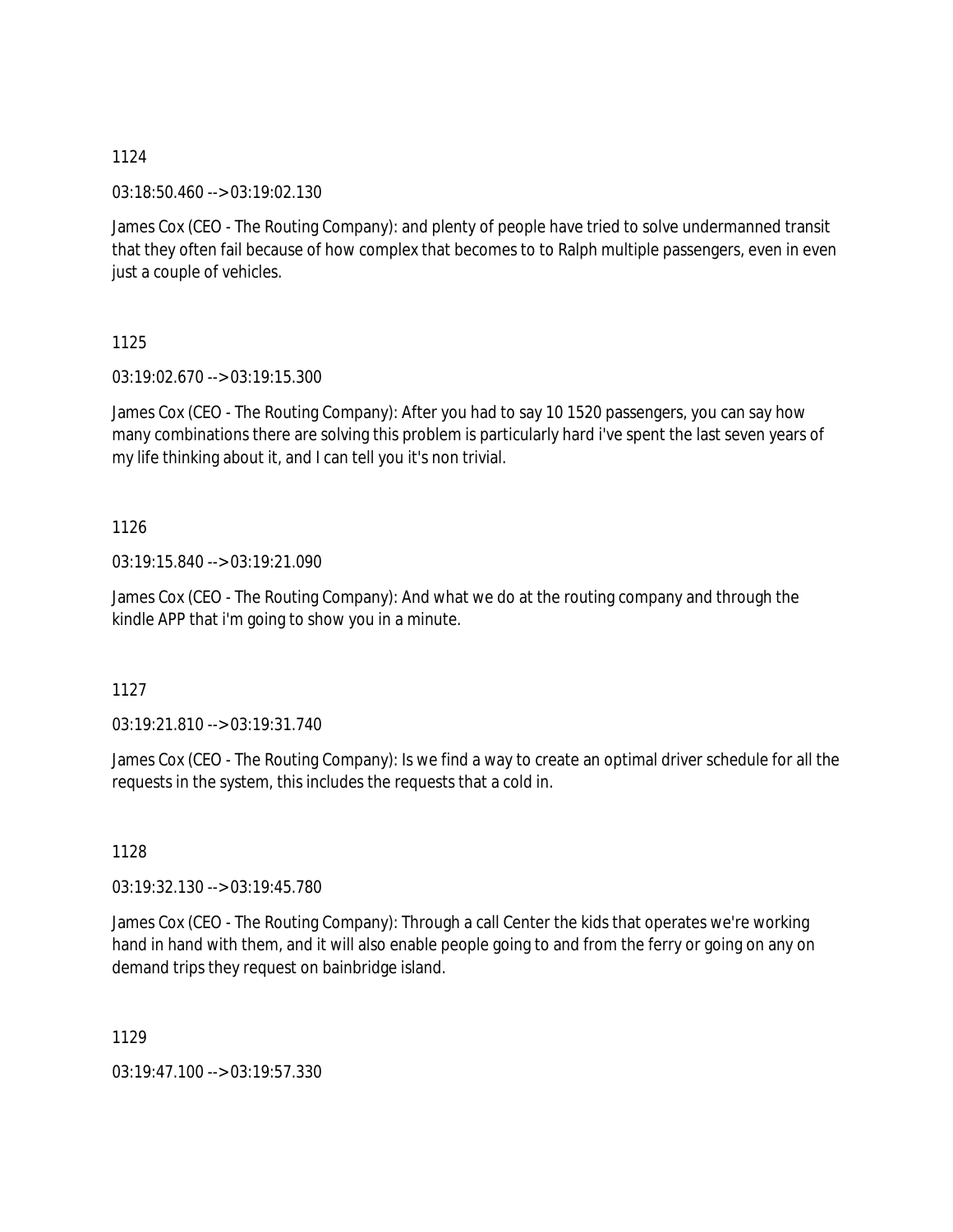James Cox (CEO - The Routing Company): To give you just a little bit of a high level bainbridge island as you guys know, and you know it is an area where fix routes don't work particularly well on their own.

1130

03:19:57.780 --> 03:20:04.800

James Cox (CEO - The Routing Company): kicks routes work best with high density or Tiki repeatable demand where they don't work as well, and this is our on demand.

### 1131

03:20:05.760 --> 03:20:17.070

James Cox (CEO - The Routing Company): Transit has has tried to help but probably hasn't succeeded global yet is in areas with less predictable demand or low and medium density areas, this is where our product works best.

### 1132

03:20:17.610 --> 03:20:26.850

James Cox (CEO - The Routing Company): Finally, I wanted to just show you some of what we're actually going to launch and you can see the the writer APP to see kids are branded clearly within it.

1133

03:20:27.720 --> 03:20:33.690

James Cox (CEO - The Routing Company): you'll be able to you can download this APP now, by the way, it's live in your other markets, but not in the US.

1134

03:20:33.960 --> 03:20:43.650

James Cox (CEO - The Routing Company): it's called ride pinger if you want to download it on your phone your so you keep that transit just hear people will be able to use this tool to move around bainbridge island.

1135

03:20:44.310 --> 03:20:50.820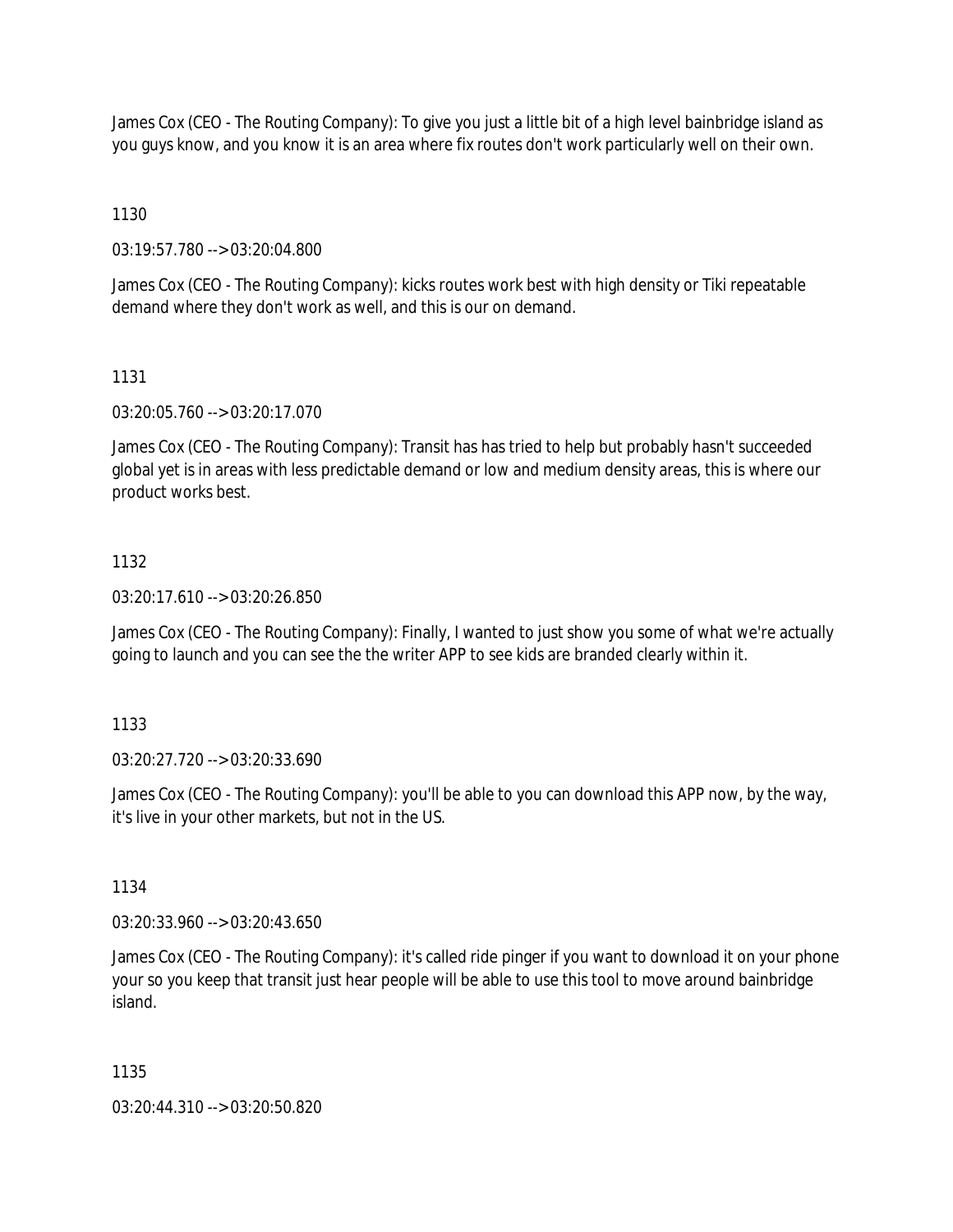James Cox (CEO - The Routing Company): Additionally, there is still the ability to PayPal to call into the service and book arrived that way.

1136

03:20:51.270 --> 03:20:59.100

James Cox (CEO - The Routing Company): And then, finally, this is just one screen, but we have a whole range of tools that will enable you to analyze the demand.

### 1137

03:20:59.490 --> 03:21:08.880

James Cox (CEO - The Routing Company): and supply and make changes over time, given that information all the data will be yours, I know this is not being rich island, by the way, i'm fully aware of that.

### 1138

03:21:09.360 --> 03:21:21.780

James Cox (CEO - The Routing Company): But soon soon, we will have data based on the enbridge island and what we ultimately care about is going to be more people faster with less funding and in far more efficient ways.

# 1139

03:21:22.380 --> 03:21:39.240

James Cox (CEO - The Routing Company): Hopefully, I did that quick enough if people do have questions my email is James at the routing company.com i'm incredibly excited to launch this review and and really excited as well to do it in a spot that I happen to spend so much time which we took which by the way, was to a chance.

1140

03:21:42.390 --> 03:21:45.420

Rasham Nassar: Thank you, Mr Cox, Mr clawson would you.

1141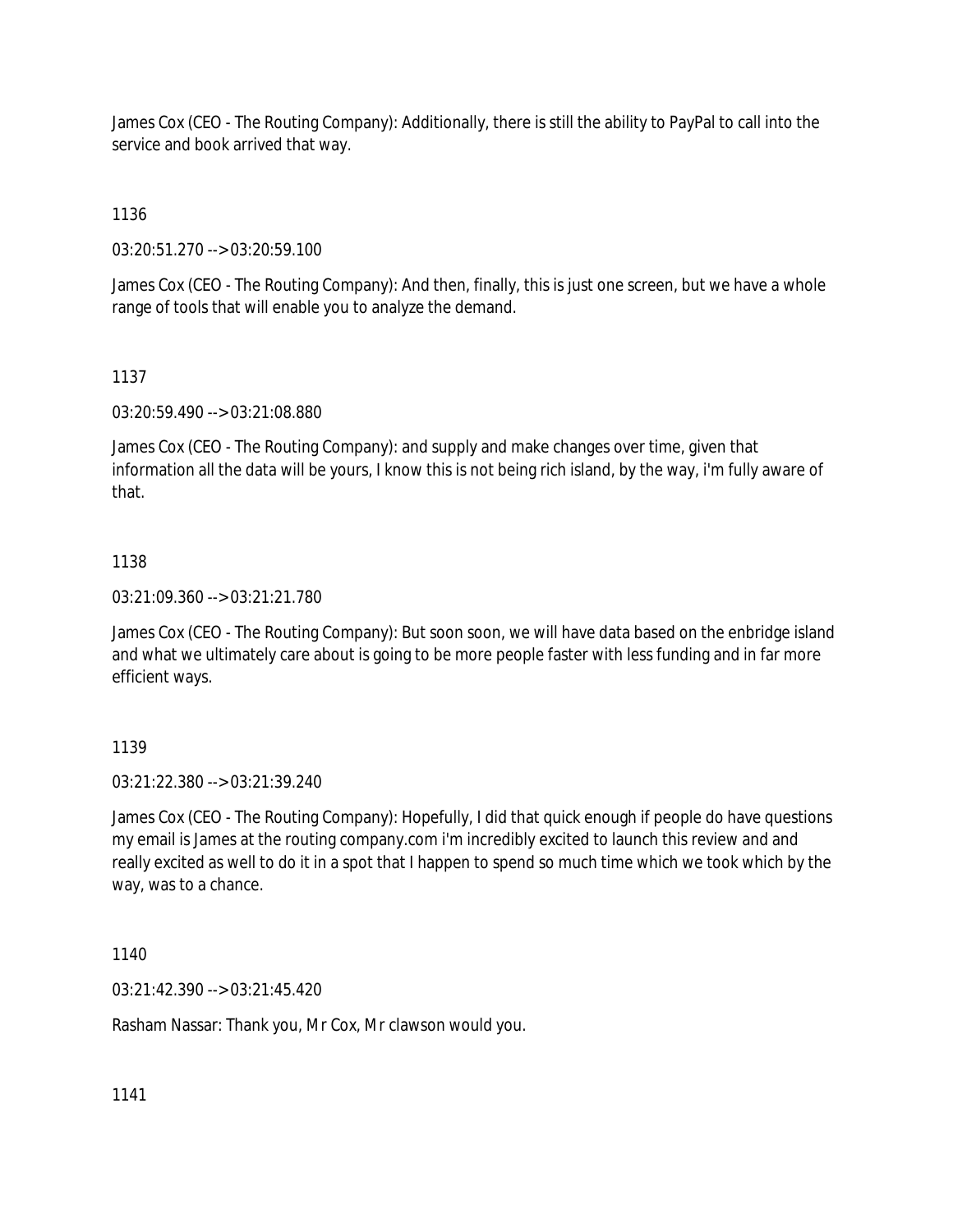03:21:46.470 --> 03:21:47.550

Rasham Nassar: Like to introduce.

1142

03:21:48.120 --> 03:21:51.000

John Clauson: To add to Mr Cox.

1143

03:21:52.050 --> 03:21:58.920

John Clauson: demonstration and i'm i'm really excited to be able to come to the Council tonight and share this.

#### 1144

#### 03:22:00.180 --> 03:22:19.290

John Clauson: project that we're teaming up with James on to introduce on bainbridge island and certainly our goal is to be able to not only improve the service it's available for the islanders but i'm hopeful that this will actually.

1145

03:22:20.490 --> 03:22:32.070

John Clauson: provide better service to the island that we could, in a fixed route scenario so i'm really excited about moving forward with this and.

1146

03:22:34.050 --> 03:22:38.040

John Clauson: Again, the benefits to the island, I think, are going to be just.

1147

03:22:40.020 --> 03:22:46.740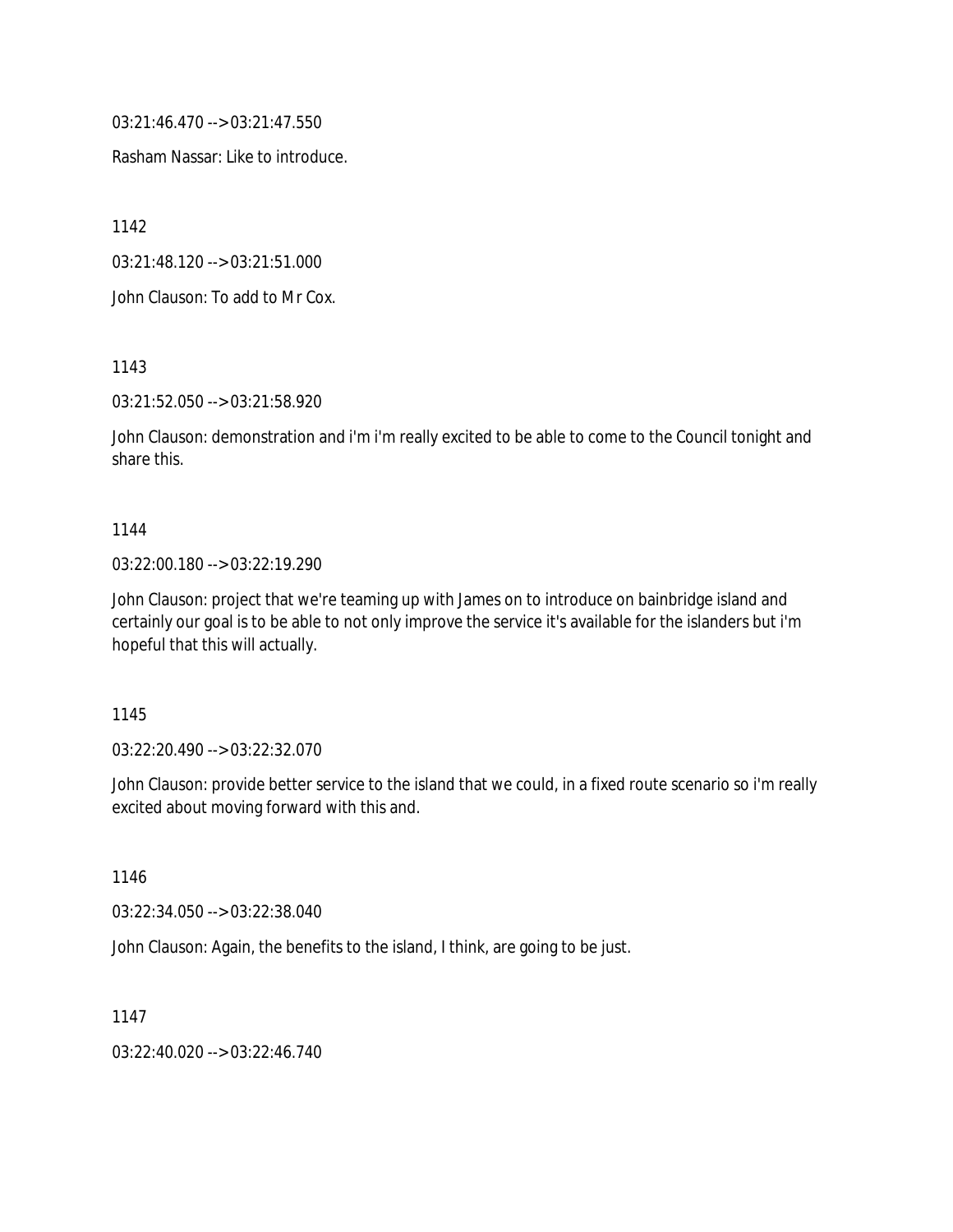John Clauson: First, not only the nation, but first in accounting for sure, as far as the services that we are providing so.

1148

03:22:47.190 --> 03:22:53.400

John Clauson: I again I just appreciate the opportunity to come and share that with the Council i'm sorry it was a little bit late from.

### 1149

03:22:53.760 --> 03:22:58.890

John Clauson: or I should say you guys are a little bit ahead of the schedule that we get to dissipated, one of the two but.

### 1150

03:22:59.700 --> 03:23:08.040

John Clauson: I think, is Mr King had mentioned this, as I jumped on here that you know we plan we're doing kind of a soft roll out now with James.

1151

03:23:08.580 --> 03:23:15.270

John Clauson: On the system and we're testing there's been some connectivity issues that we've been dealing with for the last week or so.

1152

03:23:15.750 --> 03:23:25.920

John Clauson: I think we're we're getting a handle on all of those issues and our hope is that the goal is we'll be rolling this out officially on the seventh of July and.

1153

03:23:26.670 --> 03:23:39.570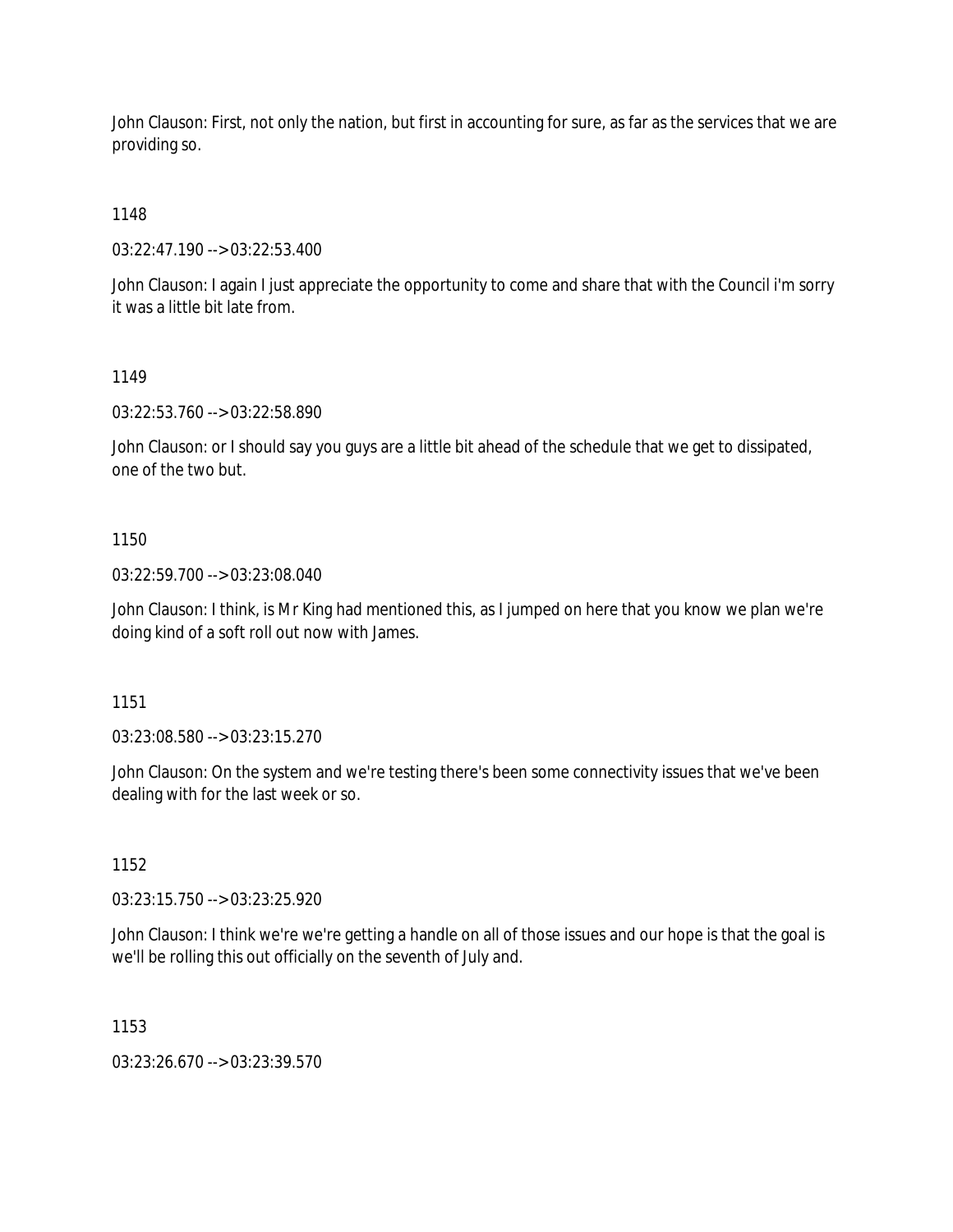John Clauson: certainly want to work with you and the city, to make sure that you guys are part of this rollout so it makes you can can help with our little celebration and be a part of that as well, so.

1154

03:23:40.950 --> 03:23:48.090

John Clauson: there's not much more that I can they add, I think, James did an excellent job of explaining what we're proposing to do and.

1155

03:23:48.720 --> 03:24:00.180

John Clauson: I know my staff and your staff have been working over the last week or so and trying to coordinate to communication that for you guys to.

1156

03:24:00.720 --> 03:24:14.520

John Clauson: communicate with the islanders on this is fun project and also will be working together closely on the July 7 event so with that i'm certainly available to answer any questions that you might.

1157

03:24:17.490 --> 03:24:24.420

Rasham Nassar: Thank you very much, Mr class and Mr Cox, for being here with us tonight is definitely exciting.

1158

03:24:25.110 --> 03:24:37.170

Rasham Nassar: And just real quick I see in our agenda, build it does say that, especially in person event to launch the bi rite APP is scheduled for Wednesday July 7 will that be the zoom or is that plan to be.

1159

03:24:37.470 --> 03:24:39.780

John Clauson: we're hoping it is going to be in person.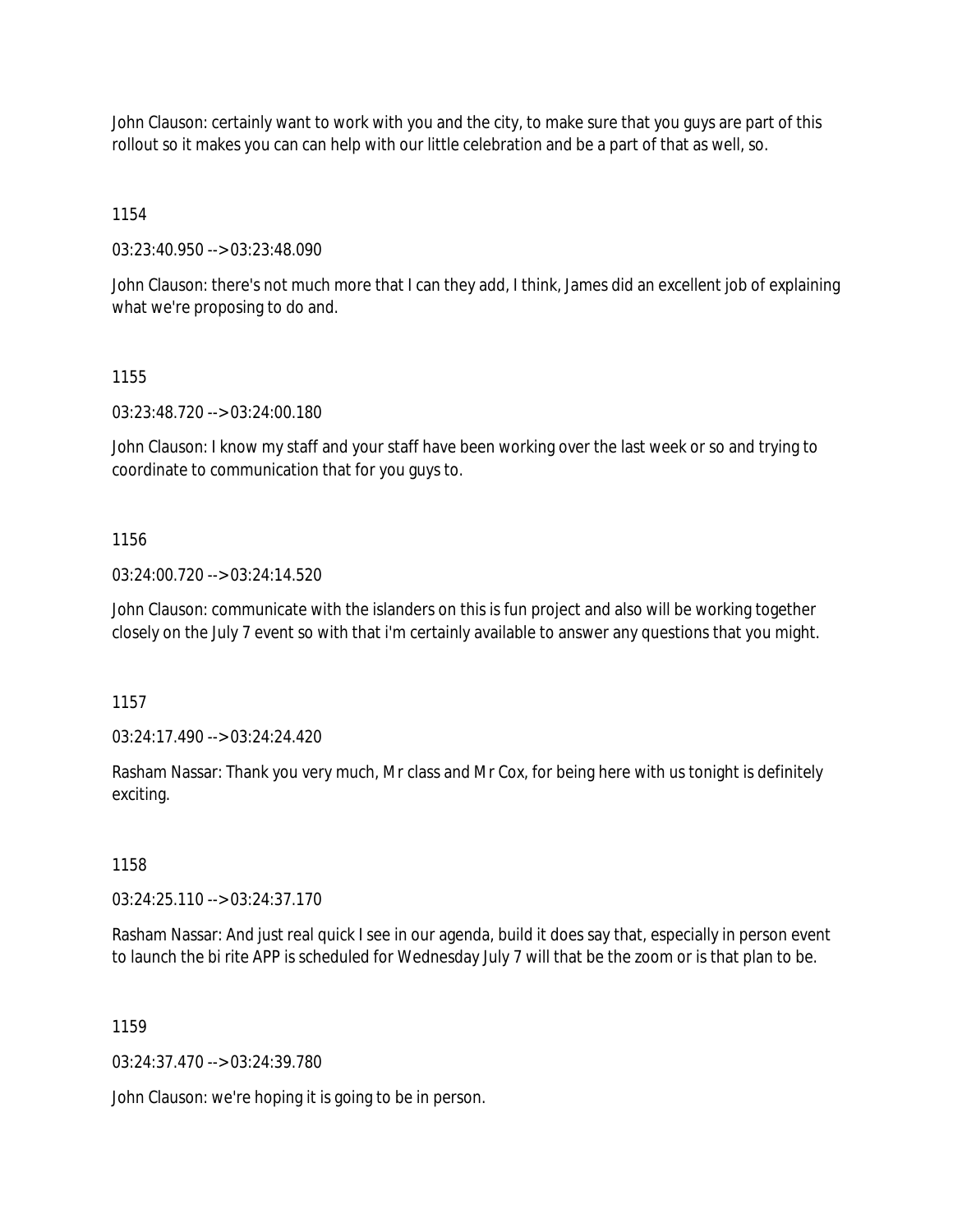03:24:41.370 --> 03:24:56.730

John Clauson: hoping to maybe pull it off at say the town and country market or something like that, like I said I know that our collective staffs are are working on something like that that will work best for the Community and help us celebrate this whole picture lunch.

1161

03:24:57.270 --> 03:24:58.740 James Cox (CEO - The Routing Company): i'll be there as well.

1162

03:25:00.570 --> 03:25:03.420

Rasham Nassar: Okay, and how can folks on the invite for that.

1163

03:25:04.470 --> 03:25:05.250 Blair King: Well, I.

1164

03:25:06.120 --> 03:25:06.990

John Clauson: will go ahead risky.

1165

03:25:07.410 --> 03:25:18.330

Blair King: Sure, so we're working on the details and time again, our staffs working collaboratively we have town and country as one of the tentative locations crafts, the fairies one also tentative location.

1166

03:25:18.780 --> 03:25:22.320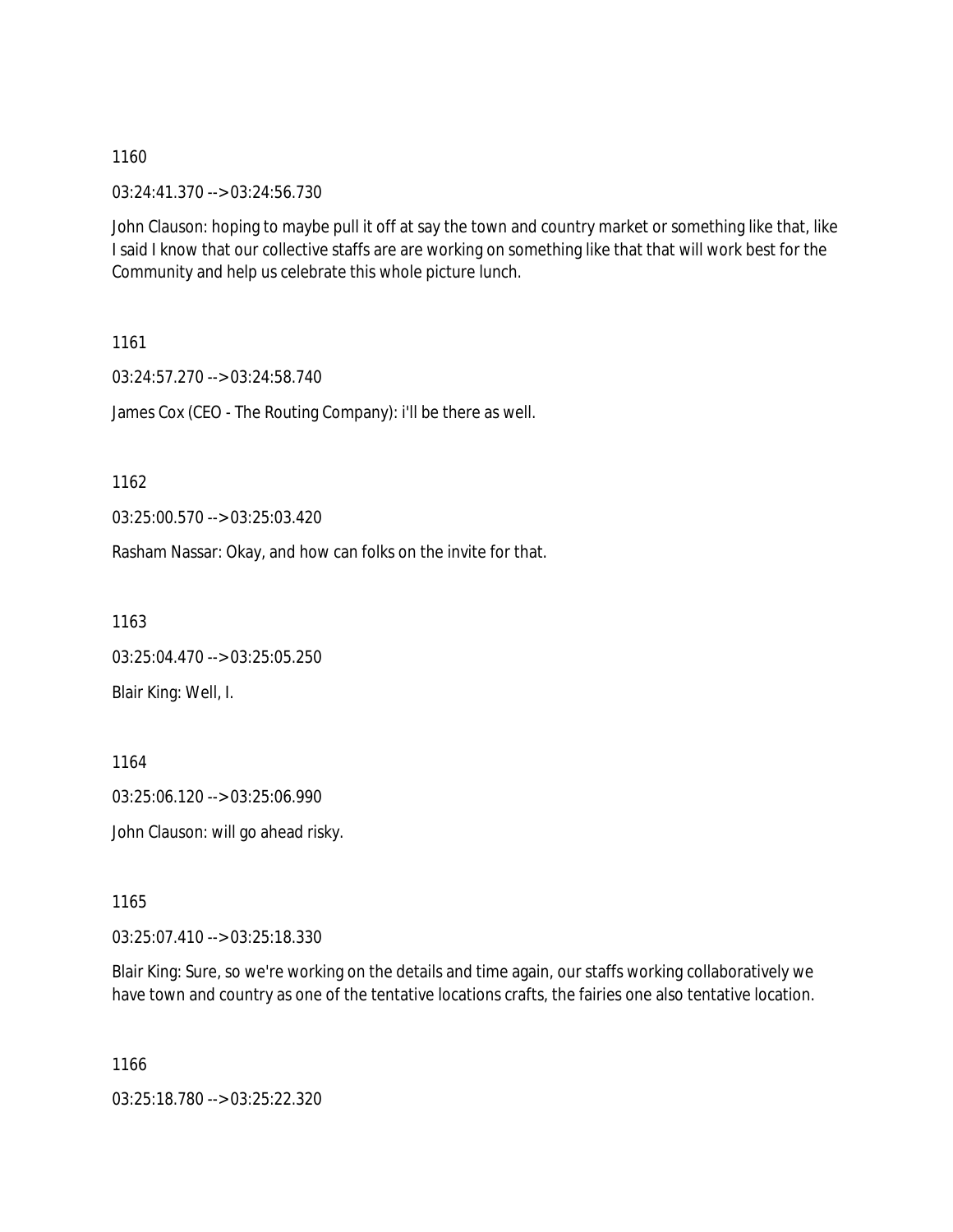Blair King: I don't have any more detailed information or would give it to you now.

### 1167

03:25:23.010 --> 03:25:33.390

Blair King: But one of the things we're trying to do is we've surveyed the Council make sure your availability and then what we do anticipate is that will put it out to the public, and also, we want to contact.

### 1168

03:25:33.870 --> 03:25:43.410

Blair King: Key Commissioners of some of the conditions that we think would be interested involved and certainly invite them and make it a fun little bit, so we can kick this off.

### 1169

03:25:45.000 --> 03:25:48.210

Rasham Nassar: Great, thank you for that clarification councilmember snyder.

1170

03:25:49.980 --> 03:25:50.490

Leslie Schneider: Thank you.

1171

03:25:51.510 --> 03:26:03.660

Leslie Schneider: First of all, I just have to say how excited I am, this is a real watershed moment i'm sure that a lot of us are aware that we've been very interested in bi ride for a few years now, and it was.

### 1172

03:26:04.380 --> 03:26:13.290

Leslie Schneider: Former councilmember chairman who got the tbd funds going with with his proposal and it just is so incredibly.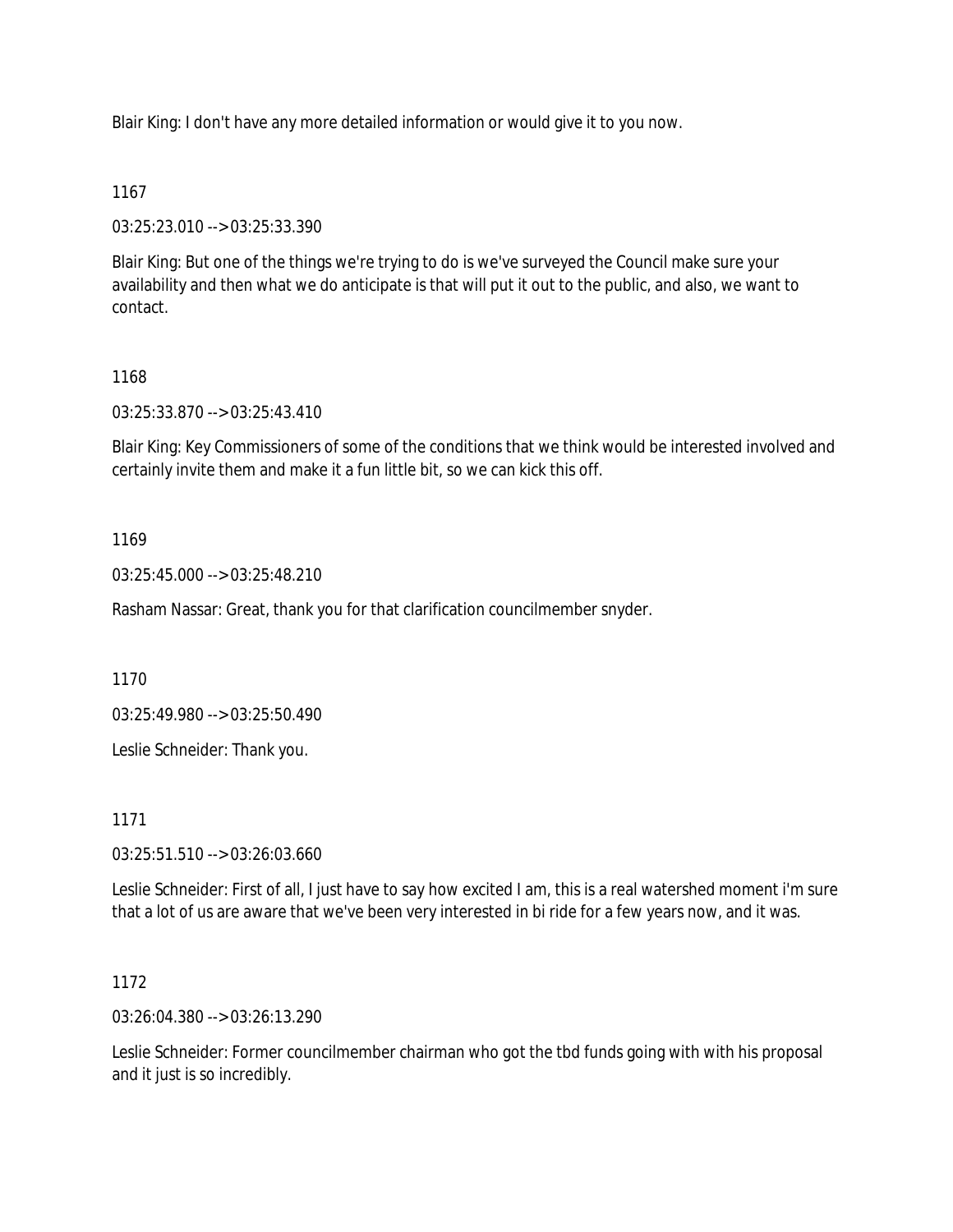03:26:15.810 --> 03:26:21.990

Leslie Schneider: i'm just gonna say joyful that we're actually celebrating promoting bi right now with these tbd funds.

1174

03:26:22.590 --> 03:26:32.610

Leslie Schneider: At the same time as we get to have this moment of you know ride hailing and boy does our island need it right, and so I also just want to.

1175

03:26:32.910 --> 03:26:46.410

Leslie Schneider: acknowledge john clawson for also being on the technical advisory committee for our sustainable transportation project, and I just really appreciate it, because you know sustainable transportation has a huge component of mobility in it and.

1176

03:26:47.700 --> 03:27:01.950

Leslie Schneider: And you know we're just amazingly appreciative that we're you know doing this kind of partnership with gets that transit, so thank you very much and James Thank you so much for being here and I really look forward to kicking this off in July i'm very excited.

1177

03:27:04.620 --> 03:27:05.880

Rasham Nassar: Deputy Mayor had topless.

1178

03:27:06.690 --> 03:27:17.910

Kirsten Hytopoulos: yeah I just want to throw in my appreciation and and share my excitement as well i've been a long fan of VI ride to I was nine Council when the decision was made to throw these funds in that direction.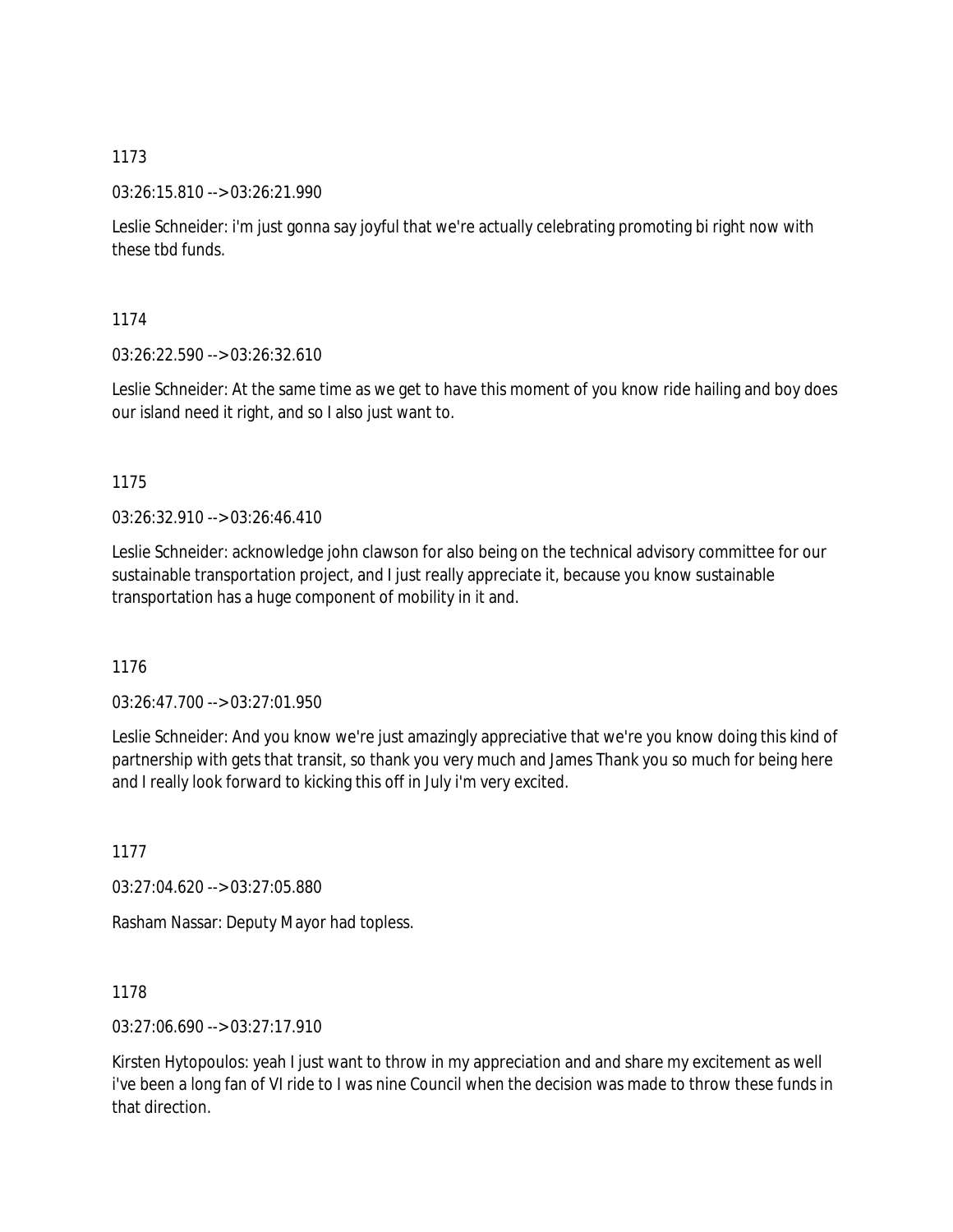03:27:18.300 --> 03:27:24.840

Kirsten Hytopoulos: But how much more excited the Community is going to be in US obviously and draw a lot more Community members in that direction, so thank you both.

1180

03:27:25.890 --> 03:27:32.430

Kirsten Hytopoulos: And thank you Council members who are here who who made this decision earlier, thank you.

### 1181

03:27:35.460 --> 03:27:39.930

Rasham Nassar: Mr Cox your hand is still raised, if you have some additional comments you'd like to issue, please.

# 1182

03:27:40.740 --> 03:27:49.830

James Cox (CEO - The Routing Company): yeah I also just want to thank those involved and really call out john blaring kits up transit we've worked with.

# 1183

03:27:50.520 --> 03:28:03.510

James Cox (CEO - The Routing Company): A number of agencies around the US, and I would say that some of the most innovative and forward thinking they've had far more experienced with the on demand space, which unfortunately is full of companies.

1184

03:28:04.710 --> 03:28:19.080

James Cox (CEO - The Routing Company): Unfortunately, not very good at solving the problem it's it's a very hard problem to solve, and so I I just really wanted to call out who we've worked with so far, and there will be issues along the way, we will solve them together, you know good example of that was.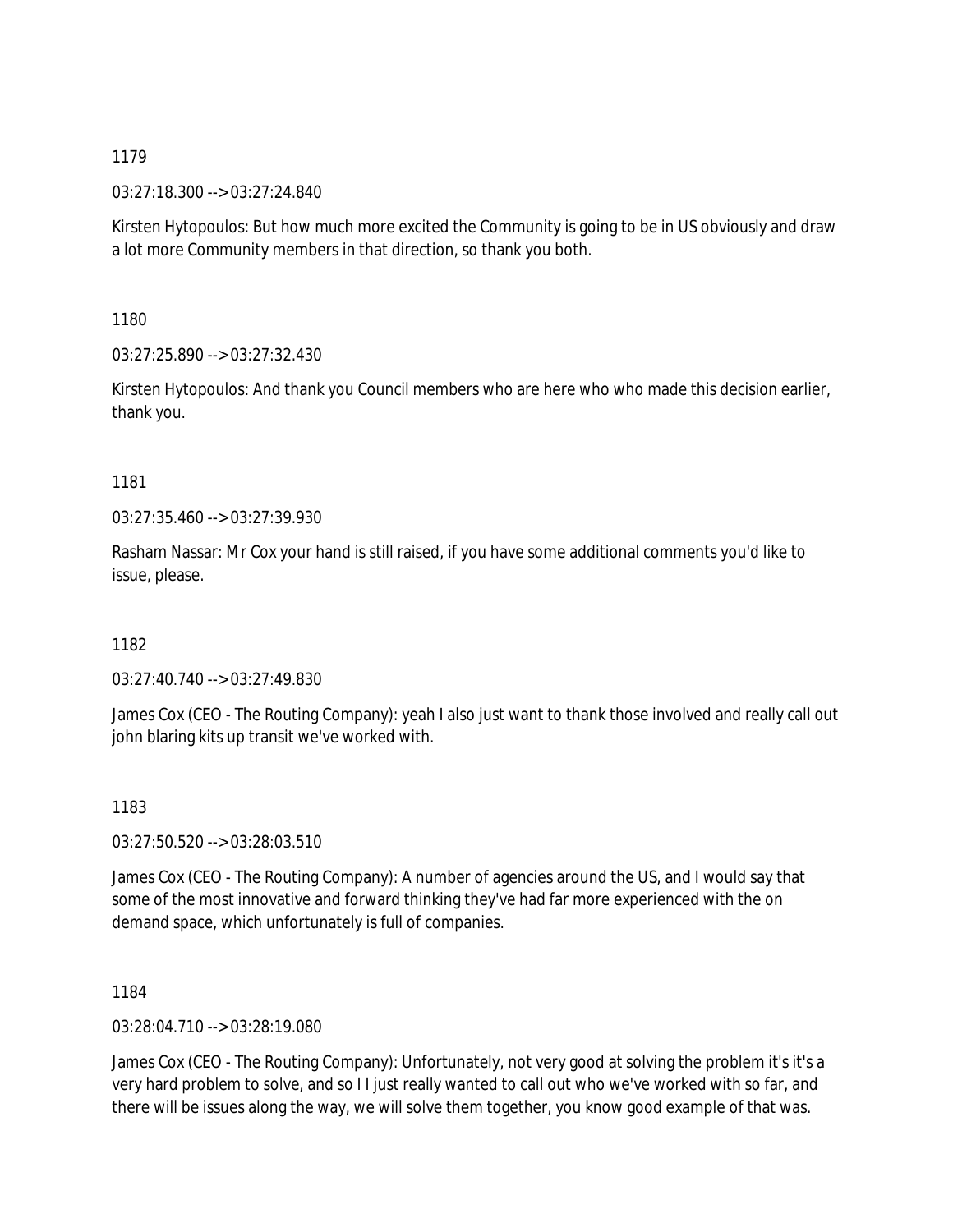03:28:20.250 --> 03:28:25.230

James Cox (CEO - The Routing Company): The the low connectivity in bainbridge island was was lower than we expected.

1186

03:28:26.250 --> 03:28:35.580

James Cox (CEO - The Routing Company): But we have or in the last couple of weeks we've built a solution that's super cool that is also going to scale to other parts of us, and so bainbridge is really.

1187

03:28:35.850 --> 03:28:43.950

James Cox (CEO - The Routing Company): being used as a use case for the rest of our business and I just wanted to thank those involved and, while I have you listening, I have to say thank you.

1188

03:28:46.110 --> 03:28:50.850

Rasham Nassar: Thank you, Mr class and would you like to provide any final comments before Council takes a vote.

1189

03:28:51.720 --> 03:29:02.850

John Clauson: Well, I just just as a piece of information is kind of a councilmember standard said it was a watershed moment here, but we just had a watershed moment as well that.

1190

03:29:03.330 --> 03:29:17.970

John Clauson: i'm not sure if they've had a chance to share, but we just got permission to place an order for some new buses, for the first time in our history, the majority of the order was for electric buses so we're excited about headed in that direction as well.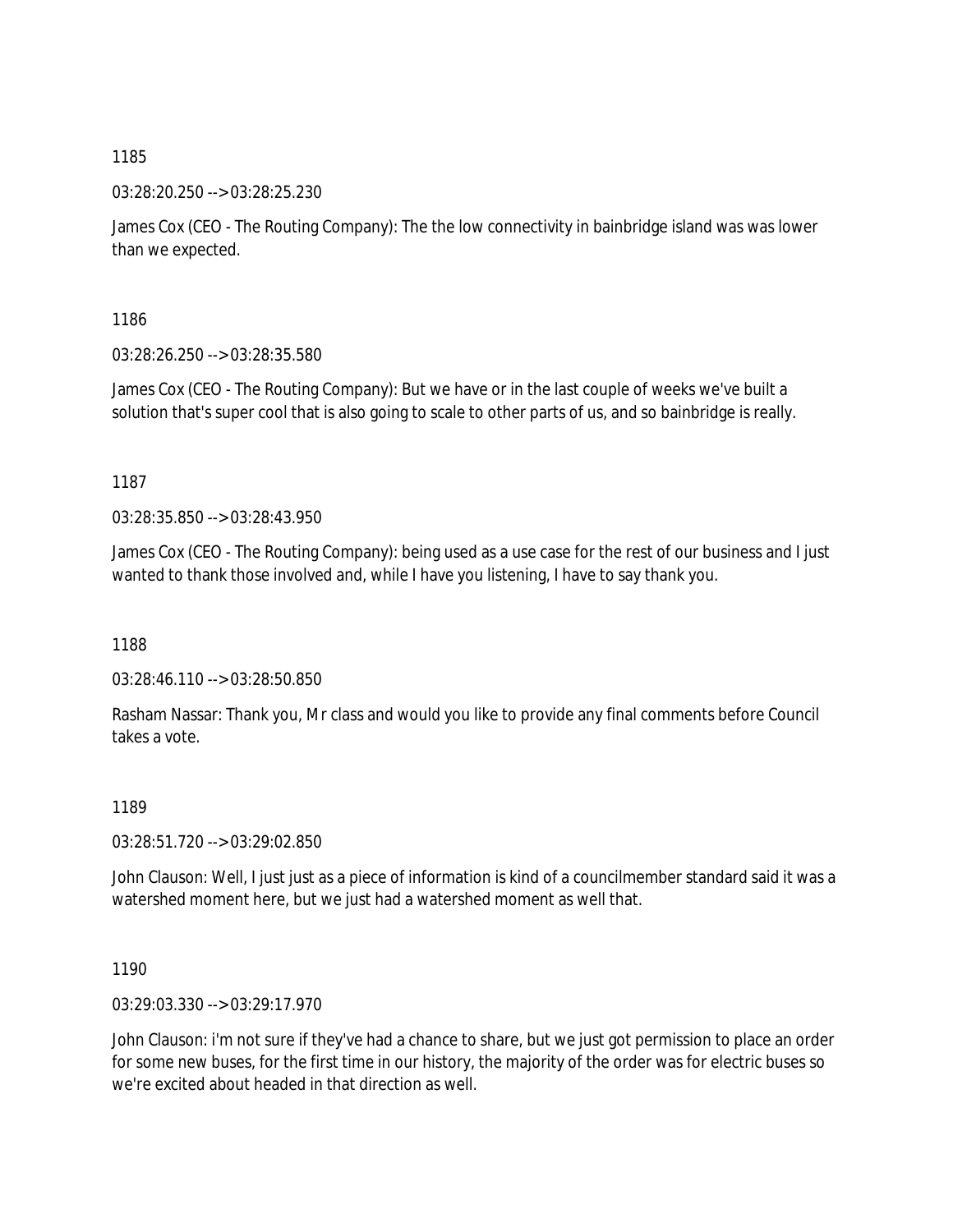03:29:19.680 --> 03:29:22.920

Rasham Nassar: Great thanks so much for sharing that is indeed very exciting news.

1192

03:29:24.000 --> 03:29:29.010

Rasham Nassar: And Council members anyone else, like to comment any questions councilmember deets your.

1193

03:29:29.040 --> 03:29:30.810

Rasham Nassar: MIC what off nope ready to vote.

1194

```
03:29:32.700 --> 03:29:36.720
```
Rasham Nassar: Okay, Council, all those in favor of the motion on the floor, please say Aye.

1195 03:29:37.170 --> 03:29:37.800 Leslie Schneider: Aye Aye.

1196 03:29:39.630 --> 03:29:40.740 Rasham Nassar: Any opposed.

1197 03:29:42.330 --> 03:29:42.810 Rasham Nassar: That.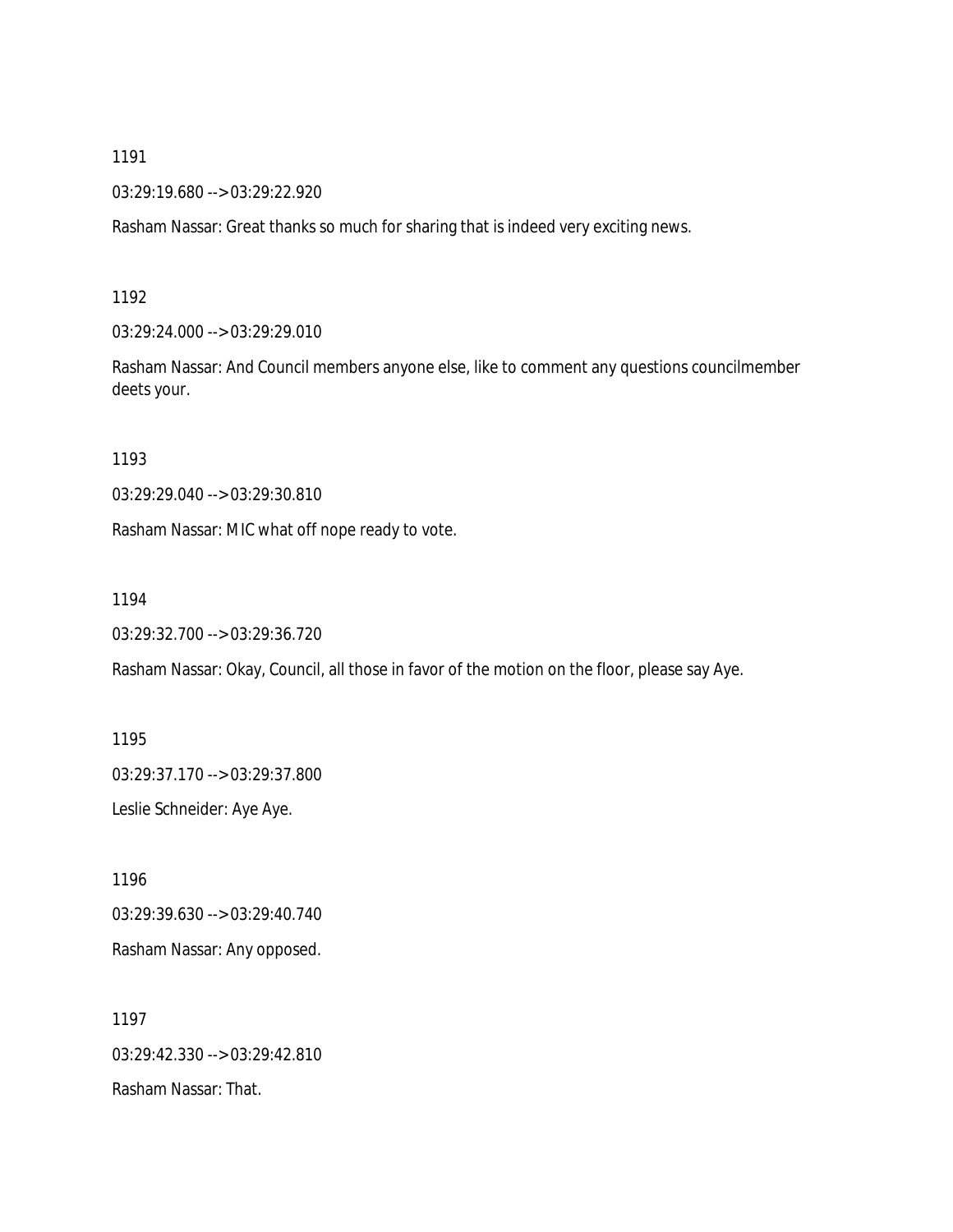03:29:42.840 --> 03:29:45.810

Rasham Nassar: Motion passes unanimously Thank you again.

1199

03:29:45.840 --> 03:29:50.430

Rasham Nassar: very much, Mr clawson and Mr Cox for joining us so late this evening.

1200

03:29:51.180 --> 03:29:51.900

John Clauson: much appreciate it.

1201

03:29:53.940 --> 03:29:56.070

Rasham Nassar: Have a great night Thank you so much for the work that you do.

1202

03:29:57.270 --> 03:30:06.690

Rasham Nassar: Council we are now moving on in our agenda in a very timely fashion, I might add, to item 12 committee reports Council members.

1203

03:30:11.160 --> 03:30:16.470

Rasham Nassar: I will hold my breath moving on our agenda to item 13 for the good of the order.

1204

03:30:19.140 --> 03:30:23.550

Rasham Nassar: I am holding my breath come on someone okay I knew it councilmember deets.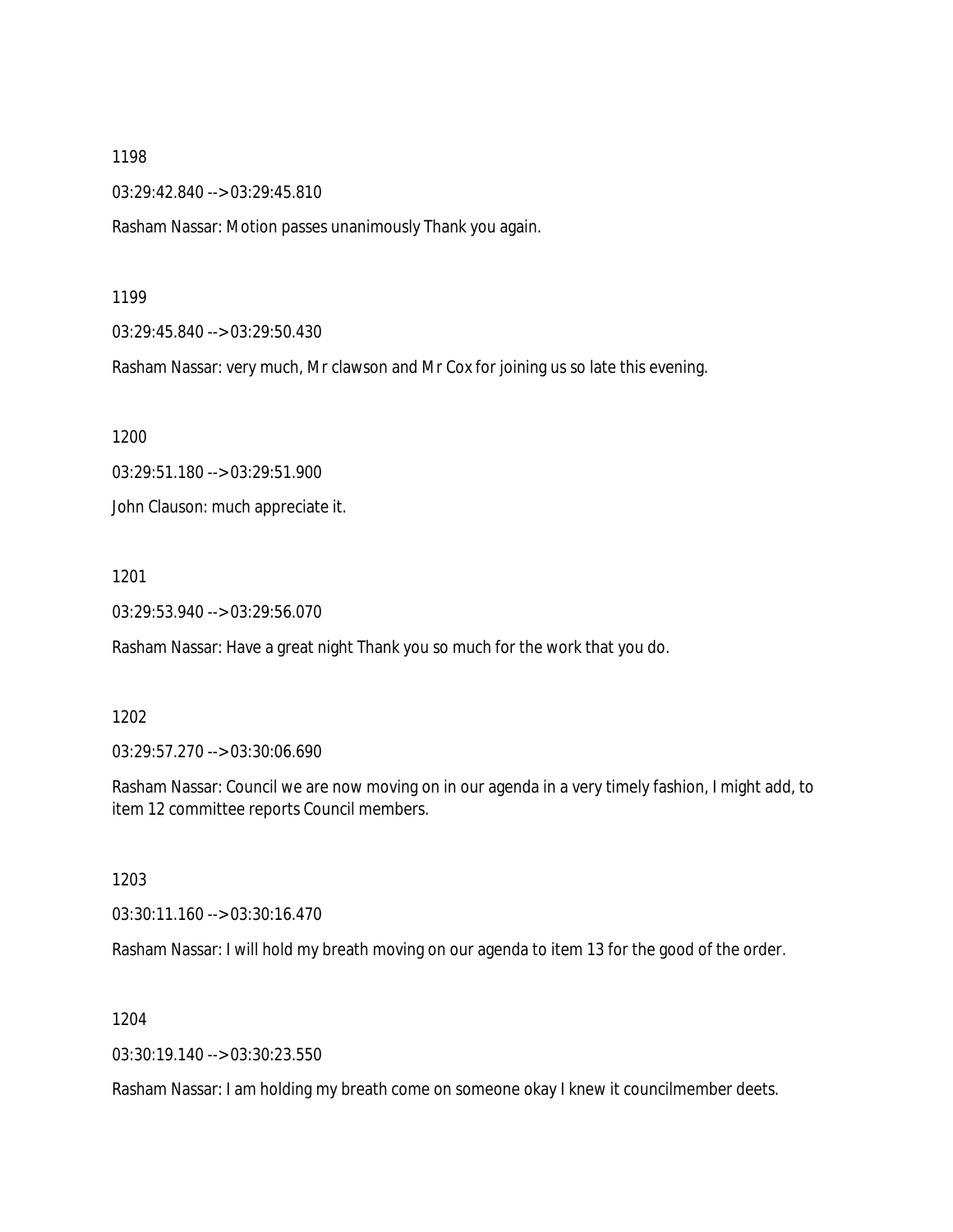1205 03:30:26.040 --> 03:30:26.400 Joe Deets: well.

1206

03:30:28.410 --> 03:30:29.910

Joe Deets: This is on the health front.

1207

03:30:31.860 --> 03:30:43.440

Joe Deets: I have some good news and some not so good news on the good news last Saturday the mass vaccination clinic vaccinated over 900 kids in this was the final.

1208

03:30:45.030 --> 03:31:03.510

Joe Deets: event for this doing in a clinic on a mass scale because we've bainbridge island 12 kids any people 12 and over we reached over 75% of the population having been vaccinated from covered 19 I think that's a watershed moment myself so.

1209

03:31:04.710 --> 03:31:07.860

Joe Deets: that's the good news, the not so good news is.

1210

03:31:09.210 --> 03:31:19.470

Joe Deets: Sure folks how the Swedish medical clinic Swedish primary care on bainbridge island is closing I think it's July 2 or close, there is no.

1211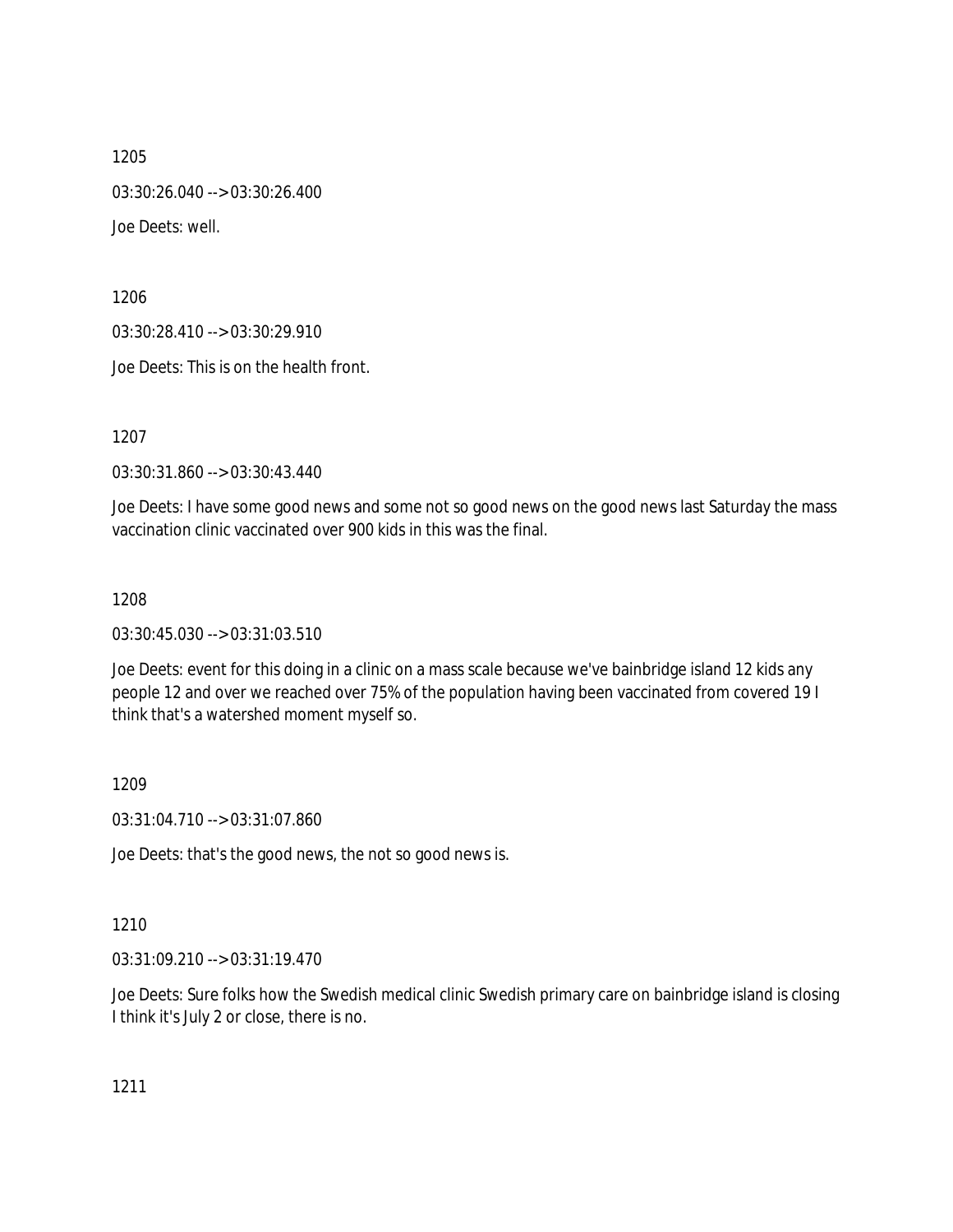03:31:21.450 --> 03:31:34.440

Joe Deets: providers stepping in so we have almost 8000 patients who are going to be Dr lists, if you will, which happens to include myself and my family.

1212

03:31:35.460 --> 03:31:44.010

Joe Deets: And so the reason i'm bringing this up is, I know it's great we've covered, however, we have an emerging healthcare.

1213

03:31:45.480 --> 03:31:54.450

Joe Deets: i'll just say emergency that we're going to have to address, we do not have the capacity, certainly not on bainbridge to.

1214

03:31:55.890 --> 03:32:03.360

Joe Deets: administer healthcare to our residents, so I just I know it's kind of a bummer but I need to bring that out and at some point.

1215

03:32:04.170 --> 03:32:12.450

Joe Deets: have some discussions pray perhaps bring councilmember found Dr Johnson who sits on the kids up health board and to see what can we do to start addressing this issue.

1216

03:32:16.020 --> 03:32:17.130

Rasham Nassar: I appreciate you.

1217

03:32:18.150 --> 03:32:25.470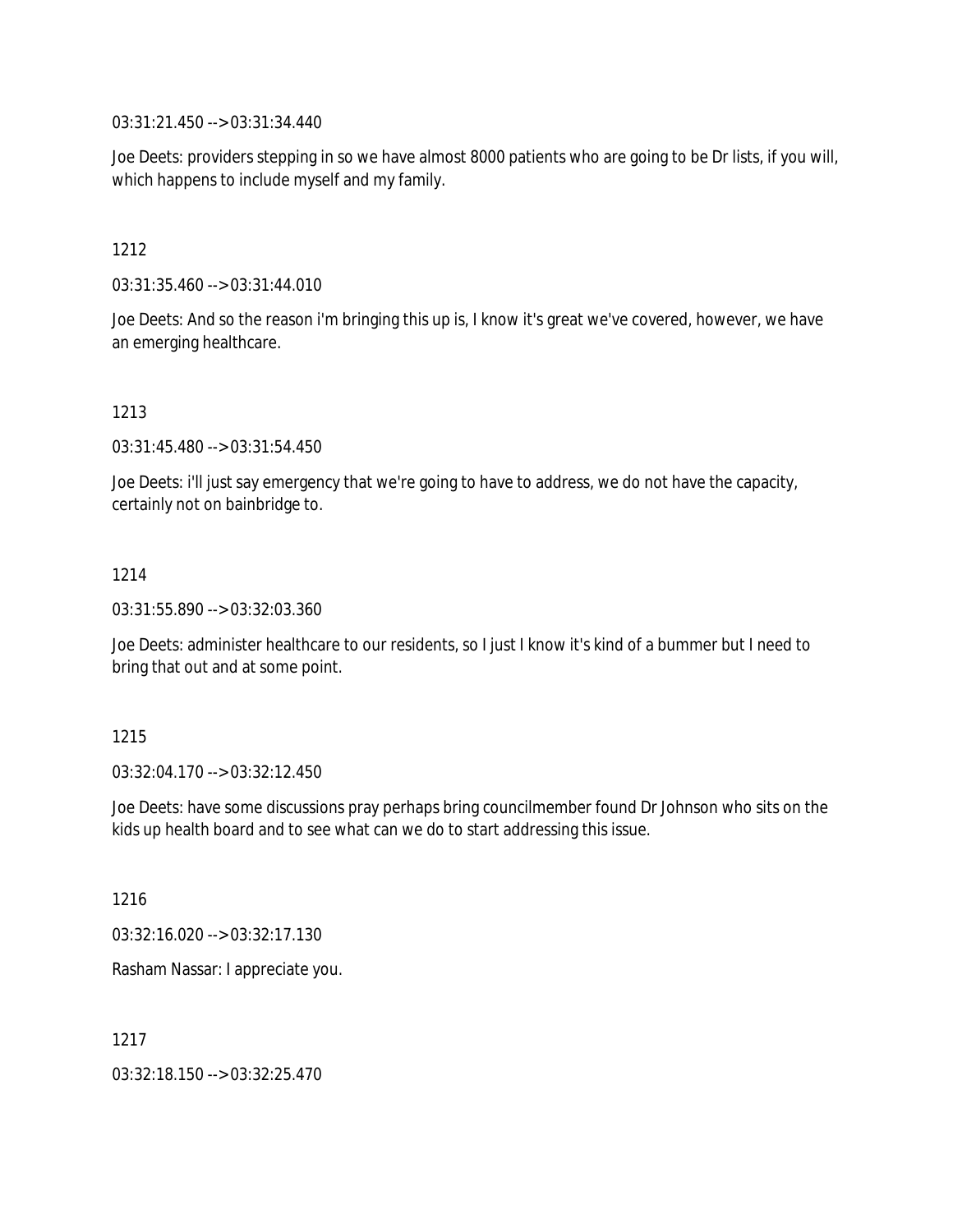Rasham Nassar: Keep up to speed on that issue councilmember deets thanks for raising that and Deputy Mayor had topless.

1218

03:32:26.640 --> 03:32:28.140

Kirsten Hytopoulos: Actually I sit on the health board.

1219

03:32:29.760 --> 03:32:42.540

Kirsten Hytopoulos: And i'm also our family also have lost our practitioners as well, in the same incident what I wanted to address was that um I hope that I hope we will all sign are voluntary.

1220

03:32:43.020 --> 03:32:50.550

Kirsten Hytopoulos: covert affirmations I feel like in solidarity with staff and to respect staff, I hope this is a no brainer, but I just wanted to throw that out there.

1221

03:32:50.910 --> 03:32:58.200

Kirsten Hytopoulos: I mean if we're asking staff to do that in fact I don't have State law requires them to, but if we're going to be going into City Hall, and within with each other and so forth.

1222

03:32:58.590 --> 03:33:02.430

Kirsten Hytopoulos: I just hope that's a given, I appreciate the fact that it's voluntary since we're elected.

1223

03:33:02.940 --> 03:33:11.700

Kirsten Hytopoulos: I assume we're all going to do it, but i'm just gonna throw that out there, that I hope that will do that for the staff and the city manager and everybody else, this is only chance to talk so I thought i'd throw that up.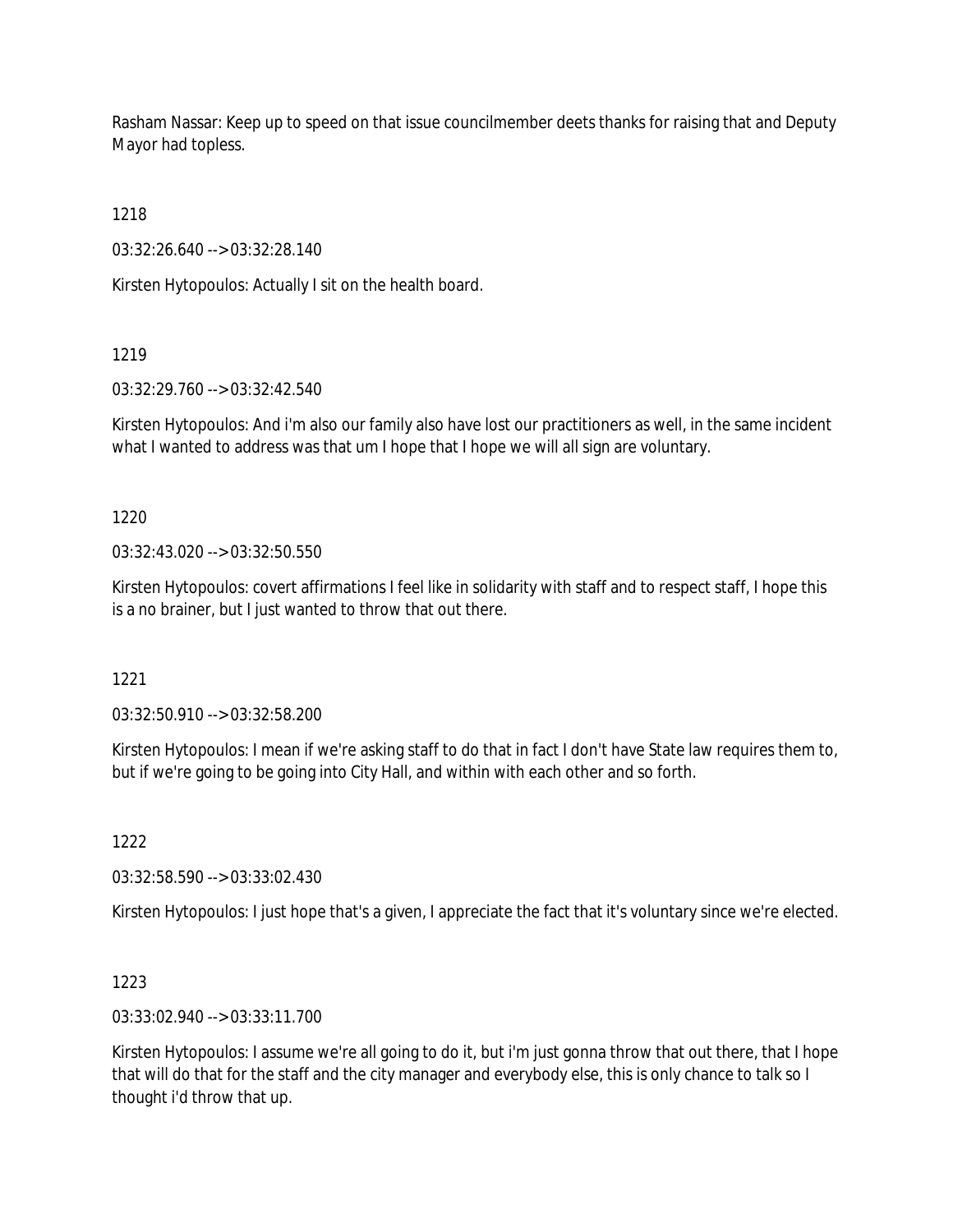03:33:14.490 --> 03:33:16.920

Rasham Nassar: Thank you, Deputy Mayor Council member snyder.

#### 1225

03:33:19.080 --> 03:33:23.850

Leslie Schneider: So on a happier note, I want to wish councilmember deeds, a happy birthday.

#### 1226

03:33:25.680 --> 03:33:27.660

Leslie Schneider: Thank you for coming and partying with us tonight.

### 1227

03:33:29.430 --> 03:33:39.660

Joe Deets: Thank you, I was eating chocolate so just a few minutes ago that's why my my wife brought me here some chocolates, and so that's why my screen went dark so hey what we do.

### 1228

03:33:40.770 --> 03:33:42.600

Joe Deets: What does Council members do right so.

### 1229

03:33:43.740 --> 03:33:51.330

Rasham Nassar: councilmember deets my gift to you is that it is 933 and we are very close to it during this meeting so happy birthday half an hour schedule.

1230

03:33:53.220 --> 03:33:58.530